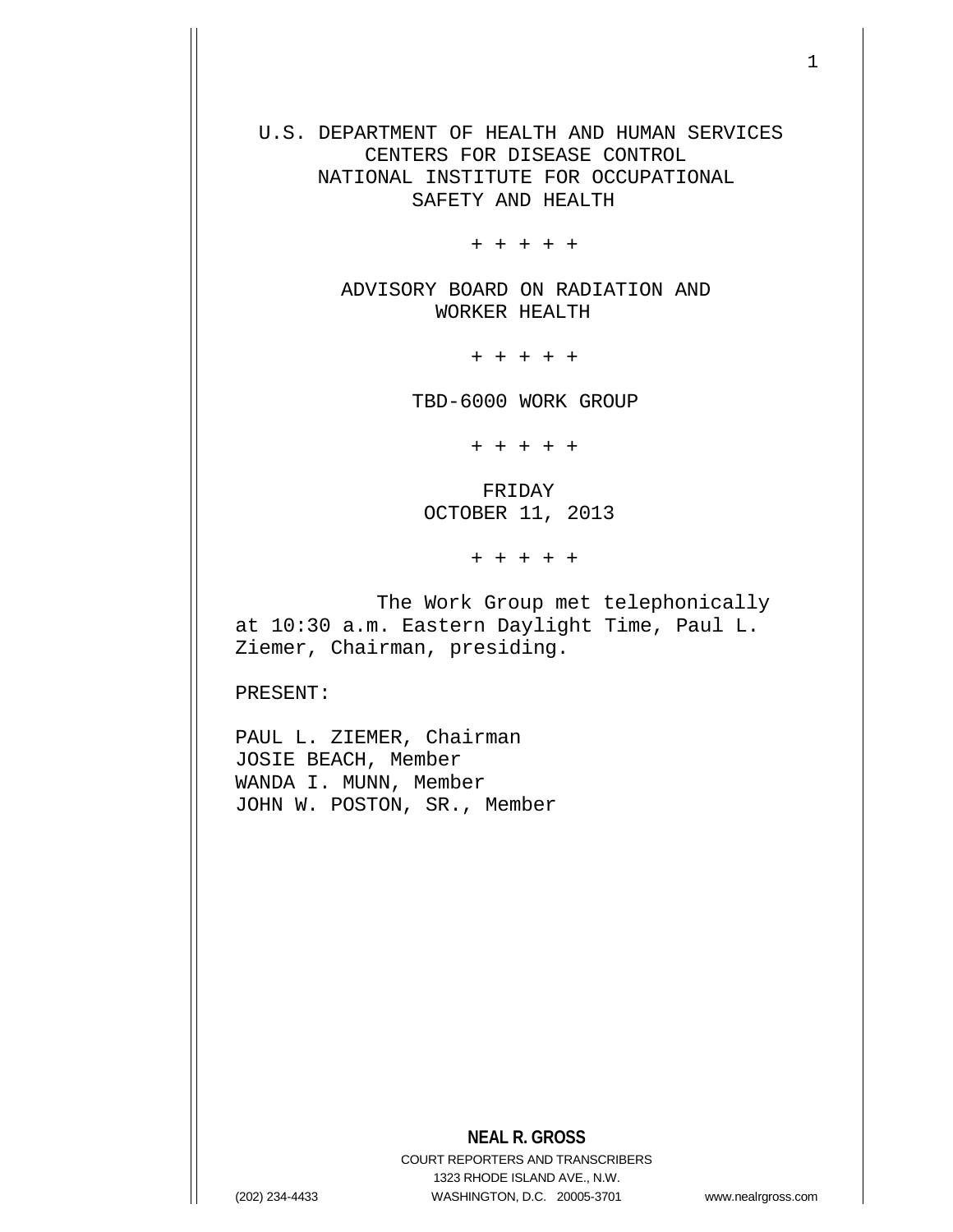ALSO PRESENT:

TED KATZ, Designated Federal Official DAVE ALLEN, DCAS BOB ANIGSTEIN, SC&A BOB BARTON, SC&A ROSE GOGLIOTTI, SC&A JOHN MAURO, SC&A DAN McKEEL JIM NETON, DCAS JOHN RAMSPOTT MUTTY SHARFI, ORAU Team JOHN STIVER, SC&A

## **NEAL R. GROSS**

COURT REPORTERS AND TRANSCRIBERS 1323 RHODE ISLAND AVE., N.W. (202) 234-4433 WASHINGTON, D.C. 20005-3701 www.nealrgross.com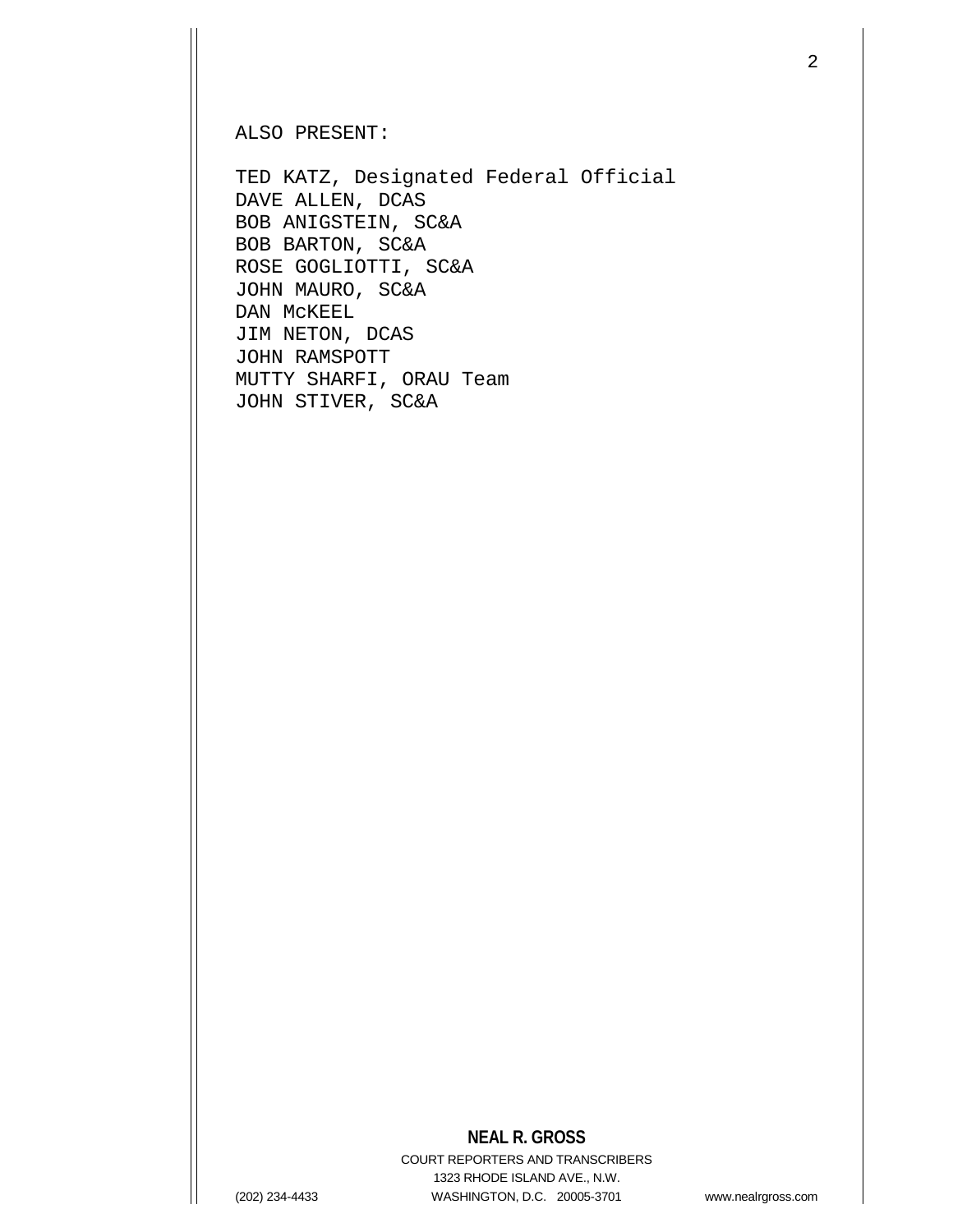T-A-B-L-E O-F C-O-N-T-E-N-T-S Welcome and Roll Call . . . . . . . . . . . . 4 TBD 6000, Rev 01 Presentation of DCAS August 2013 White Paper: "Determination of Settling Time" John Mauro . . . . . . . . . . . . . . . . . 8 SC&A Review Bob Anigstein. . . . . . . . . . . . . . . 54 Work Group Discussion/Recommendations. . . . 80 Public Comment Dan McKeel . . . . . . . . . . . . . . . 125 Adjourn . . . . . . . . . . . . . . . . . . .184

## **NEAL R. GROSS**

COURT REPORTERS AND TRANSCRIBERS 1323 RHODE ISLAND AVE., N.W. (202) 234-4433 WASHINGTON, D.C. 20005-3701 www.nealrgross.com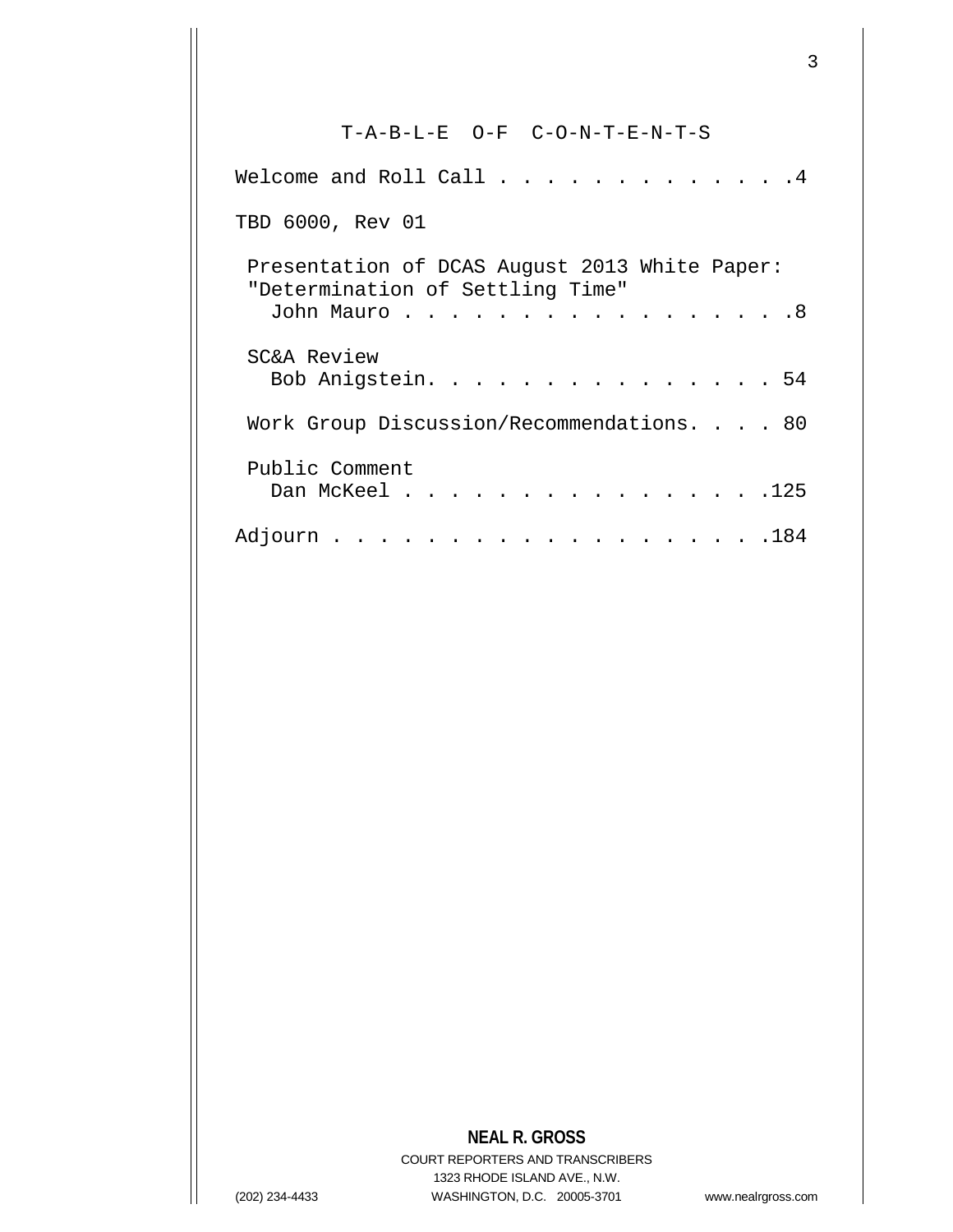**NEAL R. GROSS** COURT REPORTERS AND TRANSCRIBERS 1323 RHODE ISLAND AVE., N.W. (202) 234-4433 WASHINGTON, D.C. 20005-3701 www.nealrgross.com 1 P-R-O-C-E-E-D-I-N-G-S 2 10:28 a.m. 3 MR. KATZ: Okay. So, thank you, 4 everybody. This is the Advisory Board on 5 Radiation Worker Health. It's the TBD-6000 6 | Work Group. There's an agenda for the meeting  $7 \parallel$  posted on the NIOSH website, subject to a little 8 || bit of amendment, but under the Board pages, 9 | under meeting pages, under today's date. And 10 || there are a variety of papers to go with the 11 meeting also at that site. So if you want to 12 follow along with discussion, it might be 13 helpful to see the papers. 14 Okay, then. Let's do roll call. 15 We're speaking about specific sites, so please 16 || speak to conflict of interest, too, for 17 Agency- related personnel. And let's begin 18 || with Board Members, with the Chair. 19 (Roll call.) 20 MR. KATZ: All right, then. So 21 || let's just all mute our phones except when we're 22  $\parallel$  speaking: \*6 to mute your phone; \*6 to take your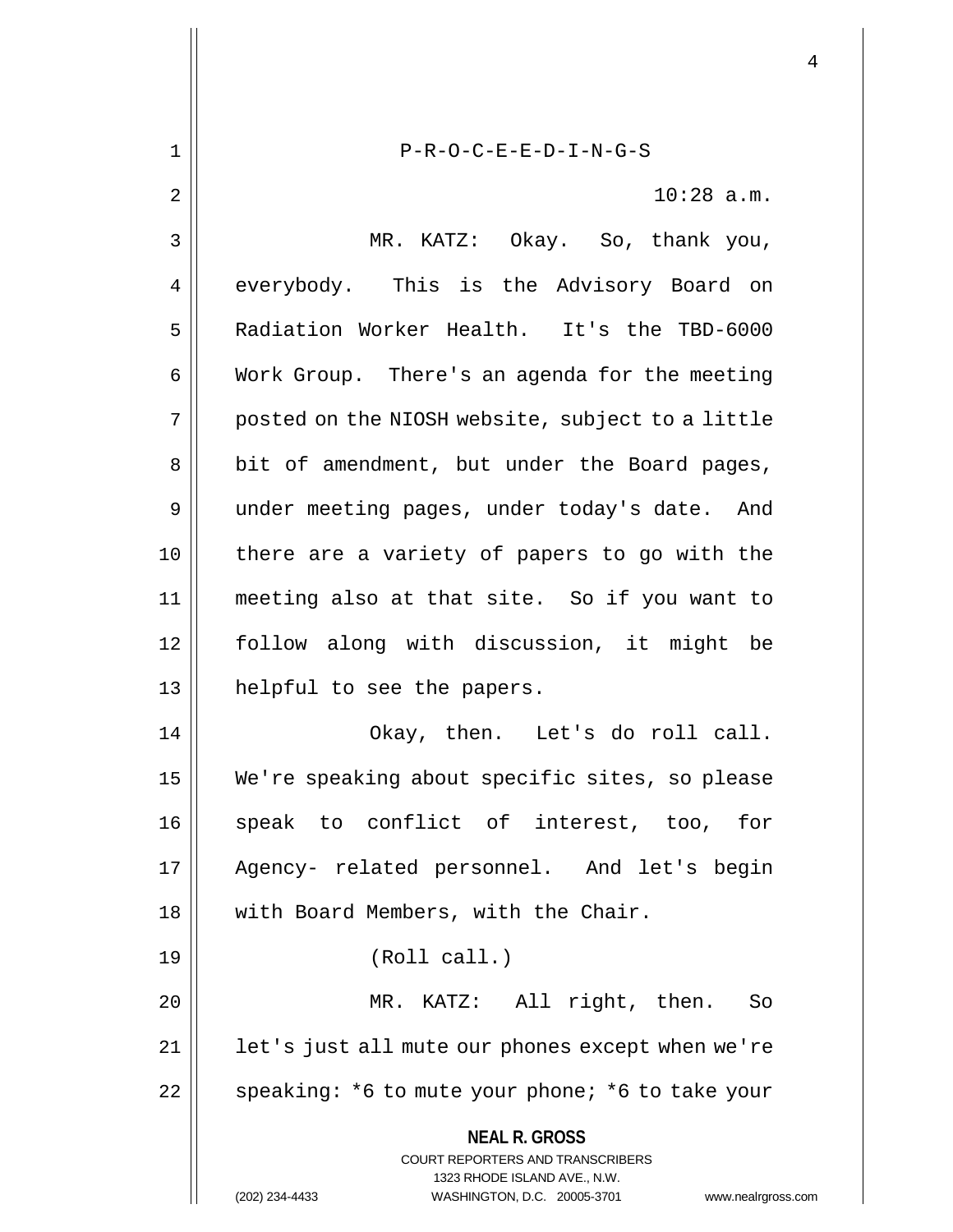1 || phone off of mute.

**NEAL R. GROSS** COURT REPORTERS AND TRANSCRIBERS 1323 RHODE ISLAND AVE., N.W. 2 And, Paul, it's your agenda. 3 CHAIRMAN ZIEMER: Okay. Thank you 4 | very much. Good morning, everybody. I'll  $5 \parallel$  officially call the meeting to order. I want to  $6$   $\parallel$  remind you that the focus of the meeting today 7 || is on General Steel Industries. The meeting was 8 | original scheduled to have two items at our June 9 | 20th Work Group meeting. We had a task by NIOSH 10 to summarize in a White Paper their approach to 11 || settling velocity. They had explained it there 12 verbally. SC&A expressed a desire to see it in 13 writing so that they could better respond to it. 14 || So we have that document from NIOSH 15 || on settling velocity, or determination of 16 || settling time and we have a response from SC&A 17 || on that document. 18 The second document was that NIOSH 19 agreed to summarize in a White Paper the various 20 || portions of the dose estimates for GSI. They 21 issued a White Paper on August 21st. SC&A 22 | reviewed that and we got the comments. I think

(202) 234-4433 WASHINGTON, D.C. 20005-3701 www.nealrgross.com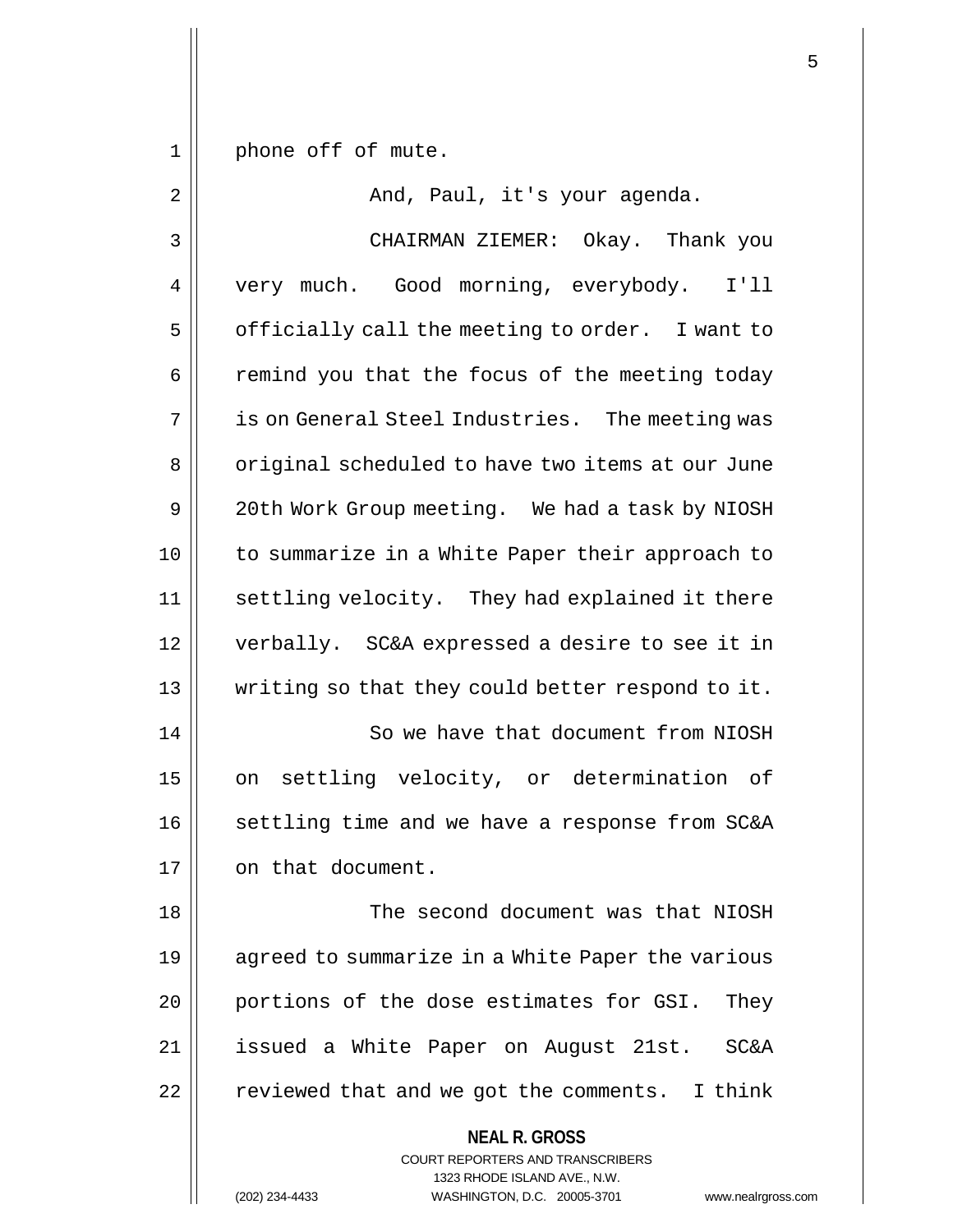| 1  | the date of the comments was October 6th.<br>The   |
|----|----------------------------------------------------|
| 2  | co-petitioner also had comments on that on         |
| 3  | August 30th and some follow-ups after that.        |
| 4  | So we have those documents to focus                |
| 5  | on today. And just for scheduling purposes, my     |
| 6  | plan is -- I have to adjourn us at 2 o'clock.      |
| 7  | That's my own schedule and I can't go beyond       |
| 8  | 2:00. So I'm going to try to make sure we get      |
| 9  | through all of this today. And if possible we      |
| 10 | will be able to take a look at some of the open    |
| 11 | items on the matrices, on the issues matrices.     |
| 12 | But the initial focus here is on these two main    |
| 13 | items.                                             |
| 14 | Also I'm not planning -- we really                 |
| 15 | got started a half hour later than we'd planned.   |
| 16 | The meeting was originally planned for 10:00,      |
| 17 | but somehow got posted on the Web site as being    |
| 18 | at 10:30. So my plan is to go straight through     |
| 19 | to 2 o'clock. Individually, you can just take      |
| 20 | breaks as you need them. You're sort of on your    |
| 21 | own. If you need to get a little food in you, just |
| 22 | grab a snack while the meeting goes on. But the    |
|    |                                                    |

**NEAL R. GROSS** COURT REPORTERS AND TRANSCRIBERS 1323 RHODE ISLAND AVE., N.W.

(202) 234-4433 WASHINGTON, D.C. 20005-3701 www.nealrgross.com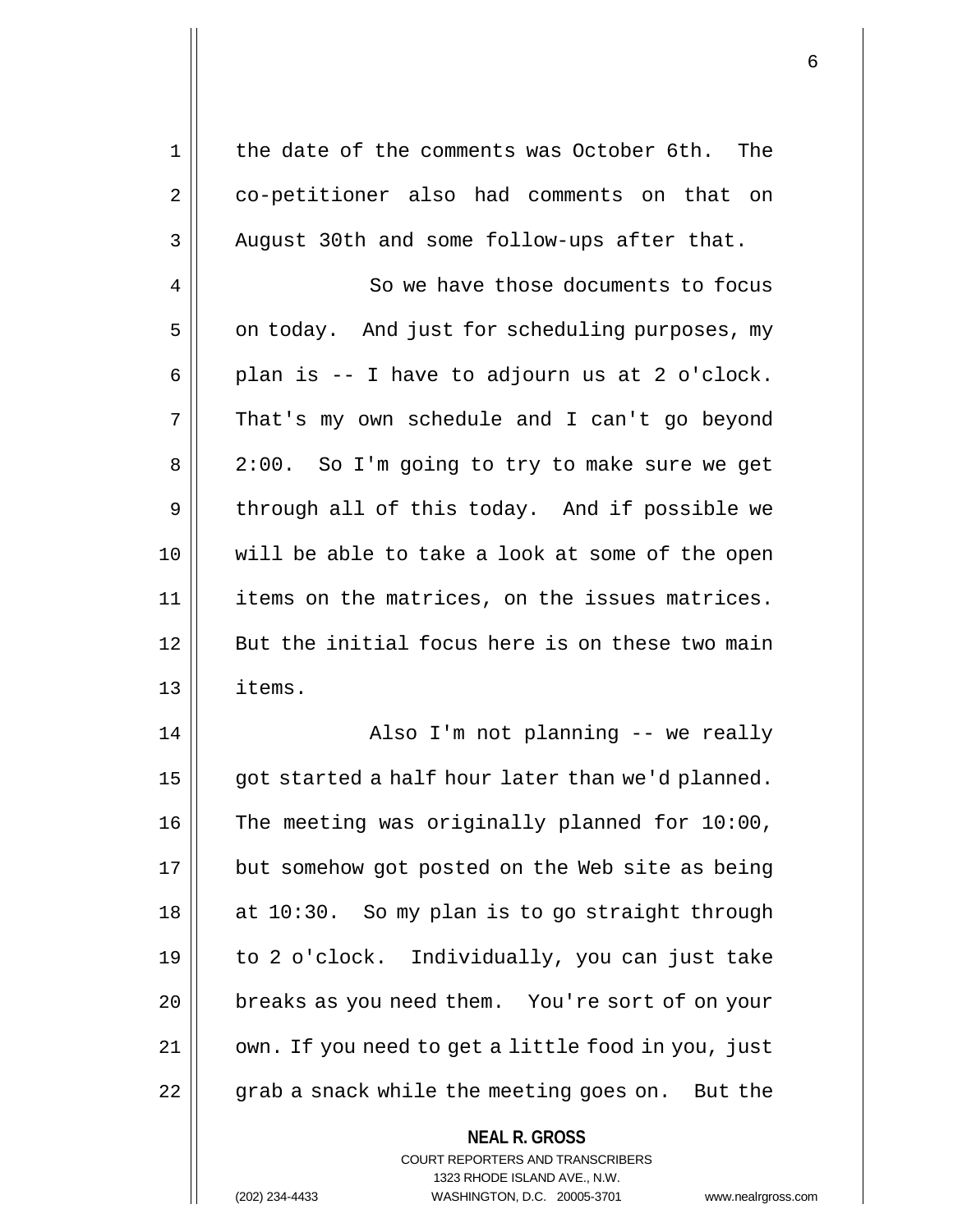1 || plan is just to proceed on through.

**NEAL R. GROSS** COURT REPORTERS AND TRANSCRIBERS 1323 RHODE ISLAND AVE., N.W. 2 || So we're going to begin with the item  $3 \parallel$  on the agenda that's entitled "TBD-6000 Rev 1." 4 | We have the presentation by DCAS and Dave Allen. 5 And I don't know, Dave, that we need  $6 \parallel$  to actually go through that. We all have had  $7 \parallel$  copies of that for over a month and I think the 8 || way for us to proceed here would be to go ahead  $9 \parallel$  and have SC&A present their comments and then 10 we'll see where we are on this, if that's 11 agreeable. Unless, Dave Allen, if you had any 12 || specific comments you wanted to make first. 13 MR. ALLEN: Yes, that's agreeable  $14$  | to me. 15 CHAIRMAN ZIEMER: Okay. Then I 16 | think we'll proceed. And I think Bill Thurber had  $17$  || the lead on this part of it for SC&A. 18 || Is that correct, Bill? 19 DR. MAURO; Yeah, Paul, this is John 20 Mauro. Bill was not able to join us. However, 21 | I did work closely with Bill on this work product  $22$  | and I'll be able to summarize it and hopefully

(202) 234-4433 WASHINGTON, D.C. 20005-3701 www.nealrgross.com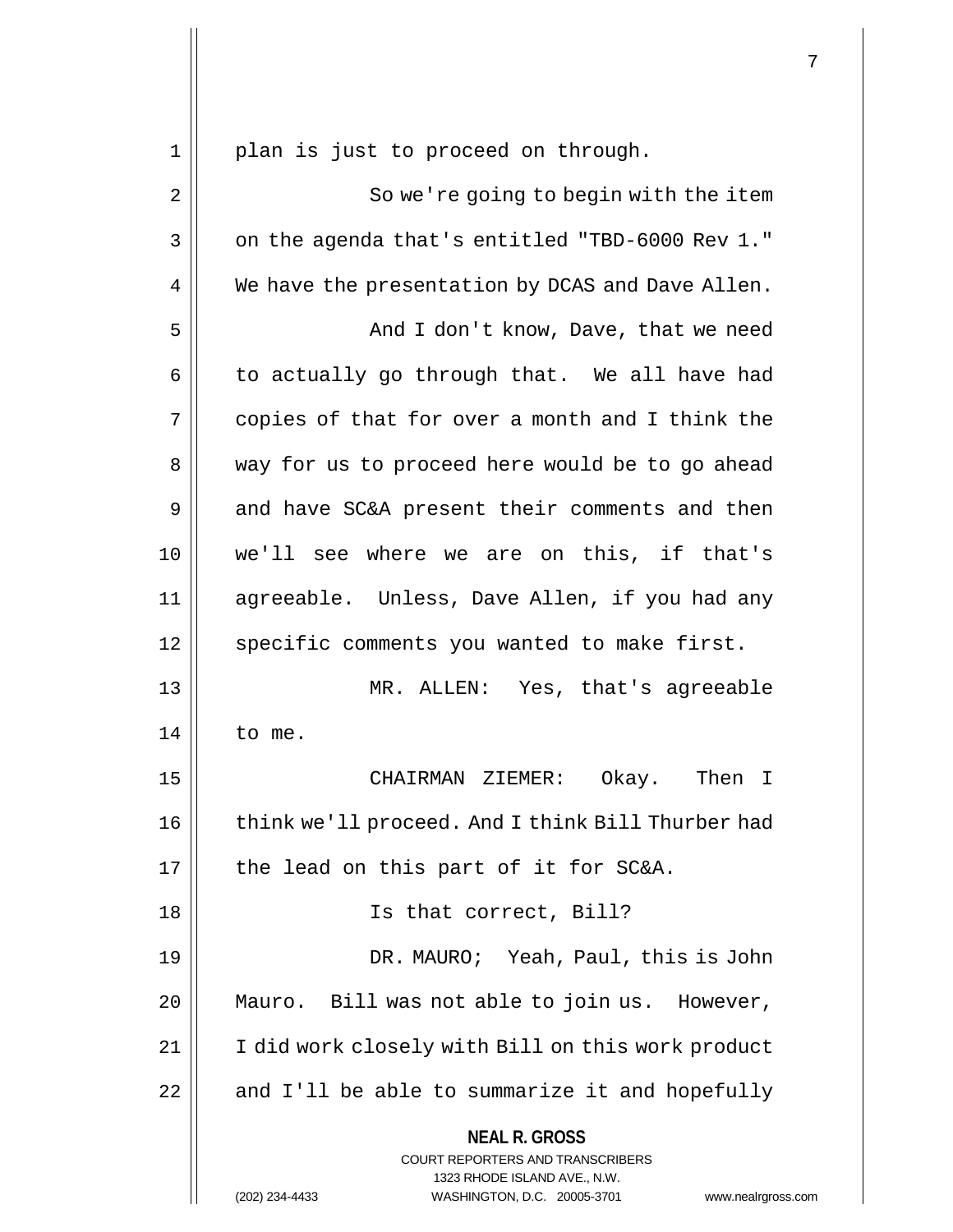1 answer any questions.

**NEAL R. GROSS** COURT REPORTERS AND TRANSCRIBERS 1323 RHODE ISLAND AVE., N.W. 2 | CHAIRMAN ZIEMER: Okay. 3 DR. MAURO: So I'm ready to go, if 4 | you guys are ready to go. 5 CHAIRMAN ZIEMER: Yes, proceed,  $6 \parallel$  John. 7 DR. MAURO: Okay. In fact, I can 8 || set the stage real quickly. What we're dealing 9 Weith is an aspect of TBD-6000 dealing with 10 settling time. A good way to think about it is 11 you got a big area where people are doing metal 12 working. They're grinding stuff and they're 13 || rolling stuff and airborne dust is out there and 14 people working there are exposed to the 15 | inhalation from airborne uranium, externally 16 || exposed from large pieces of uranium rods, et 17 | cetera. And also from any uranium that deposits  $18$  | on the ground. And that's the issue here, the 19 uranium that deposits on the surfaces. 20 And that's important from two 21 perspectives. It represents a source of 22 | external exposure and resuspension as a source

(202) 234-4433 WASHINGTON, D.C. 20005-3701 www.nealrgross.com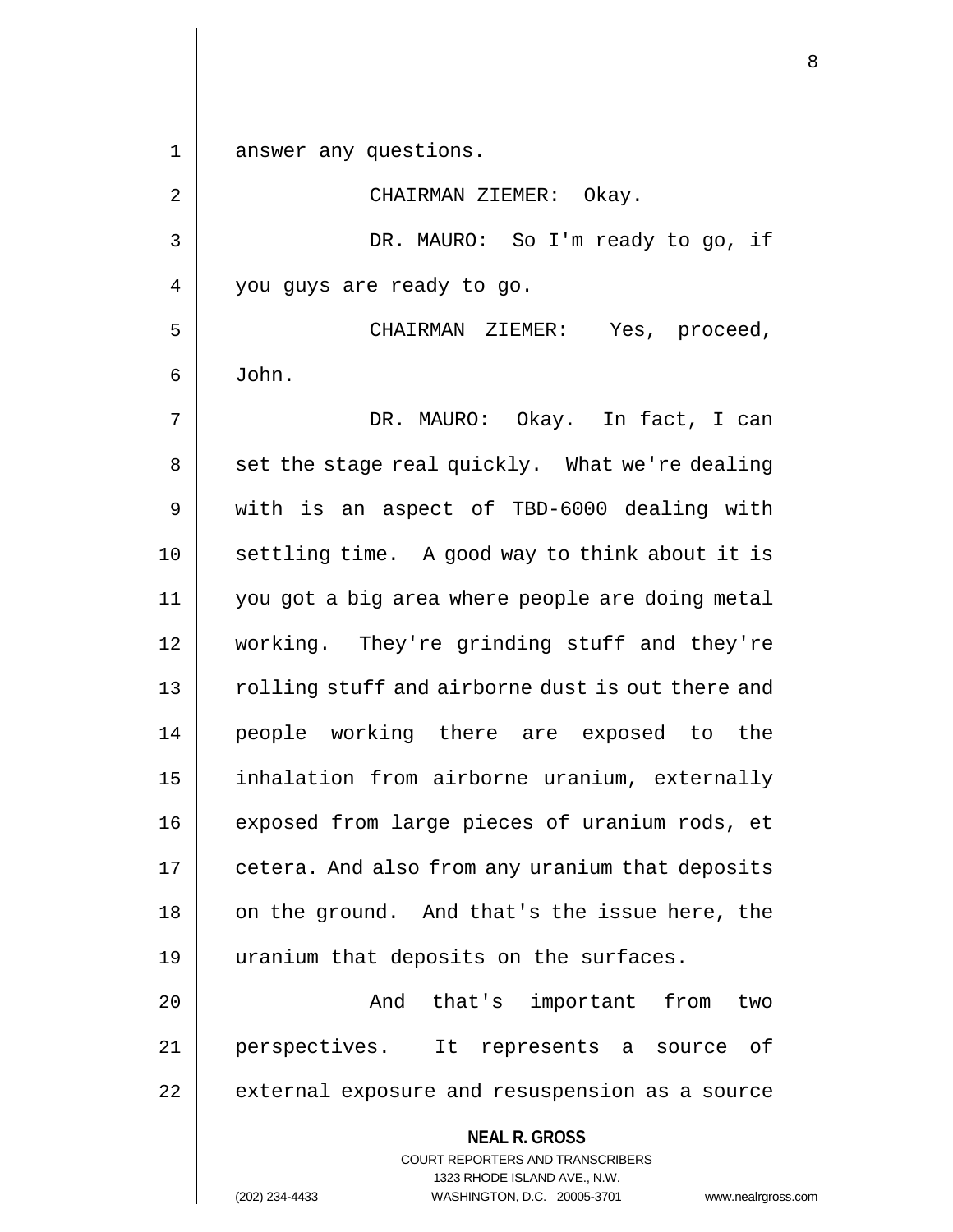1 of internal exposure. And it's especially  $2 \parallel$  relevant after the operations stop, because then 3 | that source really becomes the only source of 4 exposure in what you would call maybe the  $5$  | post-operational time periods.

6 So, now, when you're dealing with  $7 \parallel$  that source, the stuff that's on the ground, 8 | first and foremost you've got to estimate how 9 || much is there? How many becquerels per square 10 meter of uranium residue or dust oxide is on the 11 ground? And we've had a number of exchanges on  $12$  | that model.

 I think we agree with just about everything except one issue. And one issue is the accumulation time. You could visualize. You've got this dust in the air. It's settling 17 || at some velocity and it just keeps settling and 18 || it accumulates. Well, in theory, you know, if it goes on for 10 years, you're going to have 10 years' worth of accumulation and build up an 21 || awful lot. But that doesn't happen.

22 || And we actually have a lot of good

**NEAL R. GROSS** COURT REPORTERS AND TRANSCRIBERS 1323 RHODE ISLAND AVE., N.W. (202) 234-4433 WASHINGTON, D.C. 20005-3701 www.nealrgross.com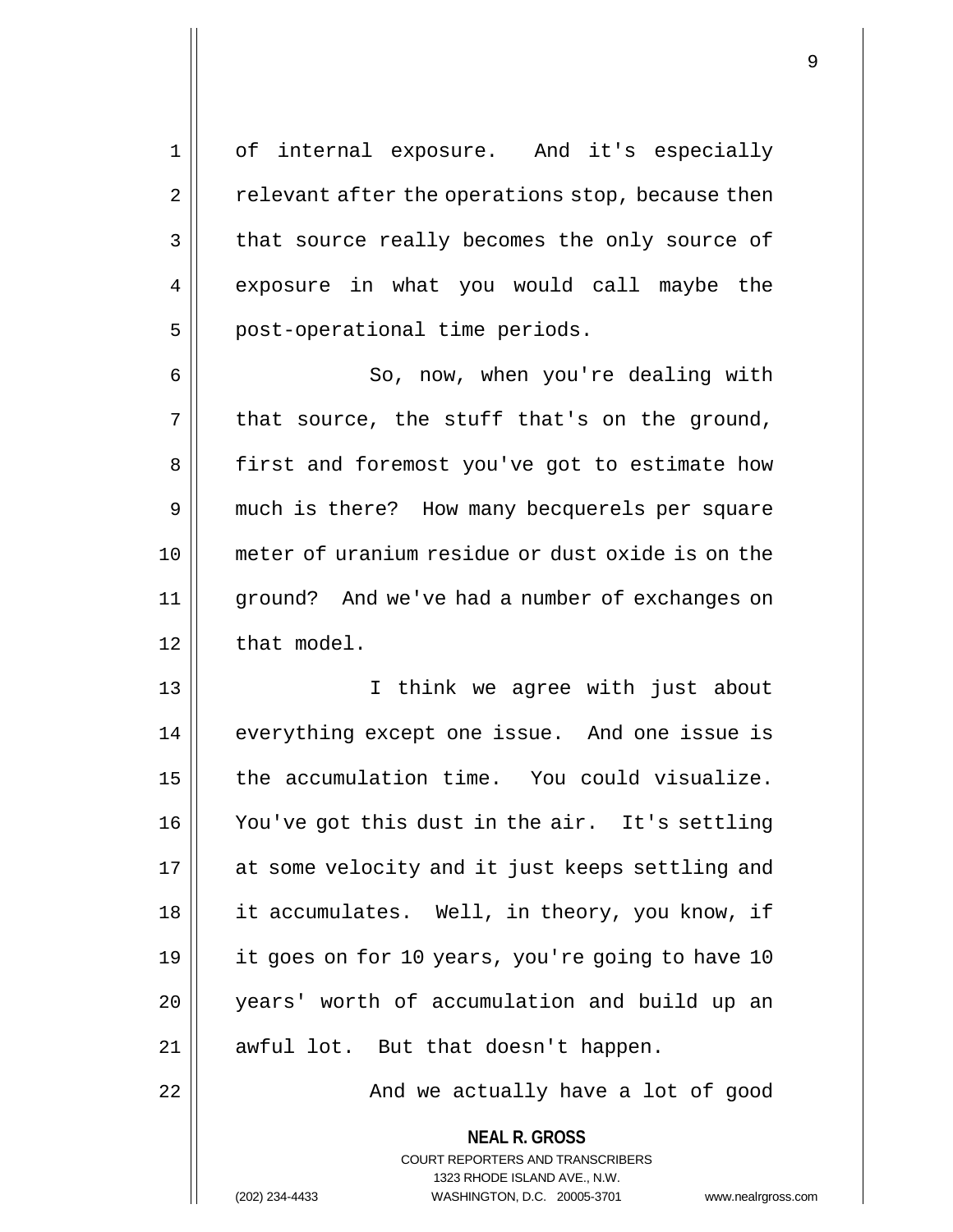| 1  | data to help us understand how long does it take                                         |
|----|------------------------------------------------------------------------------------------|
| 2  | before the stuff that falls settles and achieves                                         |
| 3  | some level of equilibrium? Because, as you can                                           |
| 4  | imagine, as it's accumulating it's also leaving                                          |
| 5  | because it's re-suspending and it's being moved                                          |
| 6  | around and it's being exhausted from the                                                 |
| 7  | facility. And NIOSH's position, based on a                                               |
| 8  | review of various data sources -- Adley, Simonds                                         |
| 9  | Saw -- is that a good accumulation time before                                           |
| 10 | equilibrium is reached is about 30 days. And we                                          |
| 11 | looked at that.                                                                          |
| 12 | And we have a paper, and I'm going                                                       |
| 13 | to go through it very quickly, that came out on                                          |
| 14 | October 13th. And for those of you who have it                                           |
| 15 | handy on their machine in front of you, we could                                         |
| 16 | very quickly get to the bottom line. If you                                              |
| 17 | would go to table 3 on page 7 -- it's only an                                            |
| 18 | eight-page report -- if you can go to that table,                                        |
| 19 | that's what we're going to talk about for a few                                          |
| 20 | minutes here.                                                                            |
| 21 | We went in and basically did a very                                                      |
| 22 | similar calculation that was done by NIOSH,                                              |
|    | <b>NEAL R. GROSS</b><br>COURT REPORTERS AND TRANSCRIBERS<br>1323 RHODE ISLAND AVE., N.W. |
|    | WASHINGTON, D.C. 20005-3701<br>(202) 234-4433<br>www.nealrgros                           |

(202) 234-4433 WASHINGTON, D.C. 20005-3701 www.nealrgross.com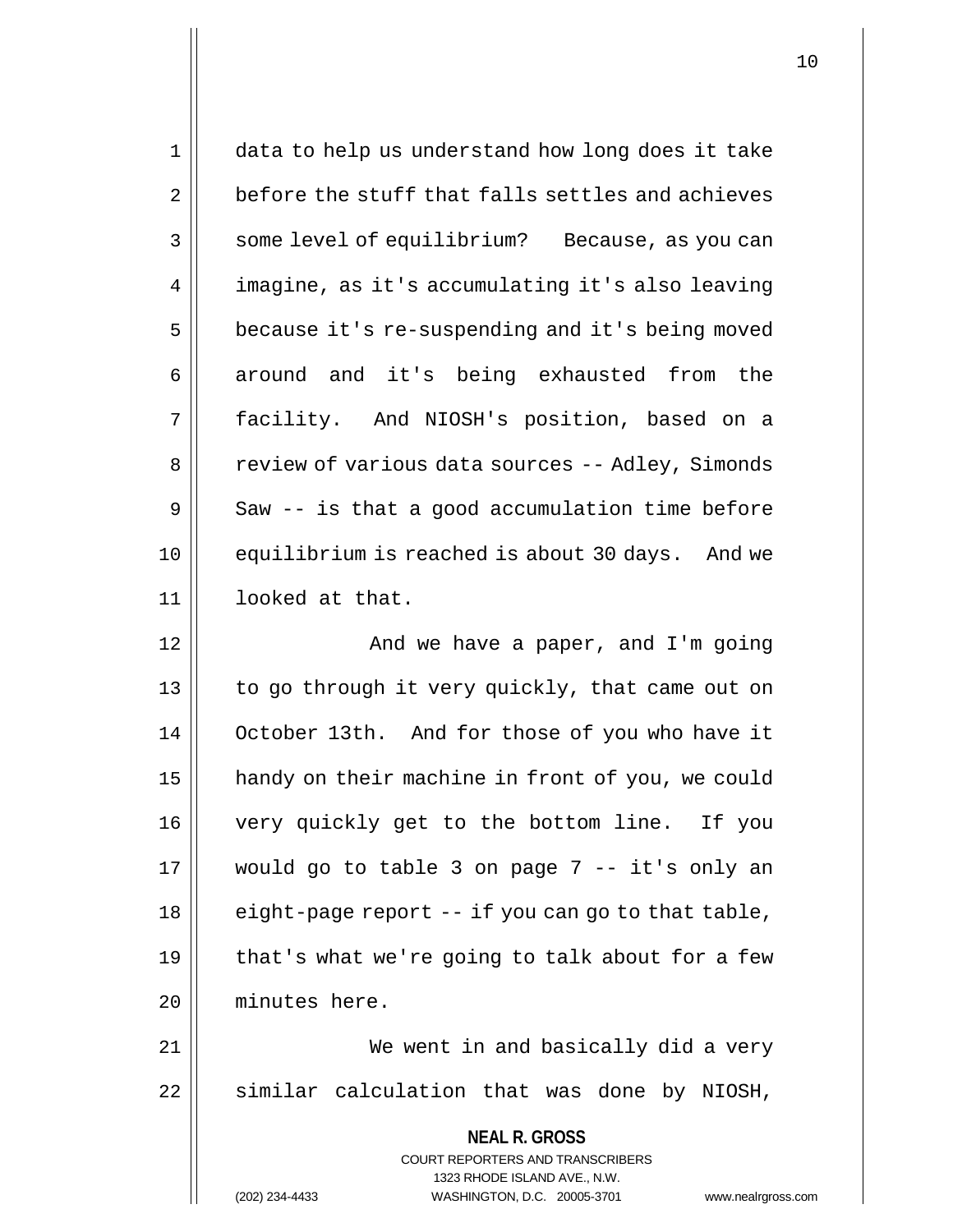1 || except we did something a little different. 2 || NIOSH used a data set that came from this large 3 | complex -- I think it's called the Hanford Metal 4 || Melt facility -- where they had lots of data on 5 | airborne levels, on deposited levels. We have 6 | good information on deposition velocities. And  $7 \parallel$  they calculated from the data, well, how long did 8 || it take before the material on the surfaces 9 reached equilibrium? And they collected all  $10$  the data. 11 || But it's a big area. There are some

 $12$   $\parallel$  rooms that are large; some rooms that are small. 13 || And collected all the data and got rid of some 14 | data that was really not appropriate, but in the  $15$  | end came up with their data set of what's in the 16 | air and what's on the surface. And calculated, 17 well, how long did it take for it to -- and 18 || collecting all the data. And they came up with 19 30 days before equilibrium is reached.

20 We did the same thing, except, to 21 || keep it simple, we said, well, you know, let's  $22$  | break the building up, because the building

> **NEAL R. GROSS** COURT REPORTERS AND TRANSCRIBERS 1323 RHODE ISLAND AVE., N.W.

(202) 234-4433 WASHINGTON, D.C. 20005-3701 www.nealrgross.com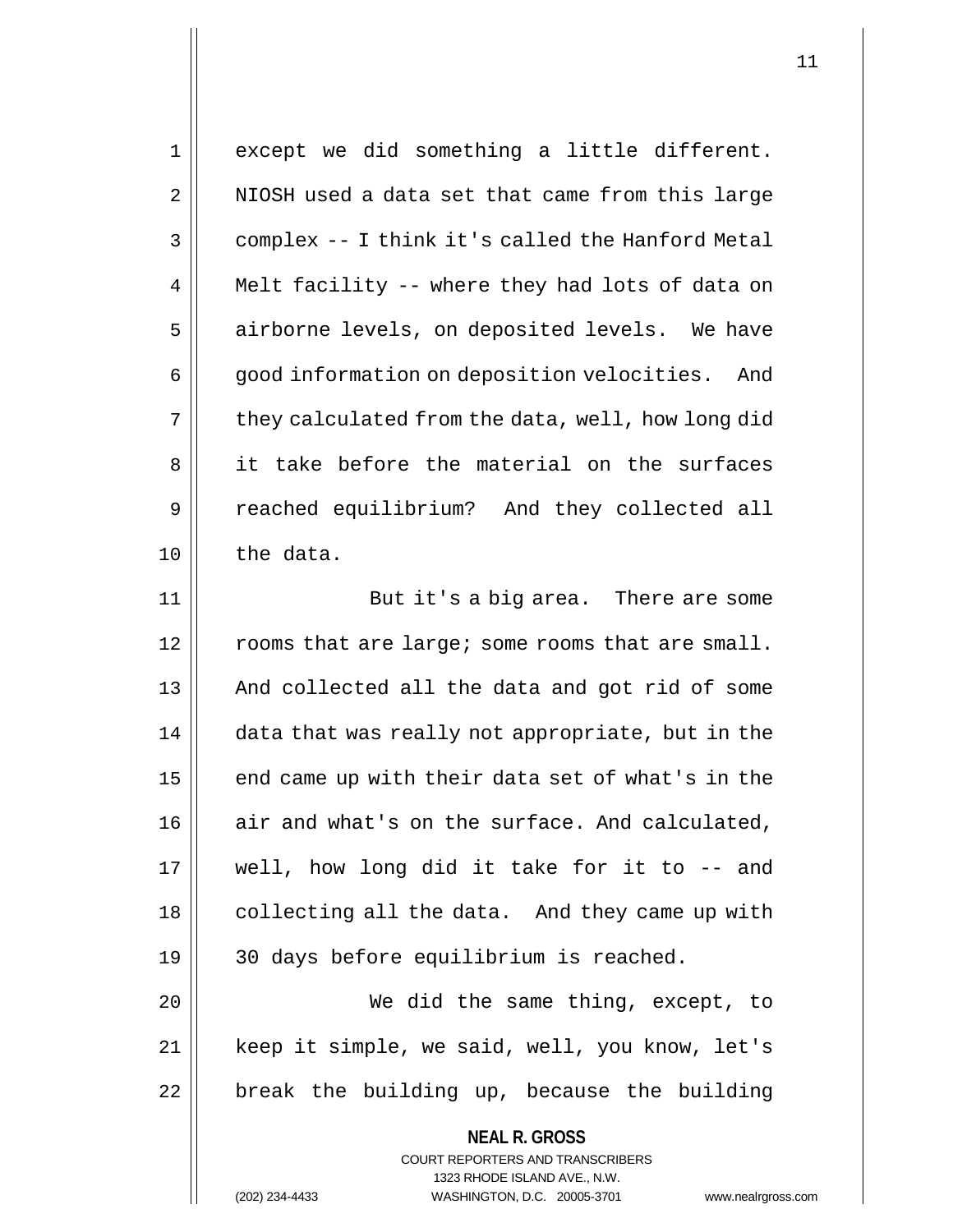1 || isn't one building. It is really a large area  $2 \parallel$  called, I think, the bay area. And then there 3 || are a number of smaller rooms where they did the  $4 \parallel$  same thing. We have airborne levels and we have 5 deposit levels.

6 And so what we really have is a  $7 \parallel$  richer data set. That way you could say, well,  $8 \parallel$  let's look at the large bay area, which is the  $9 \parallel$  size of a half of a football field, and then let's 10 || look at the smaller rooms where other things were 11 | going on, where we have data, air and deposited, 12 || and look at them separately and to try to get a 13 distribution of what the duration time for 14 || settling is. Because I think we could squeeze 15 | more information out of the data sets by doing 16 it that way.

17 || And that's what this table shows, 18 || table 3. We do have some differences between 19 || our approach and NIOSH's approach in some of the 20 || assumptions. And we could get into that if 21 you'd like, but I think the important point and  $22$  | the bottom line is that when we did the analysis,

> **NEAL R. GROSS** COURT REPORTERS AND TRANSCRIBERS 1323 RHODE ISLAND AVE., N.W.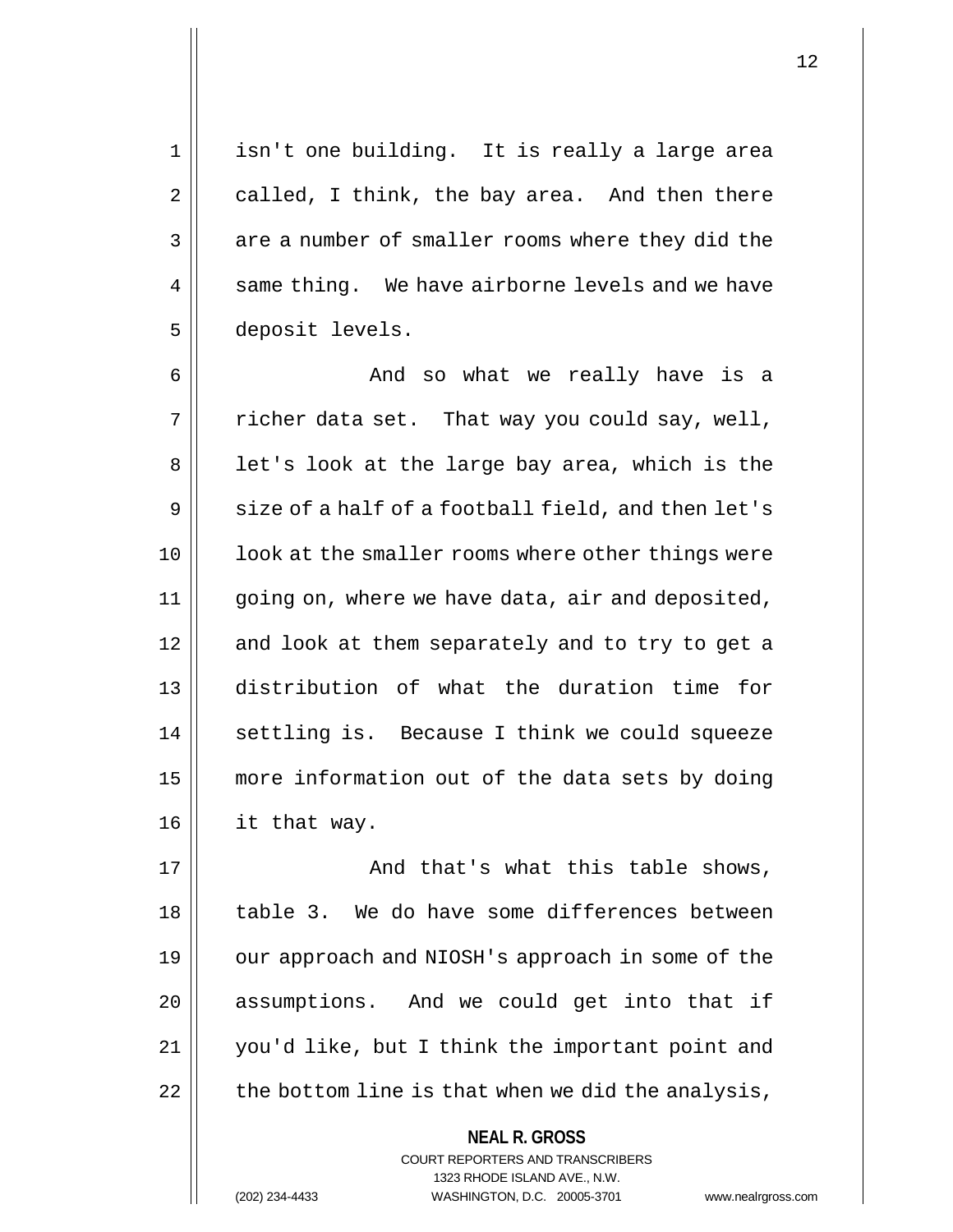1 || we broke it up into different segments.

2 || As you can see in table 3, we've got 3 || it broken out into different time periods and 4 different rooms. And you will notice that our  $5$  | results effectively come in about the same, if 6 | you aggregate everything, to where NIOSH came  $7 ||$  in. And notice that, if you look into that table 8 | 3, on the last two entries, Main Bay Winter, Main  $9 \parallel$  Bay Spring, we come up with time to achieve 10 equilibrium. It's the far right- hand column 11 that says days to equilibrium. We come up with  $12 \parallel 15.7$  days and  $17.4$ . So, for the main bay area, 13 || our finding is that it reaches equilibrium even 14 more quickly than the numbers that NIOSH 15 | reported at 30.

 But then we also looked at a number  $\parallel$  of the other smaller rooms which are on the order | of maybe 20-by-20, 30-by-30 feet. And you could 19 || see that some of the smaller rooms where we have data, we come up with some numbers that are 21 | higher, in some cases substantially higher, than | the 30 number. Which all rings true. Because,

## **NEAL R. GROSS** COURT REPORTERS AND TRANSCRIBERS

1323 RHODE ISLAND AVE., N.W. (202) 234-4433 WASHINGTON, D.C. 20005-3701 www.nealrgross.com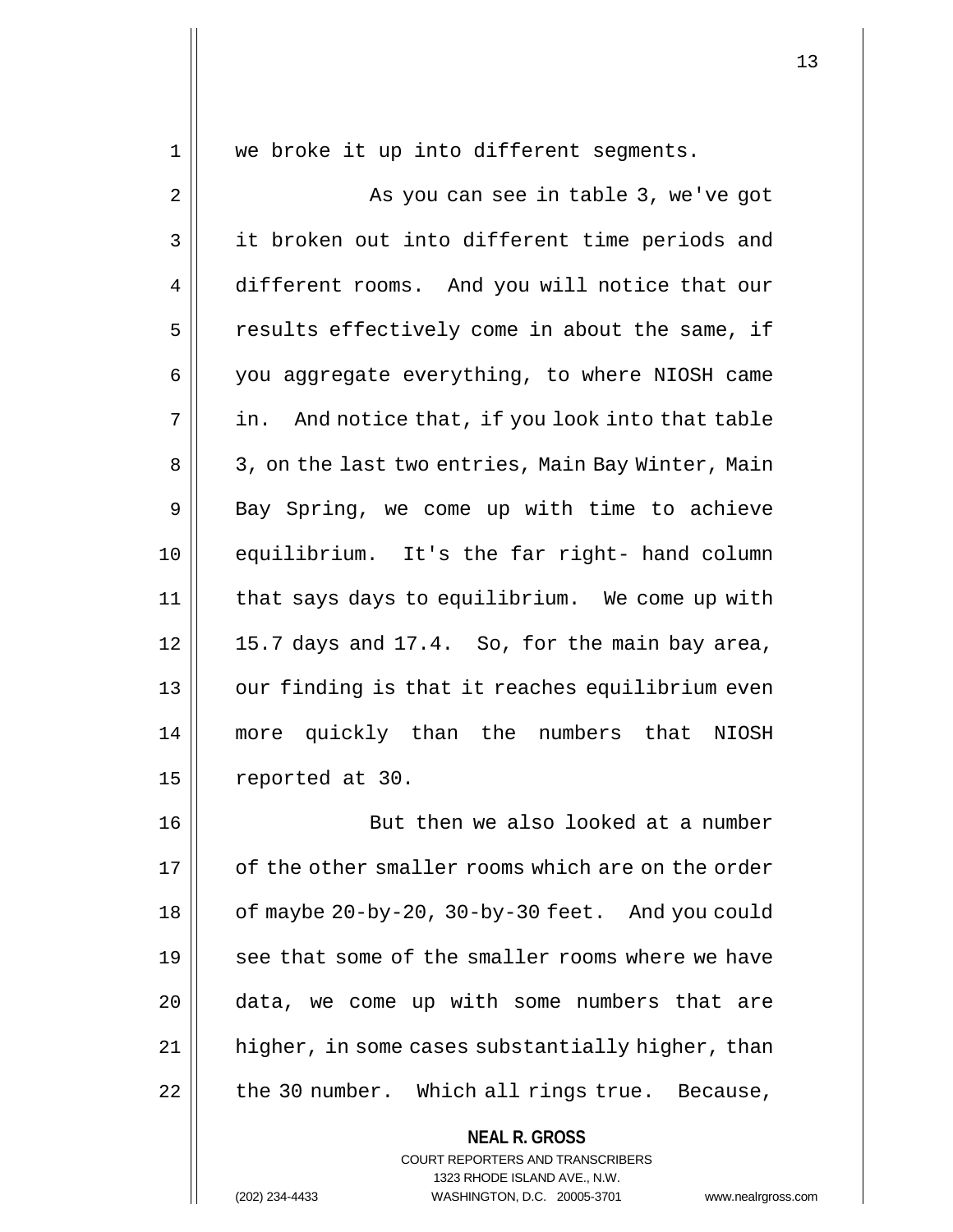1 || remember, NIOSH aggregated all the data, so it 2 | sort of like averaged out everything. So coming 3 || in at 30 makes sense, more or less, you know,  $4 \parallel$  qiven some small differences in assumptions that 5 | we used and they used.

6 || But we'd also like to point out,  $7 \parallel$  though, that there are some rooms where clearly 8 the characteristics of the air turnover and the 9 || removal rates are obviously different, and as a 10 result equilibrium is achieved in quite a bit 11 longer than 30 days. And that's our finding. 12 And, you know, we have other

 assumptions that we could get into that I consider to be the fine structure of the analysis. But I think the real important point here is that perhaps the best  $-1$  quess the story at the end is it looks like a 30-day number is 18 || a really good number, especially if you're dealing with relatively large areas, like the | bay area, which I think was something like 1,200 || square feet. I think that was the number.

22 || But for relatively smaller rooms, on

**NEAL R. GROSS** COURT REPORTERS AND TRANSCRIBERS

1323 RHODE ISLAND AVE., N.W. (202) 234-4433 WASHINGTON, D.C. 20005-3701 www.nealrgross.com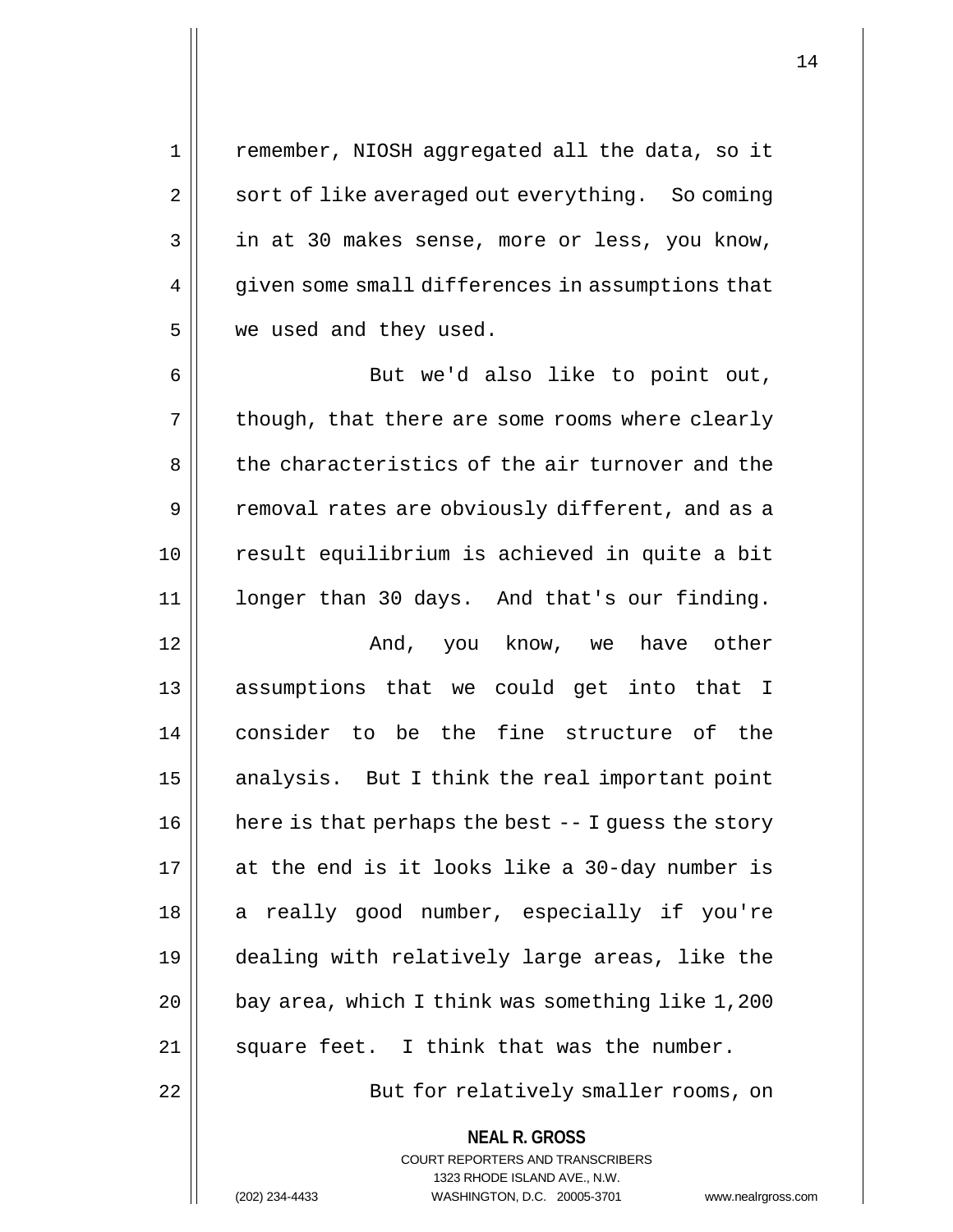**NEAL R. GROSS** COURT REPORTERS AND TRANSCRIBERS 1 || the order of let's say 500 square feet, we have  $2 \parallel$  the numbers here in the report, perhaps that  $3 \parallel$  accumulation time is not as claimant-favorable  $4 \parallel$  as it should, the 30-day, one-size-fits-all. 5 And that could be important. Most  $6 \parallel$  of the time this is not important because we're 7 dealing with doses that are coming from this 8 || residual level. But if the only exposures  $9 \parallel$  you're interested in -- if you're doing a dose 10 || reconstruction, and let's say at a site, and the 11 || exposure to the person you're interested in is 12 for the residual period. You know, you're not 13 || really concerned about operations. Let's say 14 || they granted an SEC for the operations period; 15 || often that's the case. But there's no SEC for 16 | the residual period at an AWE facility. Then this 17 does become important in performing a dose 18 | reconstruction. 19 || And our recommendation is: take that 20 | into consideration. That is, when you're doing 21 || the residual period and you're estimating what 22 | has accumulated on the surface, for the purpose

1323 RHODE ISLAND AVE., N.W.

(202) 234-4433 WASHINGTON, D.C. 20005-3701 www.nealrgross.com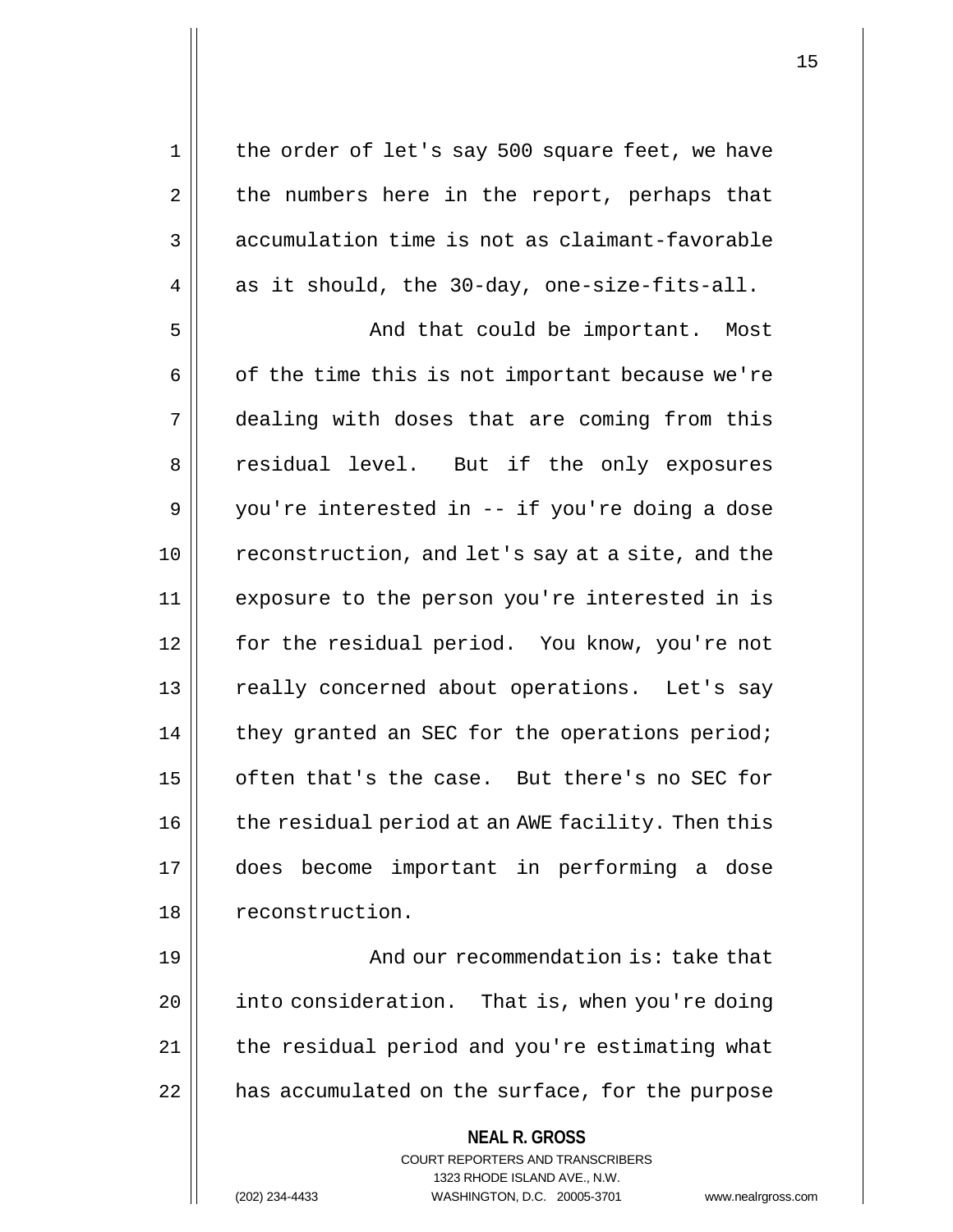1 || of doing external and internal exposure, just 2 | automatically applying the 30-day deposition 3 accumulation time may not always be 4 claimant- favorable. And really that's the 5 | bottom line of our story.

 CHAIRMAN ZIEMER: Okay, John, let me ask you a question, then. It isn't clear to 8 || me precisely what you're recommending, whether 9 | you're recommending that the upper value be used | for everything, or that there be a gradation, | that if the size is known, that you take that into consideration. Or if it's unknown, you would assume the higher level. Is that the 14 | recommendation?

15 DR. MAURO: I don't think there's 16 || any words here to that effect, but I think that's 17 a good take-away. That seems to be the 18 || reasonable thing to do.

 You know, if you know the size of the |  $\sigma$  area, yes, the 30 certainly -- and it's big -- and | it often is big  $-$  30 certainly is a good number. 22 || But if you don't, or if you know it's a small

> COURT REPORTERS AND TRANSCRIBERS 1323 RHODE ISLAND AVE., N.W.

**NEAL R. GROSS**

(202) 234-4433 WASHINGTON, D.C. 20005-3701 www.nealrgross.com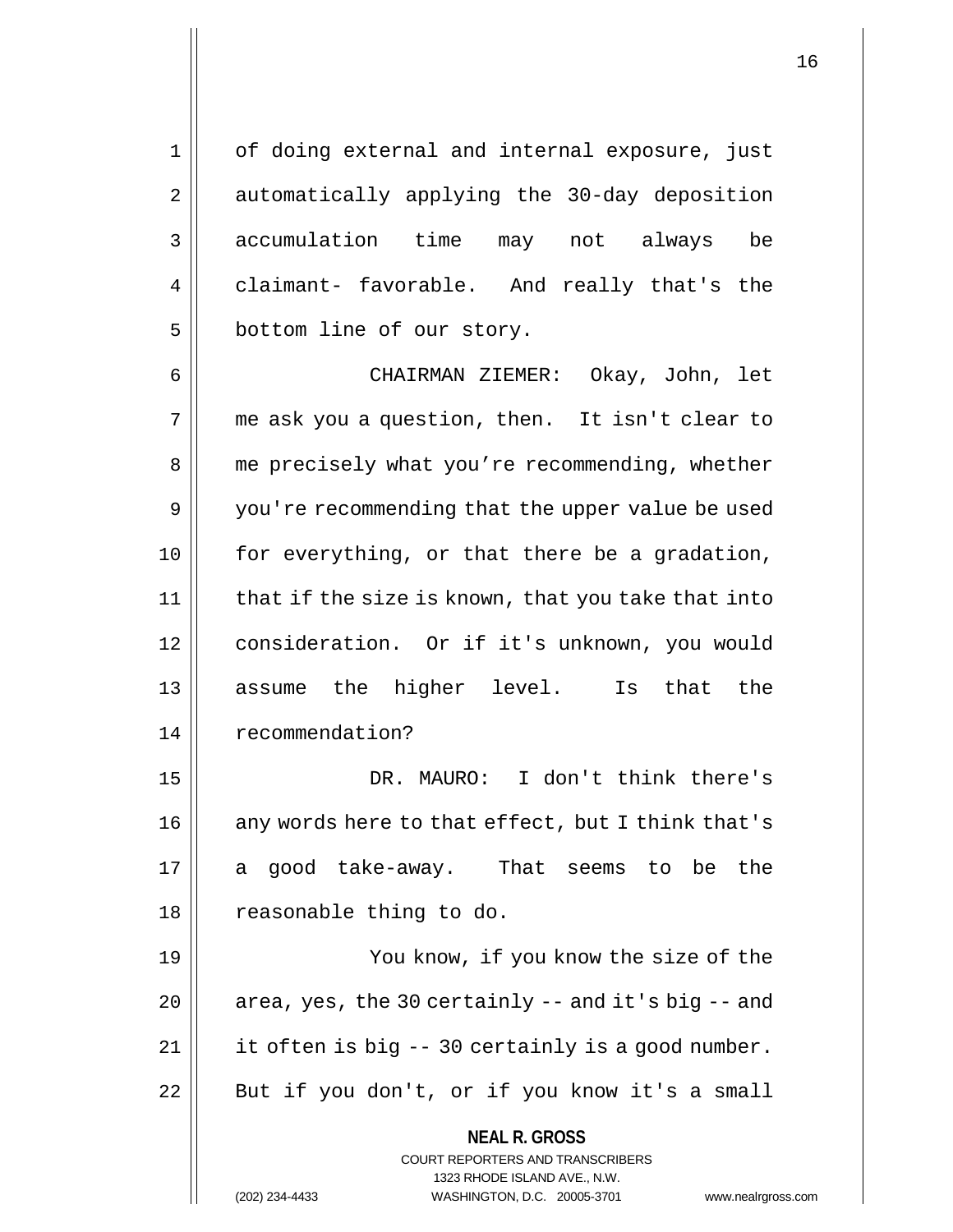1 area, relatively, you know, maybe you want to  $2 \parallel$  go -- and they'll have about a factor of two or  $3 \parallel$  three effect. So, yeah, I think the latter 4 || statement that you made I would agree with 5 | completely. 6 CHAIRMAN ZIEMER: Let me ask NIOSH  $7$  | to give their response to this. 8 MR. ALLEN: Yes, this is Dave Allen. 9 | One point I tried to make in the White Paper that 10 we wrote was the number of days versus other 11 parameters is -- what the individual parameters 12 || is not so important as what the purpose of these 13 || numbers and the final result is. And the whole 14 || purpose of these numbers is to come up with a 15 | surface contamination value. 16 In this recent document from SC&A,  $17$  || they adjusted the air sample values. They're  $18$   $\parallel$  still using the settling rate lower than what 19 we're using, and they're coming up with times

20 || associated with these different parameters.

21 || DR. MAURO: Yes.

22 MR. ALLEN: What I did was looked at

**NEAL R. GROSS** COURT REPORTERS AND TRANSCRIBERS 1323 RHODE ISLAND AVE., N.W.

(202) 234-4433 WASHINGTON, D.C. 20005-3701 www.nealrgross.com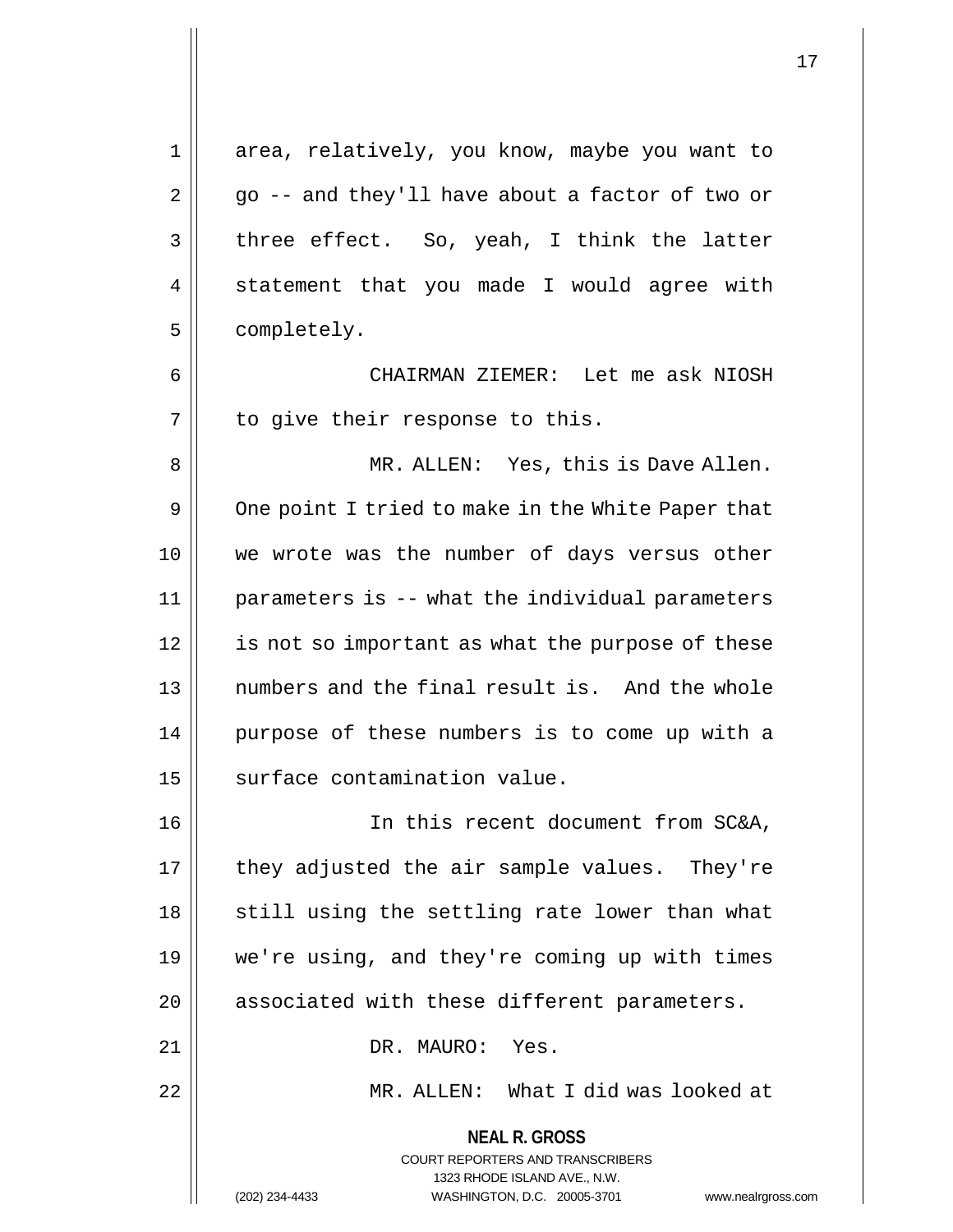| $\mathbf 1$ | their unadjusted airborne concentrations and                                                                                                                           |
|-------------|------------------------------------------------------------------------------------------------------------------------------------------------------------------------|
| 2           | our assumptions, which is the settling rate of                                                                                                                         |
| 3           | 0.00075 meters per second and a 30-day,                                                                                                                                |
| 4           | 24- hour-a-day settling time. And it ends up                                                                                                                           |
| 5           | giving you a higher surface contamination for                                                                                                                          |
| 6           | six out of the seven values, or lines, that they                                                                                                                       |
| 7           | have in table 3.                                                                                                                                                       |
| 8           | The one exception is the furnace                                                                                                                                       |
| 9           | room in the spring where the SC&A come up with                                                                                                                         |
| 10          | a 166-day settling time. That would produce, I                                                                                                                         |
| 11          | guess, a higher concentration. Actually it                                                                                                                             |
| 12          | wouldn't because of the airborne. It gets                                                                                                                              |
| 13          | confusing.                                                                                                                                                             |
| 14          | DR.<br>MAURO: You know, David, I                                                                                                                                       |
| 15          | agree. I think it's good that we're going here,                                                                                                                        |
| 16          | because you're right, we used that 0.00052                                                                                                                             |
| 17          | settling velocity based on the slip.                                                                                                                                   |
| 18          | I have to say that, in retrospect,                                                                                                                                     |
| 19          | you know, we try to -- because we discussed this                                                                                                                       |
| 20          | in the past, the settling velocity. And I think                                                                                                                        |
| 21          | our analysis, you know, is I think the 0.00052                                                                                                                         |
| 22          | is probably a good number because it tries to                                                                                                                          |
|             | <b>NEAL R. GROSS</b><br><b>COURT REPORTERS AND TRANSCRIBERS</b><br>1323 RHODE ISLAND AVE., N.W.<br>(202) 234-4433<br>WASHINGTON, D.C. 20005-3701<br>www.nealrgross.com |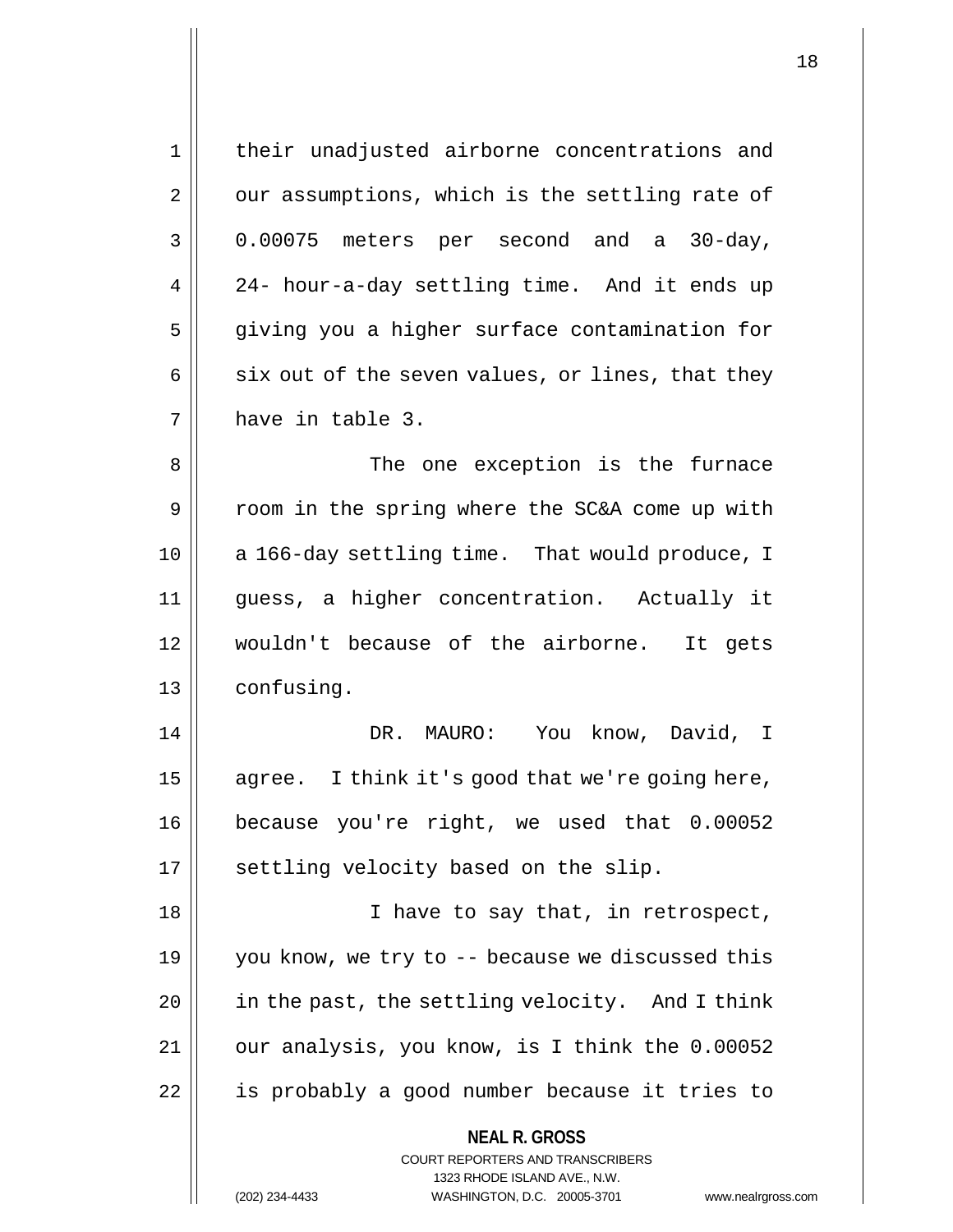1 || bring a little bit more sophistication to the way 2 || in which these particles actually settle. You  $3 \parallel$  saw our report. But at the same time, I would  $4 \parallel$  hate to sort of pick away at something like that. 5 I like the 0.00075 number and I don't 6  $\parallel$  think we should go down the road -- and so I'm  $7 \parallel$  agreeing with you -- of trying to get to a level  $8 \parallel$  of resolution at a site where we really can't. 9 | I mean, you know, the slip velocity depends on 10 the size of the particle, its shape and issues 11 || that aren't always easy to address. So I would 12 | have to agree with what you just said. That is, 13 let's stay with the 0.00075. 14 || But where I would tend to disagree 15 with you is that the other part of the  $16$  calculation has to be how long is the activity 17 airborne? In other words, one of the 18 assumptions I believe you made is that the 19 || airborne levels that were at the Adley data, for  $20$  || example, were at that airborne concentration,  $21$  | the measured values in those different rooms, 24  $22$  | hours a day.

> **NEAL R. GROSS** COURT REPORTERS AND TRANSCRIBERS 1323 RHODE ISLAND AVE., N.W. (202) 234-4433 WASHINGTON, D.C. 20005-3701 www.nealrgross.com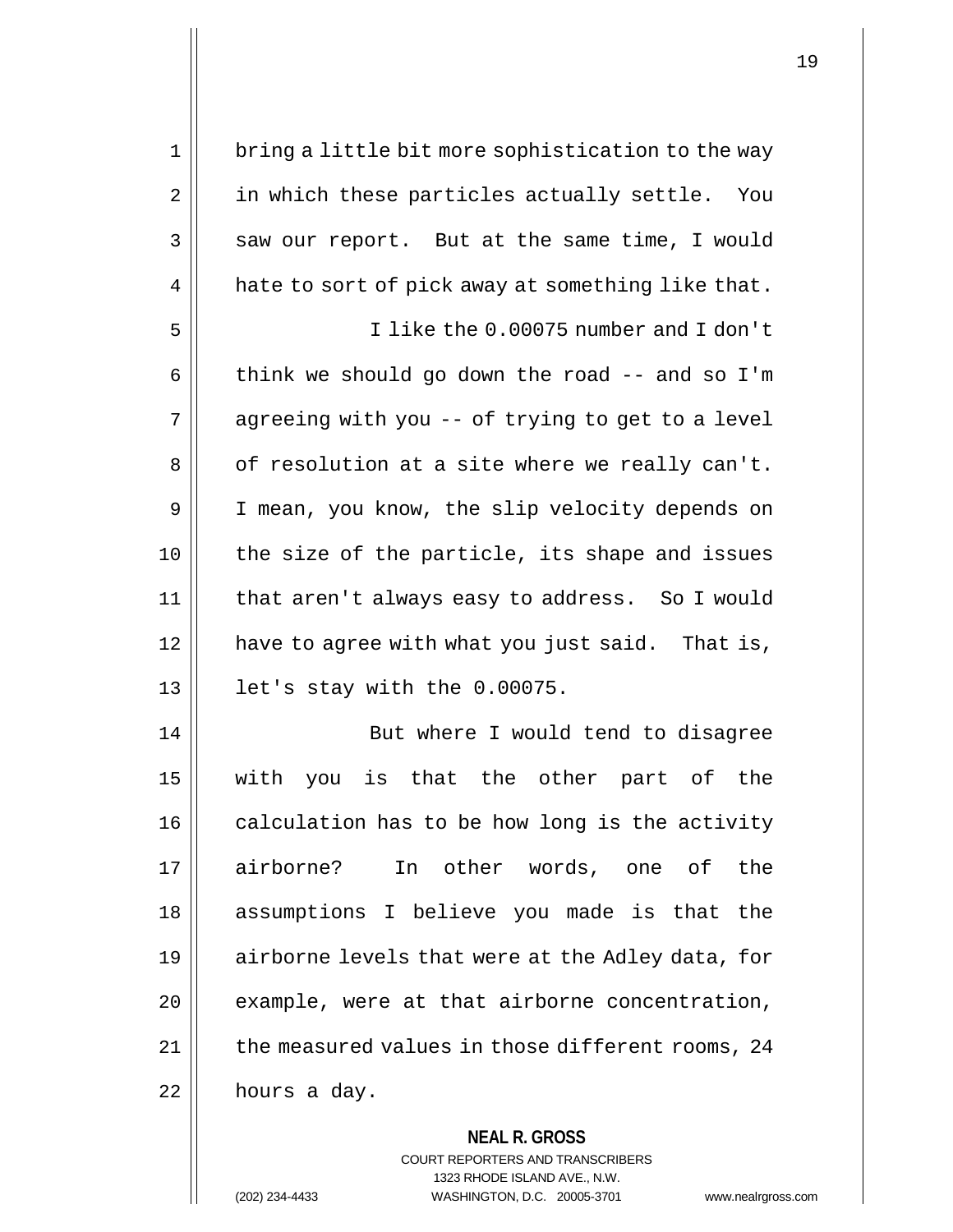| 1  | But we believe that, well, that may                                                             |
|----|-------------------------------------------------------------------------------------------------|
| 2  | be a 30- percent overestimate of what the average                                               |
| 3  | airborne concentration was. Because they were                                                   |
| 4  | not working on, you know, triple shifts. I                                                      |
| 5  | think they only had one shift or so, or something                                               |
| 6  | like that, per day. So the time period when you                                                 |
| 7  | had the dust loadings that were measured was                                                    |
| 8  | probably only during the operations. So I think                                                 |
| 9  | that that is an adjustment that I would say we                                                  |
| 10 | need to make.                                                                                   |
| 11 | So I agree with you, don't let's gild                                                           |
| 12 | the lily with regard to the 0.00075. But at the                                                 |
| 13 | same time, I do think that we do have to factor                                                 |
| 14 | in, when you do your calculation, coming up with                                                |
| 15 | what we believe the average, 24-hour average,                                                   |
| 16 | dust loading is in the room, take into                                                          |
| 17 | consideration when there is -- you know, when                                                   |
| 18 | there's only, let's say, one shift eight hours                                                  |
| 19 | a day is when you have that dust loading and the                                                |
| 20 | rest of the time you don't. So there's where I                                                  |
| 21 | think we still need to talk a little bit.                                                       |
| 22 | MR. ALLEN: Well, I don't disagree                                                               |
|    | <b>NEAL R. GROSS</b><br><b>COURT REPORTERS AND TRANSCRIBERS</b><br>1323 RHODE ISLAND AVE., N.W. |
|    | (202) 234-4433<br>WASHINGTON, D.C. 20005-3701<br>www.nealrgross.com                             |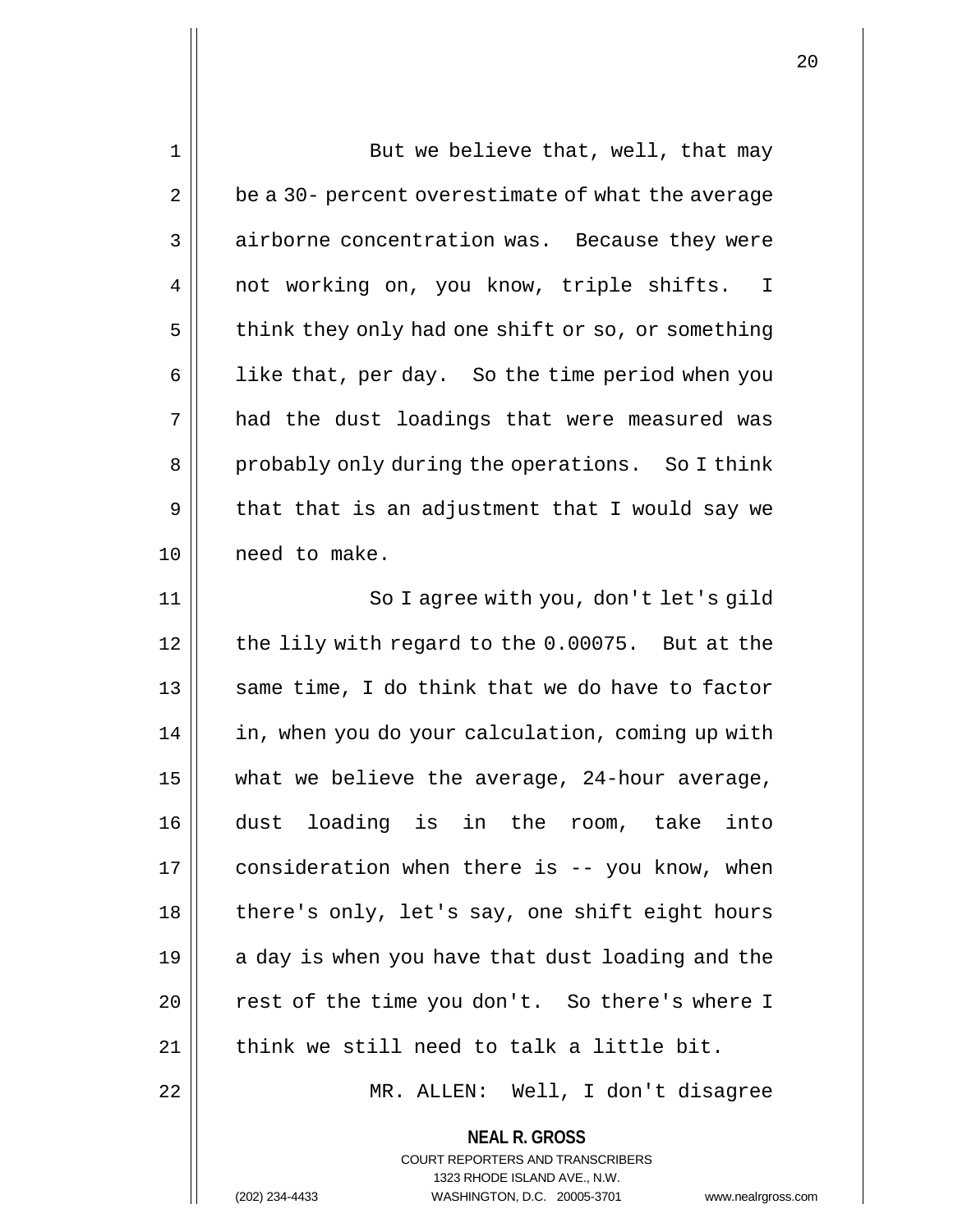**NEAL R. GROSS** COURT REPORTERS AND TRANSCRIBERS 1323 RHODE ISLAND AVE., N.W. 1 || with you on that one, John, but the point here  $2 \parallel$  is that when you adjust -- you adjusted the 3 | airborne levels, which is one way to do it. It's 4 | mathematically identical to adjusting the time  $5$  | that it's settling per --6 DR. MAURO: Yeah, exactly. 7 MR. ALLEN: And with the weekends  $8 \parallel$  considered in there, et cetera, the 0.32 factor  $9 \parallel$  you came up with is similar to settling for 7.68 10 hours per day instead of 24. 11 DR. MAURO: Yes, yes. 12 MR. ALLEN: But right there is a 13 factor of three difference if our default is to 14 use 24 hours per day. 15 DR. MAURO: Yes, but we also 16 acknowledge that there is a build-up and a 17 decline period. I agree. So it gets a little 18 | complicated. 19 MR. ALLEN: Right, it does. But 20 I'm just saying, for your values to work out, you 21 have to essentially assume the airborne value 22 | for a little less than eight hours per day times

(202) 234-4433 WASHINGTON, D.C. 20005-3701 www.nealrgross.com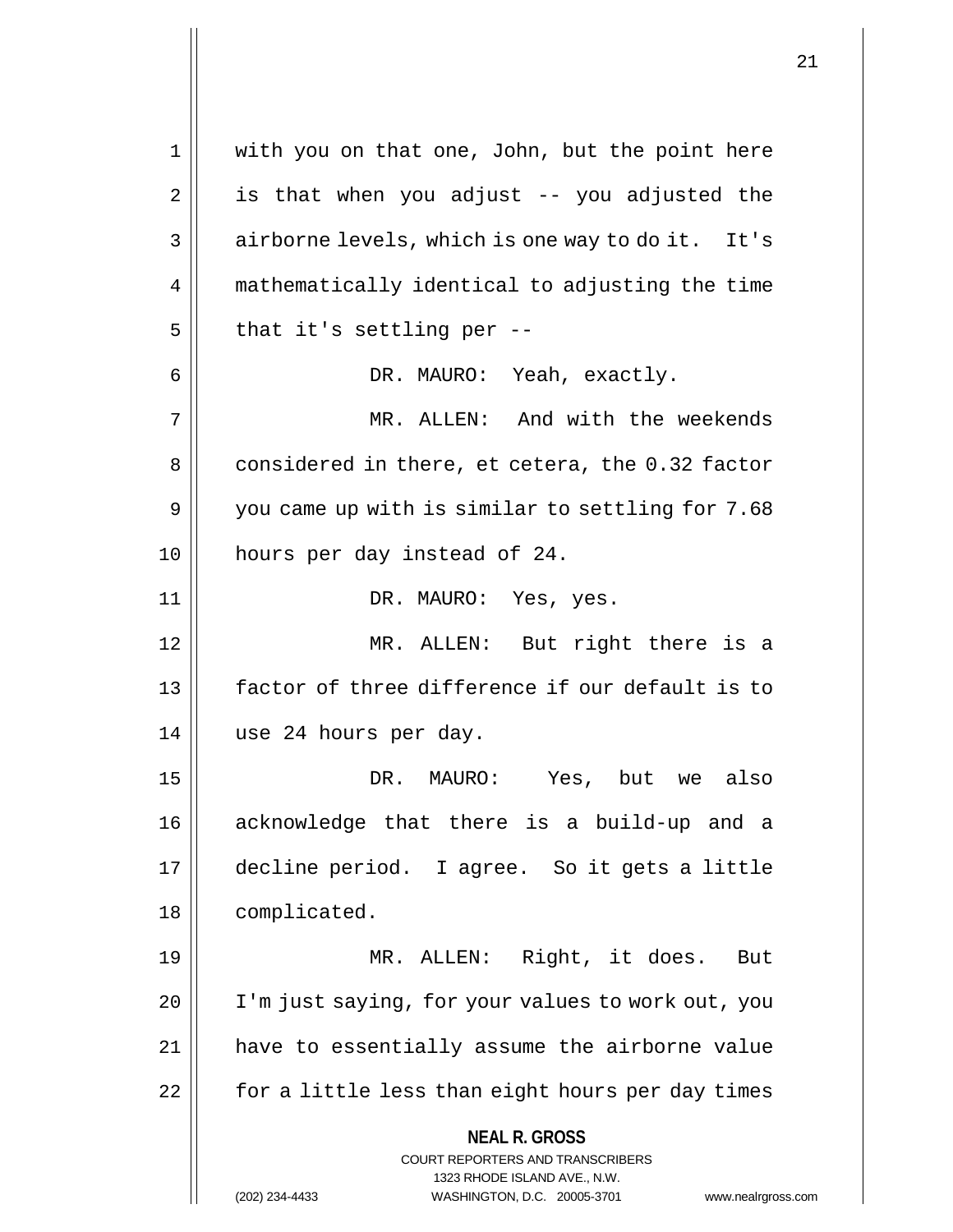| 1  | the number of days you have in the table, whereas        |
|----|----------------------------------------------------------|
| 2  | we would assume 24 hour a day times 30 days.             |
| 3  | DR. MAURO: Well, you're losing me.                       |
| 4  | Why would 24 hours a day work, I mean, if you            |
| 5  | don't have that dust loading 24 hours a day? I           |
| 6  | mean, the actual empirical data that shows you           |
| 7  | the accumulation on the plates, in Adley, you            |
| 8  | know, they were sitting there for 24 hours a day,        |
| 9  | but the airborne dust loading was not at that            |
| 10 | level that you used for 24 hours a day. So you           |
| 11 | have to take that into consideration, and I don't        |
| 12 | think you did.                                           |
| 13 | MR. ALLEN:<br>I understand that, but                     |
| 14 | did and in the end the surface<br>guys<br>you            |
| 15 | concentration you would calculate out is smaller         |
| 16 | than what we would have calculated out.                  |
| 17 | DR. MAURO: Is that right? Okay.                          |
| 18 | I'm not going to dispute that. So I don't think          |
| 19 | we have any disagreement here. What I'm saying           |
| 20 | is that we looked at this the way we looked at           |
| 21 | it. All our assumptions are there. And you're            |
| 22 | pointing a couple things out that I'm not                |
|    | <b>NEAL R. GROSS</b><br>COURT REPORTERS AND TRANSCRIBERS |

1323 RHODE ISLAND AVE., N.W.

 $\prod$ 

(202) 234-4433 WASHINGTON, D.C. 20005-3701 www.nealrgross.com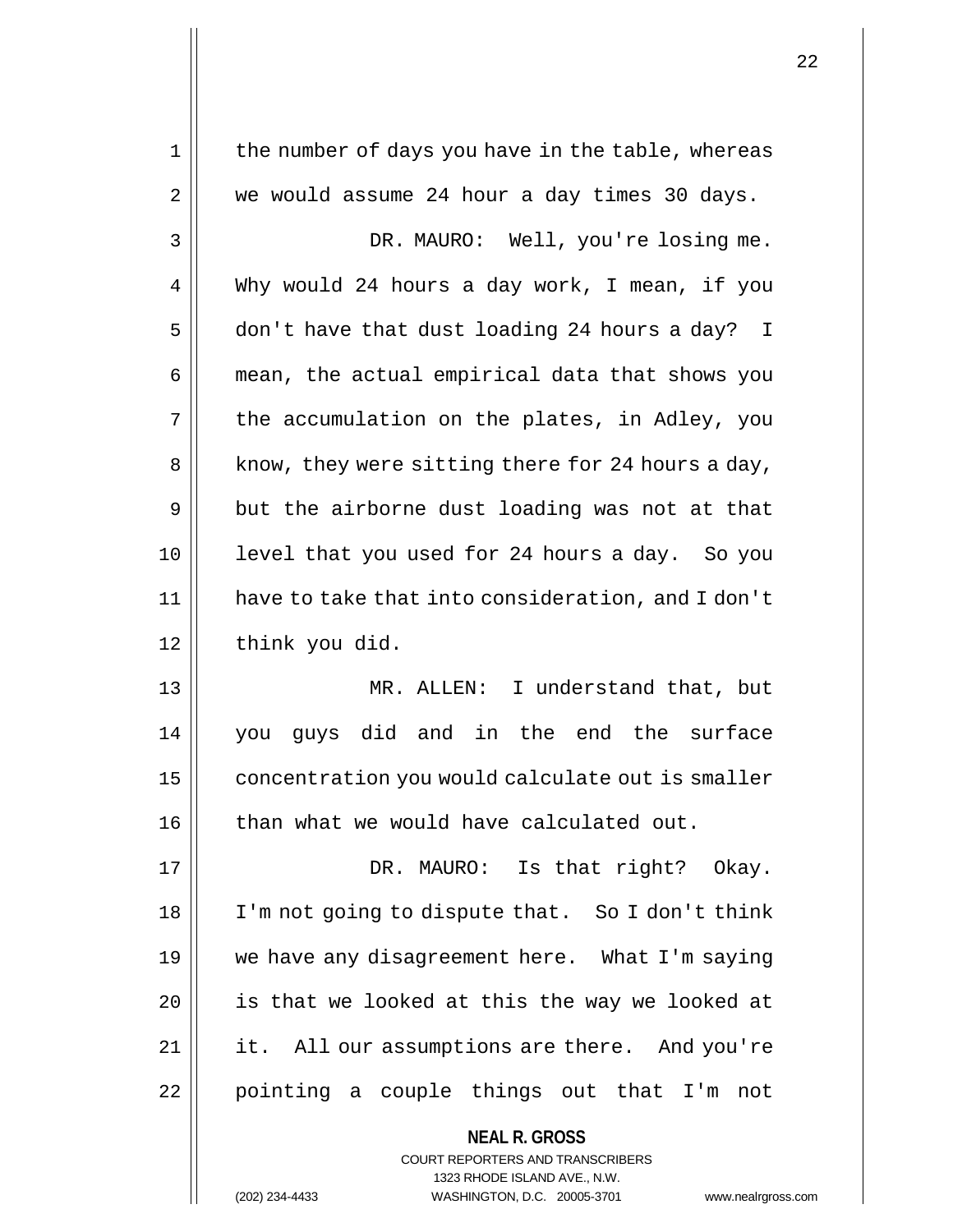1 disagreeing with.

| $\overline{2}$ | You know, we certainly could go back                                                                                                                                   |
|----------------|------------------------------------------------------------------------------------------------------------------------------------------------------------------------|
| $\mathbf{3}$   | and see what would happen if we left the 0.00075.                                                                                                                      |
| 4              | And do you agree that the concept that you have                                                                                                                        |
| 5              | to take into consideration, the fact that you                                                                                                                          |
| 6              | only have a dust loading for part of the time;                                                                                                                         |
| 7              | in other words, as opposed to assume the dust                                                                                                                          |
| 8              | loading is there for 24 hours a day?                                                                                                                                   |
| 9              | MR. ALLEN: Well, I think your                                                                                                                                          |
| 10             | analysis showed that the values we've chosen for                                                                                                                       |
| 11             | this even account for that.                                                                                                                                            |
| 12             | DR. MAURO: I know I was looking at                                                                                                                                     |
| 13             | your numbers and I checked them, you know, in                                                                                                                          |
| 14             | getting ready for the meeting. Unfortunately,                                                                                                                          |
| 15             | Bill can't be here to carry this one at a higher                                                                                                                       |
| 16             | level of detail than I can. But I did your check                                                                                                                       |
| 17             | your numbers and they're actually in table 1                                                                                                                           |
| 18             | right in the beginning of our report, if you go                                                                                                                        |
| 19             | up to the beginning o page 5. And I think built                                                                                                                        |
| 20             | into those numbers is 24 hour a day.                                                                                                                                   |
| 21             | So, in other words, the air dust                                                                                                                                       |
| 22             | loading that we have in the table for the                                                                                                                              |
|                | <b>NEAL R. GROSS</b><br><b>COURT REPORTERS AND TRANSCRIBERS</b><br>1323 RHODE ISLAND AVE., N.W.<br>WASHINGTON, D.C. 20005-3701<br>(202) 234-4433<br>www.nealrgross.com |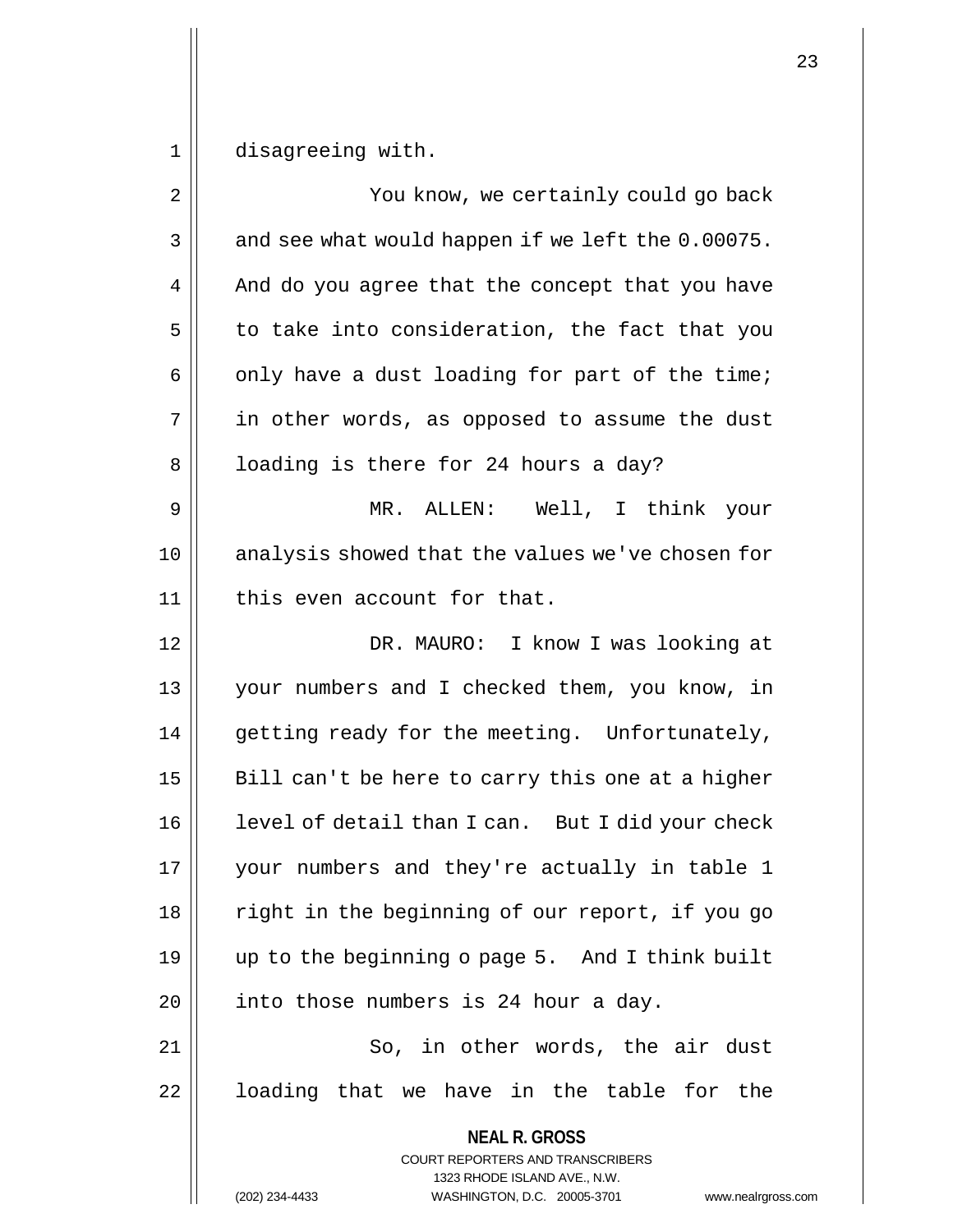| 1  | geometric mean -- if you have it in front of you, |
|----|---------------------------------------------------|
| 2  | for 534 and the derivation of the settling days,  |
| 3  | et cetera, all that information -- I believe that |
| 4  | reflects the assumption that the air              |
| 5  | concentration of micrograms per cubic meter is    |
| 6  | present for 24 hours day. Am I right? I mean,     |
| 7  | did I get that wrong?                             |
| 8  | MR. ALLEN: I believe you're right,                |
| 9  | but I'd have to review these numbers, honestly.   |
| 10 | DR. MAURO: Yeah. Well, Paul, what                 |
| 11 | I think we have here -- I mean, I know it's       |
| 12 | important that we get to GSI and you want to -- I |
| 13 | don't think we have anything -- I think that we   |
| 14 | fundamentally agree that there is a strategy      |
| 15 | that should be used here.                         |
| 16 | We carried it a level of granularity              |
| 17 | that was a little higher, a little finer in order |
| 18 | to explore the value and the merits of the 30.    |
| 19 | And our take-away is that 30 is a good number for |
| 20 | large areas, like areas the size of half a        |
| 21 | football field. But when you get to smaller       |
| 22 | rooms, there might be a problem.                  |
|    | <b>NEAL R. GROSS</b>                              |

COURT REPORTERS AND TRANSCRIBERS 1323 RHODE ISLAND AVE., N.W.

(202) 234-4433 WASHINGTON, D.C. 20005-3701 www.nealrgross.com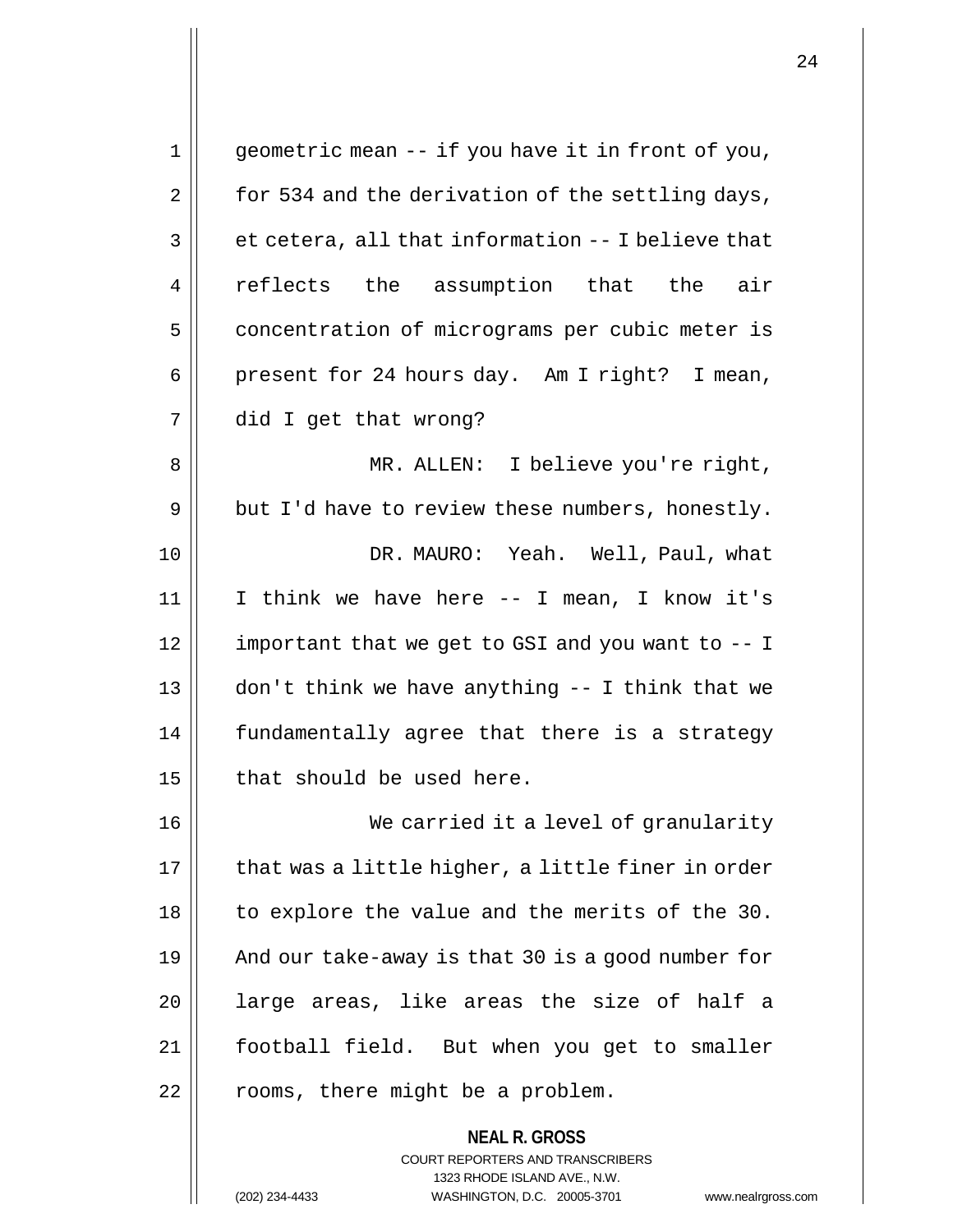| 1  | And now these other matters that                    |
|----|-----------------------------------------------------|
| 2  | we're talking about, such as what is the air dust   |
| 3  | loading you should use, I think we're in            |
| 4  | agreement that when you're calculating what's       |
| 5  | accumulating on a surface the right thing to do     |
| 6  | is what is the -- for, you know, the accumulation   |
| 7  | you would use the concentration that represents     |
| 8  | the 24-hour average, because that's what            |
| 9  | accumulates. Accumulation is going on all the       |
| 10 | time, 24 hours a day. But the airborne dust         |
| 11 | loading is not always at the high level that you    |
| 12 | might measure during operation. It might be         |
| 13 | high during operation. And then if they are not     |
| 14 | working 24 hours a day, it's lower. So we're in     |
| 15 | agreement. And where the numbers come out, they     |
| 16 | come out.                                           |
| 17 | We also agree, SC&A, that I don't                   |
| 18 | think we should gild the lily on the 0.00075.<br>We |
| 19 | did do that here. It carried into our analysis.     |
| 20 | We used 0.00053 because it had the slip factor.     |
| 21 | But I would also agree that maybe that's taking     |
| 22 | it a little bit too far in terms of trying to,      |
|    | <b>NEAL R. GROSS</b>                                |

COURT REPORTERS AND TRANSCRIBERS 1323 RHODE ISLAND AVE., N.W.

(202) 234-4433 WASHINGTON, D.C. 20005-3701 www.nealrgross.com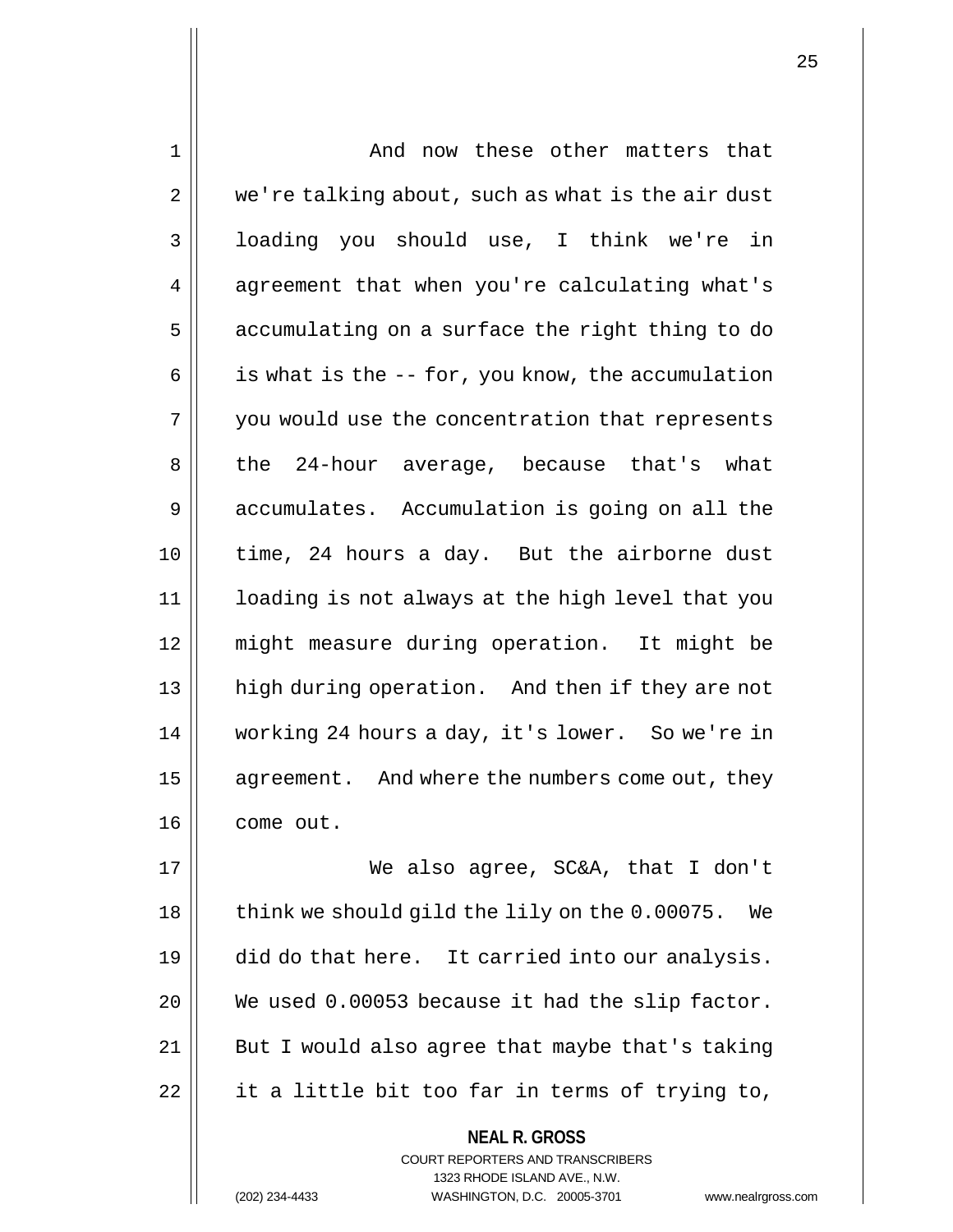1 || you know, sharpen the point to a point that we  $2 \parallel$  can't go.

3 || So, I mean, I think, in principle,  $4 \parallel$  the only thing that we're arguing here is that  $5$  | take into consideration that maybe the smaller 6 || rooms behave different than these large open  $7 \parallel$  areas. And also take into consideration the 8 | daily average concentration of the airborne dust 9 loading. And that's really what we're  $10$  saying.\*\*

11 | Now, the numbers we have, that we've 12 calculated, you know, the assumptions we use are 13 what they are. And I would say that, you know, 14 | if, David, you feel that some of those numbers 15 need to be adjusted because maybe we didn't do 16 it the way you felt it should be done, I'm not 17 || going to disagree with that. I mean, I can't say 18 you're right or you're wrong, but, you know, if  $19$  | there is some aspect to how we derived these 20 || numbers, some assumptions we've made that you 21 | feel need to be corrected, I'm fine with that.  $22$  | It's really the concept that I'm interested in.

> COURT REPORTERS AND TRANSCRIBERS 1323 RHODE ISLAND AVE., N.W. (202) 234-4433 WASHINGTON, D.C. 20005-3701 www.nealrgross.com

**NEAL R. GROSS**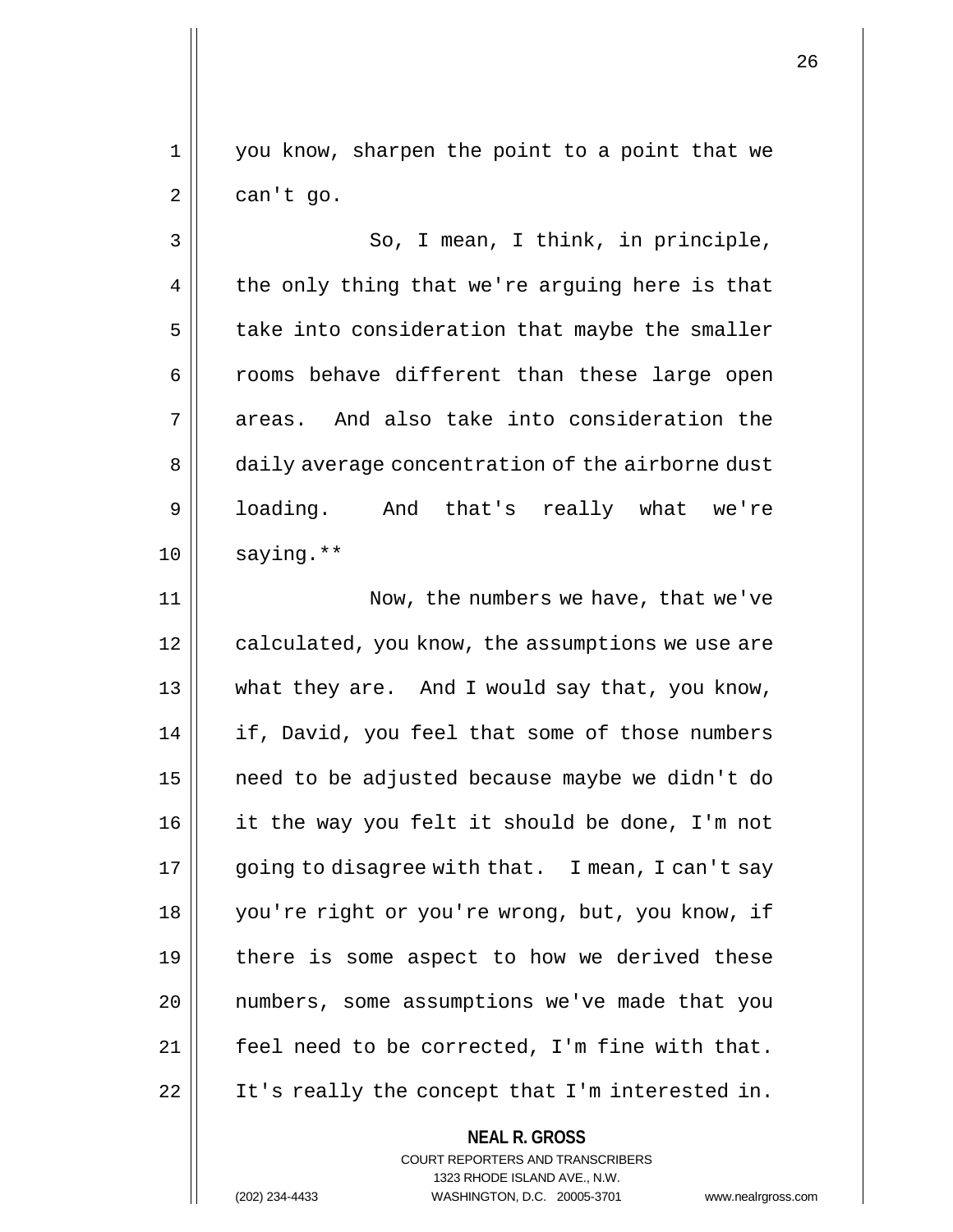| 1  | So, Paul, you know, I think it would              |
|----|---------------------------------------------------|
| 2  | be unfair to automatically conclude that, yes,    |
| 3  | you know, SC&A's numbers here are what should be  |
| 4  | adopted. I would say, no. You know, maybe a       |
| 5  | little more polishing of the apple is needed in   |
| 6  | what should be the numbers that represent large   |
| 7  | rooms versus smaller rooms. And where we come     |
| 8  | out on that, you know, may be a little different  |
| 9  | than our table after both NIOSH and SC&A maybe    |
| 10 | have a chance to look at some of the points that  |
| 11 | David is making.                                  |
| 12 | David, are we<br>in agreement                     |
| 13 | fundamentally that that approach that I just      |
| 14 | described is how we should go?                    |
| 15 | MR. ALLEN: Well, I'm not positive                 |
| 16 | I followed the whole approach you described.      |
| 17 | DR. MAURO: Well, all it means is                  |
| 18 | that, when you look at the Adley data, don't just |
| 19 | aggregate all the numbers from all the rooms.     |
| 20 | Let's parse it out where we can and see if the    |
| 21 | settling times are substantively different for    |
| 22 | different rooms.                                  |
|    | <b>NEAL R. GROSS</b>                              |

COURT REPORTERS AND TRANSCRIBERS 1323 RHODE ISLAND AVE., N.W.

(202) 234-4433 WASHINGTON, D.C. 20005-3701 www.nealrgross.com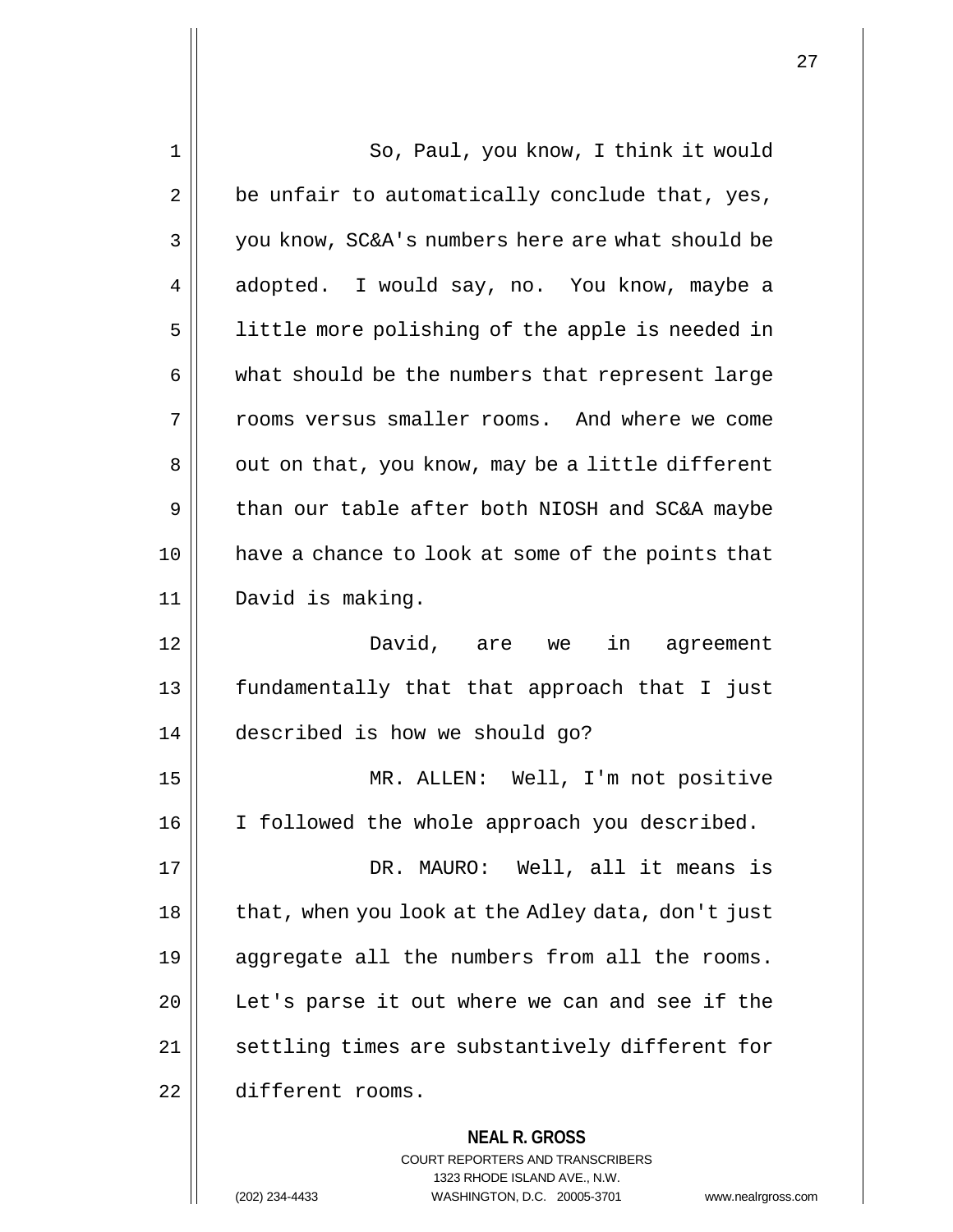| 1              | DR. NETON: Hey, John, this is Jim.                                                                                                                                |
|----------------|-------------------------------------------------------------------------------------------------------------------------------------------------------------------|
| $\overline{2}$ | I'd just like to interject something here. I                                                                                                                      |
| 3              | think what we really need to look at is the                                                                                                                       |
| $\overline{4}$ | ultimate goal here, which is to estimate the                                                                                                                      |
| 5              | surface concentration as a result of airborne                                                                                                                     |
| 6              | activity. What does it accumulate to? What's                                                                                                                      |
| 7              | the value? And what Dave has said, and it's                                                                                                                       |
| 8              | true, we use values that are more conservative                                                                                                                    |
| 9              | than what you've used in your calculation. We                                                                                                                     |
| 10             | use this 0.00075. We've assumed that it settled                                                                                                                   |
| 11             | over 24 hours. But in using those conservative                                                                                                                    |
| 12             | assumptions we end up with a higher surface                                                                                                                       |
| 13             | contamination than you have generated or                                                                                                                          |
| 14             | predicted using your more realistic                                                                                                                               |
| 15             | assumptions.                                                                                                                                                      |
| 16             | DR. MAURO: Is that right? I mean,                                                                                                                                 |
| 17             | I can't $--$                                                                                                                                                      |
| 18             | DR. NETON: That's the bottom line                                                                                                                                 |
| 19             | here. So the reality is what you've done with                                                                                                                     |
| 20             | your more sophisticated model is to demonstrate                                                                                                                   |
| 21             | our conservative model appears to be<br>that                                                                                                                      |
| 22             | exactly that: it's conservative.                                                                                                                                  |
|                | <b>NEAL R. GROSS</b><br><b>COURT REPORTERS AND TRANSCRIBERS</b><br>1323 RHODE ISLAND AVE., N.W.<br>(202) 234-4433<br>WASHINGTON, D.C. 20005-3701<br>www.nealrgros |

(202) 234-4433 WASHINGTON, D.C. 20005-3701 www.nealrgross.com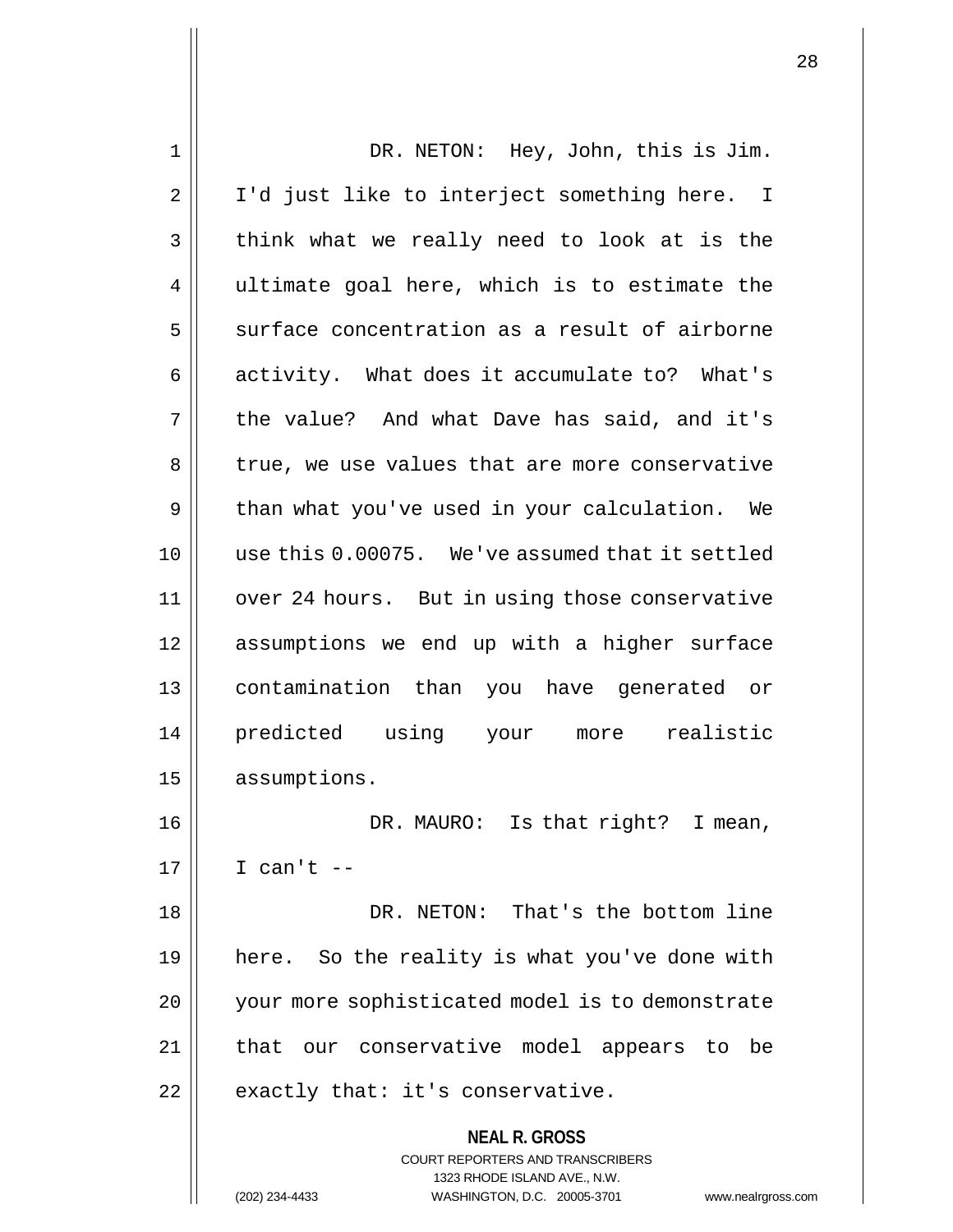**NEAL R. GROSS** COURT REPORTERS AND TRANSCRIBERS 1323 RHODE ISLAND AVE., N.W. (202) 234-4433 WASHINGTON, D.C. 20005-3701 www.nealrgross.com 1 || DR. MAURO: All right. Let me  $2 \parallel$  think about that for a second. Jim, but if you  $3 \parallel$  have a higher -- you went with a higher -- I mean,  $4 \parallel$  let's just talk about the settling velocity. 5 || DR. NETON: Settles faster. 6 DR. MAURO: If it's settling  $7 \parallel$  faster --8 || DR. NETON: Right. 9 DR. MAURO: So then if you're  $10$  || settling faster, the time it takes -- $11$  || DR. NETON: And  $24/7$ . 12 DR. MAURO: It's going to 13 accumulate. It's going to reach equilibrium 14 || sooner. 15 || DR. NETON: Yes. 16 DR. MAURO: Granted. And then the 17 average concentration, if it's lower -- you 18 || know, in other words, if we go with the average 19  $\parallel$  for the 24 hours as opposed to the eight-hour. 20 || Now, if the concentration is lower, though, 21 | that's going to make it longer. So I don't think  $22$  | both assumptions --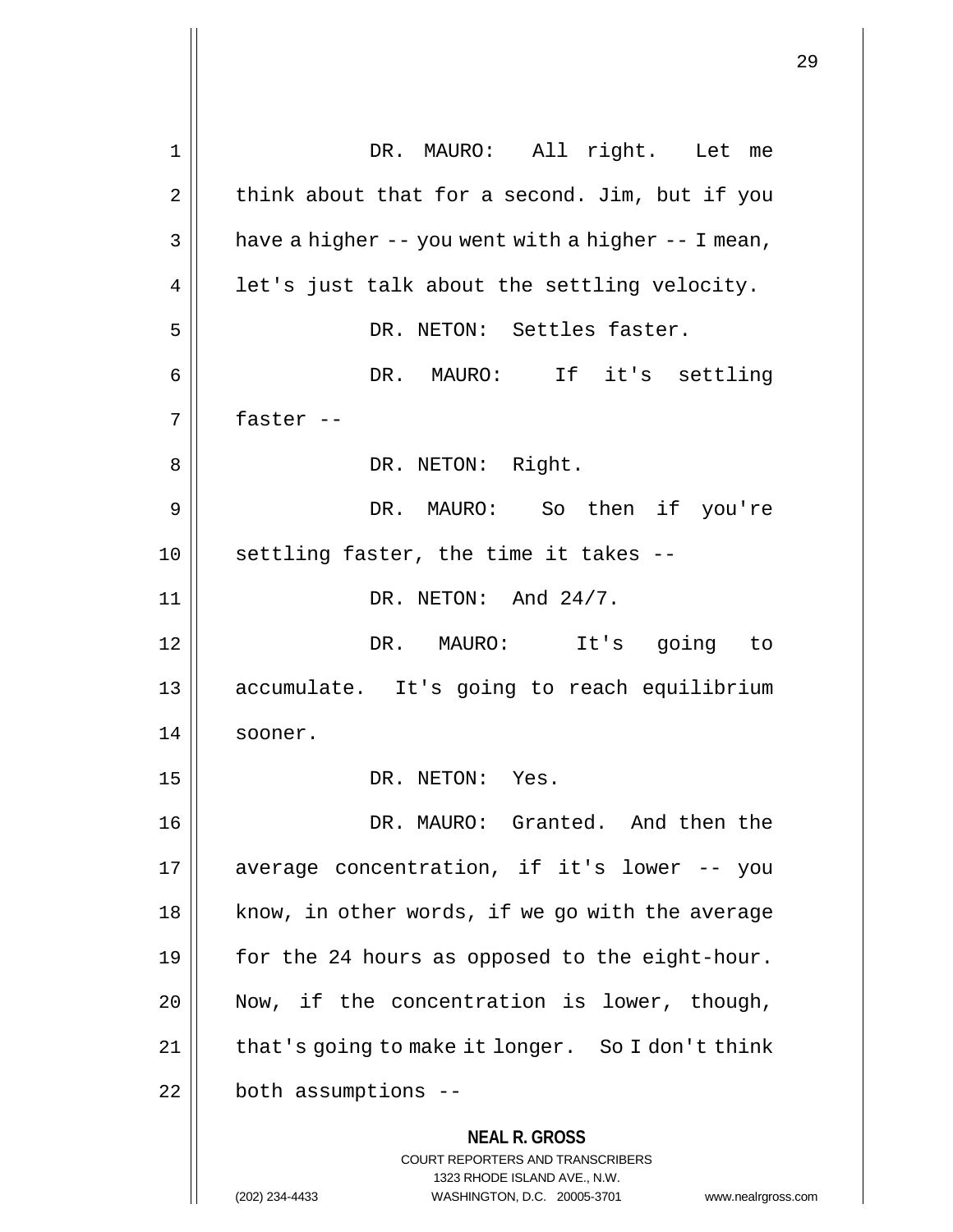|                |                                                                     | 30 |
|----------------|---------------------------------------------------------------------|----|
| 1              | No, if you're<br>DR.<br>No.<br>NETON:                               |    |
| $\overline{2}$ | settling a high concentration for 24 hours --                       |    |
| 3              | DR. MAURO: In other words, you want                                 |    |
| 4              | it to $-$                                                           |    |
| 5              | DR. NETON: All I can tell you is if                                 |    |
| 6              | you do the calculation your way using your -- you                   |    |
| 7              | know, the surface concentration is a product of                     |    |
| 8              | the settling rate, the air concentration and the                    |    |
|                |                                                                     |    |
| 9              | time that it settles. Right?                                        |    |
| 10             | DR. MAURO: Right, but there's also                                  |    |
| 11             | the average concentration in the air. So, I                         |    |
| 12             | mean, you know what it is, we got three                             |    |
| 13             | parameters: deposition velocity; the average                        |    |
| 14             | concentration in the air, which I think, you                        |    |
| 15             | know, you folks used what I consider to be a                        |    |
| 16             | higher concentration.                                               |    |
| 17             | NETON: Exactly. So we're<br>DR.                                     |    |
| 18             | settling a high concentration over with a higher                    |    |
| 19             | settling velocity which maximizes the surface,                      |    |
| 20             | the contamination on the surface.                                   |    |
| 21             | DR. MAURO: And then the outcome,                                    |    |
| 22             | you're saying, ends up with activity on the                         |    |
|                | <b>NEAL R. GROSS</b>                                                |    |
|                | COURT REPORTERS AND TRANSCRIBERS<br>1323 RHODE ISLAND AVE., N.W.    |    |
|                | WASHINGTON, D.C. 20005-3701<br>(202) 234-4433<br>www.nealrgross.com |    |

 $\overline{1}$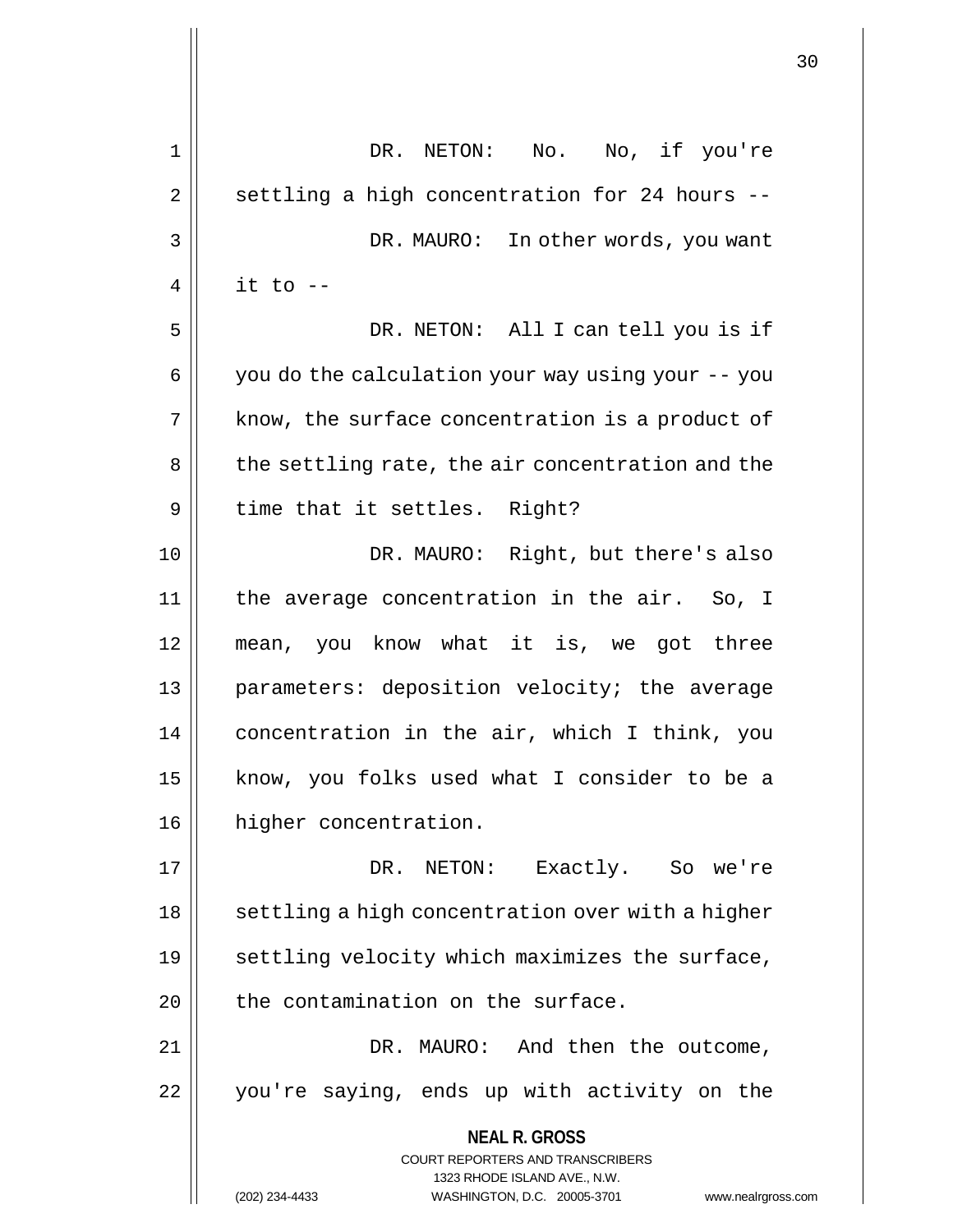**NEAL R. GROSS** COURT REPORTERS AND TRANSCRIBERS 1323 RHODE ISLAND AVE., N.W. 1 || surface that's higher than ours. 2 DR. NETON: That's what we've been  $3 \parallel$  saying all along. 4 || DR. MAURO: My goodness. 5 DR. NETON: Except for this one case  $6 \parallel$  of the furnace room in the spring. 7 DR. MAURO: Yes. Well, listen, 8 | Jim, very good. I mean, I'm not going to dispute 9 you. I'd sure like to -- 10 DR. NETON: But you need a chance to 11 || run the calculations. But that's what David's 12 | been saying since the last meeting. 13 DR. MAURO: Oh, okay. Listen, I 14  $\parallel$  accept that, Jim. I'd like to pass this on to 15 || Bill. I said, I'm filling in for him. But what 16 || you're saying makes sense to me. 17 Paul, I wish I could be 18 | conclusionary here at this time, but, you know, 19 I would like to have a chance just to talk about 20  $\parallel$  this question of -- and you're right, ultimately  $21$  || the issue is the build-up -- not the settling 22 duration, but are we sure we're being

(202) 234-4433 WASHINGTON, D.C. 20005-3701 www.nealrgross.com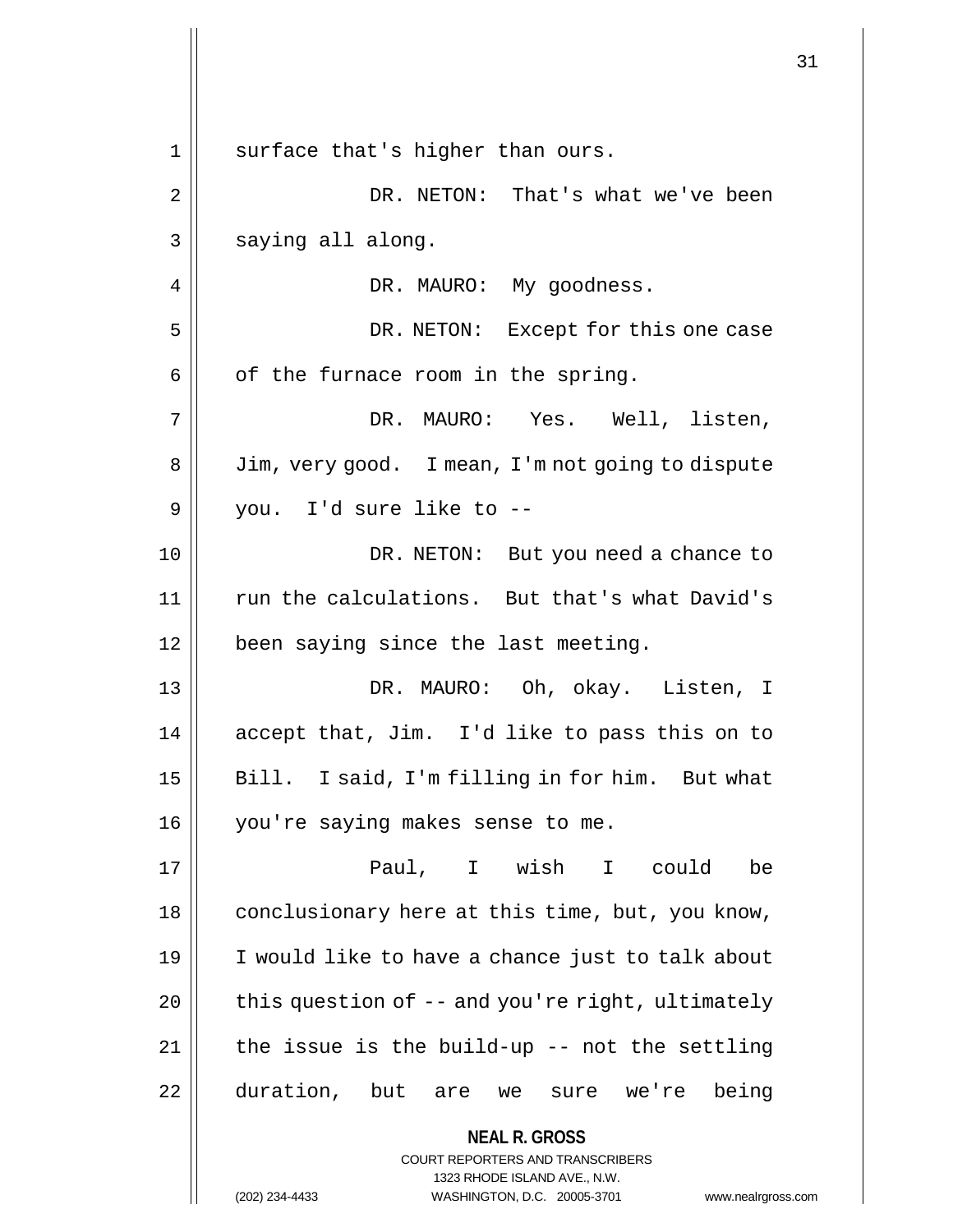**NEAL R. GROSS** COURT REPORTERS AND TRANSCRIBERS 1323 RHODE ISLAND AVE., N.W. 1 claimant-favorable in the amount, becquerels 2 | per square meter on surfaces? 3 | And what I'm hearing is arguments  $4 \parallel$  that that's really the point. And I agree with  $5 \parallel$  that. But I would like to give Bill a chance to  $6 \parallel$  look at this before, you know, we close the door. 7 I'm sorry I can't answer the question 8 definitively and agree right now, but what 9 || you're saying certainly seems reasonable. 10 CHAIRMAN ZIEMER: This is Ziemer. 11 Yes, we can certainly do that. We would want 12 | that to occur fairly soon so that we can close  $13$  | this out. I think this is the only remaining 14 | open issue on the matrix for TBD-6000. 15 || DR. MAURO: I think you're right. 16 || A real quick aside: I have a 2010 matrix for 17  $\parallel$  TBD- 6000. Is that the latest matrix? 18 CHAIRMAN ZIEMER: Yeah, October 19 12th, 2010. And then we have this follow-up on 20 Revision 1 that Bill Thurber worked on, and 21 || that's where this question has arisen. 22 || DR. MAURO: Okay.

(202) 234-4433 WASHINGTON, D.C. 20005-3701 www.nealrgross.com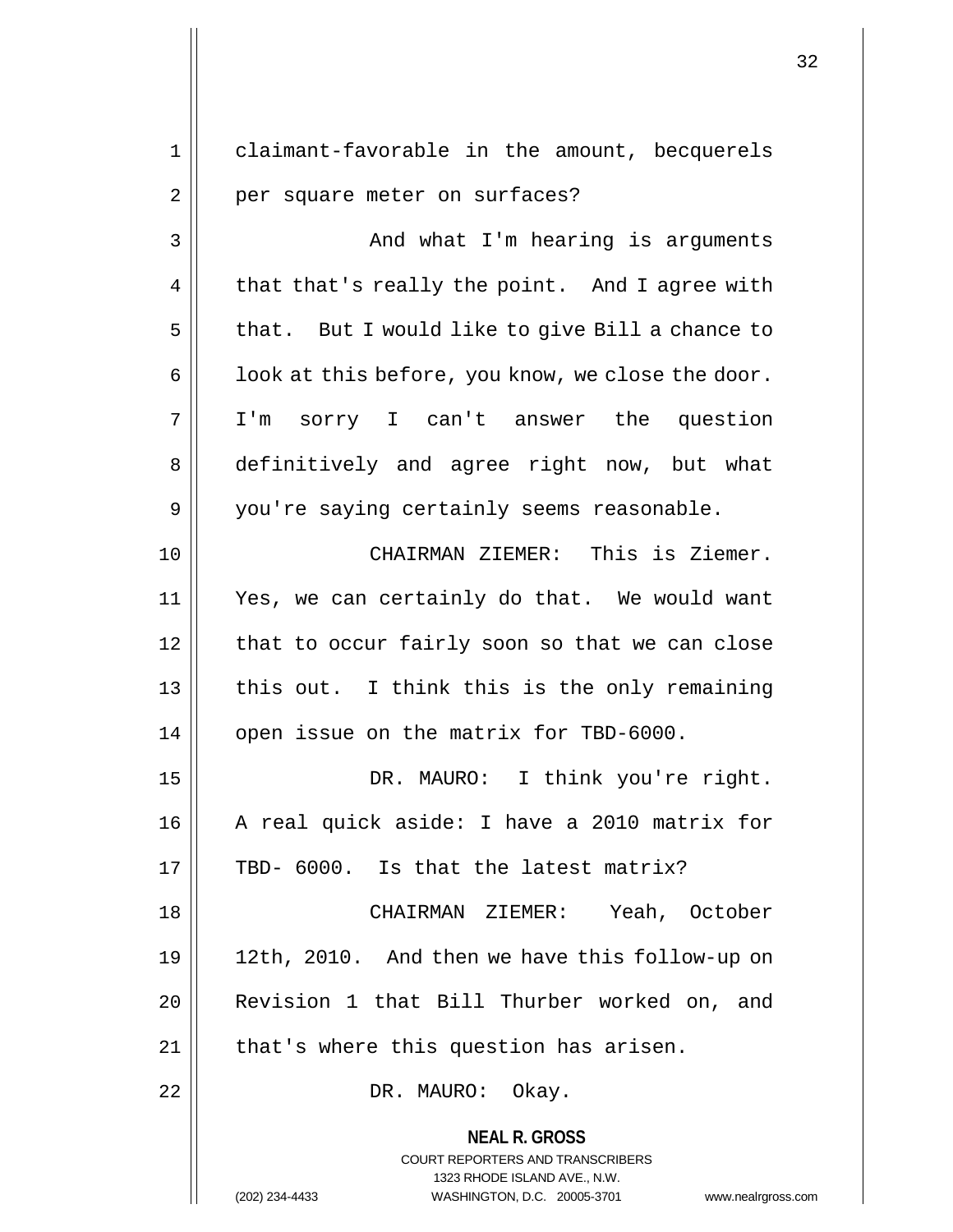**NEAL R. GROSS** COURT REPORTERS AND TRANSCRIBERS 1323 RHODE ISLAND AVE., N.W. 1 CHAIRMAN ZIEMER: So it came up in  $2 \parallel$  that context. Actually, most of the items were 3 || in abeyance or resolved on the original one.  $4 \parallel$  But, in the meantime, this revision came out and 5 | we had that sort of open item. 6 DR. MAURO: Okay. 7 CHAIRMAN ZIEMER: So we do need to 8 || get this closed so that we can take formal action 9|| on it. But I think what you are 10 suggesting -- and then we'll get some comment 11 from others here on this -- was for SC&A to 12 double-check the calculations that give the 13 || surface contamination level, right? 14 DR. MAURO: Right. Exactly. 15 | Exactly. And that won't take long. Bill will 16 be available Monday and I'll sit down with him. 17 We'll talk it over. I mean, I understand 18 || exactly what Jim and David are saying. I'll 19 just talk to Bill about it. He and I will put 20 | | our heads together, you know, with John Stiver,  $21$  || and we'll get something out quickly. 22 || I know next week we'll be in Denver,

(202) 234-4433 WASHINGTON, D.C. 20005-3701 www.nealrgross.com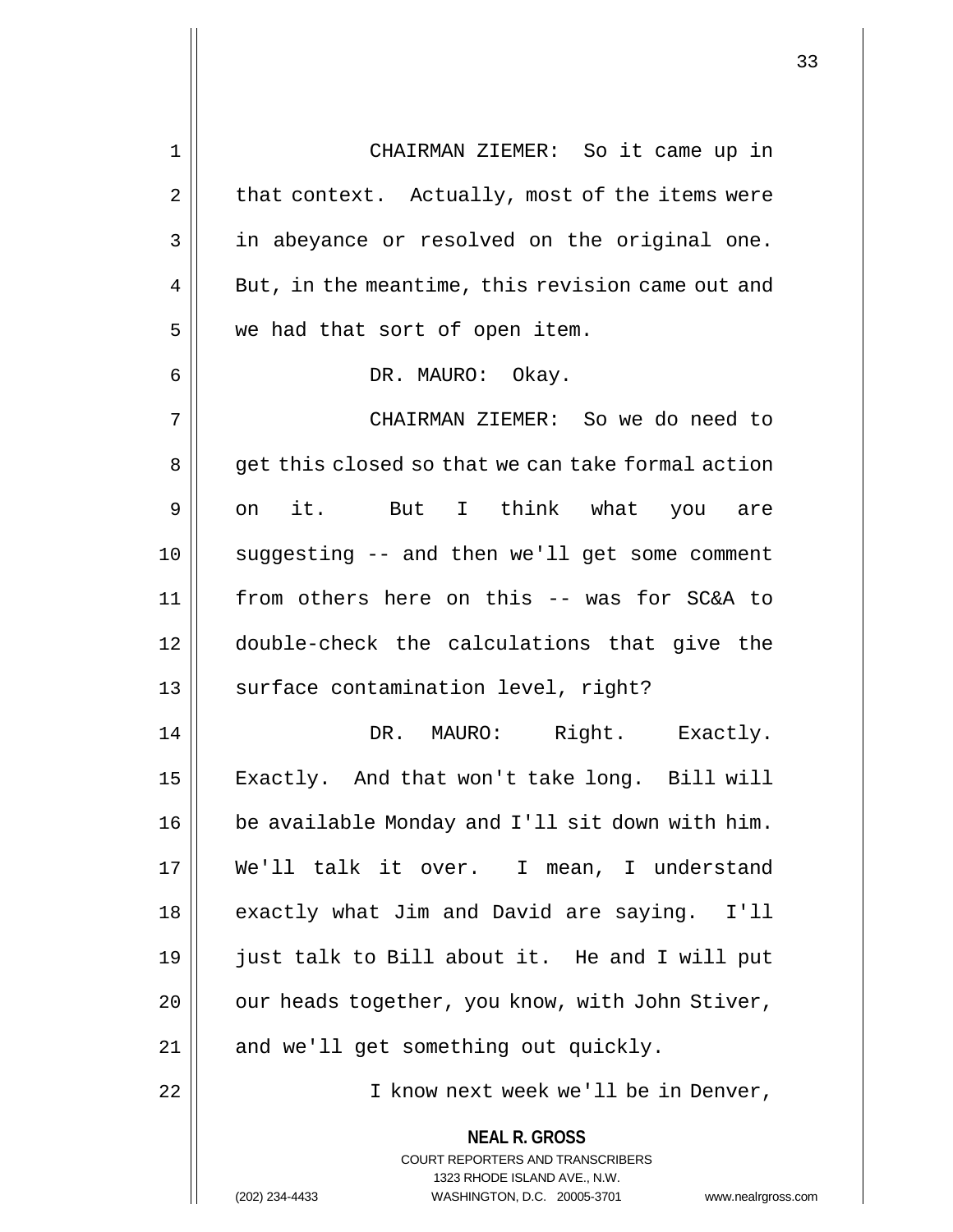**NEAL R. GROSS** COURT REPORTERS AND TRANSCRIBERS 1323 RHODE ISLAND AVE., N.W. (202) 234-4433 WASHINGTON, D.C. 20005-3701 www.nealrgross.com 1 || but perhaps Bill could put together something  $2 \parallel$  that week while we're in Denver. In fact, we 3 could even, perhaps, you know, let you know so 4 | that you have it for the Denver meeting. And it  $5 \parallel$  would be nice to be able to say, yes, we've 6 | resolved this. 7 || T mean, I have to say, my instincts 8 || tell me that Jim is right and David is right in  $9 \parallel$  terms of the build-up, but I don't want to do that  $10$  || until I give Bill a chance to --11 CHAIRMAN ZIEMER: No, understood. 12 DR. MAURO: Yes. 13 CHAIRMAN ZIEMER: Understood. Let 14 me ask if other Work Group Members have questions 15 | or comments on either the paper or for Dave or 16 for John. 17 MEMBER MUNN: Well, this is Wanda. 18 || I had several questions coming into this, but I  $19$   $\parallel$  think that what I've heard in the discussion here 20 || has cleared up most of them. As a matter of 21 fact, I think it's probably cleared up all of  $22$  || them. I had some questions about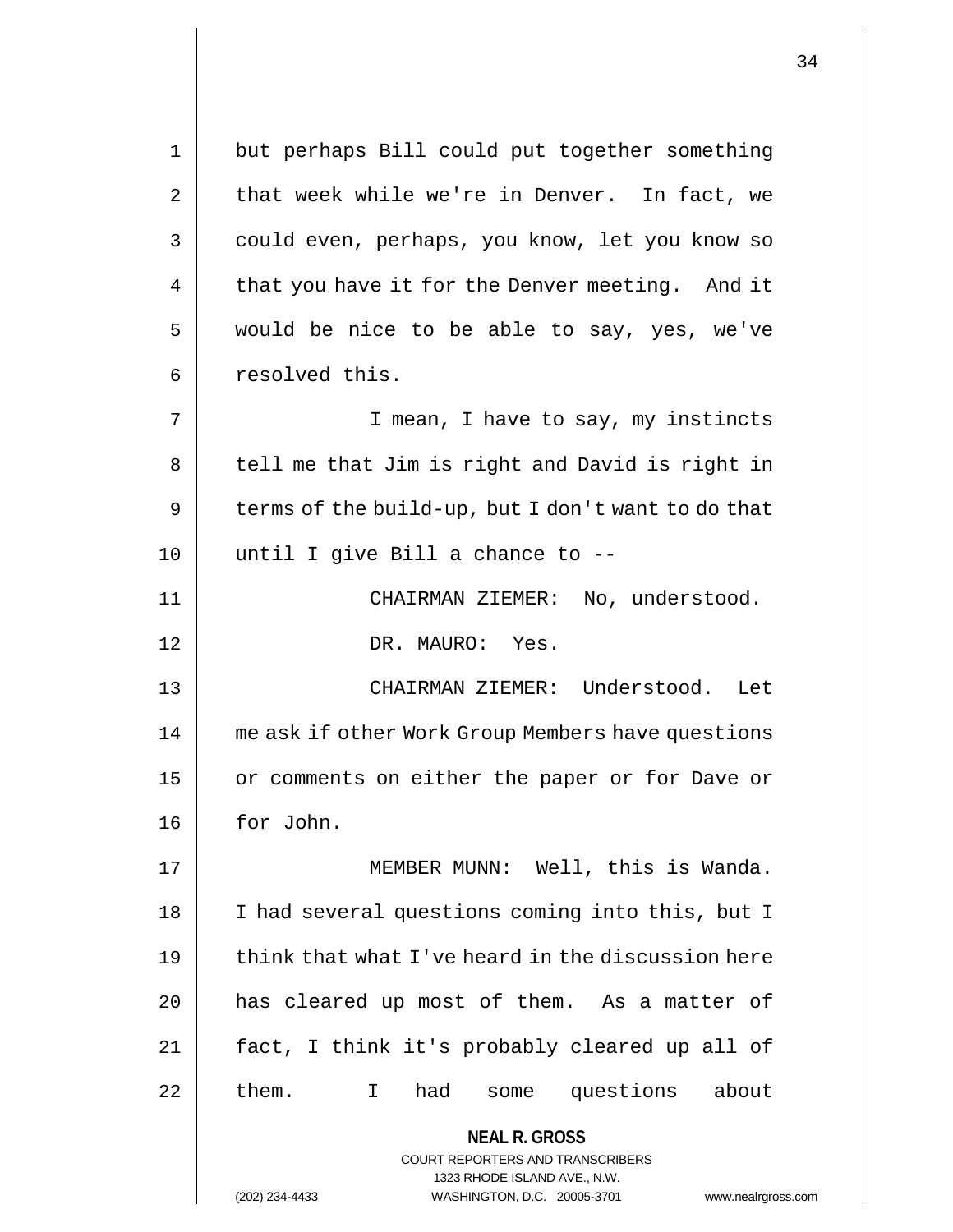1 concentrations and the amount of work hours that 2 | were being assumed and that sort of thing, but 3 | it sounds to me as though that's pretty well been 4 covered.

5 || One of the requests that I have with 6 | respect to where we're going with the overall  $7 \parallel$  TBD-6000 issues is that it would be very helpful 8 | for me, I don't know if others would like to have 9 | an updated copy of the matrix or not, but it would 10 be very helpful for me if I could receive an 11 updated version of the matrix so that I had a 12 || better feel of exactly where we were.

 CHAIRMAN ZIEMER: Yes, I think we  $\parallel$  can certainly ask SC&A to distribute that. I believe the updated version of the original matrix is dated October 7th, 2010, but this material grew out of supplementary comments on 18 || Rev 1 that were prepared by Bill Thurber, and  $\parallel$  that's dated May 13th of this year, 2013. MEMBER MUNN: Yes, we have that in 21 || our files for reference. 22 || CHAIRMAN ZIEMER: And if you look at

## **NEAL R. GROSS** COURT REPORTERS AND TRANSCRIBERS

1323 RHODE ISLAND AVE., N.W. (202) 234-4433 WASHINGTON, D.C. 20005-3701 www.nealrgross.com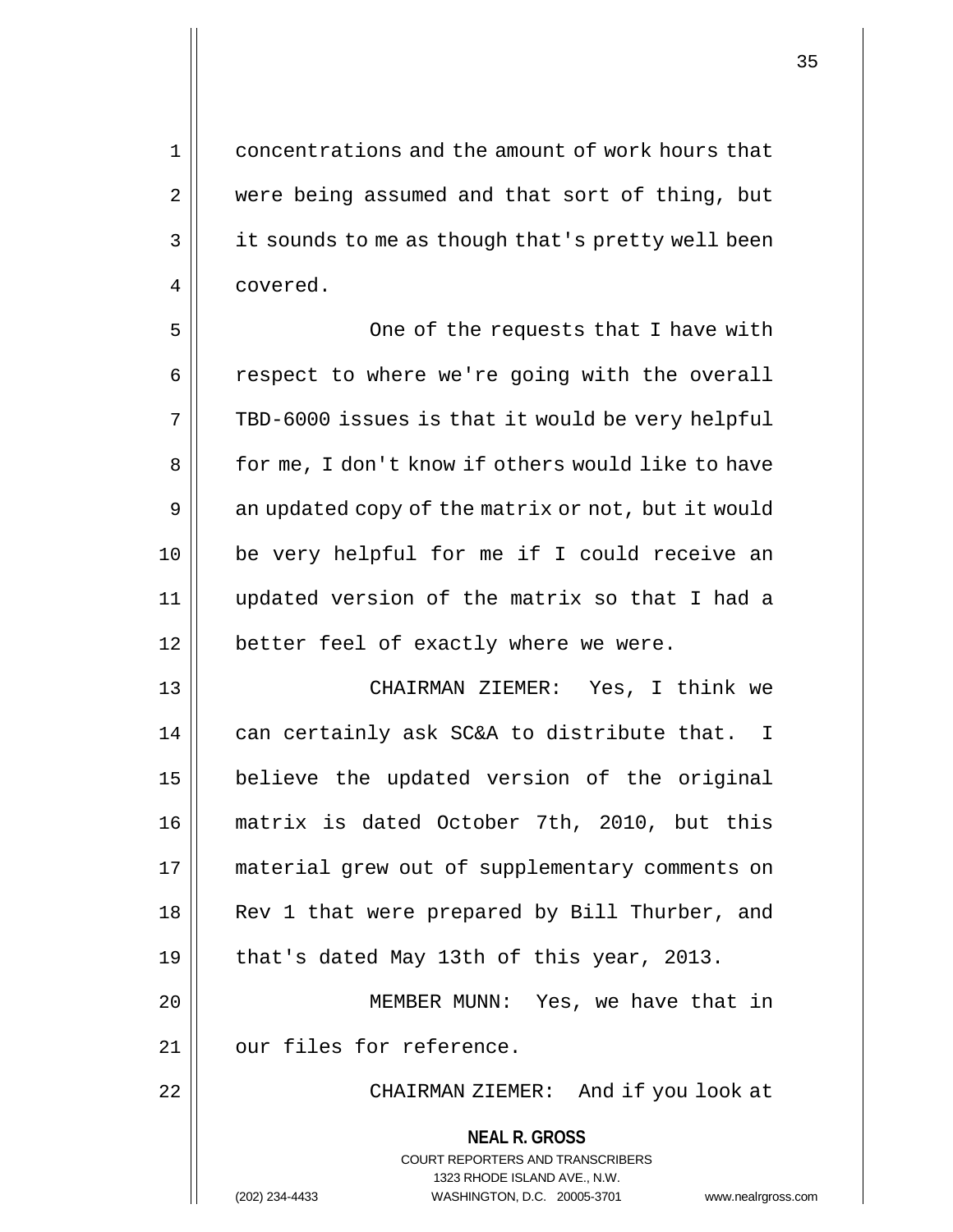| $\mathbf 1$ | that one, there's a number of sort of bottom line |
|-------------|---------------------------------------------------|
| 2           | bullet points in that. Of those bullet points,    |
| 3           | there was agreement on everything except this     |
| 4           | one issue where we asked for NIOSH's response,    |
| 5           | which is what generated the White Paper. And      |
| 6           | there was one other thing, one other bullet point |
| 7           | where there were some actual errors in the tables |
| 8           | of section 7 of TBD-6000 which NIOSH already      |
| 9           | agreed to correct.                                |
| 10          | So those were the two open items.                 |
| 11          | But if we can bring this to conclusion fairly     |
| 12          | rapidly, we could close out the TBD-6000 issues   |
| 13          | so that they're all in place.                     |
| 14          | MEMBER MUNN: It would be helpful.                 |
| 15          | DR. MAURO: Yeah, Paul, I think that               |
| 16          | I'm optimistic that we could do that within a     |
| 17          | matter of a couple days. That is, we'll get on    |
| 18          | it on -- well, Monday's a holiday.<br>Well,       |
| 19          | anyway, we'll get it on this week. And it's not   |
| 20          | going to take very long with the help of Rose and |
| 21          | Bill to put all this to bed, get a final updated  |
| 22          | matrix that reflects the May 13th material, and   |
|             | <b>NEAL R. GROSS</b>                              |

COURT REPORTERS AND TRANSCRIBERS 1323 RHODE ISLAND AVE., N.W.

(202) 234-4433 WASHINGTON, D.C. 20005-3701 www.nealrgross.com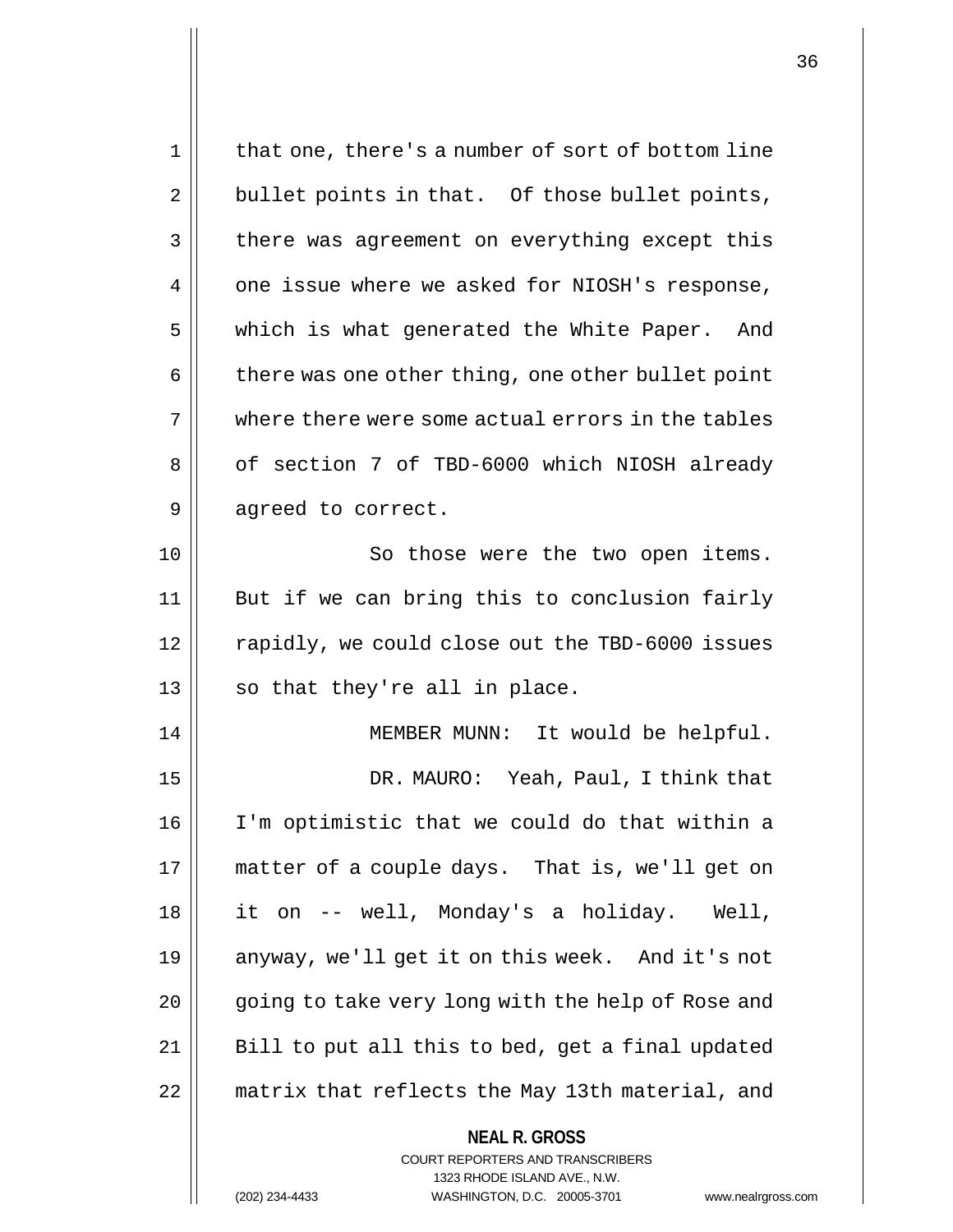**NEAL R. GROSS** COURT REPORTERS AND TRANSCRIBERS 1323 RHODE ISLAND AVE., N.W. 1 || of course today and the other White Paper 2 | material that is here. And also, as I said, my 3 || instincts tell me that we probably have just 4 || resolved this matter, but we'll give Bill a  $5 \parallel$  chance. And that will all be reflected in the 6 matrix. 7 If for any reason our take-away 8 | later is that, no, we're not really in agreement  $9 \parallel$  here, I will certainly immediately let you know.  $10$  | But, as I said, it sounds like we are. 11 || MEMBER MUNN: That would be very 12 || helpful, John, and much appreciated. Thank  $13 \parallel$  you. 14 || DR. MAURO: Sure. 15 CHAIRMAN ZIEMER: Okay. Other 16 questions or comments, Josie or John? 17 MEMBER POSTON: I don't have any 18 questions. I agree with what Wanda said. 19 MEMBER BEACH: And this is Josie. 20 | I agree, also, with the discussion. I just have 21 || a quick question. John, what you're going to  $22$   $\parallel$  discuss with Bill, is that going to bring in the

(202) 234-4433 WASHINGTON, D.C. 20005-3701 www.nealrgross.com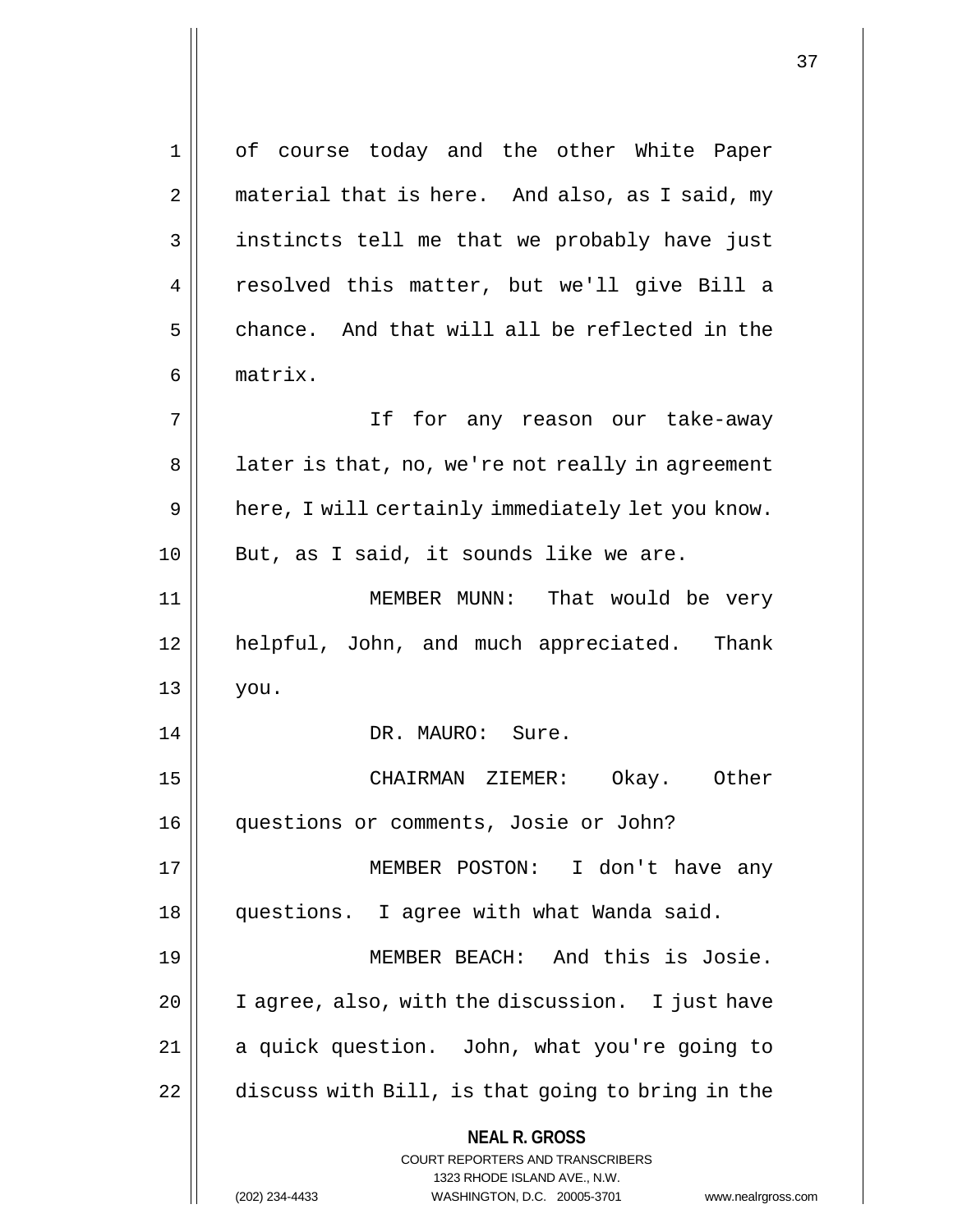| 1  | 30-day settling time versus the --                                                                  |
|----|-----------------------------------------------------------------------------------------------------|
| 2  | DR. MAURO: Yeah, it really means                                                                    |
| 3  | the settling time is really not relevant.                                                           |
| 4  | MEMBER BEACH: Okay.                                                                                 |
| 5  | DR. MAURO: What's relevant                                                                          |
| 6  | is -- and I agree with this -- is what's the                                                        |
| 7  | concentration in becquerels per square meter                                                        |
| 8  | that you're going to assume is the starting point                                                   |
| 9  | for your residual period? And is<br>it                                                              |
| 10 | claimant-favorable? And, you know, what we're                                                       |
| 11 | hearing from Jim and David is that, when you go                                                     |
| 12 | to first principles, that their levels that they                                                    |
| 13 | calculate are higher than what we would                                                             |
| 14 | calculate. Now, intuitively, I mean, if that's                                                      |
| 15 | true, it's true. But we would like to check                                                         |
| 16 | that.                                                                                               |
| 17 | MEMBER BEACH: Okay. So I just                                                                       |
| 18 | wasn't clear on that.                                                                               |
| 19 | DR. MAURO: Yeah, and that would be                                                                  |
| 20 | great if it turns out it comes out with a higher                                                    |
| 21 | value. Now, I don't know why then we would have                                                     |
| 22 | different settling times. That seems to be                                                          |
|    | <b>NEAL R. GROSS</b><br><b>COURT REPORTERS AND TRANSCRIBERS</b>                                     |
|    | 1323 RHODE ISLAND AVE., N.W.<br>(202) 234-4433<br>WASHINGTON, D.C. 20005-3701<br>www.nealrgross.com |

 $\mathsf{I}$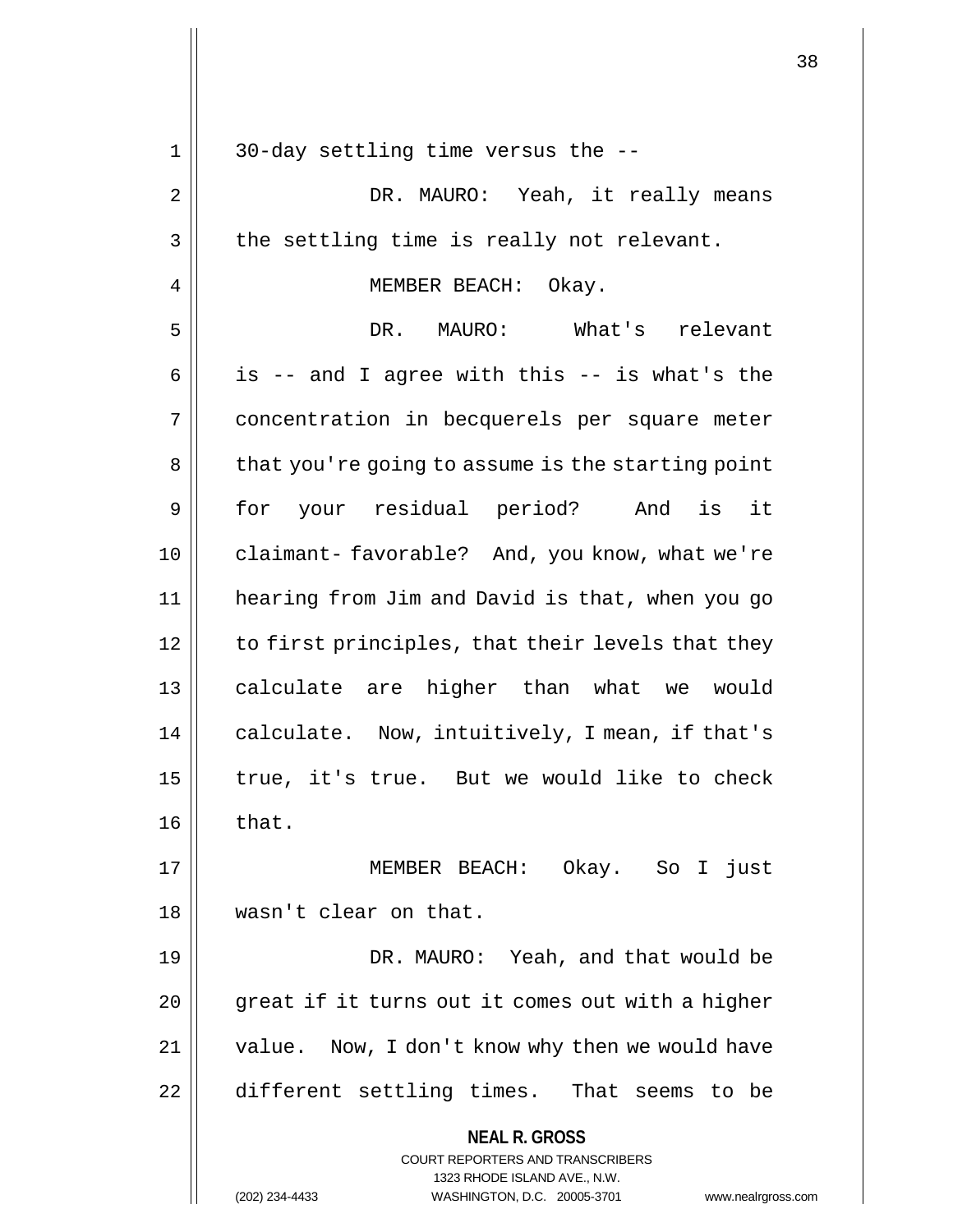**NEAL R. GROSS** 1 non-conservative, but I could see how those 2 | things could play themselves out. And the most  $3 \parallel$  important thing is what is the build-up on the 4 || surface that's going to be used? And that 5 | doesn't take long. And I'm sure that Bill and  $6 \parallel$  Rose would be able to take care of it, you know, 7 || next week while we're doing our thing in Denver 8 || and to get this finished up for everyone's 9 || consideration sometime next week. 10 CHAIRMAN ZIEMER: Okay. Thank you 11 || very much. Any other comments? 12 (No response.) 13 CHAIRMAN ZIEMER: So we'll look 14 forward to hearing from you guys fairly soon. 15 We can talk at the meeting next week about the 16 potential -- I'm hopeful. I'm not optimistic  $17$  | that we're going to be able to get far into the 18 matrix today of Appendix BB, but I would like us 19  $\parallel$  to be able to move into that fairly rapidly as  $20$  || well. So we may be able to schedule a meeting 21 || in the fairly near future to address both of  $22$   $\parallel$  these, what really will end up being the matrices

> COURT REPORTERS AND TRANSCRIBERS 1323 RHODE ISLAND AVE., N.W.

(202) 234-4433 WASHINGTON, D.C. 20005-3701 www.nealrgross.com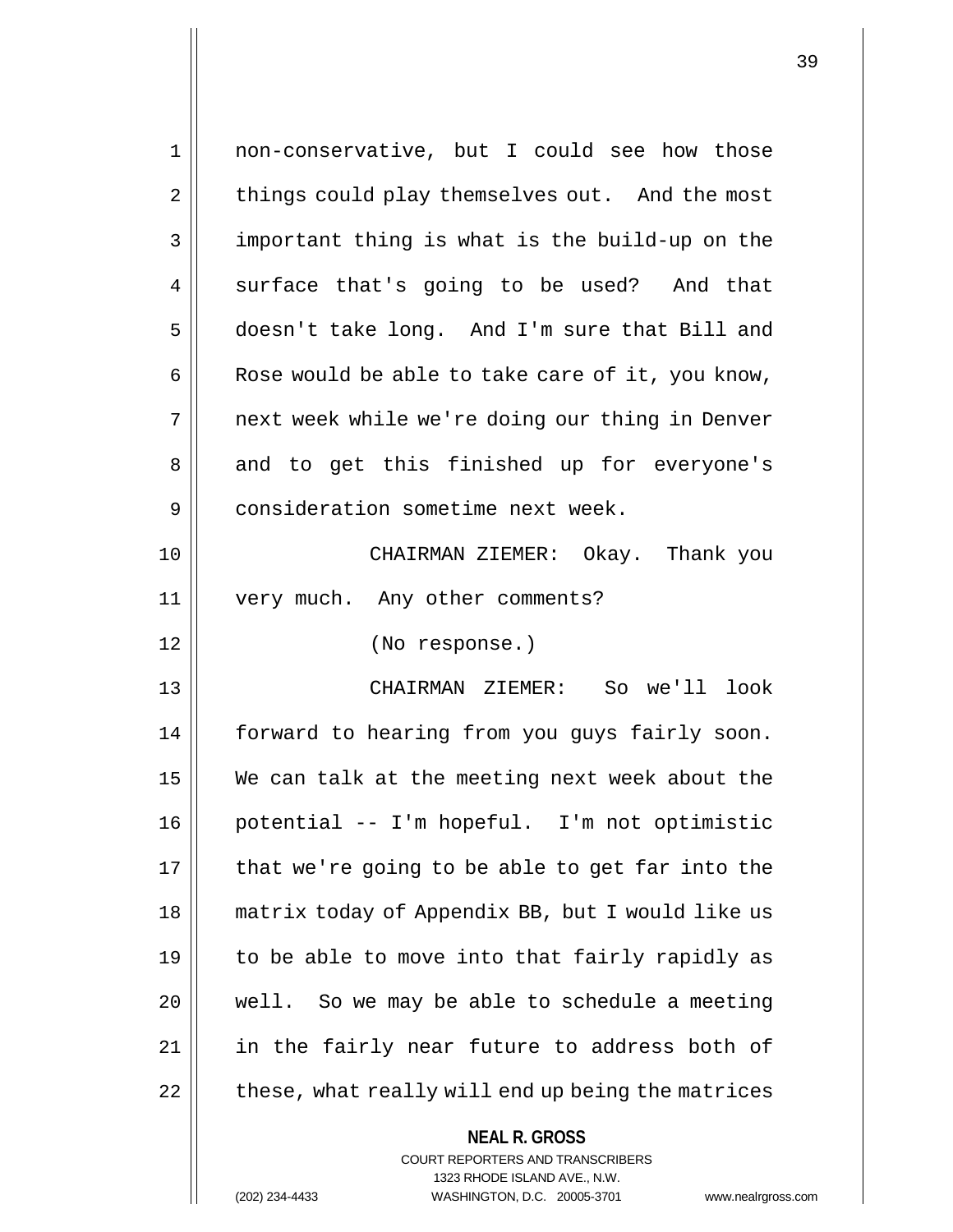**NEAL R. GROSS** COURT REPORTERS AND TRANSCRIBERS 1323 RHODE ISLAND AVE., N.W. (202) 234-4433 WASHINGTON, D.C. 20005-3701 www.nealrgross.com issues. So make sure that we're in a position  $2 \parallel$  to address open items that may not have been  $3 \parallel$  closed or dealt with fully. Okay. Let's move on specifically now to GSI. MEMBER MUNN: Paul, I have one question before we go. CHAIRMAN ZIEMER: Oh, yes. MEMBER MUNN: Are we going to be using our Live Meeting capability with visuals at all? CHAIRMAN ZIEMER: I don't know the || answer to that. Do we need anything  $-$  MEMBER MUNN: I just was thinking 15 | I'd get off that screen if we're not going to have material. CHAIRMAN ZIEMER: Live Meeting is 18 || available ad the Work Group Members. I don't know if SC&A has something they wanted to 20 present. DR. ANIGSTEIN: This is Bob 22 || Anigstein. I have a briefing that I was going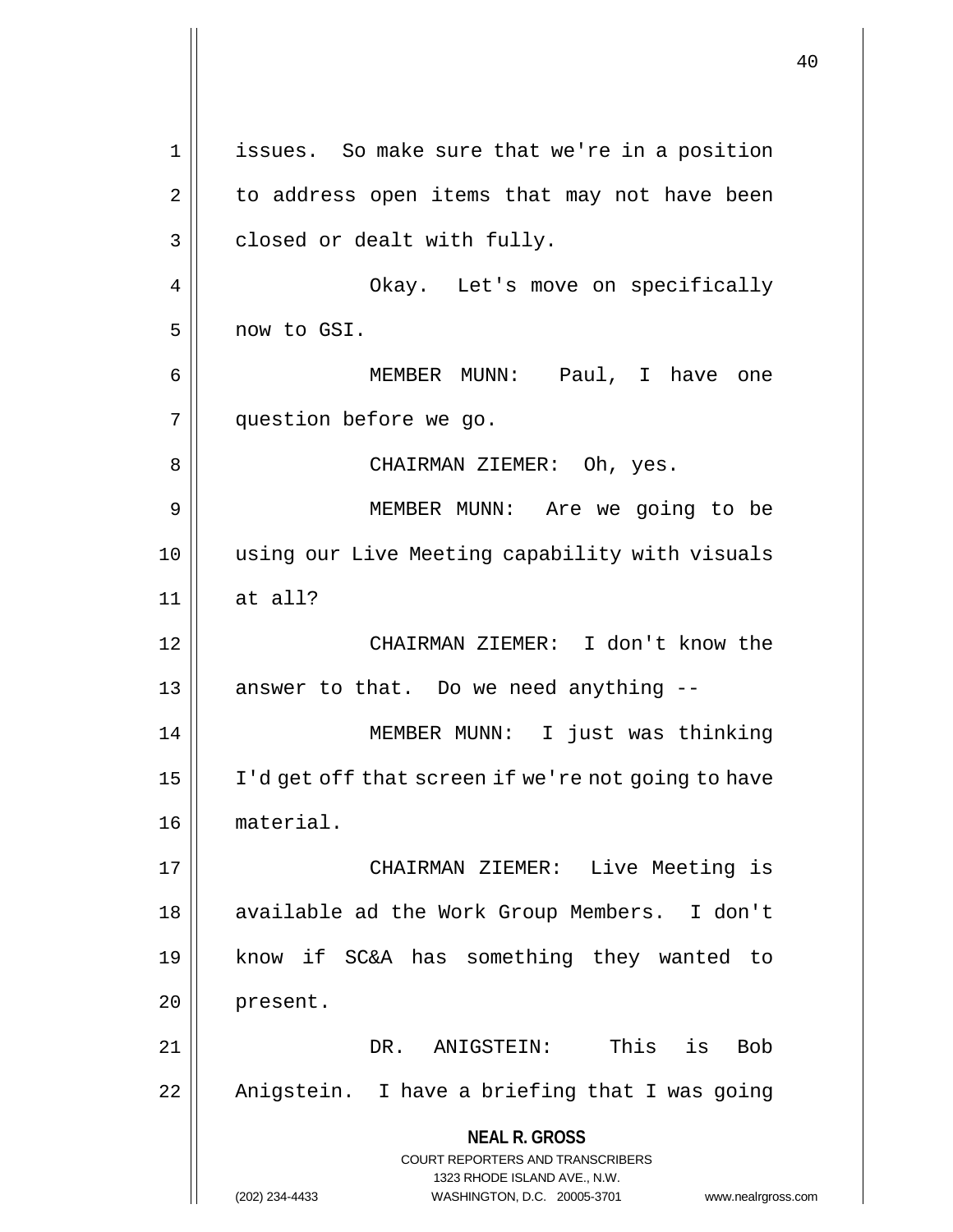1 | to present. 2 | MEMBER MUNN: Oh, good.

 DR. ANIGSTEIN: And Ted and Zaida both have sent me invitations. I don't know 5 || about everyone else.

6 || MEMBER MUNN: That's fine. Thanks much.

 CHAIRMAN ZIEMER: Well, I'm looking 9 | here and I think the Work Group Members are on there. I assume that what you are going to present is just a summary of what's in your document itself?

 DR. ANIGSTEIN: Well, it's slightly 14 || expanded because of Dave Allen's latest communication. But you are correct, it's not new material.

 CHAIRMAN ZIEMER: Well, I want to make sure that whatever you present here we will  $\parallel$  be able to make it available fairly quickly. I  $\parallel$  know it has to be reviewed through -- fairly quickly to petitioners and members of the public | so that there's not a big time delay before they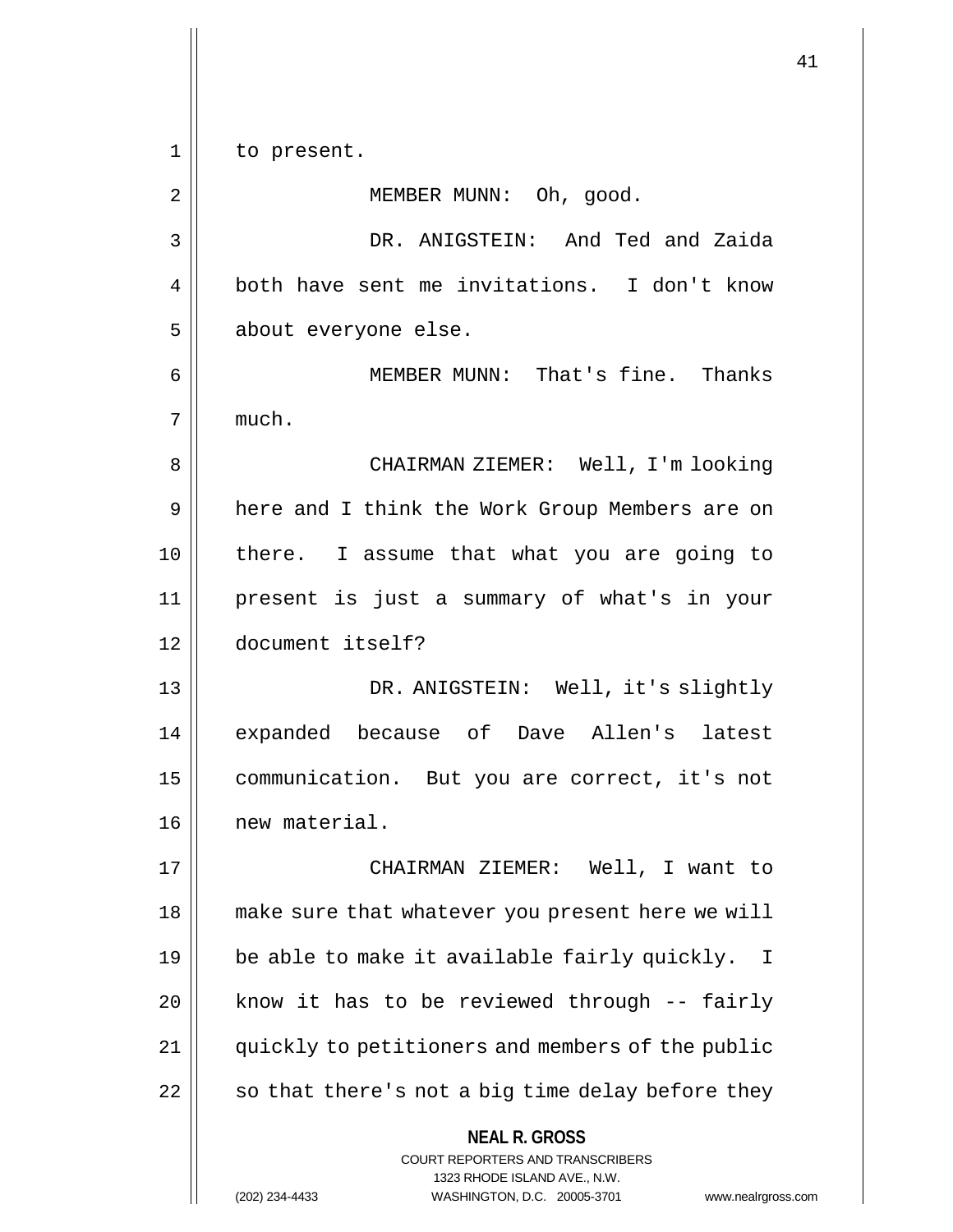|             |                                                                         | 42 |
|-------------|-------------------------------------------------------------------------|----|
|             |                                                                         |    |
| $\mathbf 1$ | get to see the --                                                       |    |
| 2           | DR. ANIGSTEIN: Sure. I will send                                        |    |
| 3           | it to Ted as soon as we're finished.                                    |    |
| 4           | CHAIRMAN ZIEMER: Okay.                                                  |    |
| 5           | DR. MCKEEL: Chairman Ziemer, this                                       |    |
| 6           | is Dan McKeel. May I make a comment, please?                            |    |
| 7           | CHAIRMAN ZIEMER: Sure.                                                  |    |
| 8           | DR. MCKEEL: I requested that if                                         |    |
| 9           | anyone -- Dave Allen or Bob Anigstein,                                  |    |
| 10          | SC&A -- were going to make a presentation at this                       |    |
| 11          | meeting that I be sent a copy. That must have                           |    |
| 12          | been at least a month ago. It may have been two                         |    |
| 13          | months ago. So, you know, this is very, very                            |    |
| 14          | disturbing. It happens over and over. You all                           |    |
| 15          | know that the petitioners need this information.                        |    |
| 16          | There's no reason that couldn't have been sent                          |    |
| 17          | to me ahead of time. So that's my comment.                              |    |
| 18          | CHAIRMAN ZIEMER: Yes, thank you,                                        |    |
| 19          | Dan. I don't think this has been made available                         |    |
| 20          | to any of us in advance. I assume it probably                           |    |
| 21          | got prepared last night or something.                                   |    |
| 22          | DR. ANIGSTEIN: You're right.                                            |    |
|             | <b>NEAL R. GROSS</b>                                                    |    |
|             | <b>COURT REPORTERS AND TRANSCRIBERS</b><br>1323 RHODE ISLAND AVE., N.W. |    |
|             | WASHINGTON, D.C. 20005-3701<br>(202) 234-4433<br>www.nealrgross.com     |    |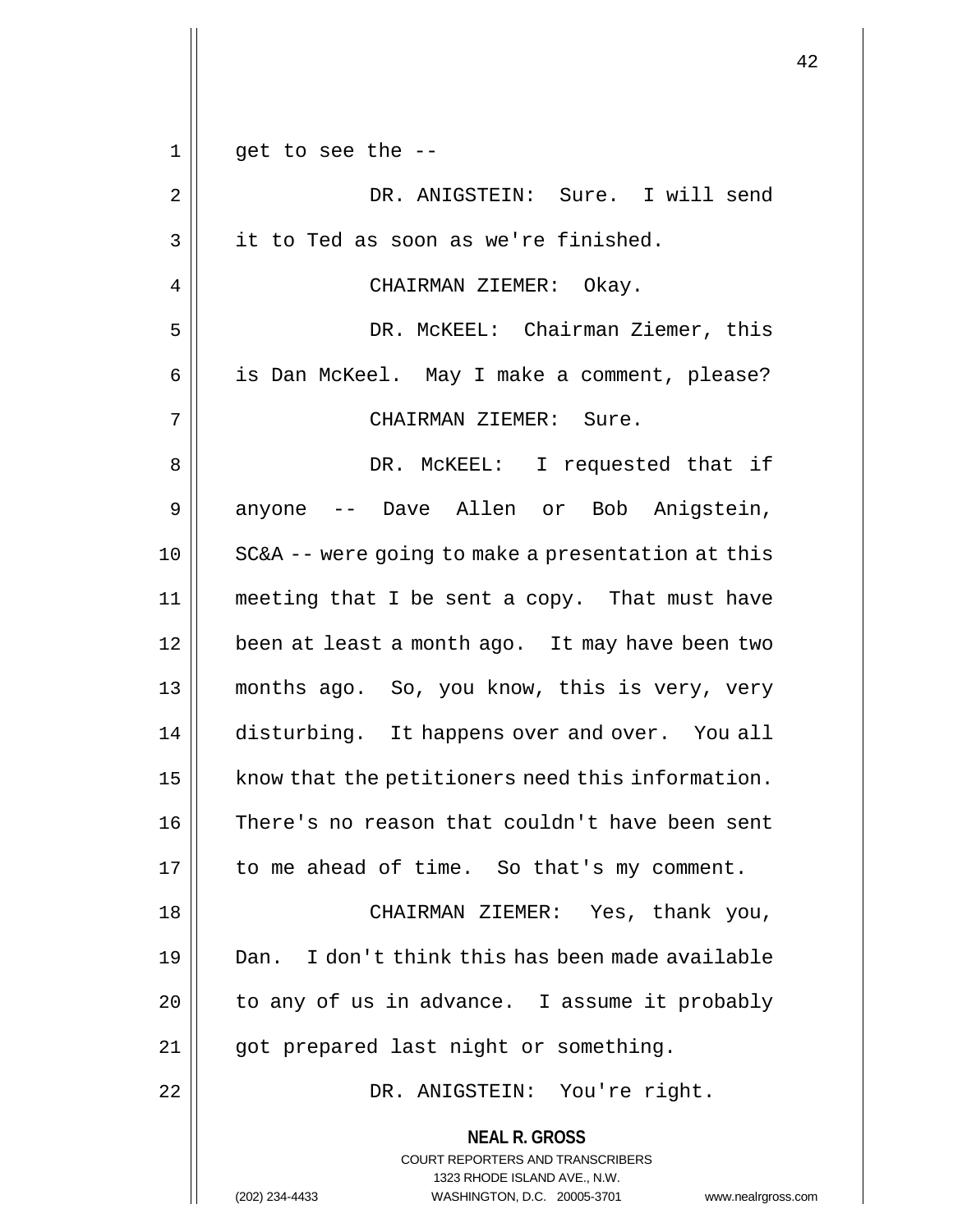| 1  | CHAIRMAN ZIEMER:<br>But, in any                                                                                                                                    |
|----|--------------------------------------------------------------------------------------------------------------------------------------------------------------------|
| 2  | event, it does have to go through that process,                                                                                                                    |
| 3  | so we'll try to get it available as soon as we                                                                                                                     |
| 4  | You will hear verbally what is being<br>can.                                                                                                                       |
| 5  | presented. But I know you want the written                                                                                                                         |
| 6  | material as well, so we'll do our best to get that                                                                                                                 |
| 7  | out to you.                                                                                                                                                        |
| 8  | So we have the White Paper that Dave                                                                                                                               |
| 9  | Allen prepared in August. And then we have the                                                                                                                     |
| 10 | response from SC&A, which was dated October 6th.                                                                                                                   |
| 11 | And then shortly after that on -- the date that                                                                                                                    |
| 12 | I show here is October 10th, we got some feedback                                                                                                                  |
| 13 | from Dave Allen reacting to the SC&A comments.                                                                                                                     |
| 14 | So we have all of that. And then we also -- I                                                                                                                      |
| 15 | assume everybody has had a chance to see Dr.                                                                                                                       |
| 16 | McKeel's comments as well, and we'll give him an                                                                                                                   |
| 17 | opportunity to comment as well.                                                                                                                                    |
| 18 | And I think, Dan, on our agenda where                                                                                                                              |
| 19 | it says -- you're showing as item D, if you're                                                                                                                     |
| 20 | agreed, I'll move you up so that you're -- we're                                                                                                                   |
| 21 | not going to dispose of Appendix BB issues until                                                                                                                   |
| 22 | you have a chance to comment on the documents                                                                                                                      |
|    | <b>NEAL R. GROSS</b><br><b>COURT REPORTERS AND TRANSCRIBERS</b><br>1323 RHODE ISLAND AVE., N.W.<br>(202) 234-4433<br>WASHINGTON, D.C. 20005-3701<br>www.nealrgross |

(202) 234-4433 WASHINGTON, D.C. 20005-3701 www.nealrgross.com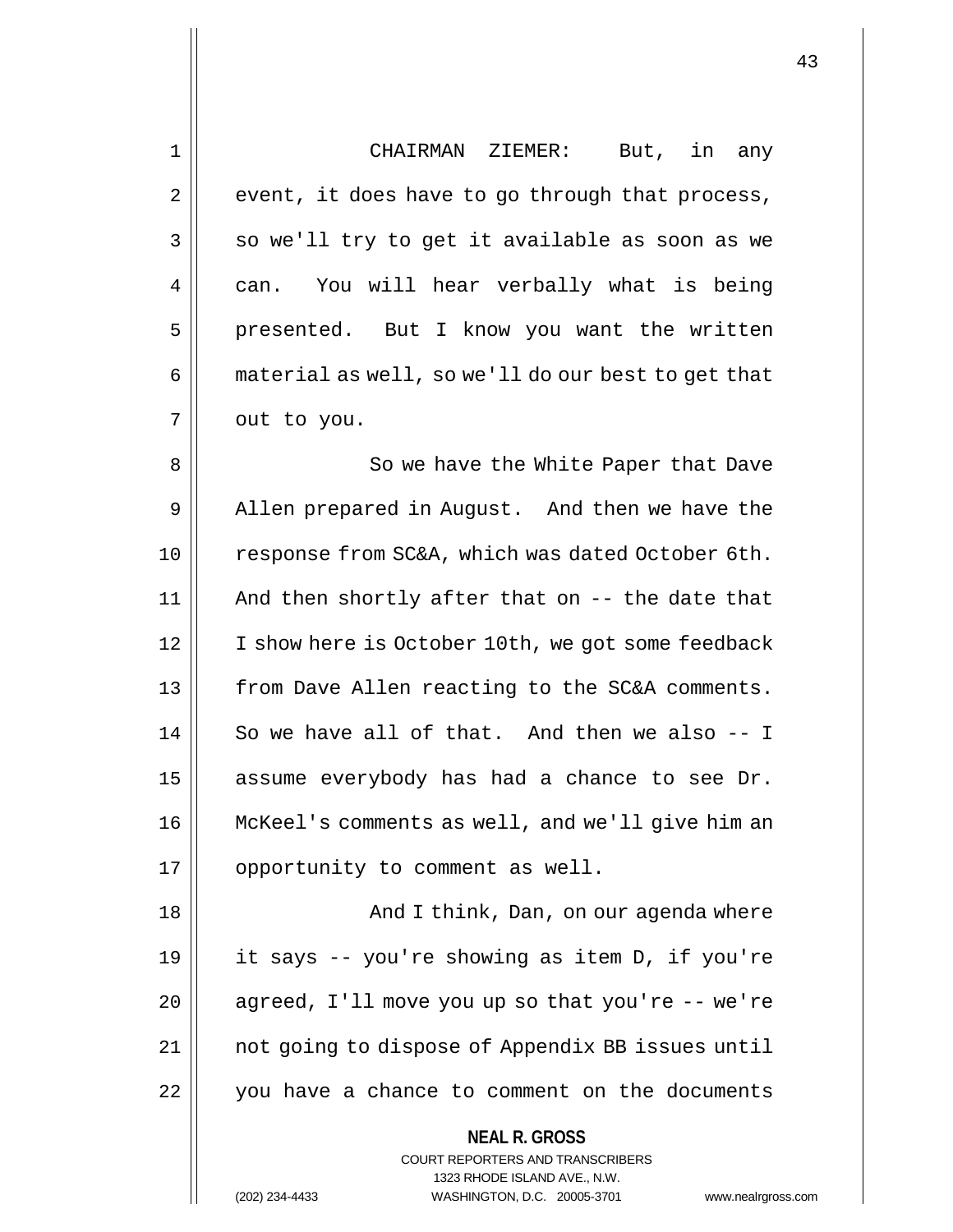**NEAL R. GROSS** COURT REPORTERS AND TRANSCRIBERS 1323 RHODE ISLAND AVE., N.W. 1 || here that are before us. So I'll move you up to  $2 \parallel$  comment right after the SC&A review here. 3 DR. McKEEL: Thank you. 4 | CHAIRMAN ZIEMER: So I think again  $5 \parallel$  we've had the chance to see the original paper 6 | by Dave. 7 Dave, unless you have comments on 8 | it, we'll save your responses until after SC&A. 9 Do you have any comments, general comments to 10 kick that off, or shall we right into the SC&A 11 review? 12 || MR. ALLEN: No, that would be fine. 13 CHAIRMAN ZIEMER: Okay. So, Bob? 14 DR. ANIGSTEIN: Okay. I didn't 15 | expect to be on immediately. One second. Let 16 me get into the Live Meeting. 17 || DR. MAURO: I'm sorry to interrupt, 18 || but this is John. I went to Live Meeting, it 19 came in on my email, and I'm looking at 20 || something, and there's a blue screen that says 21 nothing is currently shared. Is everyone else 22 | looking at the same thing?

<sup>(202) 234-4433</sup> WASHINGTON, D.C. 20005-3701 www.nealrgross.com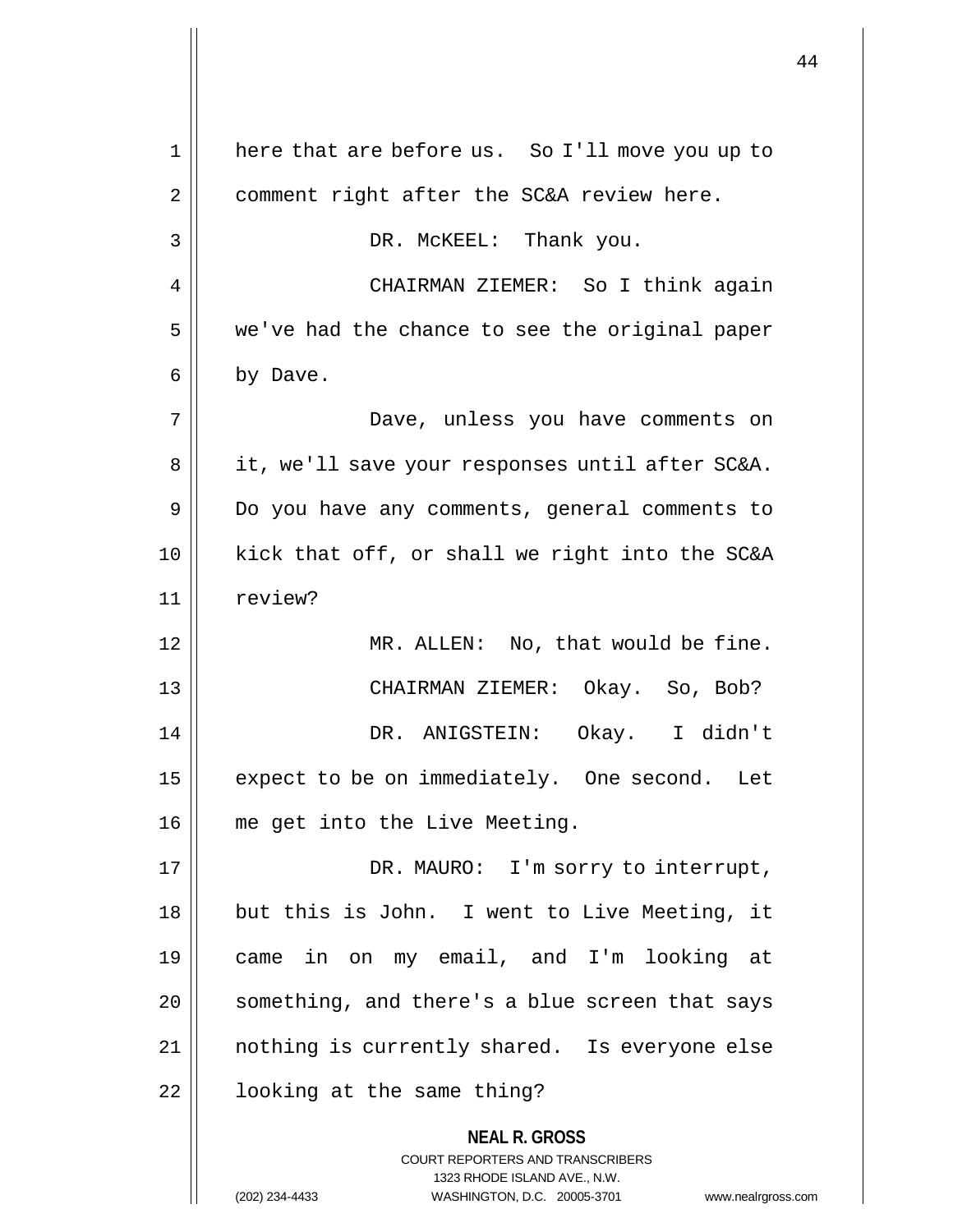|    |                                                                                                                                                                 | 45 |
|----|-----------------------------------------------------------------------------------------------------------------------------------------------------------------|----|
|    |                                                                                                                                                                 |    |
| 1  | DR. ANIGSTEIN: Yes, nothing is                                                                                                                                  |    |
| 2  | shared.                                                                                                                                                         |    |
| 3  | DR. MAURO: Oh, okay. I just --                                                                                                                                  |    |
| 4  | DR. ANIGSTEIN: It'll change in the                                                                                                                              |    |
| 5  | next 60 seconds.                                                                                                                                                |    |
| 6  | DR. MAURO: Ah, that's why I asked.                                                                                                                              |    |
| 7  | Okay. I'm where I should be. Thank you.                                                                                                                         |    |
| 8  | CHAIRMAN ZIEMER: So we'll stand by                                                                                                                              |    |
| 9  | for a minute while that material is pulled up.                                                                                                                  |    |
| 10 | DR. MAURO: Okay.                                                                                                                                                |    |
| 11 | MEMBER MUNN: I'm beginning to                                                                                                                                   |    |
| 12 | regret having asked the question.                                                                                                                               |    |
| 13 | DR. ANIGSTEIN: Oh, dear. Let's                                                                                                                                  |    |
| 14 | see. Can anyone help me with this? Because I                                                                                                                    |    |
| 15 | tried this out yesterday, We seem to have a                                                                                                                     |    |
| 16 | problem, and I did find a place where it says                                                                                                                   |    |
| 17 | "share." And now I don't see a screen which                                                                                                                     |    |
| 18 | allows me to share. Ted, can you -- oh, Dave                                                                                                                    |    |
| 19 | Allen is currently sharing, but --                                                                                                                              |    |
| 20 | MR. ALLEN: Sorry, Bob, that was me.                                                                                                                             |    |
| 21 | I was trying to figure it out myself.                                                                                                                           |    |
| 22 | CHAIRMAN ZIEMER: Well, okay.                                                                                                                                    |    |
|    | <b>NEAL R. GROSS</b><br>COURT REPORTERS AND TRANSCRIBERS<br>1323 RHODE ISLAND AVE., N.W.<br>(202) 234-4433<br>WASHINGTON, D.C. 20005-3701<br>www.nealrgross.com |    |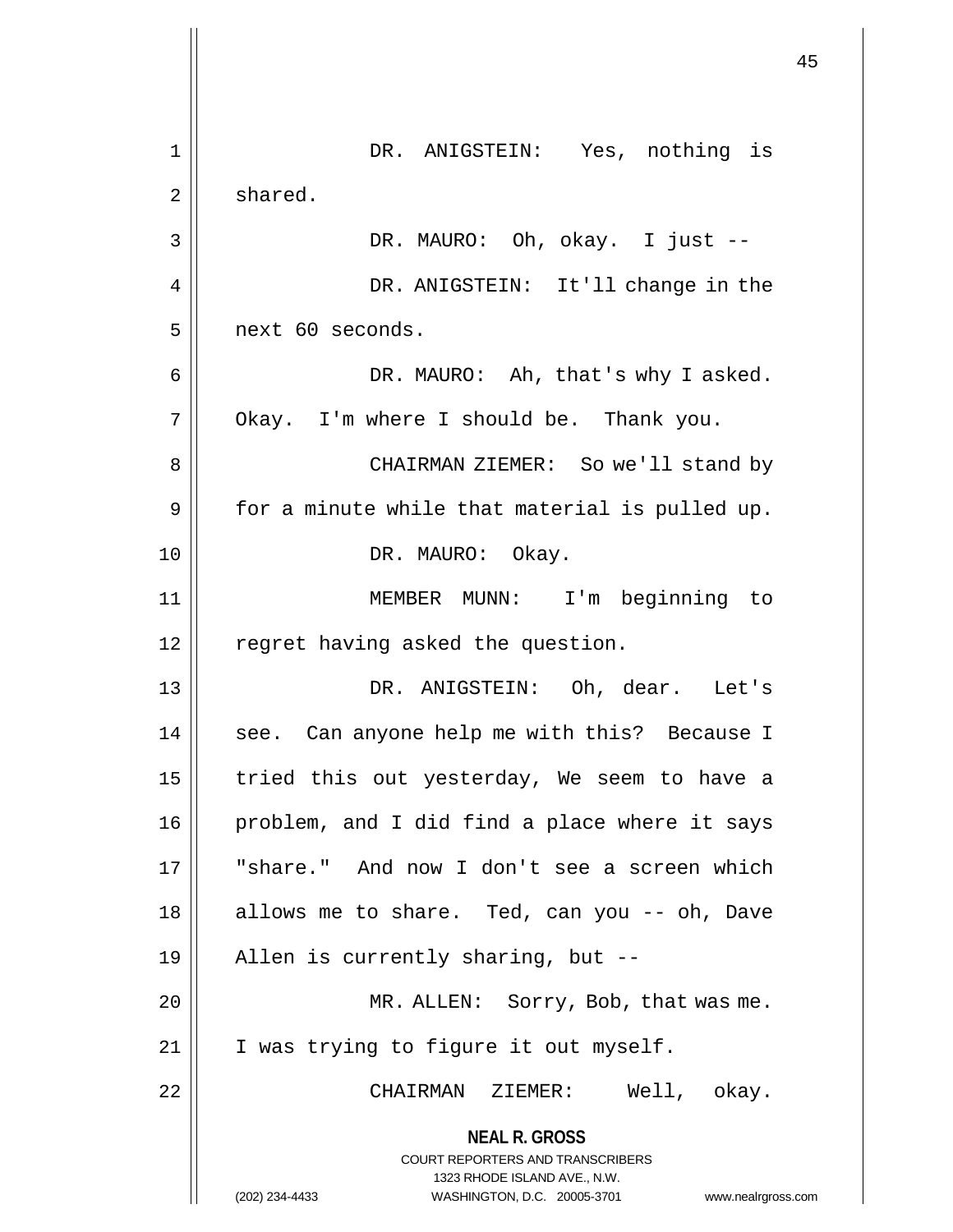**NEAL R. GROSS** COURT REPORTERS AND TRANSCRIBERS 1323 RHODE ISLAND AVE., N.W. (202) 234-4433 WASHINGTON, D.C. 20005-3701 www.nealrgross.com 1 || Click on the thing called "content" at the far 2 || upper left. 3 DR. ANIGSTEIN: Upper left I just  $4 \parallel$  see attendees, voice and video meeting. 5 CHAIRMAN ZIEMER: Further left.  $6 \parallel$  Before "attendees" there's another thing called 7 "content." 8 DR. ANIGSTEIN: Nope, not on my 9 || screen. 10 CHAIRMAN ZIEMER: Really? You see 11 something called "attendees?" 12 DR. ANIGSTEIN: Yes. I see  $13$  || "attendees" and I see my name. 14 CHAIRMAN ZIEMER: "Attendees" on 15 mine is the second box from the left. 16 DR. ANIGSTEIN: No. 17 || CHAIRMAN ZIEMER: The first item is 18 || called "content." And then if you click on  $19 \parallel$  that  $-$ 20 || DR. ANIGSTEIN: No, no, I don't have 21 || anything to the left of "attendees." 22 || MEMBER MUNN: That's interesting,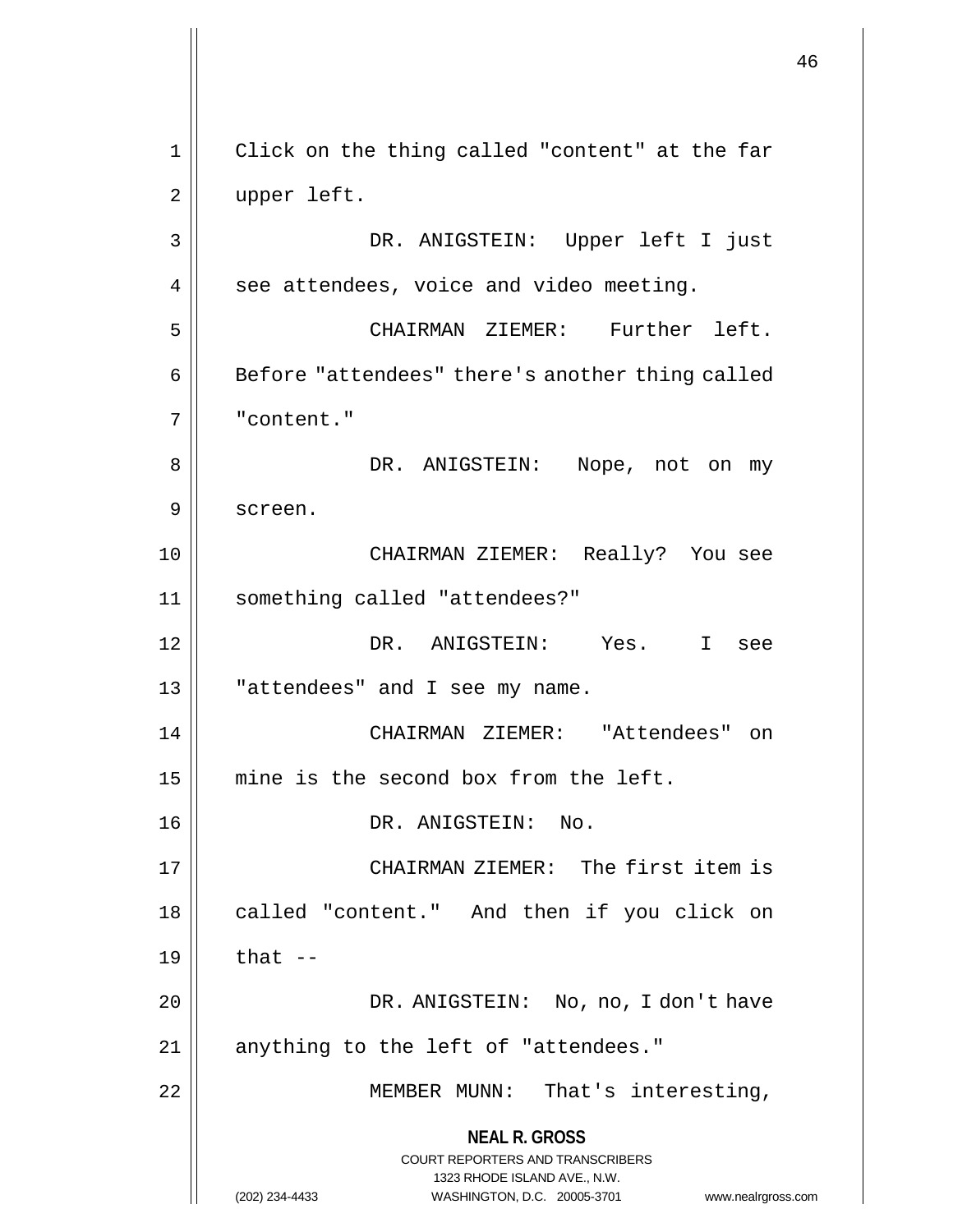**NEAL R. GROSS** COURT REPORTERS AND TRANSCRIBERS 1323 RHODE ISLAND AVE., N.W. (202) 234-4433 WASHINGTON, D.C. 20005-3701 www.nealrgross.com 1 because mine shows you as desktop under 2 | "content." 3 DR. ANIGSTEIN: My desktop has Paul 4 | Ziemer has started sharing. 5 CHAIRMAN ZIEMER: I clicked on your  $6 \parallel$  name, which  $-$ 7 DR. ANIGSTEIN: Link to Live 8 | Meeting. 9 MR. KATZ: Paul? 10 || DR. ANIGSTEIN: Yes. 11 MR. KATZ: Paul, let's try 12 | something. Paul or Dave, why don't you forward 13 your link to Bob? 14 || CHAIRMAN ZIEMER: How do I do that? 15 MR. KATZ: You just copy and paste 16 your calendar invite into an email and send it 17 to Bob. Or send it to me and I can send it to  $18 \parallel$  Bob if you don't --19 DR. ANIGSTEIN: Excuse me. Send it 20 | to my regular, my [identifying information  $21$  | redacted].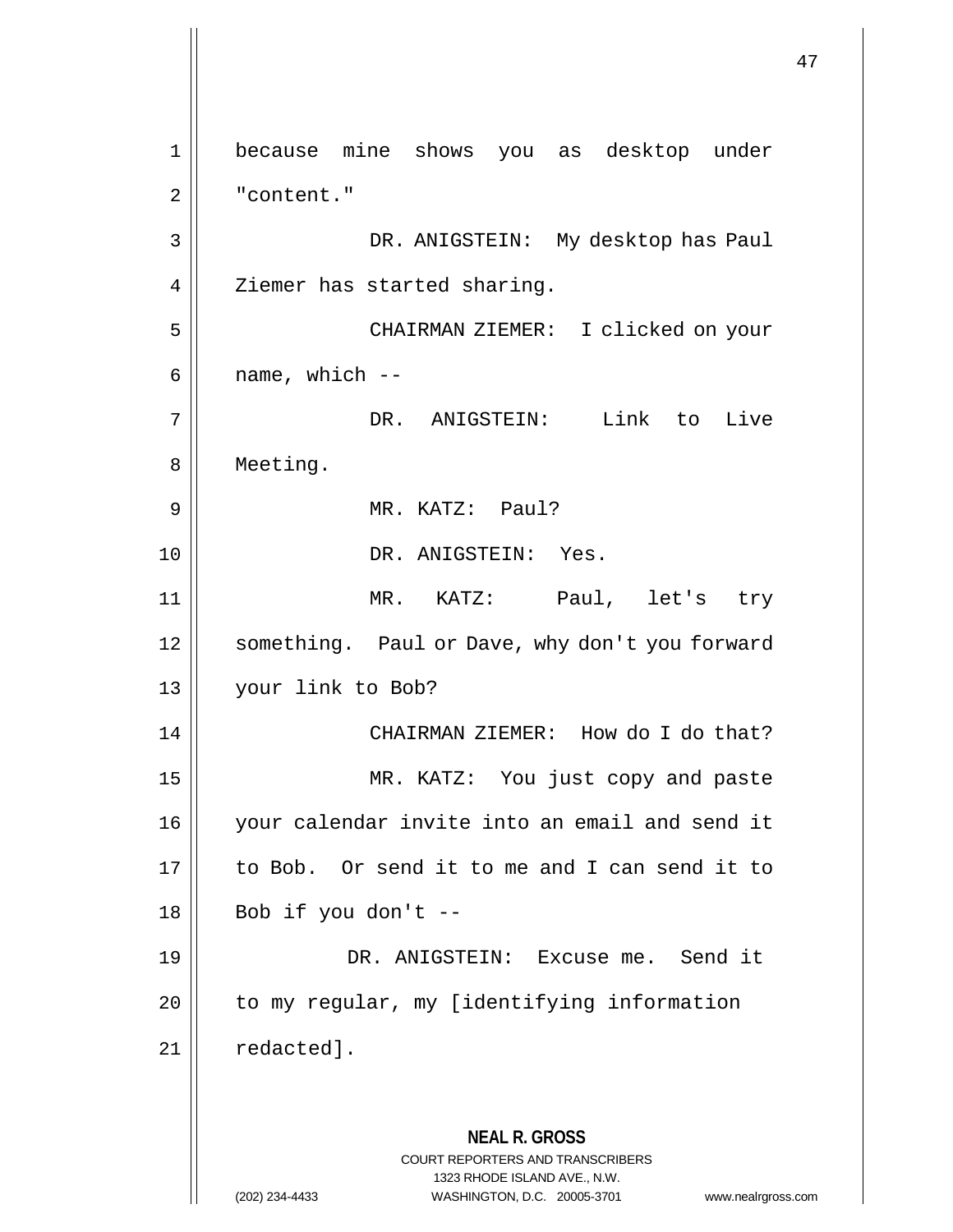**NEAL R. GROSS** COURT REPORTERS AND TRANSCRIBERS 1323 RHODE ISLAND AVE., N.W. (202) 234-4433 WASHINGTON, D.C. 20005-3701 www.nealrgross.com 1 MR. KATZ: Yes, so if you don't have  $2 \parallel$  that, I can send it to him. You can send your 3 || link to me and I'll send it to him. 4 || DR. ANIGSTEIN: The funny thing is 5 | I tested it last night and it worked. 6 MR. KATZ: Oh, then, yeah, I don't 7 understand. Well, which way did you go in this 8 morning? Did you go in through my forward or 9 || through your original thing that you used 10 yesterday? 11 DR. ANIGSTEIN: Yeah, I went into 12 your forward. 13 MR. KATZ: Okay. So, drop it. 14 | Drop your Live Meeting and go in from the invite 15  $\parallel$  you had before that you tested last night. 16 DR. ANIGSTEIN: Okay. All right. 17 Just a second. 18 MR. KATZ: Yes. Yeah, go ahead and 19 || go back in that way. Then, Paul, you don't need 20  $\parallel$  to do anything because he has it. 21 CHAIRMAN ZIEMER: Okay. 22 MR. KATZ: That will work.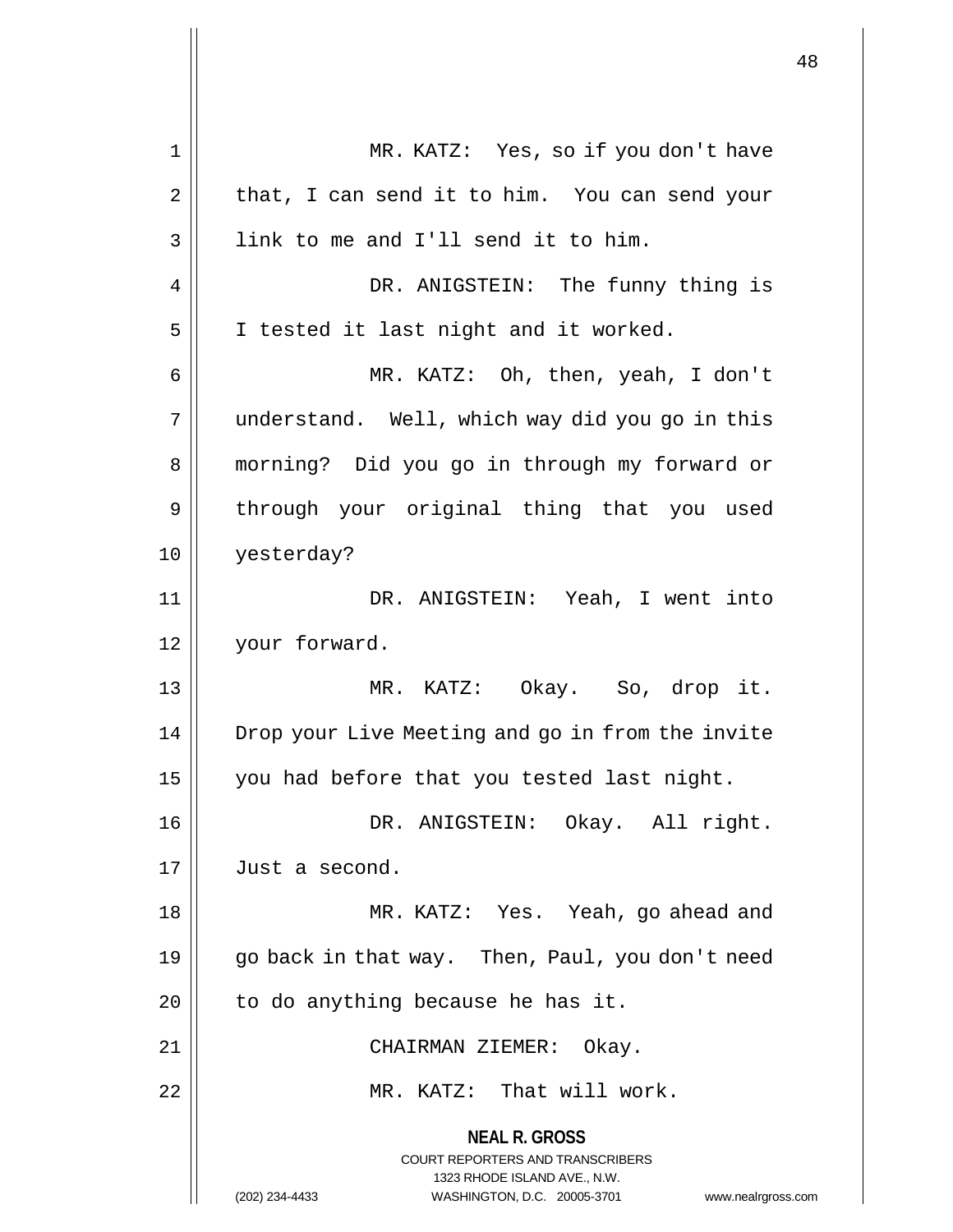|    |                                                                                                                                                                        | 49 |
|----|------------------------------------------------------------------------------------------------------------------------------------------------------------------------|----|
| 1  | DR. ANIGSTEIN: Okay.                                                                                                                                                   |    |
| 2  | MR. KATZ: Okay. So go back to what                                                                                                                                     |    |
| 3  | you used last night, that link.                                                                                                                                        |    |
| 4  | DR. ANIGSTEIN: I will. Give me a                                                                                                                                       |    |
| 5  | second. Give me a second.                                                                                                                                              |    |
| 6  | MR. KATZ: Yes. No, I know. I'm                                                                                                                                         |    |
| 7  | just saying that should work.                                                                                                                                          |    |
| 8  | DR. ANIGSTEIN: I hear you. Just                                                                                                                                        |    |
| 9  | give me a second.                                                                                                                                                      |    |
| 10 | MR. KATZ: Because probably your                                                                                                                                        |    |
| 11 | problem is that I think Zaida doesn't have me as                                                                                                                       |    |
| 12 | a presenter, and that's probably why you're                                                                                                                            |    |
| 13 | showing a different screen. And I forwarded you                                                                                                                        |    |
| 14 | my link.                                                                                                                                                               |    |
| 15 | DR. ANIGSTEIN: I see invitation to                                                                                                                                     |    |
| 16 | Live Meeting. Okay. Join the meeting.                                                                                                                                  |    |
| 17 | Continue. Content. Yes, it is different.                                                                                                                               |    |
| 18 | MR. KATZ: Yeah, good. Thank you.                                                                                                                                       |    |
| 19 | DR. ANIGSTEIN: Share desktop.                                                                                                                                          |    |
| 20 | Okay. Nothing is currently shared. Okay.                                                                                                                               |    |
| 21 | Does anyone see it?                                                                                                                                                    |    |
| 22 | MR. KATZ: Yeah, that works, Bob.                                                                                                                                       |    |
|    | <b>NEAL R. GROSS</b><br><b>COURT REPORTERS AND TRANSCRIBERS</b><br>1323 RHODE ISLAND AVE., N.W.<br>WASHINGTON, D.C. 20005-3701<br>(202) 234-4433<br>www.nealrgross.com |    |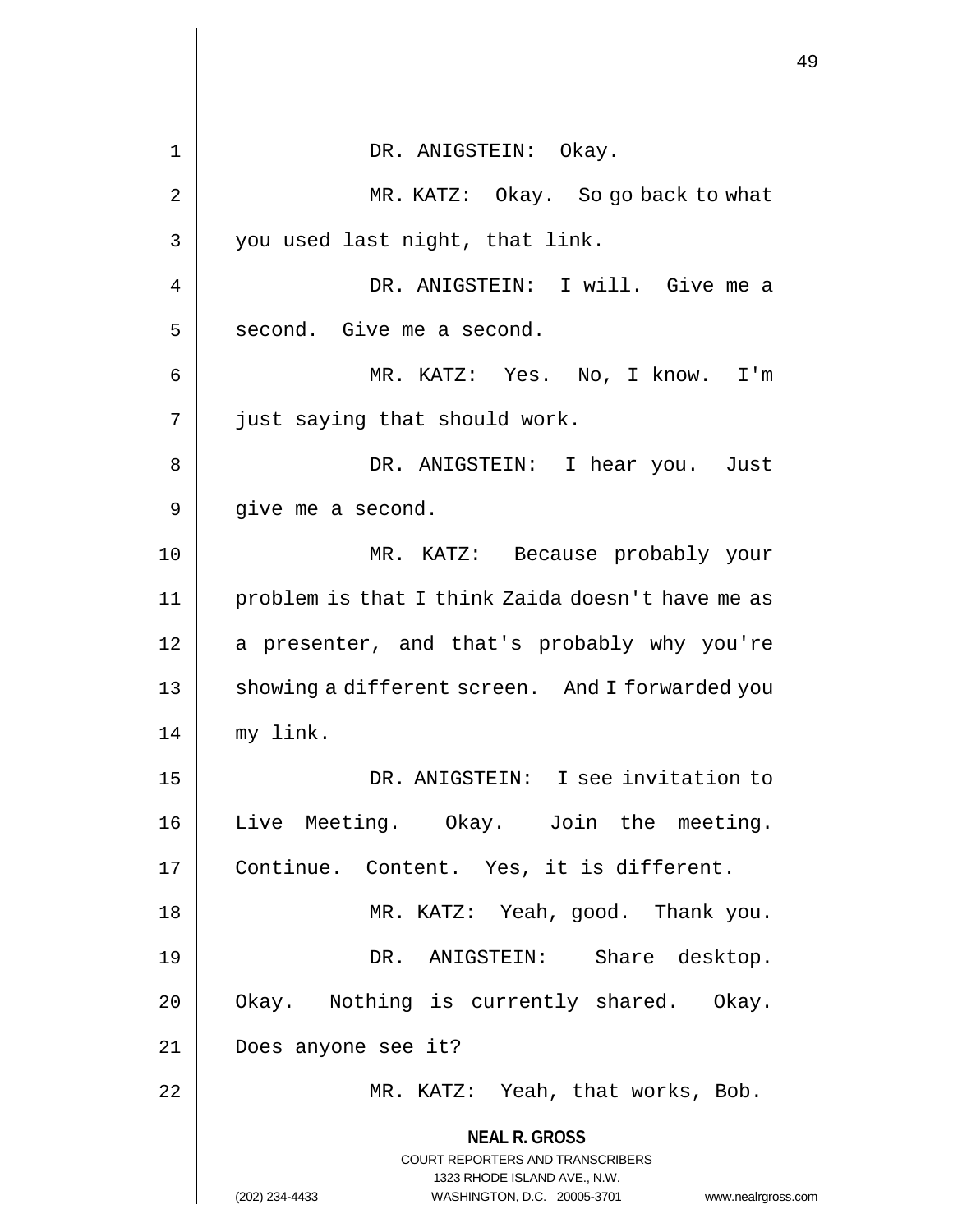**NEAL R. GROSS** COURT REPORTERS AND TRANSCRIBERS 1323 RHODE ISLAND AVE., N.W. (202) 234-4433 WASHINGTON, D.C. 20005-3701 www.nealrgross.com MEMBER MUNN: Yes, we see what's 2 | going on on your desktop. DR. ANIGSTEIN: Okay. Very good. 4 || All right. So, sorry for the delay and confusion. MEMBER MUNN: No problem. DR. ANIGSTEIN: Okay. I'll try to 8 || go through this quickly. One second. Sorry. CHAIRMAN ZIEMER: Bob, let me interrupt you a minute. On our screens your 11 || slides are very large, at least on mine. MR. KATZ: That's true for  $13 \parallel$  everybody, I think. DR. ANIGSTEIN: They're too large? MR. KATZ: Yes. DR. ANIGSTEIN: Oh, I don't know. 17 || I'm using full screen. CHAIRMAN ZIEMER: Well, they're more than full screen. DR. ANIGSTEIN: Okay. CHAIRMAN ZIEMER: They're about double screen size.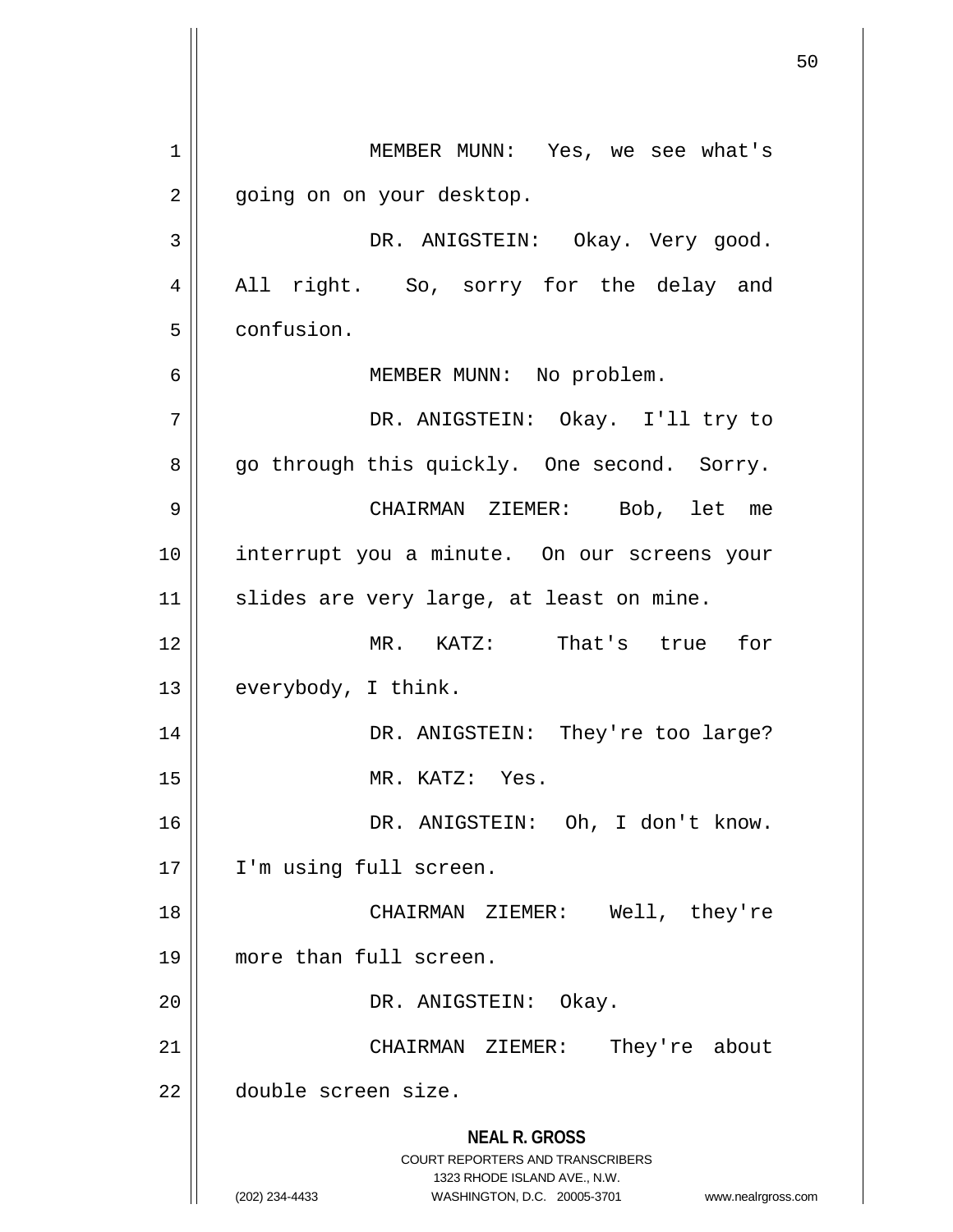**NEAL R. GROSS** COURT REPORTERS AND TRANSCRIBERS 1323 RHODE ISLAND AVE., N.W. (202) 234-4433 WASHINGTON, D.C. 20005-3701 www.nealrgross.com 1 || DR. ANIGSTEIN: Ah, wait a second.  $2 \parallel$  Right. If you give me a little bit --3 MR. KATZ: Right, just go to 75  $4 \parallel$  percent or --5 DR. ANIGSTEIN: Is this better? 6 CHAIRMAN ZIEMER: Make them 7 || smaller. You're at about 100 percent. Make 8 | them about 75 and see what that does. 9 DR. ANIGSTEIN: Is this too large  $10 \parallel$  still? 11 MEMBER MUNN: Yes, it is. 12 DR. ANIGSTEIN: Okay. Our screens 13 || are different. How is this? 14 CHAIRMAN ZIEMER: Much better.  $15$  | Still a little large, but  $-$ 16 DR. ANIGSTEIN: All right. I'll 17 make it 50 percent. Okay? 18 || CHAIRMAN ZIEMER: That works. 19 DR. ANIGSTEIN: Very good. Okay. 20  $\parallel$  I guess I'm used to doing this for the meeting, 21 you know, when we really are a live meeting with  $22$  | a projector.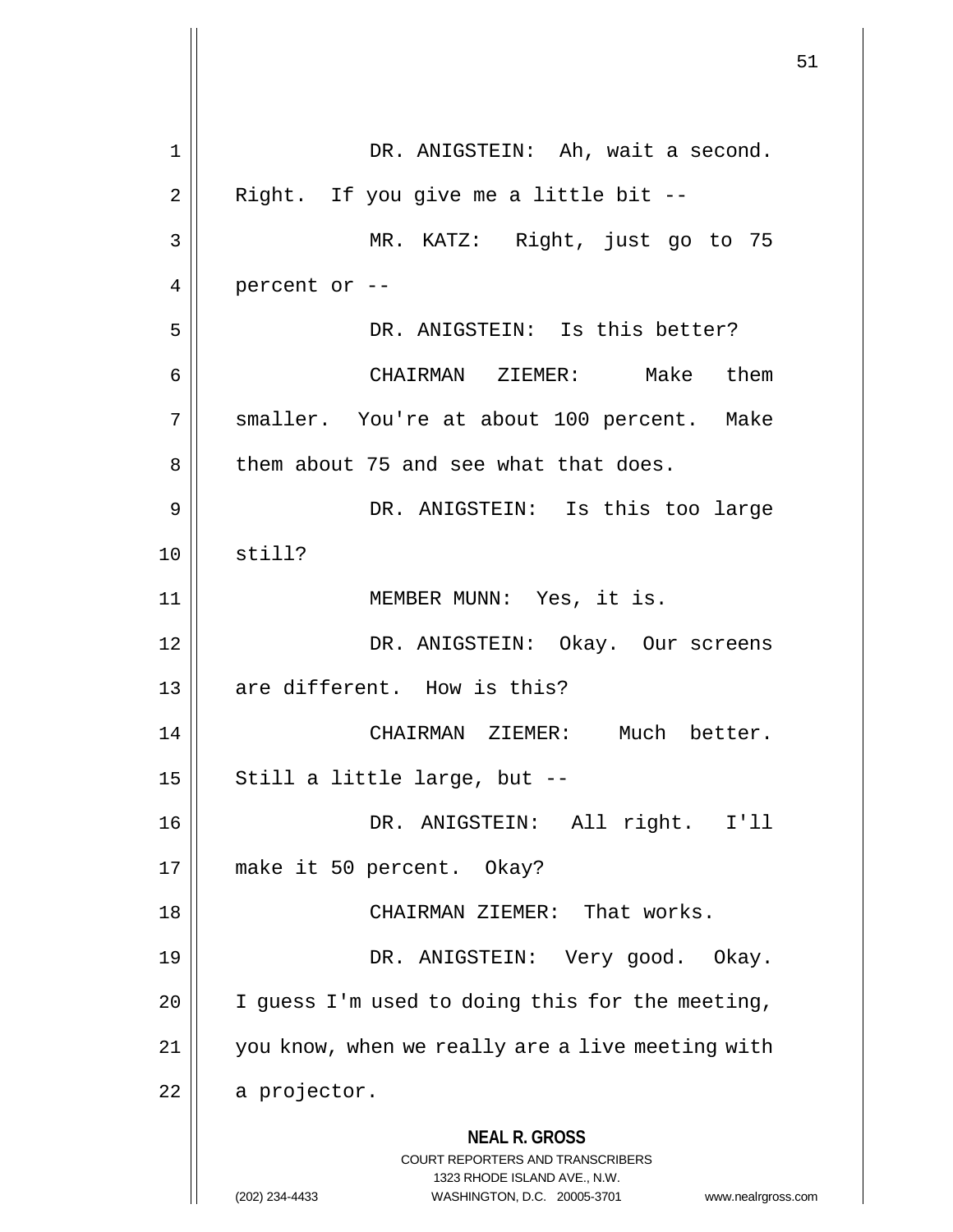## 1 MEMBER MUNN: Yes.

2 DR. ANIGSTEIN: Okay. So just for 3 || purposes of reference, the time periods we're 4 | talking about, October 1st through the newly 5 | revised start of operations. And the main 6 | source of exposure, the two sources of exposure 7 | were the two radium sources and what was then the 8 | 24 MeV betatron. Then on May 21st, GSI acquired 9 | the cobalt-60 sources and they presumed to have 10 || stopped using the radium because they were under 11 || orders from State of Illinois to do so. 12 Somewhere late 1963 -- I just

13 || arbitrarily said the October 1st, because it's not likely to have been any earlier than  $\parallel$  that -- the new betatron went into operation. 16 || And the main difference between the new betatron 17 and the old betatron is that the new betatron building was physically connected to the production buildings. So it was right off the | No. 10 building.

21 || And so there was a potential for  $22$  | people working -- workers in the, I think they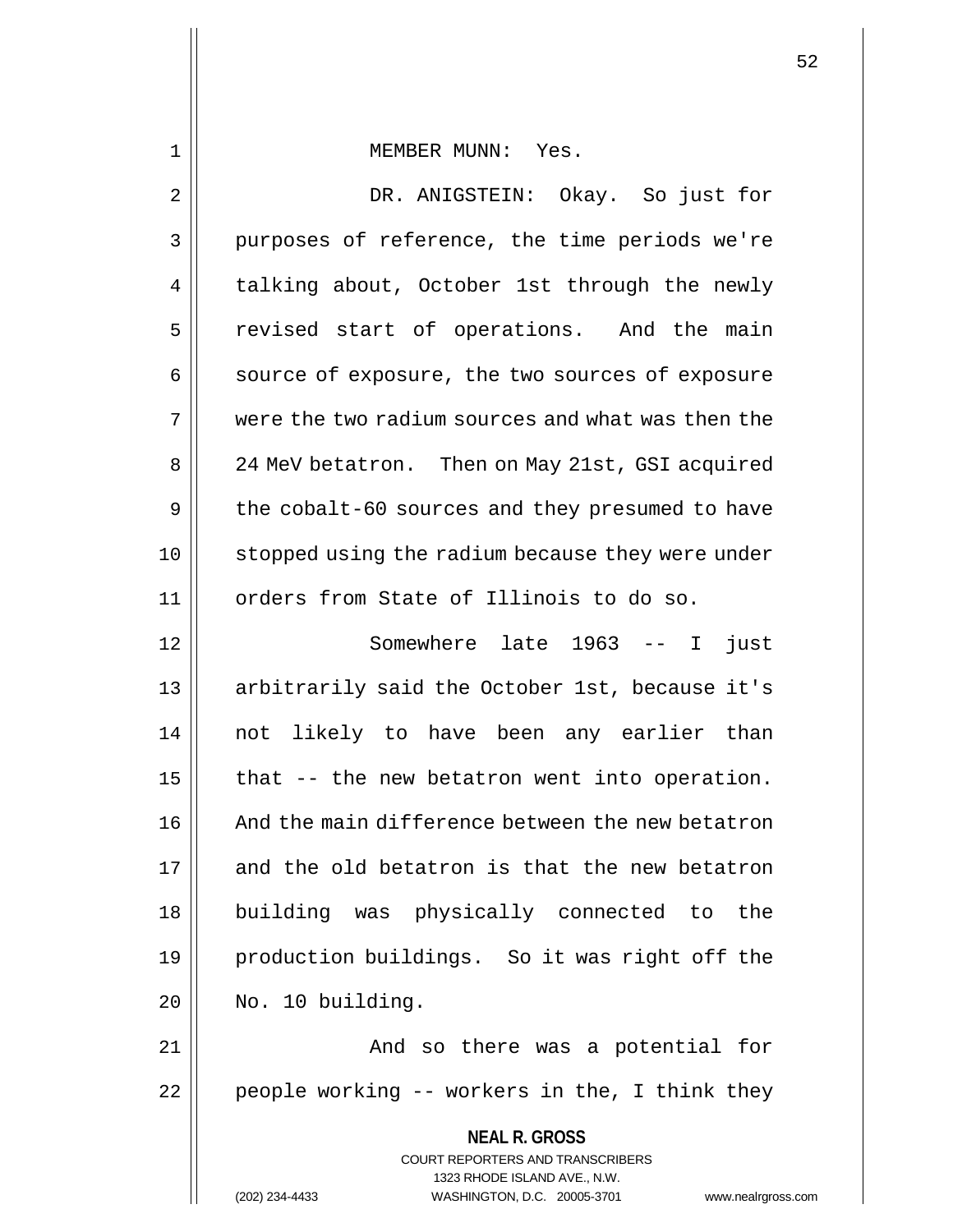1 were called cleaning and finishing buildings, to 2 | be exposed to the new betatron depending on the 3 certain exposure circumstances. Where it was 4 || not possible with the old betatron. So there is  $5 \parallel$  a new change there.

6 And it happens to be the year after  $7 \parallel$  the radium sources went out of use. And, 8 | consequently, since NIOSH for convenience tends  $9 \parallel$  to work with calendar years -- so '62 would still 10 be the radium era, and '63, I propose, should 11 be -- and we have proposed in the past -- let's 12 call it the new betatron era. And then June 13 || 30th, '66, is the last purchase order, so it was 14 | the end of the operation period, beginning of the 15 | residual period.

16 Okay. The bounding sources during  $17$  | these periods -- so the radium -- actually I just 18 | covered it. Radium would be the bounding source 19 during the radium era, which was essentially the 20 || first 10 years of operation. Then at all times 21 you have some potential for stray radiation from 22 || the betatron, but particularly during the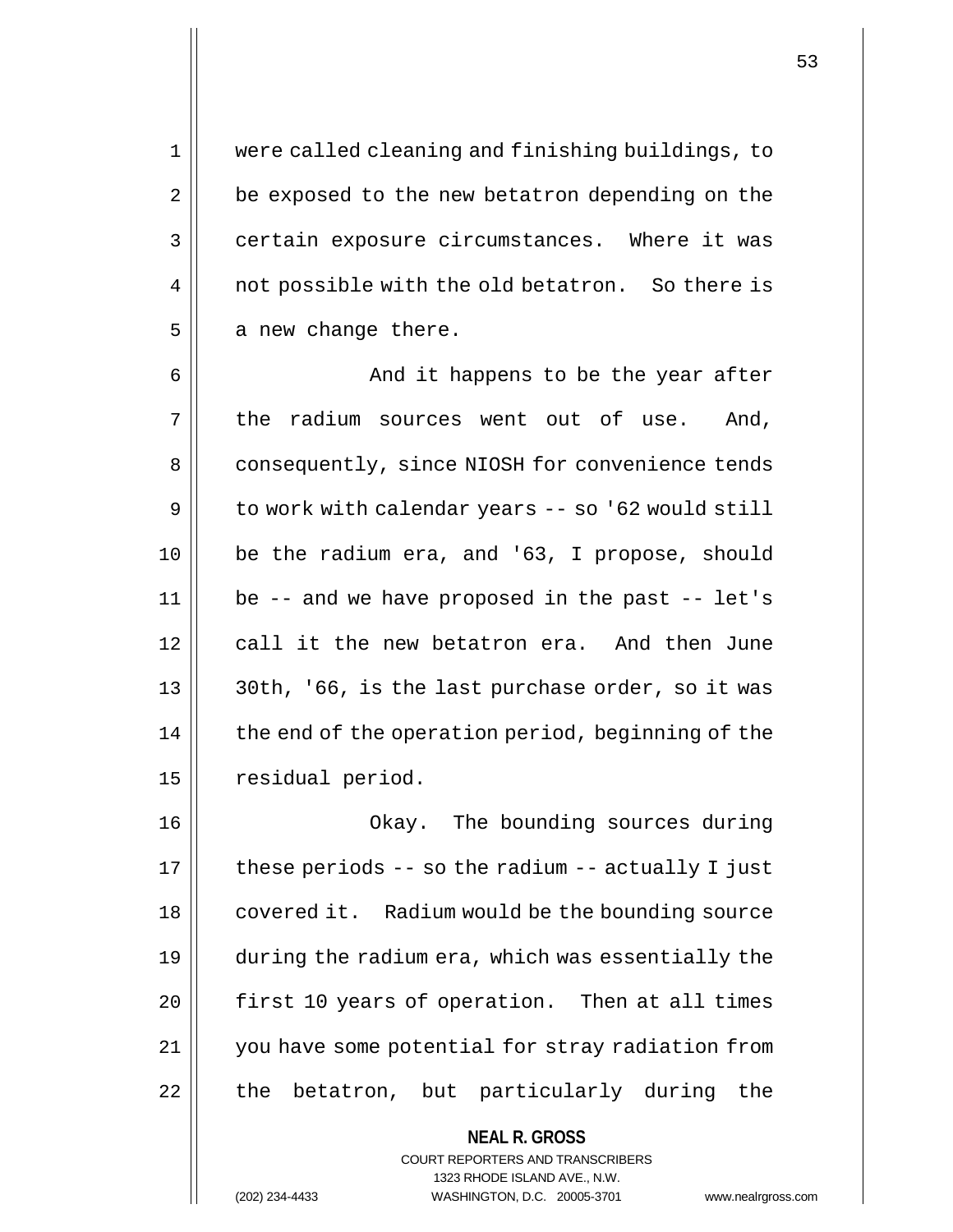1 betatron era, because earlier any doses from  $2 \parallel$  that operation would be overshadowed by the 3 doses from the radium. And at all times you 4 | would have delayed radiation from activated  $5 \parallel$  metals. So it could be either steel or uranium. 6 And then the third source of  $7 \parallel$  radiation would be the exposure to the skin to

8 || beta radiation, which would be either from 9 handling even the natural uranium before it is 10 irradiated, and much more so with the irradiated 11 uranium, which has photo-activated uranium 12 || isotopes, and the activated steel.

13 The bounding scenarios. There are 14 | areas of agreement. I'm not even mentioning the 15 administrative personnel where NIOSH has 16 proposed an exposure scenario, and SC&A is in 17 | aqreement with it.

18 During the radium era, the Work 19 | Group at the meeting on February 21st agreed, it 20 was mutually agreed that we would have a 21 | triangular distribution. The lower end would  $22$   $\vert$  be a calculation, I believe, that NIOSH had made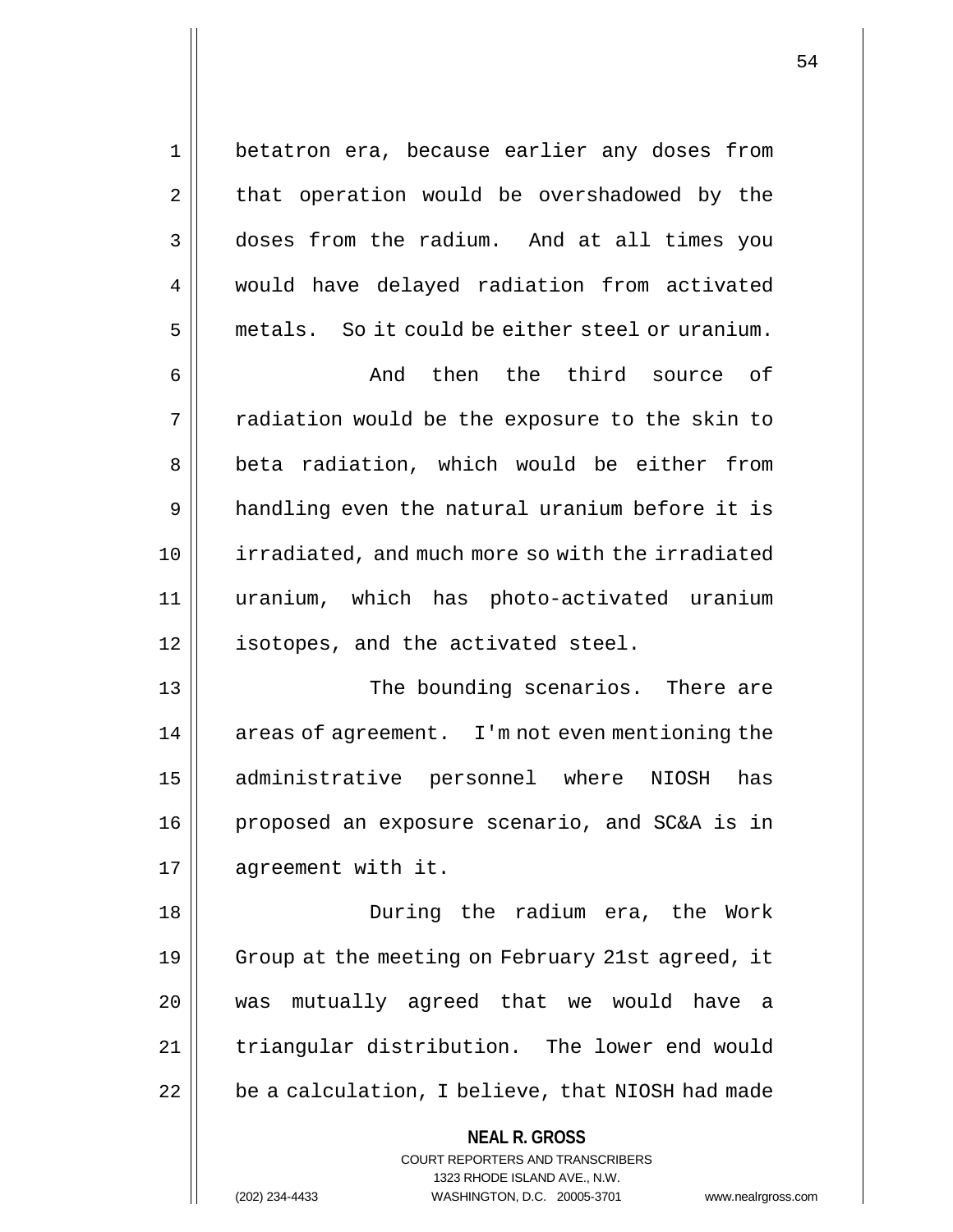| 1  | of 6.279 rem. I think it's a bit precise, but    |
|----|--------------------------------------------------|
| 2  | anyway. The mode would be 9.69 rem based on an   |
| 3  | SC&A calculation. And then the upper would be    |
| 4  | the limit, the AEC exposure limit, because in    |
| 5  | this AEC application -- in this application of   |
| 6  | AEC, GSI stated that, "when we were operating    |
| 7  | with the radium," even though they weren't       |
| 8  | controlled by AEC, "we always abided by the      |
| 9  | then-applicable AEC limits."                     |
| 10 | So it seems that they were aware that            |
| 11 | the AEC limits changed over time. And NIOSH has  |
| 12 | the change over from 15 rem to 12 rem in 1957    |
| 13 | because that was the publication date of an NBC  |
| 14 | Handbook. However, that was not adopted by AEC.  |
| 15 | There were just, I guess, bureaucratic or        |
| 16 | administrative delays. And through the end of    |
| 17 | 1960, there was a 10 CFR 20, which I'm sure most |
| 18 | of us are familiar with. And earlier than that   |
| 19 | they were following, I believe, NBS Handbook 44, |
| 20 | both of which in effect allowed doses up to 15   |
| 21 | rem a year. It would be on a weekly basis, a     |
| 22 | monthly basis, but it translated to a possible   |
|    | <b>NEAL R. GROSS</b>                             |

COURT REPORTERS AND TRANSCRIBERS 1323 RHODE ISLAND AVE., N.W.

(202) 234-4433 WASHINGTON, D.C. 20005-3701 www.nealrgross.com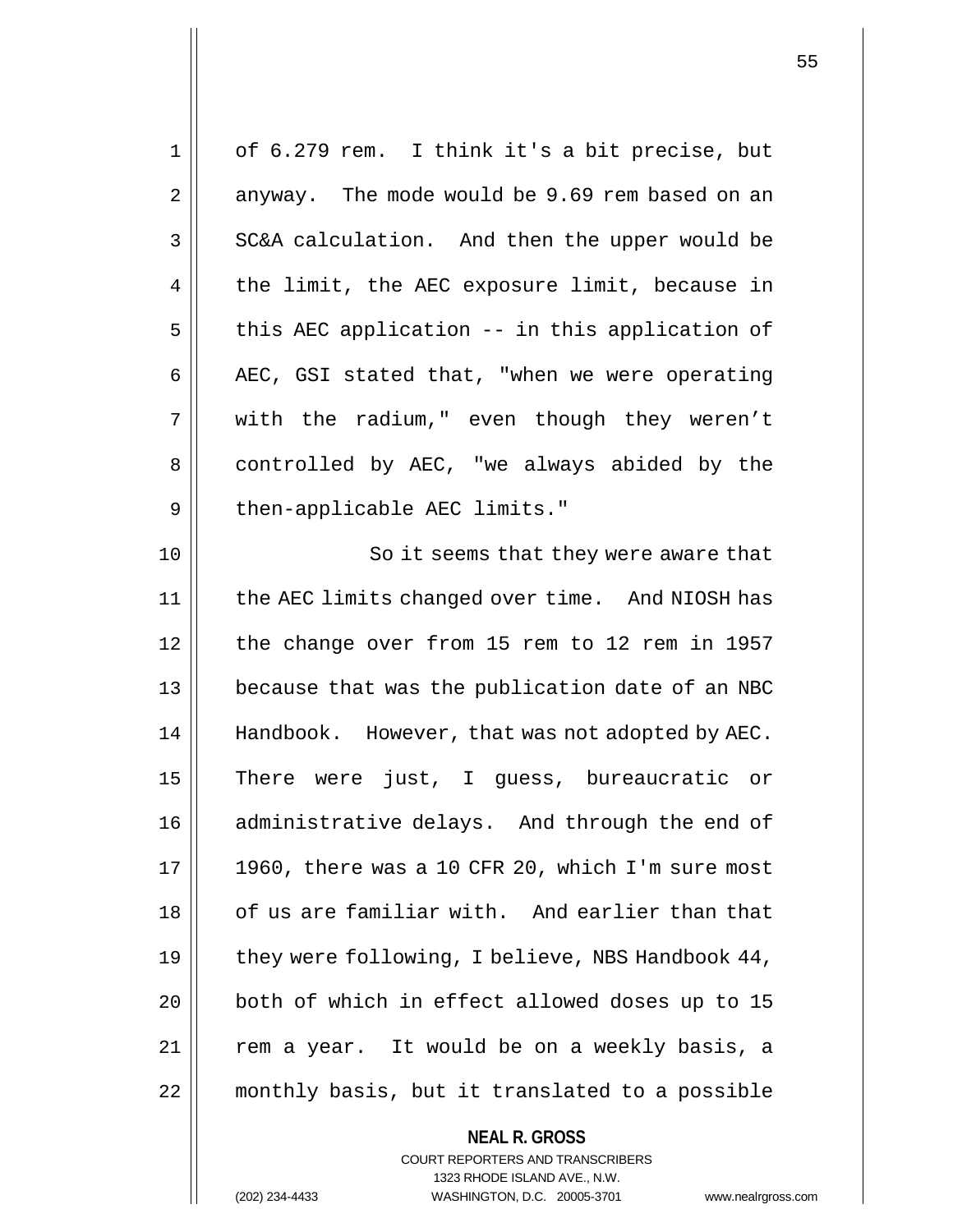$1 \parallel$  dose of 15 rem a year.

| $\overline{2}$ | There was a Federal Register notice                                                                                                                         |
|----------------|-------------------------------------------------------------------------------------------------------------------------------------------------------------|
| 3              | in late 1960 saying that, effective January 1st,                                                                                                            |
| 4              | 1961, the new 10 CFR 20 dose limits went into                                                                                                               |
| 5              | effect, and those permitted 3 rem a quarter.                                                                                                                |
| 6              | And depending on the prior exposure history of                                                                                                              |
| 7              | the worker it could be as much as 12 rem a year.                                                                                                            |
| 8              | So SC&A's position is that we're in                                                                                                                         |
| 9              | agreement with the numbers, but the changeover                                                                                                              |
| 10             | should be January 1961, not 1958.                                                                                                                           |
| 11             | And also, NIOSH had it with the                                                                                                                             |
| 12             | 12-rem limit going through 1963. I don't know                                                                                                               |
| 13             | if that was an error, because there was no radium                                                                                                           |
| 14             | in 1963. The radium sources were retired in                                                                                                                 |
| 15             | 1962.                                                                                                                                                       |
| 16             | So we propose ending in 1962 -- I                                                                                                                           |
| 17             | mean, through 1962, just for making the                                                                                                                     |
| 18             | convenience of the entire calendar year. And                                                                                                                |
| 19             | then the new betatron, since it went into                                                                                                                   |
| 20             | operation sometime late in 1963, if that's                                                                                                                  |
| 21             | consistent with NIOSH's procedures, start that                                                                                                              |
| 22             | scenario in 1963. And in both cases through                                                                                                                 |
|                | <b>NEAL R. GROSS</b><br>COURT REPORTERS AND TRANSCRIBERS<br>1323 RHODE ISLAND AVE., N.W.<br>(202) 234-4433<br>WASHINGTON, D.C. 20005-3701<br>www.nealrgross |

(202) 234-4433 WASHINGTON, D.C. 20005-3701 www.nealrgross.com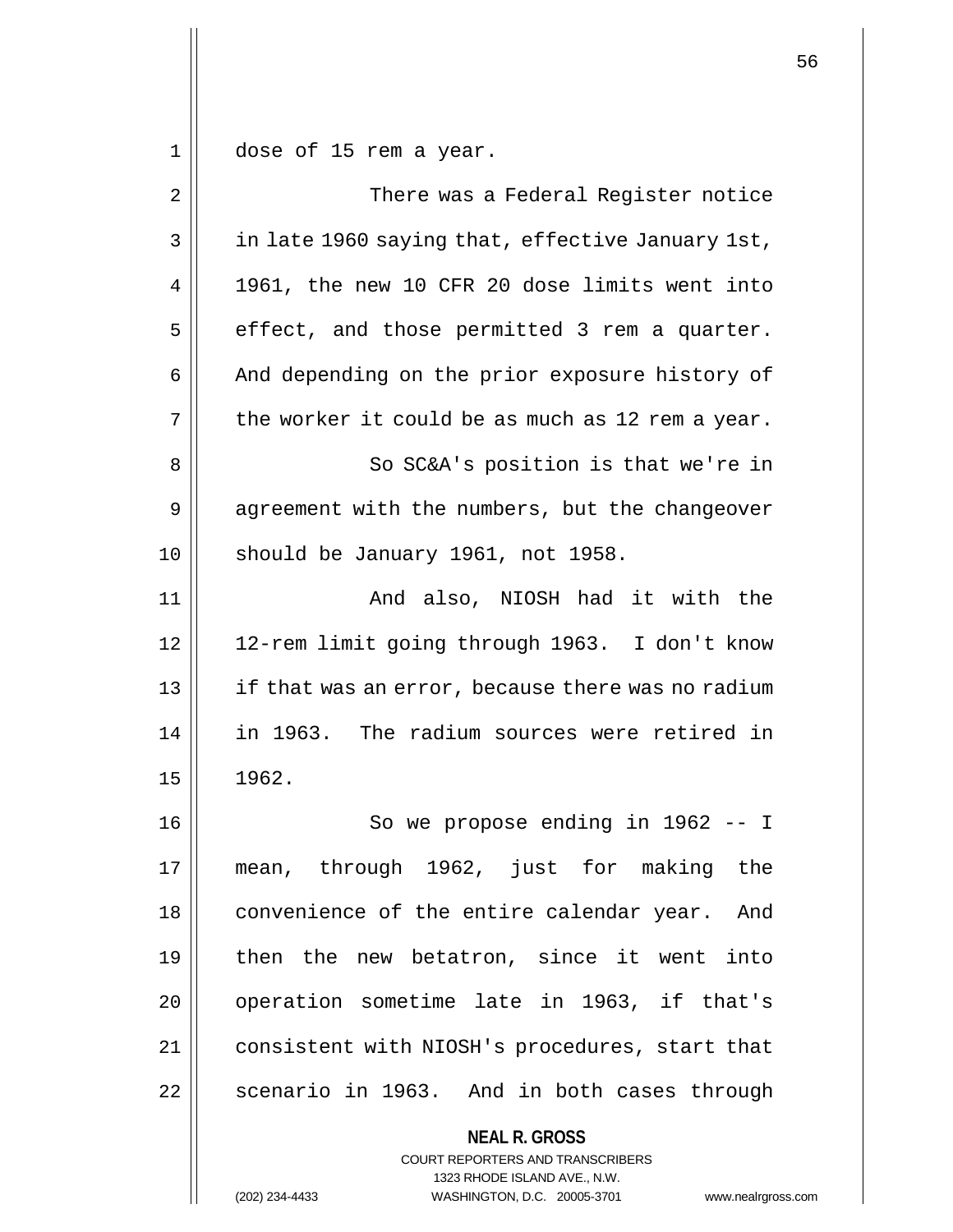$1 \parallel 1966$ . And what we mean, the middle of the 1966 2 || when the period of operations ended. 3 || Then I would say the major thing of  $4 \parallel$  this agreement is we both agree that the layout 5 | man who is working in the No. 10 building just  $6 \parallel$  outside the betatron -- and this is a realistic 7|| scenario in that often they 8 | would -- radiographic casting, look at the -- and 9 || then they would take it out of the betatron room 10 || because they wanted to get another casting in, 11 || and unload it nearby. And the layout man would  $12$  | then literally crawl over the casting, if it was 13 || kind of a shape, and with the film or the previous 14 || exposure in hand, mark the areas where the 15 | grinders and chippers and welders would have to  $16$  | repair the casting. 17 || **I** made this analogy at the previous 18 meeting: very much like a dentist takes an X-ray 19  $\parallel$  and says, a-ha, here's a cavity. This is where 20 | I have to drill and put in a filling. It's a very 21 | close analogy. They have hidden cavities and

22 || they grind them out and then the welder fills

**NEAL R. GROSS** COURT REPORTERS AND TRANSCRIBERS 1323 RHODE ISLAND AVE., N.W. (202) 234-4433 WASHINGTON, D.C. 20005-3701 www.nealrgross.com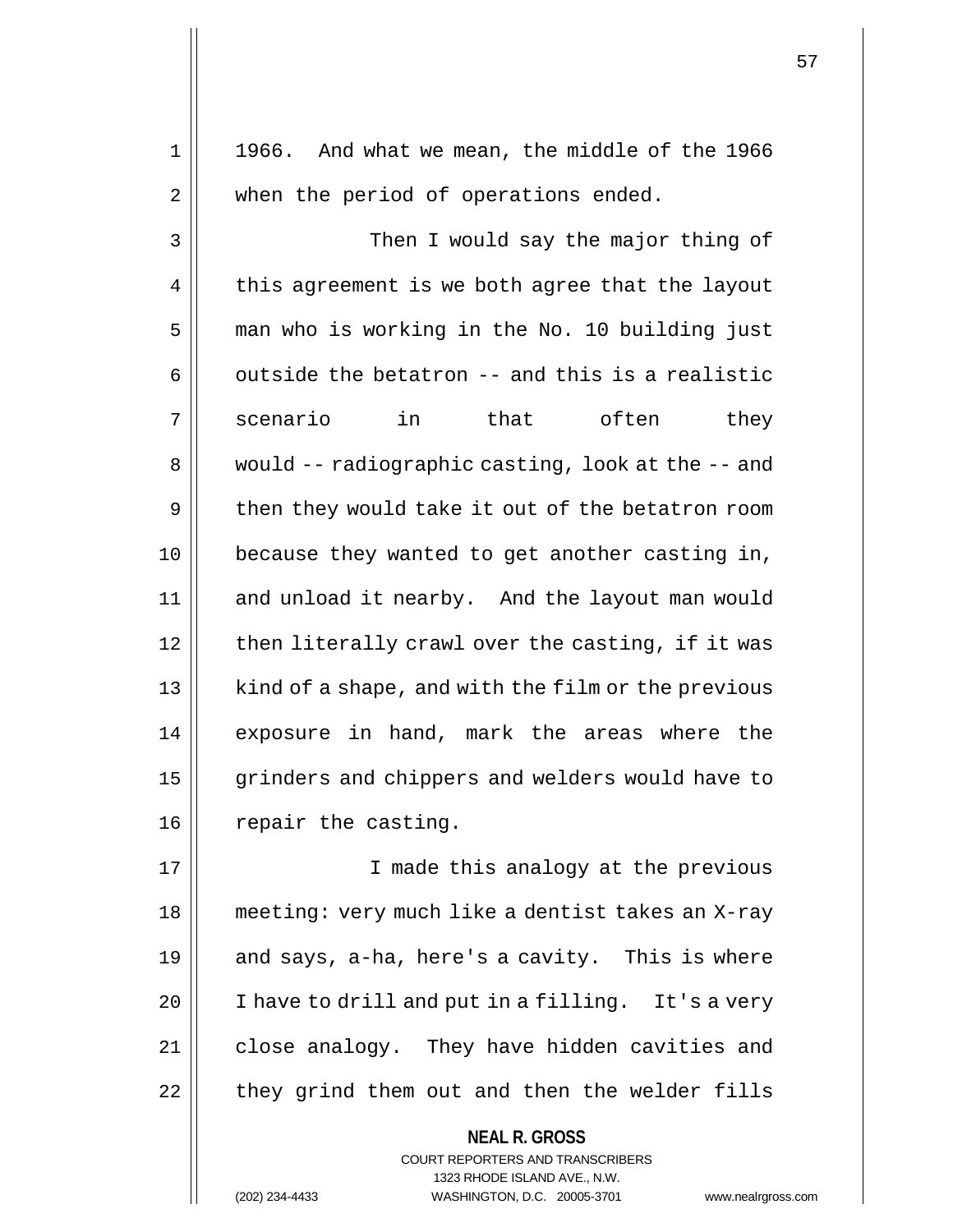$1 \parallel$  them in.

| $\overline{2}$ | Okay. So there's more than a                                                                                                                                           |
|----------------|------------------------------------------------------------------------------------------------------------------------------------------------------------------------|
| 3              | twofold difference in the dose that we                                                                                                                                 |
| 4              | calculate. We calculated in roentgens.                                                                                                                                 |
| 5              | NIOSH, I'm not sure what units they used, because                                                                                                                      |
| 6              | in one report they say R or mR.<br>In another                                                                                                                          |
| 7              | report they say rem. And the number is                                                                                                                                 |
| 8              | identical, so I think they're using the units                                                                                                                          |
| 9              | interchangeably.                                                                                                                                                       |
| 10             | And then the neutron dose comes from                                                                                                                                   |
| 11             | exactly the same scenario, because the electrons                                                                                                                       |
| 12             | hitting the platinum target in<br>the                                                                                                                                  |
| 13             | betatron -- the primary purpose is to generate                                                                                                                         |
| 14             | X-rays, but they also generate neutrons.                                                                                                                               |
| 15             | The reason for this disagreement,                                                                                                                                      |
| 16             | NIOSH used 15 different shooting scenarios which                                                                                                                       |
| 17             | we do not agree with. Some of them are at a                                                                                                                            |
| 18             | 45- degree angle to the axis. It's a                                                                                                                                   |
| 19             | cylindrical casting that we use as an example,                                                                                                                         |
| 20             | but we haven't had detailed information on it,                                                                                                                         |
| 21             | even photographs of it. So we just use that as                                                                                                                         |
| 22             | a typical casting. And they would not make                                                                                                                             |
|                | <b>NEAL R. GROSS</b><br><b>COURT REPORTERS AND TRANSCRIBERS</b><br>1323 RHODE ISLAND AVE., N.W.<br>(202) 234-4433<br>WASHINGTON, D.C. 20005-3701<br>www.nealrgross.com |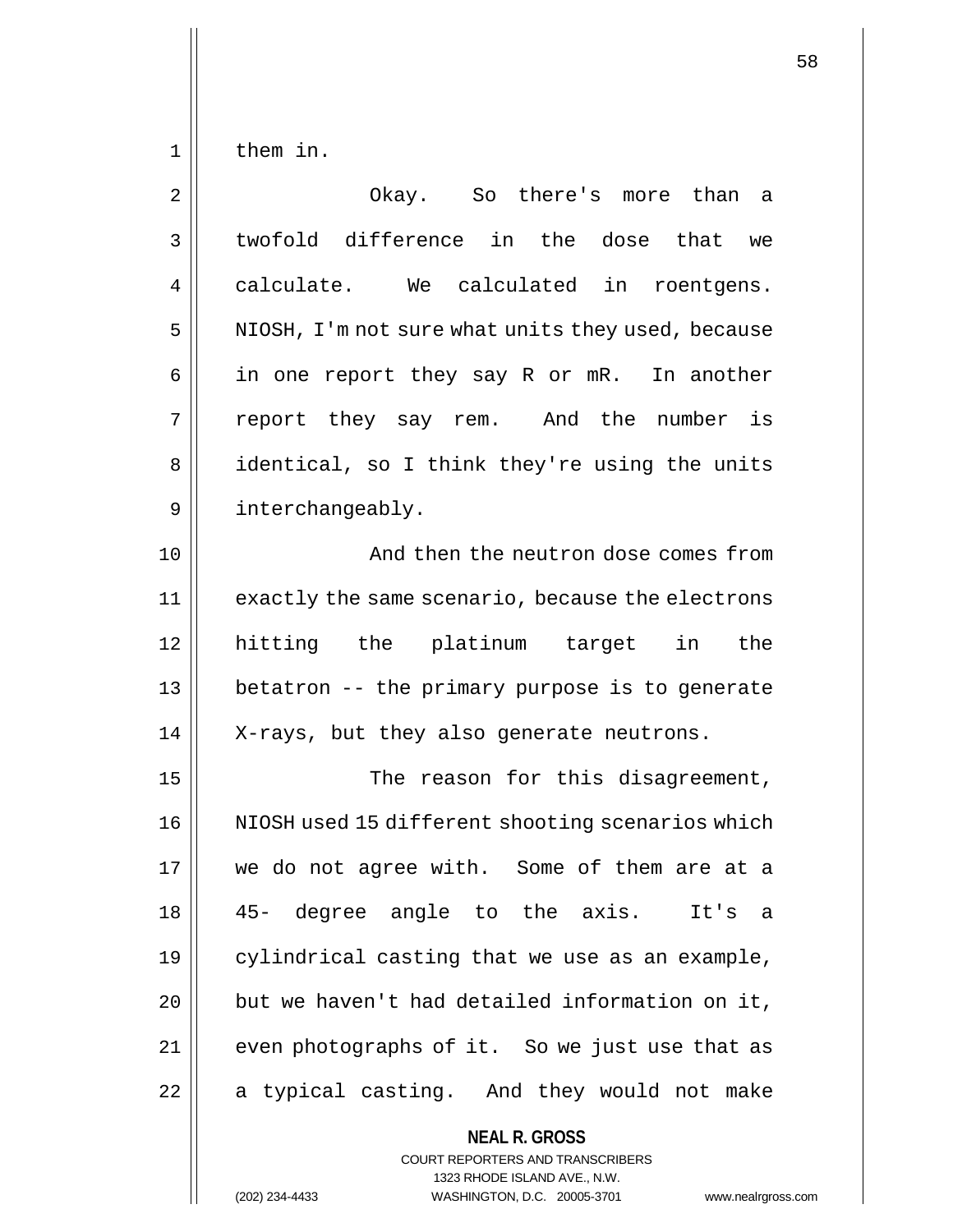1 radiographs at a 45-degree angle to the axis. 2 || It just would not provide any useful 3 information. So there are several of those  $4 \parallel$  scenarios. Those 15 scenarios, a number of them  $5 \parallel$  have that angle, I think maybe 10 of them, which  $6 \parallel$  we think are unrealistic. 7 || The betatron positions, they've 8 || just put the thing arbitrarily in several

9 different positions, three or four different 10 positions in a betatron shooting room. Again, 11 we found that an arbitrary selection.

12 || But the main argument we have is that 13 || out of those 15 scenarios NIOSH made the 14  $\parallel$  stipulation that we have the -- I should have 15  $\parallel$  shown it. I did have a drawing. Just a second. 16 I did have a drawing. Well, here is -- I don't 17 || have it shown here. I have it another place. 18 || But somewhere in this region where you can see 19 my mouse moving was a storage area. It was a 20 || storage rack for the film badges that were kept 21 | there when the workers were off duty, or at least  $22$   $\parallel$  left the betatron room.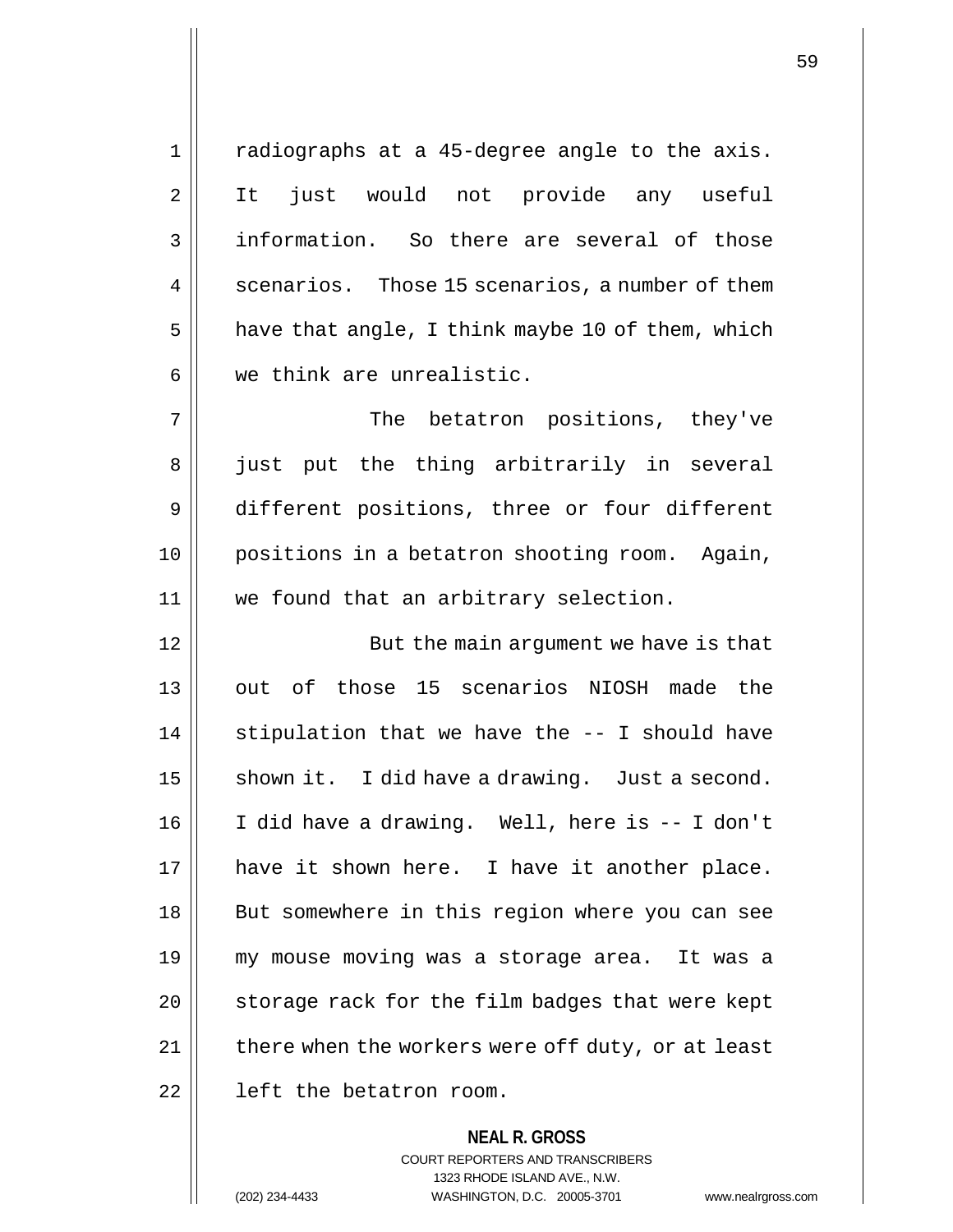| $\mathbf 1$    | And NIOSH's position is that those               |
|----------------|--------------------------------------------------|
| $\overline{2}$ | badges could not have received more than 10      |
| 3              | millirem a week because the vast majority of the |
| 4              | badges have a reading of M for minimal, which    |
| 5              | means 10 millirem or less. And therefore they    |
| 6              | say that no matter what the scenario is, those   |
| 7              | badges could not have been exposed, the control  |
| 8              | badges. And that is contrary to information.     |
| 9              | First of all, we do know that's where            |
| 10             | the film badges were stored. The NIOSH model     |
| 11             | treats this whole region as empty space.<br>In   |
| 12             | reality there are walls there. There is          |
| 13             | furniture there. There is equipment there, of    |
| 14             | which we have no detailed information. So the    |
| 15             | MCNP model calculated the exposure to the film   |
| 16             | badge rack as incomplete. It also assigns an     |
| 17             | unrealistically low density to this brick wall.  |
| 18             | Now, we're responsible for that,                 |
| 19             | because in the original analysis we performed    |
| 20             | back in 2007 we were trying to maximize the dose |
| 21             | to the control room operators. So since we       |
| 22             | didn't know what this wall was made of, we gave  |
|                |                                                  |

**NEAL R. GROSS** COURT REPORTERS AND TRANSCRIBERS 1323 RHODE ISLAND AVE., N.W.

(202) 234-4433 WASHINGTON, D.C. 20005-3701 www.nealrgross.com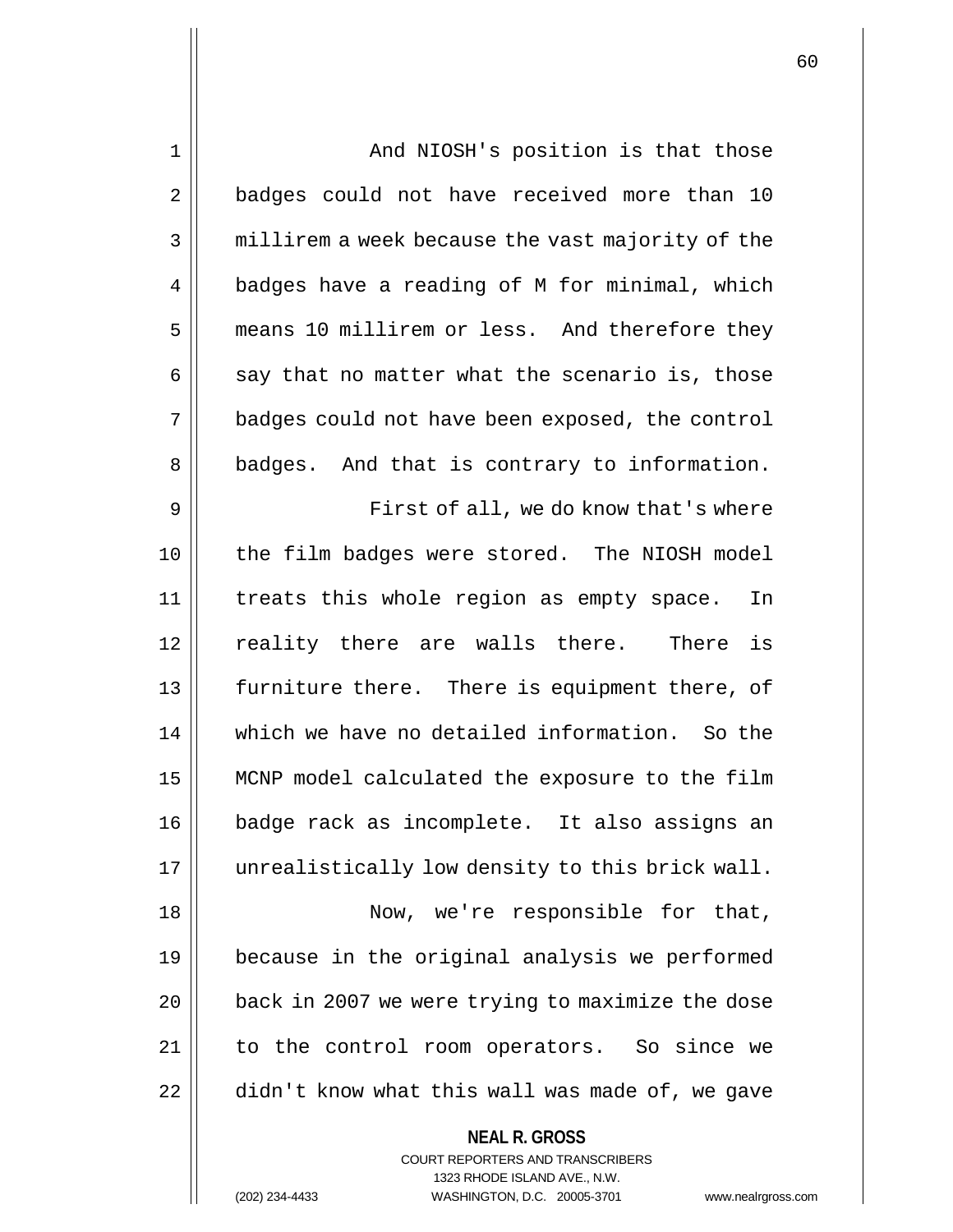| $\mathbf 1$    | it the lowest plausible density. We have since                                                             |
|----------------|------------------------------------------------------------------------------------------------------------|
| $\overline{2}$ | learned, based on the information that was                                                                 |
| 3              | obtained from NRC through Dr. McKeel's FOIA                                                                |
| 4              | request, there was more detail and that these                                                              |
| 5              | were filled, as you would expect, from good                                                                |
| 6              | practice. These were substantially thicker                                                                 |
| 7              | walls or denser walls than we had originally                                                               |
| 8              | assumed and that NIOSH used in their model. So                                                             |
| 9              | there are many reasons why the exposure to this                                                            |
| 10             | film badge rack in the NIOSH analysis would have                                                           |
| 11             | been overestimated.                                                                                        |
| 12             | But the most important reason is the                                                                       |
| 13             | information that we obtained directly from                                                                 |
| 14             | Landauer - it just so happens one of our                                                                   |
| 15             | associates is a former officer from Landauer who                                                           |
| 16             | has good contacts and relations with the current                                                           |
| 17             | Landauer staff, and he confirmed -- I mean, he                                                             |
| 18             | was not there in the 1960s, but he did obtain                                                              |
| 19             | information from the records. He asked the                                                                 |
| 20             | current vice president in charge of operations                                                             |
| 21             | to check the record.                                                                                       |
| 22             | And the story they came up with,                                                                           |
|                | <b>NEAL R. GROSS</b><br>COURT REPORTERS AND TRANSCRIBERS<br>1323 RHODE ISLAND AVE., N.W.<br>(202) 234-4433 |
|                | WASHINGTON, D.C. 20005-3701<br>www.nealrgros                                                               |

(202) 234-4433 WASHINGTON, D.C. 20005-3701 www.nealrgross.com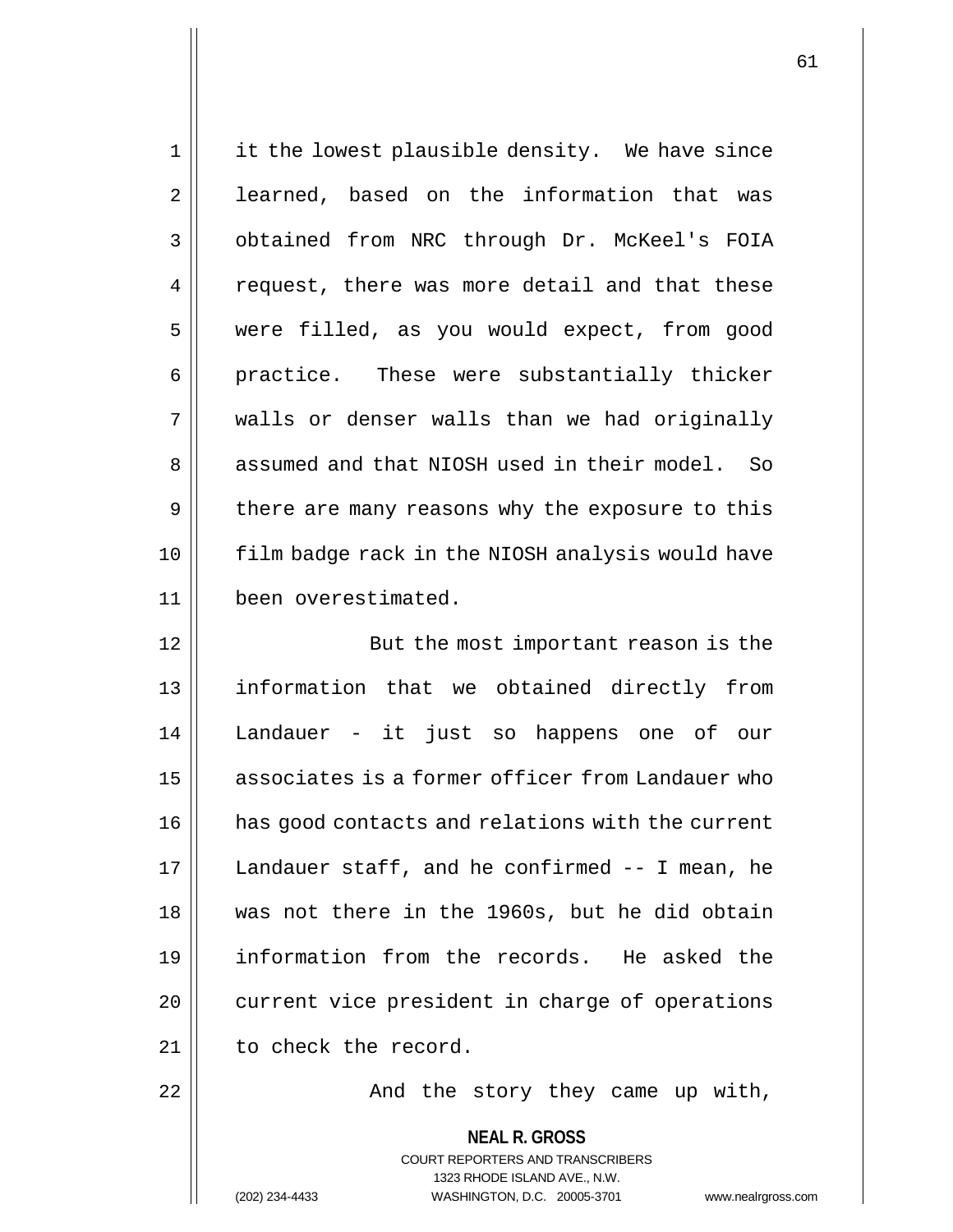1 which I included both the summary in my report  $2 \parallel$  and a copy of his memo to me as an appendix, is 3 that essentially any exposure to the badges 4 || while they were not being worn was zeroed out.  $5$  The control badge was zeroed out against itself. 6 | I know that sounds illogical, but that's what  $7 \parallel$  they did. They took the control badge and 8 Subtracted that reading from every other 9 || reading, including that of the control badge. 10 || And only in the case if the control badge read 11 more than 50 mR and was higher than half of the 12 | other readings, then they would say, okay, here 13 we have an anomaly and they will report that to 14 the customer.

15 || But absent that, we really don't 16 || know what the exposures to those unworn badges were. And you cannot use that, in our opinion. We cannot use that as a basis for limiting which  $\parallel$  of these 15 exposure scenarios can be applied. | So we disagree with the 15 exposure scenarios to begin with. And then we disagree with the 22 || method in which they were selected.

> **NEAL R. GROSS** COURT REPORTERS AND TRANSCRIBERS

1323 RHODE ISLAND AVE., N.W. (202) 234-4433 WASHINGTON, D.C. 20005-3701 www.nealrgross.com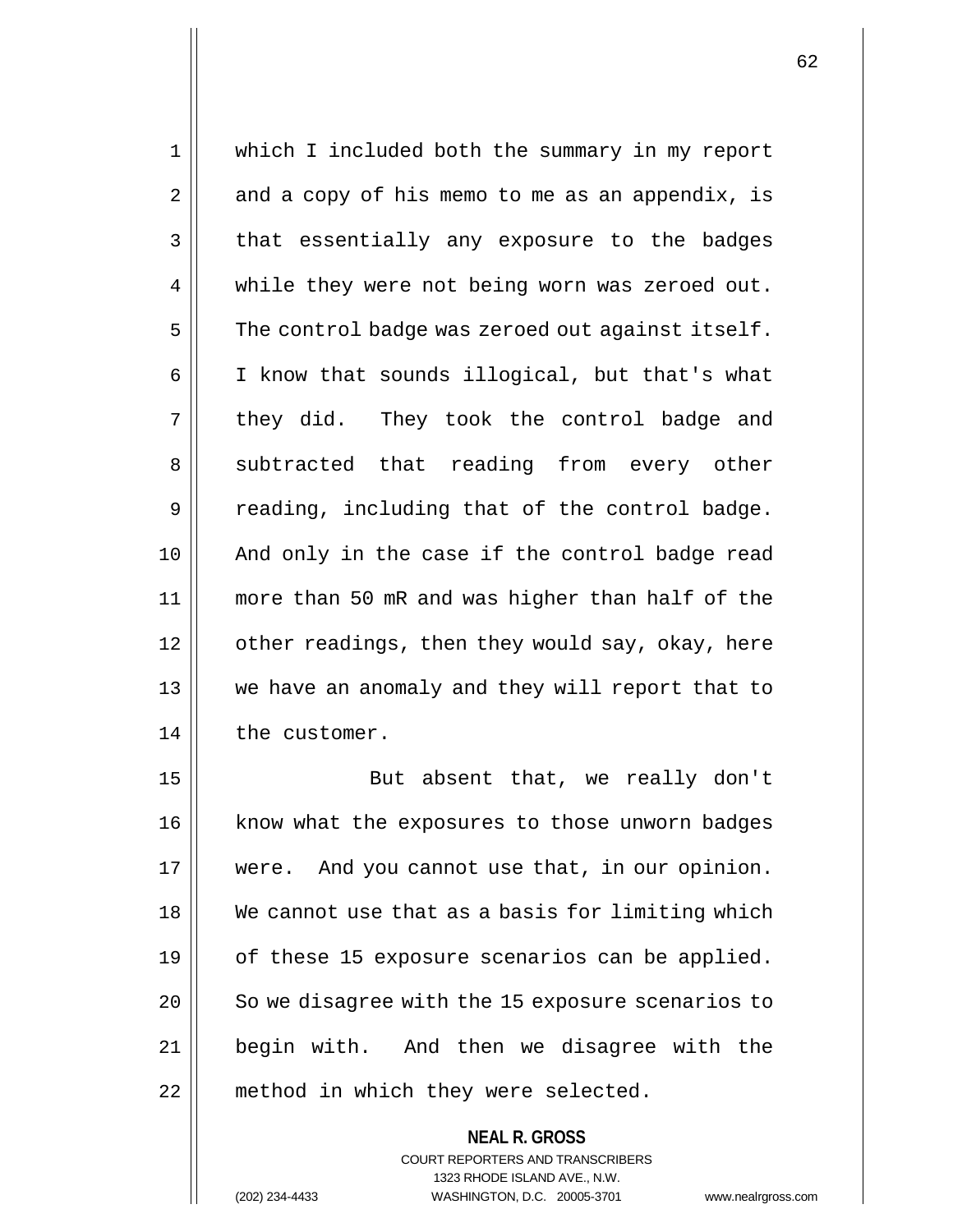| 1  | And another area of disagreement is                      |
|----|----------------------------------------------------------|
| 2  | the location of the layout man. This area,               |
| 3  | that's not shown here, but this is actually a            |
| 4  | diagram produced by the MCNP program itself. So          |
| 5  | here is the position of the betatron. Here is            |
| 6  | a cross-section of this hollow casting. You see          |
| 7  | the horizontal planes, those two lines. And              |
| 8  | here would be the railroad track on which the            |
| 9  | casting enters and leaves, a straight track. So          |
| 10 | the NIOSH model has the layout man in the center         |
| 11 | of the railroad track. Well, that's                      |
| 12 | unrealistic because then you could not have any          |
| 13 | railcars coming in or out.                               |
| 14 | In our analysis we put it on either                      |
| 15 | side of the railroad track. And it came out, and         |
| 16 | it's logical in retrospect, that this was the            |
| 17 | exposed position, because<br>most<br>you                 |
| 18 | have -- except for the fact that there is a thin         |
| 19 | sheet metal roll-up door probably 16th of an inch        |
| 20 | seal here, you have direct line of sight from            |
| 21 | here to the betatron in this orientation, which          |
| 22 | is realistic. We do have information from a              |
|    | <b>NEAL R. GROSS</b><br>COURT REPORTERS AND TRANSCRIBERS |

1323 RHODE ISLAND AVE., N.W.

 $\prod$ 

(202) 234-4433 WASHINGTON, D.C. 20005-3701 www.nealrgross.com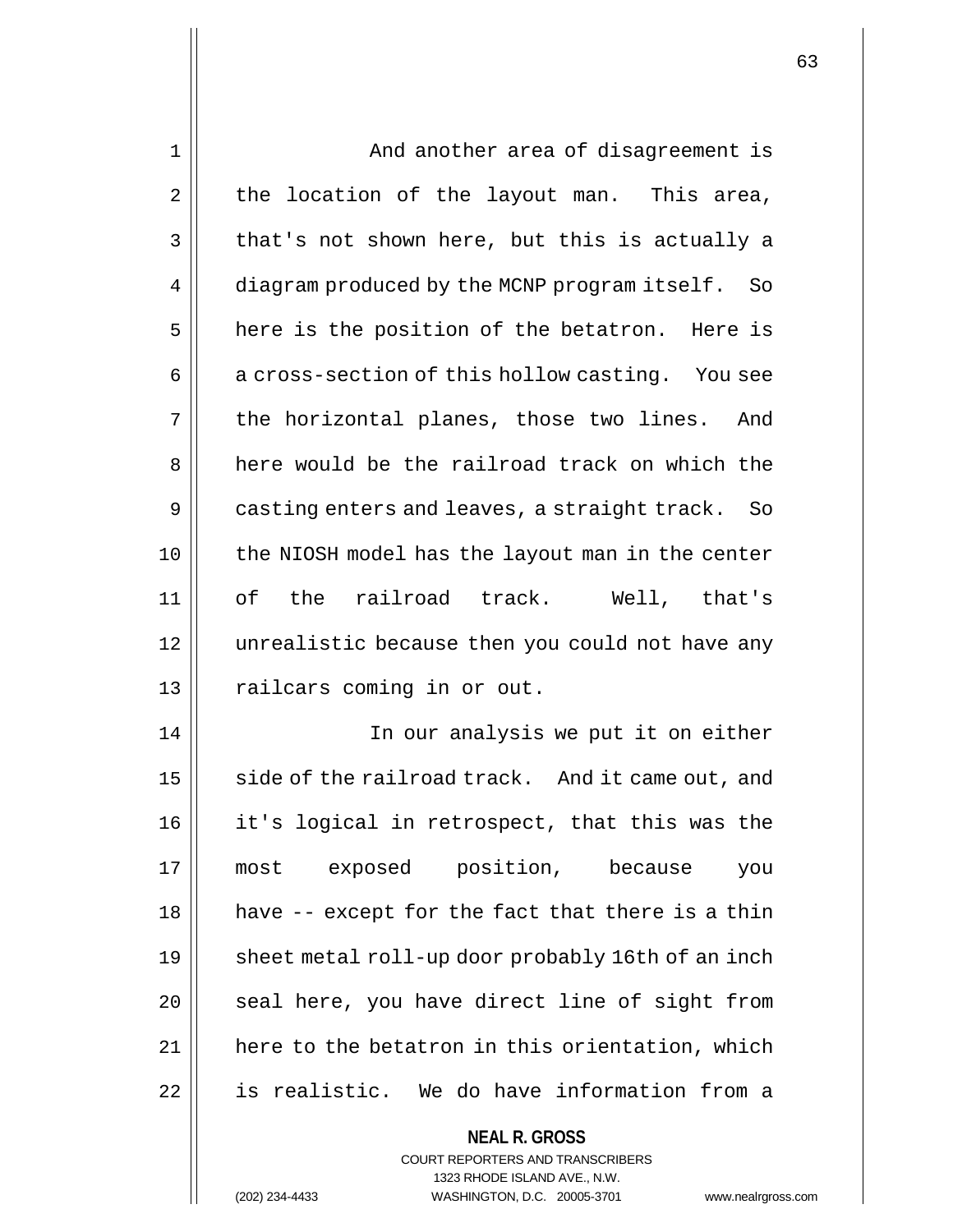1 now- deceased betatron operator that those 2 | castings were shot on the railroad track at times  $3 \parallel$  and that this was one of the castings.

4 || So whereas the beam is strongly 5 | focused for -- it's not collimated; it is  $6 \parallel$  strongly focused forward. But nevertheless,  $7 \parallel$  there is some stray photon radiation coming off 8 in this direction and the neutrons are  $9 \parallel$  probably -- I'm not that familiar with neutron 10 generation, but the neutrons are most likely 11 omnidirectional. So you do get your neutrons 12 drifting in this direction. So that's the main 13 basis for our disagreement.

14 There was also a badge called 15 | betatron control. We have no knowledge about 16 || this. I mean, it is listed in the film badge  $17$  | reports. Towards the end they stopped using it. 18 It may have also been in the old betatron 19 | building, because the supervisor, who's also now 20 deceased, we interviewed, had his office -- and  $21$  | he was there until about  $-$  he left the betatron 22 | operation something like November 1964. And he

**NEAL R. GROSS**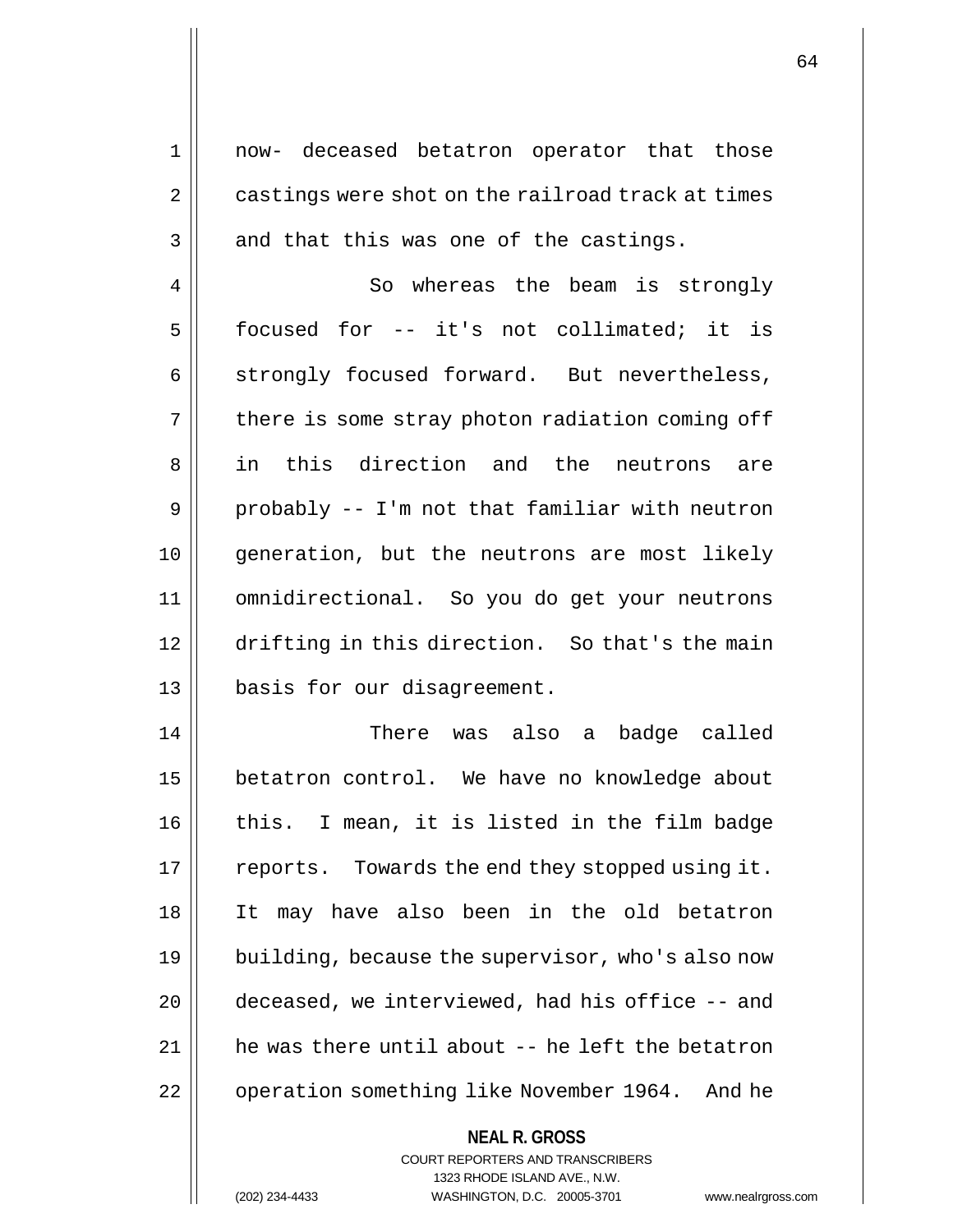1 || had his office in the old betatron building. 2 | It's just as plausible that the betatron control 3 || badge was in his office. We don't know. It's  $4 \parallel$  sheer speculation to say that it was kept in the 5 betatron control room, absent any such 6 | knowledge.

7 || And then, finally, the NIOSH model 8 | included a heavy steel door. I saw in their  $9 \parallel$  earlier MCNP files it was about 0.85 inches, 10 which is pretty thick steel, whereas the workers 11 || say that it was just a thin sheet metal door like 12 the kind you would have in a garage door, you 13 || know, a roll-up door on a garage. So, again, we 14 disagree with the model for that reason.

15 || Now, coming to beta exposures. I have to make a comment about the report by Dave || Allen that just came out, that was distributed. I didn't get it until yesterday afternoon.  $\parallel$  There's a statement in the report that states | that the NIOSH report came out in August, which | is correct, and that the SC&A report giving other || values, our values of beta doses came out on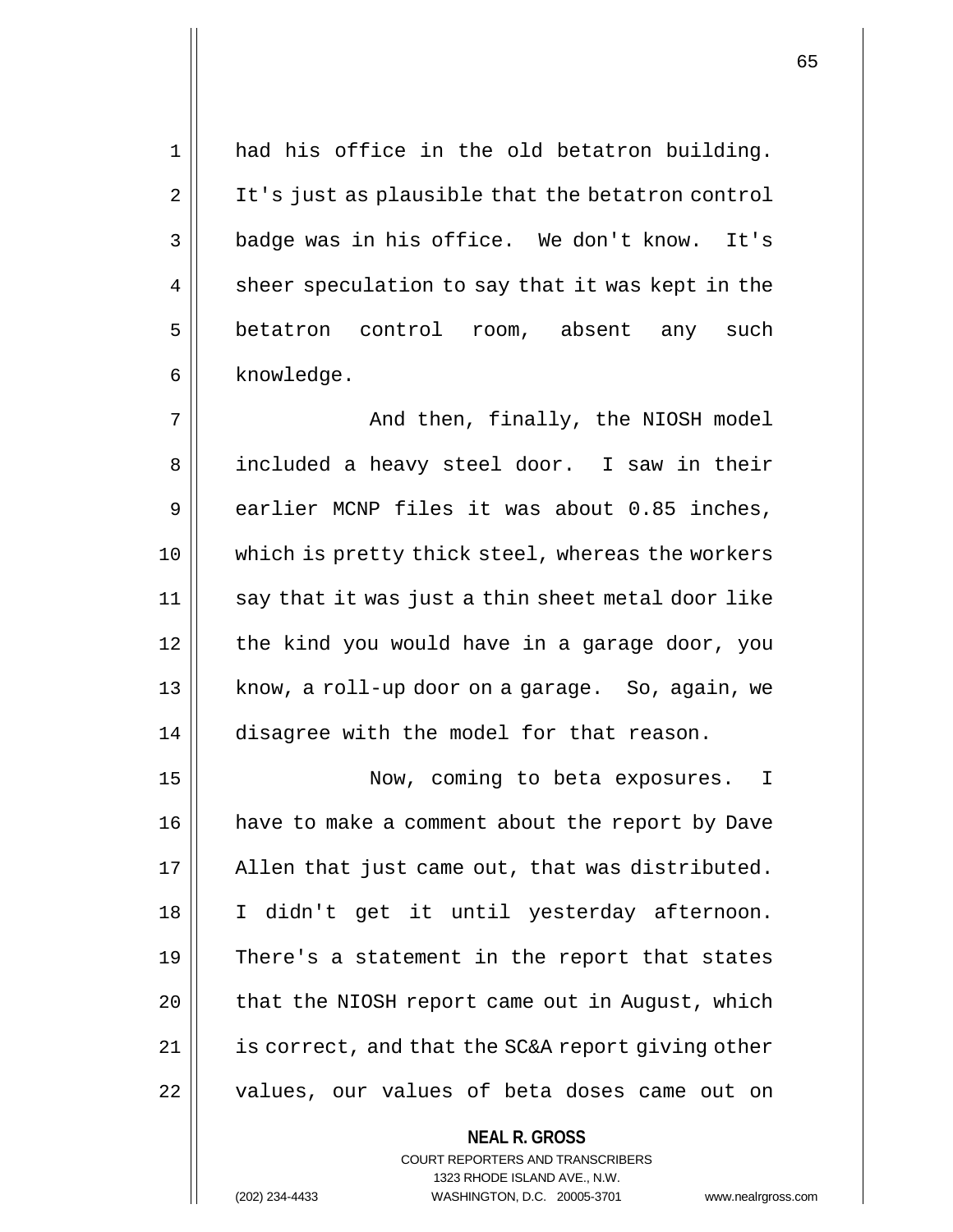1 || October 6th. Now, literally that is correct. 2 || However, there is a misperception that this was 3 || new information.

4 || In fact, the beta doses that are  $5$  || listed in this slide and are in the report, our 6 | October 6th report, were first reported to NIOSH 7 || and the Work Group in March 2012. And that 8 || analysis has not changed. And we have repeated  $9 \parallel$  in at least one other -- there was at least a 10 presentation made in April to this Work Group 11 which had these same numbers. So these numbers 12 || are not new information. And it is, I think, 13 || misleading to imply that NIOSH only saw this for 14 || the first time on October 6th.

15 || Sorry to have to take that tone, but 16 || there was an implication there that I think is 17 | misleading.

 Okay. That aside, the other statement made in Dave Allen's report is that | because he inferred that by looking at our steel doses he found that if you doubled the steel doses you get better agreement. No, if you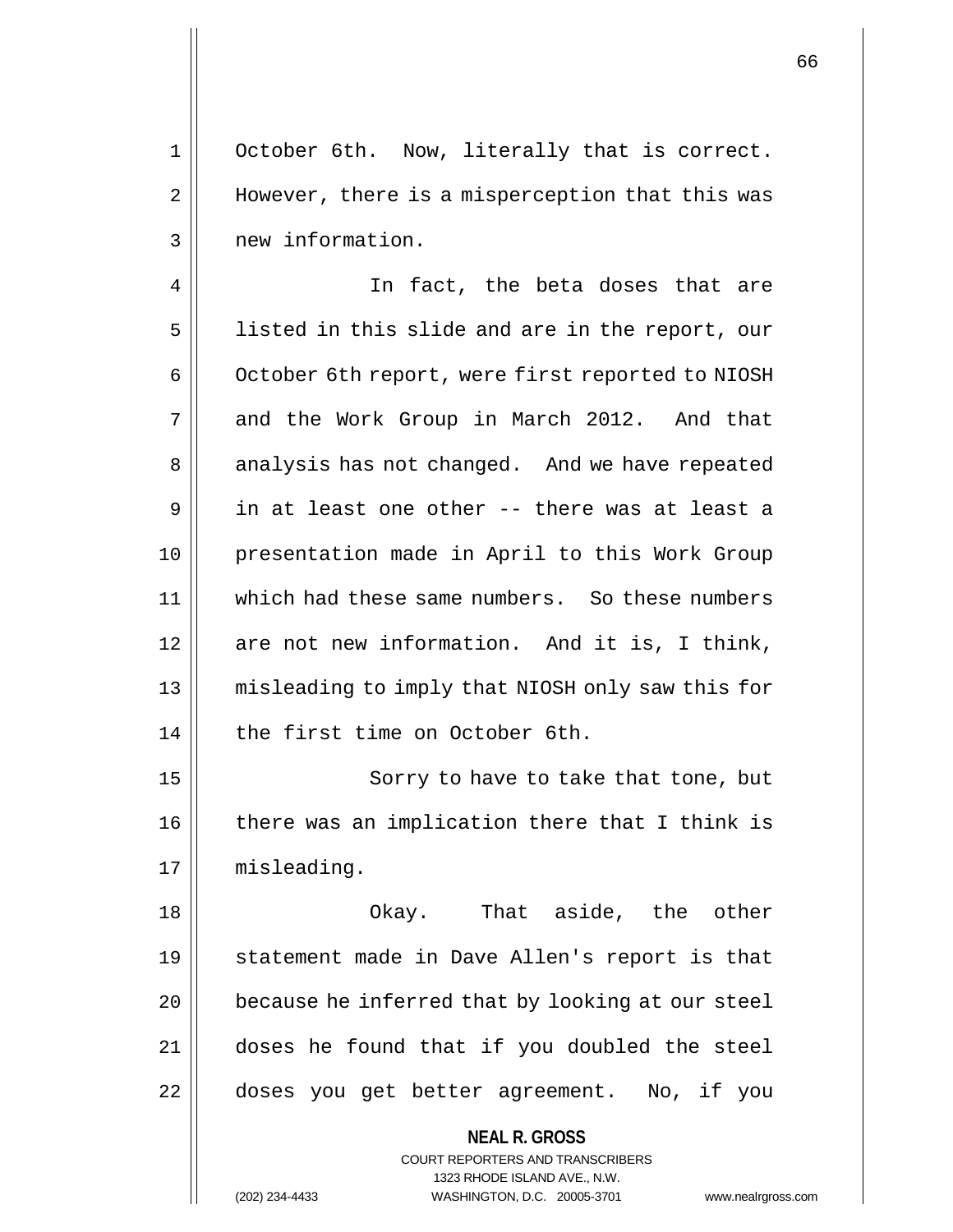**NEAL R. GROSS** COURT REPORTERS AND TRANSCRIBERS 1 double NIOSH's steel dose -- he didn't see our 2 || steel doses separate. If you double the  $3 \parallel$  steel -- I'm sorry, I'm skipping around. 4 There are two components of skin 5 dose for the betatron operator. And that is 6 | handling uranium and handling irradiated steel. 7 In other words, the uranium they have to handle 8 || while setting it up the first time. So it's just 9 natural uranium. 10 We do assume the Putzier effect 11 where the edges of these round slices, 12 || cylindrical slices, have this enhanced beta 13 || activity due to the migration of the short-lived 14 | uranium, the other products to the surface of the 15 || casting. And then you have the greater 16 component which is the activation, or more 17 | correctly you create uranium-237 and -239, which 18 || are both short-lived beta emitters. So that's  $19$  | the other source of exposure. 20 || And then, since the hours of uranium 21 operation during each year are limited and  $22$  || they're based on the purchase orders from the

1323 RHODE ISLAND AVE., N.W.

(202) 234-4433 WASHINGTON, D.C. 20005-3701 www.nealrgross.com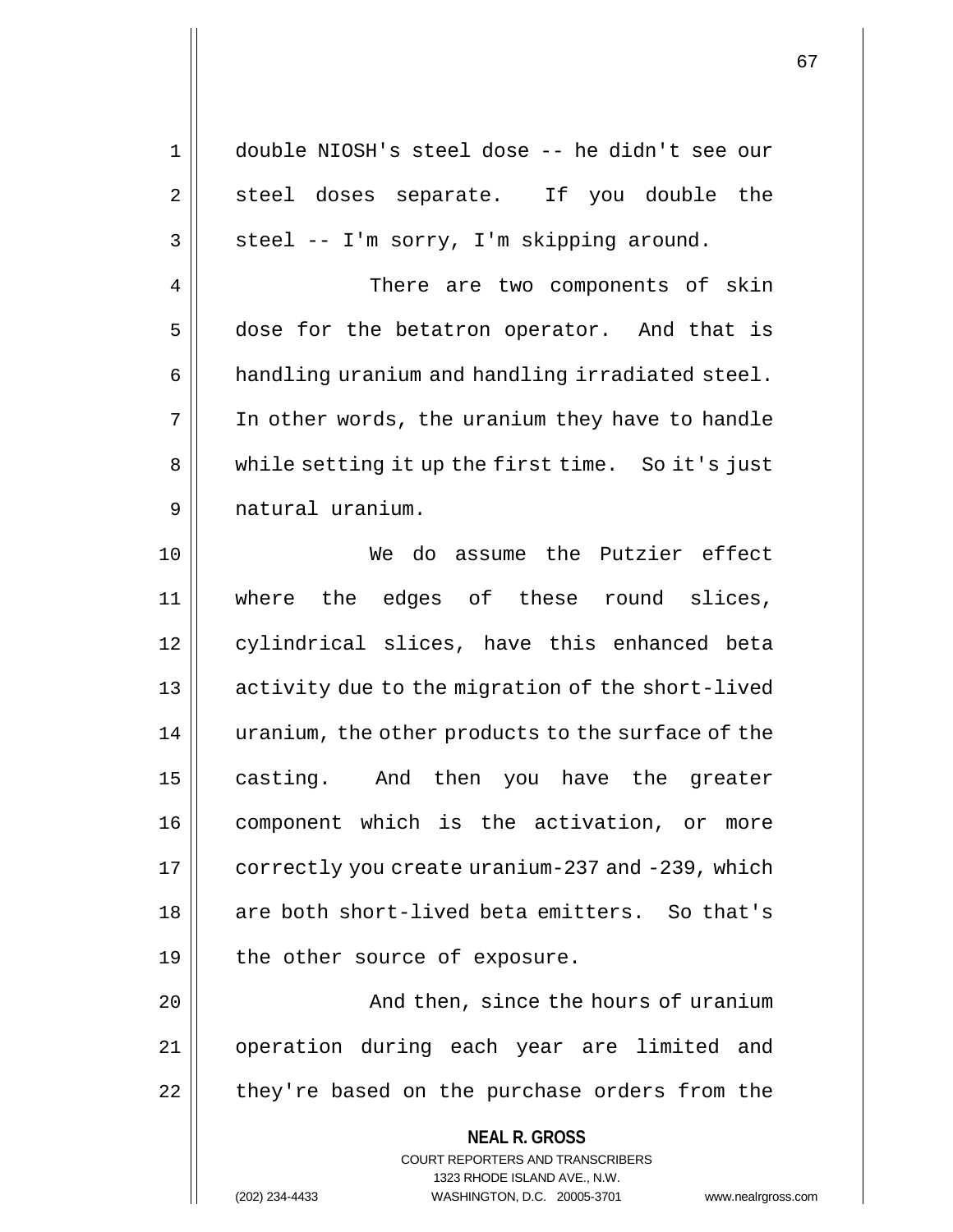| Mallinckrodt Chemical Works, the rest of the<br>1<br>time the operator is presumed to be irradiating<br>2<br>steel. And since there are many repeat<br>3<br>shots $-$ - I mean, you have the film, they use the<br>4<br>5<br>standard chest X-ray film, so it's 14-by-17<br>inches, if I remember correctly.<br>6<br>7<br>So a large casting can be many feet<br>across, so they keep shooting the same casting<br>8<br>9<br>over and over again with overlapping shots. And<br>10<br>so the operator is exposed to the activation<br>11<br>products in the steel from the previous shots.<br>12<br>So that's the second component of his exposure.<br>13<br>So Dave Allen's yesterday's report<br>14<br>claims that if they double the exposure from the<br>15<br>steel, then they will come close to matching<br>16<br>SC&A's numbers. And they concluded that SC&A<br>17<br>must have failed to take into account that the<br>18 |  |
|-------------------------------------------------------------------------------------------------------------------------------------------------------------------------------------------------------------------------------------------------------------------------------------------------------------------------------------------------------------------------------------------------------------------------------------------------------------------------------------------------------------------------------------------------------------------------------------------------------------------------------------------------------------------------------------------------------------------------------------------------------------------------------------------------------------------------------------------------------------------------------------------------------------------------------------|--|
|                                                                                                                                                                                                                                                                                                                                                                                                                                                                                                                                                                                                                                                                                                                                                                                                                                                                                                                                     |  |
|                                                                                                                                                                                                                                                                                                                                                                                                                                                                                                                                                                                                                                                                                                                                                                                                                                                                                                                                     |  |
|                                                                                                                                                                                                                                                                                                                                                                                                                                                                                                                                                                                                                                                                                                                                                                                                                                                                                                                                     |  |
|                                                                                                                                                                                                                                                                                                                                                                                                                                                                                                                                                                                                                                                                                                                                                                                                                                                                                                                                     |  |
|                                                                                                                                                                                                                                                                                                                                                                                                                                                                                                                                                                                                                                                                                                                                                                                                                                                                                                                                     |  |
|                                                                                                                                                                                                                                                                                                                                                                                                                                                                                                                                                                                                                                                                                                                                                                                                                                                                                                                                     |  |
|                                                                                                                                                                                                                                                                                                                                                                                                                                                                                                                                                                                                                                                                                                                                                                                                                                                                                                                                     |  |
|                                                                                                                                                                                                                                                                                                                                                                                                                                                                                                                                                                                                                                                                                                                                                                                                                                                                                                                                     |  |
|                                                                                                                                                                                                                                                                                                                                                                                                                                                                                                                                                                                                                                                                                                                                                                                                                                                                                                                                     |  |
|                                                                                                                                                                                                                                                                                                                                                                                                                                                                                                                                                                                                                                                                                                                                                                                                                                                                                                                                     |  |
|                                                                                                                                                                                                                                                                                                                                                                                                                                                                                                                                                                                                                                                                                                                                                                                                                                                                                                                                     |  |
|                                                                                                                                                                                                                                                                                                                                                                                                                                                                                                                                                                                                                                                                                                                                                                                                                                                                                                                                     |  |
|                                                                                                                                                                                                                                                                                                                                                                                                                                                                                                                                                                                                                                                                                                                                                                                                                                                                                                                                     |  |
|                                                                                                                                                                                                                                                                                                                                                                                                                                                                                                                                                                                                                                                                                                                                                                                                                                                                                                                                     |  |
|                                                                                                                                                                                                                                                                                                                                                                                                                                                                                                                                                                                                                                                                                                                                                                                                                                                                                                                                     |  |
|                                                                                                                                                                                                                                                                                                                                                                                                                                                                                                                                                                                                                                                                                                                                                                                                                                                                                                                                     |  |
|                                                                                                                                                                                                                                                                                                                                                                                                                                                                                                                                                                                                                                                                                                                                                                                                                                                                                                                                     |  |
| exposure -- that they would only be exposed, you                                                                                                                                                                                                                                                                                                                                                                                                                                                                                                                                                                                                                                                                                                                                                                                                                                                                                    |  |
| know, at close range to the steel 50 percent of<br>19                                                                                                                                                                                                                                                                                                                                                                                                                                                                                                                                                                                                                                                                                                                                                                                                                                                                               |  |
| the time. That is an incorrect assumption.<br>20                                                                                                                                                                                                                                                                                                                                                                                                                                                                                                                                                                                                                                                                                                                                                                                                                                                                                    |  |
| I verified our calculations and we<br>21                                                                                                                                                                                                                                                                                                                                                                                                                                                                                                                                                                                                                                                                                                                                                                                                                                                                                            |  |
| 22<br>calculated it and there is a factor of two,                                                                                                                                                                                                                                                                                                                                                                                                                                                                                                                                                                                                                                                                                                                                                                                                                                                                                   |  |
| <b>NEAL R. GROSS</b><br><b>COURT REPORTERS AND TRANSCRIBERS</b><br>1323 RHODE ISLAND AVE., N.W.<br>WASHINGTON, D.C. 20005-3701<br>(202) 234-4433<br>www.nealrgros                                                                                                                                                                                                                                                                                                                                                                                                                                                                                                                                                                                                                                                                                                                                                                   |  |

(202) 234-4433 WASHINGTON, D.C. 20005-3701 www.nealrgross.com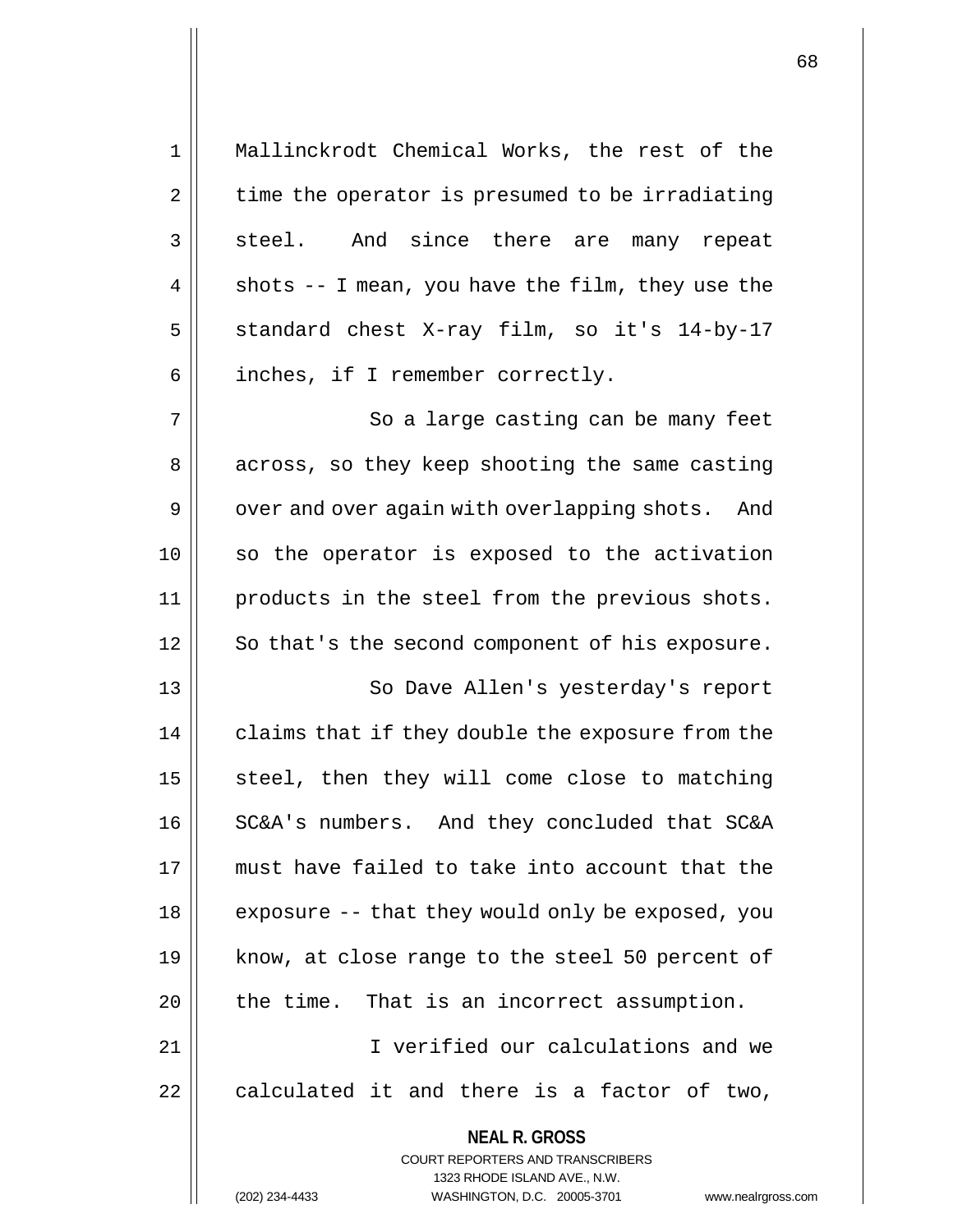1 divided by a factor of two to account for the fact  $2 \parallel$  that it's not likely that the entire time the  $3 \parallel$  operator is near the steel, in the shooting room  $4 \parallel$  with the steel casting, that he would be up close 5 to the steel.

6 For the uranium we actually have him  $7 \parallel$  at one foot and at one meter, 50/50 for the whole 8 || body, and contact at one meter for the skin and 9 forearms. For the steel we didn't bother with 10 || the one meter because it's such a low exposure 11 that we just essentially gave a zero. And we 12 || just had at 50 percent at one foot. So that is 13 || not the explanation.

14 || The only plausible working method 15  $\parallel$  which can resolve this would be  $-$ - again we sent 16 NIOSH, as requested, the calculations we had 17 made back in 2007-2008. We have revised them 18 || simply because that was a trial version of MCNPX 19 during the activation. And they have refined  $20$  || and put out a final publicly-released version 21 | which produces much higher concentrations of the 22 || activation products in the steel. And those we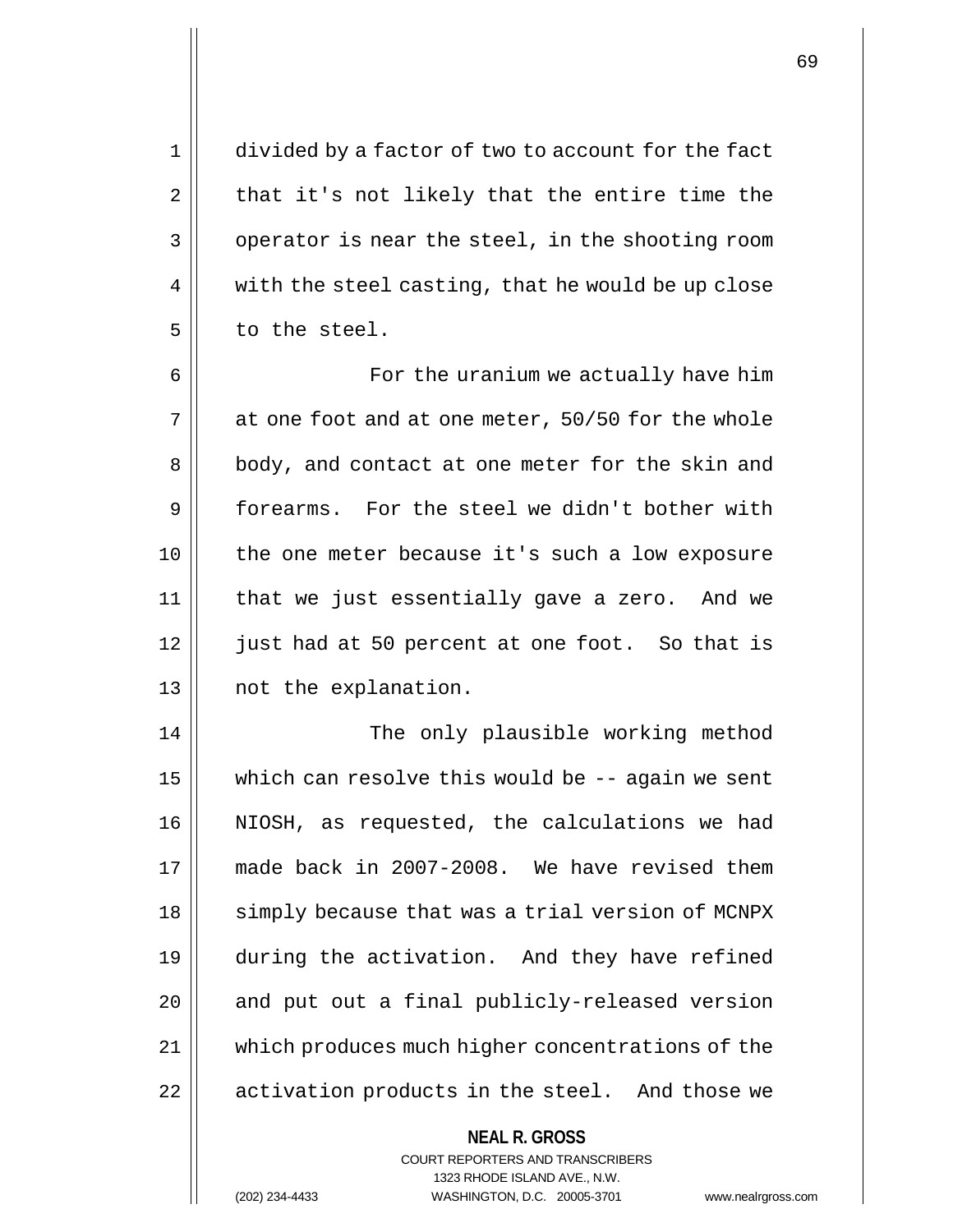**NEAL R. GROSS** COURT REPORTERS AND TRANSCRIBERS 1 have not exchanged between us and NIOSH. 2 || So this would require an exchange of 3 | information. You know, if the Work Group and  $4 \parallel$  NIOSH so desires, we can get NIOSH's MCNP files. 5 | I assume they probably use Excel spreadsheets  $6$  || like we do, for the follow-up calculations, and 7 We could examine those. And we can share ours 8 || with NIOSH and we can find out, you know, where 9 described by the difference lies. 10 || The Mondon Cagree that the difference is 11 most likely in the steel. Simply looking at 12 these numbers on a percentage basis, the 13 differences are smaller in the early years when  $14$  | the uranium  $-$  with heavy uranium work, and that 15  $\vert$  by far dominates the beta dose. And then it gets 16 || smaller. And here towards the end there is 17 || little uranium work, so most of the dose comes 18 || from the steel. And so now it becomes like a 19 factor of two, almost a factor of two. 20 There is a consistent difference for 21  $\vert$  the dose -- this is for the contact dose -- with  $22$  | the dose at other skin, which we assume would be

1323 RHODE ISLAND AVE., N.W.

(202) 234-4433 WASHINGTON, D.C. 20005-3701 www.nealrgross.com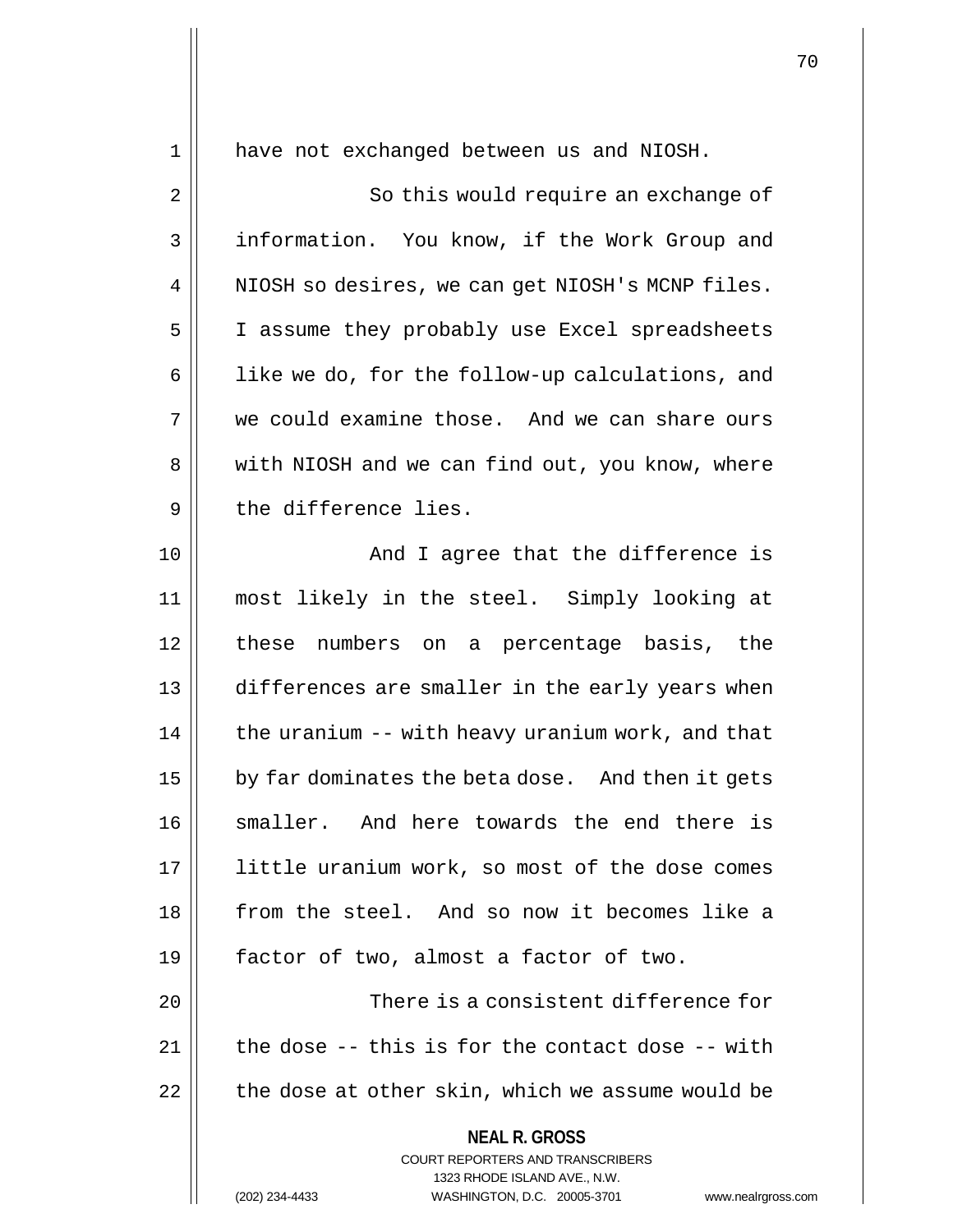| $\mathbf 1$    | one foot apart, and we don't know what that is.    |
|----------------|----------------------------------------------------|
| $\overline{2}$ | It could be the thickness of the clothing. I       |
| 3              | know we had at one time, in connection with        |
| 4              | another site, there was an error in a              |
| 5              | NIOSH -- what we would consider a NIOSH analysis   |
| 6              | of what is the thickness of a T-shirt or a sweater |
| 7              | that was much -- it was just an unrealistic        |
| 8              | number that was -- or I don't know if they're      |
| 9              | still using that. I really shouldn't               |
| 10             | speculate. I don't know what the reason is.        |
| 11             | So I think that's $-$ okay. Oh, and                |
| 12             | then internal, for an internal exposure, we have   |
| 13             | come close to agreement -- this is my last         |
| 14             | slide -- to internal exposure based on the last    |
| 15             | several meetings. The one thing we point out is    |
| 16             | that at the last Work Group meeting, at the last   |
| 17             | teleconference, when I went over the notes, I      |
| 18             | have it on record that at least Jim Neton agreed   |
| 19             | with our proposal that during what we call the     |
| 20             | dark years from October 1st, '52, to February      |
| 21             | 28th, '58, there are no purchase orders. So we     |
| 22             | do not know what the exposure should be during     |
|                | <b>NEAL R. GROSS</b>                               |

COURT REPORTERS AND TRANSCRIBERS 1323 RHODE ISLAND AVE., N.W.

(202) 234-4433 WASHINGTON, D.C. 20005-3701 www.nealrgross.com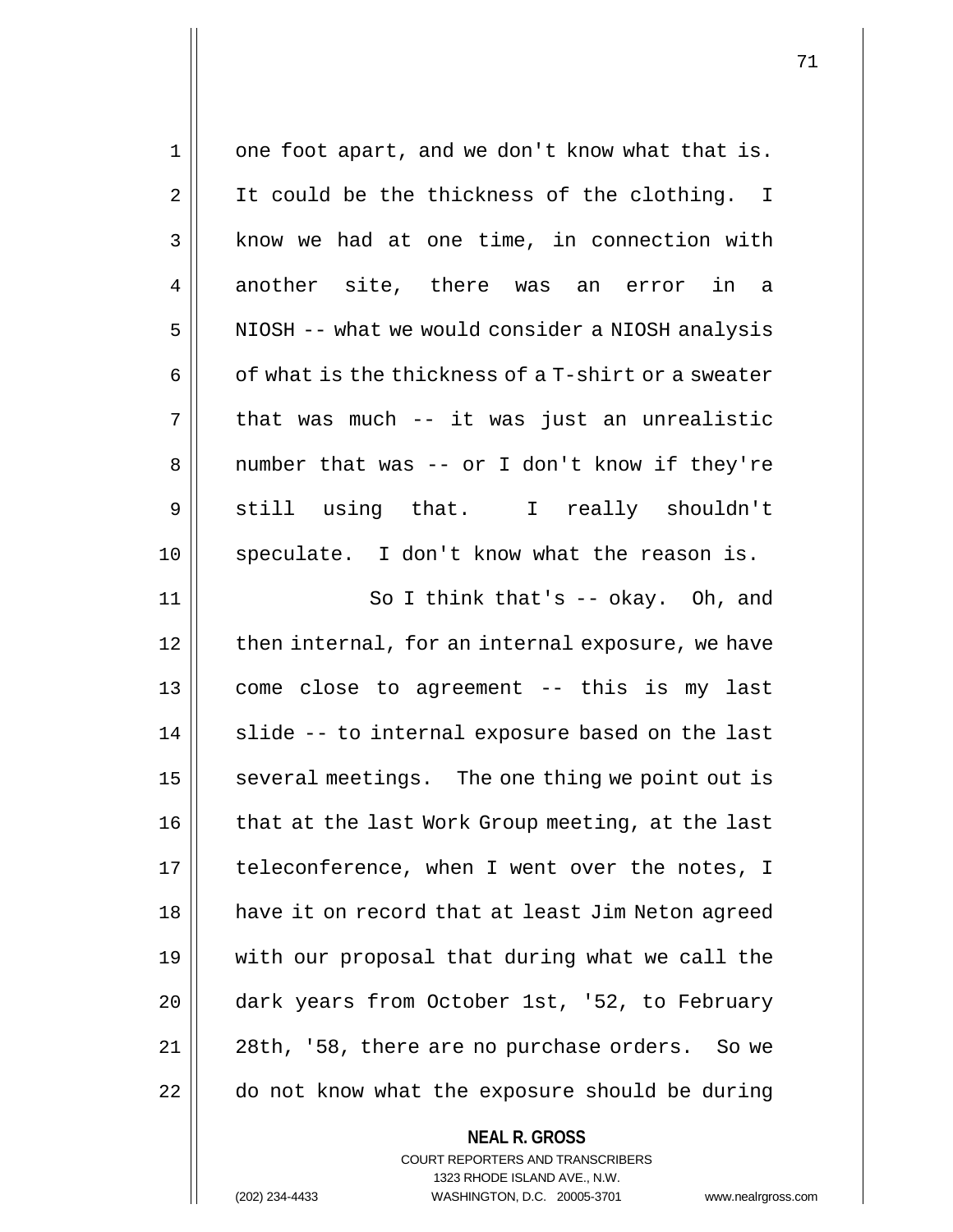$1 \parallel$  that time.

| 2  | SC&A proposes, based<br>the<br>on                                                                                                                               |
|----|-----------------------------------------------------------------------------------------------------------------------------------------------------------------|
| 3  | subsequent purchase orders, that there is a                                                                                                                     |
| 4  | maximum time, which happens to cover a 12-month                                                                                                                 |
| 5  | period, but it's not a calendar year -- it's, you                                                                                                               |
| 6  | know, July 1st to June 30th -- I believe it was                                                                                                                 |
| 7  | in '61, I think it is, where the maximum for the                                                                                                                |
| 8  | year was 437.5 hours based on, you know, we're                                                                                                                  |
| 9  | paying you so many dollars and you're getting so                                                                                                                |
| 10 | much per hour.                                                                                                                                                  |
| 11 | So these were the maximum hours.                                                                                                                                |
| 12 | And it was my understanding that NIOSH agreed to                                                                                                                |
| 13 | use those hours under the concept -- you know,                                                                                                                  |
| 14 | this is like the co-worker model -- if you don't                                                                                                                |
| 15 | know, if you have an unbadged worker, one                                                                                                                       |
| 16 | alternative is assigning the highest dose of the                                                                                                                |
| 17 | badge workers, so to assign the highest annual                                                                                                                  |
| 18 | hours during that period. And NIOSH used what                                                                                                                   |
| 19 | they considered a more characteristic of 337.5.                                                                                                                 |
| 20 | So we're 100 hours apart.                                                                                                                                       |
| 21 | And so therefore, since we agreed on                                                                                                                            |
| 22 | the inhalation parameter, we have agreed on the                                                                                                                 |
|    | <b>NEAL R. GROSS</b><br>COURT REPORTERS AND TRANSCRIBERS<br>1323 RHODE ISLAND AVE., N.W.<br>WASHINGTON, D.C. 20005-3701<br>(202) 234-4433<br>www.nealrgross.com |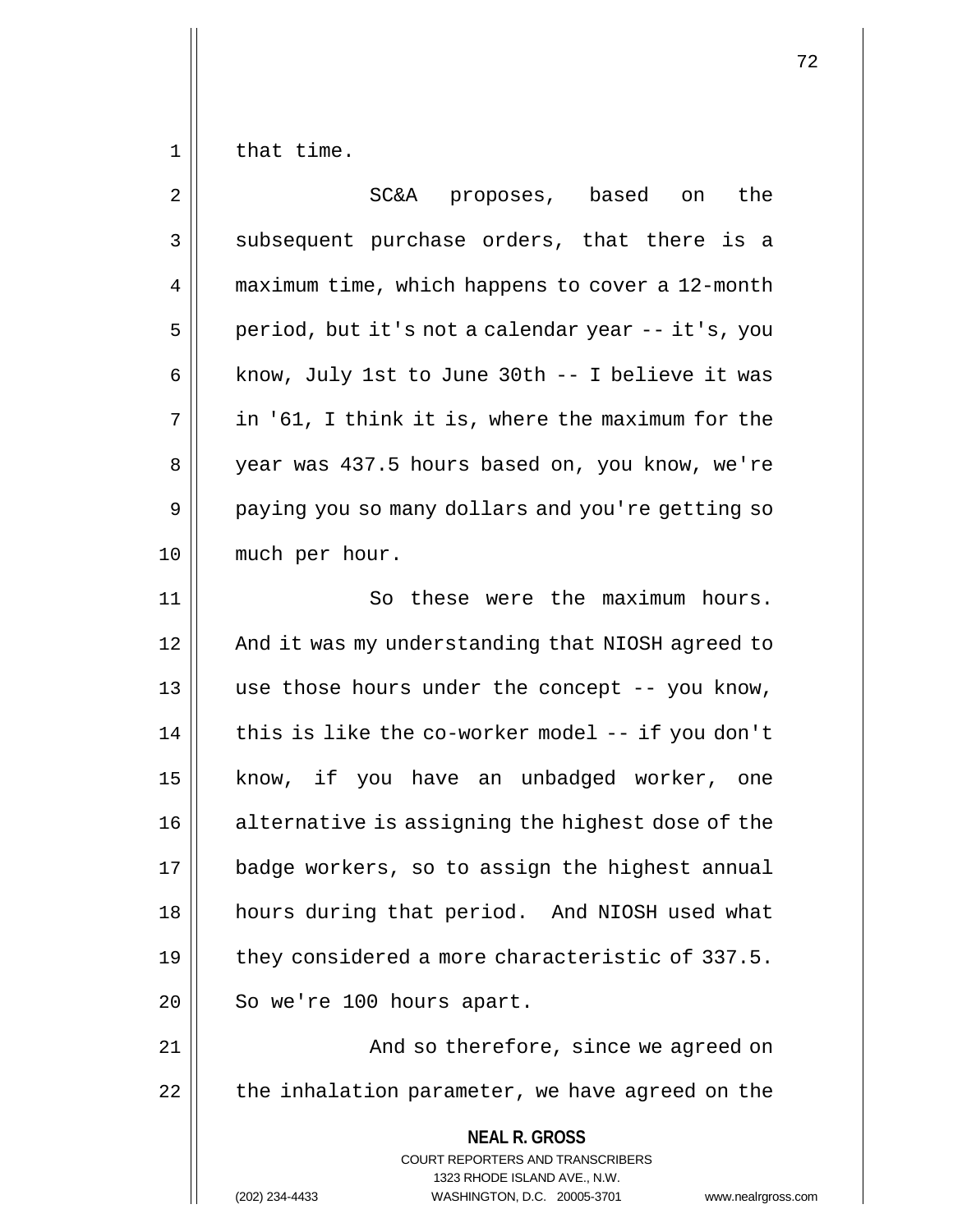| $\mathbf 1$ | exposure time, you know, the fraction that the      |
|-------------|-----------------------------------------------------|
| 2           | workers would be inhaling, we agreed on the         |
| 3           | concentration. I believe it was 68.7 dpm per        |
| 4           | cubic meter. And we agreed that they would be       |
| 5           | exposed 100 percent during the working hours of     |
| 6           | the uranium. So we have, you know, not              |
| 7           | surprisingly, a higher intake when it's averaged    |
| 8           | over a calendar year of 113 per day versus 91 per   |
| 9           | day.                                                |
| 10          | And then we have another period.                    |
| 11          | And here we have an exact number that we            |
| 12          | calculated from the purchase order for that         |
| 13          | exact four- month period, March through June        |
| 14          | '85, where we have 375. That's annual. So, I        |
| 15          | mean, we take those years and prorate them.<br>- So |
| 16          | one-third would be 125 hours. So it comes out       |
| 17          | to 375 hours per year, again higher than the        |
| 18          | NIOSH number. And so again we come up with a        |
| 19          | higher inhalation during that period. For the       |
| 20          | remainder of that time, we agree with the NIOSH     |
| 21          | calculation for '58 through '66.                    |
| 22          | Where we strongly disagree is the                   |
|             | <b>NEAL R. GROSS</b>                                |

COURT REPORTERS AND TRANSCRIBERS 1323 RHODE ISLAND AVE., N.W. (202) 234-4433 WASHINGTON, D.C. 20005-3701 www.nealrgross.com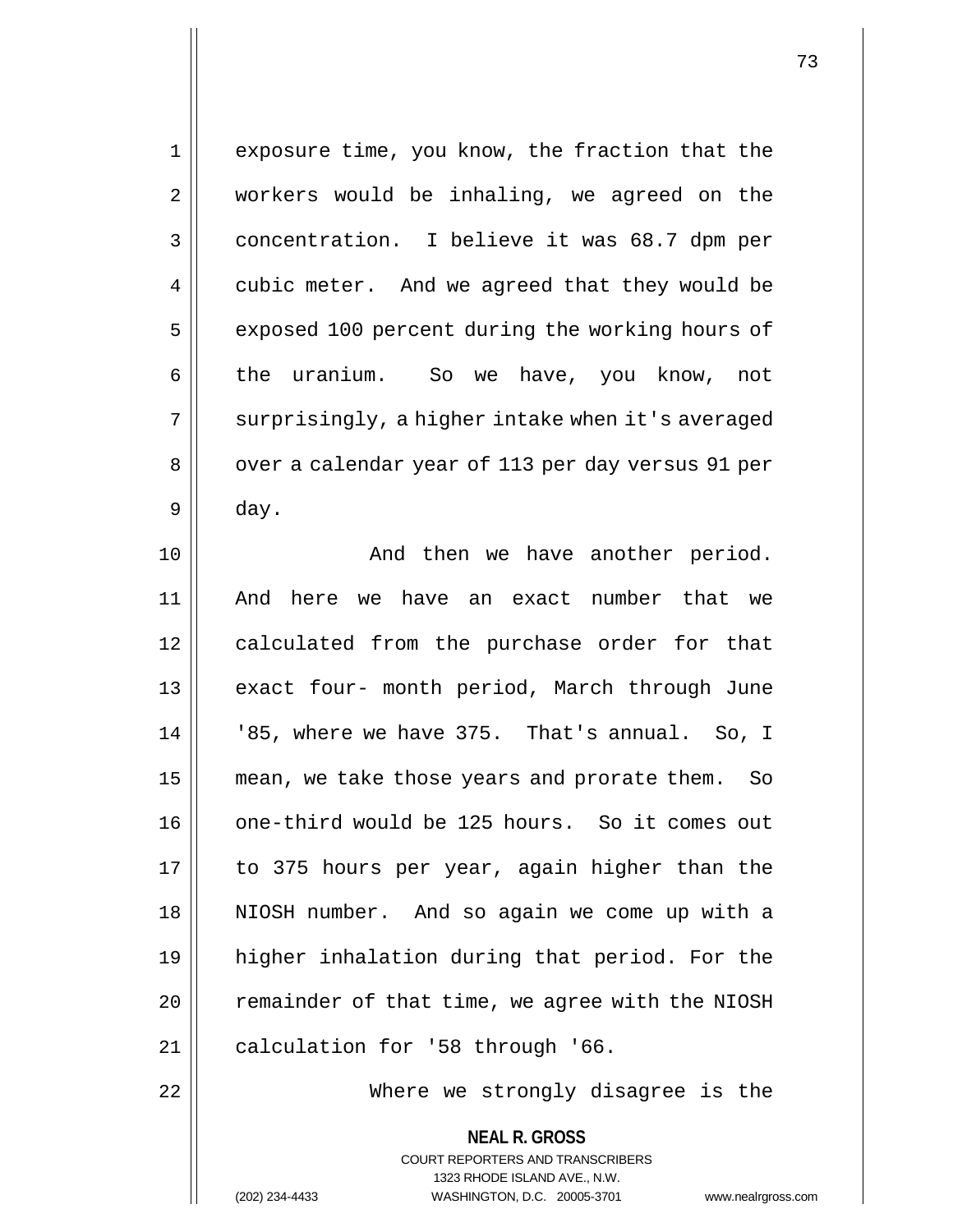| 1  | residual period. We agree with the assumption     |
|----|---------------------------------------------------|
| 2  | about a 30-day settling of the $-$ - I mean, it's |
| 3  | not mechanistically realistic, but it's at least  |
| 4  | acceptable results that<br>agree with,<br>we      |
| 5  | calculating the floor concentration as if the     |
| 6  | 95th percentile airborne concentration settled    |
| 7  | out over a period of 30 days at 0.00075 meters    |
| 8  | per second. So we're in agreement there.<br>And   |
| 9  | we're in agreement on the resuspension factor of  |
| 10 | 10 to the minus 5 during the operation.           |
| 11 | Now, the day the operations ceased,               |
| 12 | the only difference is the contract ended.<br>So  |
| 13 | GSI was no longer radiographing uranium.<br>The   |
| 14 | activity on the floor on June 30th, 1966, is      |
| 15 | exactly the same as on July 1st, 1966. And we     |
| 16 | agree with NIOSH on that. However, the            |
| 17 | resuspension factor suddenly drops in the NIOSH   |
| 18 | analysis from 10 to the minus five -- I should    |
| 19 | have said per meter down here. It suddenly        |
| 20 | drops from 10 to the minus 5 per meter to 10 to   |
| 21 | the minus 6 per meter. That's not reasonable      |
| 22 | and not realistic and<br>it's<br>not              |
|    | <b>NEAL R. GROSS</b>                              |

COURT REPORTERS AND TRANSCRIBERS 1323 RHODE ISLAND AVE., N.W.

(202) 234-4433 WASHINGTON, D.C. 20005-3701 www.nealrgross.com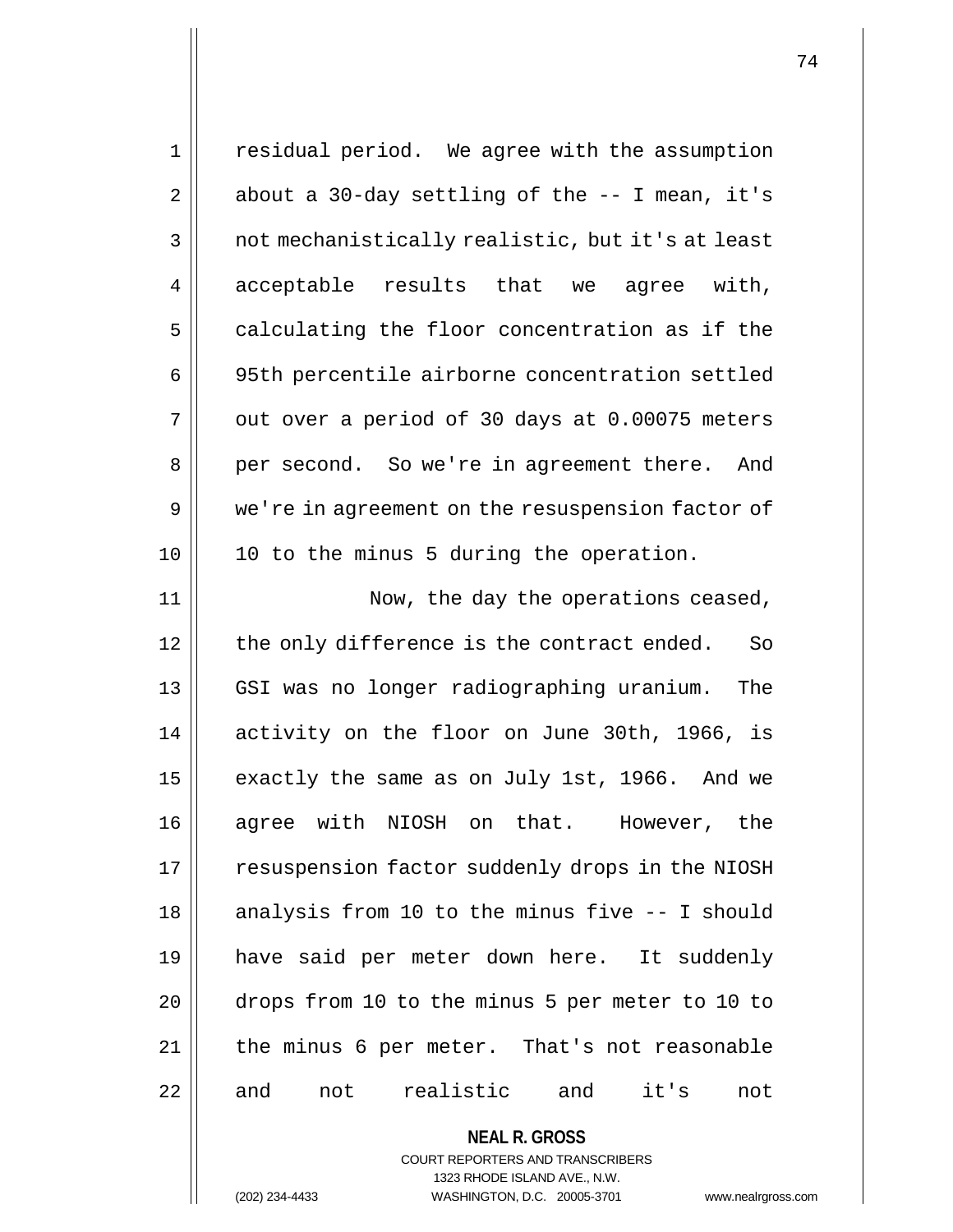1 | claimant-favorable because the resuspension is  $2 \parallel$  due to activity in the betatron room. 3 || And the betatron room, since there 4 || were only something like 13 hours during that  $5$  || last 12- month period, the vast majority of 6 activity was radiographing steel. And they 7 || continued radiographing steel. And they were 8 || just as busy as they were during the operational 9 || period. There were just as many men walking 10 across the floor, stirring up the dust, forklift 11 trucks coming in, wheeled vehicles stirring up 12 the dust. So there is no reason why the

13 || resuspension factor would drop.

14 || The ten to the minus six per meter 15 || as the resuspension factor came out of an NRC 16 | report. I believe it was numbered NUREG-1720. 17 || And it applied to a quiescent area that has been 18 decommissioned, has been decontaminated to the 19 extent reasonable and is basically in a 20 caretaker status. And that's a reasonable 21 upper-end value to use for a facility such as  $22$  | that, because the purpose of that particular

> **NEAL R. GROSS** COURT REPORTERS AND TRANSCRIBERS 1323 RHODE ISLAND AVE., N.W. (202) 234-4433 WASHINGTON, D.C. 20005-3701 www.nealrgross.com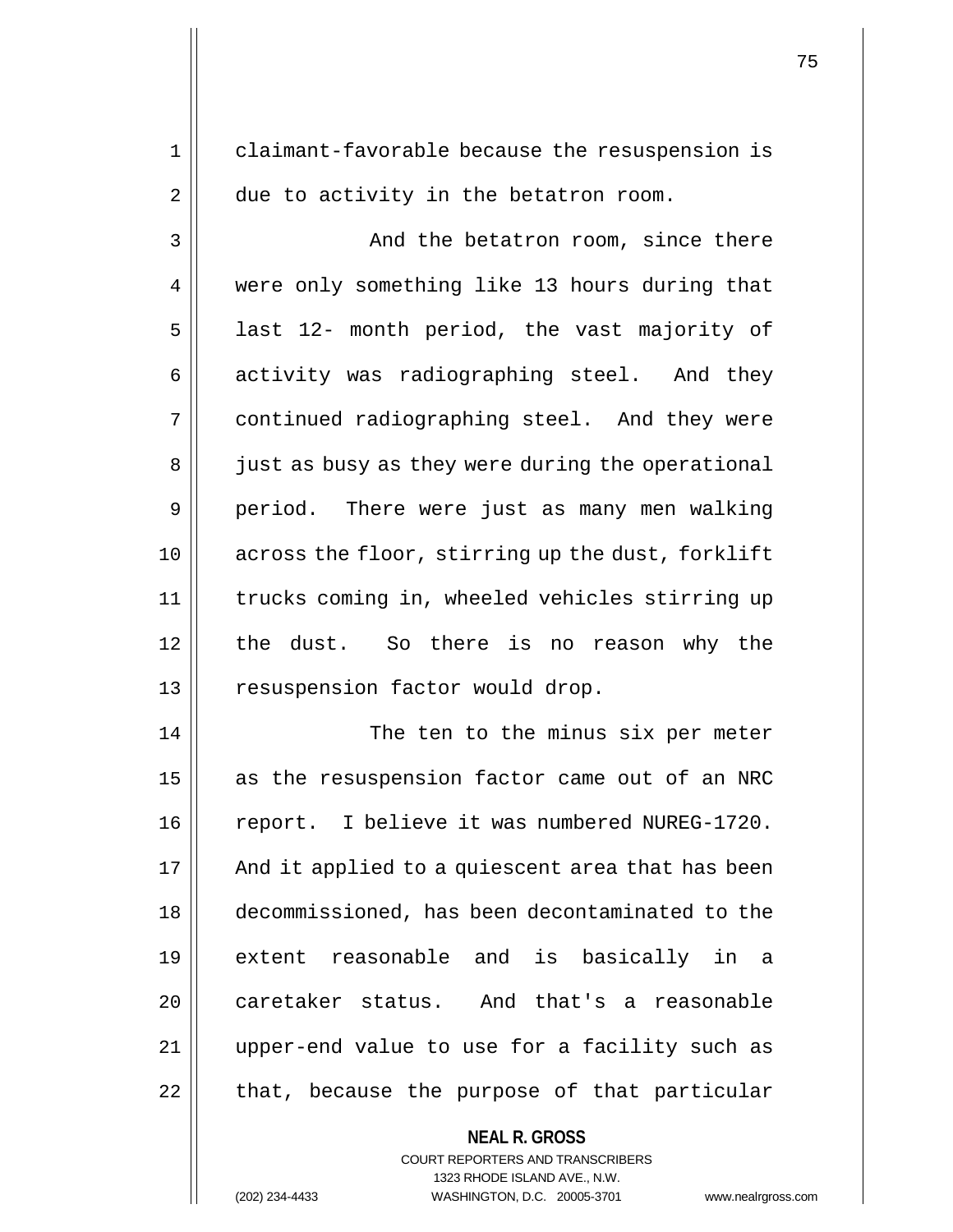1 NUREG was to do a radiological assessment of 2 decommissioned facilities. And that's what  $3 \parallel$  they agreed on.

4 This would not apply here.  $5 \parallel$  Certainly there was no major -- we don't know  $6 \parallel$  about the clean- ups. We've heard anecdotal 7 || information that one time or another there were 8 clean-ups subsequent, but we don't know that 9 || they specifically were clean-ups. They were 10 || certainly not clean-ups under the supervision of 11 a health physicist or a health physics 12 technician who had monitored the ground and 13 || said, "okay, guys, here's some contamination. 14 Clean up here. No, we're okay here."

15 || So our position is that they should 16 | continue using a 10 to the minus 5th resuspension 17 || factor. But we do agree that you should apply || this exponential decrease in OTIB-70. So every day it decreases by a small fraction. So like | by the end of  $-1$ 'm just trying to quote a number | out of my head. But by the time of the FUSRAP | clean-up in 1993 there would just be a small

> **NEAL R. GROSS** COURT REPORTERS AND TRANSCRIBERS 1323 RHODE ISLAND AVE., N.W. (202) 234-4433 WASHINGTON, D.C. 20005-3701 www.nealrgross.com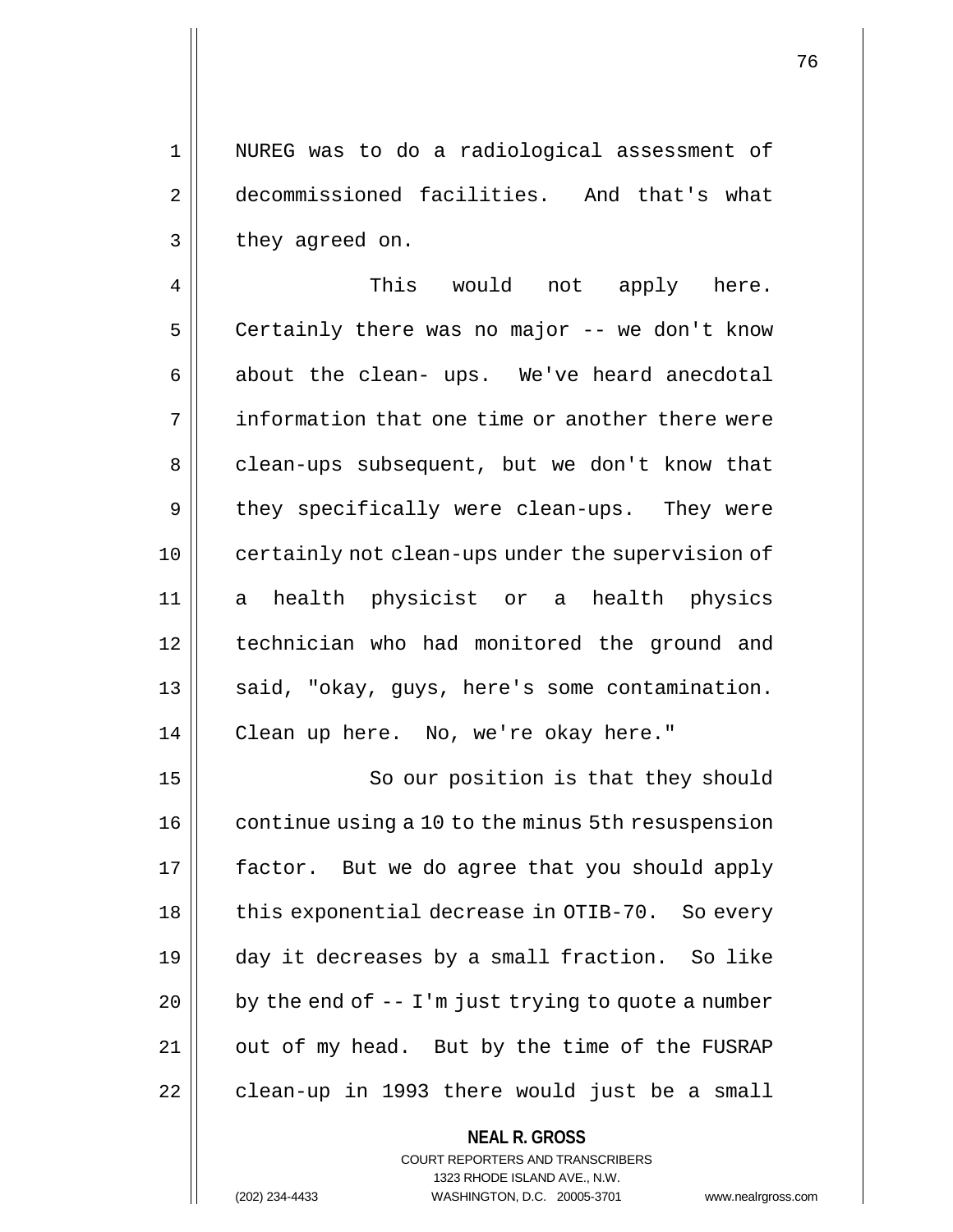**NEAL R. GROSS** COURT REPORTERS AND TRANSCRIBERS 1323 RHODE ISLAND AVE., N.W. 1 percentage left. So the doses would decrease,  $2 \parallel$  but not by the sudden drop, n-fold drop on the 3 day that the operation period ended. 4 || So, okay. That pretty much winds 5 up the presentation. 6 CHAIRMAN ZIEMER: Okay. Thank you 7 || very much, Bob. I know that Dave had some 8 | initial responses, some of which you've already  $9 \parallel$  sort of referred to, particularly the issue of 10 || the 50 percent and the 100 percent. 11 || But, Dave Allen, why don't you give 12 us your comments at this point now based on what 13 you heard and what you'd seen before? 14 MR. ALLEN: Okay. There's a number 15  $\parallel$  of issues there, and I think the first one, or 16 | one of them on the list, is the number of uranium 17 work hours. I mean, I used the work hours that 18 we had been using before because I did not recall 19 || any agreement from NIOSH on that particular 20 || issue from the last Work Group meeting. So then  $21$  || after I saw the SC&A report from a few days ago, 22 | I went back to the transcripts and I still didn't

(202) 234-4433 WASHINGTON, D.C. 20005-3701 www.nealrgross.com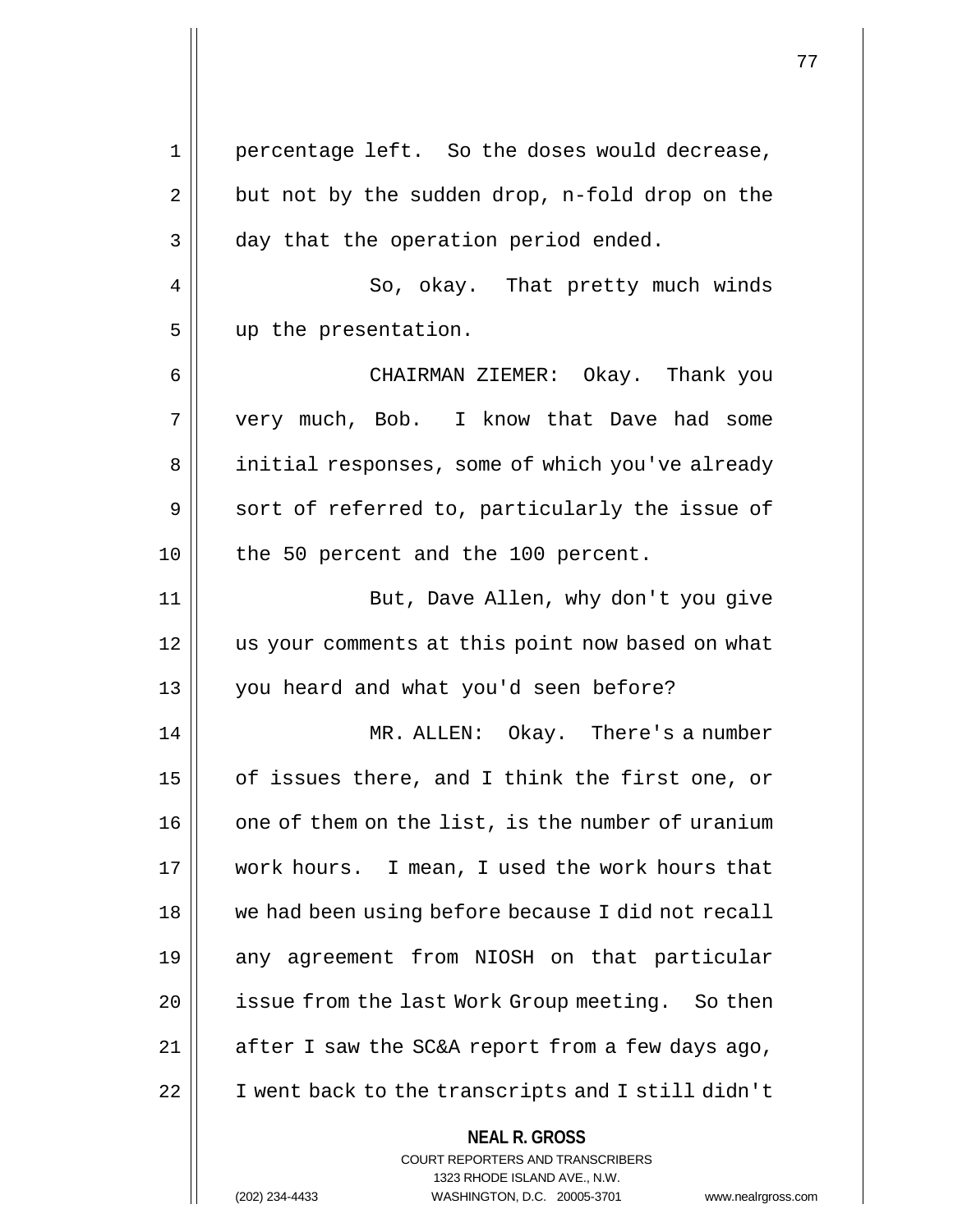gather that from the transcript.

| 2  | But I'm considering that particular                                                                                                                             |
|----|-----------------------------------------------------------------------------------------------------------------------------------------------------------------|
| 3  | issue not a major one, and I still think it should                                                                                                              |
| 4  | be the value that essentially started in the                                                                                                                    |
| 5  | period where people -- you know, where we had a                                                                                                                 |
| 6  | record and not the one year a few years later                                                                                                                   |
| 7  | where it jumped up and using that.                                                                                                                              |
| 8  | DR. ANIGSTEIN: I can give you a                                                                                                                                 |
| 9  | page reference to where Jim Neton specifically                                                                                                                  |
| 10 | was referring to 400 hours.                                                                                                                                     |
| 11 | MR. ALLEN: Yeah, and I read that                                                                                                                                |
| 12 | and I still didn't get that out of it. But that's                                                                                                               |
| 13 | beside the point. If the Work Group wants to use                                                                                                                |
| 14 | those SC&A hours, and if that's the only issue                                                                                                                  |
| 15 | holding things up, I definitely don't want that                                                                                                                 |
| 16 | to hold anything up and I would agree to use the                                                                                                                |
| 17 | SC&A values. No problem.                                                                                                                                        |
| 18 | DR. NETON: Yeah, this Jim. I'm                                                                                                                                  |
| 19 | okay with those values. I guess, is this                                                                                                                        |
| 20 | consistent with what we're using for the                                                                                                                        |
| 21 | external dose assignments as well?                                                                                                                              |
| 22 | DR. ANIGSTEIN: Well, it's not --                                                                                                                                |
|    | <b>NEAL R. GROSS</b><br>COURT REPORTERS AND TRANSCRIBERS<br>1323 RHODE ISLAND AVE., N.W.<br>(202) 234-4433<br>WASHINGTON, D.C. 20005-3701<br>www.nealrgross.com |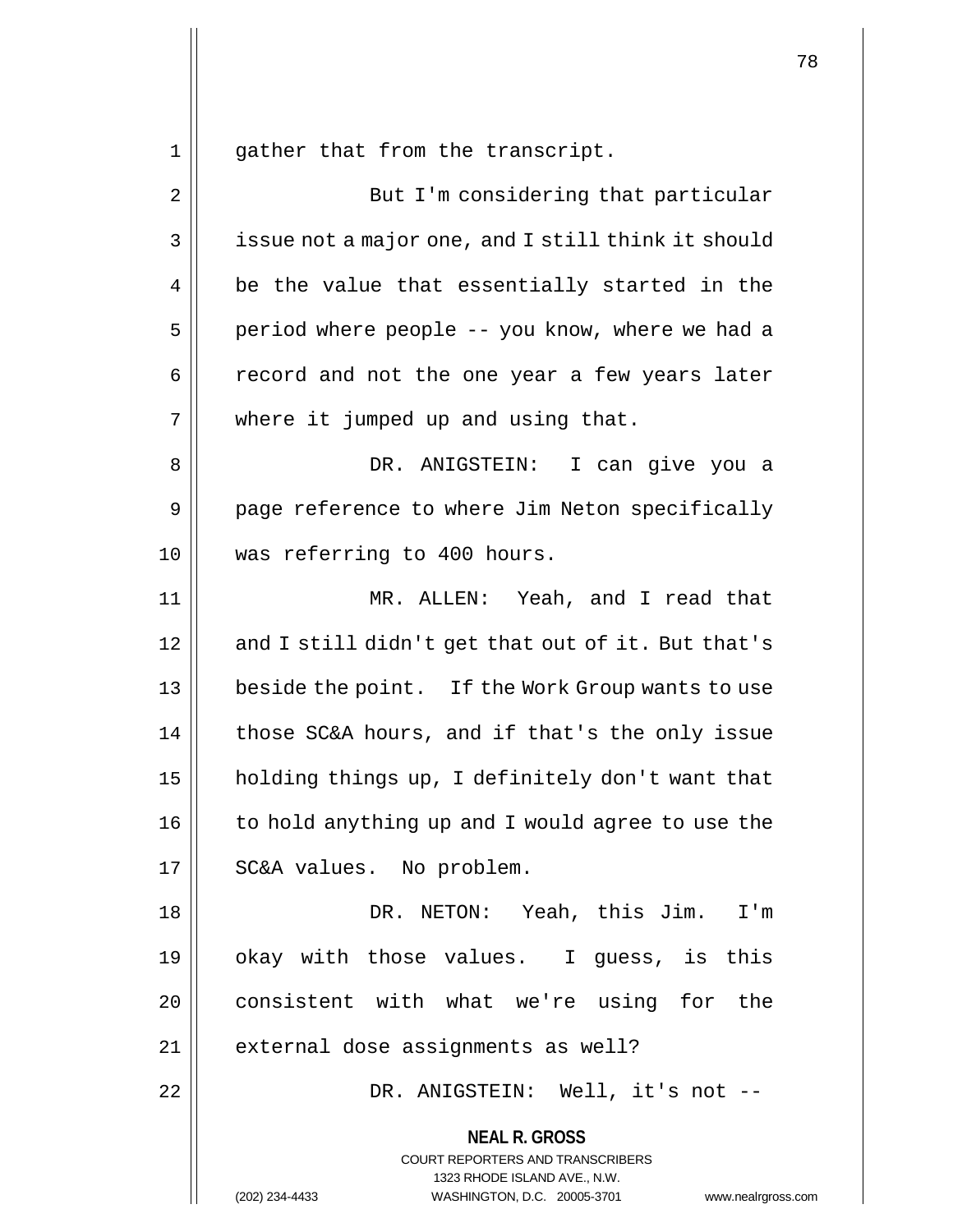| 1  | DR. NETON: Because, I mean, it                                          |
|----|-------------------------------------------------------------------------|
| 2  | shouldn't be inconsistent with that.                                    |
| 3  | DR. ANIGSTEIN: Of course not.                                           |
| 4  | DR. NETON: And so what are the                                          |
| 5  | years that SC&A has decided -- or what are the                          |
| 6  | hours that SC&A is using?                                               |
| 7  | DR. ANIGSTEIN:<br>The same hours as                                     |
| 8  | here. The same hours as for the internal,                               |
| 9  | obviously. I mean, it should be obvious.                                |
| 10 | DR. NETON: If they're consistent,                                       |
| 11 | I agree with Dave: I don't think this is a show                         |
| 12 | stopper. And given that we have no records back                         |
| 13 | in that time period, I'm okay with going with the                       |
| 14 | number of hours that SC&A -- and apparently I                           |
| 15 | agreed to, although my memory is a little dim                           |
| 16 | from that meeting, but it makes some sense to me.                       |
| 17 | You know, given the lack of information in that                         |
| 18 | time period, to go with the highest value is                            |
| 19 | somewhat consistent with how we've behaved at                           |
| 20 | other facilities when we were<br>lacking                                |
| 21 | information. So I'm okay with that. So I think                          |
| 22 | that issue is no longer an issue, in my mind.                           |
|    | <b>NEAL R. GROSS</b>                                                    |
|    | <b>COURT REPORTERS AND TRANSCRIBERS</b><br>1323 RHODE ISLAND AVE., N.W. |
|    | (202) 234-4433<br>WASHINGTON, D.C. 20005-3701<br>www.nealrgross.        |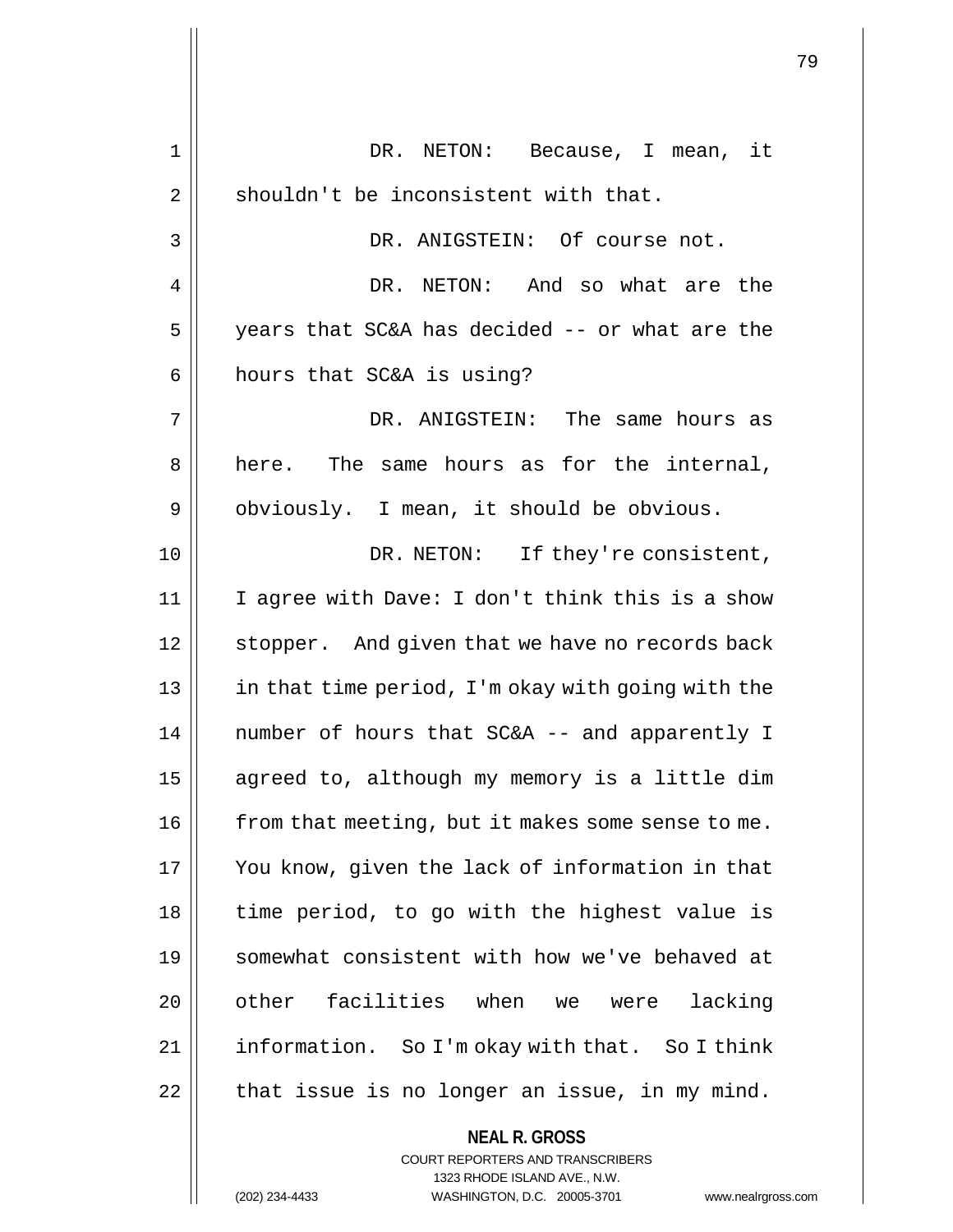**NEAL R. GROSS** COURT REPORTERS AND TRANSCRIBERS 1323 RHODE ISLAND AVE., N.W. (202) 234-4433 WASHINGTON, D.C. 20005-3701 www.nealrgross.com 1 CHAIRMAN ZIEMER: Okay. 2 DR. NETON: That may be the easiest 3 one. 4 CHAIRMAN ZIEMER: Well, you can  $5 \parallel$  agree to that one. Go ahead, Dave. What other 6 | items did you want to address? 7 MR. ALLEN: Okay. I'm taking  $8 \parallel$  things a little bit out of order, but I think 9 || we'll go for the easy ones first. And next one 10 || on my list is the date of the regulation change. 11 || And I'm assuming Bob's correct on 12 || that. I went with the date that the NBS 13 || publication came out, and it makes perfect sense  $14$  | that it took a couple more years before those 15 regulations were propagated. So, 1961 -- or 16 | through the end of 1960, as I understood you, we 17 || would use the 15. And then starting January 1,  $18$  ||  $\cdot$  61 we would use the  $-$ -19 DR. ANIGSTEIN: Twelve. 20 MR. ALLEN: And we're okay with 21 || that. Just making a note here before I go too  $22 \parallel$  far.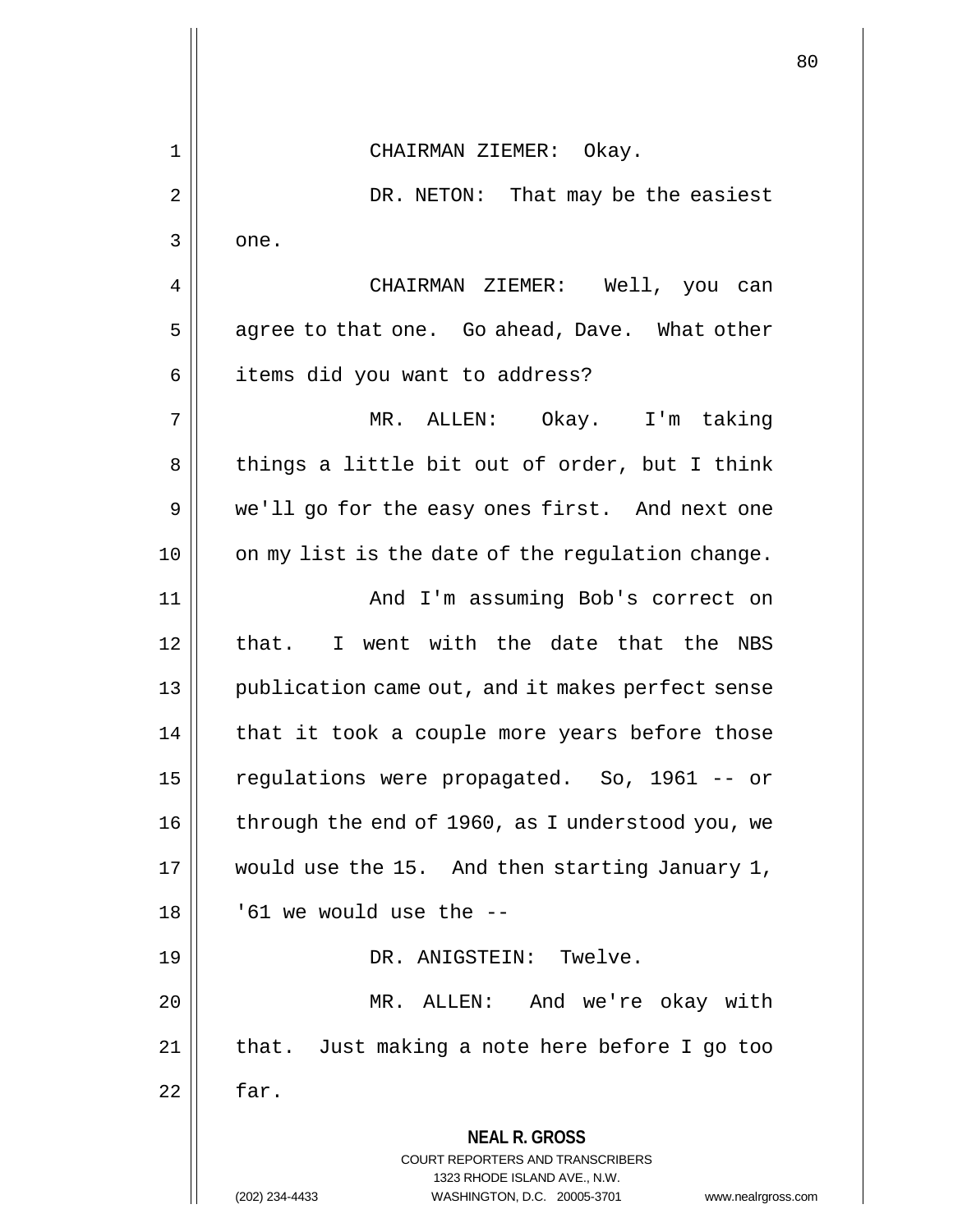**NEAL R. GROSS** COURT REPORTERS AND TRANSCRIBERS 1323 RHODE ISLAND AVE., N.W. 1 CHAIRMAN ZIEMER: Okay. Yeah, and 2 | I can confirm what Bob said, because I was 3 || involved personally when that was changed in 4 terms of being a licensee. So I know that that  $5 \parallel$  occurred. So we have agreement on that. Okay. 6 | Proceed. 7 MR. ALLEN: And then the next easy 8 || one is Bob pointed out that in my White Paper I  $9 \parallel$  had the radium era ending at the end of  $-$ - I'm 10 || sorry, what did I do? I had it ending at the end 11 | of '63. And as Bob, I think, speculated on the  $12$  | phone there, that was probably just a mistake. 13 || And that's what it was. It was a mistake on my  $14$  | part. The radium era should be  $-$ - I want to get 15  $\parallel$  this right -- through the end of '62, and layout 16 man dose starting January 1, '63. I think  $17$  | that's what SC&A --18 DR. ANIGSTEIN: Yes. 19 MR. ALLEN: Yes. We're in  $20$  || agreement on that, too. That was a mistake. 21 CHAIRMAN ZIEMER: Thank you. 22 | Proceed.

(202) 234-4433 WASHINGTON, D.C. 20005-3701 www.nealrgross.com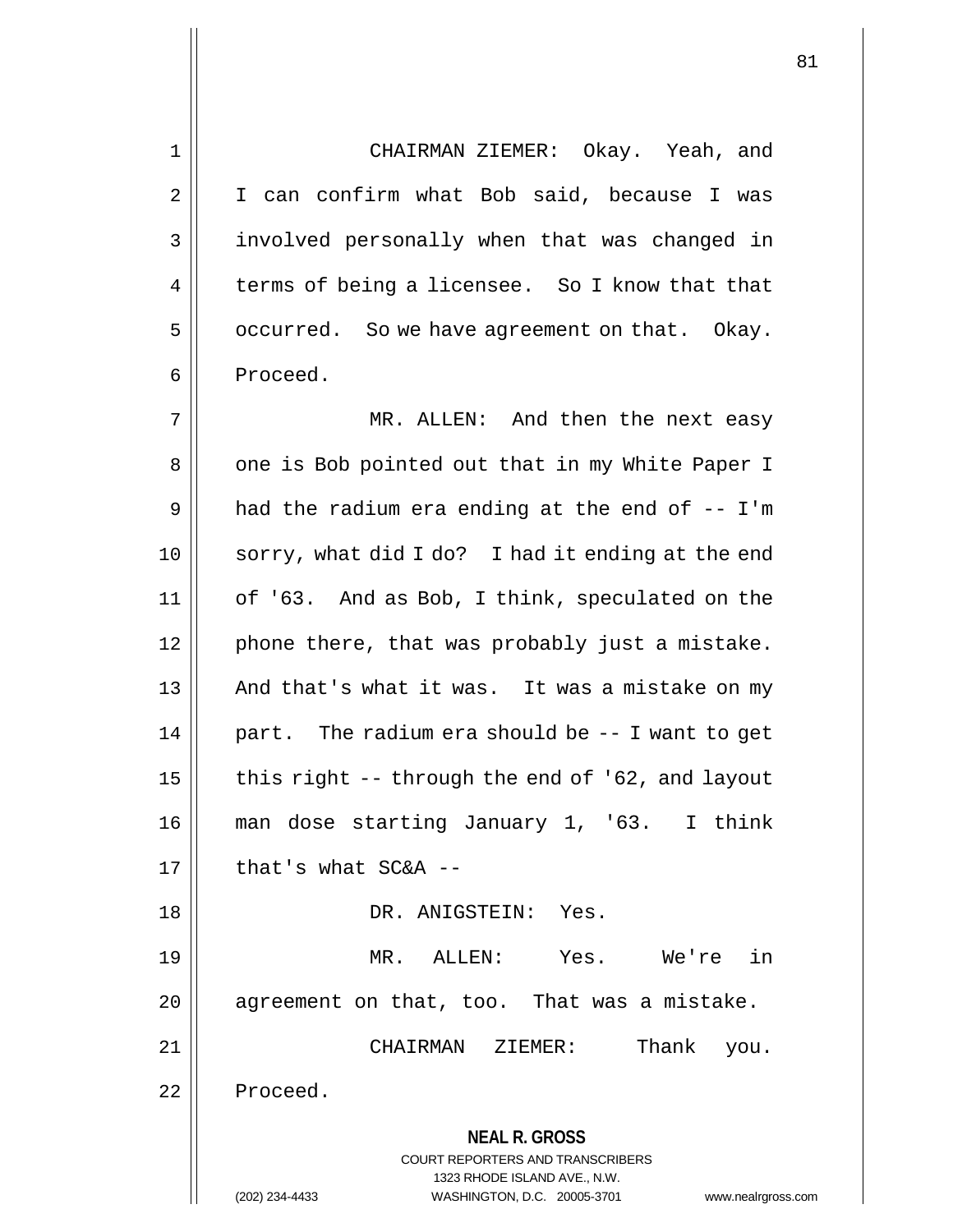| $\mathbf 1$ | MR. ALLEN: Okay. The rest of them                 |
|-------------|---------------------------------------------------|
| 2           | not so easy. First with the resuspension          |
| 3           | factor, I know we've continued to have            |
| 4           | disagreement with SC&A on that on a variety of    |
| 5           | sites, et cetera. But, I mean, the basis that     |
| 6           | Bob's talking about just now is that it's an      |
| 7           | abrupt change. And that's true, but that's an     |
| 8           | abrupt change in an estimate. The truth is,       |
| $\mathsf 9$ | with just a few hours in 1966 there that they     |
| 10          | working with uranium, we think the more           |
| 11          | realistic would be ten to the minus sixth, but    |
| 12          | we're using ten to the minus fifth because we     |
| 13          | don't know at what points in there they work with |
| 14          | it, et cetera.                                    |
| 15          | And, I mean, the basis for that comes             |
| 16          | from that NUREG, and as far as the studies that   |
| 17          | were used to develop those numbers, and from at   |
| 18          | least one of those studies it was a uranium       |
| 19          | facility and a study was conducted on the weekend |
| 20          | of an operational facility. So it seems like      |
| 21          | aged and activity, because they did a similar     |
| 22          | activity without actually the uranium,<br>a       |
|             | <b>NEAL R. GROSS</b>                              |

COURT REPORTERS AND TRANSCRIBERS 1323 RHODE ISLAND AVE., N.W.

(202) 234-4433 WASHINGTON, D.C. 20005-3701 www.nealrgross.com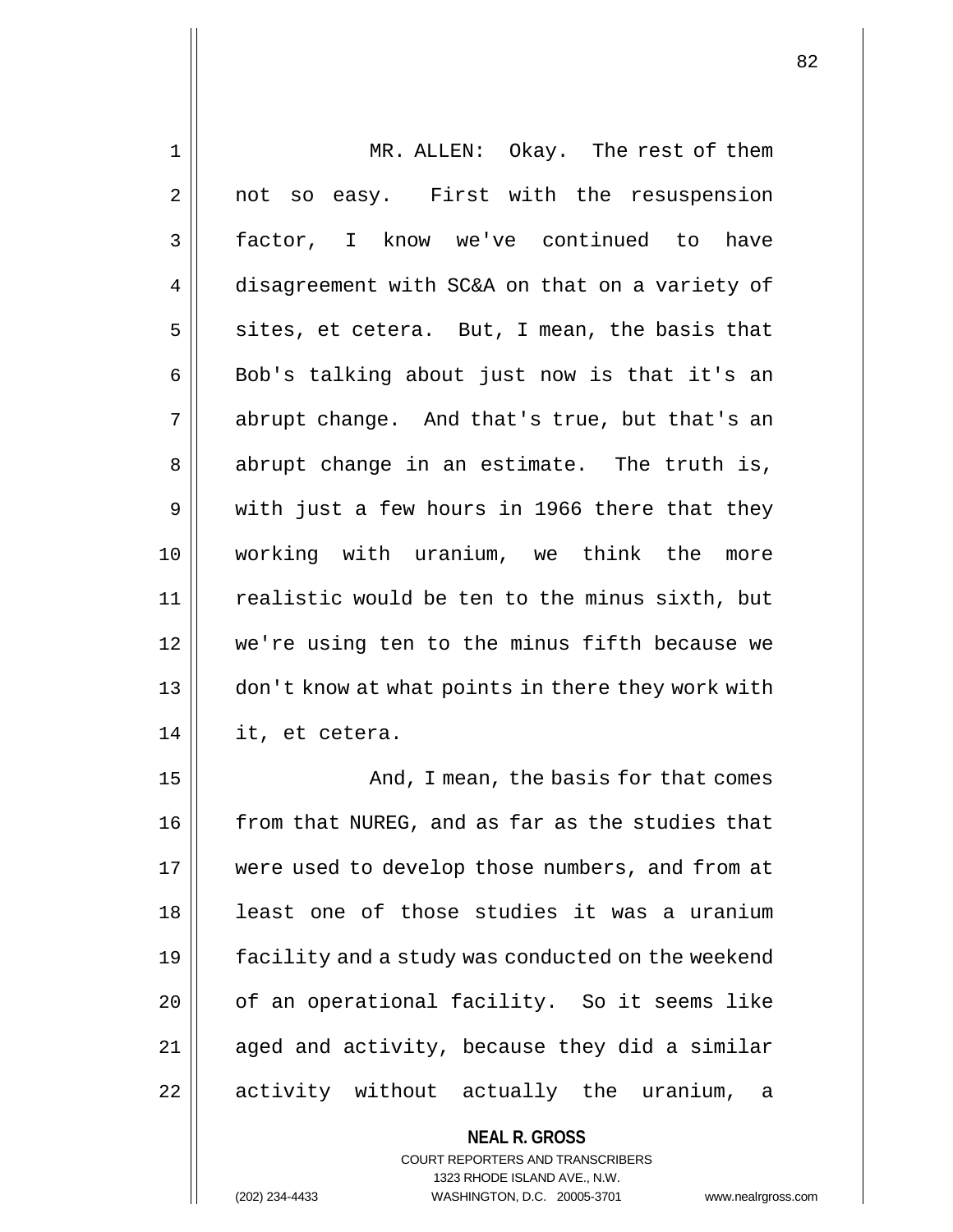1 || simulated vigorous activity or something to that  $2 \parallel$  effect. But I think, in that if we're going to  $3 \parallel$  start saying what is aged and what's not, we 4 || might have to define that, if that's what you're  $5 \parallel$  saying.

 DR. ANIGSTEIN: Well, other references indicate that contamination 8 || essentially weathers in and the resuspension factor gradually, exponentially goes down with 10 || time. And that is exactly accounted for by the OTIB- 70. Whether we say that the resuspension factor goes down or whether we say that the contamination level goes down, it's the same 14 | effect.

15 || The Modithen, actually, if you were to || take the OTIB-70 approach and say, okay, this is | the NIOSH assumption as to the activity on the 18 || floor at the end of operations, you know, June  $\vert$  30th, 1966, let's decrease it by the fraction. || And it so happens it's 27 years for the final FUSRAP clean-up. So we decrease it by that 22 | fraction in OTIB-70. You actually come out with

> **NEAL R. GROSS** COURT REPORTERS AND TRANSCRIBERS 1323 RHODE ISLAND AVE., N.W.

(202) 234-4433 WASHINGTON, D.C. 20005-3701 www.nealrgross.com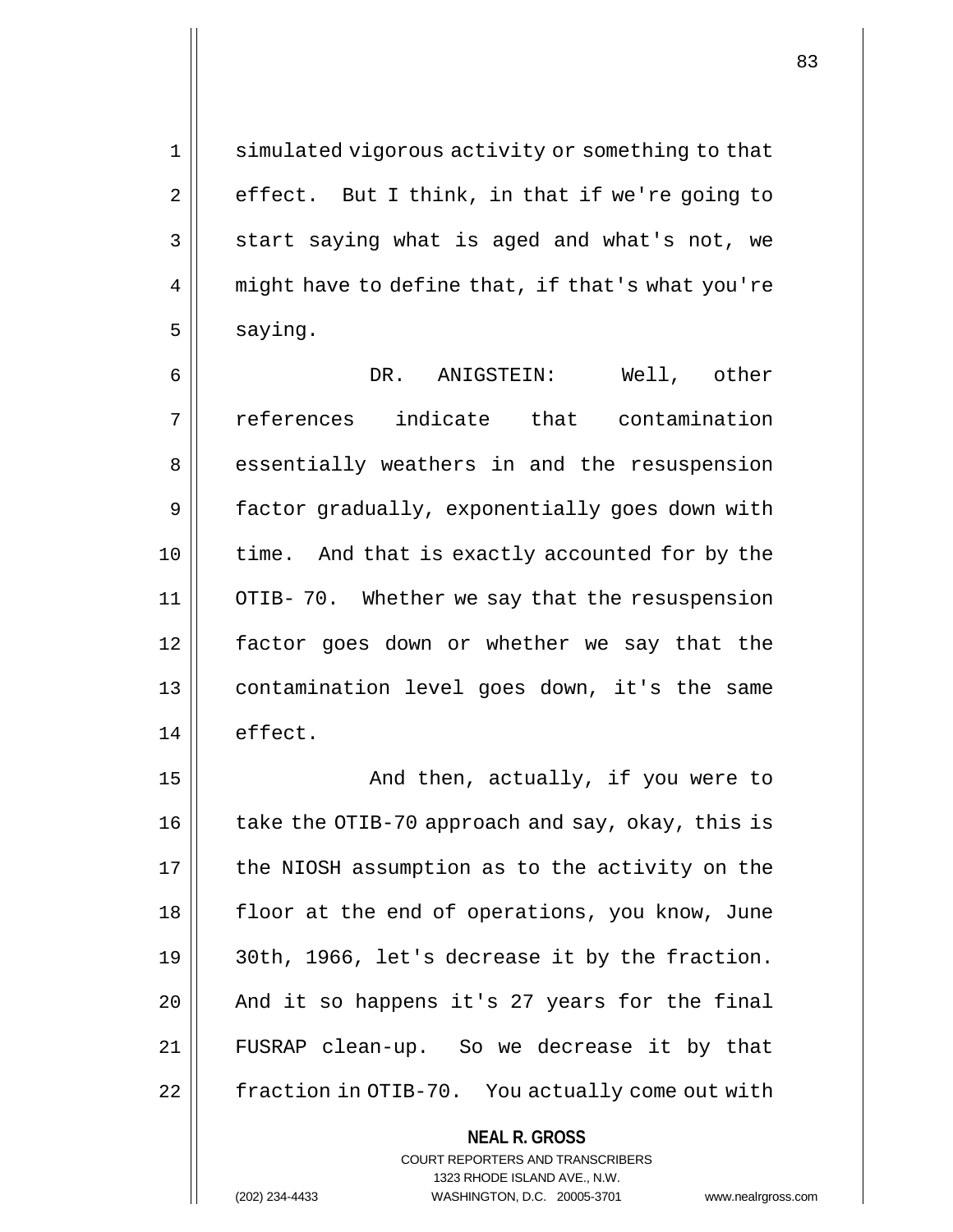$1 \parallel$  one-tenth the average activity on the floor than 2 || what was measured by the FUSRAP in the old 3 | betatron building.

4 || So, if you want to use that, you can  $5 \parallel$  say it doesn't go down as quickly as OTIB-70 6 || assumes. But if you say, well, this is a 7 combination of the actual decrease of the 8 contamination level and the gradual decrease in  $9 \parallel$  the resuspension factor, then the factor of 10 10 || exactly works out.

11 MR. ALLEN: Well, I think you're 12 talking about the direct readings of 13 contamination.

 DR. ANIGSTEIN: I'm talking about  $\parallel$  the  $-$  in an earlier report I took all the numbers where they took measurements on the floor of the 17 || old betatron building, the random, not the biased measurements, but the random measurements. With the biased measurements | they were of course looking for contamination, 21 || so naturally they found more in localized hot 22 || spots. And it's much higher numbers. It did

## **NEAL R. GROSS** COURT REPORTERS AND TRANSCRIBERS

1323 RHODE ISLAND AVE., N.W. (202) 234-4433 WASHINGTON, D.C. 20005-3701 www.nealrgross.com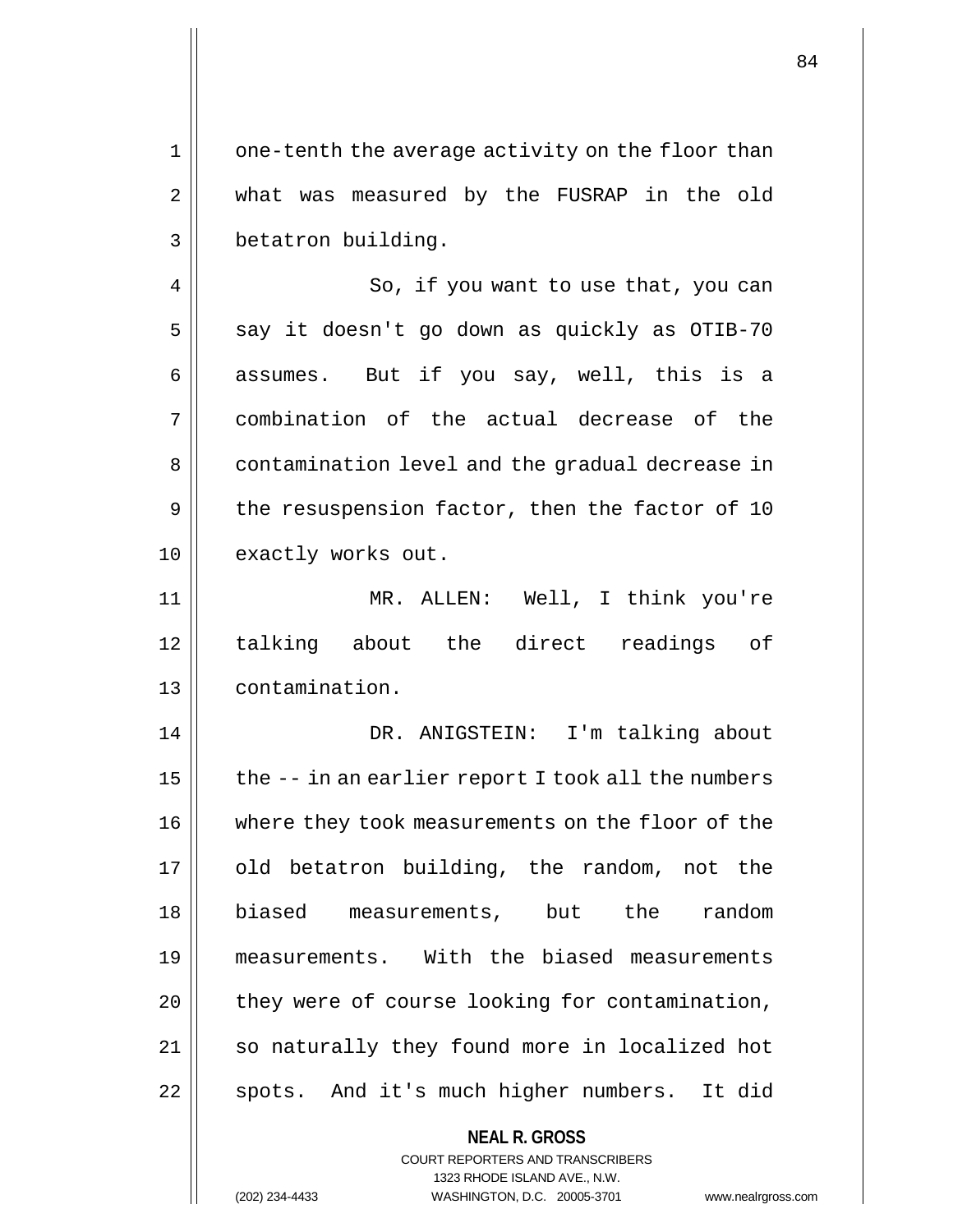**NEAL R. GROSS** 1 || not go down by the OTIB-70 fraction. 2 || MR. ALLEN: Yeah, my point --3 DR. ANIGSTEIN: But that's okay. I 4 | mean, we're still willing to accept the OTIB-70 5 | fraction as a calculational tool, because built 6 || into that -- whether it was intended or  $7 \parallel$  not -- built into that is both the gradual 8 || removal of the contamination, the gradual 9 exponential decay; not radioactive decay, of 10 || course, of the contamination; and the weathering 11 | in of the remaining contamination, which sort of 12 makes sense. Obviously, the looser dust goes 13 || away more quickly and the more tightly bound dust 14 | stays longer. 15 || But I think you end up with a much 16 more realistic estimate, I would suggest, with 17 || this approach, because it doesn't give, you 18 || know, unrealistically high release rates 19 because of the OTIB-70 decrease. If we were to 20  $\parallel$  say that it's 10 to the minus 5th and then the 21 concentration stays constant for 27 years, I 22 would agree that that's unrealistic, that it's

> COURT REPORTERS AND TRANSCRIBERS 1323 RHODE ISLAND AVE., N.W.

(202) 234-4433 WASHINGTON, D.C. 20005-3701 www.nealrgross.com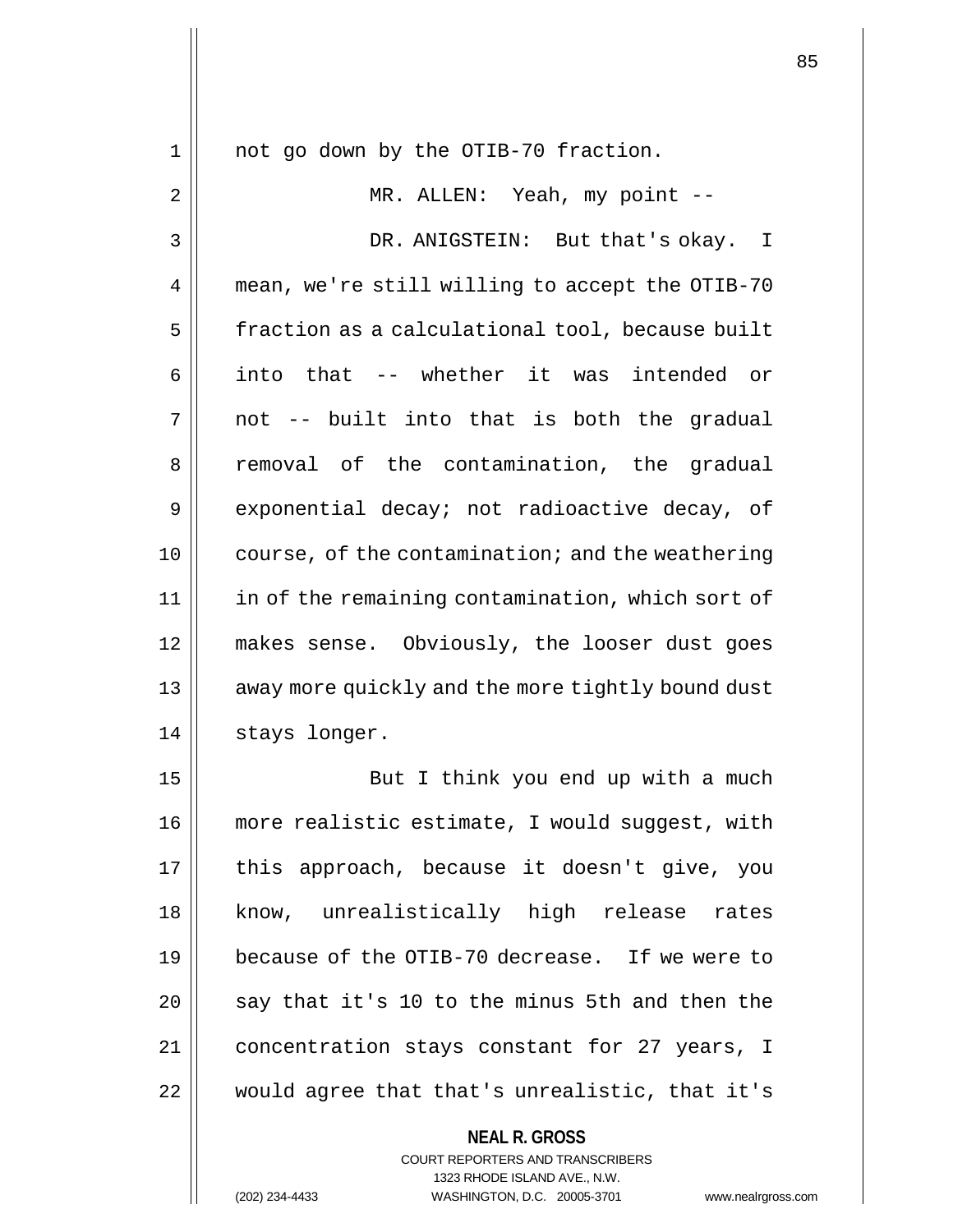1 an exaggeration. But I think the other is a 2 | reasonable compromise.

 $3 \parallel$  As a matter of fact, in the original  $4 \parallel$  Appendix BB -- and I'm quoting from memory  $5 \parallel$  now -- it gives a different concentration on the  $6 \parallel$  floor and then it cites a number, a single  $7 \parallel$  measurement, that is cited in the  $-$ -let's see, 8 the final was 1993 and there was an earlier 9 || investigation in 1988. I think I've got those 10 years right. And they cite a number. And the 11 Appendix BB says, oh, it's half of what we 12 | estimate, so our estimate must be a good number. 13 Well, actually that's not a logical conclusion 14 | because it should go down by a lot more than half  $15$  | if you use OTIB-70.

16 || So I'm not sure I'm making myself 17 || clear. If you use OTIB-70, we get a tenfold 18 disagreement between the actual measured 19 concentration, the average concentrations 20 measured in 1993, and the predicted ones based 21 | on the assumption of the floor contamination  $22$  | that NIOSH and SC&A agrees on.

> **NEAL R. GROSS** COURT REPORTERS AND TRANSCRIBERS 1323 RHODE ISLAND AVE., N.W. (202) 234-4433 WASHINGTON, D.C. 20005-3701 www.nealrgross.com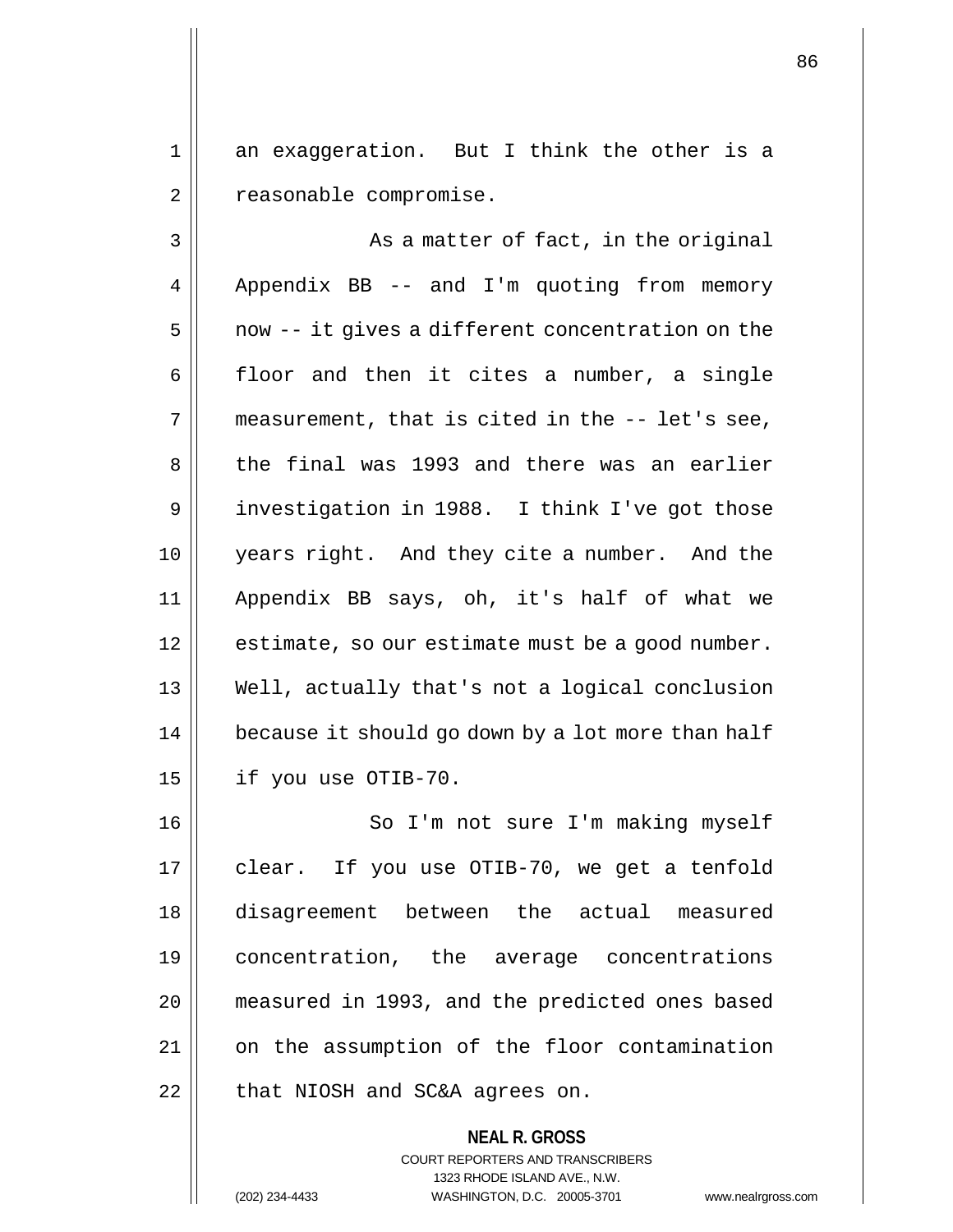| 1  | But if you increase the resuspension                            |
|----|-----------------------------------------------------------------|
| 2  | factor by a factor of 10, the net effect of the                 |
| 3  | airborne concentration and the intake cancels                   |
| 4  | out and we come out with a pretty good number.                  |
| 5  | MR. ALLEN: Well, I have to admit                                |
| 6  | you did lose me about halfway through there.                    |
| 7  | I'm following about half of that argument.                      |
| 8  | You are saying that the FUSRAP                                  |
| 9  | contamination surveys, compared to our                          |
| 10 | production contamination estimate reduced by                    |
| 11 | the OTIB-70 value to that time frame -- you say                 |
| 12 | it came out higher or lower?                                    |
| 13 | DR. ANIGSTEIN: Ten times higher.                                |
| 14 | MR. ALLEN: The actual measurement?                              |
| 15 | The actual<br>DR. ANIGSTEIN:                                    |
| 16 | measurement. I did it two ways: the way I                       |
| 17 | reported it, I took all the non-detects and                     |
| 18 | assigned them the MDA value. But even if you                    |
| 19 | just look at the detects and ignore those, you                  |
| 20 | know, it's the same rough number. It's within                   |
| 21 | a factor of two. And in both cases it comes out                 |
| 22 | roughly 10 times higher than you would predict                  |
|    | <b>NEAL R. GROSS</b><br><b>COURT REPORTERS AND TRANSCRIBERS</b> |
|    | 1323 RHODE ISLAND AVE., N.W.                                    |
|    | WASHINGTON, D.C. 20005-3701<br>(202) 234-4433<br>www.nealrgros  |

(202) 234-4433 WASHINGTON, D.C. 20005-3701 www.nealrgross.com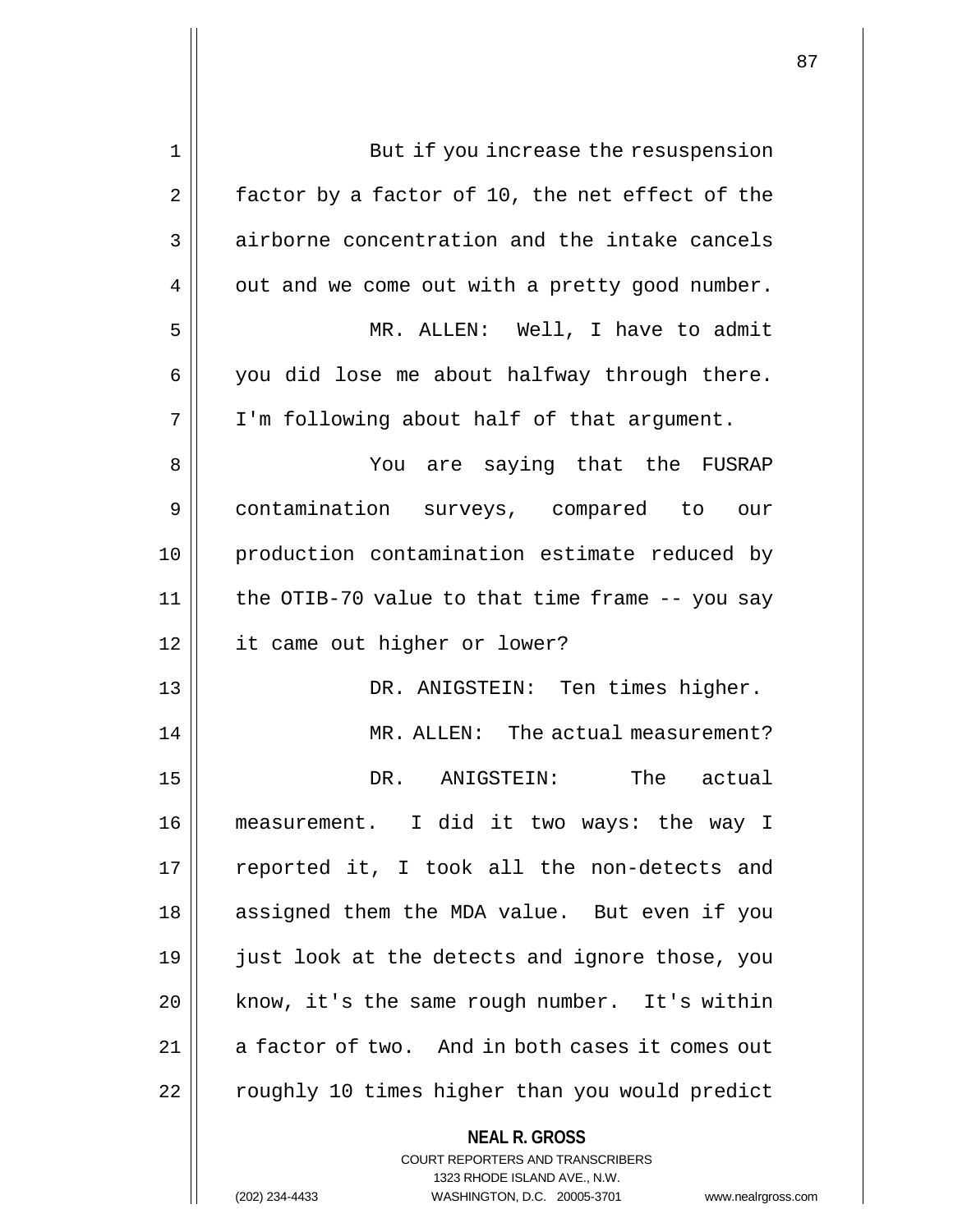|    |                                                                                                                                                                     | 88 |
|----|---------------------------------------------------------------------------------------------------------------------------------------------------------------------|----|
|    |                                                                                                                                                                     |    |
| 1  | by taking your number and multiplying it by the                                                                                                                     |    |
| 2  | 27 years, which is something like three percent,                                                                                                                    |    |
| 3  | if I remember correctly from OTIB-70.                                                                                                                               |    |
| 4  | DR. NETON: Bob, this is Jim.<br>Have                                                                                                                                |    |
| 5  | we seen that analysis? I mean, I hate to ask,                                                                                                                       |    |
| 6  | $but --$                                                                                                                                                            |    |
| 7  | DR. ANIGSTEIN: No, no. No.<br>No.                                                                                                                                   |    |
| 8  | DR. NETON: Yeah.                                                                                                                                                    |    |
| 9  | DR. ANIGSTEIN: Sorry. This is                                                                                                                                       |    |
| 10 | something that John Mauro and I kicked around in                                                                                                                    |    |
| 11 | a conversation and I did not include that. I                                                                                                                        |    |
| 12 | agree it should be. We can send you a little                                                                                                                        |    |
| 13 | memo on that.                                                                                                                                                       |    |
| 14 | I think that might be<br>DR. NETON:                                                                                                                                 |    |
| 15 | appropriate, because if what you're saying is                                                                                                                       |    |
| 16 | true, I think you've got something there.                                                                                                                           |    |
| 17 | DR. ANIGSTEIN: Okay.                                                                                                                                                |    |
| 18 | DR. NETON: And, you know, I think                                                                                                                                   |    |
| 19 | we even went back and modified TIB-70 to talk                                                                                                                       |    |
| 20 | about resuspension factors and said that we                                                                                                                         |    |
| 21 | would do it on a case-by-case basis.                                                                                                                                |    |
| 22 | And maybe this is one of those cases                                                                                                                                |    |
|    | <b>NEAL R. GROSS</b><br><b>COURT REPORTERS AND TRANSCRIBERS</b><br>1323 RHODE ISLAND AVE., N.W.<br>(202) 234-4433<br>WASHINGTON, D.C. 20005-3701 www.nealrgross.com |    |

 $\overline{1}$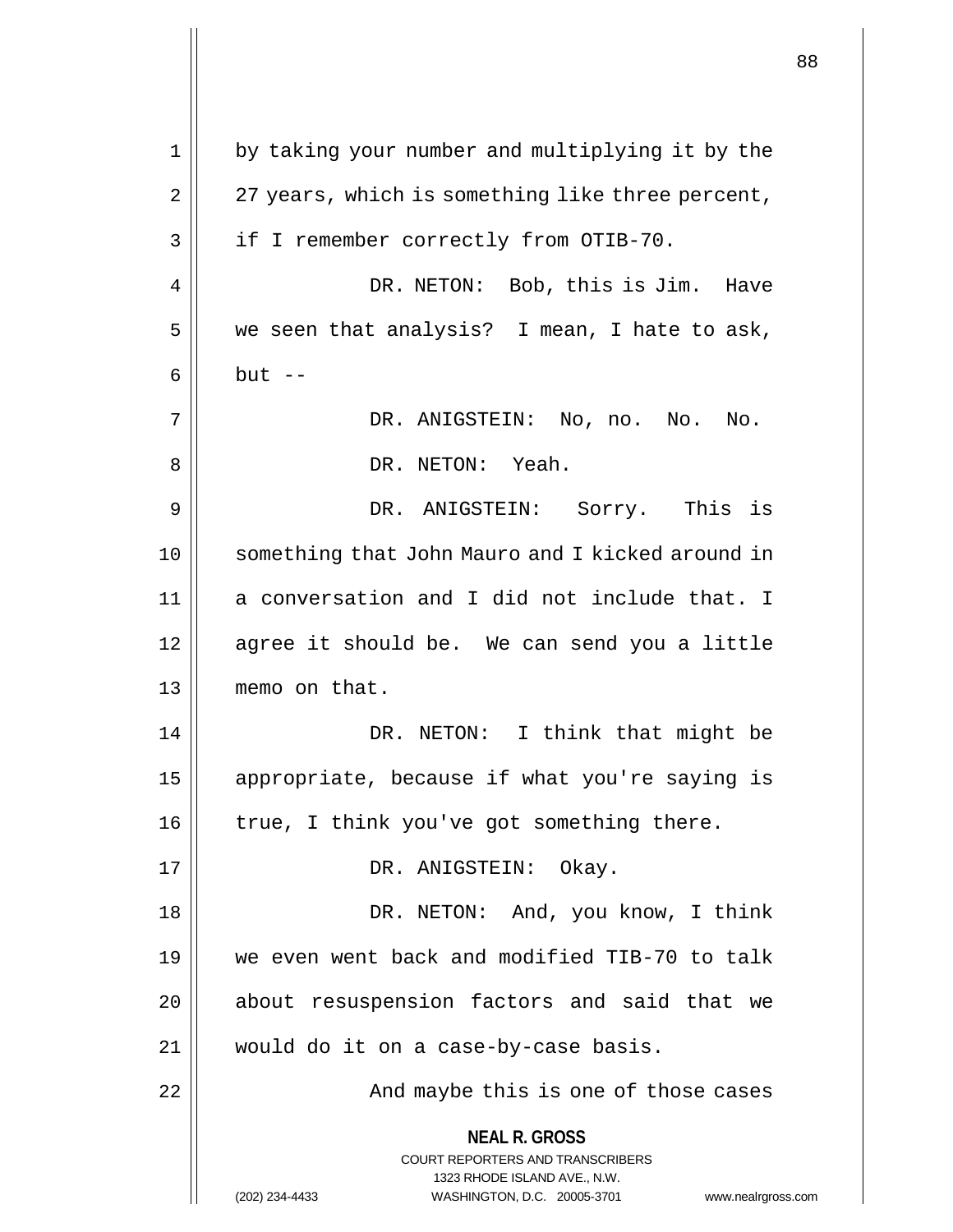1 || where, if there are data there, we definitely 2 | need to consider it. So I think that's where I'd 3 | leave it at this point, because, you know, it 4  $\parallel$  sound reasonable off the top of my head, but I'd 5 || like to see the data. I'm sure Dave would as 6 well. 7 CHAIRMAN ZIEMER: So, Bob, SC&A has 8 || already done this analysis, you say? Well, it  $9 \parallel$  sounds like you have. I mean, is it in a written  $10$  | form that you could provide it pretty --11 DR. ANIGSTEIN: Well, we do have the 12 concentrations from the floor. That I have. 13 || That is actually part of what I call the 14 | alternative model, which was not accepted. But 15 || the data is there. Just our theory about 16 working backwards from that. And I can 17 | certainly excerpt that and forward it. And the

18 || rest of the calculation will, you know, take a 19 || few minutes to write up. Yeah, I can prepare 20 | something.

21 DR. NETON: Yeah, I don't think you 22 | eneed to put anything elaborate together, Bob. I

> **NEAL R. GROSS** COURT REPORTERS AND TRANSCRIBERS 1323 RHODE ISLAND AVE., N.W. (202) 234-4433 WASHINGTON, D.C. 20005-3701 www.nealrgross.com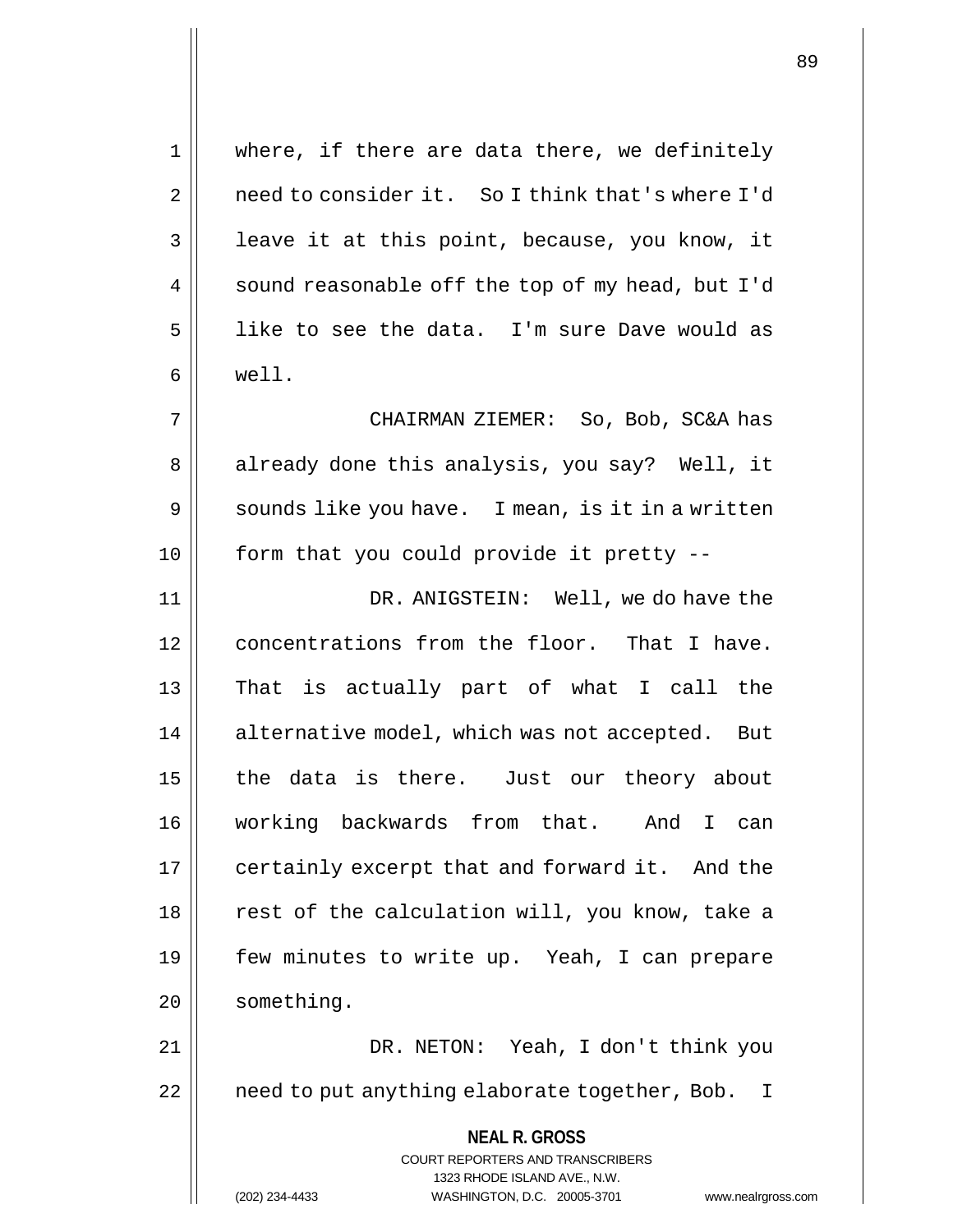**NEAL R. GROSS** COURT REPORTERS AND TRANSCRIBERS 1323 RHODE ISLAND AVE., N.W. (202) 234-4433 WASHINGTON, D.C. 20005-3701 www.nealrgross.com 1 || think we understand the logic. Just sort of the 2 data, you know, calculation? 3 DR. ANIGSTEIN: Yes, will do. 4 | | DR. NETON: Okay. 5 CHAIRMAN ZIEMER: And provide that  $6 \parallel$  to the Work Group as well, just so we have that 7 | in our records. 8 DR. ANIGSTEIN: Of course. 9 CHAIRMAN ZIEMER: Now, I want to 10 make sure I'm understanding, though, in terms of 11 the 10 to the minus 6th versus 10 the minus 5th 12 issue, your argument initially was that nothing 13 || really changes on the day we go into the residual 14 | period, so why should that value suddenly change 15 | by a step function? And there's a certain logic 16 || to that. I think the 10 to the minus 6th, of 17 | course, assumes that a place has been cleaned up  $18$  || and it's sort of a quiet work area. 19 DR. ANIGSTEIN: Yeah, or a non-work  $20$  || area. Sort of a custodial. 21 || CHAIRMAN ZIEMER: A custodial area. 22 Would you be proposing that the 10 to the minus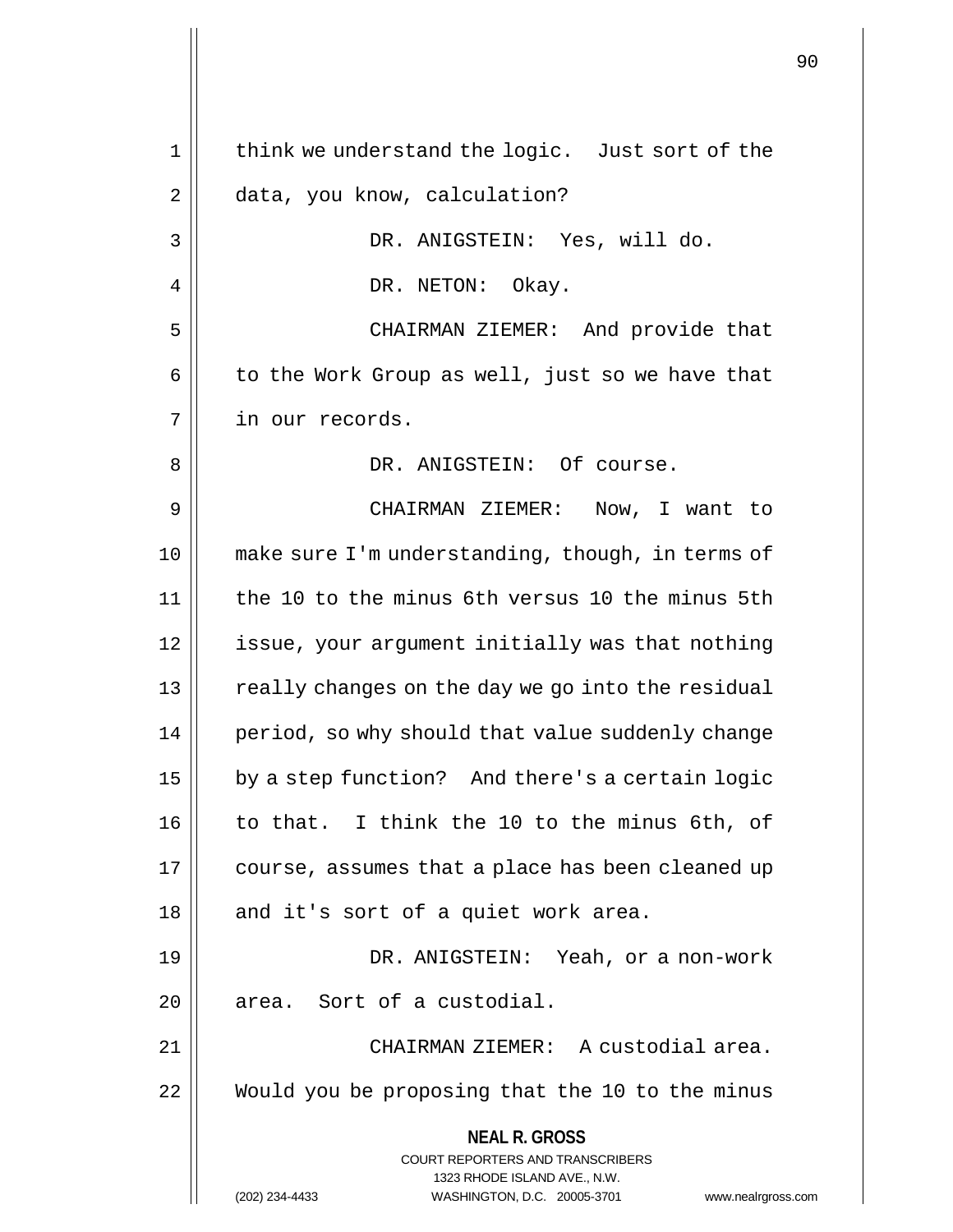1 || 5th remain throughout the residual period, or  $2 \parallel$  that  $-$ 

3 DR. ANIGSTEIN: Yes, the 10 to the 4 | minus 5th remains throughout the residual period  $5 \parallel$  and it would be sort of counterbalanced by the 6 |  $^{\circ}$  gradual decrease by OTIB-70. So that when you 7 come to the time of the FUSRAP clean-up, if you 8 || use the greatly reduced floor concentration 9 | according to OTIB-70 and the NIOSH assumptions 10 || scenario and apply 10 to the minus 5th, you will 11 get approximately the same predicted air 12 | concentration as you would if you used the actual 13 measured numbers and 10 to the minus 6th. 14 CHAIRMAN ZIEMER: Yes. So this 15 would be sort of part and parcel to what you're 16 || talking about in the analysis that you would 17 | provide? 18 DR. ANIGSTEIN: Yes, exactly. 19 CHAIRMAN ZIEMER: Because, you  $20$  | know, intuitively, one would think, all right, 21 || I agree, the step function at the front end 22 || doesn't make sense, but is there some point at

> **NEAL R. GROSS** COURT REPORTERS AND TRANSCRIBERS 1323 RHODE ISLAND AVE., N.W.

(202) 234-4433 WASHINGTON, D.C. 20005-3701 www.nealrgross.com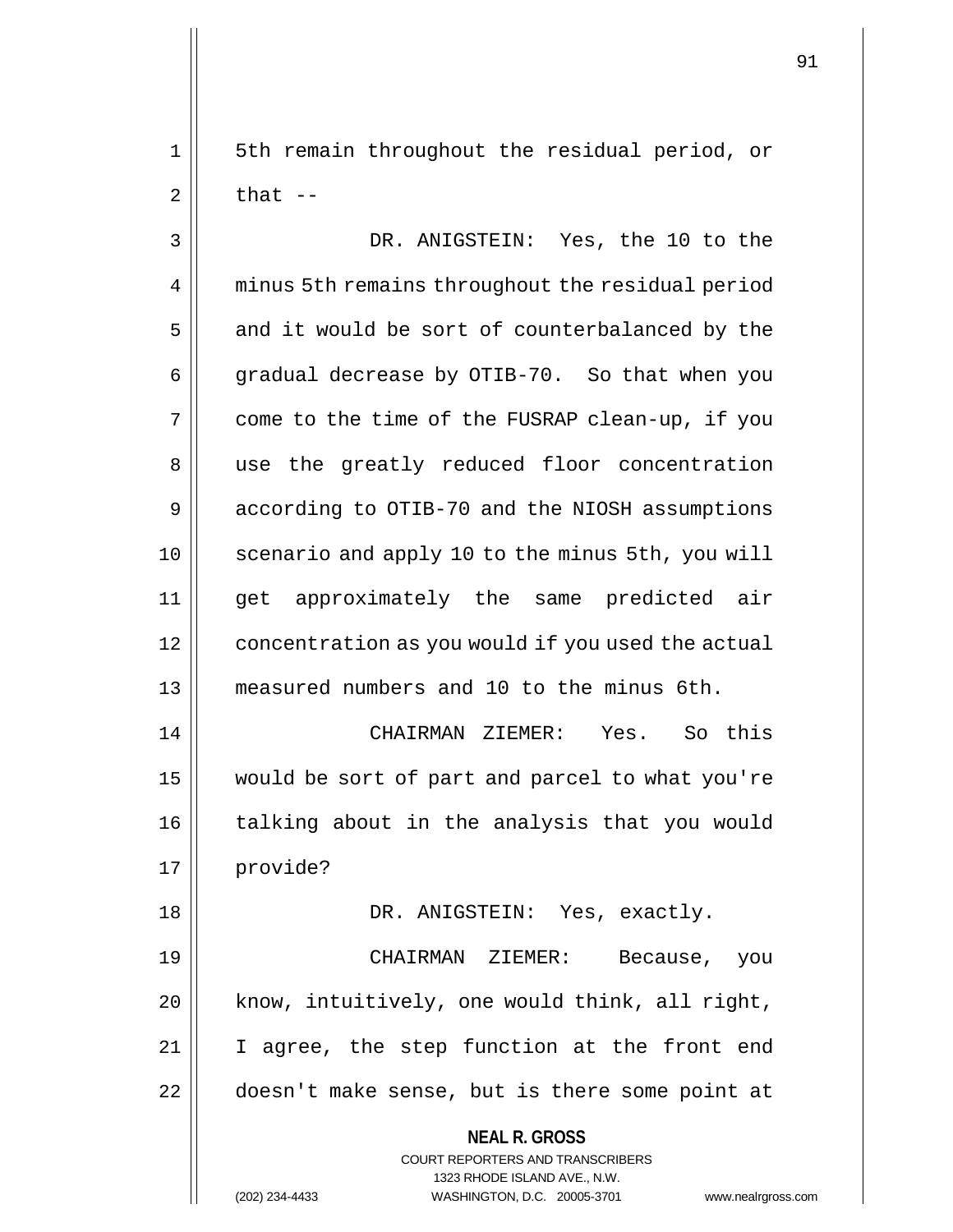**NEAL R. GROSS** COURT REPORTERS AND TRANSCRIBERS 1323 RHODE ISLAND AVE., N.W. (202) 234-4433 WASHINGTON, D.C. 20005-3701 www.nealrgross.com 1 || which it reaches the other mode where it really 2 | is 10 to the minus 6th? But maybe your analysis 3 || sort of compensates for that. Anyway, you're 4 || going to provide that for NIOSH and --5 DR. ANIGSTEIN: Yes, I'll try to get  $6 \parallel$  it out next week, early. 7 || CHAIRMAN ZIEMER: Do I have any? 8 MR. ALLEN: What was that? 9 CHAIRMAN ZIEMER: Questions or 10 comments on this issue from the Board. 11 MEMBER MUNN: Oh, we didn't hear  $12$  | that from you. At least I didn't hear it here. 13 I will look forward to seeing Bob's 14 || analysis. It's not intuitively obvious to this 15  $\parallel$  intuition exactly why that would be so, but I 16 || think that I'll be able to follow his analysis 17 || just fine. Thank you for being able to provide 18 || that for us, Bob. That would be helpful for us, 19 I think. 20 CHAIRMAN ZIEMER: Okay. Dave, 21 | other comments on the other issues? 22 MR. ALLEN: Yeah, moving on to the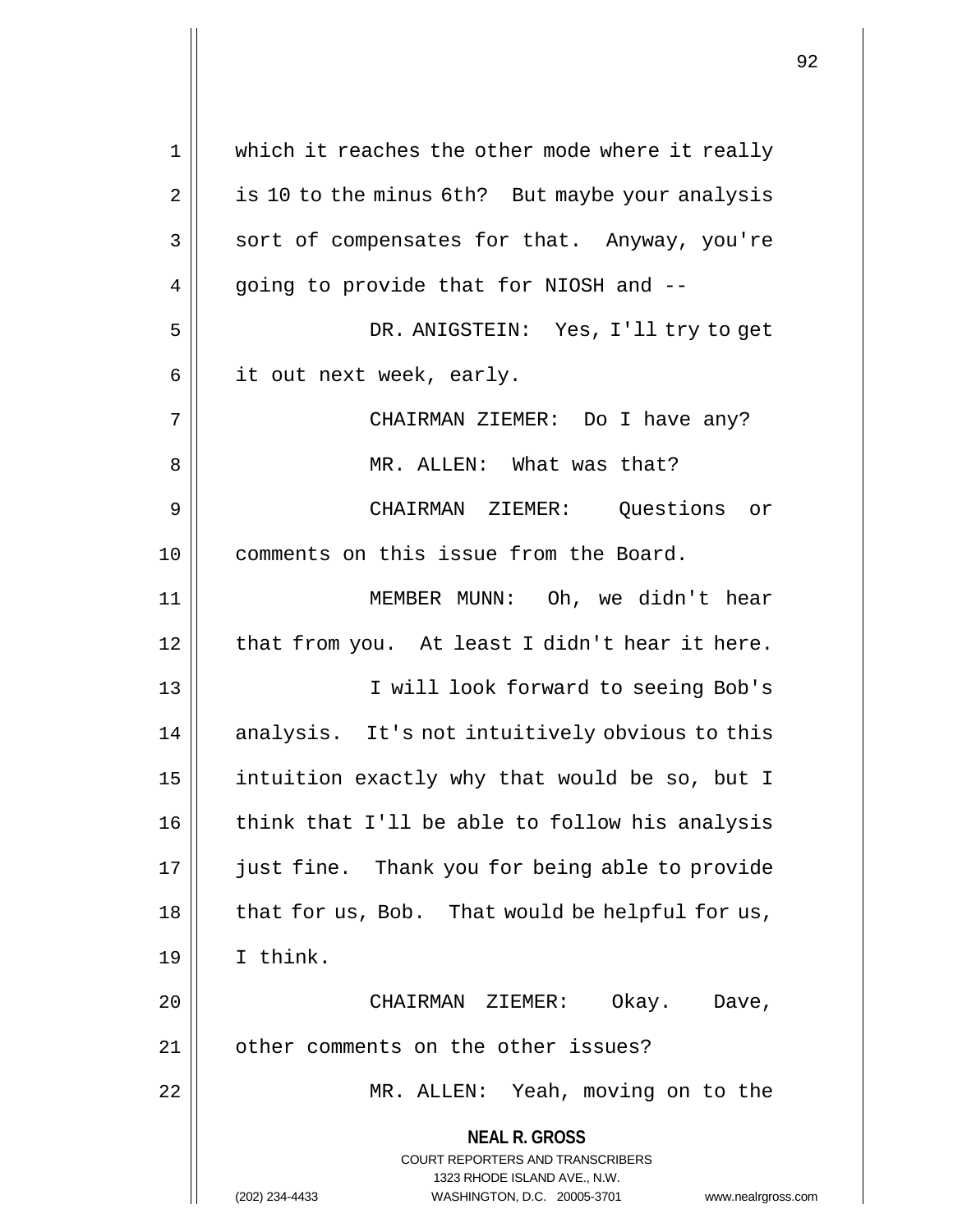|    |                                                                         | 93 |
|----|-------------------------------------------------------------------------|----|
|    |                                                                         |    |
| 1  | other issues I think where we have disagreement                         |    |
| 2  | that's not new here is layout man gamma dose and                        |    |
| 3  | the beta dose to the betatron operator.                                 |    |
| 4  | The layout man gamma dose, we have                                      |    |
| 5  | looked at the e-mails or the correspondence that                        |    |
| 6  | Bob had, you know, about the Landauer dosimetry                         |    |
| 7  | and $--$                                                                |    |
| 8  | DR. ANIGSTEIN: I'd like to add, if                                      |    |
| 9  | may interrupt, I also had telephone<br>I.                               |    |
| 10 | conversations. So I provided a summary of the                           |    |
| 11 | discussion, and not every single item is in that                        |    |
| 12 | memo that he provided to me.                                            |    |
| 13 | MR. ALLEN: Okay. But what is in                                         |    |
| 14 | the memo, I mean, it's not super clear to me, but                       |    |
| 15 | it did seem to contradict some of the other stuff                       |    |
| 16 | you're saying.                                                          |    |
| 17 | DR. ANIGSTEIN: Well, it's not as                                        |    |
| 18 | clear as it could be. And I did have a                                  |    |
| 19 | discussion with him afterwards and he confirmed                         |    |
| 20 | my interpretation or my understanding.<br>$\mathbf{I}$                  |    |
| 21 | shouldn't say interpretation. He confirmed my                           |    |
| 22 | understanding of it. Then I asked him to please                         |    |
|    | <b>NEAL R. GROSS</b>                                                    |    |
|    | <b>COURT REPORTERS AND TRANSCRIBERS</b><br>1323 RHODE ISLAND AVE., N.W. |    |
|    | (202) 234-4433<br>WASHINGTON, D.C. 20005-3701<br>www.nealrgross.com     |    |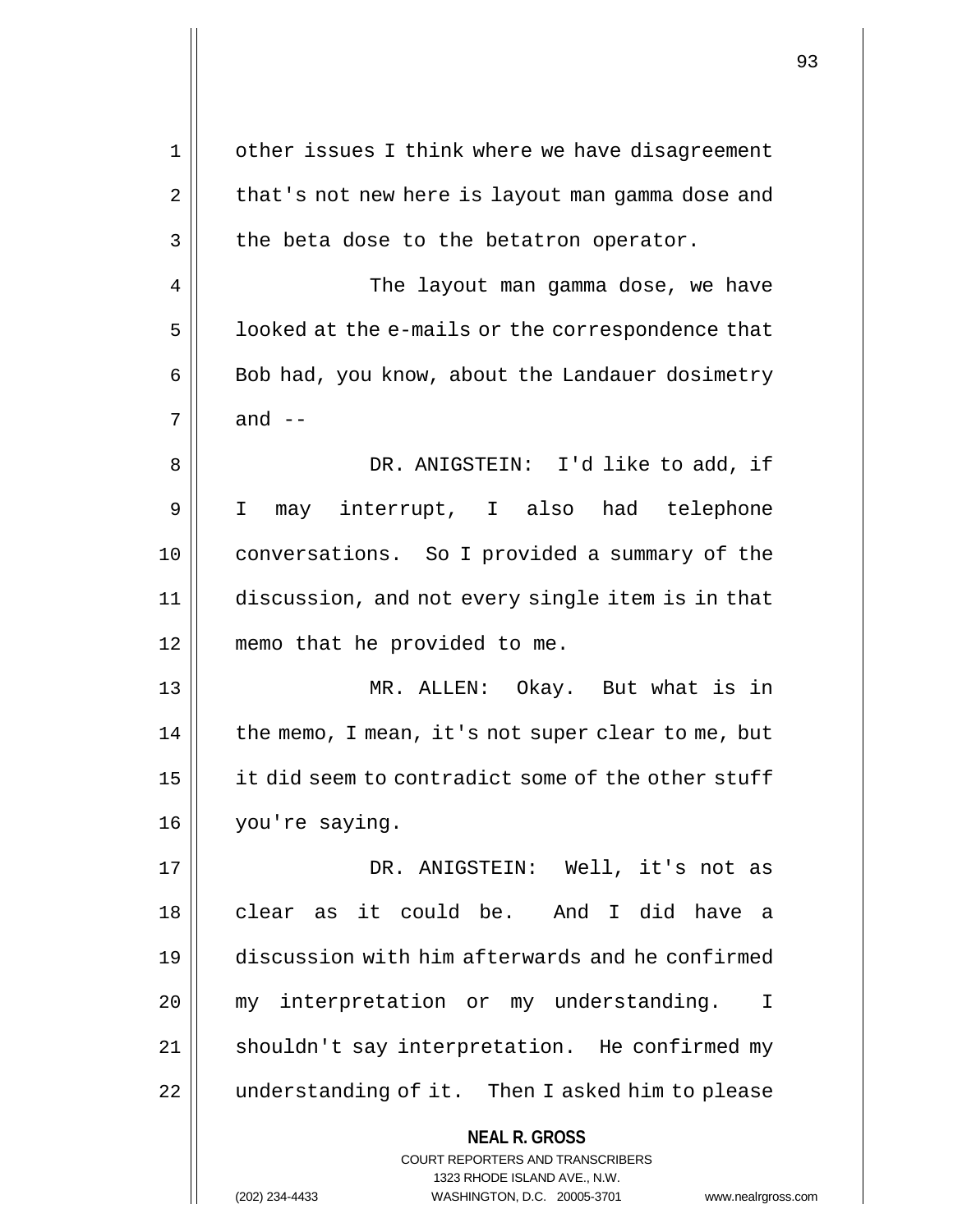1 write a memo. And it was some time before he got  $2 \parallel$  around to it, so maybe --

**NEAL R. GROSS** COURT REPORTERS AND TRANSCRIBERS 1323 RHODE ISLAND AVE., N.W. 3 DR. NETON: Yeah. Bob, this is 4 | something we might want to get on a technical  $5 \parallel$  call with, because, first of all, as you've 6 || indicated, it's sort of counterintuitive as to  $7$  | what you're suggesting that their process was. 8 And it seems to be contradictory in the 9 attachment that Mr. Zlotnicki wrote. When he 10 talks about the Landauer procedures, he talks 11 || about how they subtracted the base fog density 12 from everything -- 13 DR. ANIGSTEIN: Yes. 14 DR. NETON: -- including the  $15$  control badges, which is fine. 16 DR. ANIGSTEIN: Yes. 17 DR. NETON: And he said if they 18 subtracted the base fog from the 19 controlled -- then he said in a normal  $20$  | situation  $-$  if the control badges were stored 21 | in a low background area, he said in a normal 22 || situation this meant the client controls that

(202) 234-4433 WASHINGTON, D.C. 20005-3701 www.nealrgross.com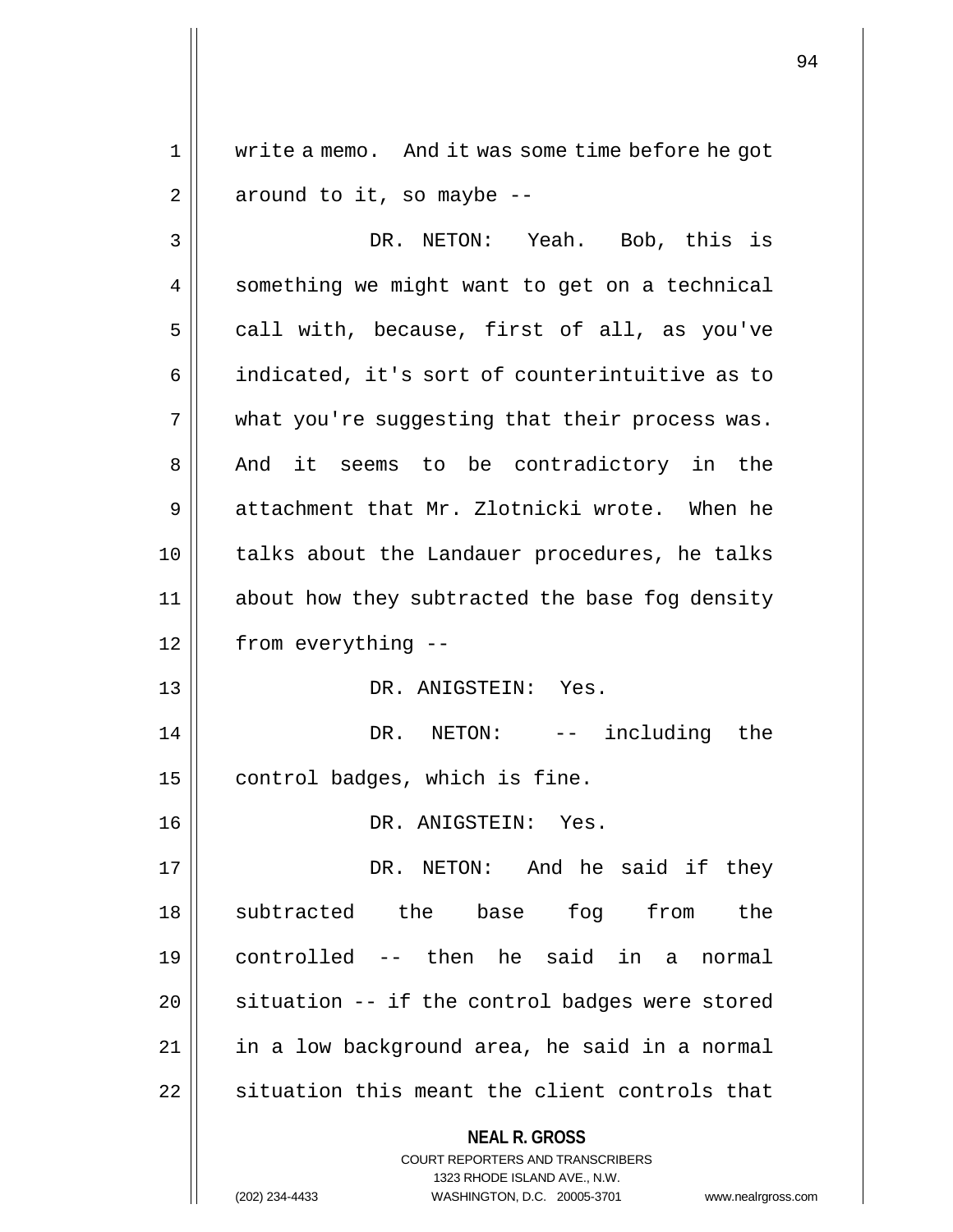1 were stored in a low background area would report 2 || as minimal or effectively zero.

3 Which I would agree with. If they 4 | were low background and they subtracted the fog  $5 \parallel$  and they came out below the detection limit, they 6 | would report as zero. But it specifically says  $7$  | they would report them as minimal.

8 || In the very next paragraph, when  $9 \parallel$  they're talking about the client badges, it says 10 the residual dose remaining on the client 11 control would be subtracted from the batch of 12 | client badges, which makes sense. The next  $13$  || sentence, "effectively," it says, "the control 14 badge was set to zero."

 DR. ANIGSTEIN: Yes, exactly. DR. NETON: That to me is interpreted to mean they were set equal to the 18 || background dose. It doesn't say that they were made zero.

20 DR. ANIGSTEIN: Well, okay. I 21 agree with you that this is a little bit 22 | inconsistent and you only have sort of my -- you

> **NEAL R. GROSS** COURT REPORTERS AND TRANSCRIBERS 1323 RHODE ISLAND AVE., N.W. (202) 234-4433 WASHINGTON, D.C. 20005-3701 www.nealrgross.com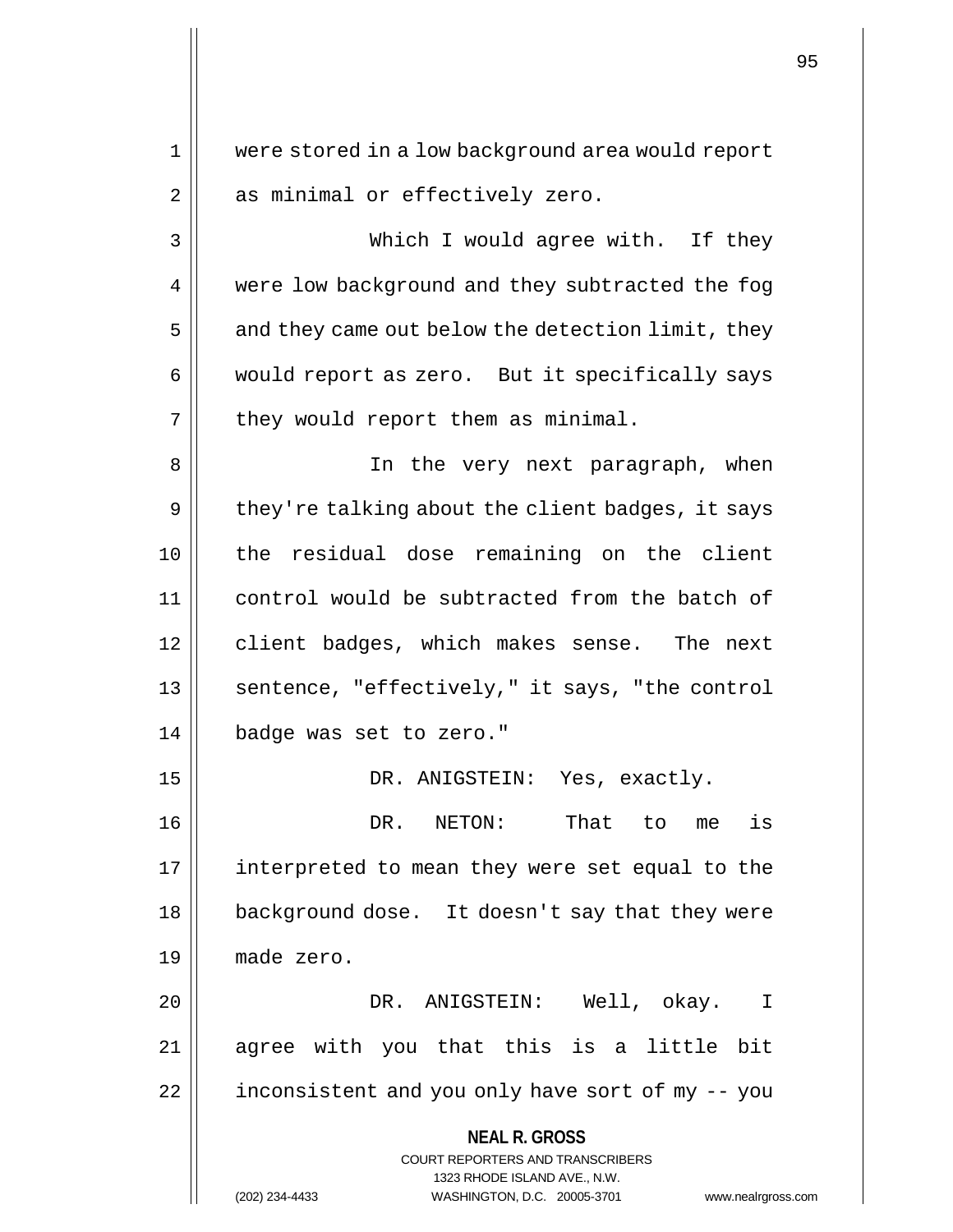**NEAL R. GROSS** COURT REPORTERS AND TRANSCRIBERS 1323 RHODE ISLAND AVE., N.W. 1 || know, I did provide a documentation. And I 2  $\parallel$  think a technical call -- and if we schedule it 3 || appropriately, Mr. Zlotnicki, excuse me --4 | DR. NETON: Yeah, because Mr. 5 Zlotnicki's -- 6 DR. ANIGSTEIN: -- can  $7 \parallel$  certainly -- you know, he's on our -- he's 8 || available to us and I'm sure he will be happy to 9 || participate. 10 DR. NETON: Yeah, I was thinking 11 about actually having this before the call, but 12 we didn't get around to it. But I think this is 13 || a critical area because essentially it is the 14 | determining whether those badges are useable.  $15$  | And I would agree that if they really made those 16 | badges M, which I find very hard to understand 17 why they would do that, then, you know, the 18 badges would not be useable. But, again, I  $19$  || think this is a critical issue. 20 DR. ANIGSTEIN: Okay. But most 21 likely it's not something that we can resolve  $22$  || prior to the Board meeting.

(202) 234-4433 WASHINGTON, D.C. 20005-3701 www.nealrgross.com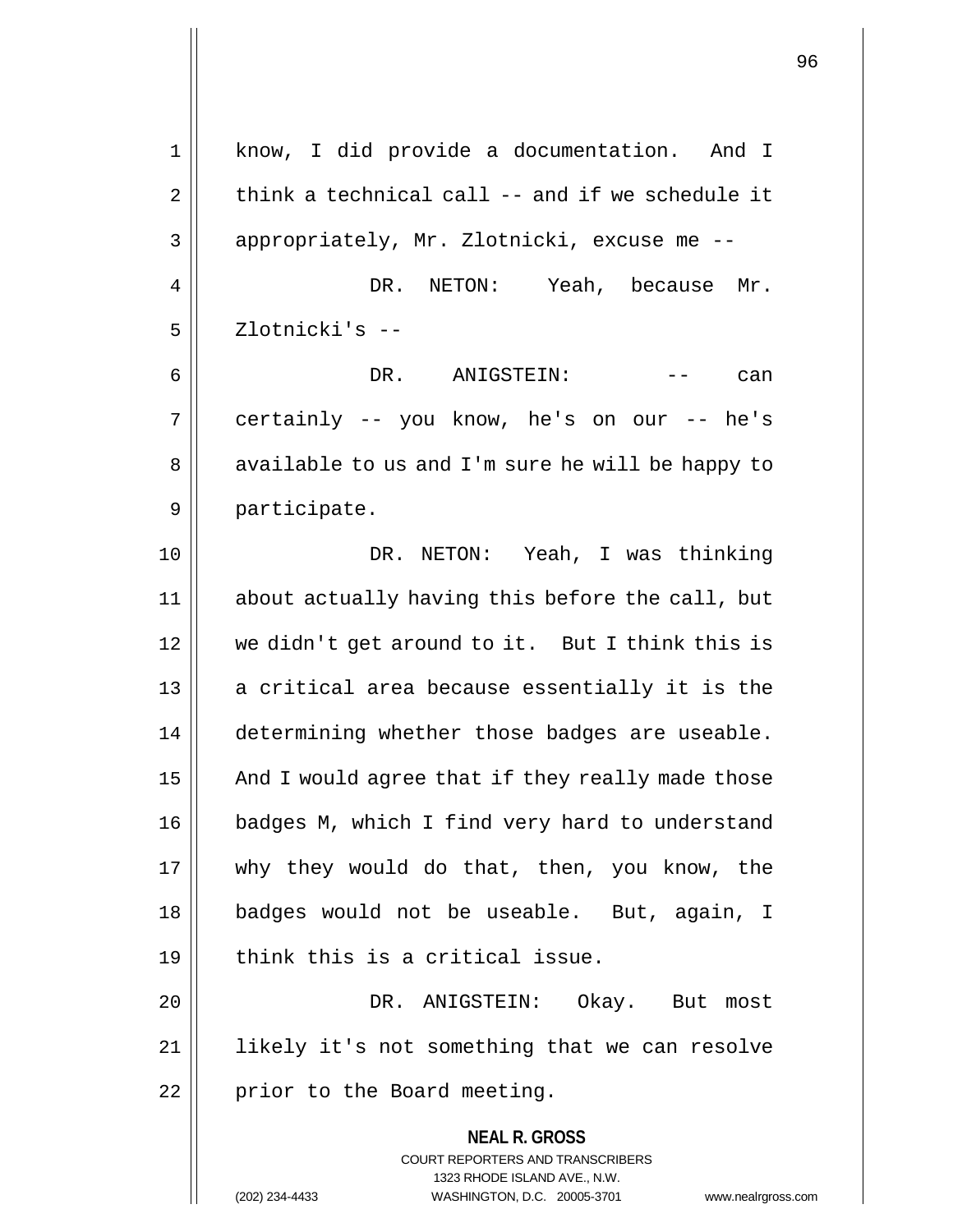|                |                                                                                                 | 97 |
|----------------|-------------------------------------------------------------------------------------------------|----|
|                |                                                                                                 |    |
| 1              | DR. NETON: I don't think so. But                                                                |    |
| $\overline{2}$ | it is a critical issue, I think.                                                                |    |
| 3              | DR. ANIGSTEIN: Yes, I agree.                                                                    |    |
| 4              | DR. NETON: And after reading this                                                               |    |
| 5              | very closely, I don't get the SC&A                                                              |    |
| 6              | interpretation out of this. And I take your                                                     |    |
| 7              | word for it you had more detailed conversations,                                                |    |
| 8              | but I guess --                                                                                  |    |
| 9              | DR. ANIGSTEIN: No, no. I'll be                                                                  |    |
| 10             | happy to. I agree with you completely and, you                                                  |    |
| 11             | know, I will be happy to arrange that.                                                          |    |
| 12             | DR. NETON: Now, I'll say that,                                                                  |    |
| 13             | given that this remains to be the only                                                          |    |
| 14             | outstanding issue related to the dose of the                                                    |    |
| 15             | layout man. If the other issues can be agreed                                                   |    |
| 16             | upon and this becomes the last issue, then we                                                   |    |
| 17             | need to do this.                                                                                |    |
| 18             | DR. ANIGSTEIN: Yeah. Well, and                                                                  |    |
| 19             | the beta dose.                                                                                  |    |
| 20             | DR. NETON: Well, and the beta dose                                                              |    |
| 21             | as well. But what I'm saying is, as far as the                                                  |    |
| 22             | layout man dose goes, this is one of I guess about                                              |    |
|                | <b>NEAL R. GROSS</b><br><b>COURT REPORTERS AND TRANSCRIBERS</b><br>1323 RHODE ISLAND AVE., N.W. |    |
|                | (202) 234-4433<br>WASHINGTON, D.C. 20005-3701<br>www.nealrgross.com                             |    |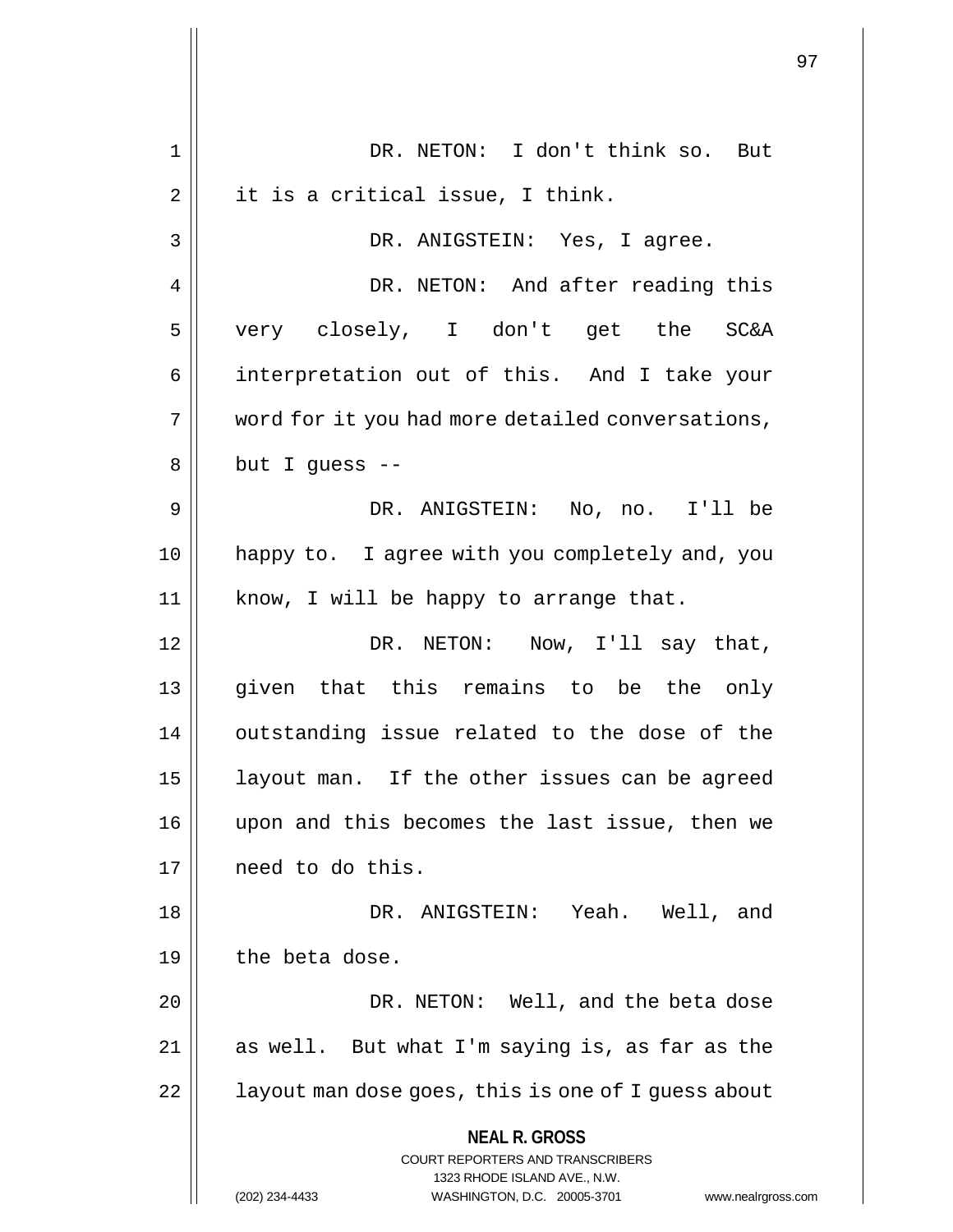**NEAL R. GROSS** COURT REPORTERS AND TRANSCRIBERS 1323 RHODE ISLAND AVE., N.W. (202) 234-4433 WASHINGTON, D.C. 20005-3701 www.nealrgross.com  $1 \parallel$  three issues that come into play: the shielding  $2 \parallel$  of the control badges and the angle of the shots  $3 \parallel$  that Dave chose. Those are two other issues  $4$  | that need to be resolved as well. 5 And, again, we have to discuss those  $6 \parallel$  two issues, and if this is the only one  $7 \parallel$  remaining, then we pursue this. Okay. 8 CHAIRMAN ZIEMER: This is Ziemer.  $9 \parallel$  I'm going to suggest, if you can  $-$  I'm not sure, 10 were you just talking about a technical call with 11 this Joe Zlotnicki? 12 || DR. NETON: Zlotnicki, yes. 13 DR. ANIGSTEIN: The English 14 || pronunciation is Zlotnicki. 15 CHAIRMAN ZIEMER: Yeah. Now, is 16 Joe formally affiliated with SC&A? 17 DR. ANIGSTEIN: Say again? 18 CHAIRMAN ZIEMER: Is Joe formally 19 affiliated with SC&A? 20 DR. ANIGSTEIN: Oh, yes, he's an 21 || associate. He's an SC&A associate. 22 CHAIRMAN ZIEMER: Might be of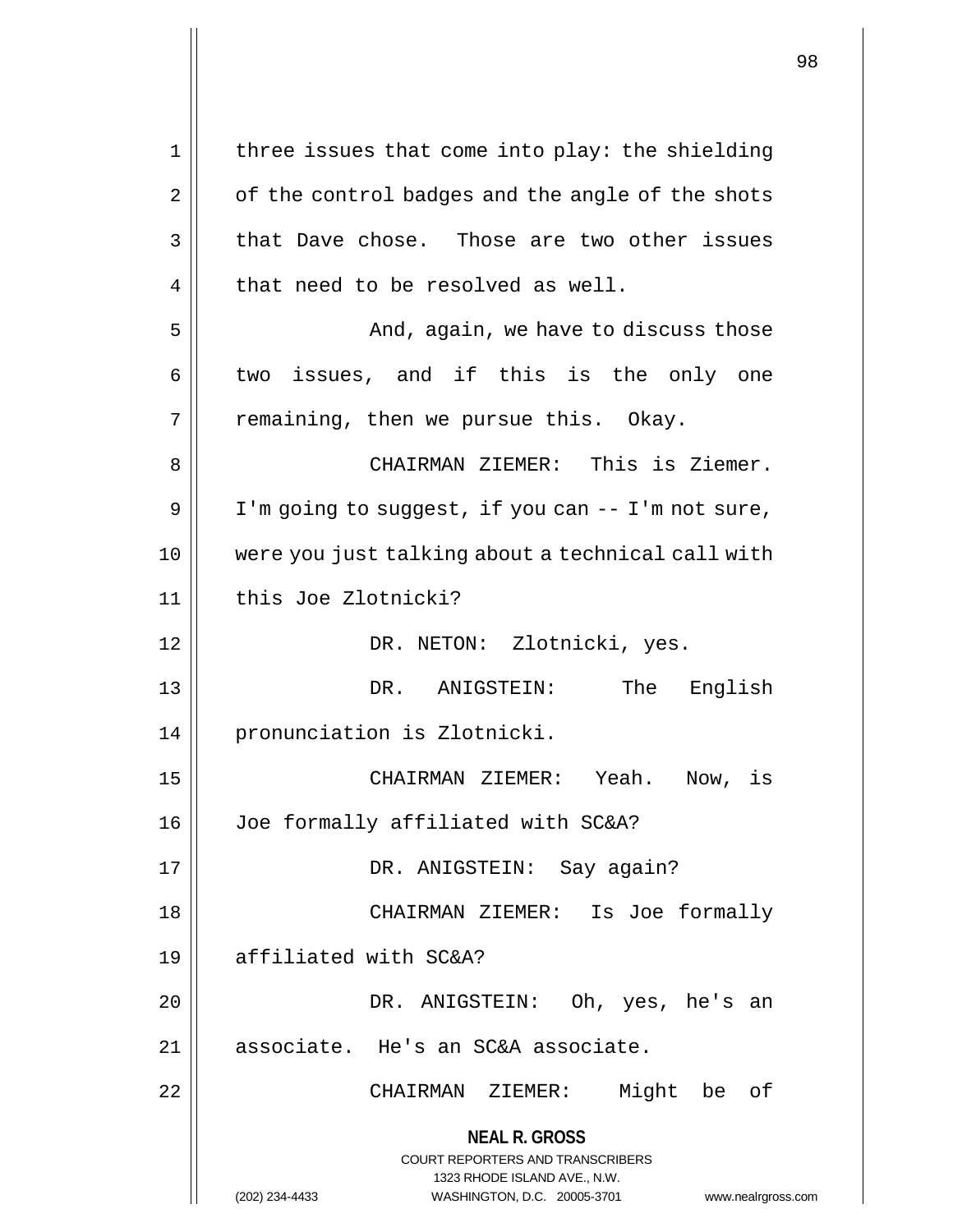**NEAL R. GROSS** COURT REPORTERS AND TRANSCRIBERS 1323 RHODE ISLAND AVE., N.W. (202) 234-4433 WASHINGTON, D.C. 20005-3701 www.nealrgross.com 1 value --- I'm not saying don't use Joe -- but 2 might be of value to have someone who's 3 | independent, from Landauer involved as well. 4 | If you could get Craig Yoder, that would be good. 5 DR. ANIGSTEIN: Yes, well, let's  $6 \parallel$  see, I would suggest --7 CHAIRMAN ZIEMER: He's been their 8 | technical guy for many years. 9 DR. ANIGSTEIN: Yes. I would  $10$  | suggest, if that's  $-$  I know he's not on the phone 11 now -- that Stu Hinnefeld, you know, is 12 | personally acquainted, I think that they were in 13 || school together, with Craig Yoder, who is  $14$  | currently an officer with  $-$  and I believe that 15 he was the contact that Joe Zlotnicki uses. I 16 mean, he contacts him and then maybe it gets 17 passed on to some technicians who look up the 18 || records. But it might be more appropriate for  $19$  | Stu to contact Craig and ask him if he would like  $20$  | to participate. 21 || DR. NETON: I would suggest that it 22 || may be as simple as an email posing the question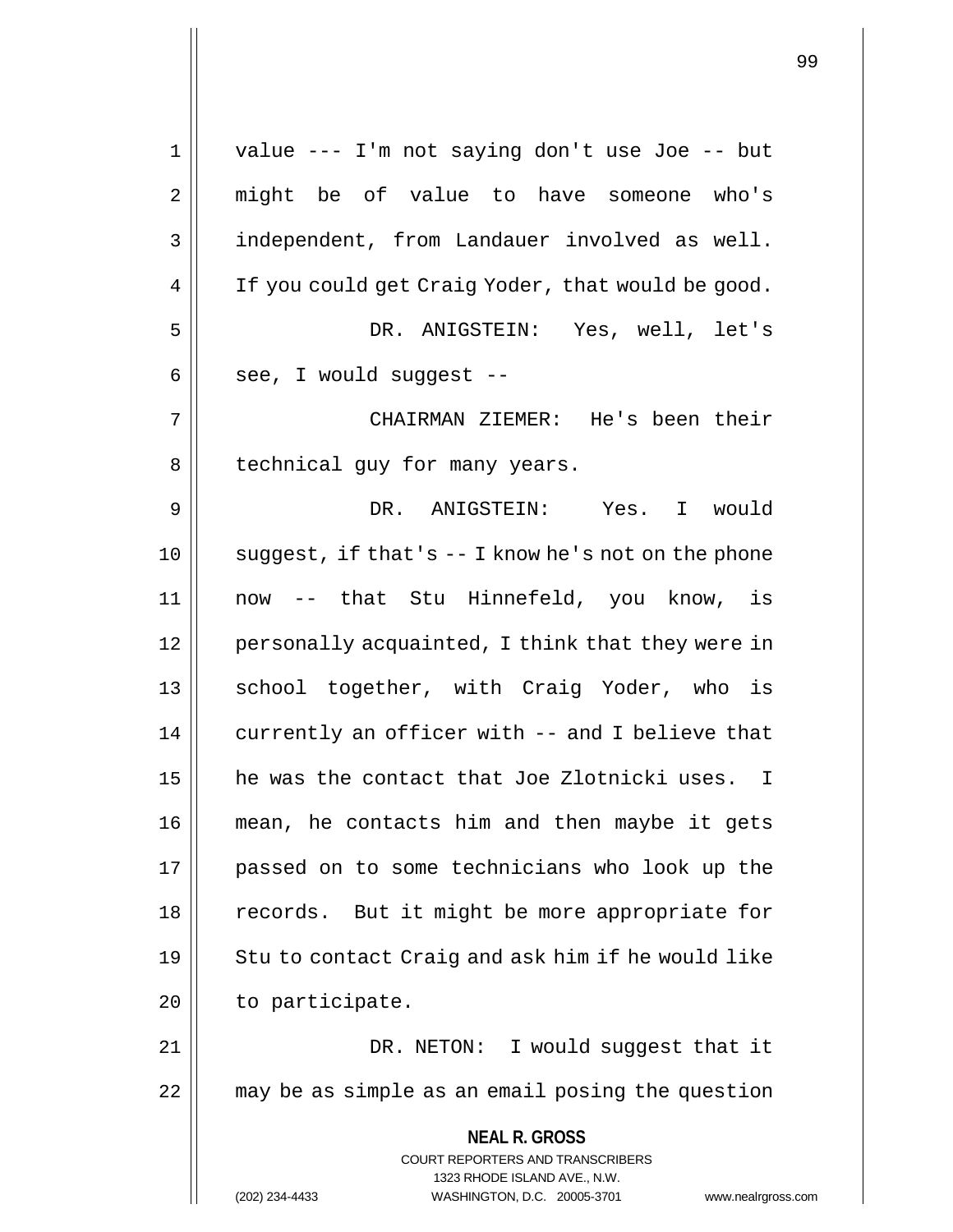**NEAL R. GROSS** COURT REPORTERS AND TRANSCRIBERS 1323 RHODE ISLAND AVE., N.W. (202) 234-4433 WASHINGTON, D.C. 20005-3701 www.nealrgross.com 1 directly. I mean, we only have one question. 2 | DR. ANIGSTEIN: Okay. 3 DR. NETON: How were the control 4 | badges reported in this era to the client? 5 || DR. ANIGSTEIN: All right. 6 DR. NETON: Were they automatically  $7 \parallel$  reported as M or did they actually report the 8 dose? 9 DR. ANIGSTEIN: Should that email 10 **come from us or from NIOSH?** 11 DR. NETON: Well, it depends on -- I 12 || guess if you're -- and you suggested it might be 13 || a reasonable idea that Stu contact Craig Yoder. 14 || Maybe he should make the first contact. I don't 15 want to speak for Stu, but we can investigate 16 || that and see if Stu feels comfortable pursuing  $17$  | that way. If not, I don't know. 18 DR. ANIGSTEIN: No, because NIOSH 19 actually at one point had a contract with 20 Landauer. 21 || DR. NETON: I understand. Yeah. 22 DR. ANIGSTEIN: So this would just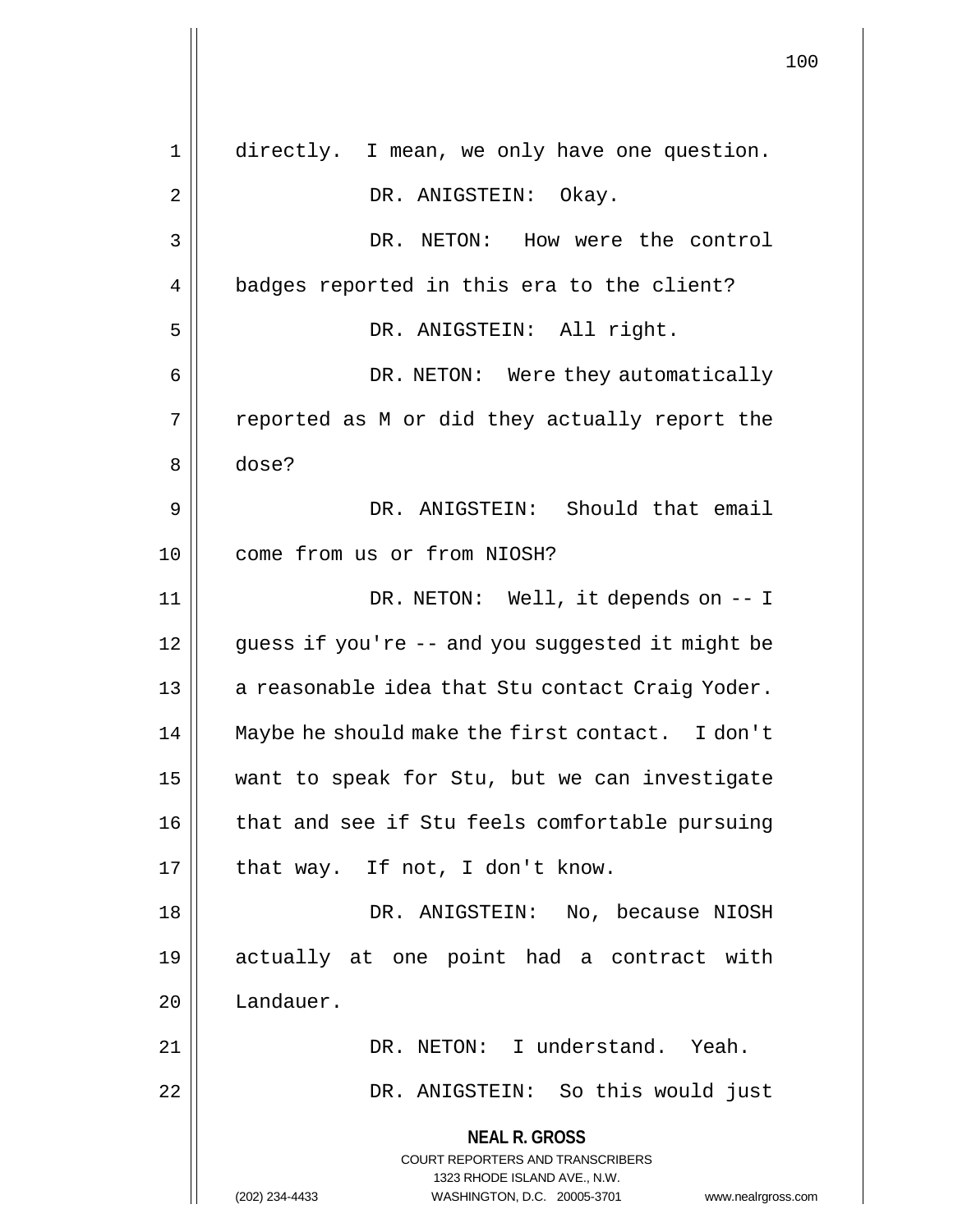**NEAL R. GROSS** COURT REPORTERS AND TRANSCRIBERS 1323 RHODE ISLAND AVE., N.W. 1 || be -- I know he's no longer active, but at least  $2 \parallel$  they would, you know --3 || DR. NETON: Yes, and this might be 4 || something that could be cleared up in just a  $5$  single email exchange. 6 DR. ANIGSTEIN: Okay. 7 || DR. NETON: I mean, very simple. 8 || So I think that I will pursue that with Stu and  $9 \parallel$  see if we can get this to be answered, you know, 10 fairly quickly. And I'm only going to ask one 11 question: you know, how were the control badges 12 || results reported to clients during this time 13 period? Okay. We'll take that action and I'll  $14$  || see if we can get that done quickly. 15 || I do know that Craig Yoder is a very 16 || busy man, and in the past when we've been dealing 17 with him it's been hard to get in touch with him 18 because of his schedule. So that may be a 19 limiting factor, but we can -- 20 CHAIRMAN ZIEMER: Craig Yoder is at 21 || the vice presidential level, so that is why it 22 becomes difficult.

(202) 234-4433 WASHINGTON, D.C. 20005-3701 www.nealrgross.com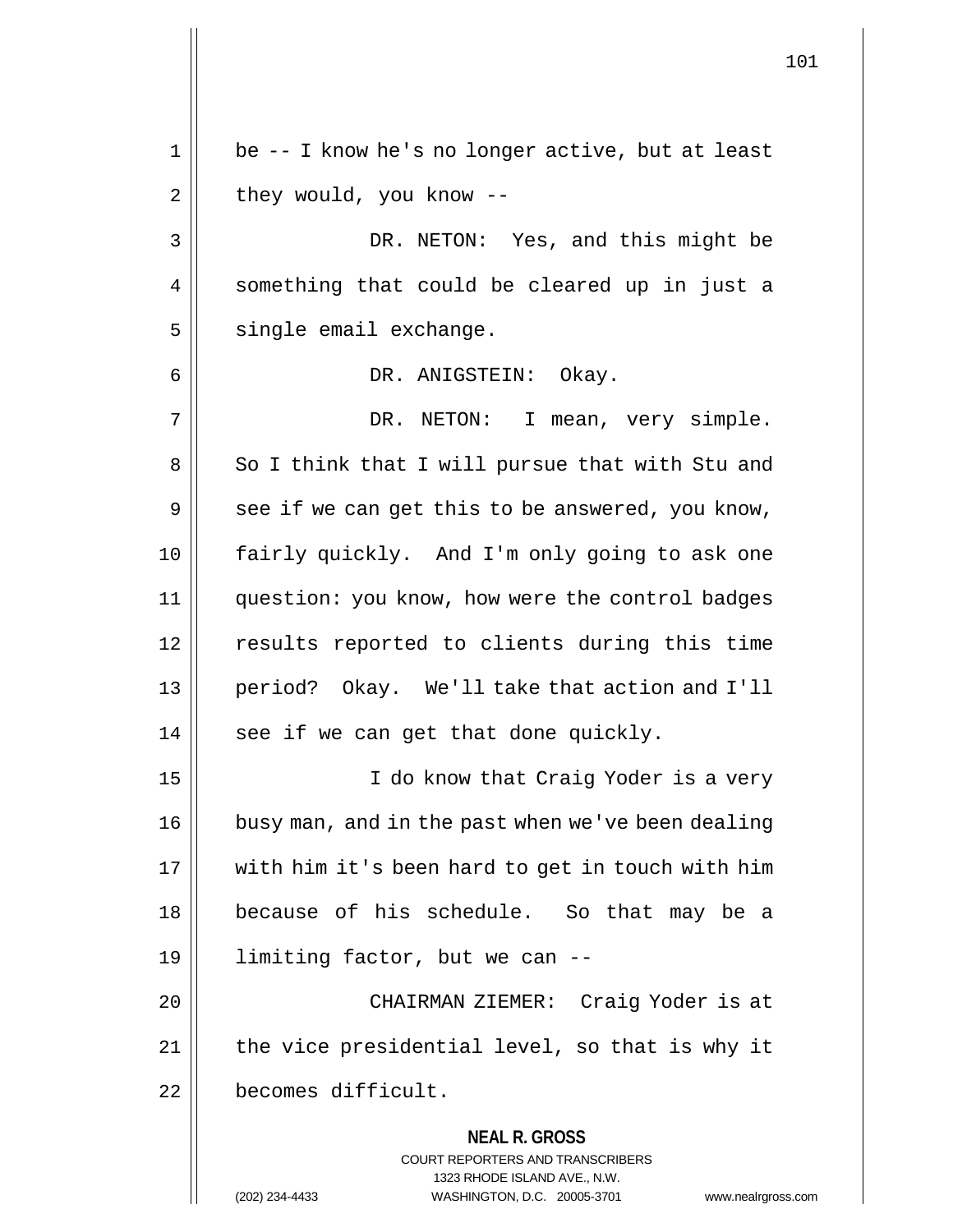**NEAL R. GROSS** COURT REPORTERS AND TRANSCRIBERS 1323 RHODE ISLAND AVE., N.W. (202) 234-4433 WASHINGTON, D.C. 20005-3701 www.nealrgross.com 1 || DR. NETON: Yes, I'm not 2 | complaining or anything. I'm just saying  $3 \parallel$  that  $-$ 4 CHAIRMAN ZIEMER: Yes, right. 5 DR. NETON: -- he's busy. But I  $6 \parallel$  think we'll try that. And, again, this maybe 7 | can be answered in a single email exchange over  $8 \parallel$  a day or so. So we'll try that, if that's 9 || acceptable. 10 CHAIRMAN ZIEMER: Thank you very 11 | much, Jim. 12 DR. NETON: What's that? 13 CHAIRMAN ZIEMER: Thank you very  $14$  much. 15 || DR. NETON: Okay. 16 CHAIRMAN ZIEMER: Okay. Let's go 17 | on to the additional questions. Dave, you want  $18 \parallel$  to -19 DR. McKEEL: Dr. Ziemer, this is Dan 20 McKeel. 21 CHAIRMAN ZIEMER: Yes, Dan? 22 DR. McKEEL: I would like to put in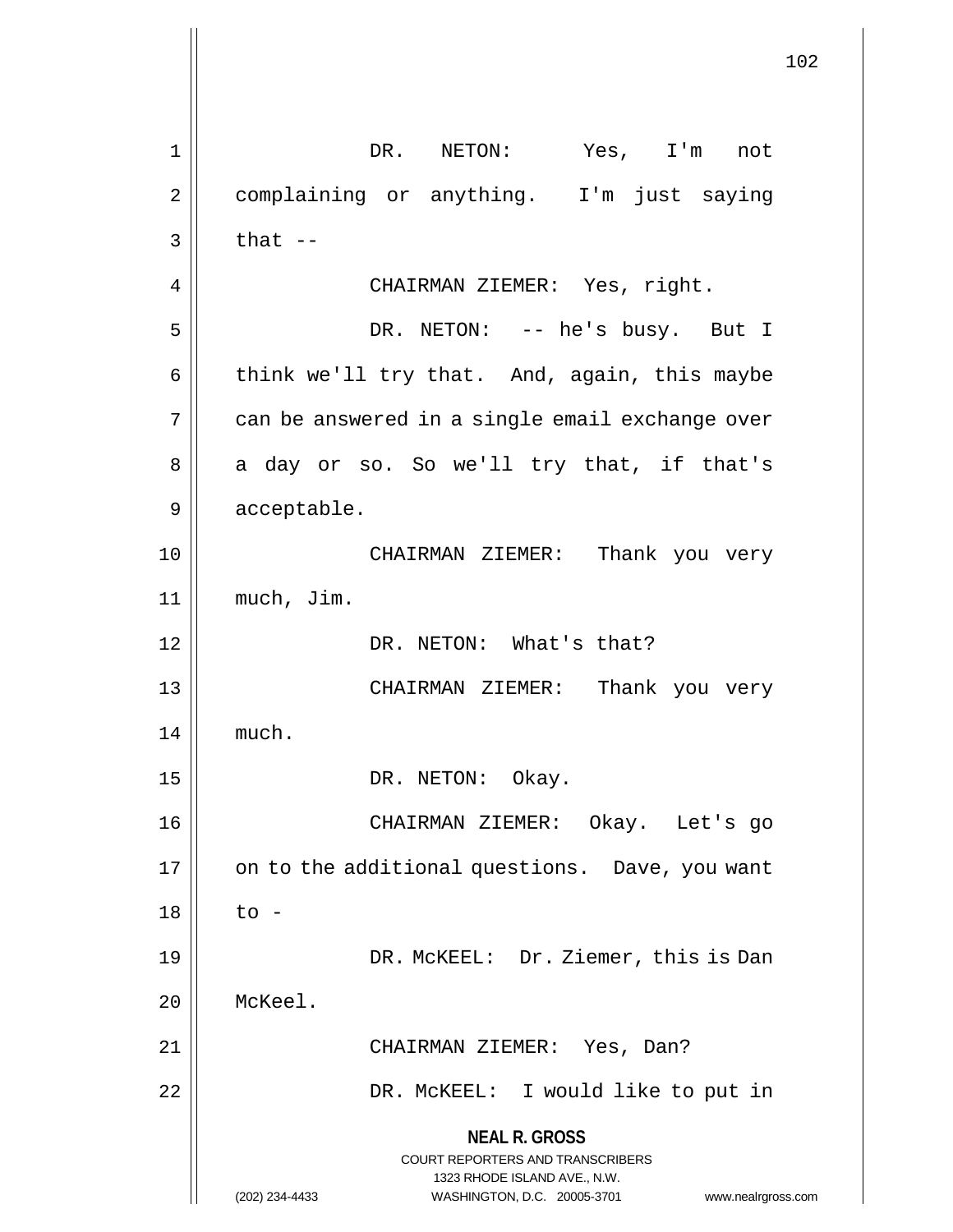1 || a timely comment to that, if I may. 2 CHAIRMAN ZIEMER: Sure. Oh, of 3 course. 4 DR. McKEEL: I endorse the idea. I  $5 \parallel$  think it's a very good idea to get in touch with 6 | Landauer directly, but if the overture to Mr. 7 || Yoder either doesn't work or it's taking a long 8 || time, I want to remind everybody that when I 9 || originally got the annual GSI Program 2084 film 10 badges from Landauer, I called and spoke 11 directly to a man named Chris Passmore, 12 P-A-S-S-M-O-R-E, and he engaged a woman named 13 Emily Quirke, Q-U-I-R-K-E. And we had 14 | telephone calls and exchanged letters. And for 15  $\parallel$  a while they were very helpful and they sent me 16 | the annual film badge records. And then Larry  $17$  | Elliott, who was the OCAS director at the time, 18 wrote a letter which informed Landauer that 19 petitioners actually had no special entree to 20  $\parallel$  such records. And so after that time it became 21 more difficult. 22 || But I would strongly suggest, since

> **NEAL R. GROSS** COURT REPORTERS AND TRANSCRIBERS 1323 RHODE ISLAND AVE., N.W. (202) 234-4433 WASHINGTON, D.C. 20005-3701 www.nealrgross.com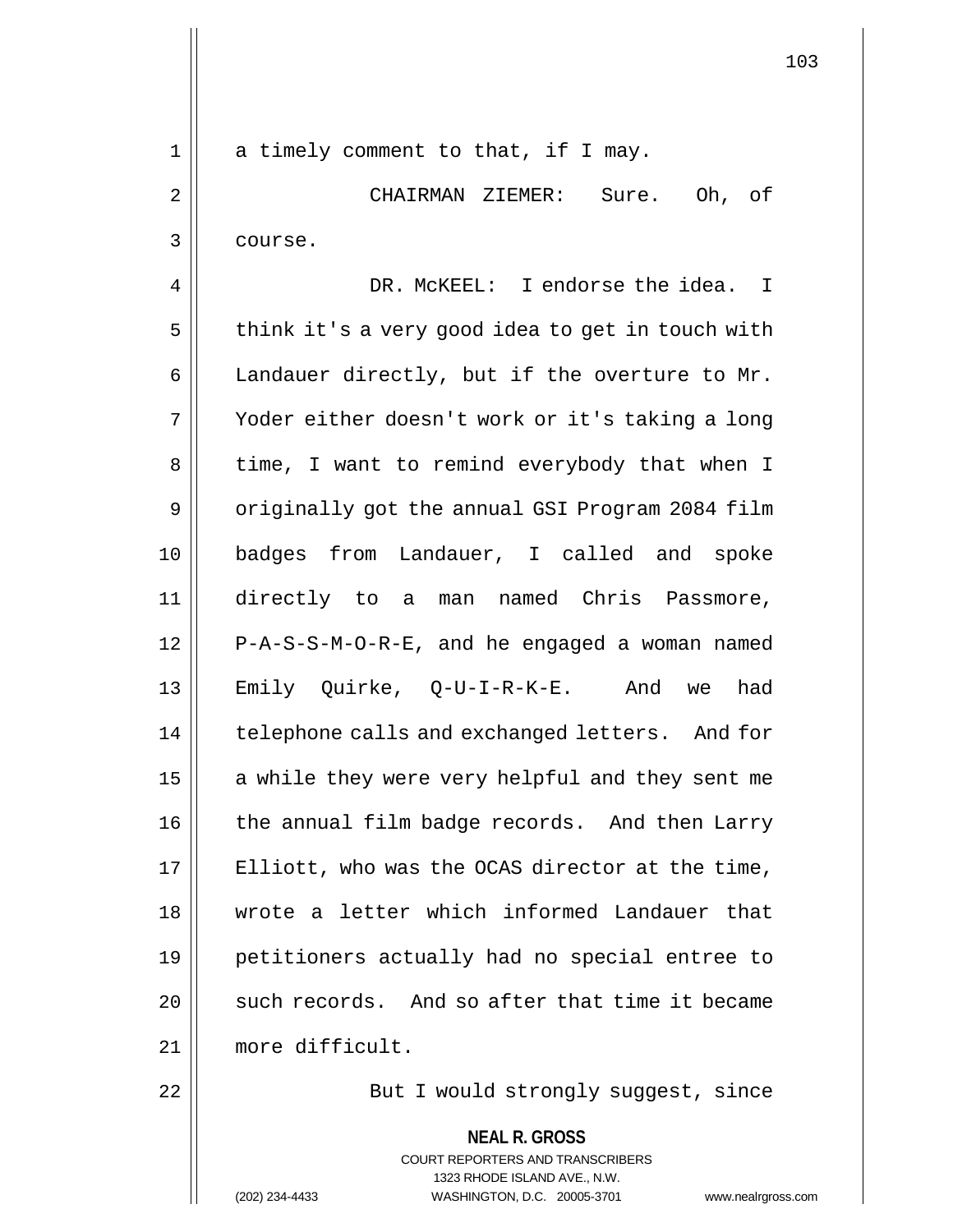1 Chris Passmore and Emily Quirke were the two  $2 \parallel$  people who actually did the research, found the  $3 \parallel$  badges and sent them to us -- I'm not sure if  $4 \parallel$  they're still at Landauer, but they might be, and  $5$  they would also be two people that could be 6 | interviewed about this.

7 || I agree that this is absolutely, 8 || absolutely crucial. And, you know, I cannot 9 || underscore how important it is to get the badges 10 | straightened out.

11 One of the other points I want to 12 | remind everybody about, while it's fresh on my 13 mind, is that Bob Anigstein said that the 14 drawings indicated that the film badges were 15 | kept on a rack. Singular. And Terry Dutko, who 16 is now deceased, a betatron operator at GSI you  $17$  | all well know, sent us drawings; and they've been 18 | circulated and you all have them, I'm talking 19 about everybody, the Board, NIOSH, SC&A, that 20 || actually carried through two locations for the 21 | film badges in the betatron facilities. And he  $22$  | clearly said that the film badges were kept at

> COURT REPORTERS AND TRANSCRIBERS 1323 RHODE ISLAND AVE., N.W.

**NEAL R. GROSS**

(202) 234-4433 WASHINGTON, D.C. 20005-3701 www.nealrgross.com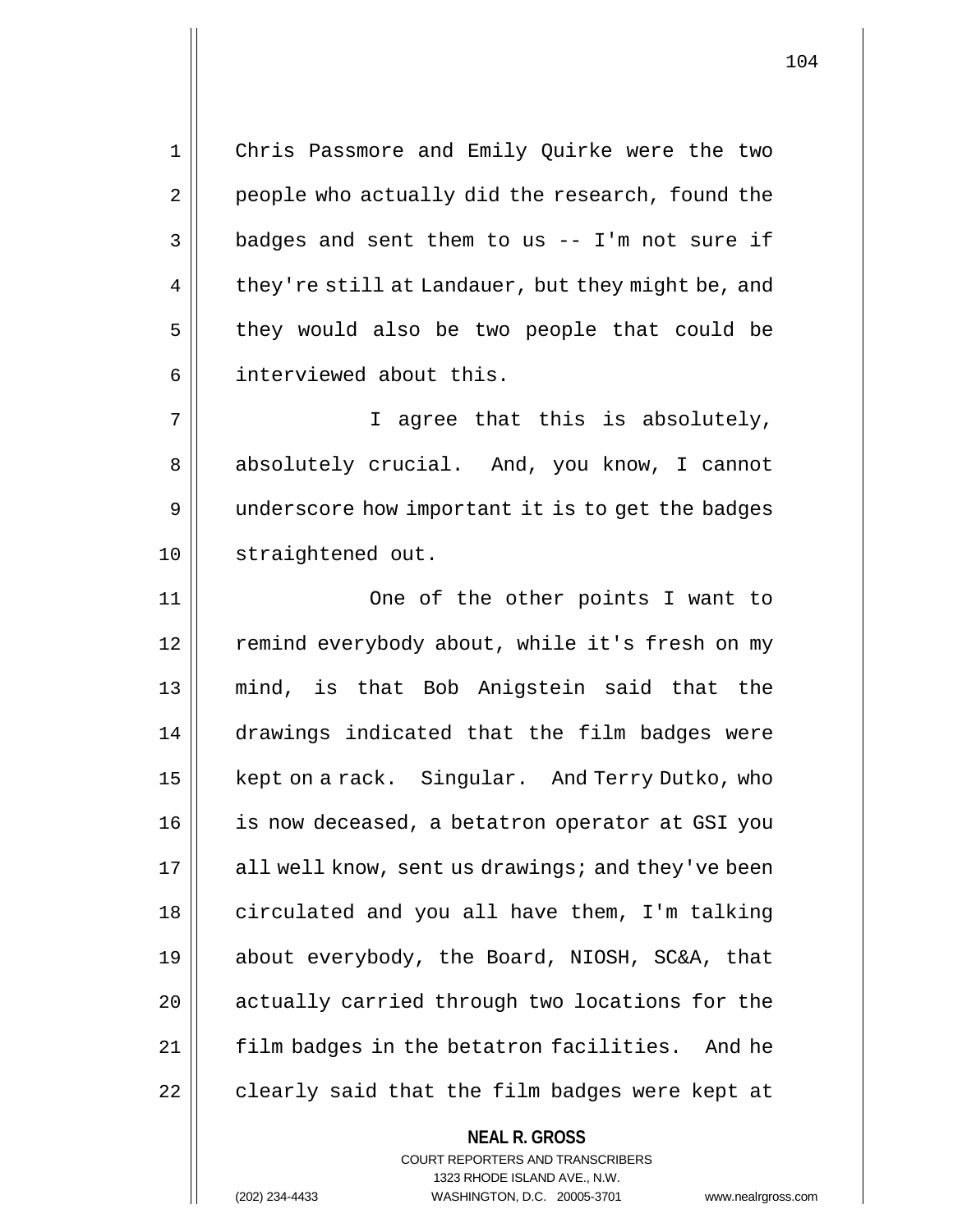1 both facilities.

| $\overline{2}$ | But also there was unanimous opinion                                                                                                                              |
|----------------|-------------------------------------------------------------------------------------------------------------------------------------------------------------------|
| 3              | backed up by affidavits of the GSI workers that                                                                                                                   |
| 4              | they were unaware of anything referred to or                                                                                                                      |
| 5              | called a control badge among the film badges at                                                                                                                   |
| 6              | GSI. And our affiants included, for example,                                                                                                                      |
| 7              | [identifying information redacted], who was the                                                                                                                   |
| 8              | clerk who managed the film badge distribution                                                                                                                     |
| 9              | program at GSI for several years. But all of the                                                                                                                  |
| 10             | workers said they simply aren't aware of that.                                                                                                                    |
| 11             | So I think it's important to not only                                                                                                                             |
| 12             | get -- I think we need to get Landauer's full                                                                                                                     |
| 13             | comments in writing and then make certain that                                                                                                                    |
| 14             | that full set of comments is put on the record.                                                                                                                   |
| 15             | And I don't think a phone call actually                                                                                                                           |
| 16             | accomplishes that purpose. I don't think a                                                                                                                        |
| 17             | technical call where Ted Katz writes up a summary                                                                                                                 |
| 18             | of the call -- I don't think that accomplishes                                                                                                                    |
| 19             | that purpose.                                                                                                                                                     |
| 20             | I don't think there's anything that                                                                                                                               |
| 21             | will substitute for a letter on<br>Landauer                                                                                                                       |
|                | <b>NEAL R. GROSS</b><br><b>COURT REPORTERS AND TRANSCRIBERS</b><br>1323 RHODE ISLAND AVE., N.W.<br>WASHINGTON, D.C. 20005-3701<br>(202) 234-4433<br>www.nealrgros |

(202) 234-4433 WASHINGTON, D.C. 20005-3701 www.nealrgross.com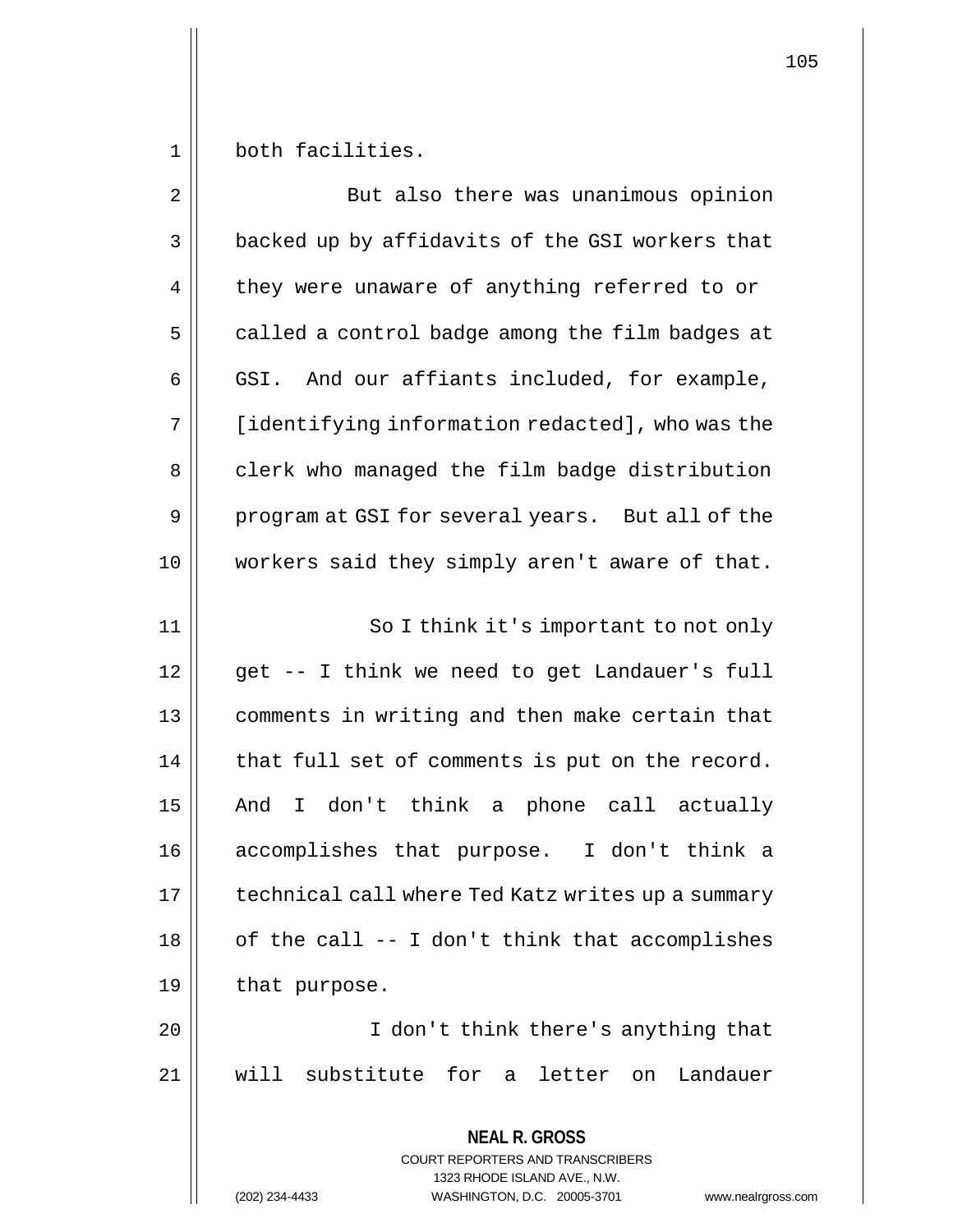**NEAL R. GROSS** COURT REPORTERS AND TRANSCRIBERS 1323 RHODE ISLAND AVE., N.W. (202) 234-4433 WASHINGTON, D.C. 20005-3701 www.nealrgross.com 1 letterhead signed by a person or persons  $2 \parallel$  with -- I think it would be better even if you  $3 \parallel$  talked to Craig Yoder, that he ought to consult 4 Weith Chris Passmore and Emily Quirke and make  $5$   $\parallel$  sure that the information we get from Landauer 6 || is as complete and accurate as possible on this 7 | issue, which I couldn't agree more with Jim Neton 8 | is absolutely crucial. So I appreciate you 9 | letting me make that comment. 10 || CHAIRMAN ZIEMER: Well, thanks for 11 those additional names, Dan, because 12 particularly if Dr. Yoder isn't available, 13 || certainly can follow up with these folks and 14 maybe all of them will get involved. 15 But the ball's in NIOSH's court then 16 || to follow up on this. And initially this will 17 || be in writing, email. If we need to get a formal  $18$  || letter at the other end, we can certainly do that  $19 \parallel$  as well. 20 || But, okay. Let's proceed. And 21 | then, Dave, do you have some additional items now  $22$  | to respond to?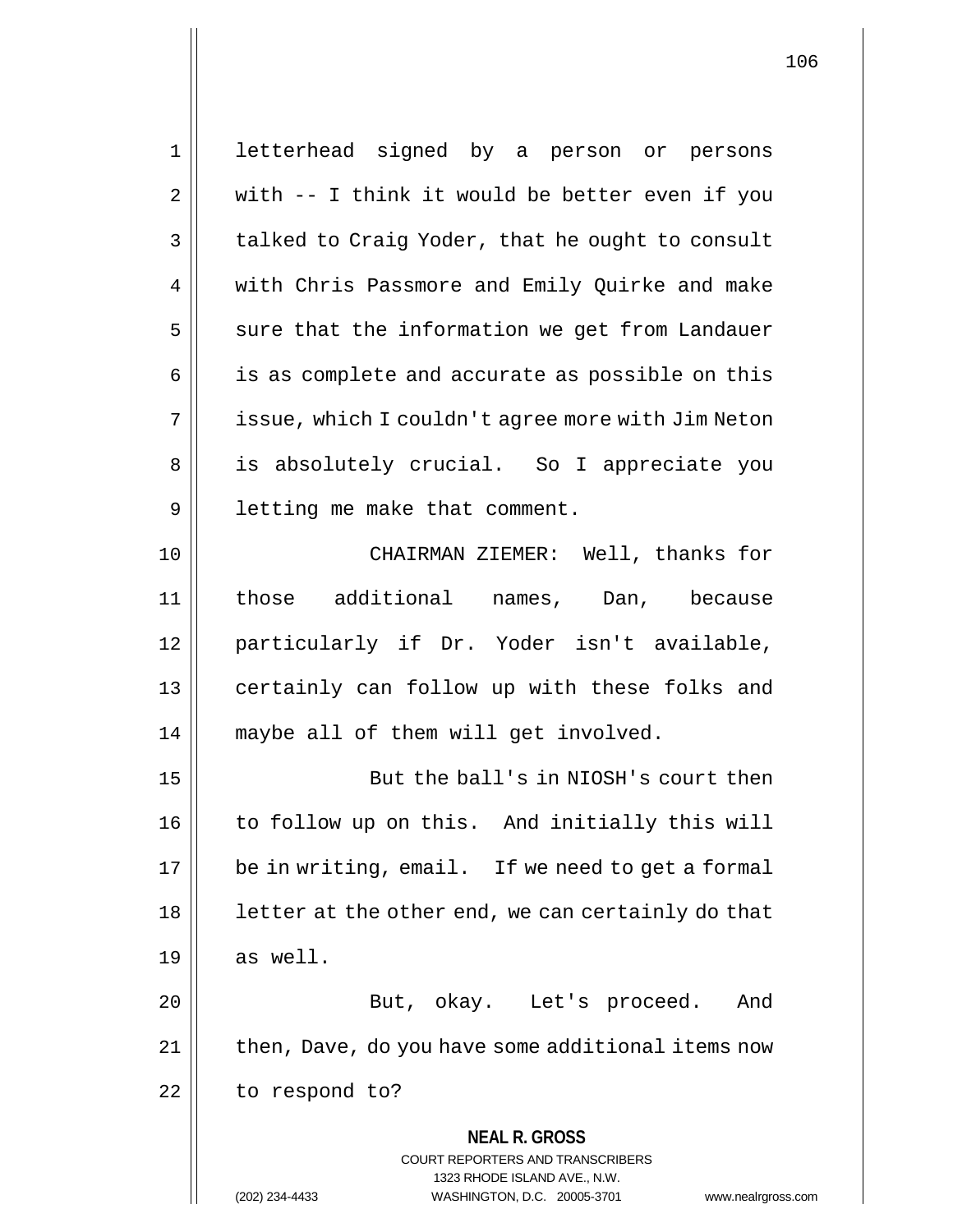| 1  | MR. ALLEN: Yes, I think the last                                                                                                                                       |
|----|------------------------------------------------------------------------------------------------------------------------------------------------------------------------|
| 2  | one on the list there is the beta dose. And I'm                                                                                                                        |
| 3  | going to apologize to Bob right off the bat. My                                                                                                                        |
| 4  | original draft that was sent out yesterday I                                                                                                                           |
| 5  | believe it did have "speculate" in there, that                                                                                                                         |
| 6  | they didn't use that 50 percent. And in my rush                                                                                                                        |
| 7  | to edit things and get that piece of information                                                                                                                       |
| 8  | out, I'd somehow changed the "speculate" to                                                                                                                            |
| 9  | "concluded." And that wasn't intentional.                                                                                                                              |
| 10 | That was my fault. But my main reason for trying                                                                                                                       |
| 11 | to get that out was if it were that simple, we                                                                                                                         |
| 12 | could possibly put this to bed. And that's why                                                                                                                         |
| 13 | I wanted to get it out.                                                                                                                                                |
| 14 | Bob has pointed out in his review                                                                                                                                      |
| 15 | that it's not that simple and that's not what                                                                                                                          |
| 16 | happened. And unfortunately I don't see any                                                                                                                            |
| 17 | real way around that other than us trading files,                                                                                                                      |
| 18 | like Bob said, to try to figure out where the                                                                                                                          |
| 19 | difference is.                                                                                                                                                         |
| 20 | CHAIRMAN ZIEMER: Okay. Well, the                                                                                                                                       |
| 21 | analysis that SC&A is going to provide is the one                                                                                                                      |
| 22 | on the contamination levels, but what do you need                                                                                                                      |
|    | <b>NEAL R. GROSS</b><br><b>COURT REPORTERS AND TRANSCRIBERS</b><br>1323 RHODE ISLAND AVE., N.W.<br>WASHINGTON, D.C. 20005-3701<br>(202) 234-4433<br>www.nealrgross.com |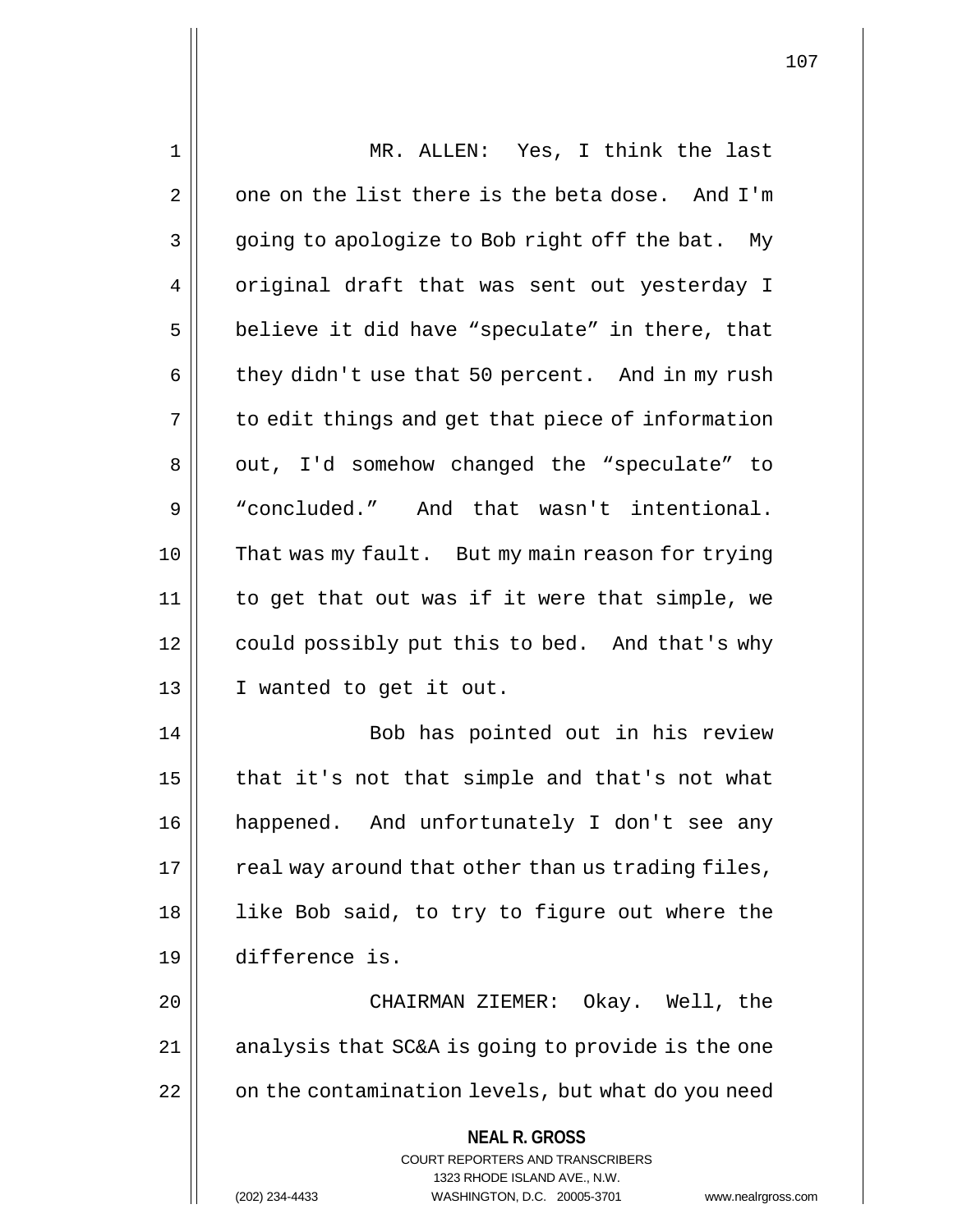|    | 108                                                                                                 |
|----|-----------------------------------------------------------------------------------------------------|
|    |                                                                                                     |
| 1  | on the beta?                                                                                        |
| 2  | ALLEN: Well, we just simply<br>MR.                                                                  |
| 3  | don't know what the difference is, why they're                                                      |
| 4  | getting some numbers and we're getting another                                                      |
| 5  | set of numbers.                                                                                     |
| 6  | DR. ANIGSTEIN: Which way should                                                                     |
| 7  | $we$ --                                                                                             |
| 8  | CHAIRMAN ZIEMER: So both of you                                                                     |
| 9  | both think that you're using the same parameters                                                    |
| 10 | and the same calculational methods, right?                                                          |
| 11 | MR. ALLEN: Right, that's why there                                                                  |
| 12 | shouldn't be a huge difference like that.                                                           |
| 13 | DR. ANIGSTEIN: Well, okay. Which                                                                    |
| 14 | way? Should it go both ways, or, Dave, would you                                                    |
| 15 | like to send us the files and we have our MCNP                                                      |
| 16 | people here, myself and then a couple of my                                                         |
| 17 | consultants, who can review them and, you know --                                                   |
| 18 | MR. ALLEN: Well, I'd love to see                                                                    |
| 19 | yours and I'm willing to send you mine.                                                             |
| 20 | DR. ANIGSTEIN: Okay. Well, you                                                                      |
| 21 | see it's not that simple. Ours is a set of                                                          |
| 22 | interlocking spreadsheets which would require                                                       |
|    | <b>NEAL R. GROSS</b>                                                                                |
|    | <b>COURT REPORTERS AND TRANSCRIBERS</b>                                                             |
|    | 1323 RHODE ISLAND AVE., N.W.<br>(202) 234-4433<br>WASHINGTON, D.C. 20005-3701<br>www.nealrgross.com |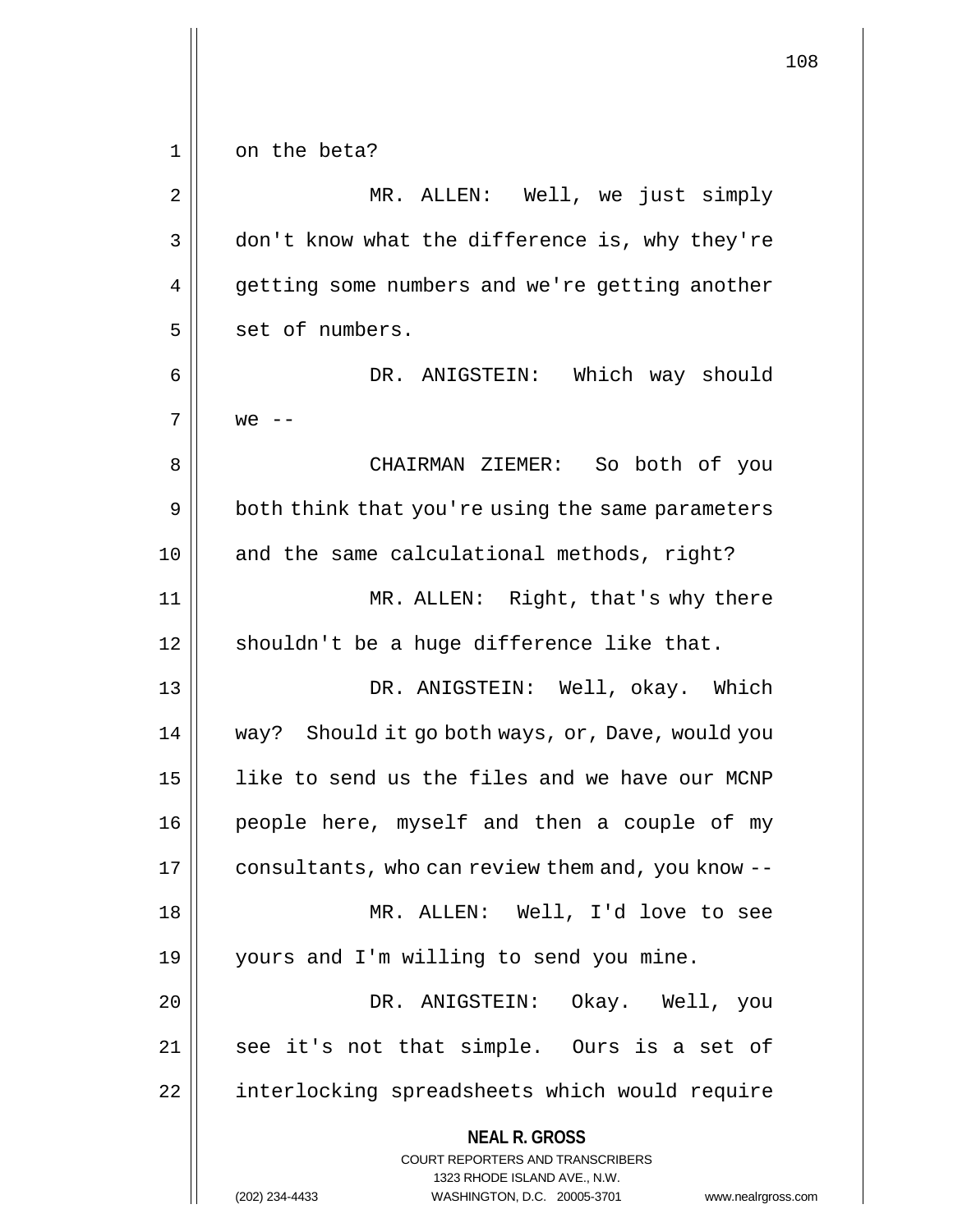**NEAL R. GROSS** COURT REPORTERS AND TRANSCRIBERS 1323 RHODE ISLAND AVE., N.W. (202) 234-4433 WASHINGTON, D.C. 20005-3701 www.nealrgross.com 1 || some explanation. I mean, I'll be happy to send  $2 \parallel$  them, but I'm just warning it's not an 3 || immediately transparent process. 4 MR. ALLEN: Well, I agree. There's 5 | complicated calculations. I'd probably have to  $6 \parallel$  provide you some explanation as to mine, too.  $7 \parallel$  So let's  $-$ 8 DR. ANIGSTEIN: I'm open to 9 | direction, whichever way you want. 10 CHAIRMAN ZIEMER: Just trade 11 between the both of you. 12 || DR. ANIGSTEIN: All right. 13 MR. ALLEN: Yes. 14 DR. ANIGSTEIN: All right. It's 15  $\parallel$  going to be a little while before we do that. I 16 mean obviously it's not going to be before the 17 | Denver meeting. 18 || MR. ALLEN: Yes, between explaining 19 them, getting them traded and somebody else  $20$  analyzing, it's not going to happen by  $21$  | next -- what is it, Wednesday? 22 DR. ANIGSTEIN: Yes.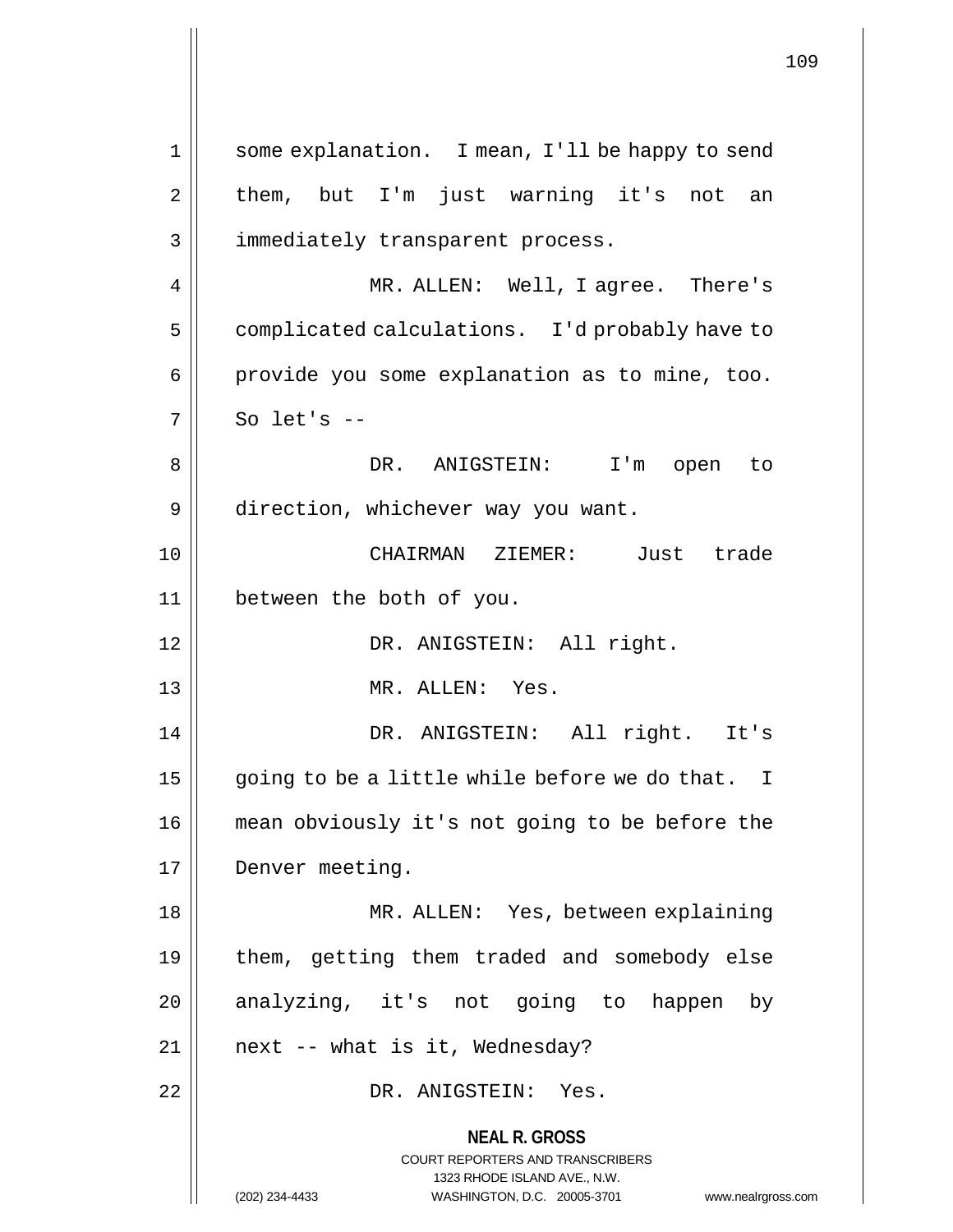| $\mathbf 1$ | MR. ALLEN: Right. That's clear.                                                                                                                                    |
|-------------|--------------------------------------------------------------------------------------------------------------------------------------------------------------------|
| 2           | MEMBER BEACH: This is Josie.<br>Is                                                                                                                                 |
| 3           | that something that would maybe require a                                                                                                                          |
| 4           | technical call, or would you just do that via                                                                                                                      |
| 5           | email, explaining your numbers?                                                                                                                                    |
| 6           | MR. ALLEN: Well, the explanation I                                                                                                                                 |
| 7           | was talking about is just explaining what's in                                                                                                                     |
| 8           | a spreadsheet, because sometimes, especially                                                                                                                       |
| 9           | me, I'll write these up with numbers and, you                                                                                                                      |
| 10          | know, the headers are cryptic, you know? So for                                                                                                                    |
| 11          | somebody else to make any sense of it, I'll have                                                                                                                   |
| 12          | to say, okay, in this column, you know, this is                                                                                                                    |
| 13          | what we did and stuff, so they could have a better                                                                                                                 |
| 14          | chance of actually following through that.                                                                                                                         |
| 15          | CHAIRMAN ZIEMER: So you just need                                                                                                                                  |
| 16          | to prepare the information in a way that they can                                                                                                                  |
| 17          | understand what you're did. Sounds like it's                                                                                                                       |
| 18          | written information rather than a technical                                                                                                                        |
| 19          | call.                                                                                                                                                              |
| 20          | MR. ALLEN: Right. I don't think                                                                                                                                    |
| 21          | that's something you want to try to explain on                                                                                                                     |
| 22          | a call, at least the first shot around. And then                                                                                                                   |
|             | <b>NEAL R. GROSS</b><br><b>COURT REPORTERS AND TRANSCRIBERS</b><br>1323 RHODE ISLAND AVE., N.W.<br>WASHINGTON, D.C. 20005-3701<br>(202) 234-4433<br>www.nealrgross |

(202) 234-4433 WASHINGTON, D.C. 20005-3701 www.nealrgross.com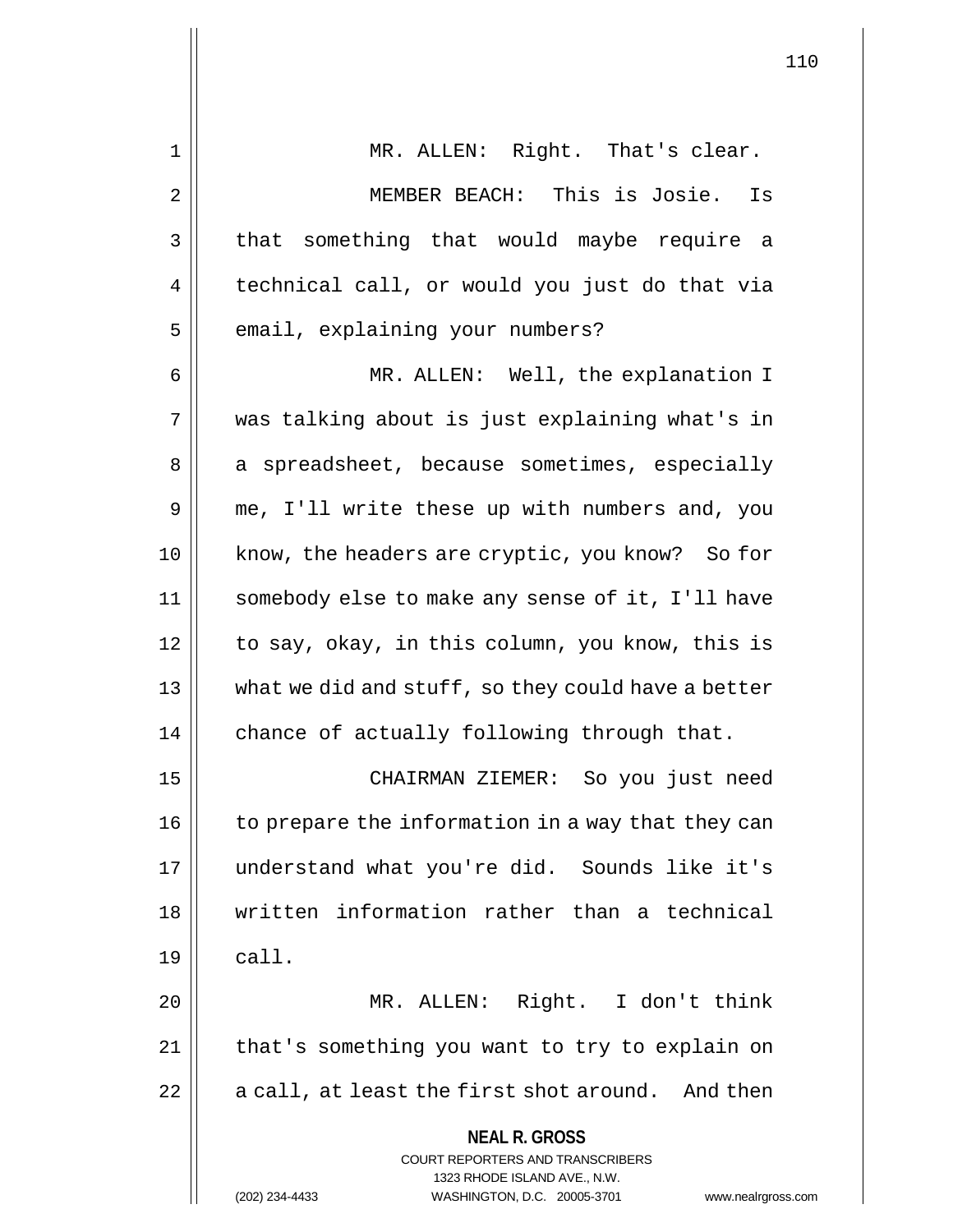| maybe some clarification if it's not clear.                                                                                                                       |
|-------------------------------------------------------------------------------------------------------------------------------------------------------------------|
| DR. ANIGSTEIN: Yes, I agree with                                                                                                                                  |
| Dave that we exchange information. Then I would                                                                                                                   |
| say, probably, on our end, I would say we issue                                                                                                                   |
| a report, a brief report or a memo saying this                                                                                                                    |
| is what we found.                                                                                                                                                 |
| MR. KATZ: Yes, Bob, this is Ted.                                                                                                                                  |
| Once you've both done your analyses of each                                                                                                                       |
| other's spreadsheets, you probably need to trade                                                                                                                  |
| some emails before you put out any final report                                                                                                                   |
| to make sure you each understand each other's                                                                                                                     |
| material.                                                                                                                                                         |
| DR. ANIGSTEIN: Sure.                                                                                                                                              |
| MR. KATZ: Yes.                                                                                                                                                    |
| DR. ANIGSTEIN: Or we can put out                                                                                                                                  |
| sort of a draft report and send it, if we don't                                                                                                                   |
| already do that, because it's easier.<br>$\mathbf I$                                                                                                              |
| personally find that writing a report sharpens                                                                                                                    |
| my thinking. So if I write it down and then I                                                                                                                     |
| can send it, we can have -- you know, before                                                                                                                      |
| issuing it officially we can exchange it and have                                                                                                                 |
| it commented on, if that's acceptable. It's the                                                                                                                   |
| <b>NEAL R. GROSS</b><br><b>COURT REPORTERS AND TRANSCRIBERS</b><br>1323 RHODE ISLAND AVE., N.W.<br>(202) 234-4433<br>WASHINGTON, D.C. 20005-3701<br>www.nealrgros |
|                                                                                                                                                                   |

(202) 234-4433 WASHINGTON, D.C. 20005-3701 www.nealrgross.com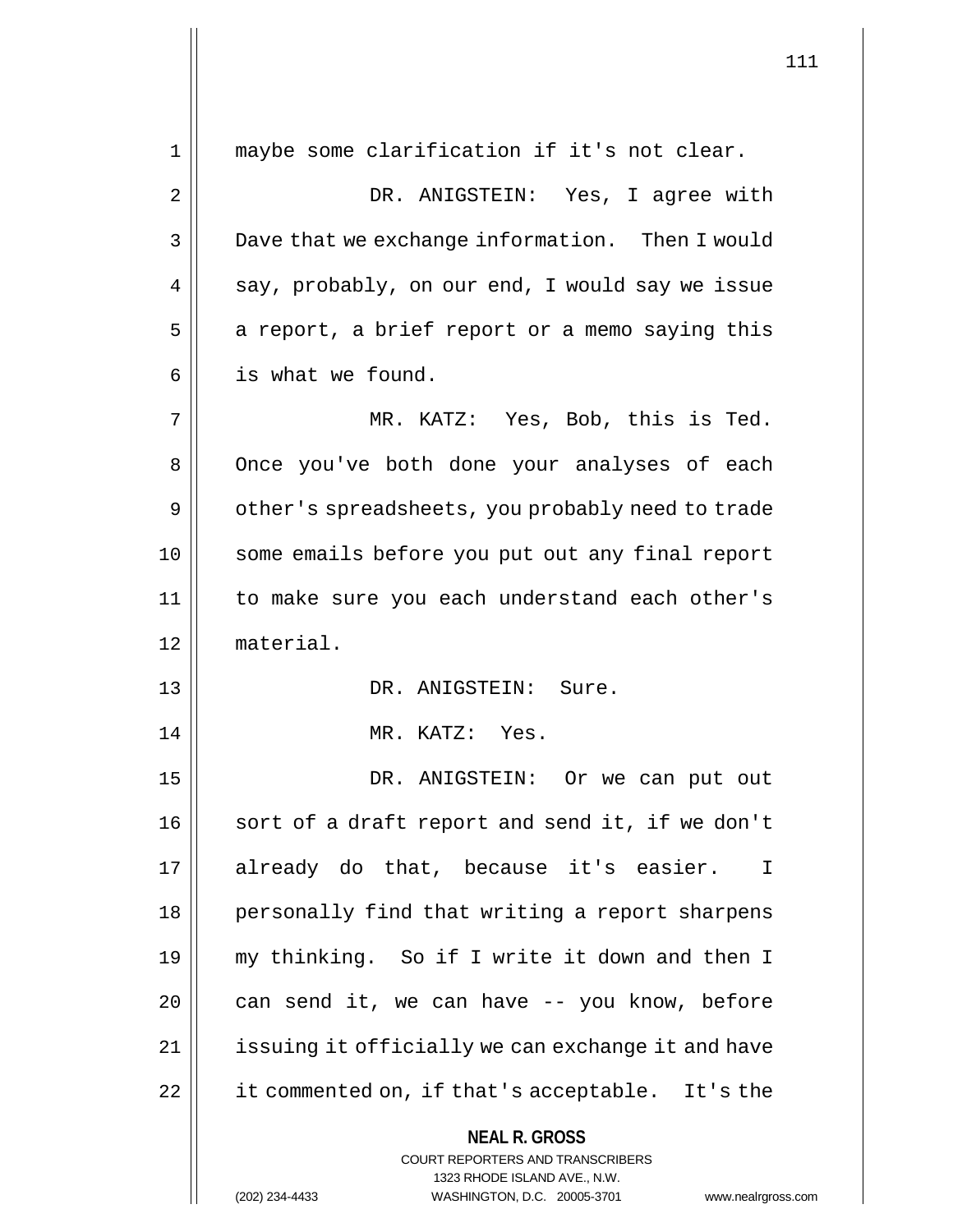**NEAL R. GROSS** COURT REPORTERS AND TRANSCRIBERS 1323 RHODE ISLAND AVE., N.W. (202) 234-4433 WASHINGTON, D.C. 20005-3701 www.nealrgross.com 1 || same thing basically. You know, an email with  $2 \parallel$  an attached note to it. 3 MR. ALLEN: Well, I think some 4 emails may probably be warranted just to make  $5$  sure we understand each other's --6 DR. ANIGSTEIN: Yes, right, right,  $7 ||$  right. But it won't necessarily -- it might be 8 | an email attachment. 9 MR. ALLEN: Yes, I mean just a  $10$  || clarification type of  $-$ 11 || DR. ANIGSTEIN: Exactly. 12 || MR. ALLEN: What did you do here  $13$  || versus --14 || DR. ANIGSTEIN: Yes. 15 MR. ALLEN: -- an evaluation? Not 16 || an evaluation in the emails, but some sort of a 17 || clarifications-type --18 DR. ANIGSTEIN: Well, in email, I 19 mean the first be a transmission of the file with  $20$  | a note explaining what we did. 21 || MR. ALLEN: Right. 22 DR. ANIGSTEIN: And then once we get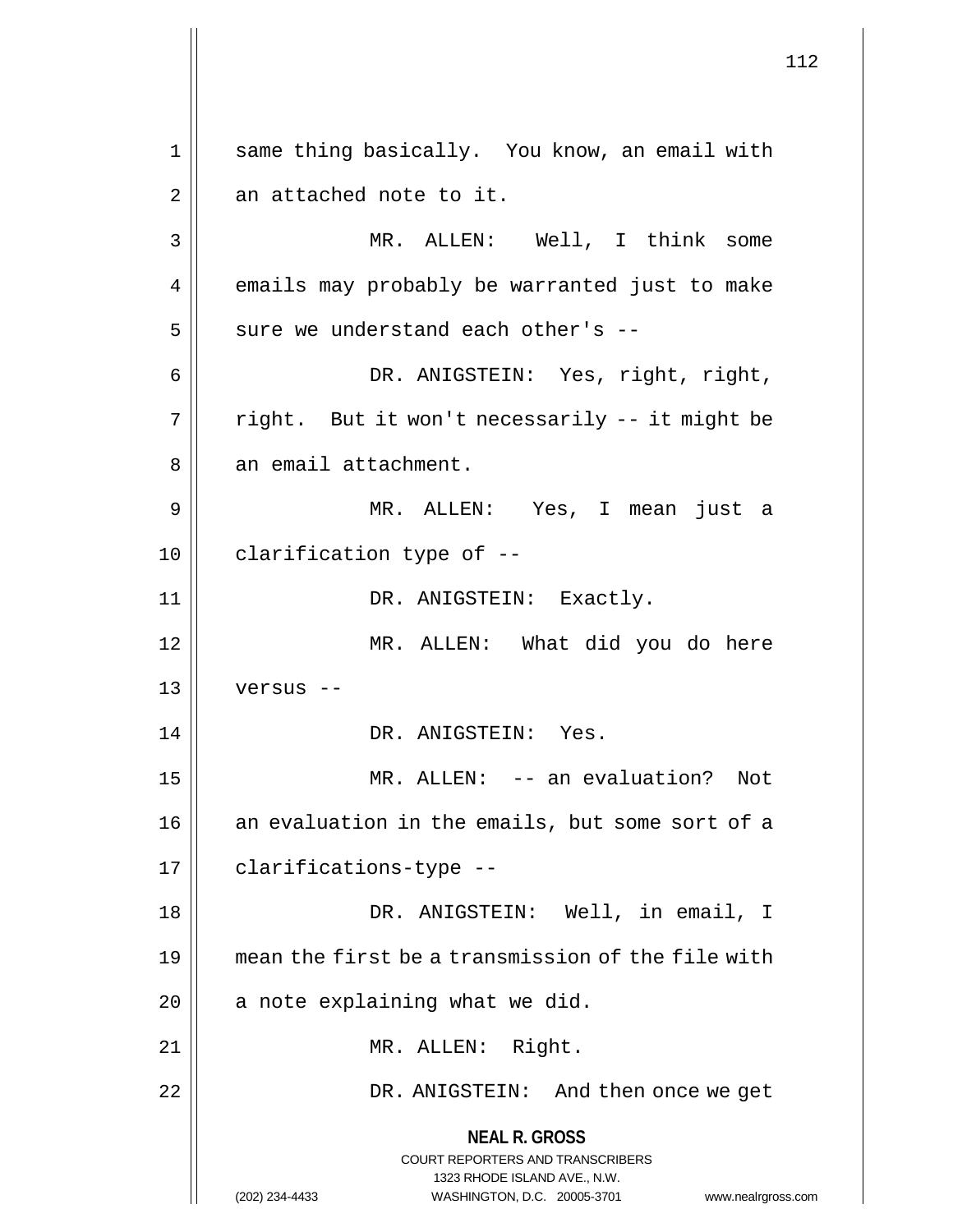**NEAL R. GROSS** COURT REPORTERS AND TRANSCRIBERS 1323 RHODE ISLAND AVE., N.W. 1 your material, we'll send you another email with 2 | comments and questions. 3 || MR. ALLEN: Right. 4 DR. ANIGSTEIN: So there will be an  $5 \parallel$  opportunity to respond, to clarify, respond,  $6 \parallel$  acknowledge. And then in the end perhaps each 7 can issue a report saying we're right, you're 8 || wrong, or you're right, we're wrong. 9 || (Laughter.) 10 CHAIRMAN ZIEMER: Okay. Well, 11 that's certainly a way to get a handle on why 12 || you're seeing these differences. You know, if 13 it's just a simple calculational thing versus 14 || some major underlying assumption that is very 15 | different, we need to identify that. 16 || Are those the only items now where 17 || we have to address on the original paper here 18 || then? Is that the last one, Dave? 19 || MR. ALLEN: I think it was, yes. 20 CHAIRMAN ZIEMER: Jim Neton, did 21 you have another item that was on there that you 22 | had a question on?

<sup>(202) 234-4433</sup> WASHINGTON, D.C. 20005-3701 www.nealrgross.com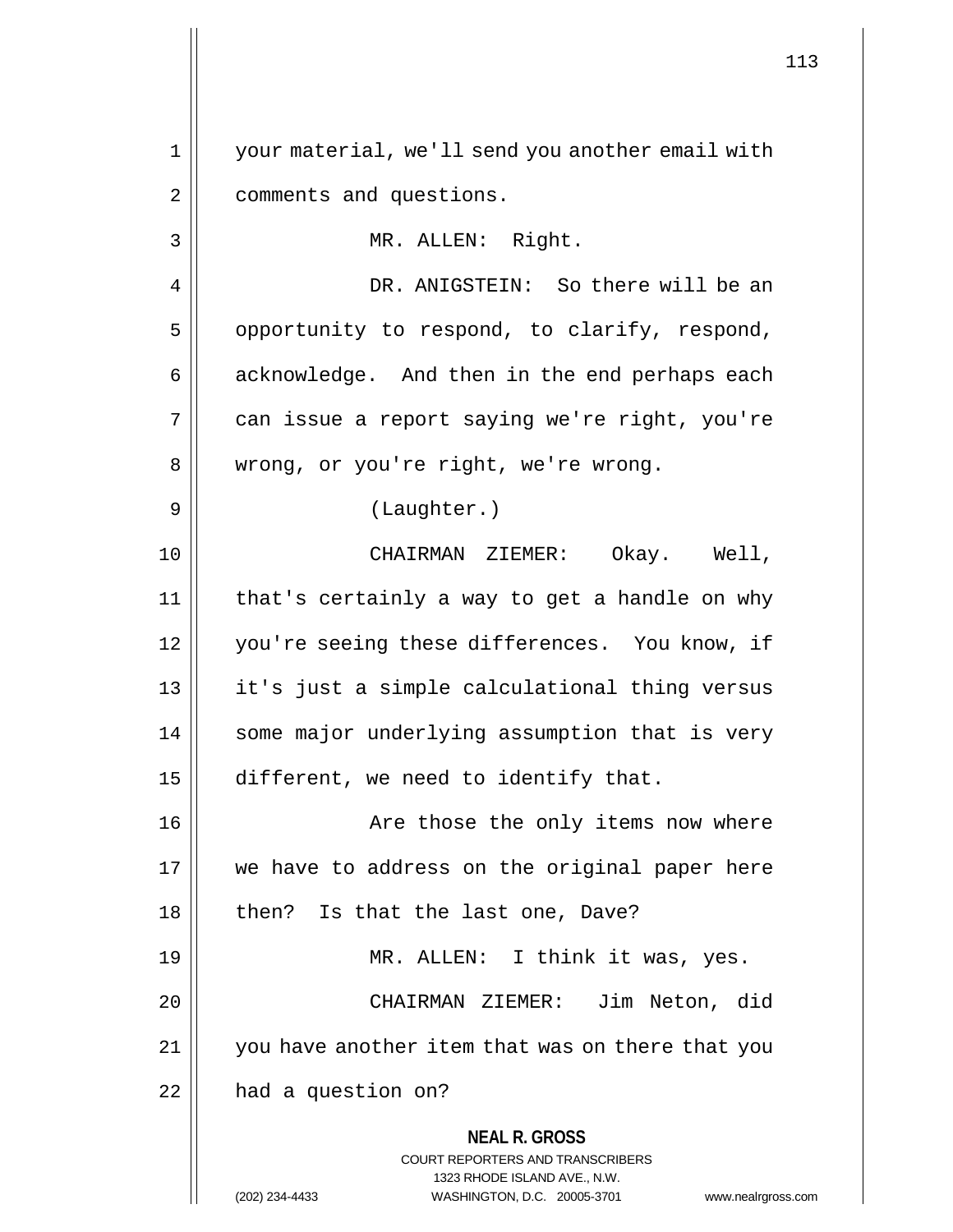**NEAL R. GROSS** COURT REPORTERS AND TRANSCRIBERS 1 DR. NETON: Well, you know, there's  $2 \parallel$  still a couple outstanding items on the badge 3 | rack issue, you know, unrelated to the detection 4 | limit of film badges, and that is the model that 5 Dave Allen used to generate the photons at the  $6 \parallel$  badge rack. 7 And Bob Anigstein's comment on the 8 || shielding between the betatron room and the 9 control room -- I mean and the badge rack. I 10 don't know whether, you know, those are worth 11 discussing today before we decide this. You 12 || know, if the film badge issue is as SC&A portrays 13 it, then I guess the other arguments are not 14 | worth discussing, because unless Dave Allen can 15  $\parallel$  correct me, I think that that's the key issue. 16 || So maybe we have to decide if this is  $17$   $\parallel$  still -- solve this issue first. But those are  $18$  || the only two issues I can think of. 19 CHAIRMAN ZIEMER: Yes, and it's not 20 clear to me whether that issue needs to be  $21$  || resolved before we get the  $-$  I think we still 22 | need the Landauer information.

1323 RHODE ISLAND AVE., N.W.

(202) 234-4433 WASHINGTON, D.C. 20005-3701 www.nealrgross.com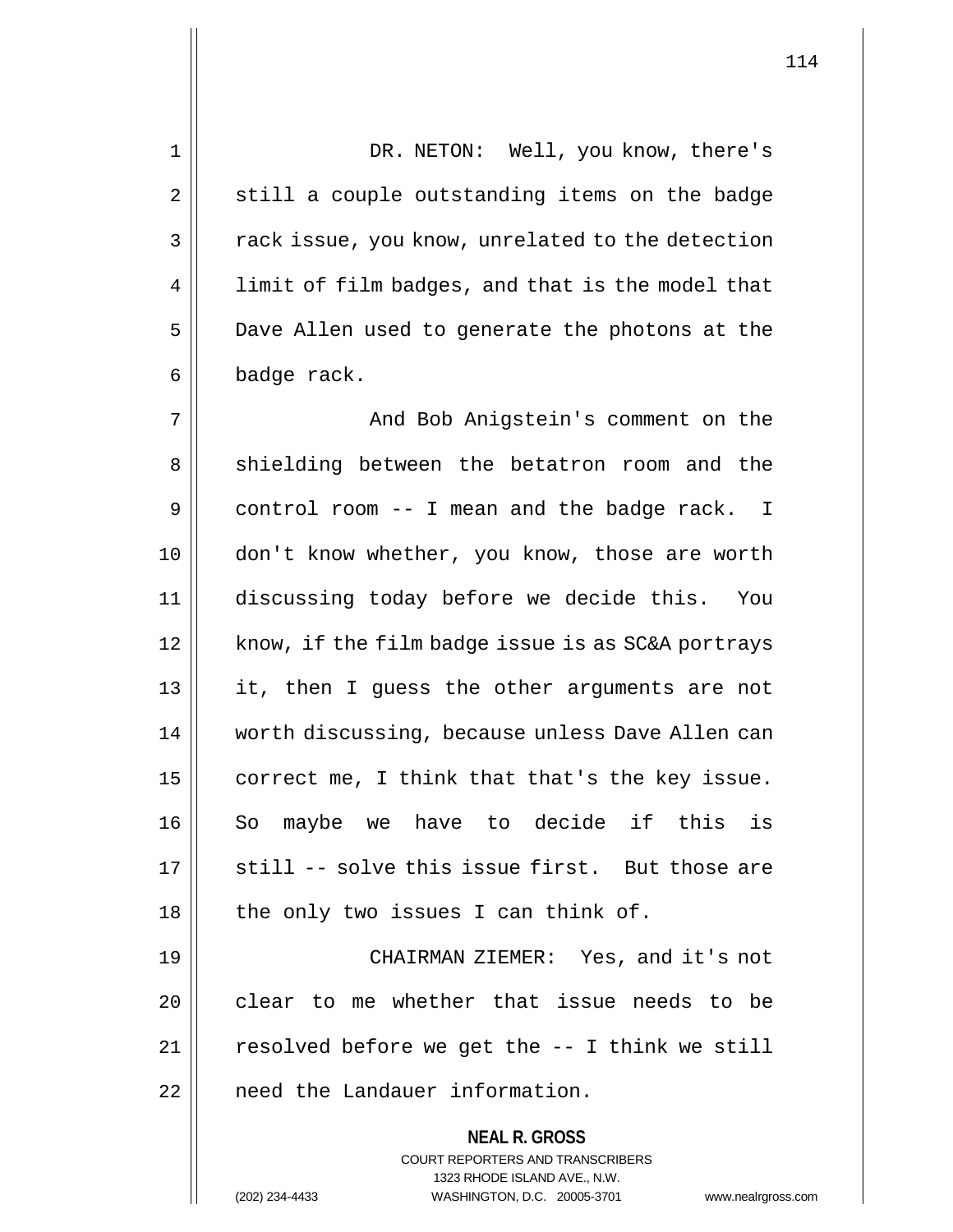**NEAL R. GROSS** COURT REPORTERS AND TRANSCRIBERS 1323 RHODE ISLAND AVE., N.W. 1 DR. NETON: Yes, I agree. If the 2 | Landauer backs up, is exactly the way Bob  $3 \parallel$  Anigstein has interpreted it, then I think the 4 | other issues may be small potatoes compared to  $5 \parallel$  this. 6 CHAIRMAN ZIEMER: Yes. So I guess  $7 \parallel$  my question is do you want to do anything further 8 || on this now, or hold this off until you get the 9 || other information? 10 DR. NETON: Well, after thinking 11 about it some, it's probably best to solve this 12 issue first, I think. 13 CHAIRMAN ZIEMER: The badge rack 14 issue? 15 DR. NETON: Yes, because we could 16 debate a lot about the other two issues and this  $17$  | one would trump the other two, I think. 18 CHAIRMAN ZIEMER: Okay. Well, 19 || let's go to it, then. Let's see. 20 DR. ANIGSTEIN: I'm sorry, I'm 21 || losing track. The badge rack issue. Which  $22$  || other two issues would be put aside?

(202) 234-4433 WASHINGTON, D.C. 20005-3701 www.nealrgross.com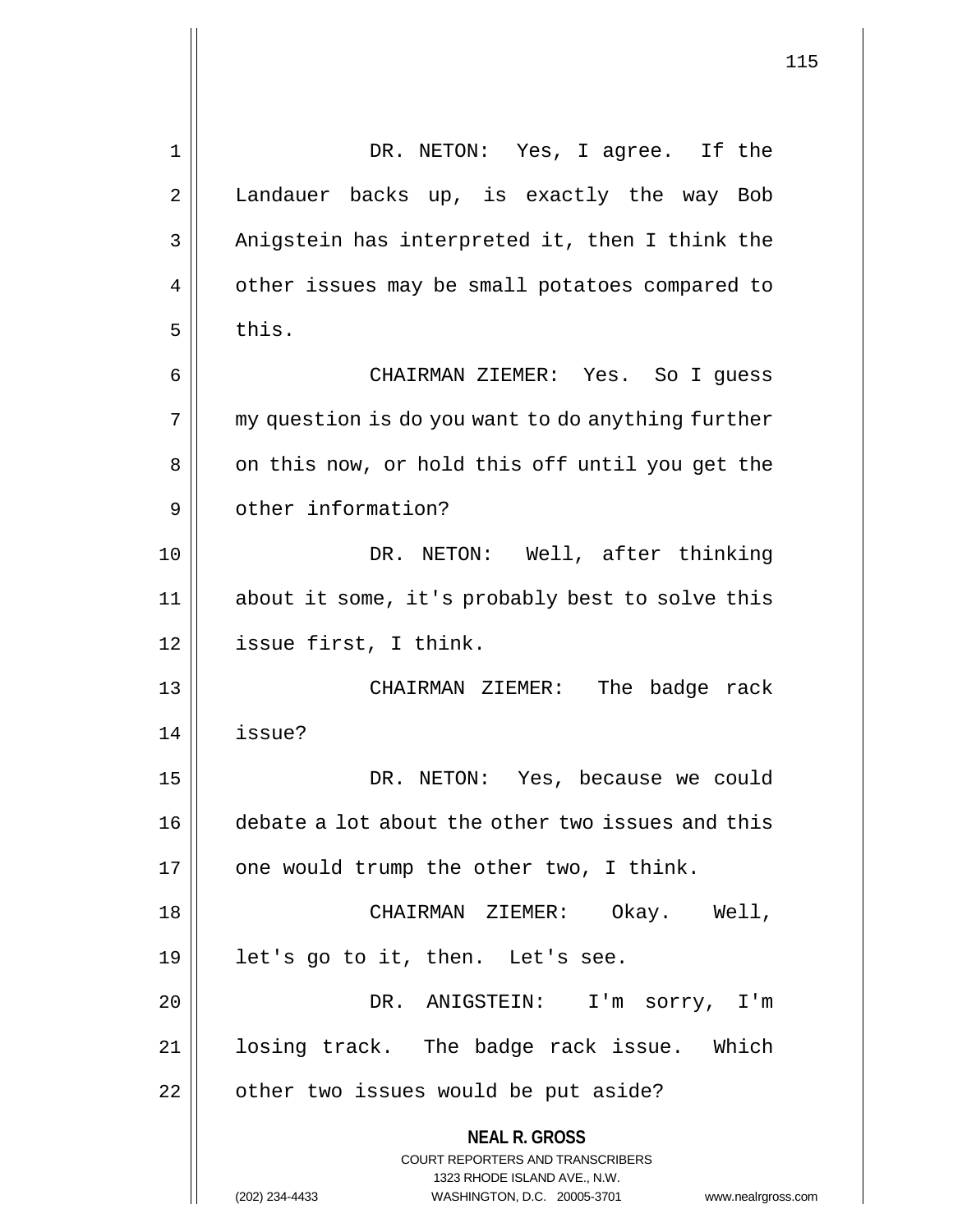**NEAL R. GROSS** COURT REPORTERS AND TRANSCRIBERS 1323 RHODE ISLAND AVE., N.W. (202) 234-4433 WASHINGTON, D.C. 20005-3701 www.nealrgross.com 1 DR. NETON: Well, I think the key 2 || issue to answer right now is the reporting  $3 \parallel$  practice of Landauer --4 DR. ANIGSTEIN: Yes. 5 DR. NETON: -- for the badge rack 6 | control. 7 DR. ANIGSTEIN: But the beta dose is 8 | completely separate, independent of that. 9 DR. NETON: The beta dose? 10 DR. ANIGSTEIN: Do you want to 11 proceed with that, or you want to not proceed  $12$  with it? 13 DR. NETON: You're talking about 14 | the beta dose with the MCNP files? 15 DR. ANIGSTEIN: Yes, I mean that's 16 | completely separate from this. 17 DR. NETON: Oh, yes. No, that 18 || needs to be pursued. I have three issues down. 19  $\parallel$  And, you know, the --20 || DR. ANIGSTEIN: Right. Okay. 21 DR. NETON: -- ten to the minus  $22$  | sixth versus ten to the minus fifth you're going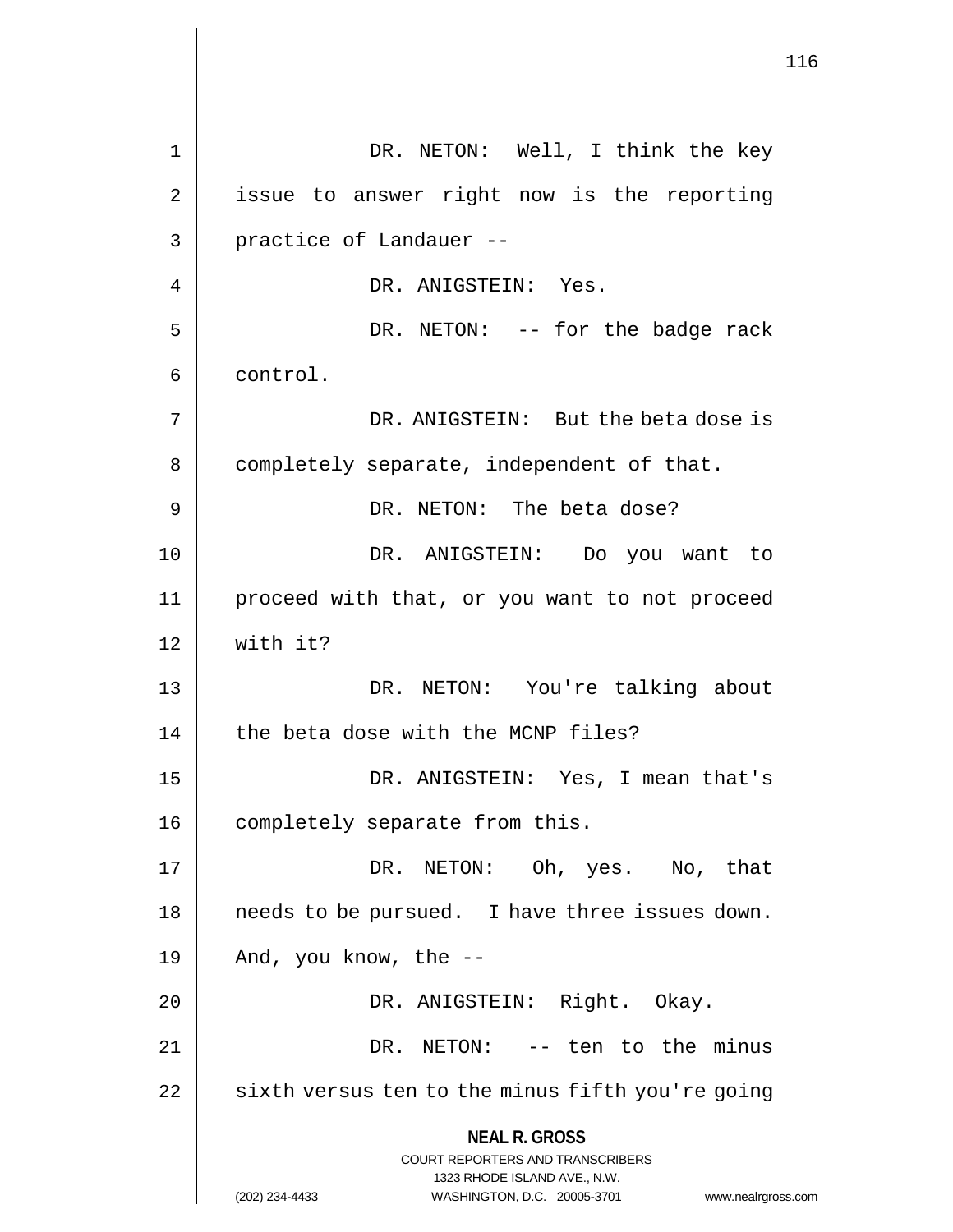**NEAL R. GROSS** COURT REPORTERS AND TRANSCRIBERS 1323 RHODE ISLAND AVE., N.W. (202) 234-4433 WASHINGTON, D.C. 20005-3701 www.nealrgross.com 117 1 | to send us data. 2 || DR. ANIGSTEIN: Right. Right.  $3 \parallel$  Right. 4 || DR. NETON: We're going to try to  $5$  | poll Landauer on the practices of reporting  $-$ 6 DR. ANIGSTEIN: Right, yes.  $7 \parallel$  DR. NETON: -- during that era.  $8$  || And then the trade files for the MCNP. 9 DR. ANIGSTEIN: Right. So these 10 || are all independent? 11 DR. NETON: Yes, they're all 12 | independent. What I was talking about was the 13 || other two issues related to using the badge  $14$  rack  $-$ 15 DR. ANIGSTEIN: Oh, I see. I got 16 you. 17 || DR. NETON: You know, that made the 18 exposure -- 19 DR. ANIGSTEIN: Yes, I understand. 20 || Yes. Yes, there will be -- once you don't use  $21$  | the badges, then the rest is moot. 22 || DR. NETON: Exactly.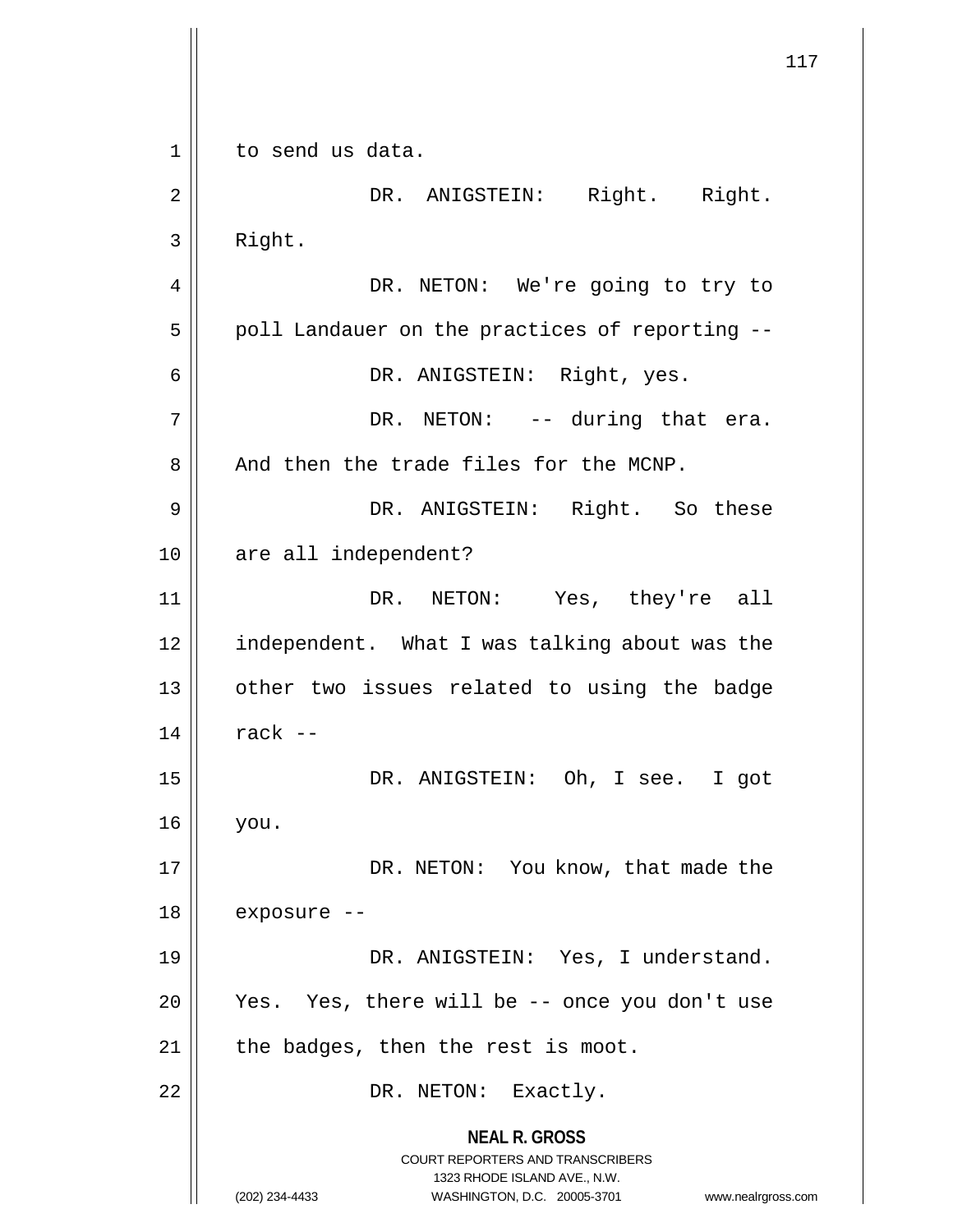**NEAL R. GROSS** COURT REPORTERS AND TRANSCRIBERS 1323 RHODE ISLAND AVE., N.W. (202) 234-4433 WASHINGTON, D.C. 20005-3701 www.nealrgross.com 1 CHAIRMAN ZIEMER: So the question  $2 \parallel$  is what do we need to do on the badge rack issue 3 now. 4 || DR. NETON: Well, I think the issue 5 | is to contact Landauer and get hopefully a clear  $6 \parallel$  answer as to how they behaved. 7 CHAIRMAN ZIEMER: Right. And once 8 || you have that, then we can determine whether this 9 | other needs to be pursued then. 10 DR. NETON: Yes, and the other ones 11 || still may be okay. You know, it just depends on 12 how accurate they are and what adjustments may 13 || or may not need to be made to make them more 14 | accurate, yes. 15 CHAIRMAN ZIEMER: Okay. Let me ask 16 again, Work Group Members, any questions on 17 || proceeding in this way? 18 MEMBER MUNN: No, that sounds 19 perfectly logical to me. 20 MEMBER BEACH: I don't have any  $21$  || either, Paul. 22 CHAIRMAN ZIEMER: Okay. John?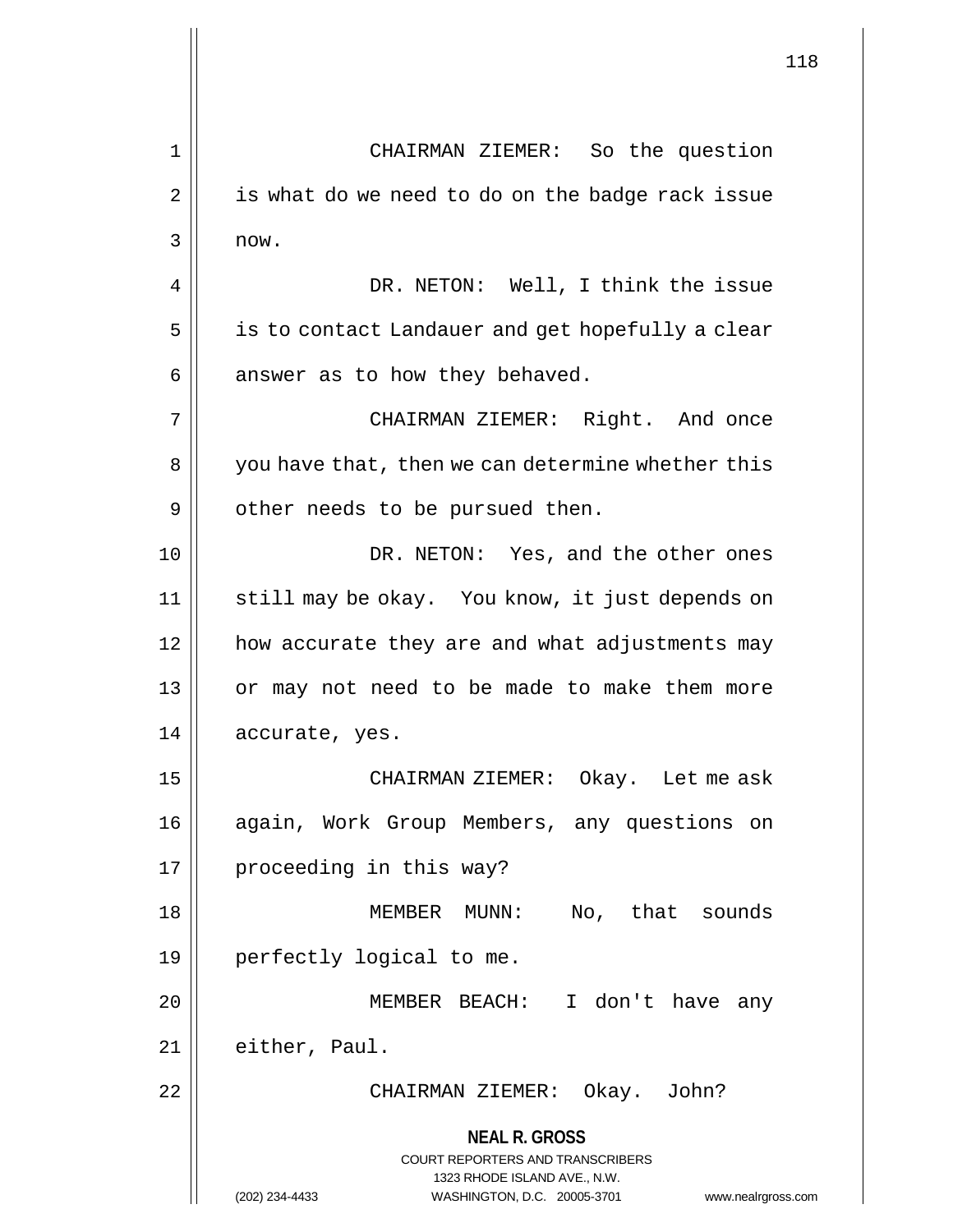|    |                                                                                                                                                | 119 |
|----|------------------------------------------------------------------------------------------------------------------------------------------------|-----|
|    |                                                                                                                                                |     |
| 1  | (No response.)                                                                                                                                 |     |
| 2  | CHAIRMAN ZIEMER: I was talking to                                                                                                              |     |
| 3  | John Poston.                                                                                                                                   |     |
| 4  | MEMBER POSTON: Can you hear me?                                                                                                                |     |
| 5  | CHAIRMAN ZIEMER: Yes, there you                                                                                                                |     |
| 6  | go.                                                                                                                                            |     |
| 7  | MEMBER POSTON: Yes, I'm okay with                                                                                                              |     |
| 8  | it.                                                                                                                                            |     |
| 9  | CHAIRMAN ZIEMER: Okay. Now I want                                                                                                              |     |
| 10 | to give Dr. McKeel a chance to comment also on                                                                                                 |     |
| 11 | the Dave Allen paper and the related issues that                                                                                               |     |
| 12 | we've talked about here.                                                                                                                       |     |
| 13 | And, Dan, we have your document, a                                                                                                             |     |
| 14 | critique of Dave Allen's August GSI White Paper.                                                                                               |     |
| 15 | And I think there's some follow-up. I think you                                                                                                |     |
| 16 | had another one a day or two later. Well, that                                                                                                 |     |
| 17 | was information on an abstract. And your papers                                                                                                |     |
| 18 | are also on the website. But why don't you go                                                                                                  |     |
| 19 | ahead.                                                                                                                                         |     |
| 20 | DR. MCKEEL: Okay. Are you hearing                                                                                                              |     |
| 21 | me now?                                                                                                                                        |     |
| 22 | CHAIRMAN ZIEMER: Yes, go ahead,                                                                                                                |     |
|    | <b>NEAL R. GROSS</b>                                                                                                                           |     |
|    | <b>COURT REPORTERS AND TRANSCRIBERS</b><br>1323 RHODE ISLAND AVE., N.W.<br>(202) 234-4433<br>WASHINGTON, D.C. 20005-3701<br>www.nealrgross.com |     |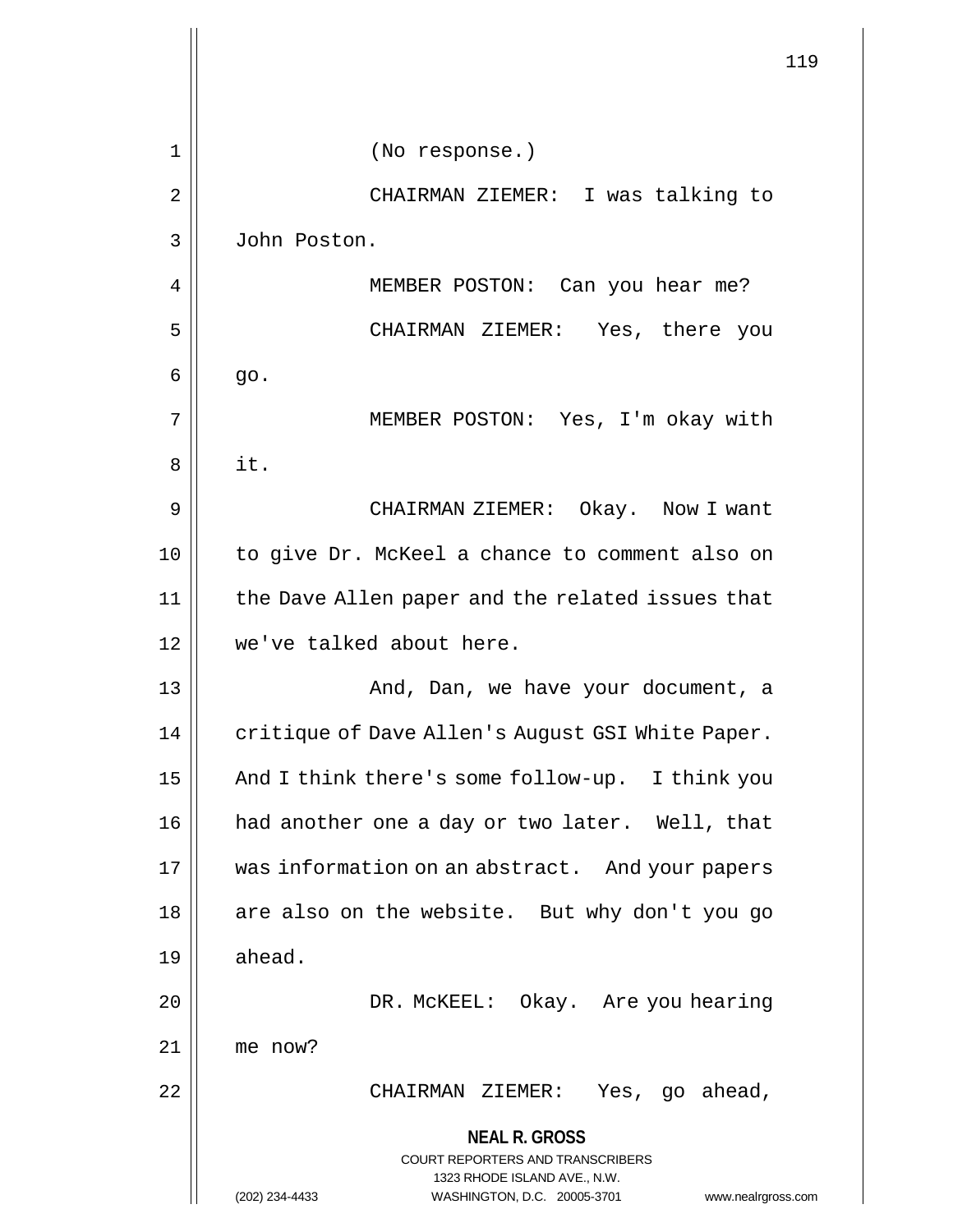$1 \parallel$  Dan.

| $\overline{2}$ | DR. MCKEEL: Okay. Good. Well, I                                                                                                                                 |
|----------------|-----------------------------------------------------------------------------------------------------------------------------------------------------------------|
| $\mathfrak{Z}$ | have some comments about what's been discussed                                                                                                                  |
| 4              | in the meeting and then I had a few things that                                                                                                                 |
| 5              | I knew needed to be addressed. So if you don't                                                                                                                  |
| 6              | mind, I'm going to kind of take it in reverse                                                                                                                   |
| 7              | order and wind up with the comments about the                                                                                                                   |
| 8              | immediate discussion today as the last item so                                                                                                                  |
| 9              | I can get through these.                                                                                                                                        |
| 10             | I want to stress that I sent this                                                                                                                               |
| 11             | Work Group four papers. Two of them were from                                                                                                                   |
| 12             | August of 2013 and one of them was the rebuttal                                                                                                                 |
| 13             | paper that I had to Dave Allen's White Paper on                                                                                                                 |
| 14             | the GSI estimated doses. So I'll address that                                                                                                                   |
| 15             | in a minute. The other papers were two reports                                                                                                                  |
| 16             | from the Health and Safety Lab of the AEC New York                                                                                                              |
| 17             | Operations Office, and that's NYO Report- 4699.                                                                                                                 |
| 18             | And there is a 1957 original paper and there is                                                                                                                 |
| 19             | a Supplement 1 from the next year.                                                                                                                              |
| 20             | And what's interesting about those                                                                                                                              |
| 21             | papers is the AEC conducted in the '50s -- it may                                                                                                               |
| 22             | have gone on later, I'm not sure, but in the '50s                                                                                                               |
|                | <b>NEAL R. GROSS</b><br>COURT REPORTERS AND TRANSCRIBERS<br>1323 RHODE ISLAND AVE., N.W.<br>(202) 234-4433<br>WASHINGTON, D.C. 20005-3701<br>www.nealrgross.com |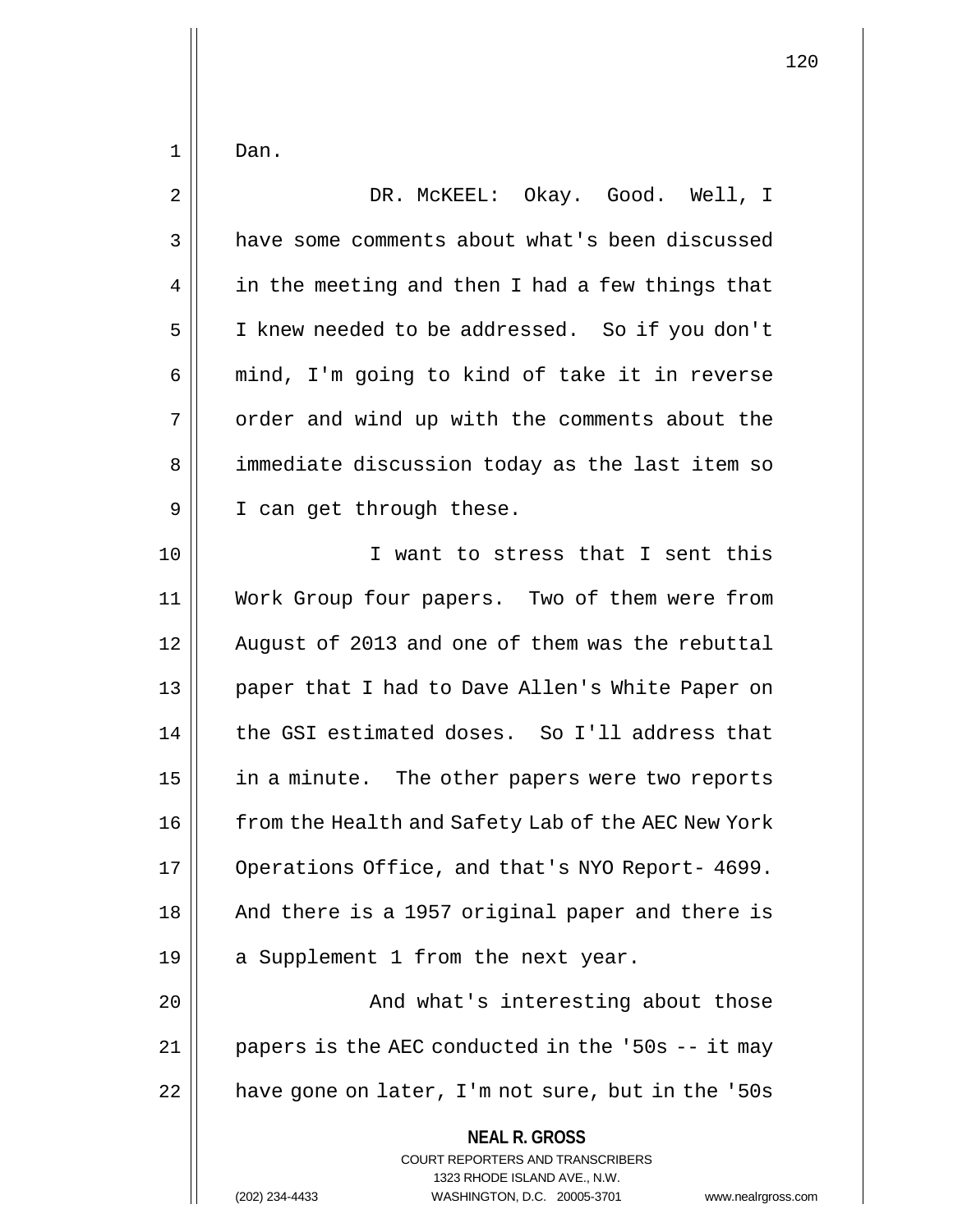1 || they had these two reports about what they call 2 | the Accelerator Surveillance Program. And 3 | these two reports report their information on 4 || going to at least 38 sites that had accelerators 5 | of various kinds: cyclotrons, most importantly 6 | betatrons, larger accelerators.

7 || But the highly interesting part of 8 || these papers is they went to extensive lengths 9 || to carry their measuring instruments to the 10 || site. And so they measured the photons and they 11 measured neutrons, and they spent a lot of time 12 discussing the neutron results. And of most 13 interest and highly pertinent to General Steel 14 Industries, in fact so important I would rate  $15$  | this as maybe the most important paper about 16 || betatrons that we have yet seen about GSI.

17 || But in the Supplement 1 paper, which 18 || I review pretty extensively in my White Paper, 19  $\parallel$  they include data on three 22, 25 MeV betatron 20 || sites. One is at Memorial Sloan- Kettering 21 Hospital and I assume it's the same machine 22 | that -- the Health Physics Society president was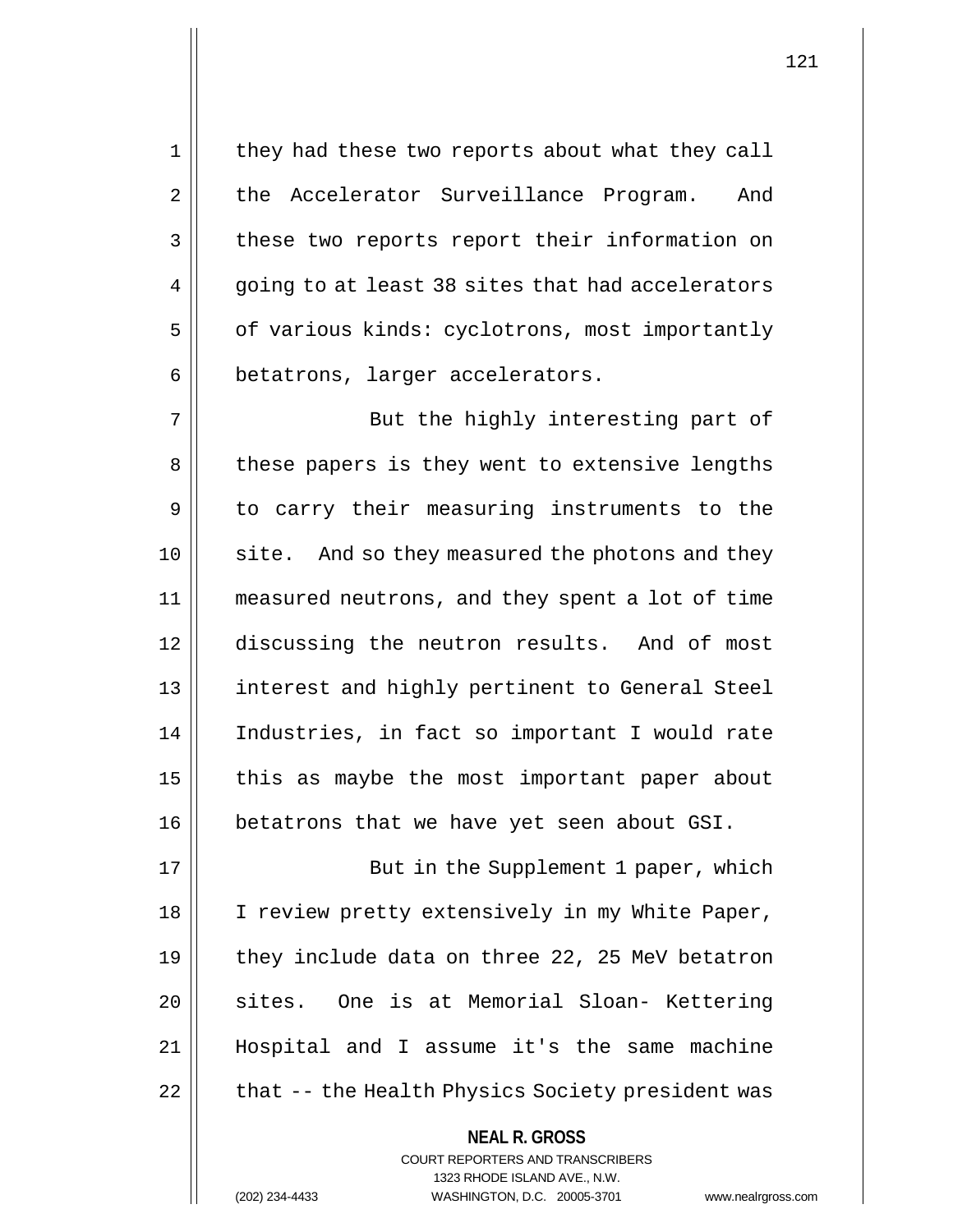1 || the head of that department -- and was later 2 donated to the Smithsonian Institution. And  $3 \parallel$  then they have additional data on two betatrons, 4 | both of them at the University of Illinois. One 5 | of them I gather was used for research purposes  $6 \parallel$  and the other was definitely used in the medical  $7 \parallel$  school. 8 || And for all of the accelerators the 9 || reports had highly interesting data. Number 10 || one, they included pictures, two-dimensional 11 drawings, some photos of the machines being 12 || used, but also of the facilities themselves. 13 || And these were like the ones we have for GSI. 14 They were not blueprints, but they were

15 | sketches, and very informative sketches.

16 They also had and collected film 17 badge data, real measured film badge data from 18 || the workers who operated those accelerators. 19 || And then they had extensive photon measurements 20 || from the operating accelerators and that 21 || included not just the machines themselves, but  $22$  || also the facilities and most interestingly in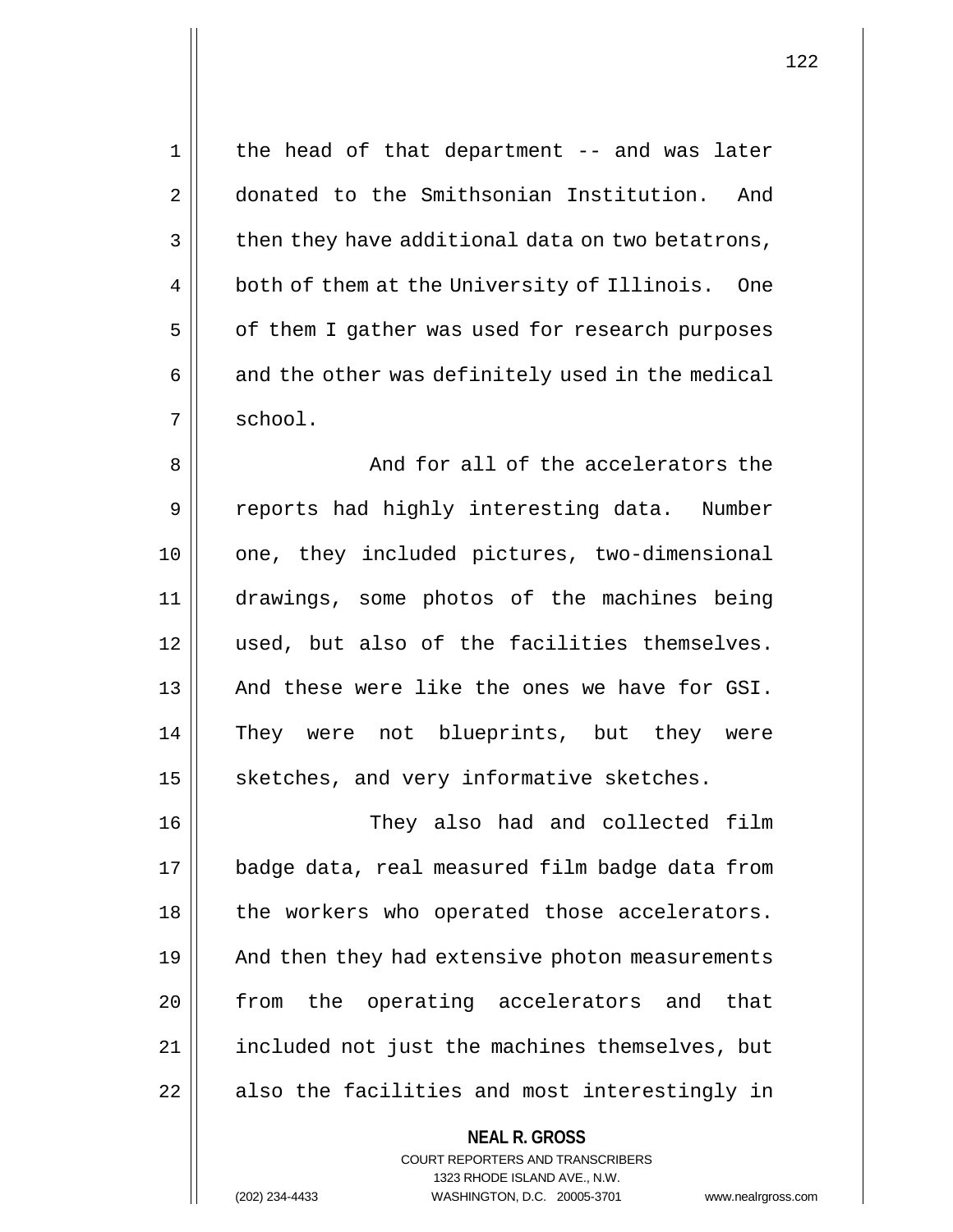| $\mathbf 1$    | the case of the University of Illinois Medical                                                                                                                     |
|----------------|--------------------------------------------------------------------------------------------------------------------------------------------------------------------|
| $\overline{2}$ | School betatron, of the surrounding buildings.                                                                                                                     |
| 3              | And so this is the only place that I'm aware of                                                                                                                    |
| 4              | where they have -- where an AEC/HASL/NYO team                                                                                                                      |
| 5              | went out and made extensive actual measurements                                                                                                                    |
| 6              | of betatron photons and neutrons and included                                                                                                                      |
| 7              | with that film badge data from the workers that                                                                                                                    |
| 8              | were involved.                                                                                                                                                     |
| 9              | And I assume from what Paul told me                                                                                                                                |
| 10             | that all of you all had those papers and have read                                                                                                                 |
| 11             | those papers. I've got to tell you I'm                                                                                                                             |
| 12             | surprised since I sent those out in August                                                                                                                         |
| 13             | that -- you know, and all of September went by,                                                                                                                    |
| 14             | some of August and up until today. I've gotten                                                                                                                     |
| 15             | no feedback from either NIOSH or the Board about                                                                                                                   |
| 16             | those important papers. And so I'm assuming                                                                                                                        |
| 17             | that you all have all read them. I certainly                                                                                                                       |
| 18             | don't have time to go into them right now.                                                                                                                         |
| 19             | The latest two papers I sent to you                                                                                                                                |
| 20             | all are just informational really, but they also                                                                                                                   |
| 21             | have something that's new and needed, I believe.                                                                                                                   |
| 22             | Those two papers are -- on May the 17th, HHS                                                                                                                       |
|                | <b>NEAL R. GROSS</b><br><b>COURT REPORTERS AND TRANSCRIBERS</b><br>1323 RHODE ISLAND AVE., N.W.<br>(202) 234-4433<br>WASHINGTON, D.C. 20005-3701<br>www.nealrgross |

(202) 234-4433 WASHINGTON, D.C. 20005-3701 www.nealrgross.com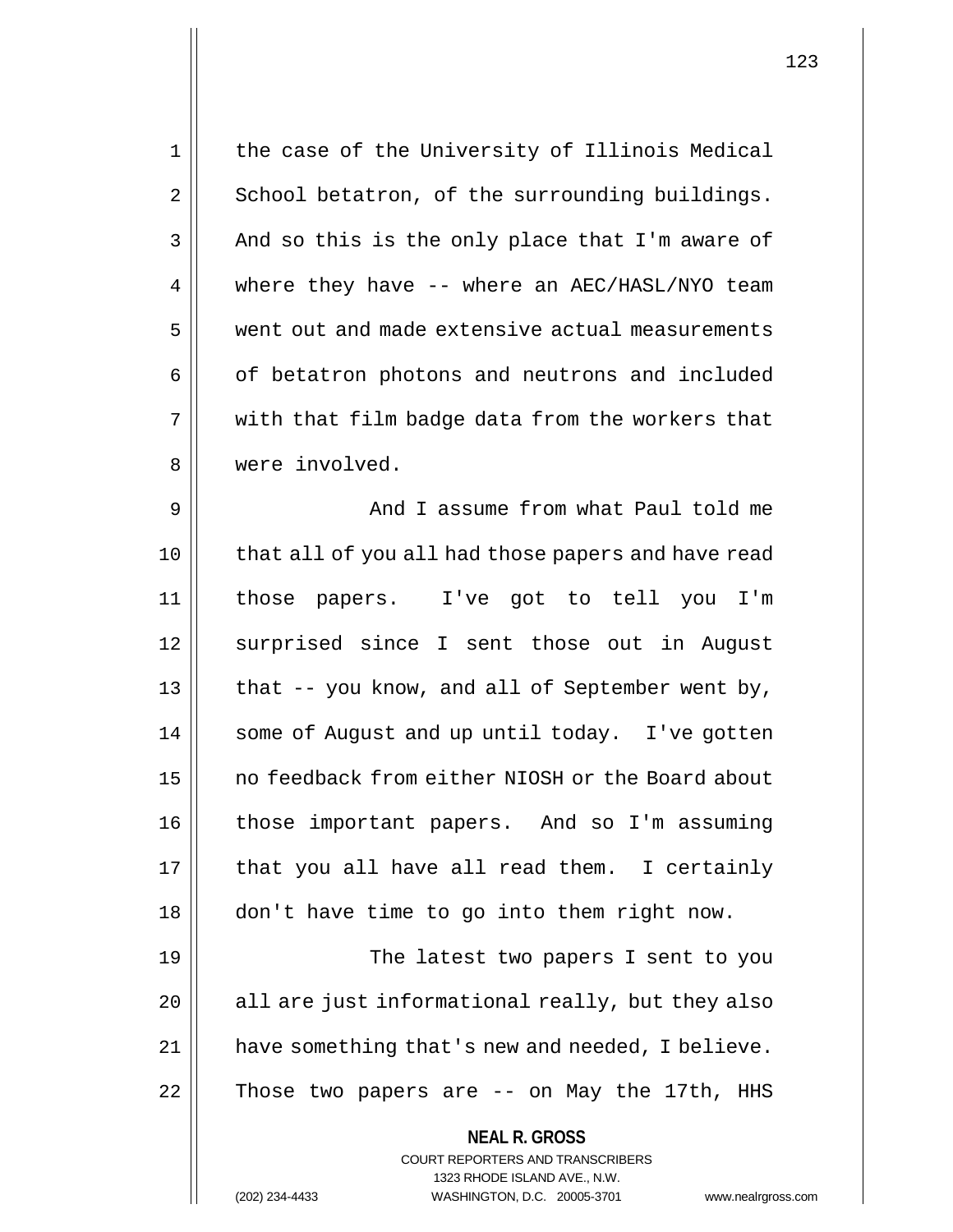| $\mathbf 1$ | approved an administrative review for GSI, and    |
|-------------|---------------------------------------------------|
| 2           | the three panel HHS members have been working on  |
| 3           | that since May 17th. I have not heard from them.  |
| 4           | I didn't expect to. So it's been five months.     |
| 5           | They have not made their decision apparently,     |
| 6           | have I heard from HHS what their<br>nor           |
| 7           | recommendation was and what Secretary Sebelius'   |
| 8           | final decision was on that matter.                |
| 9           | And then on the 7th of October, I                 |
| 10          | sent you an addendum paper to the administrative  |
| 11          | review that did several things. One is the        |
| 12          | first paper, the administrative review had 44     |
| 13          | errors I cited for the three-member panel. And    |
| 14          | they were errors of omission, commission, policy  |
| 15          | matters, as well as technical and scientific      |
| 16          | matters. And to those I've added 20 new errors    |
| 17          | I think that have been made since the Board voted |
| 18          | 9 to 8 to deny SEC on December the 11th, 2012.    |
| 19          | Ted has distributed that document to              |
| 20          | the entire Board and I sent each of the Members   |
| 21          | of the Work Group, the Board Members a copy as    |
| 22          | well. I sent copies to NIOSH as well. And I       |
|             | <b>NEAL R. GROSS</b>                              |

COURT REPORTERS AND TRANSCRIBERS 1323 RHODE ISLAND AVE., N.W.

(202) 234-4433 WASHINGTON, D.C. 20005-3701 www.nealrgross.com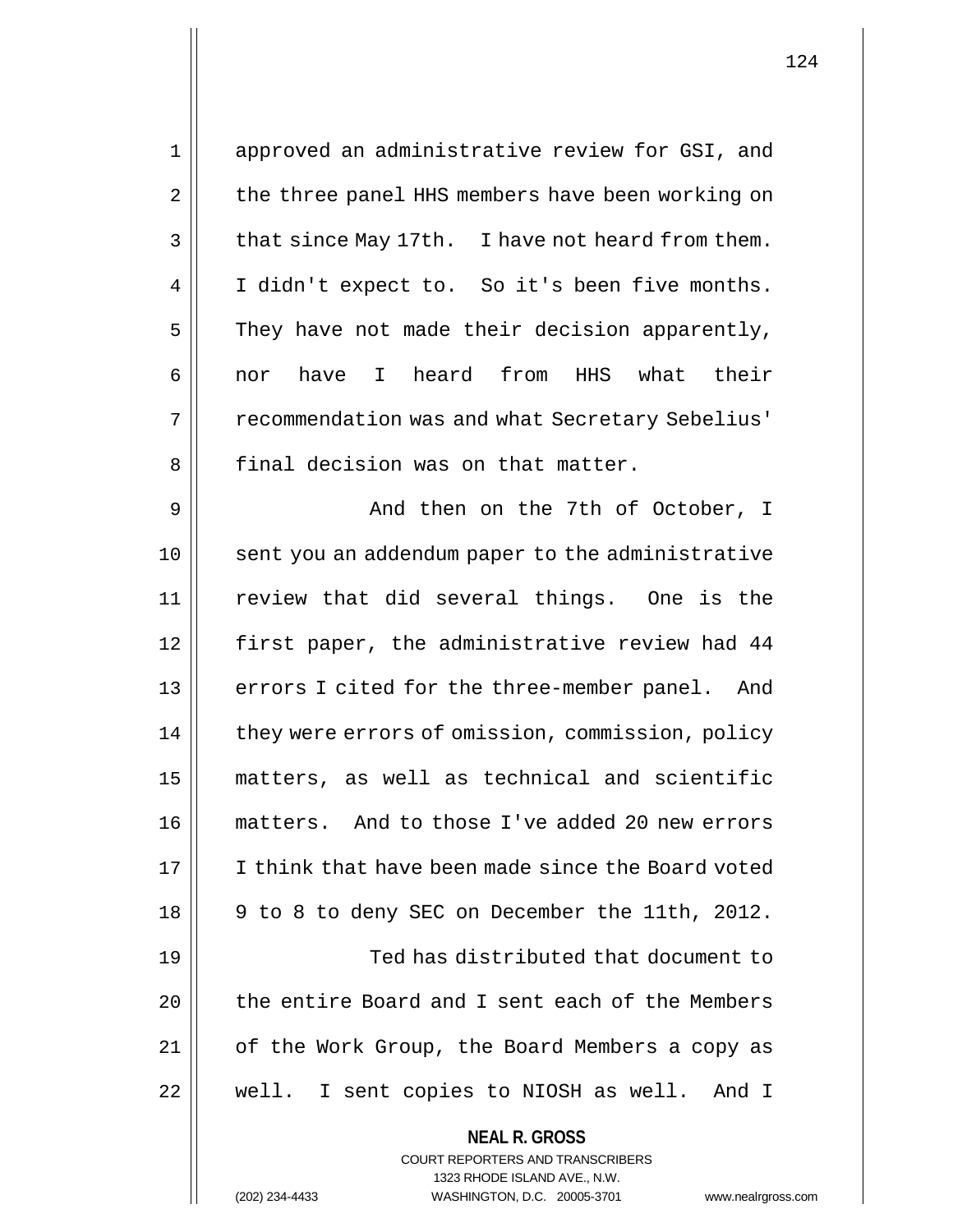1 || assume that Ted also distributed copies perhaps  $2 \parallel$  to SC&A.

3 || The other thing I did in that last  $4 \parallel$  paper was -- I have been highly interested of 5 course ever since the Board voted to see when the 6 | Appendix BB and transferred SEC issues that were 7 made part of the Appendix BB matrix would be 8 || addressed. And so far I think it's fair to say 9  $\parallel$  they have not been addressed since  $12/11/12$ . So 10 I made a list in there of the 19 still open 11 issues; that is, issues that were either 12 || transferred, or were marked as in progress, or 13 were marked as open, but that were not definitely 14 | closed by all Members of the Work Group.

 And, you know, it's my understanding, I think everybody agrees, that || all of these issues have to be systematically worked through before NIOSH can be even in a 19 || position to revise Appendix BB Rev 0, which was, 20 || you know, put in in June of 2007.

21 | **I** also have to note that in those two 22 | matrices that I reviewed, again the Appendix BB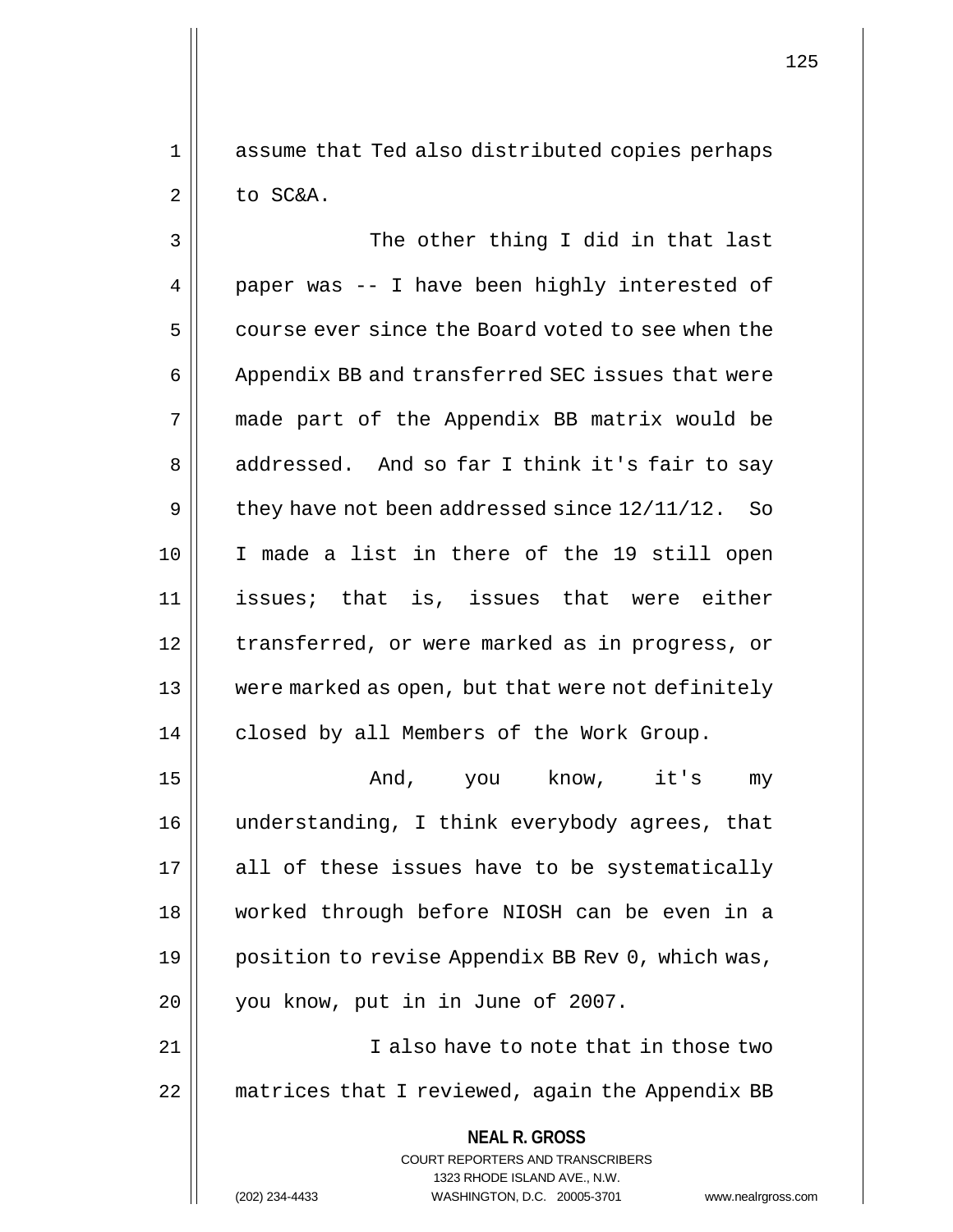$1 \parallel$  one is from  $11/26/12$ , the SEC matrix issue is  $2 \parallel$  from 12/5/12, they have detailed timelines which 3 elegantly lay out what's been done about the GSI 4 | TBD-6000 and Appendix BB. 5 What I was interested in is really 6 | from a scientific and personal view and the way 7 || business is conducted is there's no mention at 8 all of the fact that between 2007, July 2007 and 9 today I've submitted 52 White Papers that I 10 || authored and have posted to docket 140 for GSI 11 || and shared with the Work Group and the Board 12 about GSI. And I personally think that 13 || petitioner input should be weighted higher than  $14$  | that and it certainly should have merited an 15 || entry into the timelines of the decision 16 || matrices on the important issues. 17 || My third point is that I thought that

18 || the NYO-4699 papers were so important because 19  $\parallel$  they were the first and only measured photon, 20 || neutron and operator film badge data that we had 21 || on comparable betatrons to the GSI ones. So I  $22$  || ask that he task SC&A to review those papers.

> COURT REPORTERS AND TRANSCRIBERS 1323 RHODE ISLAND AVE., N.W. (202) 234-4433 WASHINGTON, D.C. 20005-3701 www.nealrgross.com

**NEAL R. GROSS**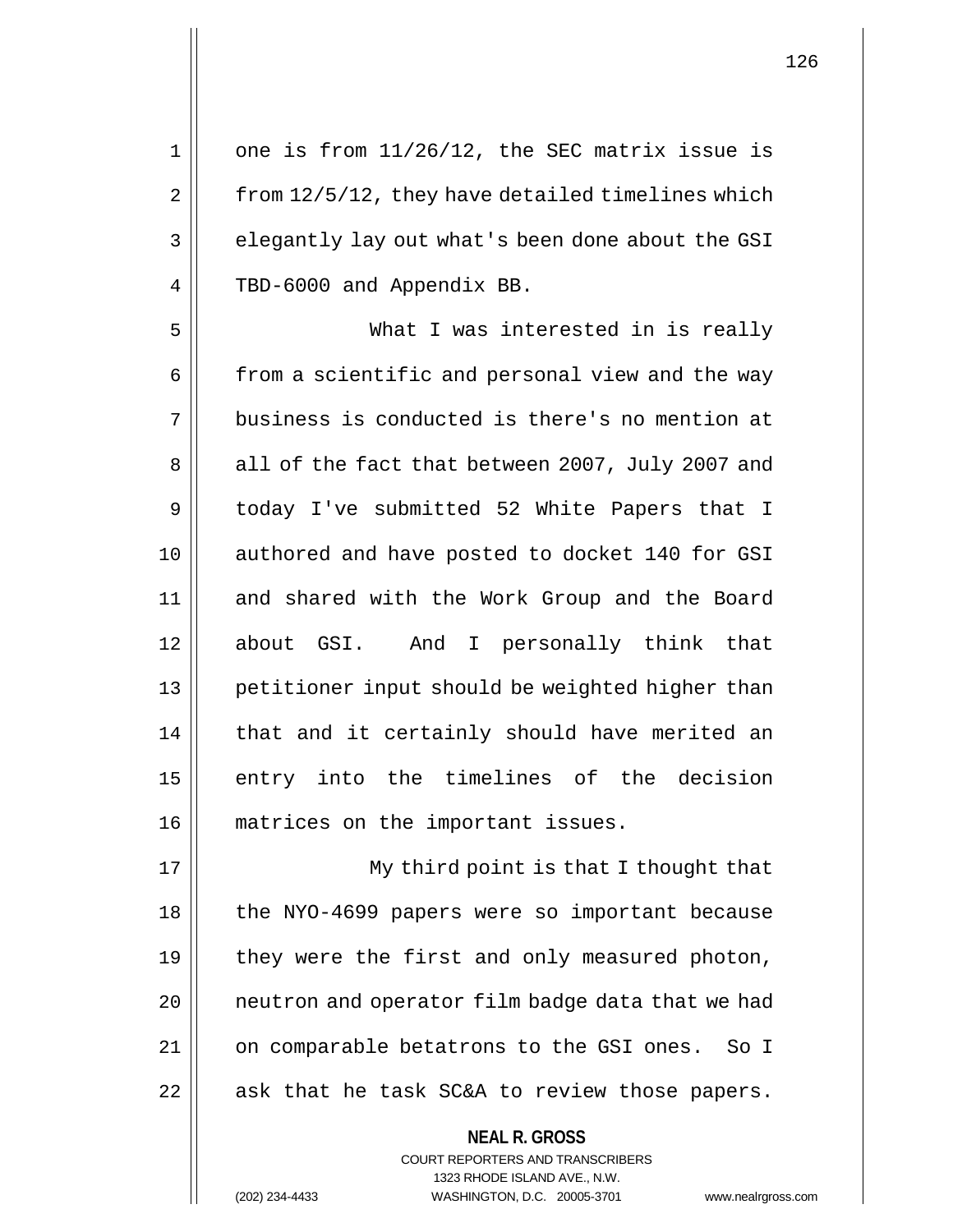1 || Paul said that everyone had read my papers. And  $2 \parallel$  so he didn't think that SC&A needed to review  $3 \parallel$  them. But I notice today, for instance, in the 4 discussions that have taken place so far, none 5 | of those papers have really been mentioned at  $6 \parallel$  all.

7 I think it's extremely important 8 || that this Work Group look particularly at the 9 neutron doses. The authors of the NYO-4699 10 stress how significant that was, and they cite 11 for instance, at the University of Illinois 12 Nursing School, that there were still overdoses 13 || of the neutron from betatron vaults that were 14 || shielded similarly to the ones used at GSI. But 15 | there was spillover of neutron doses into the 16 nursing facilities, into the hallways of the 17 || living areas of the adjacent dormitories.

18 And unlike the modeled doses, it is 19 || extremely interesting that these papers detail  $20$  || the neutron-measuring devices that they used, 21 || and in some accelerators they used up to three 22 | different devices to triangulate and make sure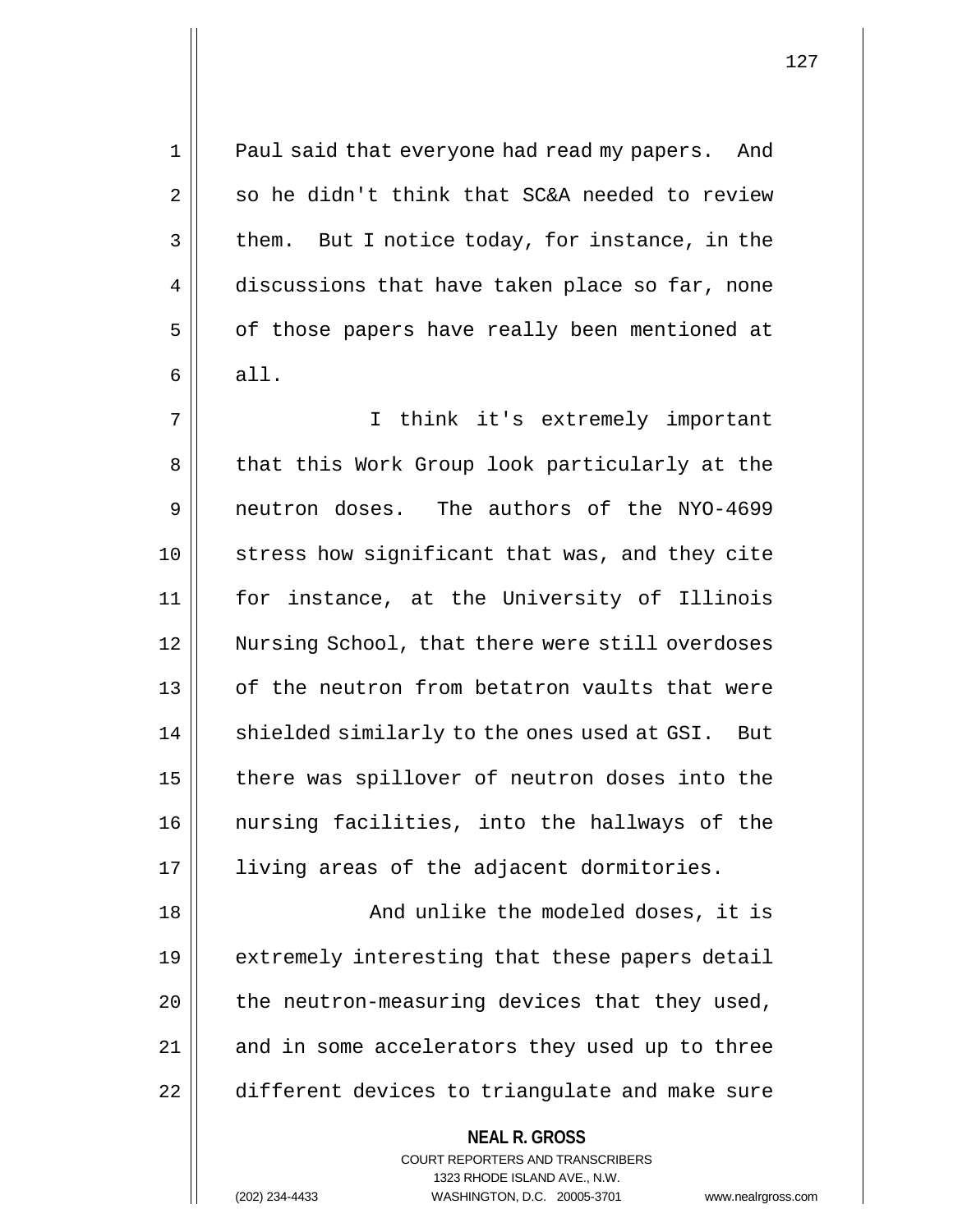| 1  | that the doses they measured were as accurate as                                                                                                                       |
|----|------------------------------------------------------------------------------------------------------------------------------------------------------------------------|
| 2  | possible. It's also a good primer on how                                                                                                                               |
| 3  | difficult it is to measure neutrons<br>from                                                                                                                            |
| 4  | different kinds of accelerators using, quote,                                                                                                                          |
| 5  | standard methods. In fact, they found you                                                                                                                              |
| 6  | really couldn't do it. You had to have several                                                                                                                         |
| 7  | sources, all of which when combined gave you a                                                                                                                         |
| 8  | much clearer picture.                                                                                                                                                  |
| 9  | So anyway, I encourage everybody to                                                                                                                                    |
| 10 | look at that and discuss it and make it part of                                                                                                                        |
| 11 | the agenda for any next meeting there is of this                                                                                                                       |
| 12 | committee.                                                                                                                                                             |
| 13 | Then I want to turn very briefly to                                                                                                                                    |
| 14 | Dave Allen's GSI dose estimate paper. You know,                                                                                                                        |
| 15 | I found in my rebuttal that there were just                                                                                                                            |
| 16 | numerous things I disagreed with, and the first                                                                                                                        |
| 17 | one relates to what I've just been talking about,                                                                                                                      |
| 18 | and that is that he speaks of -- and also the                                                                                                                          |
| 19 | first comment today by Dr. Anigstein -- they both                                                                                                                      |
| 20 | agree that the radium era doses to workers should                                                                                                                      |
| 21 | be bounded by the two radium sources.                                                                                                                                  |
| 22 | But what's omitted from that fact,                                                                                                                                     |
|    | <b>NEAL R. GROSS</b><br><b>COURT REPORTERS AND TRANSCRIBERS</b><br>1323 RHODE ISLAND AVE., N.W.<br>(202) 234-4433<br>WASHINGTON, D.C. 20005-3701<br>www.nealrgross.com |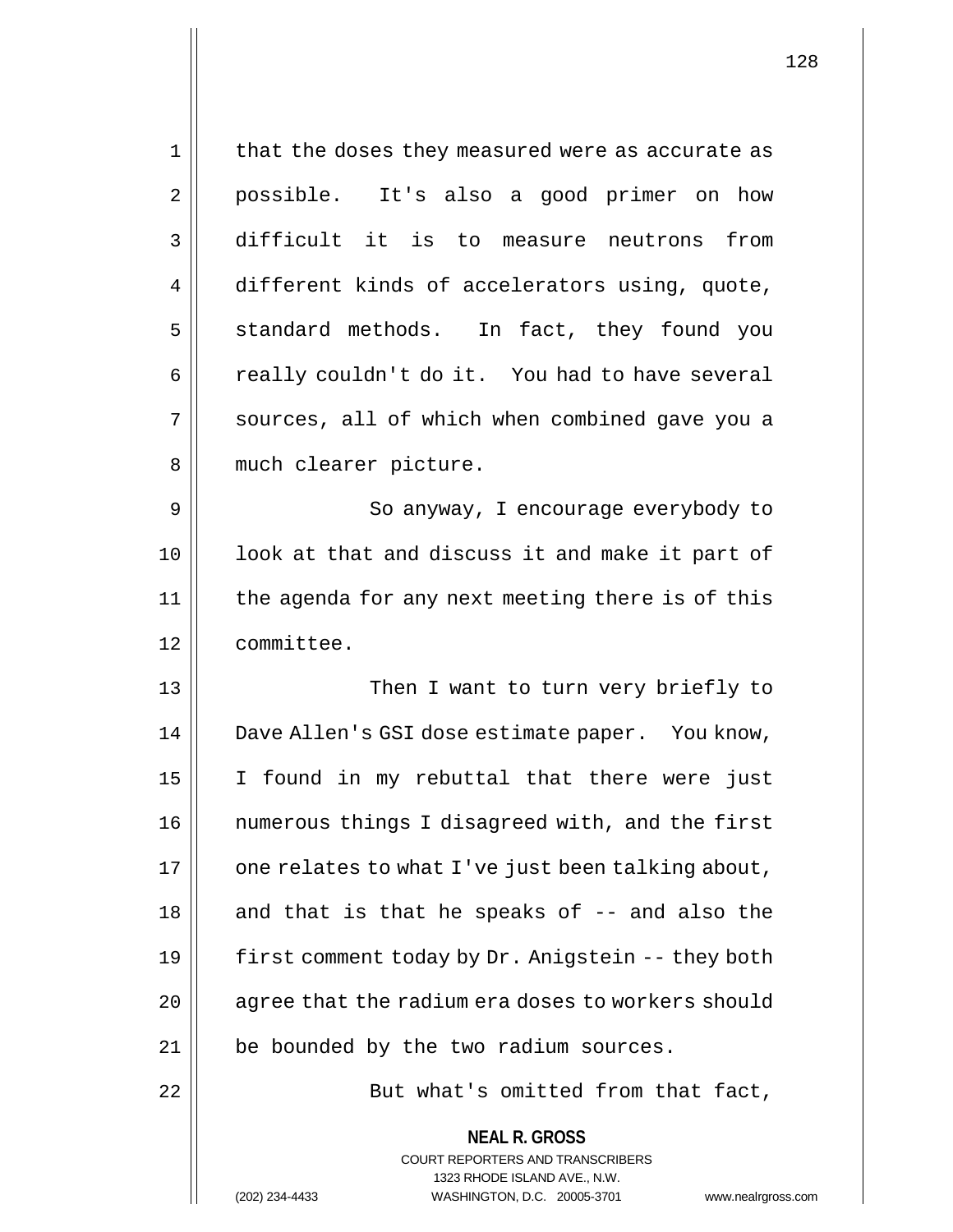| 1  | at least Bob Anigstein and SC&A acknowledge that   |
|----|----------------------------------------------------|
| 2  | there was a 22, 24 MeV betatron operating at GSI   |
| 3  | from October the 5th, '52 through 1962, so during  |
| 4  | the entire radium era. What they both ignore is    |
| 5  | the fact that the radium sources didn't give off   |
| 6  | any neutrons. And so they ignored the betatron     |
| 7  | neutron doses during the radium era. They need     |
| 8  | to be modeled, but the model needs to be           |
| 9  | validated using the NYO-4699 measured neutron      |
| 10 | data to compare with.                              |
| 11 | We all know that this is not true,                 |
| 12 | but if you read Dave Allen's paper, you would      |
| 13 | think that the only source at GSI, the only        |
| 14 | source term was the two radium sources. So not     |
| 15 | only was the old betatron ignored, but so were     |
| 16 | the two 250 kV X-ray machines and so were the      |
| 17 | iridium-192 sources. And I've sent you data        |
| 18 | from Paul Sinn recently that he estimated that     |
| 19 | there were 25 to 50 uses of the St. Louis Testing  |
| 20 | Lab's iridium-192 sources at GSI. He's not very    |
| 21 | clear about the dates for that, and it may be that |
| 22 | it started after the radium era, but those         |
|    | <b>NEAL R. GROSS</b>                               |

COURT REPORTERS AND TRANSCRIBERS 1323 RHODE ISLAND AVE., N.W.

(202) 234-4433 WASHINGTON, D.C. 20005-3701 www.nealrgross.com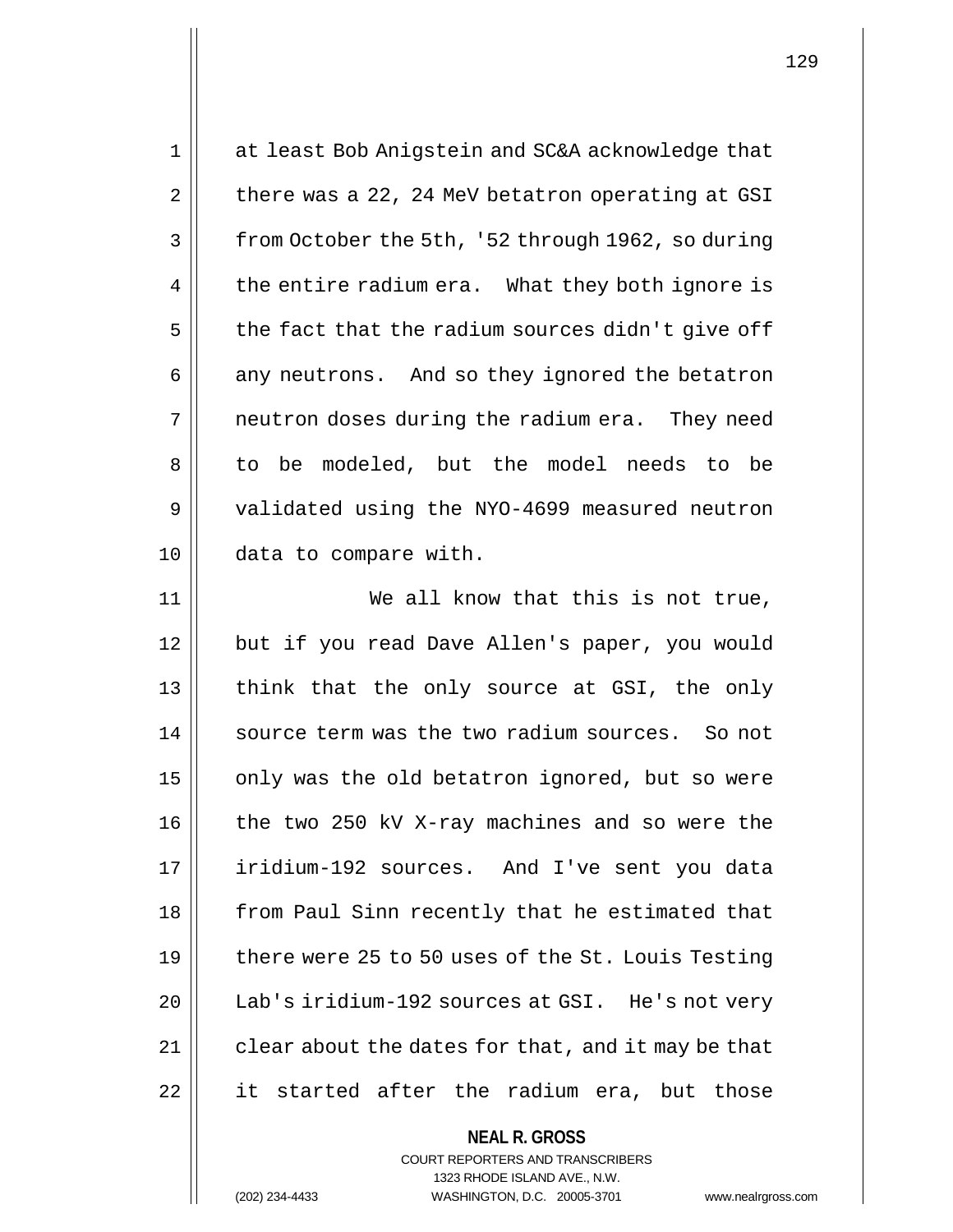1 up-to-50 iridium source exposures are not 2 | mentioned in Dave Allen's paper at all. 3 I wanted to comment that we're 4 | spending a lot of time retaining this term layout 5 man at GSI. We have established I think now 6 || conclusively that although this was an  $7 \parallel$  operational term, that actually no person, no 8 employee of GSI ever held this job as an 9 exclusive job category. So whatever you assign 10 || to the layout person, they also accumulated dose 11 || due to other types of exposure. 12 || T noticed that in this paper, 13 || although -- and I've noticed very carefully 14 || since we've supplied data and NIOSH supplied 15 data from October 1952; our data was from 16 November and December of '52, that this Work 17 | Group has not even mentioned the papers that went 18 || into arriving at that conclusion showing that  $19$  | the 24 MeV old betatron was used in conjunction 20 with the AEC and Mallinckrodt in an experimental 21 program they had to develop better imaging of 22 || uranium using uranium billets, actually

> **NEAL R. GROSS** COURT REPORTERS AND TRANSCRIBERS 1323 RHODE ISLAND AVE., N.W. (202) 234-4433 WASHINGTON, D.C. 20005-3701 www.nealrgross.com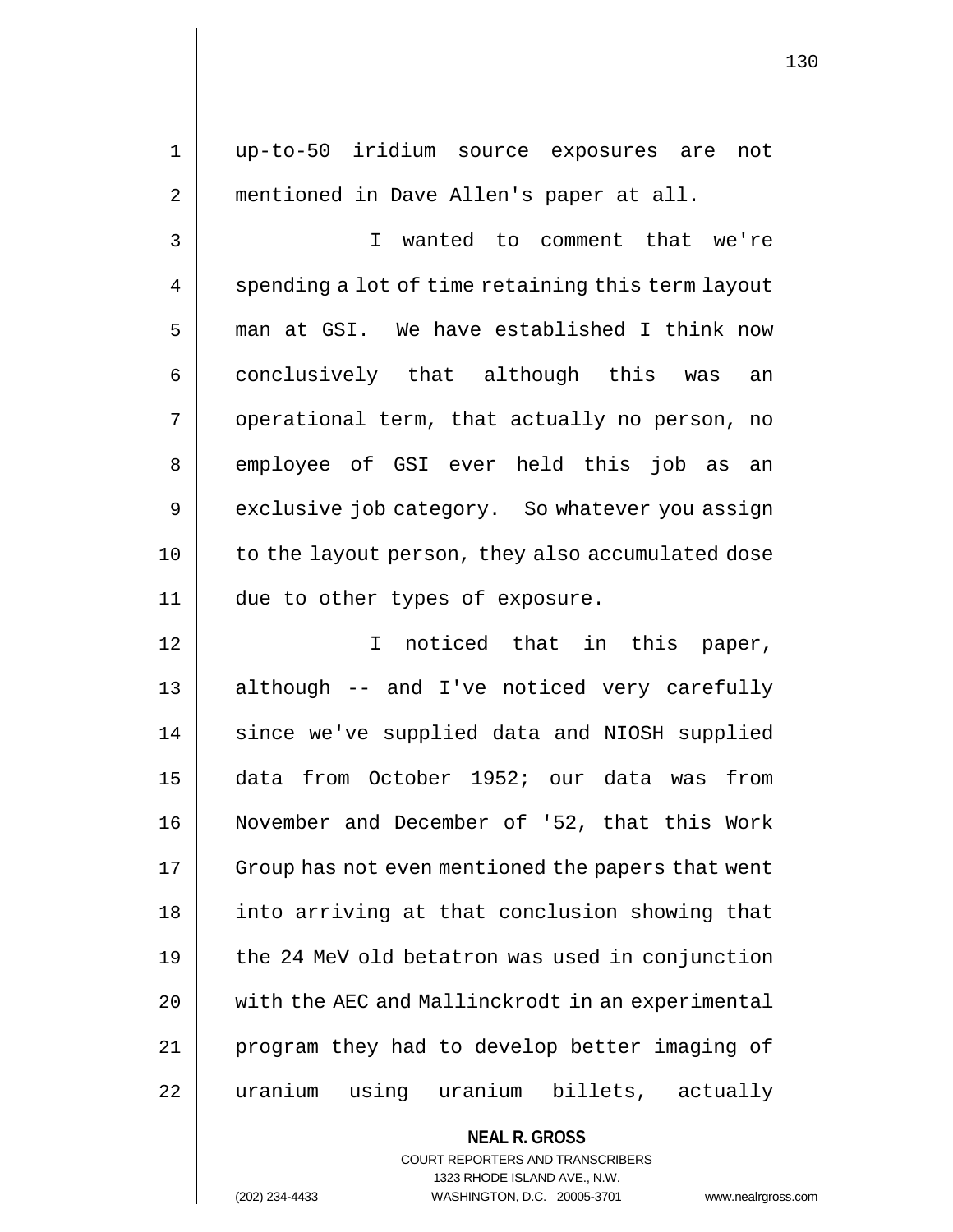1 | sections of uranium billets, and using a uranium 2 || shield that Mallinckrodt had designed and 3 || brought over to GSI in order to improve the 4 | quality of the radiograph team.

5 Nobody's ever calculated those 6 doses. Nobody's ever modeled those doses. And  $7 \parallel$  of course there are no actual purchase orders for 8 those dates either. There are statements from 9 || the AEC operations report that that work 10 existed.

11 Anyway, there are lots and lots of 12 | other objections I had to that paper and I'm 13 || going to have to trust that you all have read  $14$   $\parallel$  that.

15 || The fifth thing, next to last thing I 16 want to talk about is an awful lot of the dose 17 assignments from the years 1958 to 1962, before 18 | the Landauer Film Badge Number 2084 Program 19 began, is based on film badge reports from one 20 | part-time radiographer, [Identifying 21 information redacted], and SC&A has detailed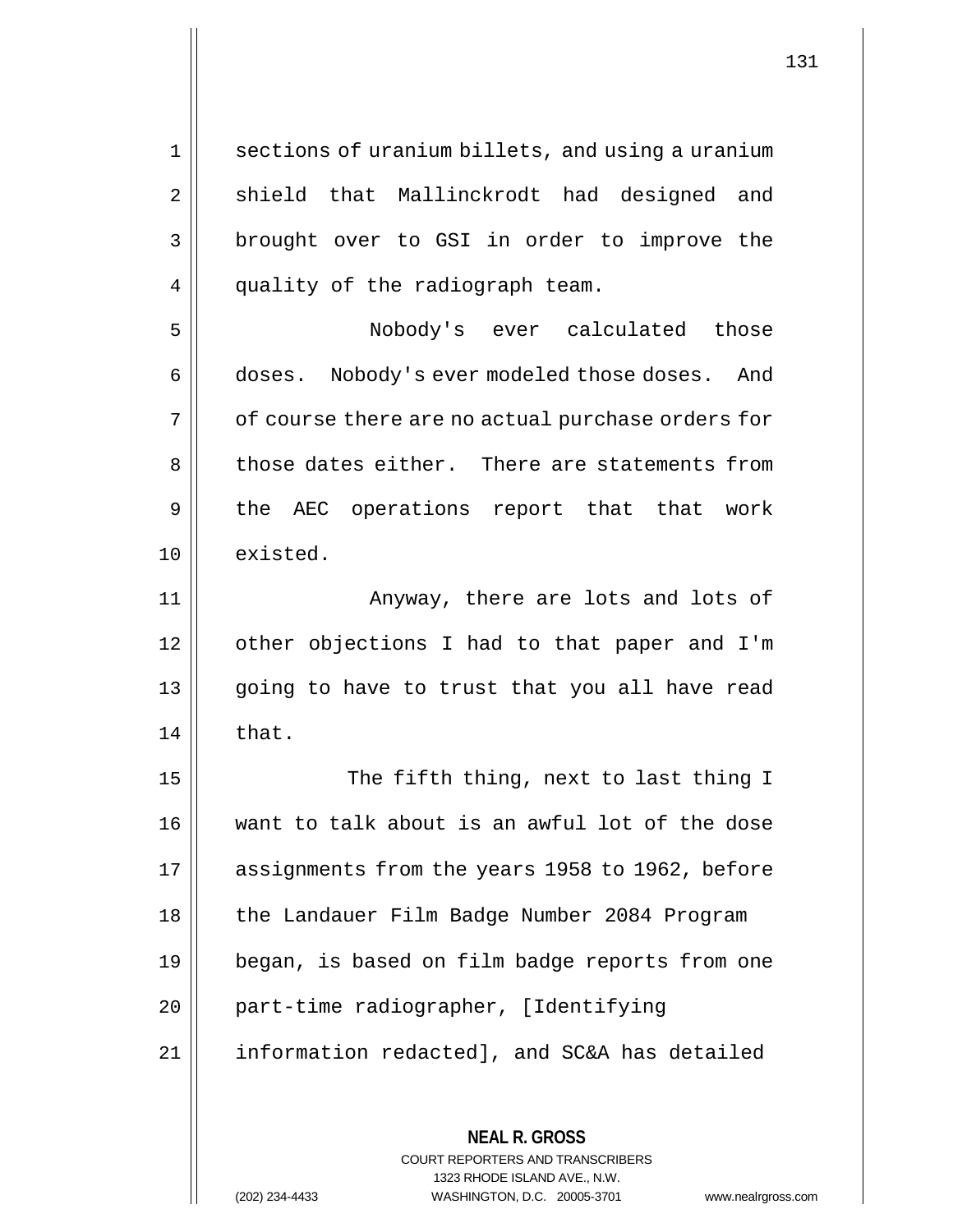that data quite elaborately.

| $\overline{2}$ | [Identifying information redacted]                |
|----------------|---------------------------------------------------|
| 3              | also supplied John Ramspott and I with the same   |
| 4              | set of his data. And so it includes not just      |
| 5              | that one page that has the 18 quarters of data    |
| 6              | and so forth, it also has reports for later years |
| 7              | that show a dose received by him of zero. And     |
| 8              | [Identifying information redacted] worked at      |
| 9              | GSI until 1973, when it closed. And the           |
| 10             | complete Landauer data set that SC&A and NIOSH    |
| 11             | are privy to includes all the weekly data through |
| 12             | $1973$ as well.                                   |
| 13             | Well anyway, my original annual                   |
| 14             | report from Landauer also has annual reports up   |
| 15             | through 1973. And it is possible even though a    |
| 16             | lot of information is redacted from those         |
| 17             | early -- not a lot actually, but some, the names  |
| 18             | are redacted, you can follow through -- well,     |
| 19             | even not all the names are redacted from that     |
| 20             | So but you can follow through this one<br>set.    |
| 21             | particular individual's data in the data set      |
|                | <b>NEAL R. GROSS</b>                              |

COURT REPORTERS AND TRANSCRIBERS 1323 RHODE ISLAND AVE., N.W.

(202) 234-4433 WASHINGTON, D.C. 20005-3701 www.nealrgross.com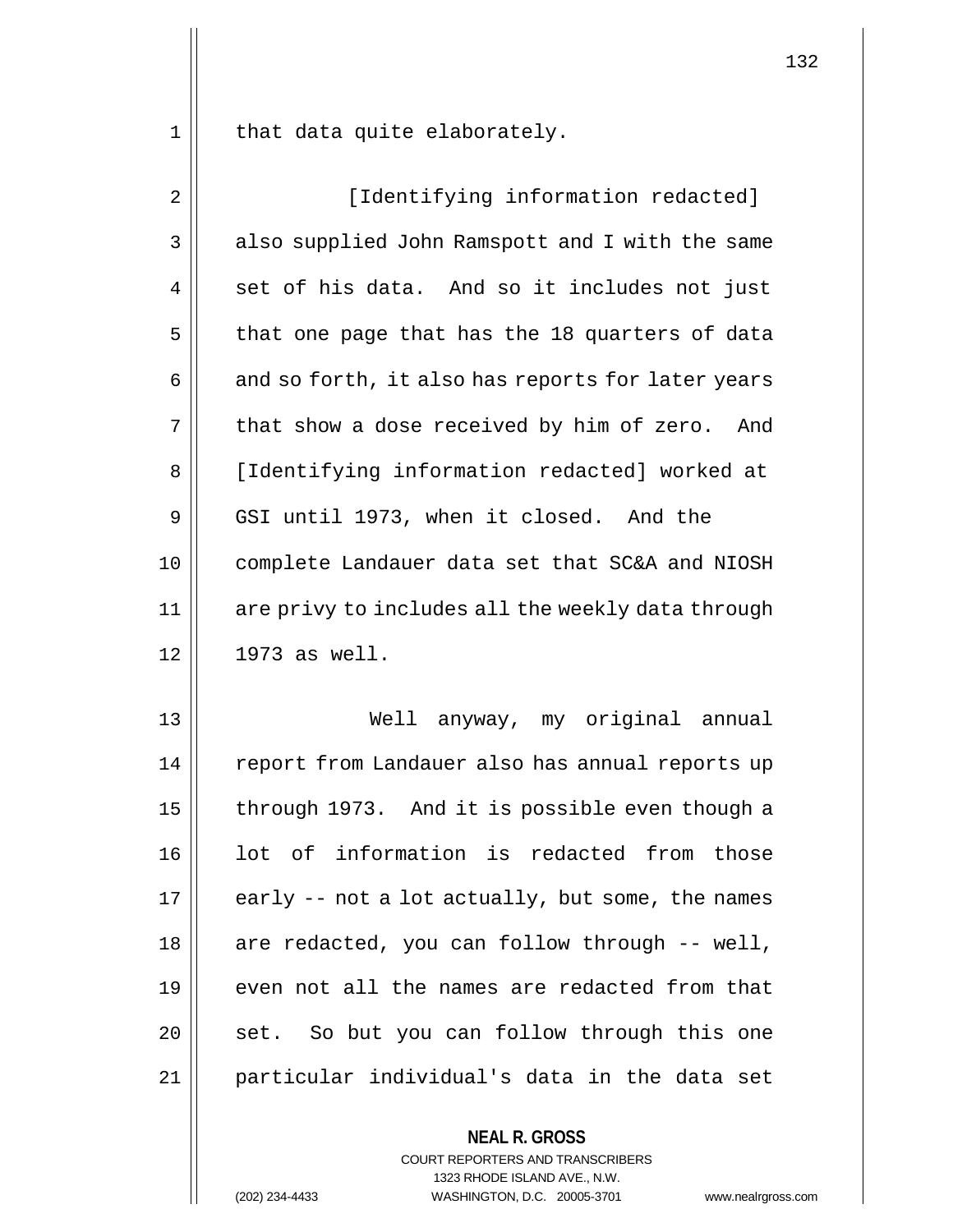1 || that I got from Landauer, and there are non-zero 2 || numbers in those later years. So there's a 3 discrepancy.

4 || The result of all this was we have 5 || urged [Identifying information redacted], even  $6 \parallel$  though he has not filed a claim, to obtain his 7 Landauer film badge data. And we helped him do 8 || that. He initially contacted NIOSH about 9 || getting his report in June. They wrote back to 10 him and said that he could do that, but he would 11 | have to send them some forms attesting to who he  $12$   $\parallel$  really was and in compliance really with the 13 || Privacy Act laws. [Identifying information 14 | redacted] did that and those papers were mailed 15 | back to NIOSH in mid-July of this year to a woman 16  $\parallel$  named Mrs. Aquino, A-Q-U-I-N-O, who had sent the 17 | original letter to [Identifying information 18 | redacted].

19 || [Identifying information redacted]  $20$  | tells John Ramspott and I as of yesterday, he has 21 heard nothing back from this request for his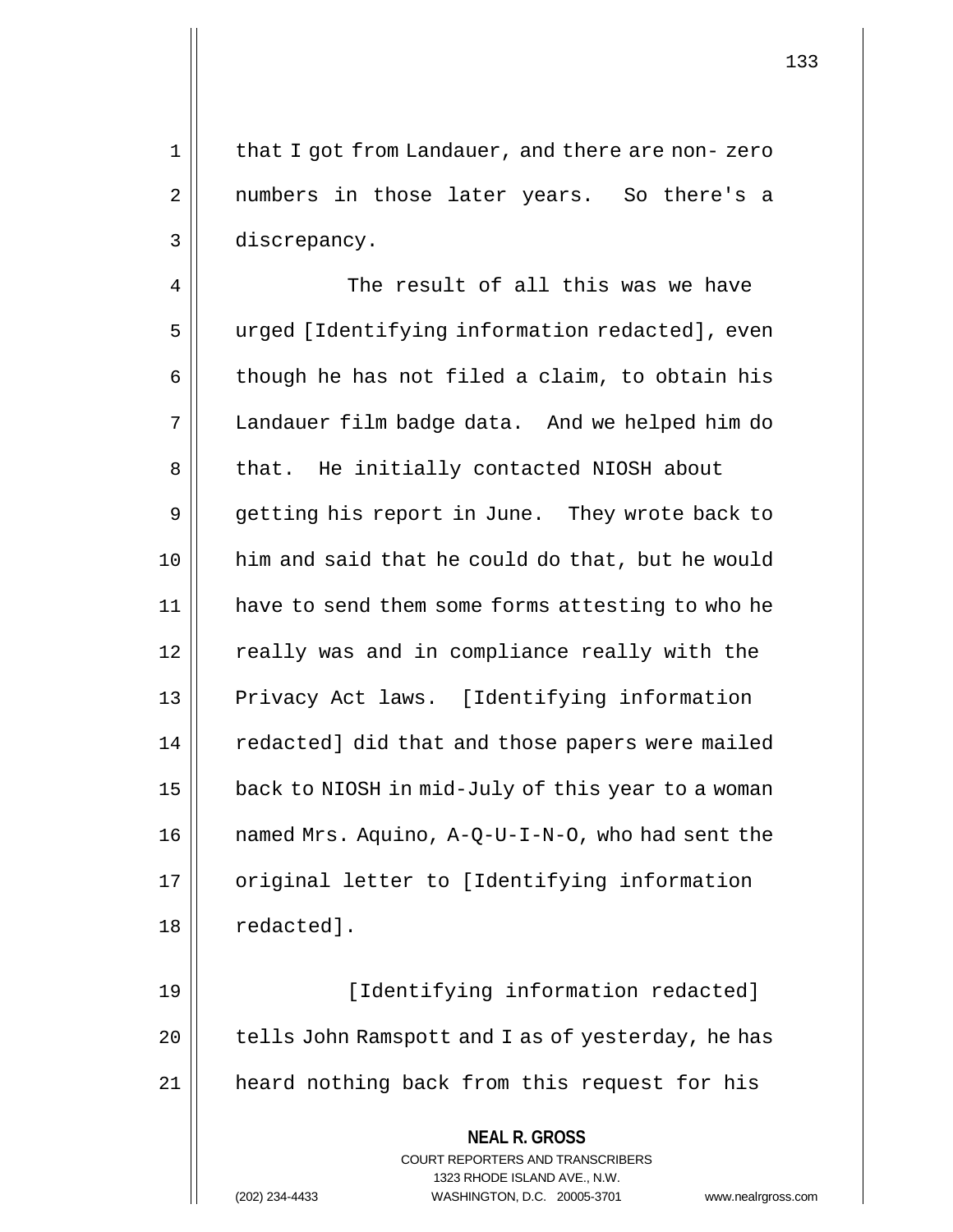1 | Landauer film badge records. So it's been from 2 | mid-July through August, through September and 3 | now October. So it's been almost three months  $4 \parallel$  and he's not received his Landauer film badge 5 data. And it seems to me that that needs to be  $6 \parallel$  addressed immediately by NIOSH and to get him  $7$  | those film badge data.

8 || Final thing I want to say is just a 9 couple of comments that relate to things that 10 were said today during the meeting. I've 11 || already pointed out that both Dr. Anigstein and 12 Dave Allen feel that radium is bounding for 13 1952- 1962 exposure, external exposures. And  $14$  | that totally neglects the fact that radium gave 15 | off no neutrons, but the betatrons were giving 16 | off neutrons that entire period. So the radium 17 gamma protons certainly don't bound the 18 contribution to dose from betatron neutrons. 19 || Second point is we spent a lot of  $20$  | time -- Dr. Anigstein spent a lot of time going 21 | over material that has already been discussed in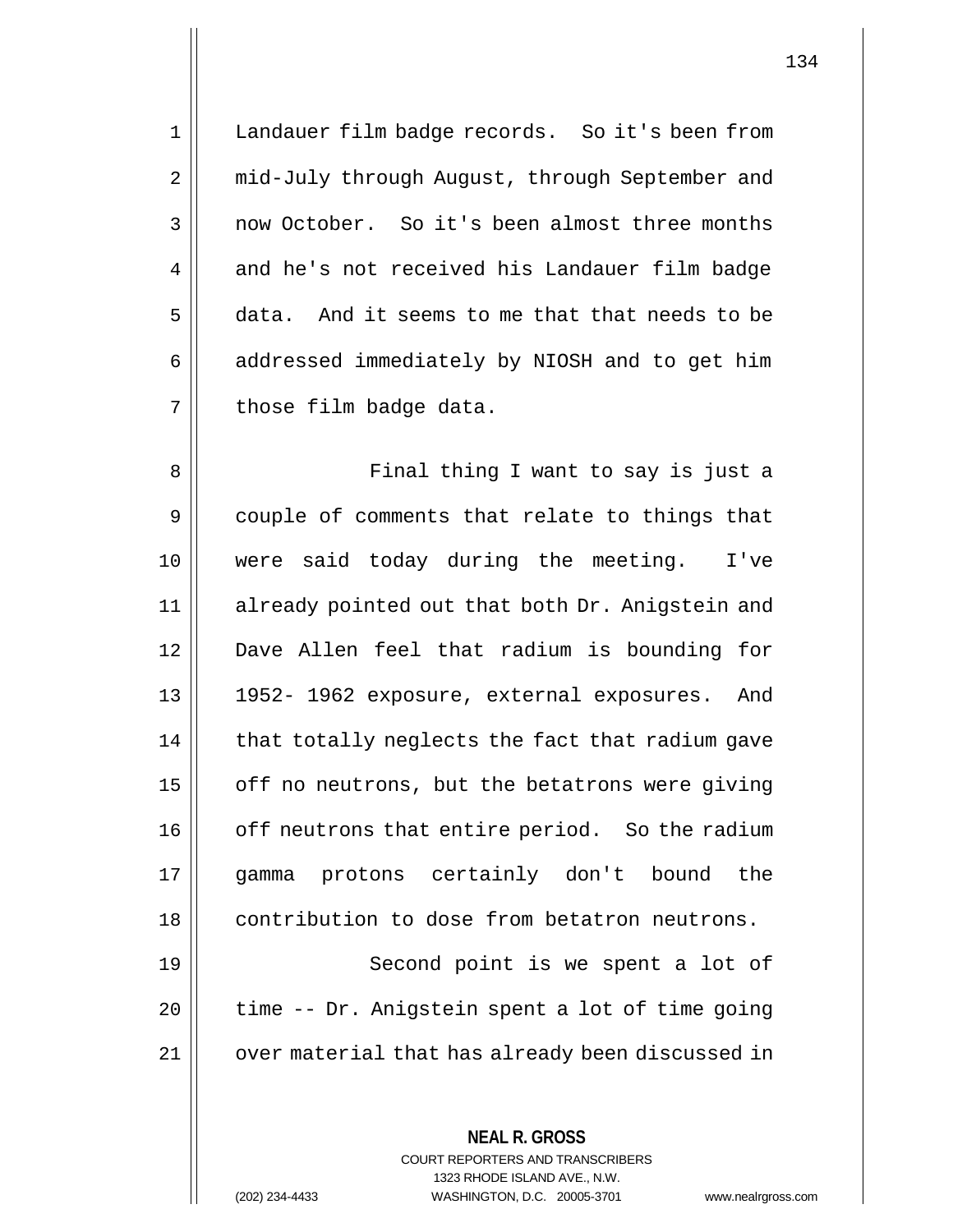1 great detail, including the information about  $2 \parallel$  the 15 NIOSH scenarios and the angles used and  $3 \parallel$  SC&A objections to all that, but during that 4 discussion he also mentioned the presence of a  $5 \parallel$  storage rack. And I want to reiterate and  $6$  || underscore that there were two racks.

7 || So when you model the exposure to the 8 | control badges, you don't know which of those 9 || racks those badges were. You have to model them 10 both. They were in two different locations on 11 two different walls 90 degrees apart. And as 12 was said, the betatron control room was just one 13 || of many rooms in that structure. And the film 14 badges were in another room on different -- in  $15$   $\parallel$  two other rooms actually on two different walls 16 | of the building. And you have those drawings so 17 || you should be able to model them.

 I want to reiterate that I do not 19 || think that accepting telephone information from Mr. Zlotnicki, who was employed by Landauer, but he's not employed by Landauer now -- I don't  $\parallel$  think that's sufficient. I think and agree that

## **NEAL R. GROSS** COURT REPORTERS AND TRANSCRIBERS

1323 RHODE ISLAND AVE., N.W.

(202) 234-4433 WASHINGTON, D.C. 20005-3701 www.nealrgross.com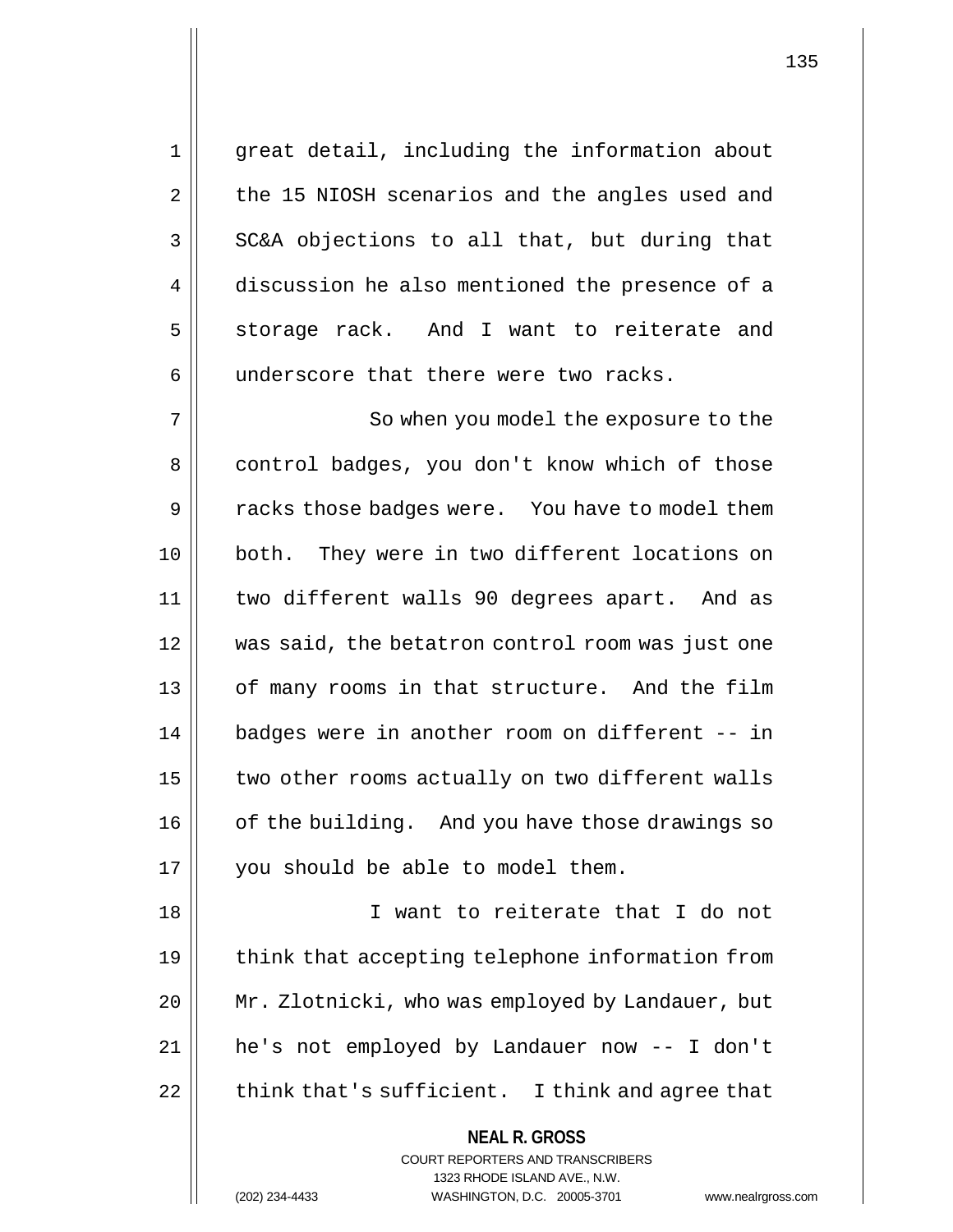1 we need to speak to Landauer and get an answer  $2 \parallel$  to them in writing.

3 And as you know, we have put on the 4 | record numerous objections why the film badge 5 data for those 89 betatron operators of a 6 | workforce of 3,000 people is not representative.  $7 \parallel$  So we don't think you should use that film badge 8 | data for anyone but betatron operators, and that 9 means you don't have any way to calculate. 10 There is no film badge data. There is no 11 bioassay data, no monitoring data of any kind for  $12$  || the rest of the people at that plant.

 My same comments I would say about 14 || the models that were developed for the layout man. You know, again, this was just a rehash of 16 | things that were discussed extensively and here we are months later and they're still listed as 18 an open issue. And it was clear from the discussion today that NIOSH and SC&A don't agree | about that.

21 There was a comment today about a 22 math error in TBD-6000 that was going to be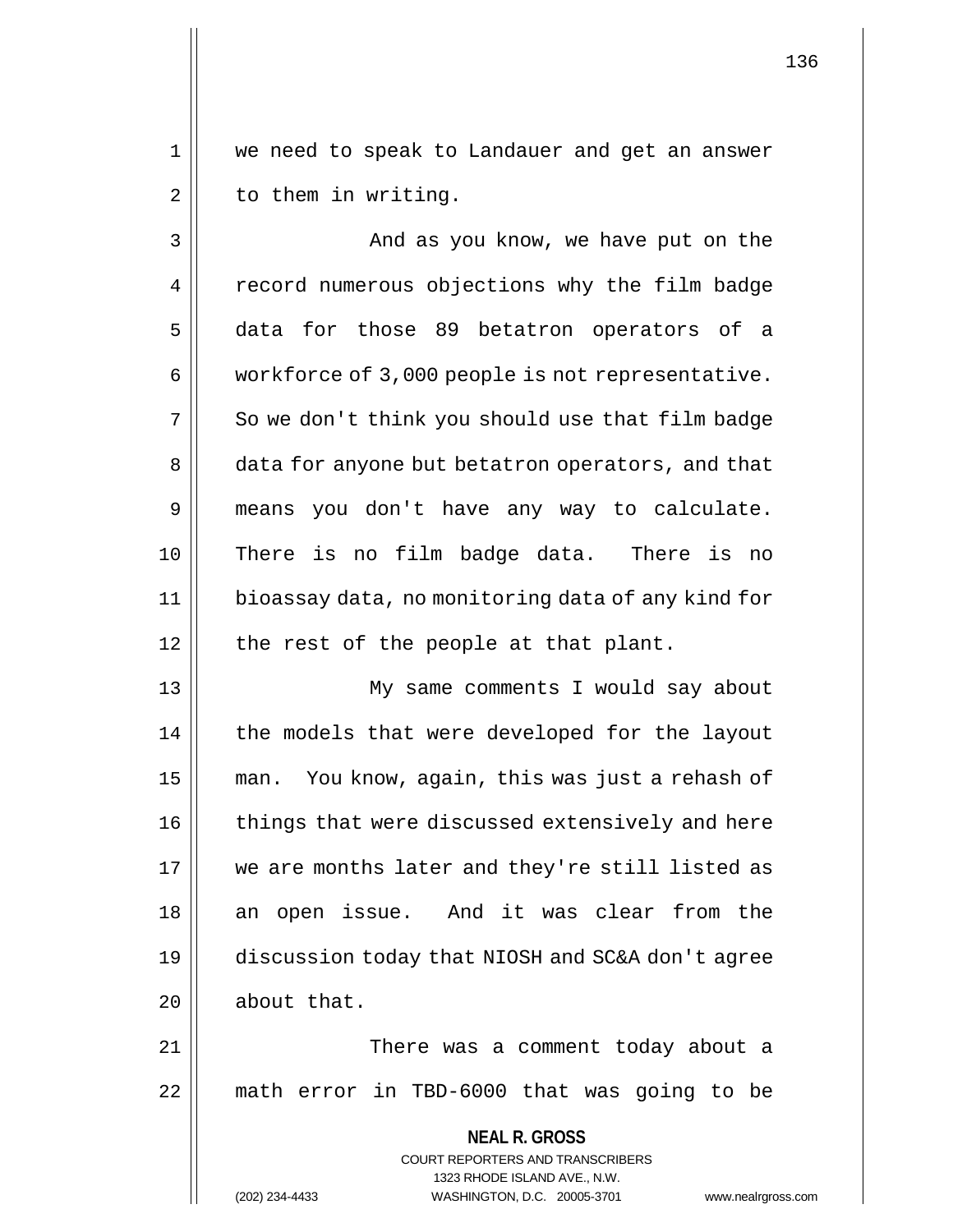1 || fixed, but when you actually read that matrix 2 | issue, NIOSH says they will fix it when Rev 1 of 3 TBD- 6000 is revised. And at least based on 4 | NIOSH's experience with Appendix BB Rev 0, they 5 | may not revise TBD-6000 for a long time.

6 Next comment I wanted to make is 7 || there's been a lot of discussion about the 8 | resuspension factor. I wrote a paper about why 9 | I thought TIB-70 was not a good model for what 10 happened at GSI. And the primary reason 11 was -- and I didn't think even the ten to the 12 minus fifth number was necessarily the best one 13 | to be chosen.

14 || And what I pointed out in that paper, 15 || and John Ramspott provided volumes of 16 | information about this, is we know that not only 17 the betatron facilities where the uranium was  $18$  || shot, but that in all of the buildings that the 19 uranium passed through when it came in on 20 || railroad trucks -- and that would include  $21$  | Buildings at least 5, 6, 7, 9 and 10 -- what we 22 || referred to in all our papers as the uranium

> **NEAL R. GROSS** COURT REPORTERS AND TRANSCRIBERS 1323 RHODE ISLAND AVE., N.W. (202) 234-4433 WASHINGTON, D.C. 20005-3701 www.nealrgross.com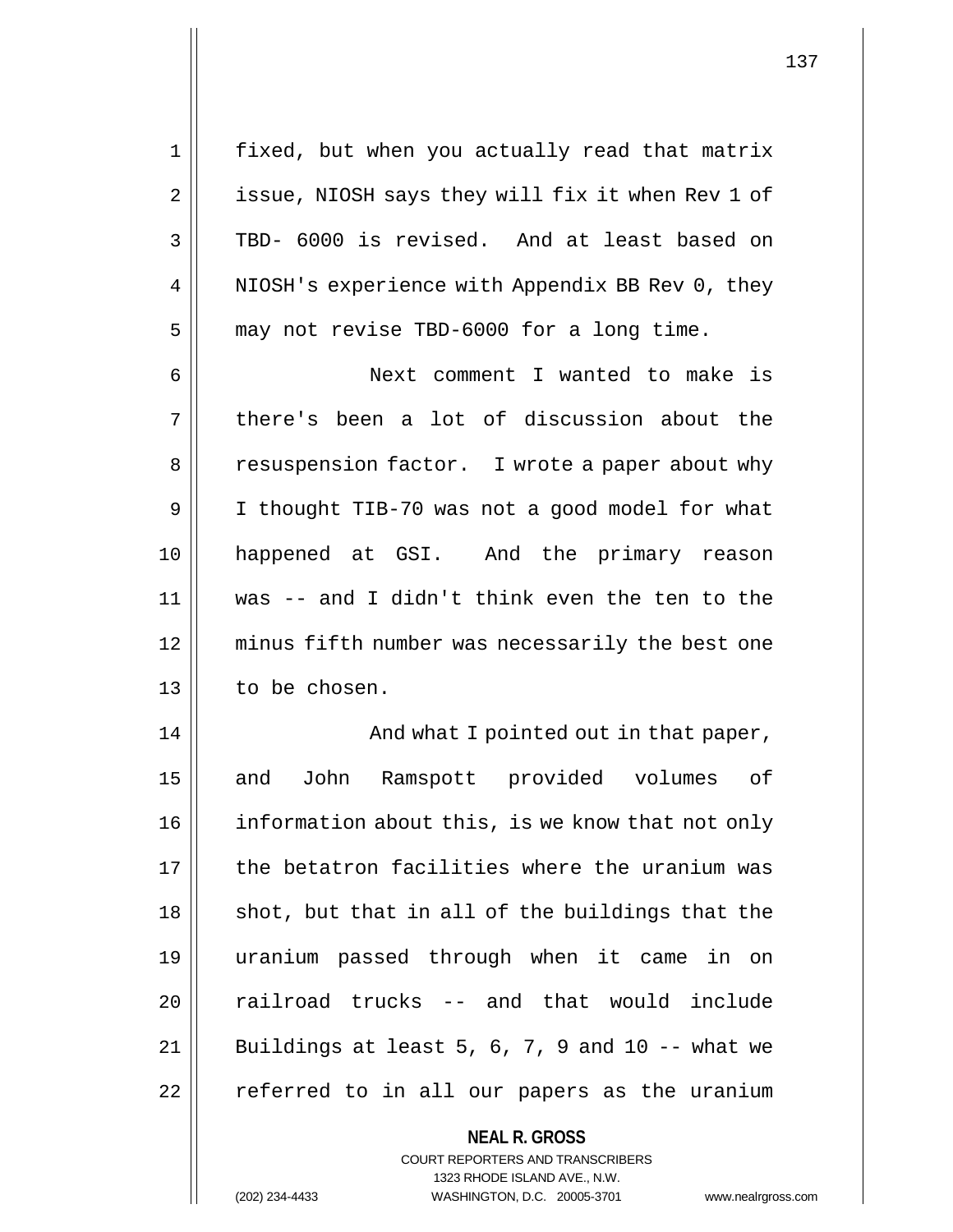1 || transport path -- that there was uranium all 2 along that transport path in the railroad  $3 \parallel$  tracks, around the railroad tracks. And we know  $4 \parallel$  that, in the 27 years of the residual period, 5 || there were multiple businesses, steel 6 | businesses that came in and had operations in  $7 \parallel$  those other buildings. So we believe that the 8 || resuspension and settling of uranium at GSI 9 during the residual period was a cyclical 10 | phenomenon.

11 || The other comment is that everybody 12 || seems to have forgotten that in the original 13 discussion of the resuspension factor, John 14 Mauro actually argued that there were instances 15  $\parallel$  in the literature; and this was also argued when 16 | the Procedures Review Committee took up TIB-70 17 || recently, this year -- that there were 18 || statements in the literature that a resuspension 19  $\parallel$  factor could be as high as ten to the minus two 20 || per meter or ten to the minus three, ten to the 21 minus four. So even higher than the ten to the 22 minus five.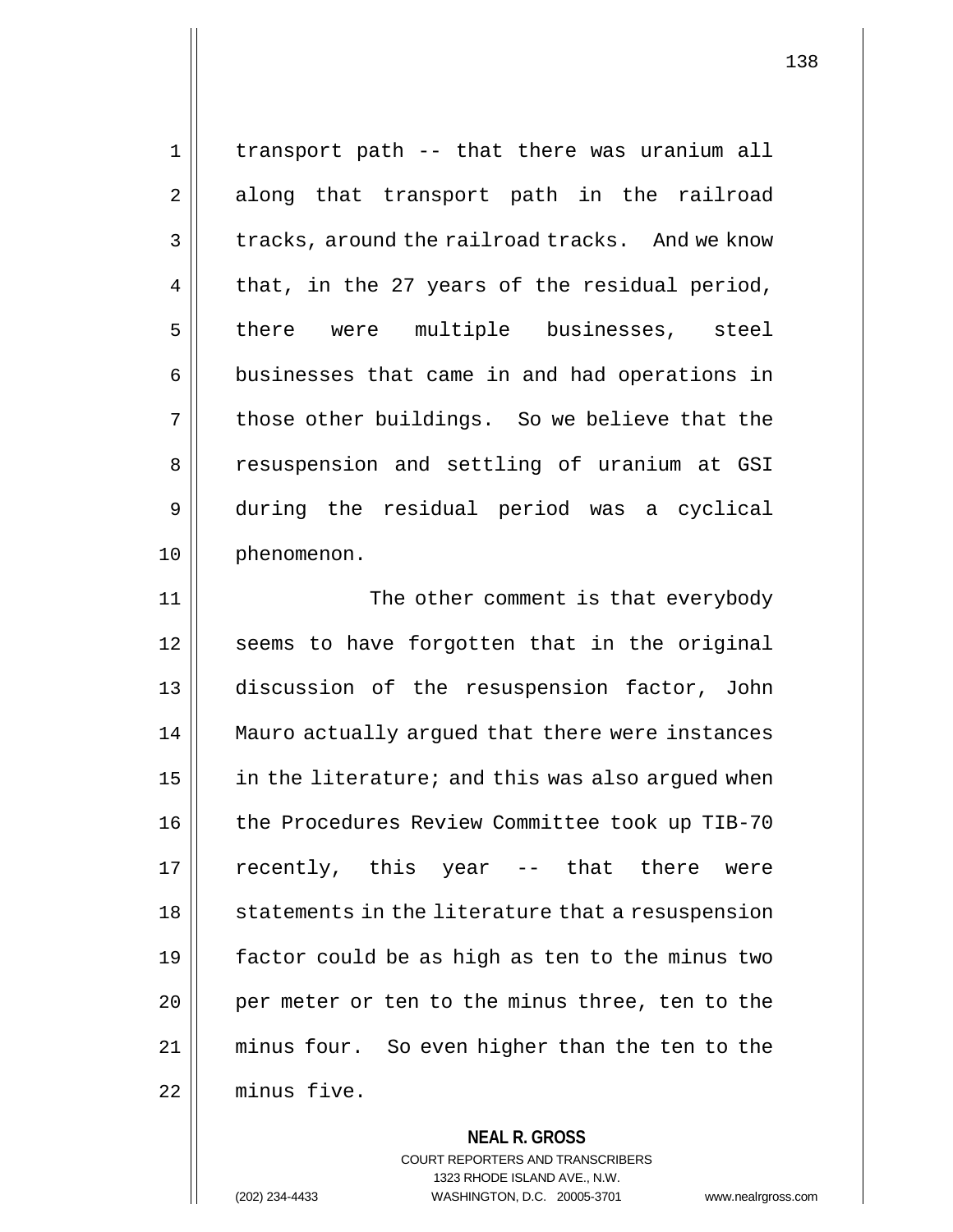| $\mathbf 1$ | My conclusion: ten to the minus five              |
|-------------|---------------------------------------------------|
| 2           | is totally arbitrary. You have no idea what it    |
| 3           | was. And, you know, the buildings that the        |
| 4           | uranium was suspended in at GSI included small    |
| 5           | rooms and it included very large rooms,           |
| 6           | Buildings 8, 9, 10, 5, 6, 7 were all              |
| 7           | interconnected. They were basically one big       |
| 8           | roof with some steel walls in between them which  |
| 9           | weren't complete.                                 |
| 10          | And finally, I wanted to put in my                |
| 11          | two cents' worth about what was actually said at  |
| 12          | the June 2013 meeting about uranium hours. If     |
| 13          | everybody remembers, as soon as that meeting was  |
| 14          | over, I was so struck by the lack of clarity on   |
| 15          | the uranium hours issue that I actually           |
| 16          | submitted my annotated notes on that meeting.     |
| 17          | And one of the things that I highlighted was that |
| 18          | there certainly was a discussion about the 400    |
| 19          | hours, and there was a discussion which I took    |
| 20          | to be that the highest numbers of hours, the 437  |
| 21          | hours in '61, was going to be used throughout     |
| 22          | that period.                                      |
|             |                                                   |

**NEAL R. GROSS** COURT REPORTERS AND TRANSCRIBERS 1323 RHODE ISLAND AVE., N.W. (202) 234-4433 WASHINGTON, D.C. 20005-3701 www.nealrgross.com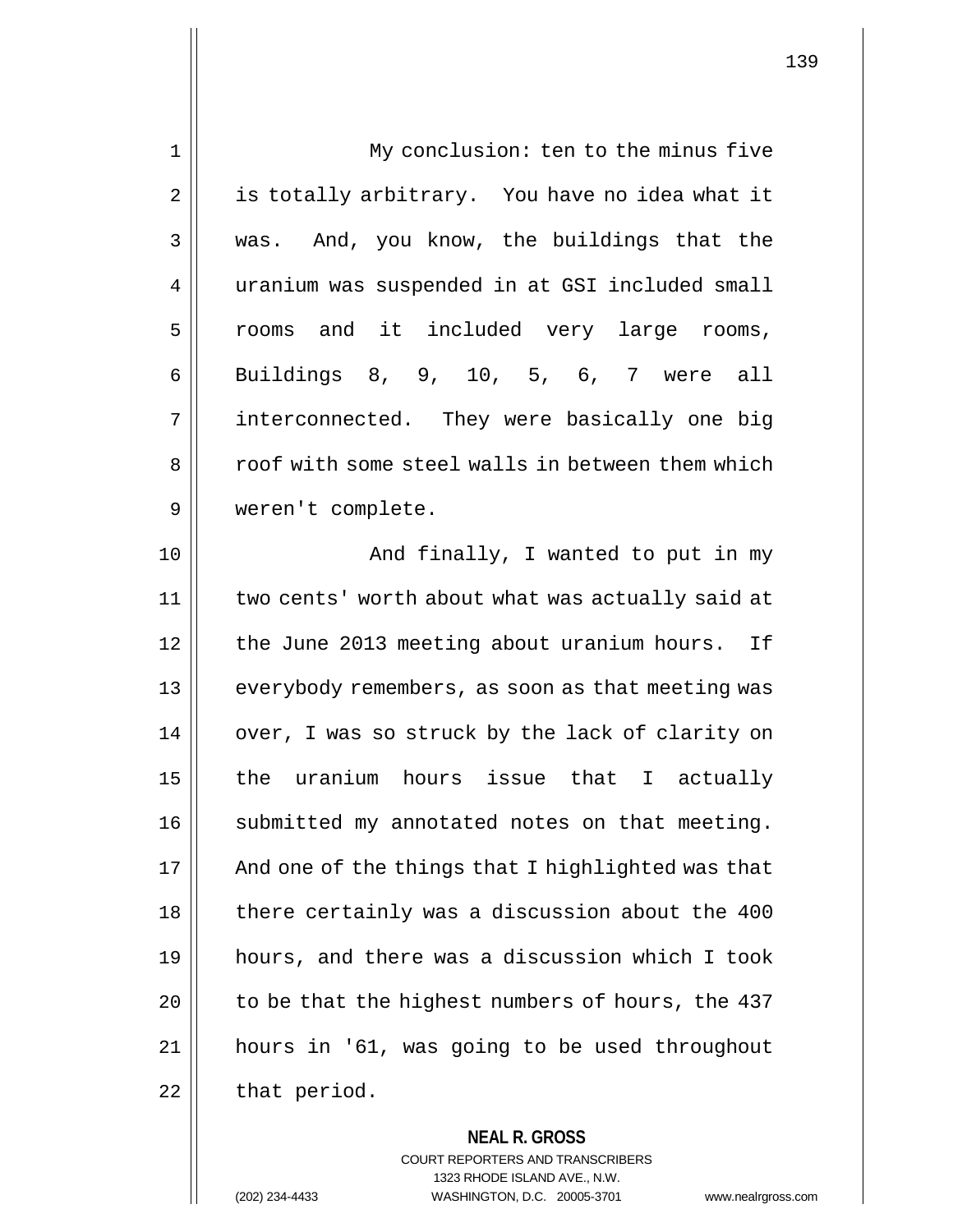| 1  | And it is my recollection that that                                                                                                                                    |
|----|------------------------------------------------------------------------------------------------------------------------------------------------------------------------|
| 2  | was basically what Dr. Neton was saying, but                                                                                                                           |
| 3  | after rereading that transcript over and over,                                                                                                                         |
| 4  | I had to say to myself -- and I put in my report                                                                                                                       |
| 5  | it wasn't clear what was agreed upon. So, you                                                                                                                          |
| 6  | know, that's a general comment for all of these                                                                                                                        |
| 7  | issues.                                                                                                                                                                |
| 8  | I think at the end of a Work Group                                                                                                                                     |
| 9  | meeting there should be a definite statement                                                                                                                           |
| 10 | just like you do for why the Board recommends                                                                                                                          |
| 11 | denial or approval of an SEC that explicitly                                                                                                                           |
| 12 | gives action items that are to be followed up on.                                                                                                                      |
| 13 | And it really would be good, when we're having                                                                                                                         |
| 14 | meetings that are all about do SC&A and NIOSH                                                                                                                          |
| 15 | agree, to put the areas of agreement and                                                                                                                               |
| 16 | disagreement in that list of action items at the                                                                                                                       |
| 17 | end of the meeting.                                                                                                                                                    |
| 18 | Anyway, once again I sincerely                                                                                                                                         |
| 19 | appreciate you giving me some time to address the                                                                                                                      |
| 20 | group and I look forward to the rest of the                                                                                                                            |
| 21 | discussion.                                                                                                                                                            |
| 22 | Okay.<br>CHAIRMAN ZIEMER:<br>Dan,                                                                                                                                      |
|    | <b>NEAL R. GROSS</b><br><b>COURT REPORTERS AND TRANSCRIBERS</b><br>1323 RHODE ISLAND AVE., N.W.<br>(202) 234-4433<br>WASHINGTON, D.C. 20005-3701<br>www.nealrgross.com |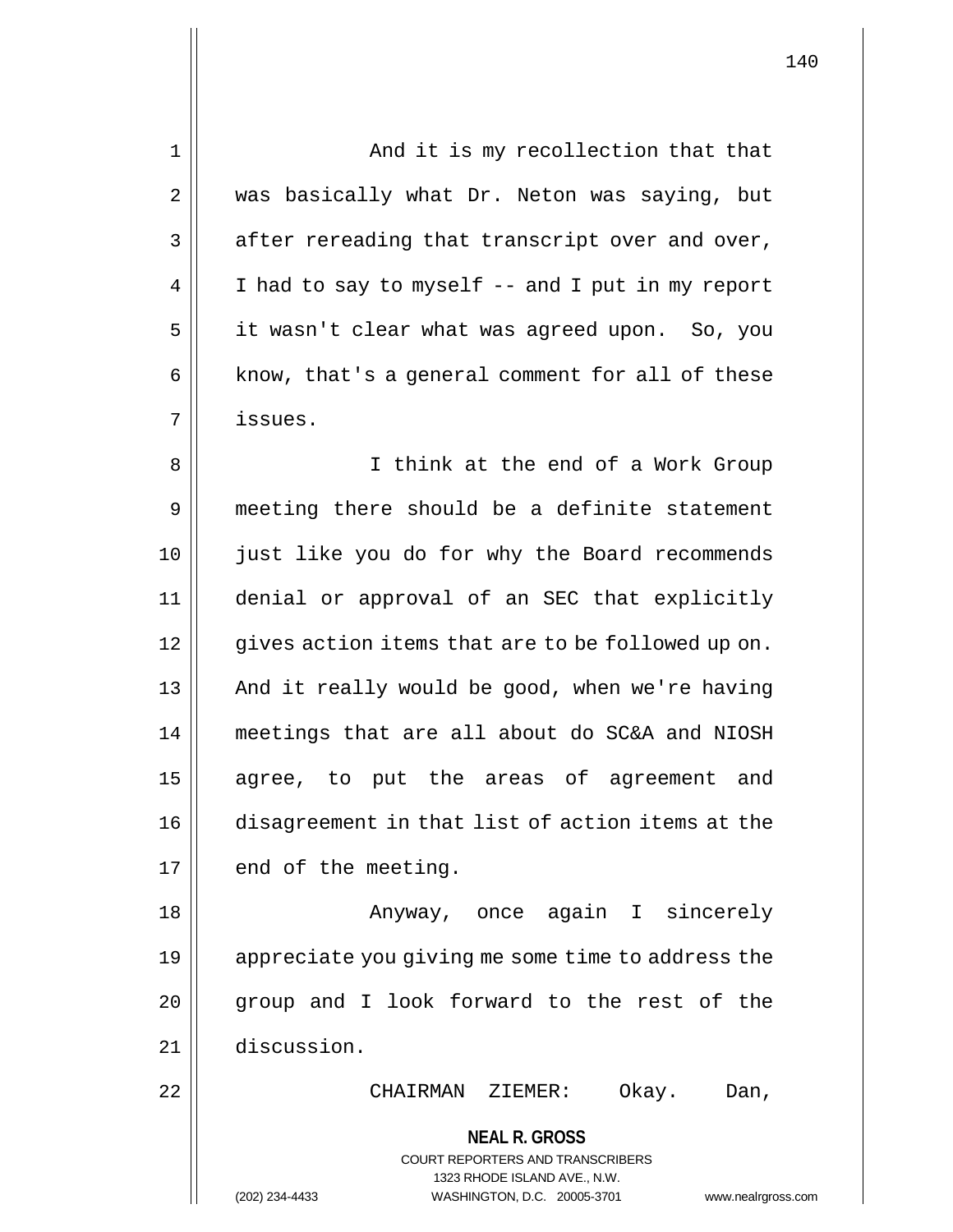**NEAL R. GROSS** COURT REPORTERS AND TRANSCRIBERS 1323 RHODE ISLAND AVE., N.W. (202) 234-4433 WASHINGTON, D.C. 20005-3701 www.nealrgross.com 1 || thank you for those comments. I want to follow 2 || up a little bit on the document dealing with the  $3 \parallel$  survey of the accelerators. First of all, I'll  $4 \parallel$  tell you that I did read the document and went  $5 \parallel$  through -- it's a totally extensive document.  $6 \parallel$  But some things occurred to me as I read it, and  $7 \parallel$  I want to maybe ask Jim and Dave this question, 8 and also SC&A folks can respond to it also. 9 But it occurred to me as I looked at 10 || those surveys done by the AEC, and they were done 11 decades ago, where they have information about 12 || the shielding of these accelerators and the 13 || radiation levels at different locations, but 14 would it be feasible and/or even useful to take  $15$  | the MCNP model and see how it predicts the actual 16 | readings based on the output of those machines 17 || and the shielding that is provided. Now I'm not  $18$  || saying to do it for all of those, but perhaps a 19 couple individual ones that would be similar to  $20$  | the GSI one. 21 The reason I'm thinking about  $22$  || that  $-$  and I think in part Dr. McKeel has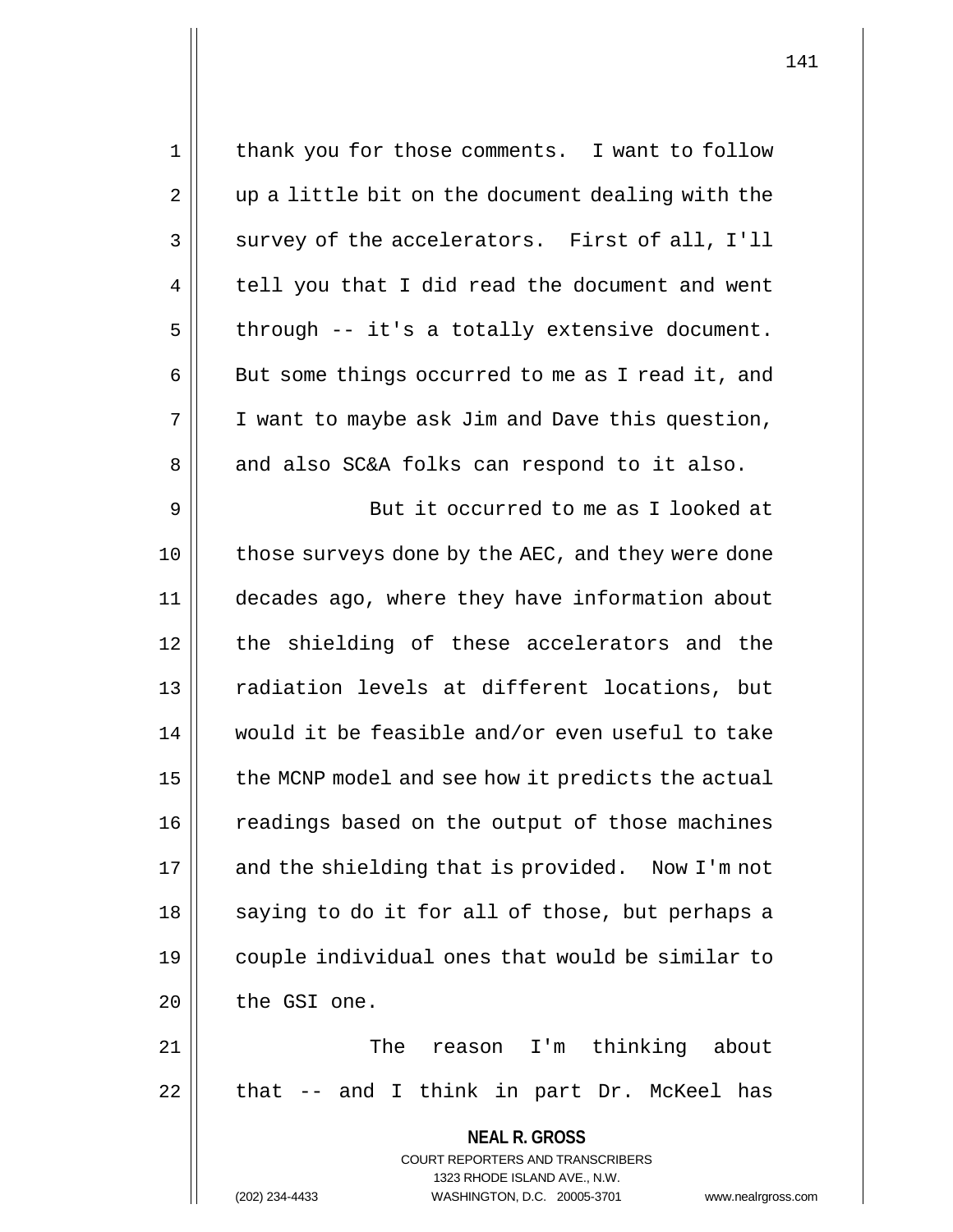1 || suggested this would be a kind of independent 2 | validation of the usefulness of the code for this 3 | type of application. But maybe, Jim or Dave, 4 || you could respond. Is that something that is 5 | feasible or useful? And maybe, John Mauro or 6 || Bob, you could also respond. 7 MR. ALLEN: Well this is Dave Allen. 8 || I can start responding. And when I first got a 9 || hold of that document, that was what my intent 10 was. And it is lacking more information than 11 | what we had for GSI, I mean as far as dimensions. 12 || And I thought I could maybe guess at some

14 || Then you start looking at thickness  $15$  |  $\sigma$  of the shielding material and what that material 16 || is. And you know for the ones that aren't next 17 | to some sort of window that I'm going to guess 18 || is a lead window or something. For the ones with 19 just a thick wall I could almost guess concrete 20 || there. But then on most of them I don't even 21 || really have a beam orientation. I mean I could 22 | toss a number of orientations in there to try to

## **NEAL R. GROSS** COURT REPORTERS AND TRANSCRIBERS 1323 RHODE ISLAND AVE., N.W. (202) 234-4433 WASHINGTON, D.C. 20005-3701 www.nealrgross.com

13 dimensions, et cetera.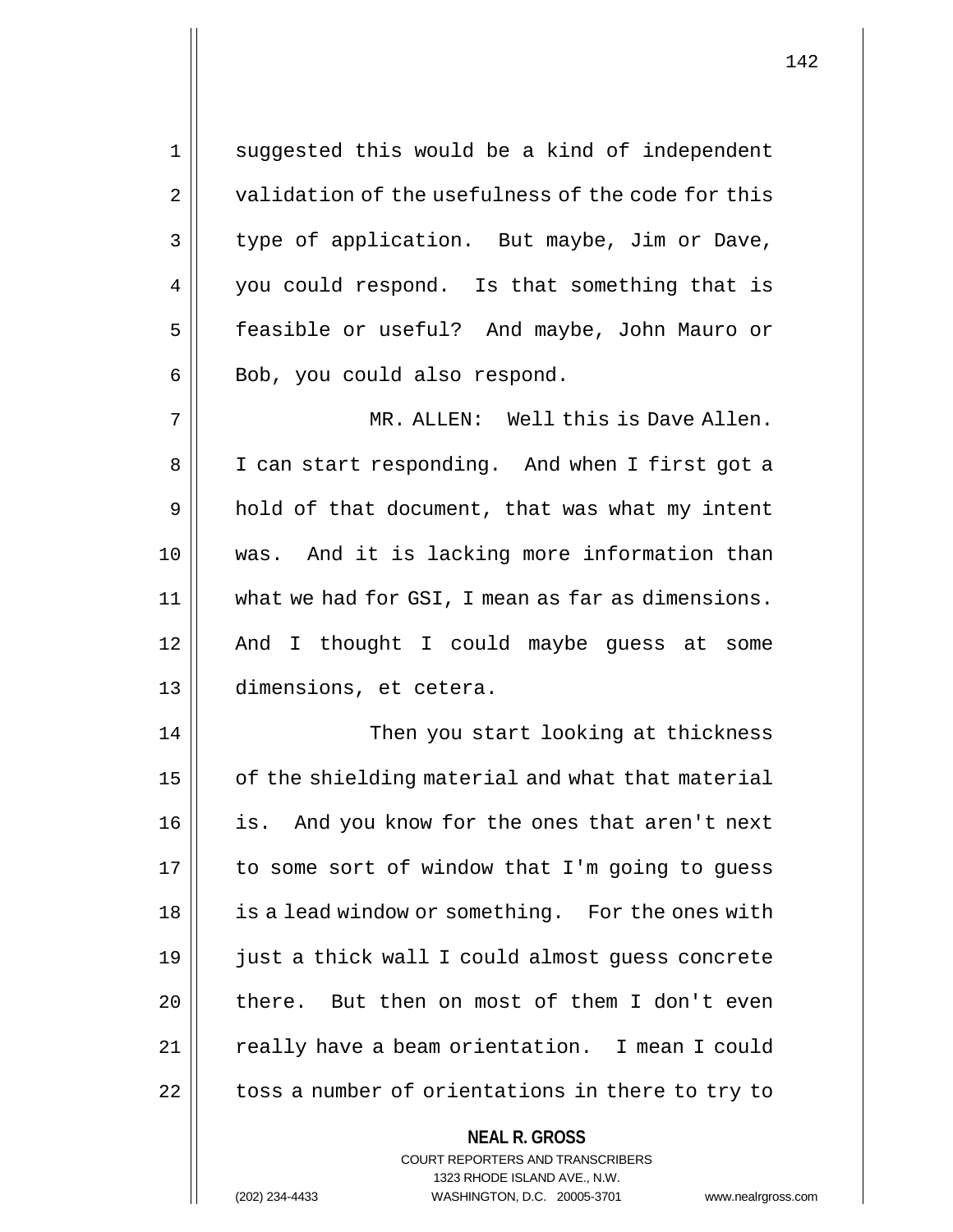1 || reorient the numbers or whatever, but in the end 2 | it's going to end up being, you know, a number  $3 \parallel$  of guesses on here. And I didn't know how much 4 worth that would be for anybody.

5 CHAIRMAN ZIEMER: Well, I wasn't  $6 \parallel$  sure whether the information was adequate to be 7 || used for that purpose. It just had occurred to 8 me. And of course the actual survey was done 9 || really to -- for a couple reasons. One was to 10 determine adequacy of shielding throughout 11 || these different facilities. And of course one  $12$  | of the things they found in general, it seemed 13 || that the shielding was not adequate. This was 14 || largely the case almost everywhere they went. I 15 | know Dr. McKeel mentioned the nursing facility. 16 | That was a good example where they really didn't 17 | have adequate shielding.

18 The other part of course was the 19 neutron issue. And my understanding of when you  $20$  || say the radium sources are bounding, you have 21 || already taken into consideration both the gamma 22 || and the neutron component of the betatrons. Is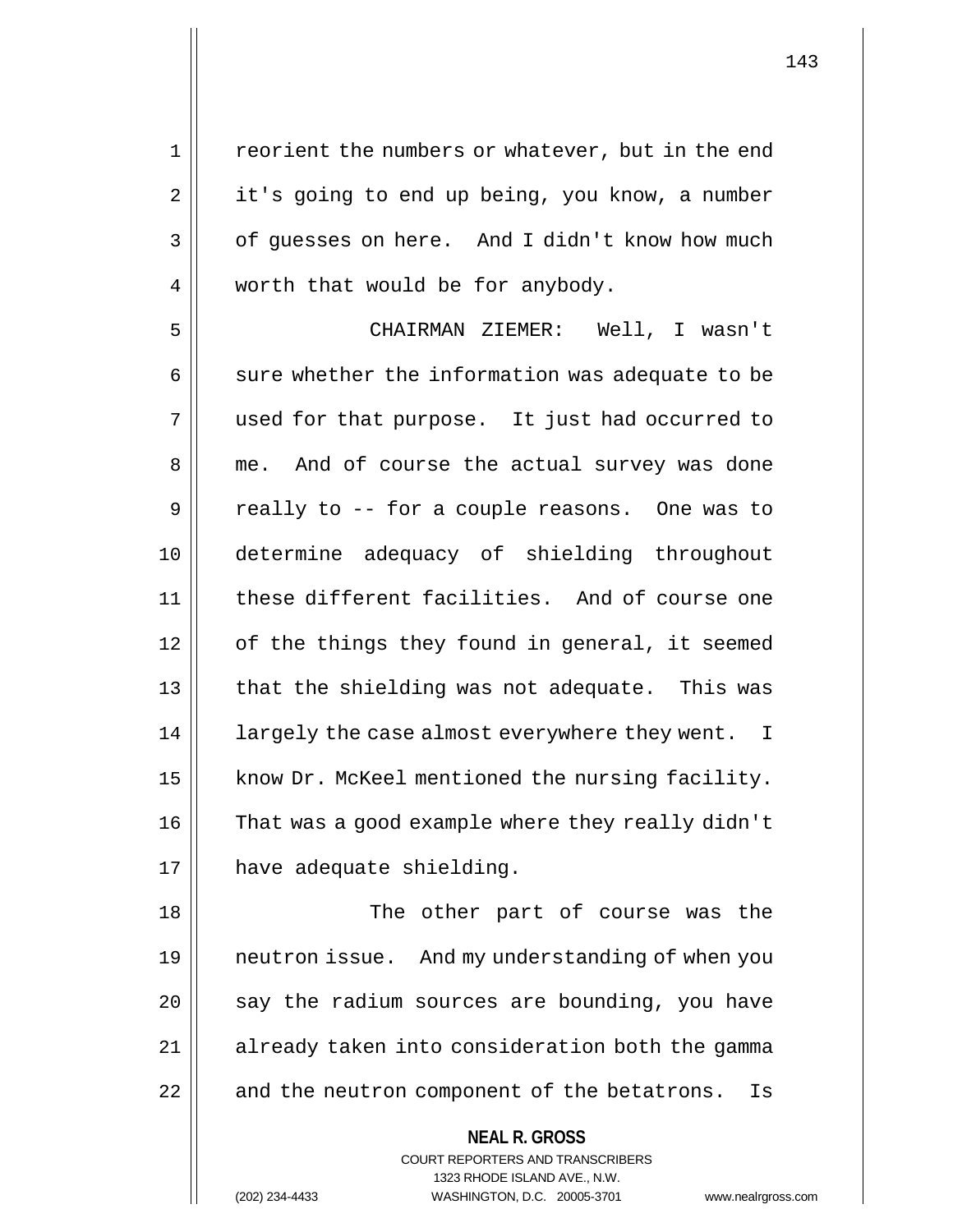1 | that not correct?

| $\overline{2}$ | DR. ANIGSTEIN: This is Bob.<br>The                                                                                                                                     |
|----------------|------------------------------------------------------------------------------------------------------------------------------------------------------------------------|
| 3              | 2008 report specifically modeled the 24 MeV                                                                                                                            |
| 4              | betatron in the old betatron building and                                                                                                                              |
| 5              | neutron doses to the operator are listed. And                                                                                                                          |
| 6              | that has not changed. I mean we have had no                                                                                                                            |
| 7              | reason to change that.                                                                                                                                                 |
| 8              | DR. McKEEL: Dr. Ziemer?<br>Dr.                                                                                                                                         |
| 9              | Ziemer?                                                                                                                                                                |
| 10             | CHAIRMAN ZIEMER: Yes, go ahead.                                                                                                                                        |
| 11             | DR. MCKEEL: This is Dan McKeel                                                                                                                                         |
| 12             | again. Well, yes, they have modeled the neutron                                                                                                                        |
| 13             | doses in 2008. That's interesting to me that                                                                                                                           |
| 14             | the 2008 data is mentioned, because I've said for                                                                                                                      |
| 15             | a long time that all these reports on summary                                                                                                                          |
| 16             | doses by SC&A and NIOSH should also include that                                                                                                                       |
| 17             | early data. It's almost like that data never                                                                                                                           |
| 18             | actually was generated. It was generated.<br>But                                                                                                                       |
| 19             | again, this is modeled by MCNPX.                                                                                                                                       |
| 20             | I have sent this Work Group three                                                                                                                                      |
| 21             | papers just as illustrations to support a point                                                                                                                        |
| 22             | that I've been making all along; and that is that                                                                                                                      |
|                | <b>NEAL R. GROSS</b><br><b>COURT REPORTERS AND TRANSCRIBERS</b><br>1323 RHODE ISLAND AVE., N.W.<br>WASHINGTON, D.C. 20005-3701<br>(202) 234-4433<br>www.nealrgross.com |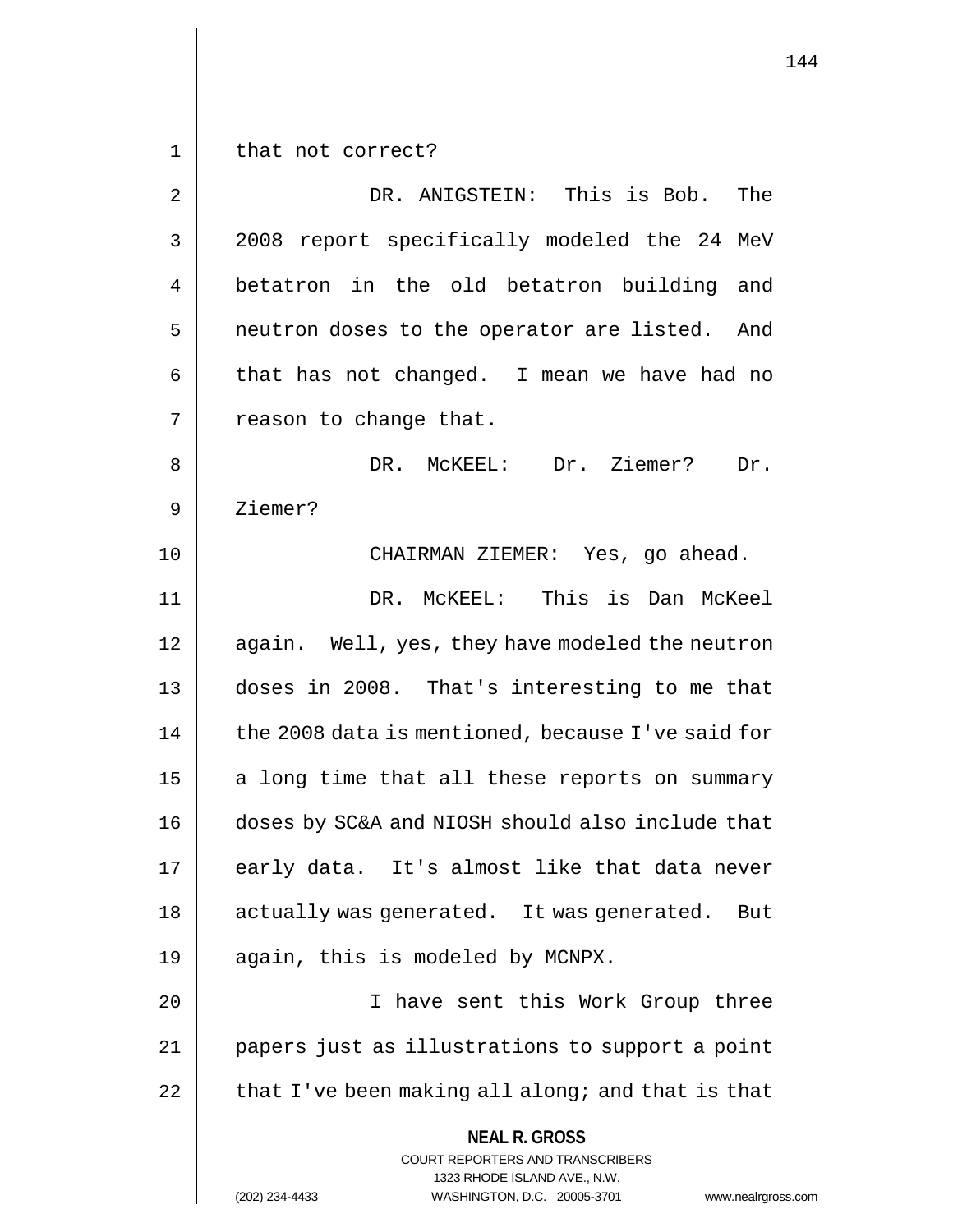1 when you formulate an MCNPX dosimetry model and 2 || you want to get that accepted in a respected 3 | scientific peer-reviewed journal, that number 4 || one, you aren't going to get that accepted unless 5 | you have validating measured data.

6 Now, I understand that the measured 7 data is in some senses limited for the betatron 8 || installations that I mentioned in NYO-4699. 9 | However, it is the same kind of betatron that was 10 used at GSI. They do give accompanying film 11 badge data. They do give diagrams of the 12 facilities. They do give wall thicknesses. 13 || And in fact in many of those instances they do 14 || mention what the wall thicknesses were. So it's 15 my opinion that instead of people making 16 off-the-cuff ad hoc comments on what those 17 papers showed, that's the very reason that I 18 || think it's still highly important to have SC&A 19 || take NYO-4699 and to review that paper. 20 || The Rand I really think it's important

21 for Dave Allen and NIOSH DCAS to take those 22 | papers and to explain, particularly for those

# **NEAL R. GROSS** COURT REPORTERS AND TRANSCRIBERS 1323 RHODE ISLAND AVE., N.W.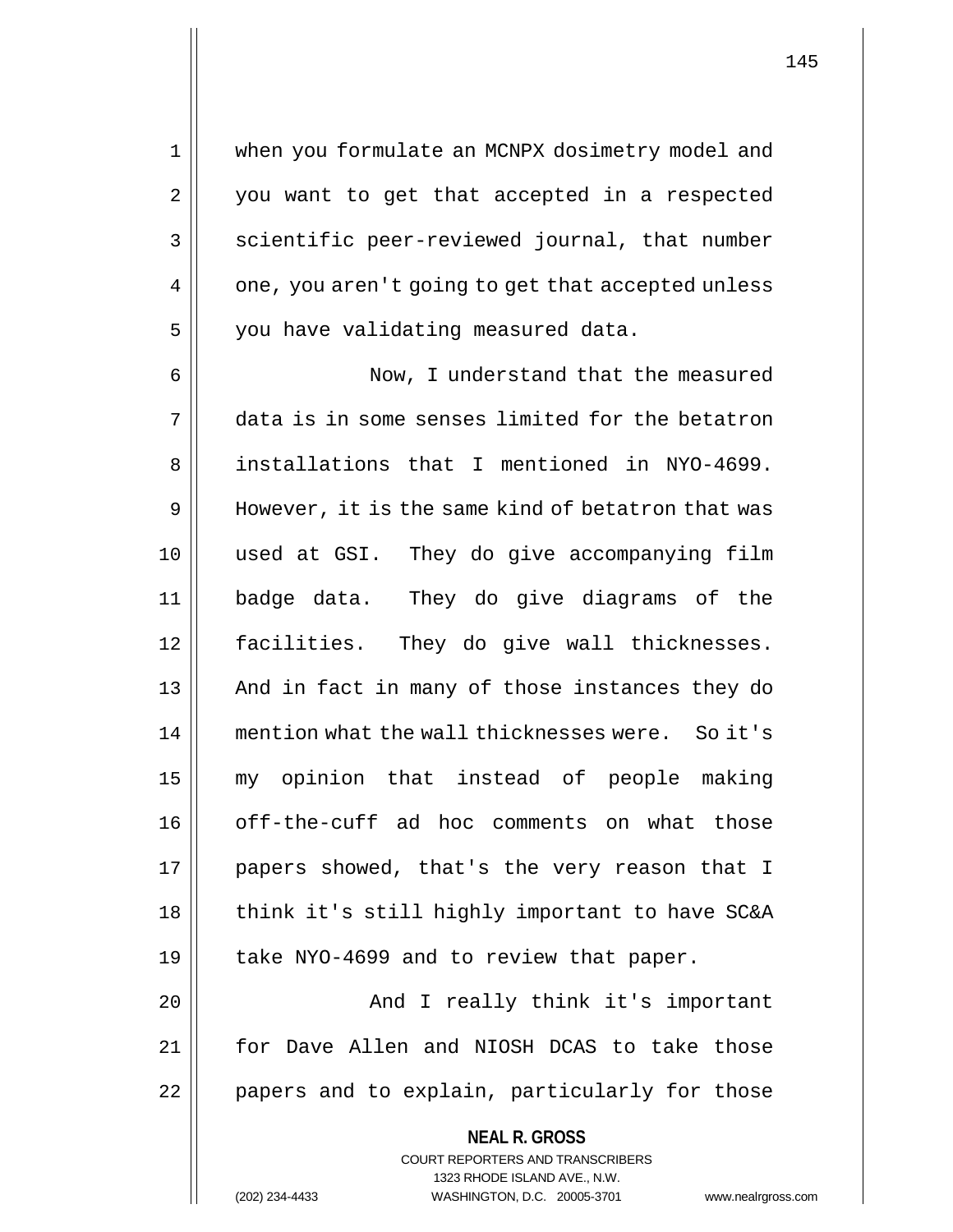1 three sites -- Memorial Sloan-Kettering 2 || Hospital in New York City, the University of 3 Illinois Medical School and the University of 4 | Illinois Research betatron -- and say exactly 5 why you can or cannot use that as surrogate data  $6 \parallel$  to validate the MCNPX models at GSI. I think you  $7 \parallel$  can. 8 What you're relying on -- now let's 9 || remember, there is no data at all, real data 10 except from that one radiographer for 1952 to 11 1962 -- '59. So you know, what everybody's 12 || relying on is AEC radiation limits. That's like 13 || saying that if you said how fast do drivers in 14 || the United States drive on the super highways? 15  $\parallel$  And you say, well, we've taken an average and, 16 you know, the average speed limit is 65, but in 17 || some places it's 70, in other places it's 55. So 18 we're going to say that 67 miles an hour, that's 19  $\parallel$  the average speed limit in the United States, and 20 || we're going to multiply that times the number of 21 drivers per year, and that's the miles driven in  $22$  | the United States. That's the speed, the miles

> **NEAL R. GROSS** COURT REPORTERS AND TRANSCRIBERS 1323 RHODE ISLAND AVE., N.W.

(202) 234-4433 WASHINGTON, D.C. 20005-3701 www.nealrgross.com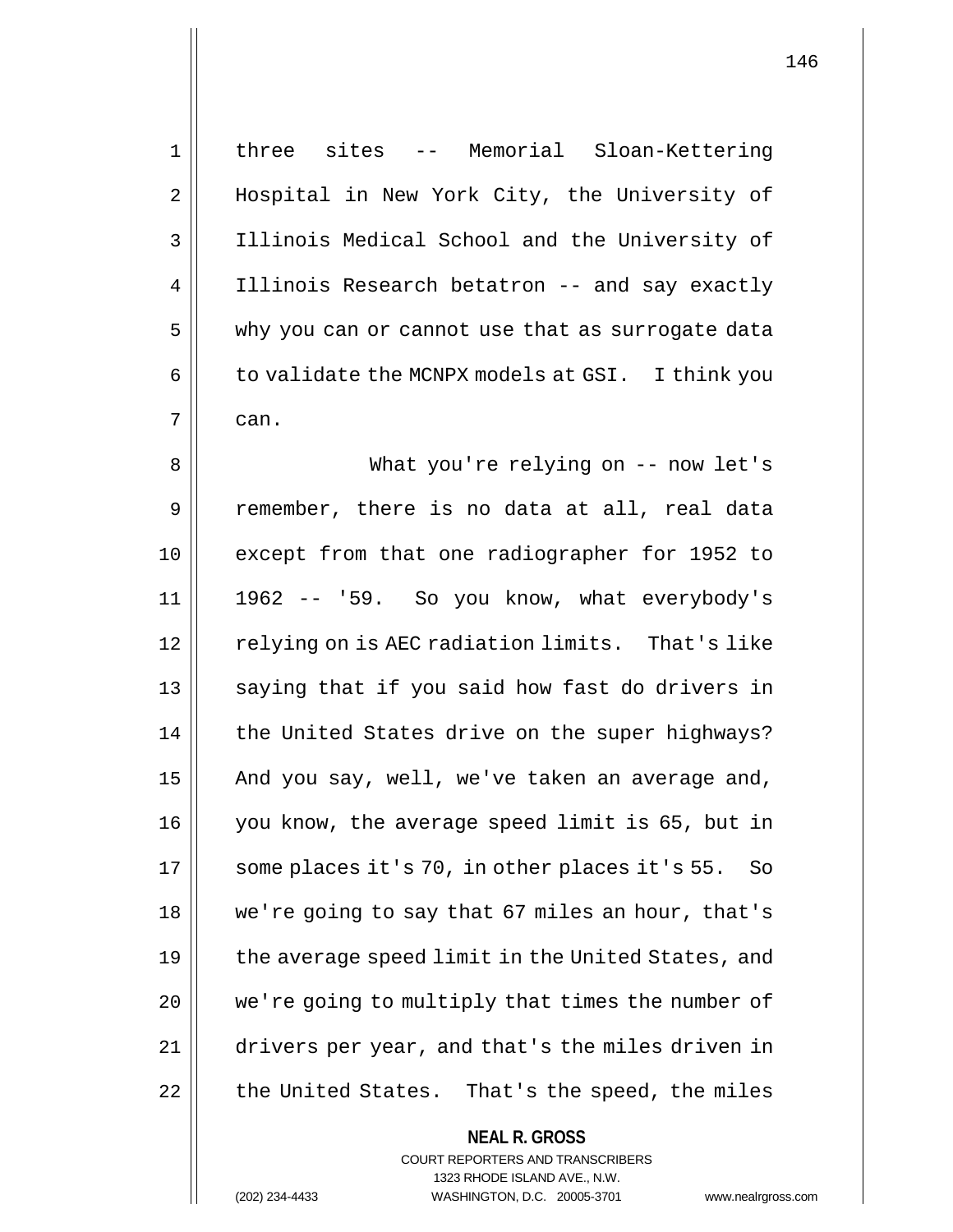1 || per hour on average driven in the United States 2 || in one year.

3 Well, nobody would accept that, 4 | obviously. And yet you're trying to do the same 5 || thing. You're taking the statement of an 6 | individual at GSI who had many reasons to be 7 favorable in his comments and accepted that as 8 || the gospel truth and set the limits for 10 years  $9 \parallel$  of this site. So I guess that's what I want to  $10$  | say about it.

11 CHAIRMAN ZIEMER: Okay. Thank  $12 \parallel$  you.

13 DR. McKEEL: And, Paul, I guess I've 14 || got to ask you again. I would like you to put 15  $\parallel$  on the record why it is, given my last comment, 16 || why you still do not think it's necessary to have 17 || SC&A review this very important paper? I will 18 || say one thing, too: you made an error when you 19  $\parallel$  said that that paper shows that the shielding was  $20$  || inadequate at most sites. As a matter of fact, 21 || if you read that paper carefully, it says overall 22 | that the accelerator radiation safety programs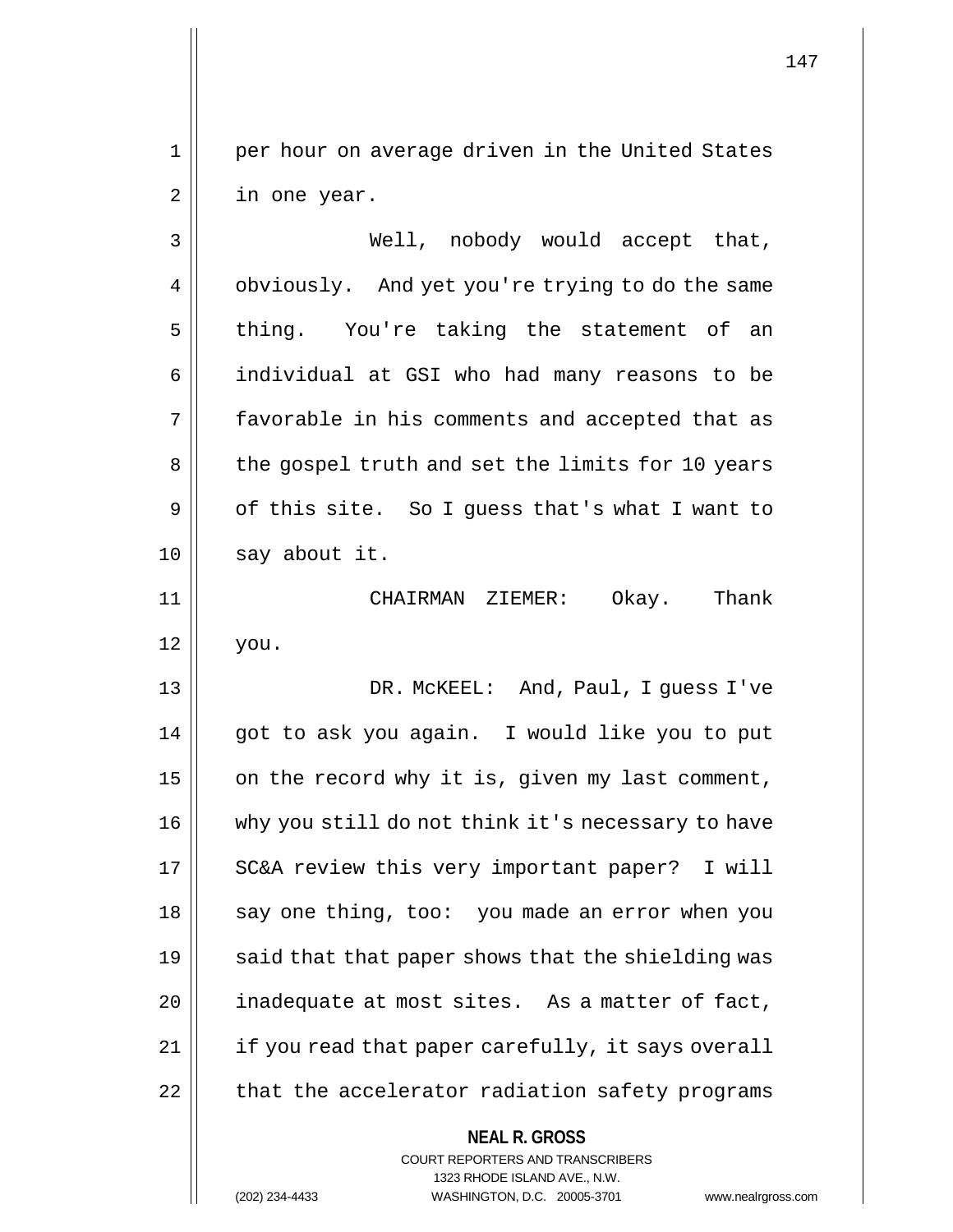1 || in place are pretty good. And the main place  $2 \parallel$  that it has problems are some very specific sites 3 || in those things.

4 For instance, in one of the  $5 \parallel$  betatrons, they had a hot spot right next to the  $6 \parallel$  control room door. Well, in many of the other  $7 \parallel$  areas though they were below-the-limit reading.  $8 \parallel$  So actually that's not true to say that they 9 | found universal poor shielding. It wasn't true 10 at all.

11 || And when you characterize the study 12 || as decades ago, actually decades ago, it's '56, 13 '57, right there in the period we're talking 14 || about, right there in the middle of the radium 15 || era at GSI. So that makes it even more relevant 16 || and it fulfills the Board criteria for surrogate 17 data for being contemporary with the exposures  $18 \parallel$  at GSI.

19 || So again, I am asking and I would  $20$  | appreciate an explanation of why you don't think 21 || SC&A should review this paper and why NIOSH 22 || shouldn't respond to it in a formal way in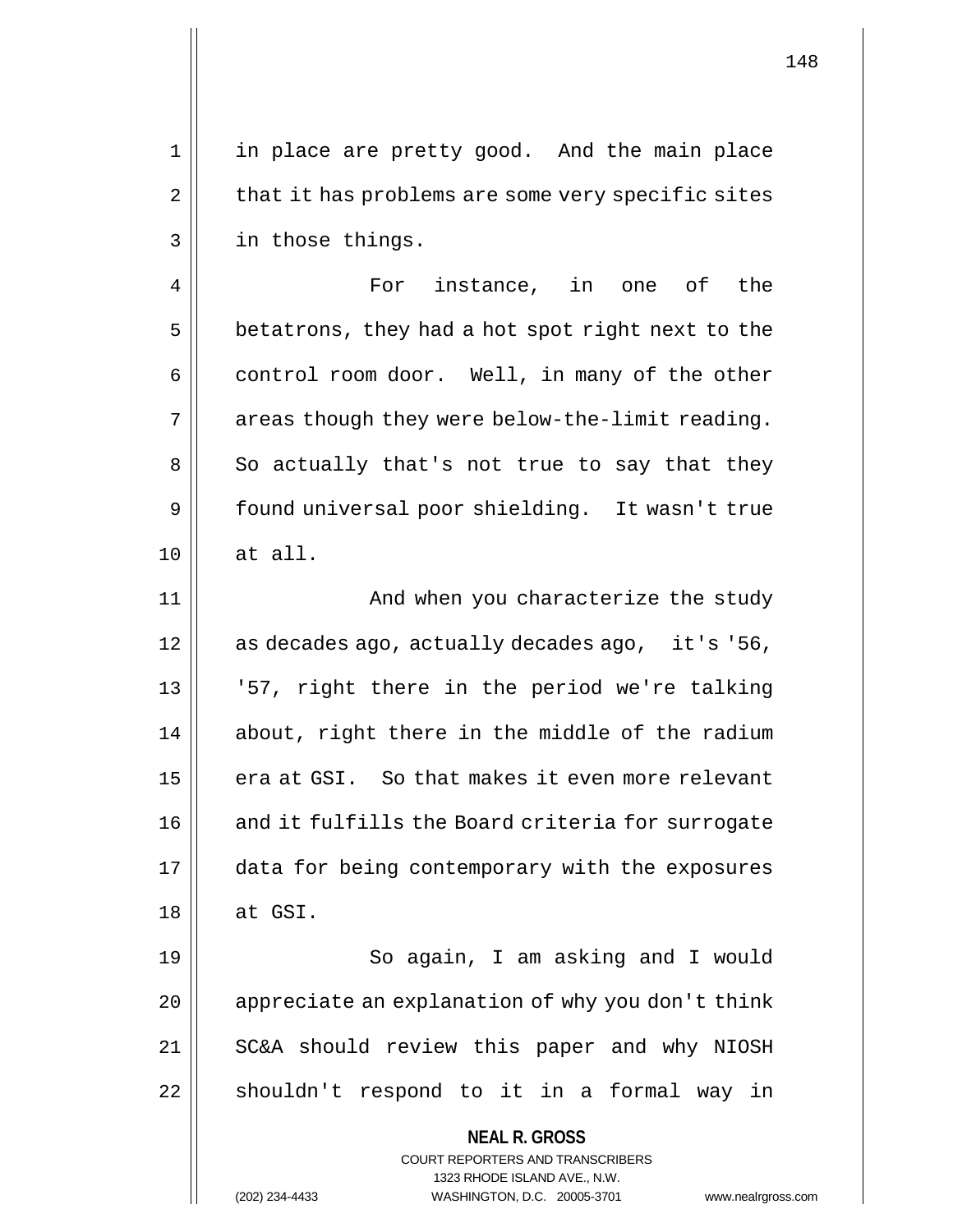1 | writing.

| 2  | CHAIRMAN ZIEMER: Well, I can't                   |
|----|--------------------------------------------------|
| 3  | answer for NIOSH. I think I told you why I       |
| 4  | didn't think I should task SC&A to review the    |
| 5  | paper, but that if the Work Group wished them to |
| 6  | do that, then we could certainly consider that.  |
| 7  | And in fact I've raised this issue about whether |
| 8  | or not we can use that information, which if we  |
| 9  | could for the purposes of validating the use of  |
| 10 | the model, then that would certainly involve     |
| 11 | both NIOSH and SC&A doing this.                  |
| 12 | DR. MCKEEL: Well, you've given                   |
| 13 | your opinion that it doesn't need to be modeled, |
| 14 | but you really haven't asked the other Members   |
| 15 | of the Work Group whether they think SC&A should |
| 16 | be tasked to review these papers that I feel are |
| 17 | of absolute paramount importance. So I'm not     |
| 18 | tromping you on your prerogative, but I still    |
| 19 | wish you would do that and let them put          |
| 20 | themselves on the record. If they say no, fine,  |
| 21 | they say no. But I don't think it's on the       |
| 22 | record.                                          |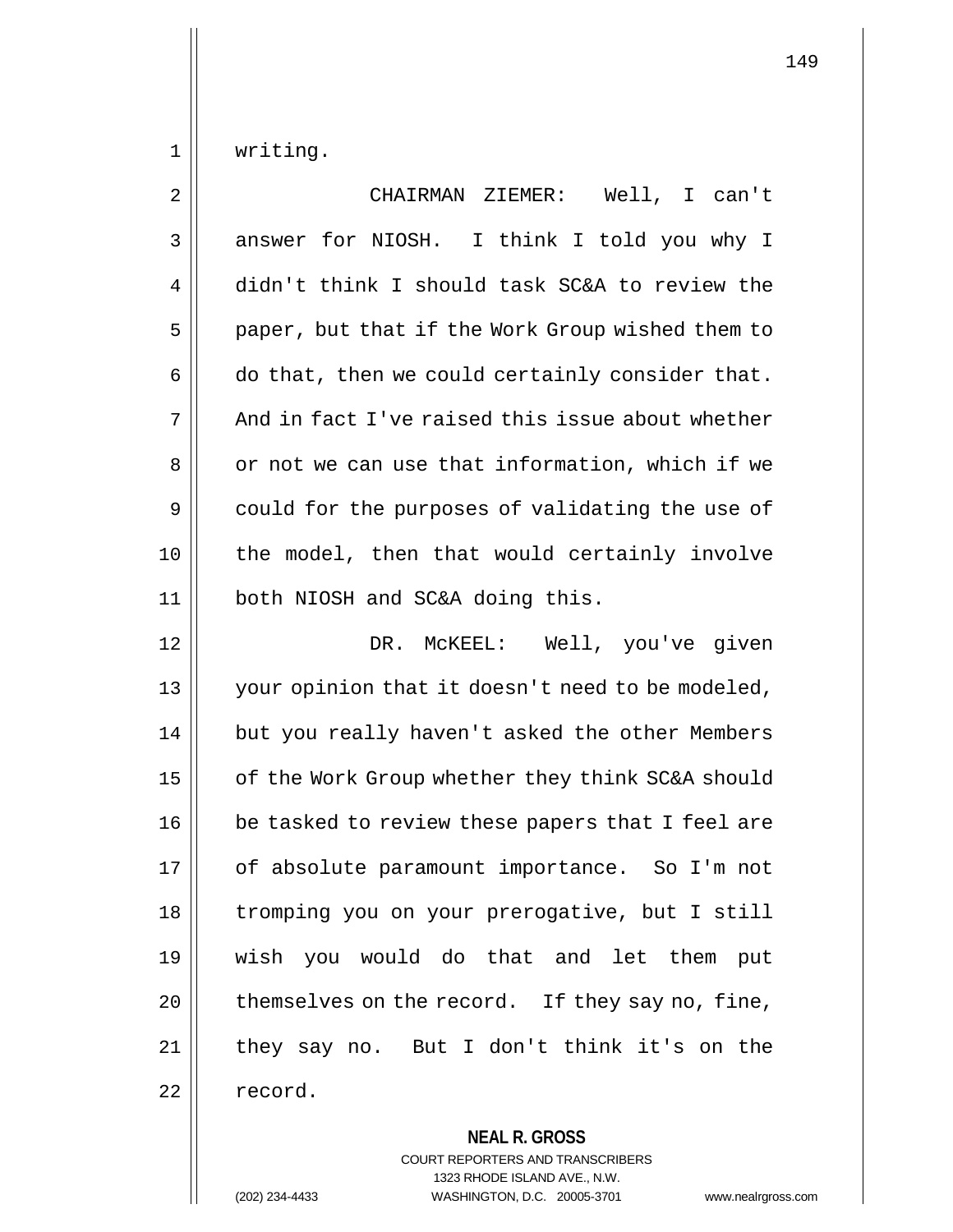**NEAL R. GROSS** COURT REPORTERS AND TRANSCRIBERS 1 CHAIRMAN ZIEMER: Okay. Certainly 2 | the other Members of the Work Group can comment  $3 \parallel$  on this. I certainly don't object to tasking if 4 the Work Group wishes to do this. What I told  $5 \parallel$  Dr. McKeel originally was that I felt that all  $6 \parallel$  of the participants have copies of that 7 | information to evaluate as they proceed through 8 We with the other documents. It hasn't been our  $9 \parallel$  practice in general -- I'm not sure about the 10 || other Work Groups -- to do tasking outside of the 11 tasking of the NIOSH work products, but we 12 certainly have the other information. But, 13 Work Group Members, you're certainly welcome to 14 | chime in on this. 15 || MEMBER BEACH: Paul, this is Josie. 16 CHAIRMAN ZIEMER: Go ahead. 17 MEMBER BEACH: From what I 18 understand here, NIOSH looked at it. Dave Allen 19  $\parallel$  said that there were some problems with him being  $20$  || able to look at that analysis because of missing 21 || points. And I haven't heard from SC&A. Is  $22$  || there any merit to taking the time to look at

1323 RHODE ISLAND AVE., N.W.

(202) 234-4433 WASHINGTON, D.C. 20005-3701 www.nealrgross.com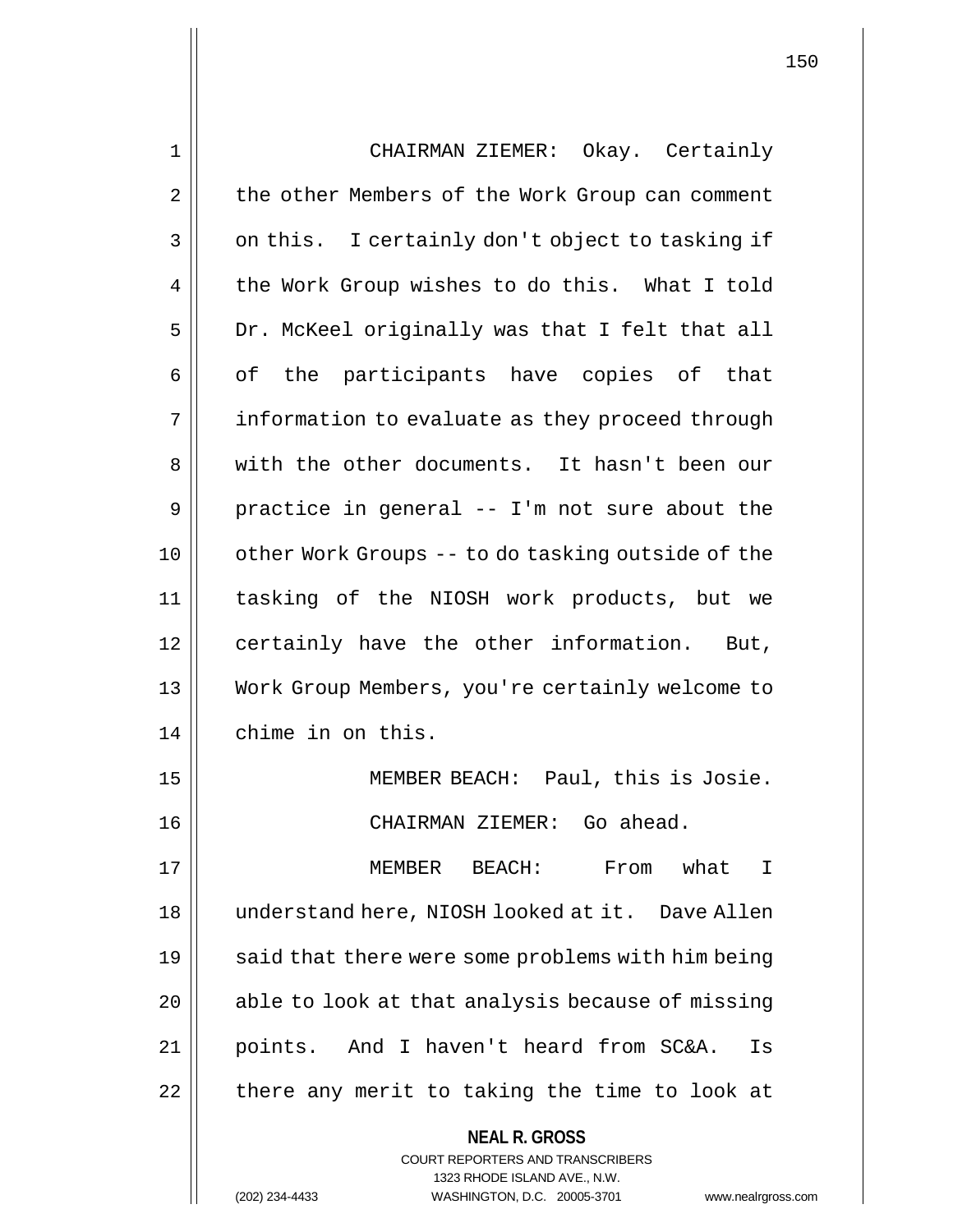$1 \parallel$  this? DR. MAURO: This is John. I don't 3 | hear anything from Bob. Bob, are you on line? DR. ANIGSTEIN: Sorry, I was on 5 mute. DR. MAURO: Oh, okay. DR. ANIGSTEIN: Yes, I have not had 8 || the time, I have not had a chance to review the 9 || papers that Dr. McKeel submitted. Right now from what I've heard from Dave Allen, if he says he doesn't feel that there are enough -- he's 12 | certainly familiar with what is required for an MCNP analysis, and if he thinks that there is not 14 || enough information and there's not enough  $\parallel$  specific data, I would be inclined to accept his | opinion until I've had a chance to  $-$ - you know, until I find out otherwise. Mostly having set up many, many, many MCNP analyses, both for the NIOSH project | and other work, the limiting factor is always 21 || lack of information, lack of data on specific materials, densities, composition. And so the

> **NEAL R. GROSS** COURT REPORTERS AND TRANSCRIBERS 1323 RHODE ISLAND AVE., N.W.

(202) 234-4433 WASHINGTON, D.C. 20005-3701 www.nealrgross.com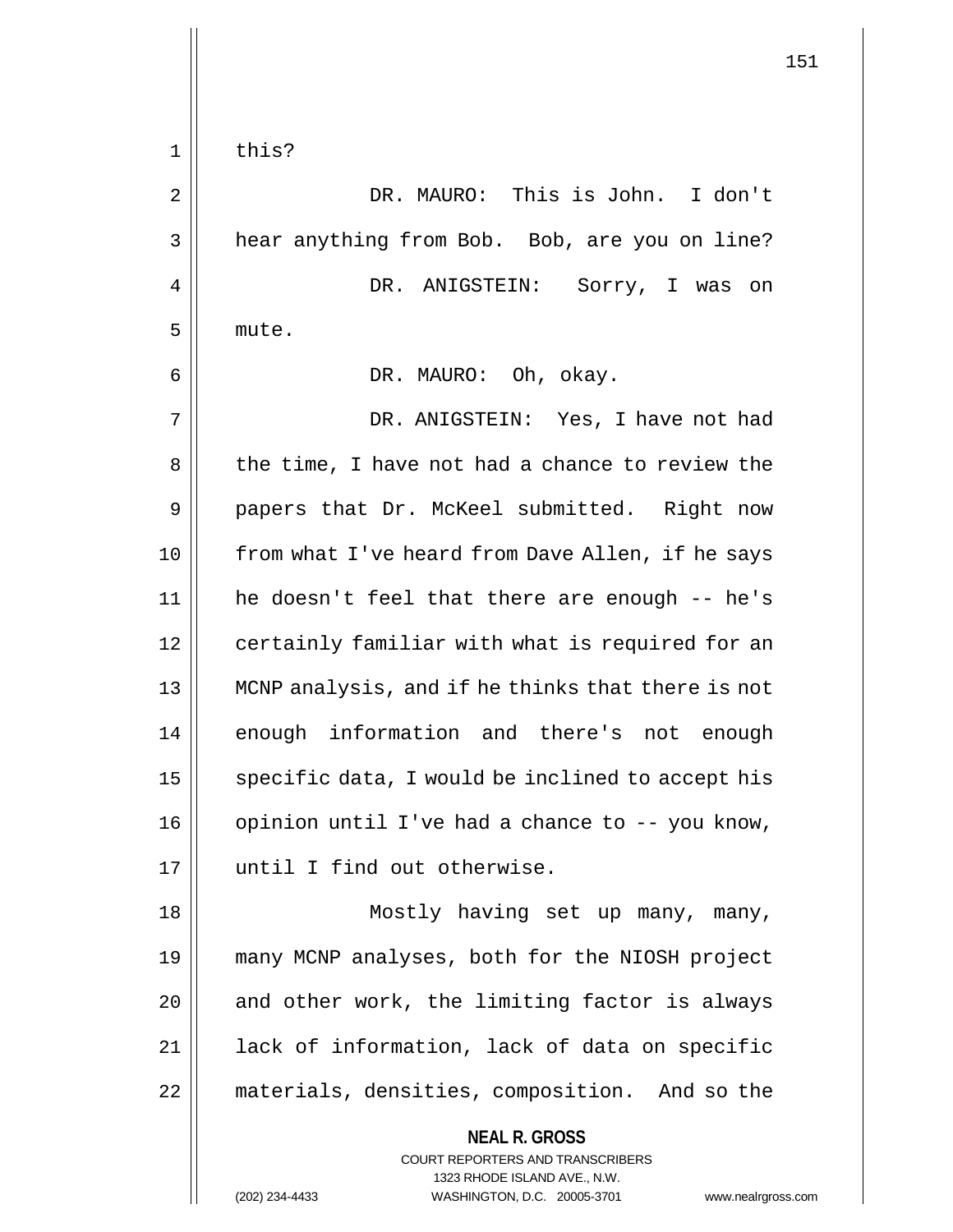| 1  | MCNP becomes a model, I think a very accurate      |
|----|----------------------------------------------------|
| 2  | model. The MCNP Code has been amply -- it's been   |
| 3  | in use for something like on the order of close    |
| 4  | to 50 years. It's been amply validated in many,    |
| 5  | many, many field studies. I mean this is the Los   |
| 6  | Alamos National Laboratories, one of the           |
| 7  | foremost research institutions in the world when   |
| 8  | it comes to nuclear science. The MCNP Code has     |
| 9  | been used to design nuclear weapons, for better    |
| 10 | or for worse.                                      |
| 11 | And, but the model -- I'm trying to                |
| 12 | get to -- I'm being a little roundabout -- is MCNP |
| 13 | accurately models the information that is          |
| 14 | presented to it. If the information is             |
| 15 | inadequate, is not precise, is not what is really  |
| 16 | in the real world, then the model -- in other      |
| 17 | words, it's only as good as the input data.<br>You |
| 18 | know, there's a saying in computer talk: garbage   |
| 19 | in, garbage out. So if the data is not adequate,   |
| 20 | then all we can do, as Dave said, is take a guess  |
| 21 | and then it's a matter of luck, maybe. Maybe the   |
| 22 | results will confirm the measurements.<br>MCNP     |
|    | <b>NEAL R. GROSS</b>                               |

COURT REPORTERS AND TRANSCRIBERS 1323 RHODE ISLAND AVE., N.W.

(202) 234-4433 WASHINGTON, D.C. 20005-3701 www.nealrgross.com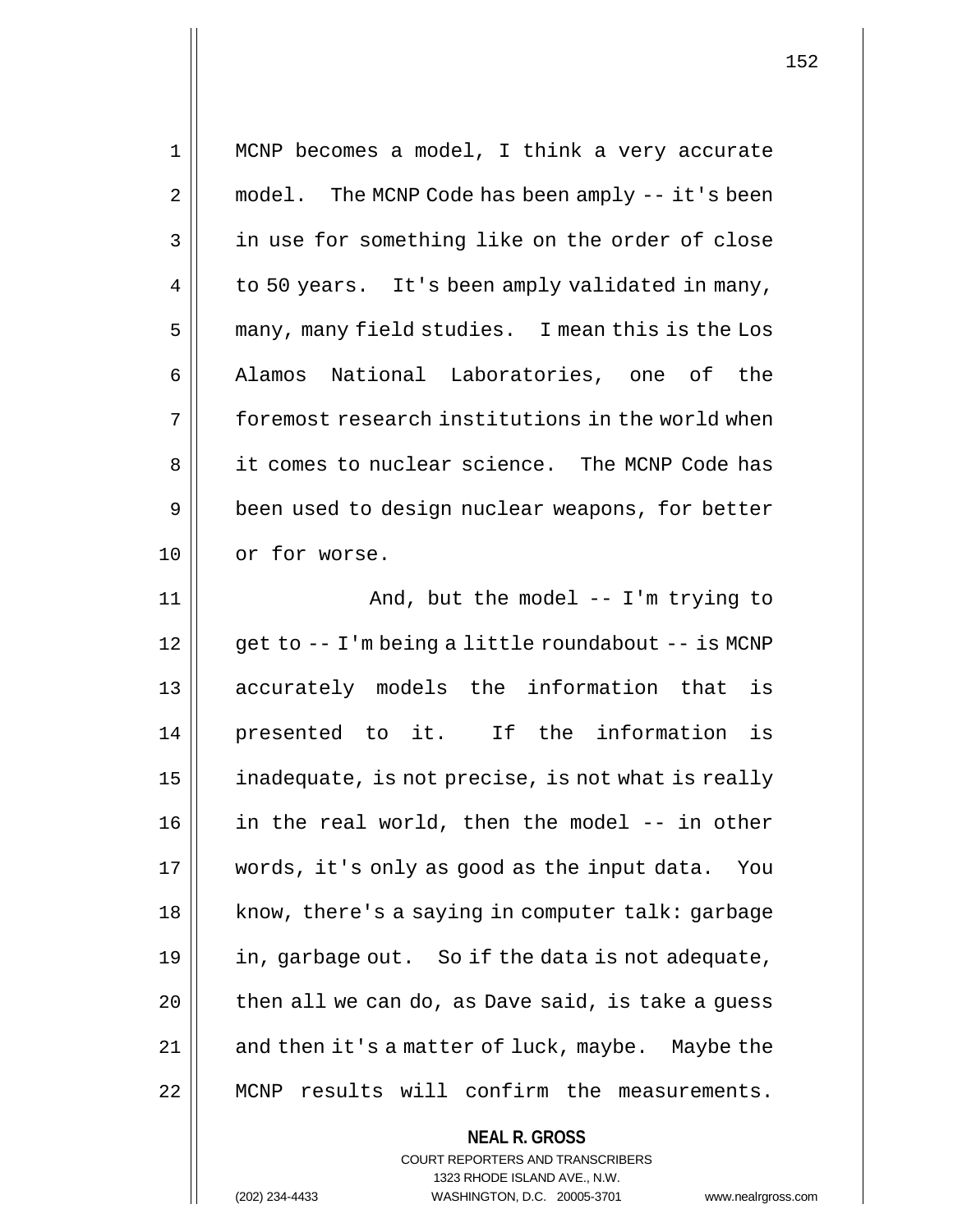1 || Maybe they won't. It will not say anything one 2 | way or another about the ability of MCNP. It  $3 \parallel$  only is a reflection on the input data. 4 || So my off-hand opinion is that it's  $5$  | not likely that this will produce information  $6 \parallel$  that will be useful for GSI, especially since the 7 || limiting scenario, as we just discussed, in the 8 || SC&A analysis for exposure to betatron photon 9 radiation is the layout man who's in an 10 || essentially unshielded location. And so it's a 11 very, very simple model. He actually has line 12 || of sight, except for a thin sheet metal door, 13 which is essentially transparent to high-energy 14 photons, so you can say line of sight of the 15 betatron target. So it's a very simple

16 analysis.

17 We have a detailed drawing thanks to 18 || information that was obtained by NIOSH under 19 | contract from a former Allis-Chalmers engineer.  $20$   $\vert$  We have a very detailed drawing of the platinum  $21$  | target. We have a fairly good idea of what the 22 || intensity of the beam was based on the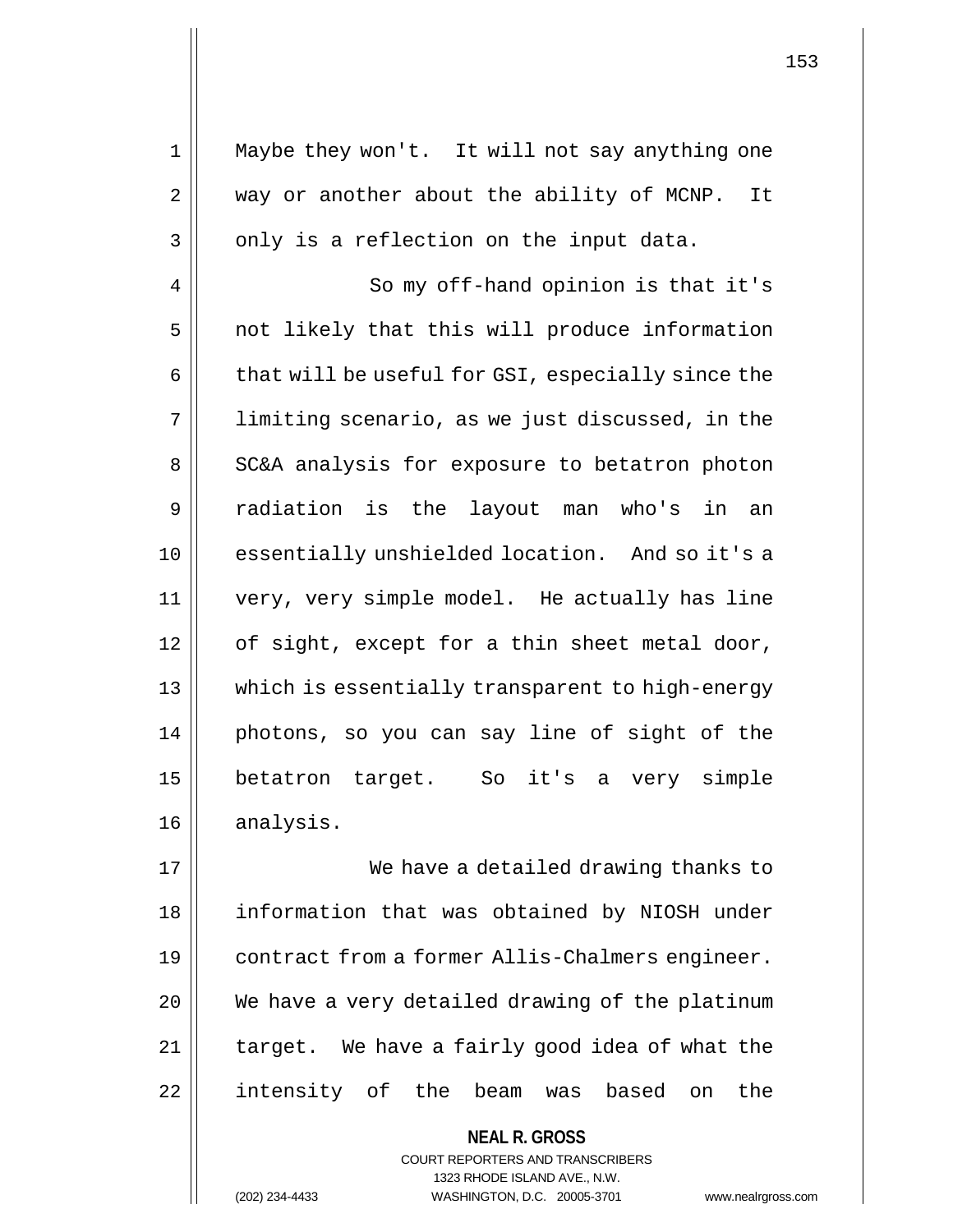**NEAL R. GROSS** COURT REPORTERS AND TRANSCRIBERS 1323 RHODE ISLAND AVE., N.W. 1 measurements on the X-ray beam, so we can 2 back-calculate the electron beam. And 3 || therefore, the physics there is fairly 4 | straightforward and very, very well known. 5 So I don't think that there will be  $6 \parallel$  any value. There might be sort of a value in 7 || appearance. If we happen to come up within a 8 Teasonable fraction of the measurement data,  $9 \parallel$  that will be fine. And if we don't, it won't 10 || prove anything. 11 || DR. McKEEL: Dr. Ziemer? 12 CHAIRMAN ZIEMER: Yes? Yes? 13 DR. McKEEL: Dr. Ziemer, can you 14 || hear me now? This is Dan McKeel. 15 CHAIRMAN ZIEMER: Yes. Yes, go 16 || ahead. Go ahead. 17 DR. McKEEL: All right. Well I  $18$  || have to just reply to that, as I have done many  $19$  | times before, but there is something a little bit  $20$  | new. 21 || I've sent the Work Group by now three 22 || peer- reviewed scientific journal articles in

(202) 234-4433 WASHINGTON, D.C. 20005-3701 www.nealrgross.com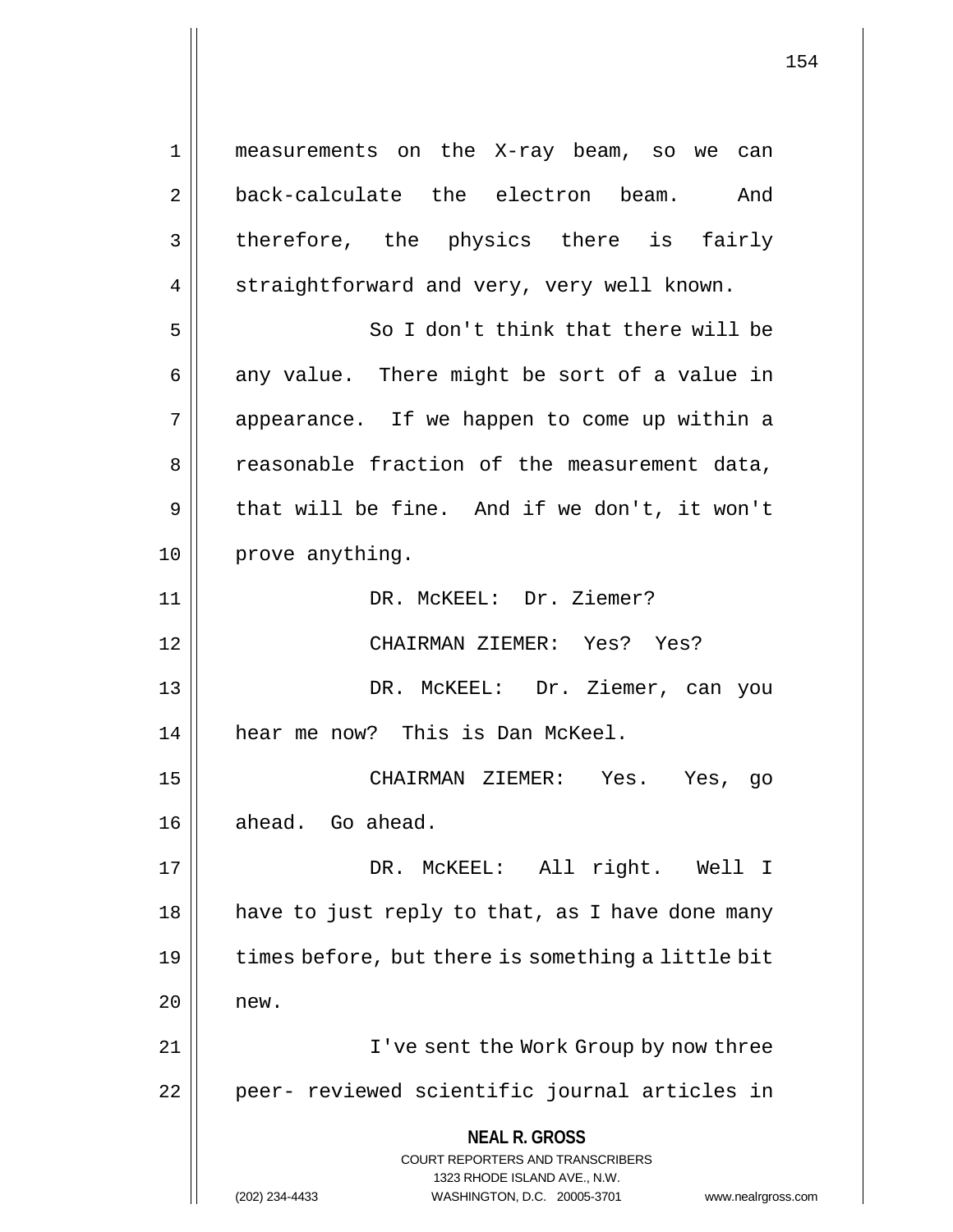**NEAL R. GROSS** COURT REPORTERS AND TRANSCRIBERS 1 which MCNPX was used to model various aspects of  $2 \parallel$  radiation dosimetry. In all of those articles, 3 just as I have stated, the model was tested  $4 \parallel$  against real measured data. We can call it  $5 \parallel$  empirical data. Whatever you want to call it. 6 I call it measured data. In all of those 7 instances the agreement between MCNPX and the 8 | measured data was 2 to 20 percent, plus or minus  $9 \parallel 2$  to 20 percent. 10 In 2008, 2012 actually, NIOSH and 11 | SC&A were modeling the betatrons. Even though 12 in some cases they were sharing input files to 13 MCNPX, the closest they ever could come was 200 14 || percent, twofold. And in many papers they said, 15 well, the agreement is reasonable. No, that 16 agreement is not reasonable. It's not good  $17 \parallel$  enough. 18 And we have another example. We 19 have an example here of beta dose. You know,  $20$  | they're comparing beta skin doses now and they 21 | can't agree on what those doses should be. And  $22$  | then there are a number of instances, if you look

1323 RHODE ISLAND AVE., N.W.

(202) 234-4433 WASHINGTON, D.C. 20005-3701 www.nealrgross.com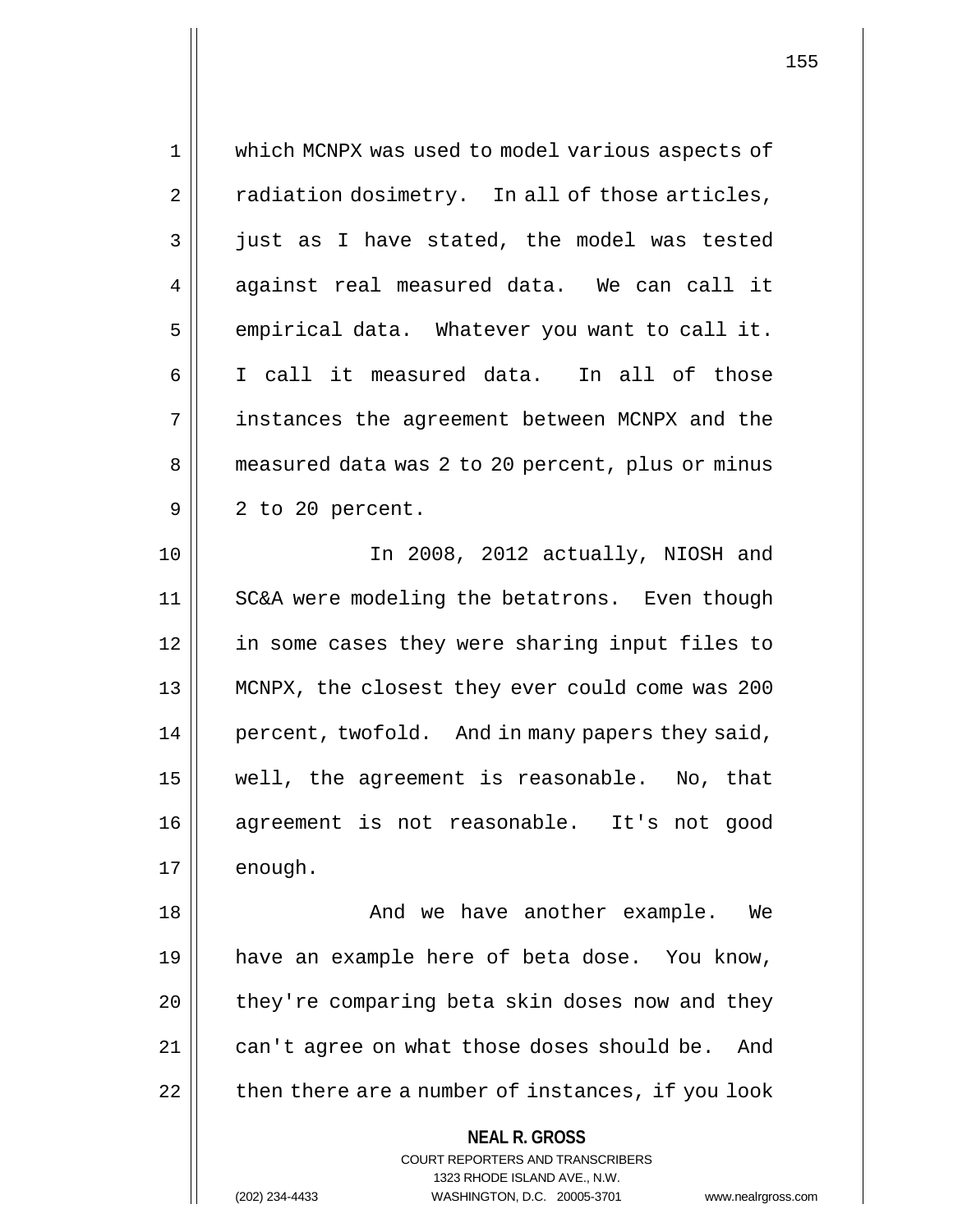1 back over the last 17 or 18 Work Group and 2 | technical meetings where SC&A and NIOSH were 3 || sharing models, sharing files and their results 4 didn't agree.

5 || So I've just got to say that, you  $6$  | know, we've already found out that at least Dr.  $7 \parallel$  Anigstein did not have a chance to read this 8 || paper, so he's making comments about a paper that 9 || he has never read. And I can promise you from 10 my 36 NIH grants where I was on different sides  $11$  | of the table, but the ones that I had where I was 12 || being grilled, if I'd given an answer like that 13 || to that review committee, my grant would have 14 | never gotten funded.

 $15$   $\parallel$  So I think that at the very least, 16 || you know, it's imperative that everybody read 17 || those papers and then in some fashion maybe they 18 || come to the Work Group meeting and present a 19  $\parallel$  review, a verbal review of NYO-4699. 20 I want to put this on the record 21 to be very, very clear: I'm not a health

 $22$  || physicist, that's true. I'm not a physicist,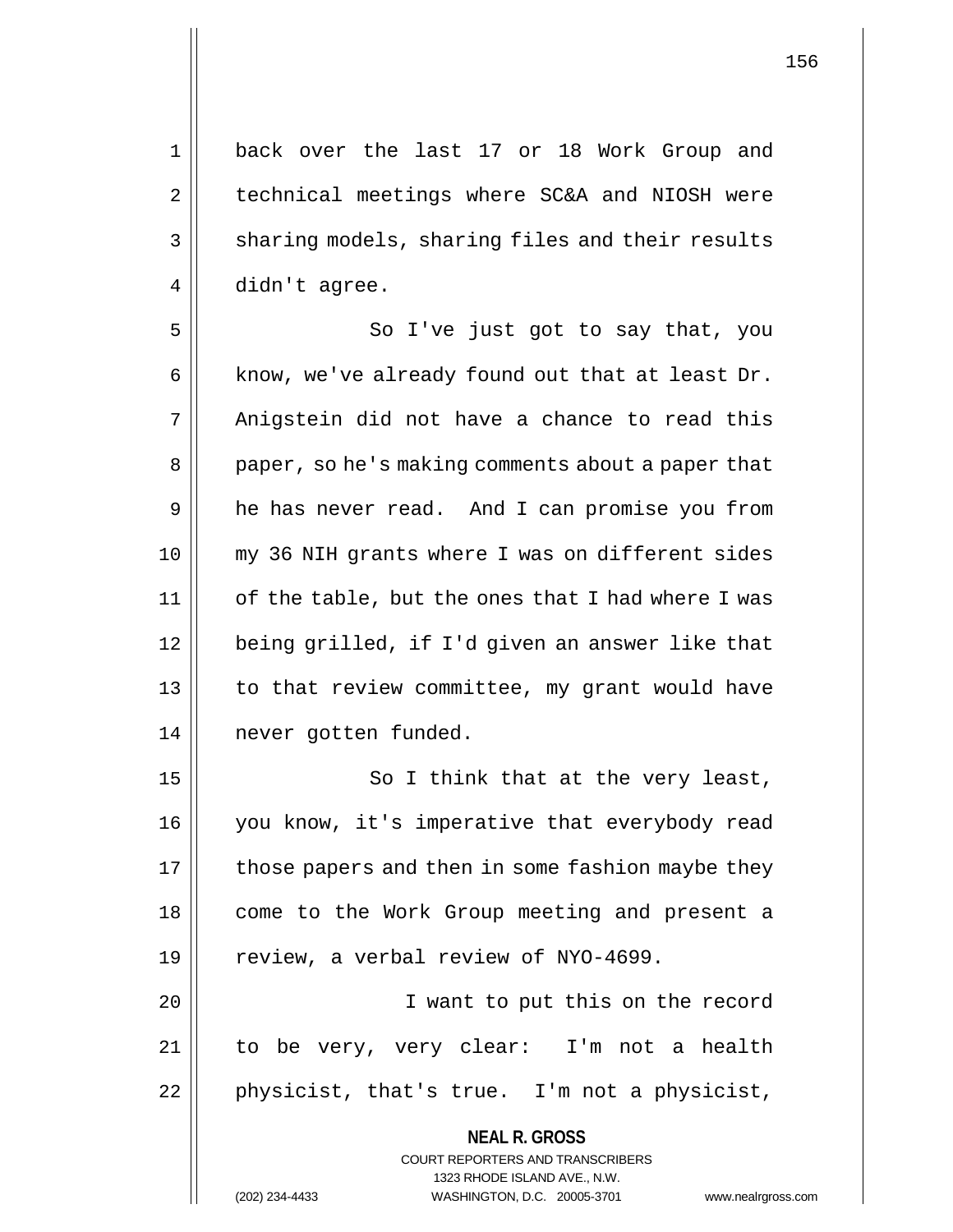1 || but I am a physician and I have been at this now  $2 \parallel$  for a long time, since 2005 with GSI, and I think 3 | I understand a lot about betatrons. And I have 4 contributed a lot of original information that 5 | this Work Group never would have gotten had I not  $6 \parallel$  put forth that effort. John Ramspott has 7 contributed a lot as well.

8 || I think at this stage of the 9 proceedings with the crucial nature of those 10 film badges and the fact that the NYO-4699 papers 11 do excellent measurements of the neutron fluxes, 12 || that at the very least somebody on the Board, on 13 || SC&A, at NIOSH needs to review those papers and 14 || send us a review and say what they think of those 15 papers. And as a matter of fact, they can  $16$  || critique my paper if they want to. If they think  $17 \parallel$  I've got it all wrong, fine, do that.

18 || But my own opinion is I think this 19 is a ridiculous argument that Dave Allen makes 20 || where he says that he doesn't have enough data 21 to model the results achieved using MCNPX. 22 | Nobody said you have to use MCNPX to arrive at

> COURT REPORTERS AND TRANSCRIBERS 1323 RHODE ISLAND AVE., N.W. (202) 234-4433 WASHINGTON, D.C. 20005-3701 www.nealrgross.com

**NEAL R. GROSS**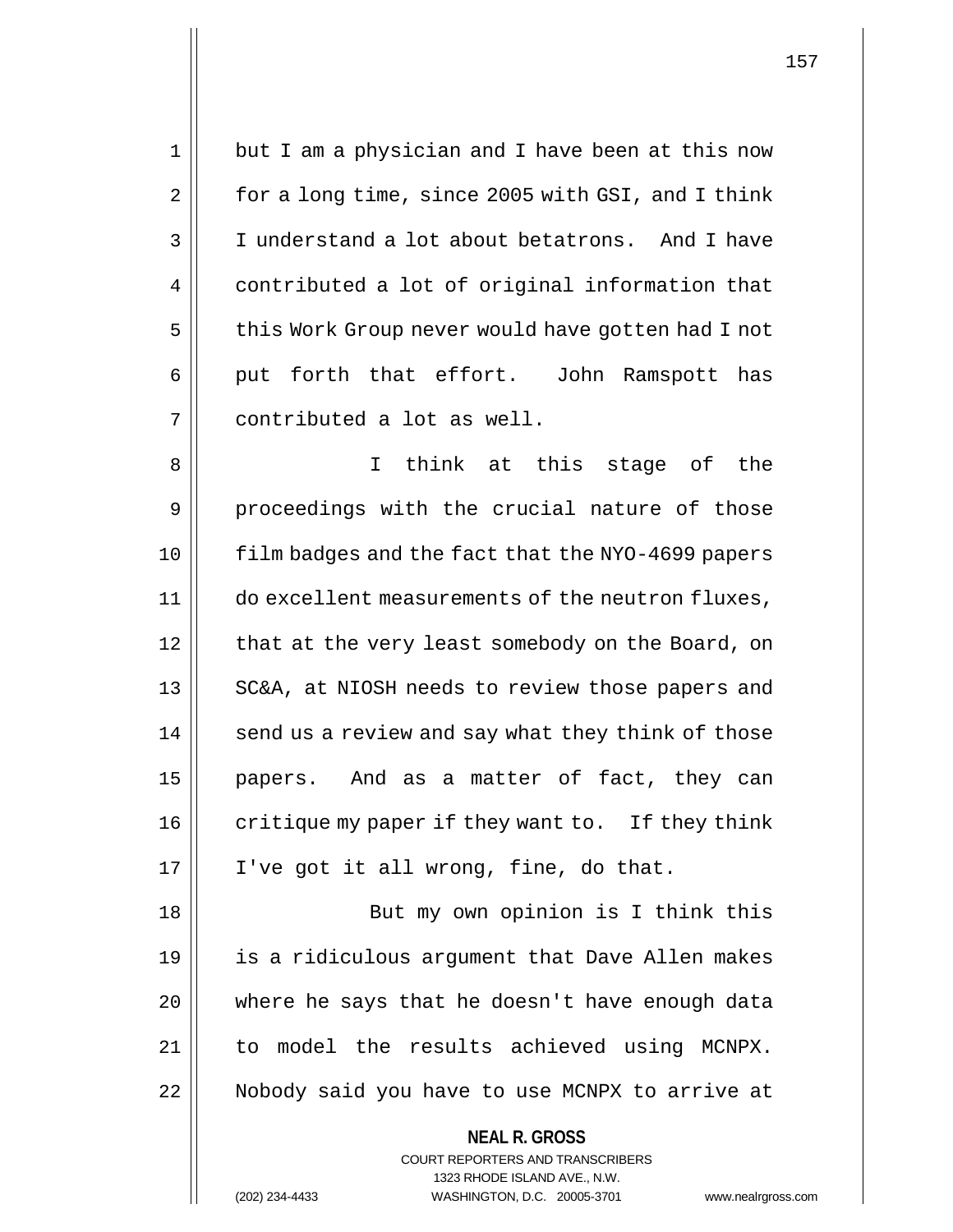| 1  | data. You know, let's not forget NIOSH is now            |
|----|----------------------------------------------------------|
| 2  | normalizing their external betatron data for the         |
| 3  | film badges, which even today, 10 months after           |
| 4  | the Board voted, they say the film badge data may        |
| 5  | not be any good. Well, if the film badge data            |
| 6  | wasn't any good, GSI should have gotten an SEC           |
| 7  | back in December.                                        |
| 8  | So anyway, I just don't think that's                     |
| 9  | okay. I mean what the NYO-4699 paper does do is          |
| 10 | it gives doses, you know, in millirems or rems           |
| 11 | per year. And one column in all of those tables          |
| 12 | gives the fraction of the total dose that's              |
| 13 | accounted for by neutrons.                               |
| 14 | Now, my feeling is I produced a                          |
| 15 | paper that in my opinion NIOSH and SC&A, who have        |
| 16 | both been working on betatrons since 2005 -- they        |
| 17 | should have had those papers. You know, they             |
| 18 | are not new papers. They are on OSTI. OSTI is            |
| 19 | one of the main sources that NIOSH researches in         |
| 20 | just getting basic information together for              |
| 21 | their scientific papers. And they didn't get             |
| 22 | those papers. Or if they knew about them, they           |
|    | <b>NEAL R. GROSS</b><br>COURT REPORTERS AND TRANSCRIBERS |

1323 RHODE ISLAND AVE., N.W.

 $\prod$ 

(202) 234-4433 WASHINGTON, D.C. 20005-3701 www.nealrgross.com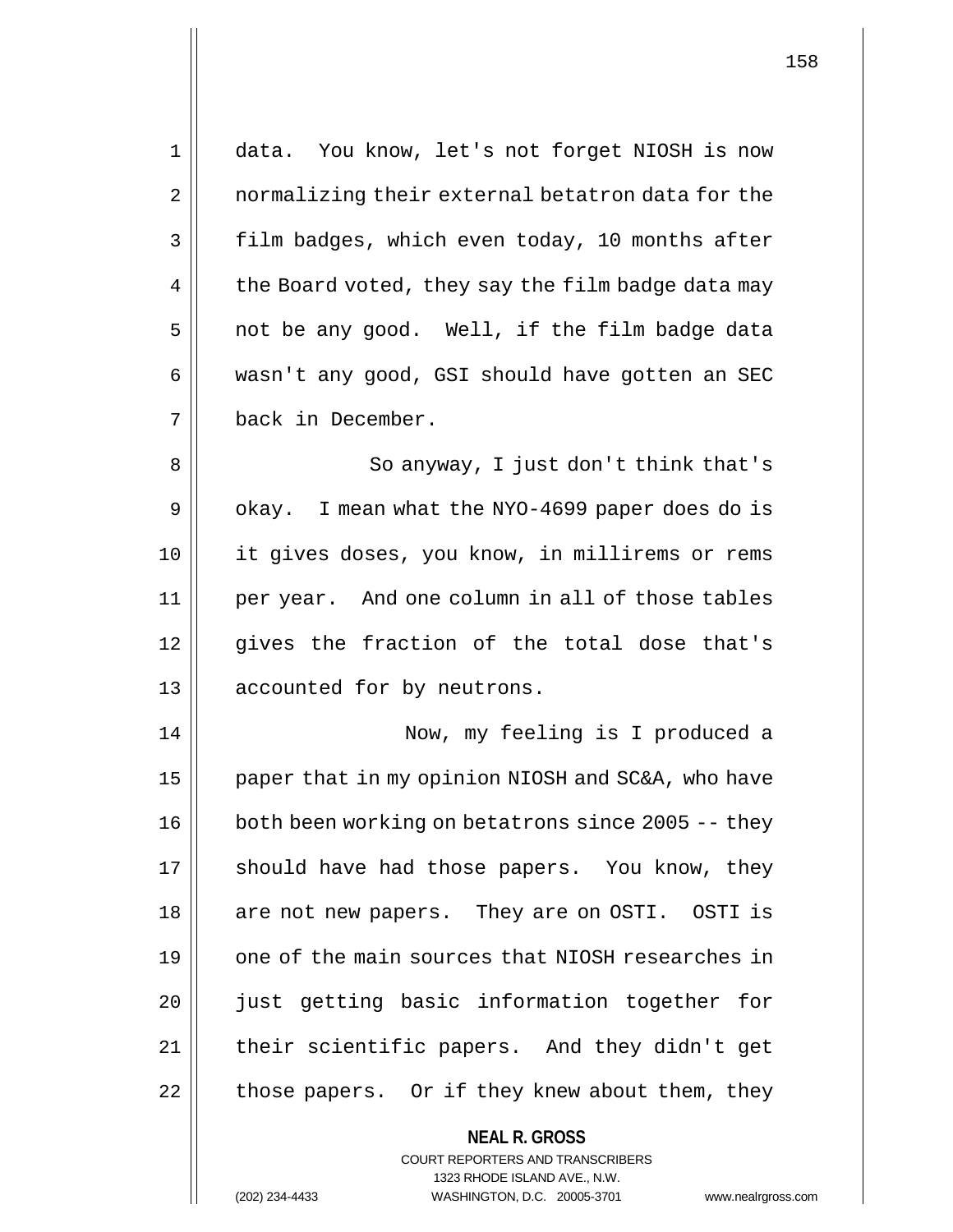1 || didn't let on to this Work Group that they knew 2 | about them.

3 I asked Josh Kinman are they listed  $4 \parallel$  in the SRDB? And he said he couldn't find them, 5 | either one. Jim Neton was kind enough to send  $6 \parallel$  me the URL for the second, the original NYO- 4699  $7 \parallel$  paper, and I put that URL in my paper.

8 || So I believe there is data in those  $9 \parallel$  papers that is directly relevant to SC&A's dose calculations and to NIOSH dose calculations. And I'm not talking about modeling everything in MCNPX. The reason that you're modeling 13 || anything in MCNPX is because you don't have full 14 || or nearly full, or anything like full bioassay  $\parallel$  data. And as far as the film badges, you know, you have '63 to '66 of photons, period. No neutron data. No beta data. The film badges weren't read for that at GSI.

19 || So I'm glad you all put this on the 20 || record. I think every person in that room, if 21 || they don't think these papers ought to be 22 || reviewed and the reviews put on the record, I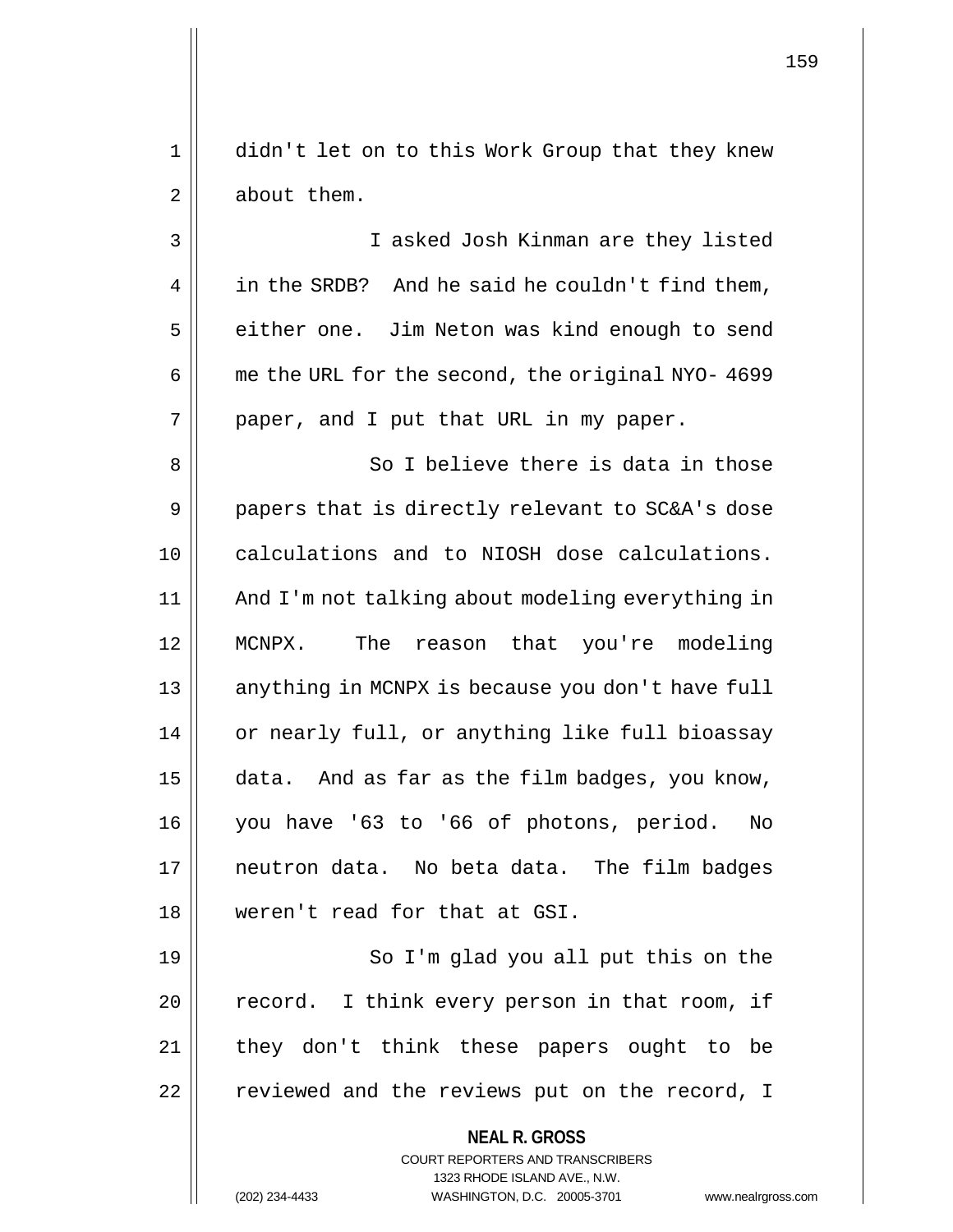1 || think is making a huge scientific blunder. And  $2 \parallel$  anyway, I won't take up any more time. That's  $3 \parallel$  just the way I feel about it and it's a very, very 4 | strong feeling.

5 CHAIRMAN ZIEMER: Okay. And that 6 || is so noted, Dan. We appreciate your input on  $7 \parallel$  that. In my mind if there were to be a formal 8 || review, it would be my impression that the 9 | responsibility would be to NIOSH as a starting 10 point. In my mind I wouldn't be thinking about 11 tasking SC&A to review this paper, per se. If 12 it has importance, NIOSH needs to take a look at 13 || it. I think they have started to. I don't know 14 whether it's of any value outside of the 15 modeling. 16 Dan, I heard you sort of imply that 17 || it might be thought of in terms of surrogate 18 data. 19 || DR. McKEEL: Absolutely. 20 CHAIRMAN ZIEMER: Yes, and I don't

21 know if that's a possible consideration.

22 | Certainly NIOSH is here at the table. They're

# **NEAL R. GROSS**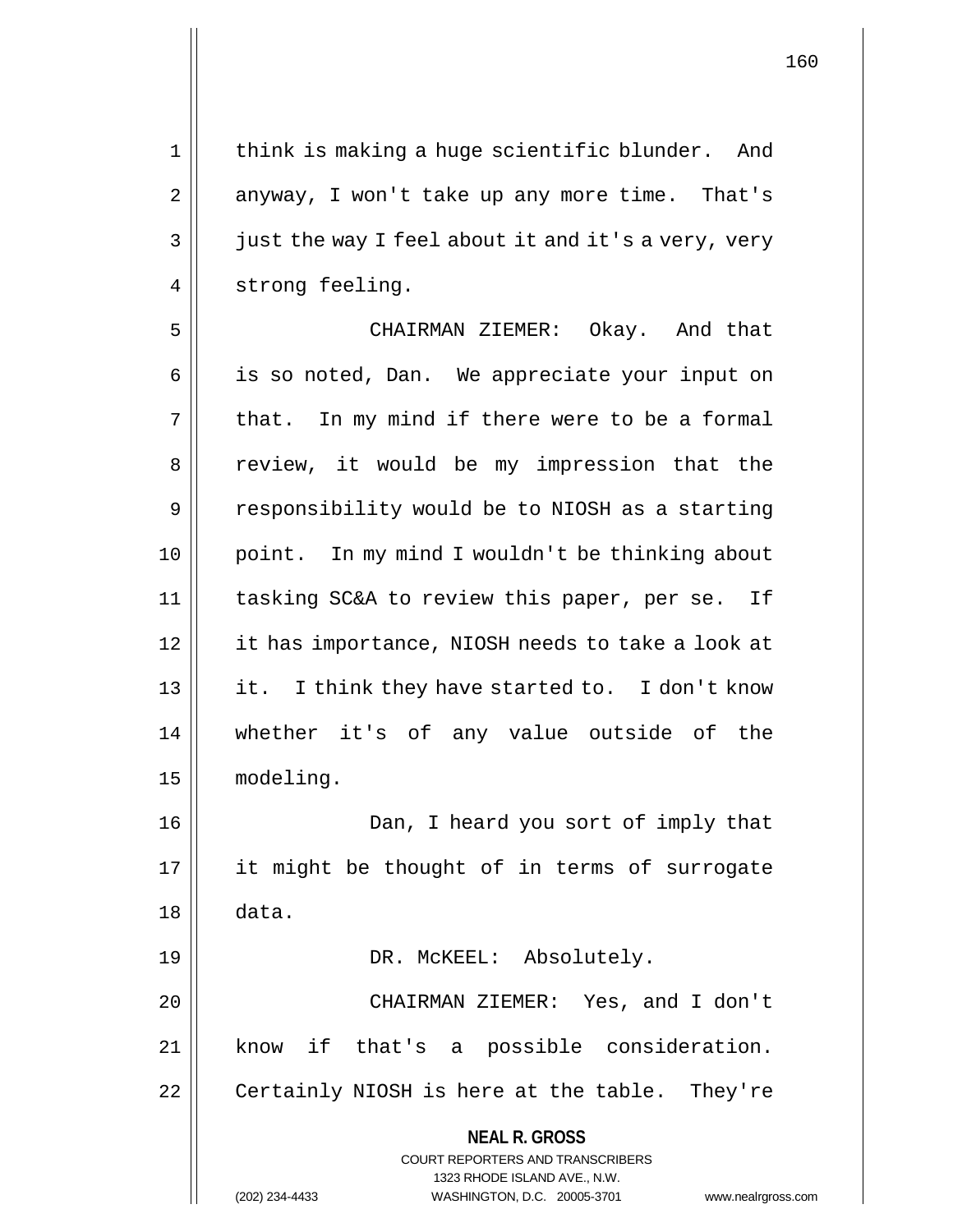1 || aware of the paper. They can certainly consider  $2 \parallel$  that, I would expect.

3 | Robert And, Jim and Dave, you certainly 4 || would want to take a cursory look and maybe a 5 further look to see whether or not there is a 6 || possibility of additional usage of this. You 7 || apparently have looked at it from the point of 8 || view of the MCNP modeling, but is there any 9 || useful surrogate data there that would be of 10 value as well? 11 || But let me hear from the other Work 12 | Group Members. 13 MEMBER MUNN: This is Wanda. I 14 have real reservations about the Work Group 15 itself taking a position that we should be 16 instructing either the Agency or our own 17 | contractor as to how they should pursue their 18 investigations. 19 We are charged with the 20 || responsibility of seeing that adequate  $21$  | attention is being paid to the issues that are 22 || brought forward and I believe that we've

> **NEAL R. GROSS** COURT REPORTERS AND TRANSCRIBERS 1323 RHODE ISLAND AVE., N.W.

(202) 234-4433 WASHINGTON, D.C. 20005-3701 www.nealrgross.com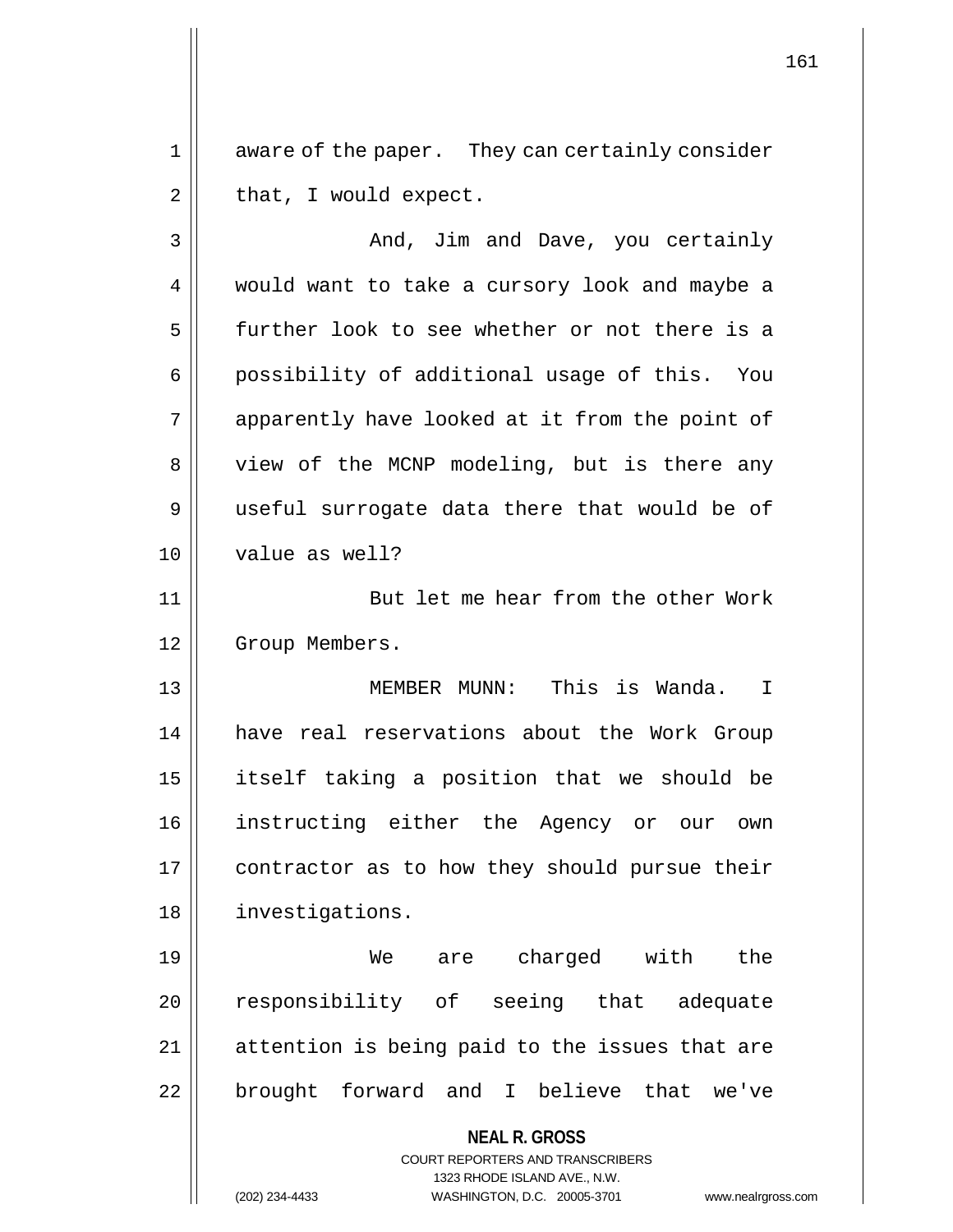**NEAL R. GROSS** COURT REPORTERS AND TRANSCRIBERS 1323 RHODE ISLAND AVE., N.W. 1 || certainly devoted a reasonable amount of time, 2 || probably more than reasonable, to hearing the 3 concerns and to hearing the exchanges between  $4 \parallel$  the parties involved with respect to issues that  $5 \parallel$  have been raised. Absent the group feeling that  $6 \parallel$  adequate attention is not being paid, then it 7 appears very unwise for us to establish a 8 || precedent of telling any of the parties involved 9 which material they should and should not be 10 || addressing. That's all I have to say. 11 CHAIRMAN ZIEMER: Okay. Josie? 12 John? Any other comments? 13 MEMBER POSTON: Paul, I really 14 | don't have any substantive comments. I think, 15 | you know, before I would make any suggestion or 16 having input I'd like to go back and reread the 17 documents. 18 CHAIRMAN ZIEMER: Josie? 19 MEMBER BEACH: Yes, Paul, it's 20 Josie. I agree with your thoughts on it, that 21 || it would have to come from NIOSH and possibly  $22$  | they would be willing to take a look at it and

(202) 234-4433 WASHINGTON, D.C. 20005-3701 www.nealrgross.com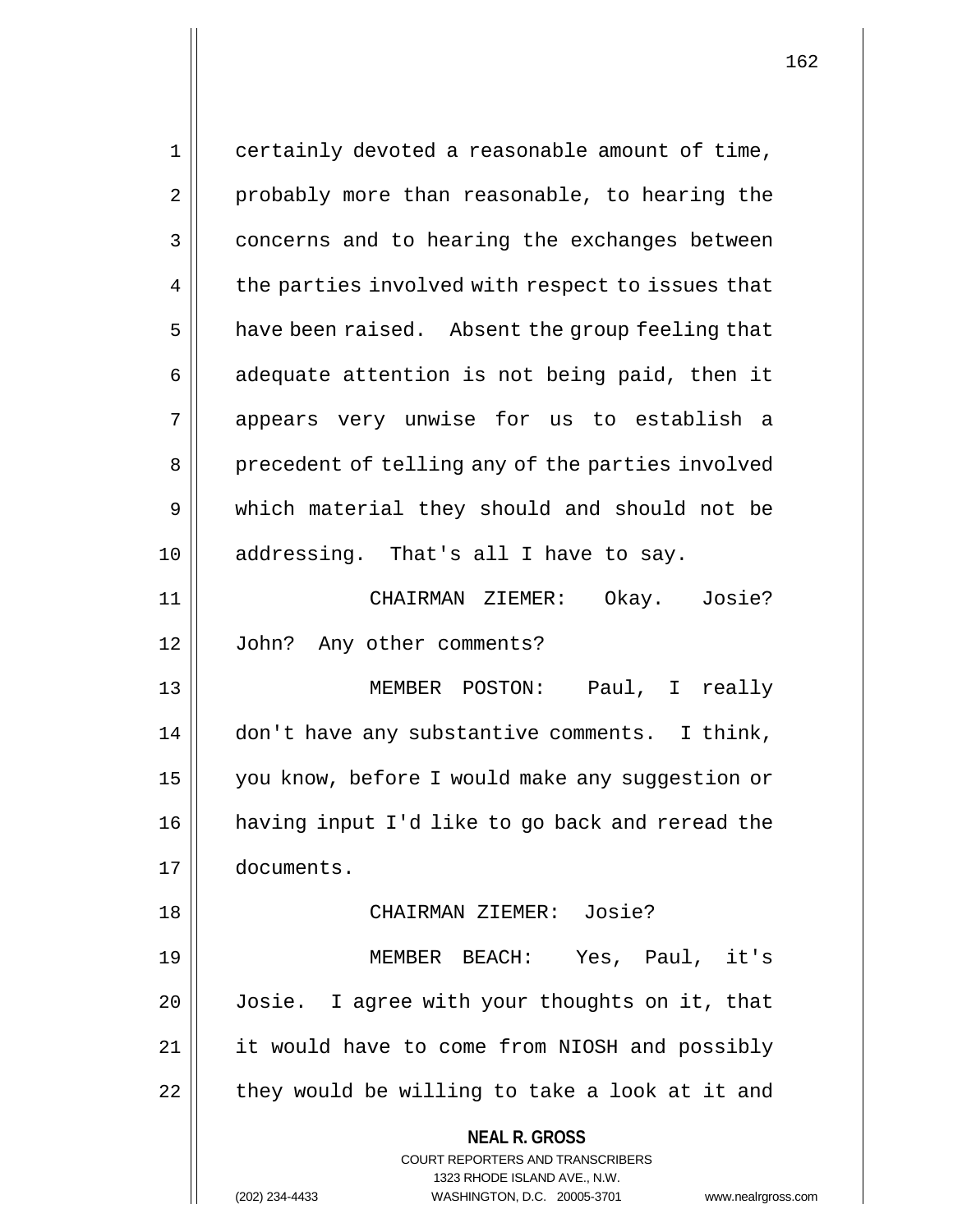1 address it and let us know as a Work Group, you  $2 \parallel$  know, how it would fit in for GSI.

3 DR. McKEEL: Paul, this is Dan 4 | McKeel again. Well, I would strongly endorse  $5 \parallel$  that. And what I was trying to point out is I 6 || wasn't -- I sent this paper in the beginning to  $7$  | NIOSH, you know, and I haven't heard a word back 8 || from them. I haven't even had the courtesy of 9 || them saying thank you for sending this 10 interesting new paper; we'll look over it and 11 appreciate your efforts. That's just common 12 | courtesy. In the scientific community not only 13 is it common courtesy, it's de rigueur. You 14 have to do that. That's just part of the 15 || process. And it wasn't done.

16 || So I would say my request has been,  $17$  || is, still is today I would like them to take this 18 || paper and to consider it. But, you know, words 19 alone -- for example, Dr. Poston, whom I deeply  $20$  || respect, he said he'd like to reread the paper. 21 Well, you know, that's why I sent it to you in 22 | the middle of August so you'd have plenty of time

COURT REPORTERS AND TRANSCRIBERS

**NEAL R. GROSS**

1323 RHODE ISLAND AVE., N.W.

(202) 234-4433 WASHINGTON, D.C. 20005-3701 www.nealrgross.com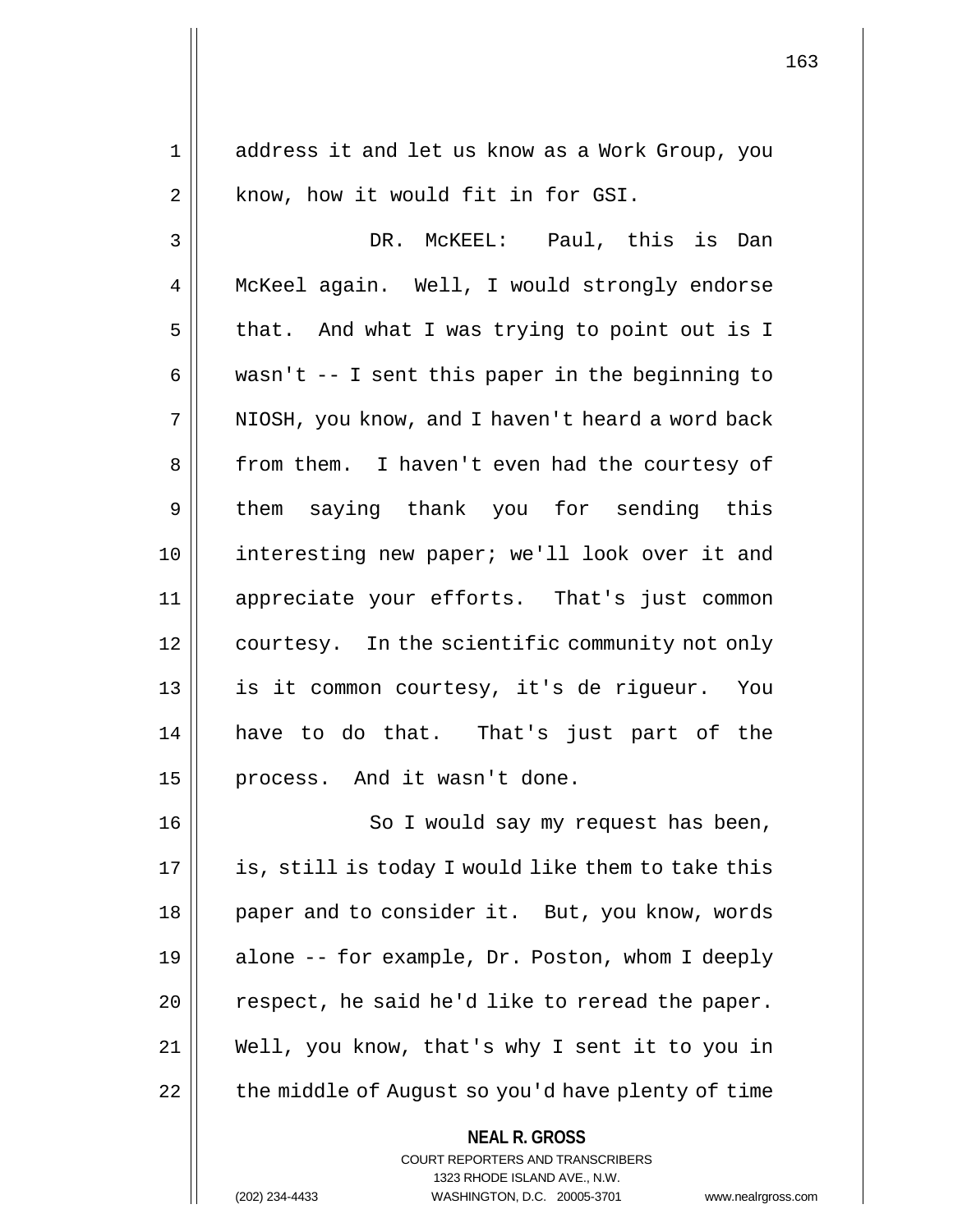**NEAL R. GROSS** COURT REPORTERS AND TRANSCRIBERS 1323 RHODE ISLAND AVE., N.W. (202) 234-4433 WASHINGTON, D.C. 20005-3701 www.nealrgross.com 1 to read the paper. You assured me that 2 | everybody had read the paper. Bob Anigstein 3 | hadn't read the paper. So I have no confidence  $4 \parallel$  this morning who's read the paper. 5 CHAIRMAN ZIEMER: Dan, I don't 6  $\parallel$  think I assured you that everyone has read it.  $7 \parallel$  I said everyone had it available to read. 8 DR. McKEEL: Of course they did, but  $9 \parallel$  everybody --10 CHAIRMAN ZIEMER: Yes, but I 11 certainly didn't take a survey. I don't take a 12 || survey to see what people have read and haven't 13 || read. I can't assure they've read anything. 14 DR. McKEEL: I know, but that's the 15 || reason you told me that it didn't need to be 16 || tasked to SC&A. And that's your prerogative.  $17 \parallel$  But you didn't --18 || MEMBER POSTON: Well, it seems to me  $19$   $\parallel$  that  $-$ 20 DR. McKEEL: You didn't -- 21 MEMBER POSTON: It seems to me that 22 || using the word read implies that I've read the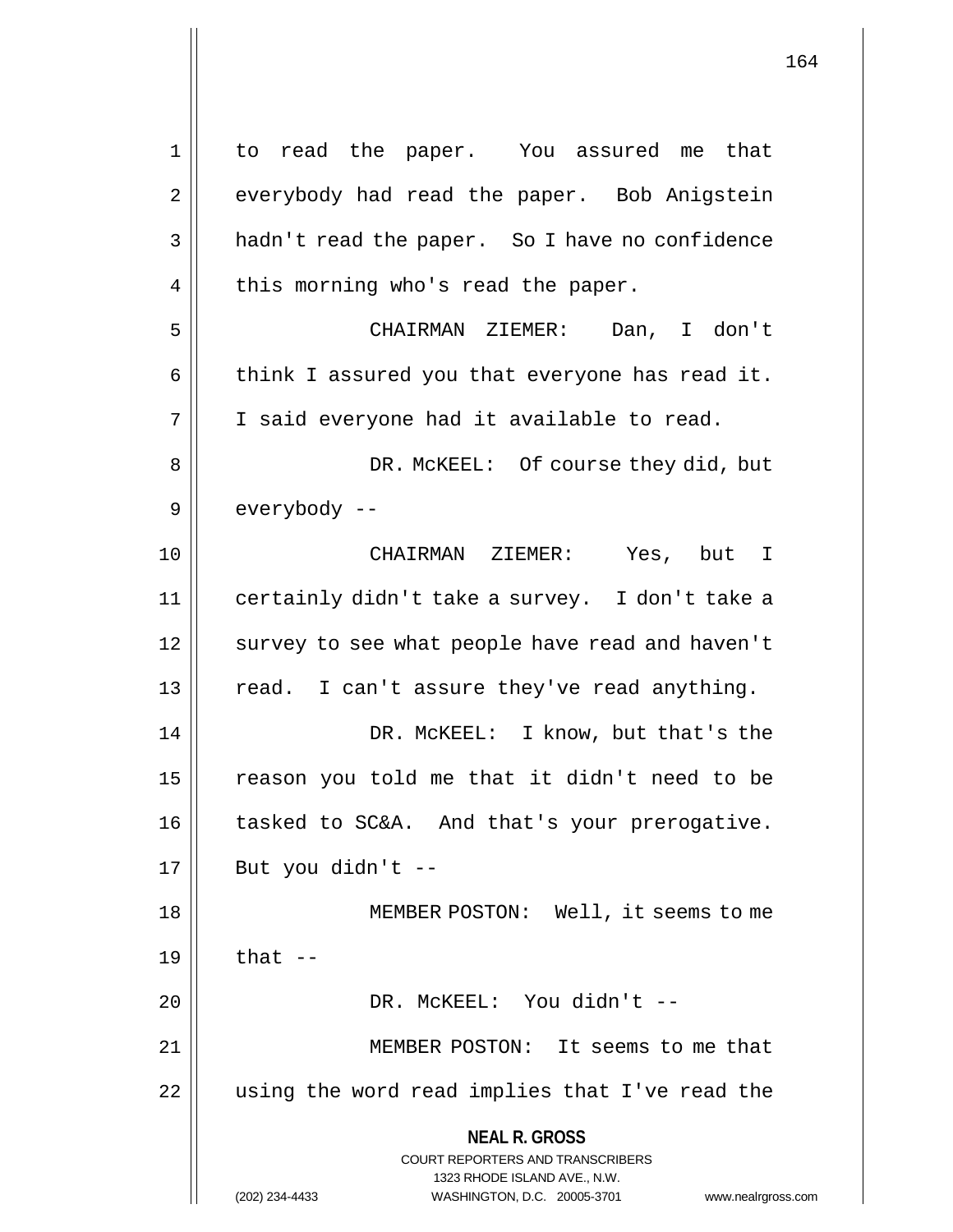**NEAL R. GROSS** COURT REPORTERS AND TRANSCRIBERS 1323 RHODE ISLAND AVE., N.W. 1 || paper, I've had a lot of things I've read over  $2 \parallel$  the last few weeks that I couldn't tell you  $3 \parallel$  exactly what's in them or so forth. I'd have to  $4 \parallel$  go back and review them. And that's all I was  $5 \parallel$  suggesting that I do. 6 || MR. RAMSPOTT: Dr. Ziemer? 7 CHAIRMAN ZIEMER: Yes. 8 MR. RAMSPOTT: Hey, this is John 9 | Ramspott. 10 CHAIRMAN ZIEMER: Yes, John. 11 MR. RAMSPOTT: Can I make a quick 12 comment? 13 MR. RAMSPOTT: You bet. 14 MR. RAMSPOTT: I've been listening 15  $\parallel$  to this and I have read that paper, and I mean 16 || General Steel is not the only place with a 17 | betatron or a cyclotron or any of the equipment 18 || that's in this paper. I'm amazed someone had 19 not found it before Dr. McKeel did. And I think 20 || I even asked in one of the meetings, and the 21 | transcripts would probably bear it, and I think  $22$  | Dr. McKeel asked it, too, is there a good

(202) 234-4433 WASHINGTON, D.C. 20005-3701 www.nealrgross.com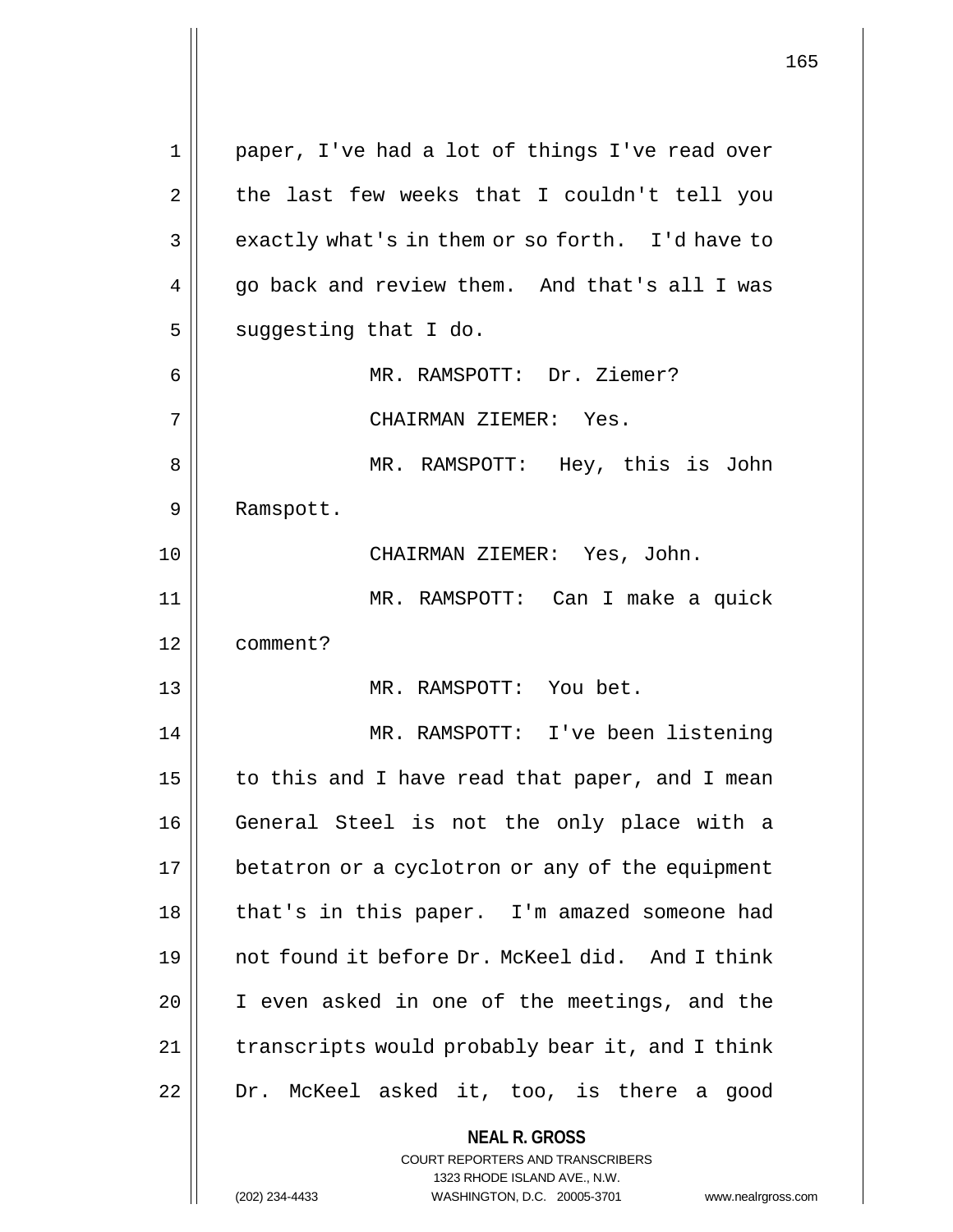1 published paper that anybody knows of that 2 | actually tells what happens when a betatron does 3 what it does at GSI? And I never heard anybody  $4 \parallel$  say yes.

5 || So I think everybody owes Dr. McKeel 6 |  $\alpha$  -- I mean I personally thank you. I've never 7 || seen this paper. And for people not to be 8 || willing to maybe take a little time with it when 9 || it probably applies to 80 or 90 percent of the 10 sites that you people are reviewing daily is 11 pretty amazing to me. This is the first good 12 | shred of information.

13 And I do know that if you go to the 14 | University of Illinois Research Lab, or Research 15 | Library like I did, you'd probably find those 16 floor plans for those buildings that those 17 betatrons were in. I have no doubt. I mean  $18$  | that's where the betatron was invented. I've 19 || seen documents about those betatrons, but I bet  $20$  || the floor plans are there if we looked a little 21 harder. And it's a research lab, or a research 22 || library open to the public.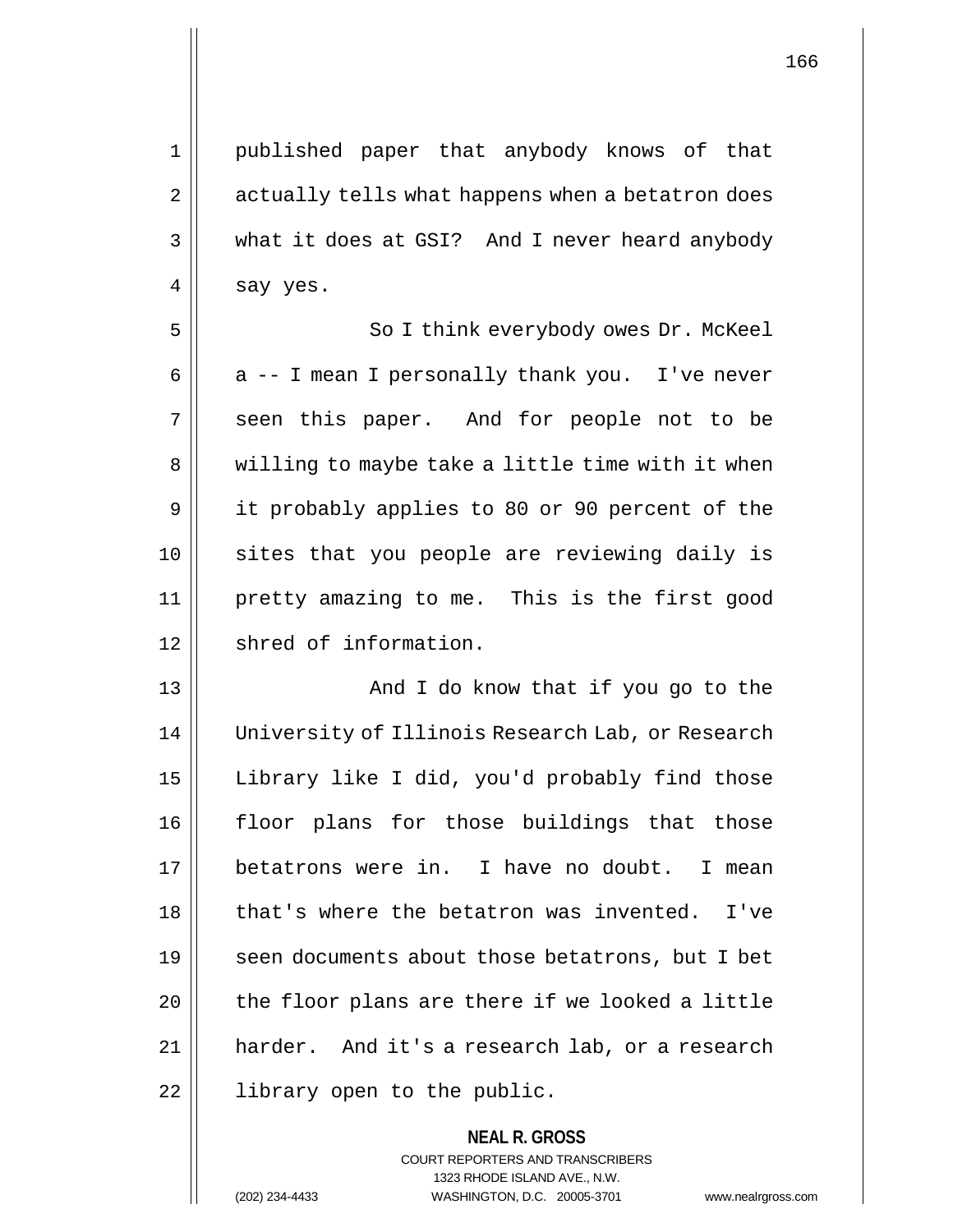| 1  | But the main thing is that TBD-6000,                                    |
|----|-------------------------------------------------------------------------|
| 2  | which we were talking about earlier, I don't even                       |
| 3  | think it says anything about non-destructive                            |
| 4  | testing. That I still find amazing. This                                |
| 5  | looks like a good direction towards that issue,                         |
| 6  | too. It seems like GSI is the only place, you                           |
| 7  | know, a device like this is really investigated                         |
| 8  | only because of Dr. McKeel and my efforts. And                          |
| 9  | now it's been picked up by everybody.                                   |
| 10 | So just a comment. I'm just amazed.                                     |
| 11 | Thank you.                                                              |
| 12 | CHAIRMAN ZIEMER: Okay. Thanks,                                          |
| 13 | John.<br>I guess I want to hear from Jim Neton.                         |
| 14 | Jim, can you give us some indication                                    |
| 15 | of the feasibility of NIOSH taking a broad look                         |
| 16 | at this from a point of view of possible use as                         |
| 17 | surrogate data, or have you already looked at it                        |
| 18 | from that point of view?                                                |
| 19 | I've looked at the<br>DR.<br>NETON:                                     |
| 20 | paper as well, principally like Dave did, from                          |
| 21 | the perspective of its utility for what Dr.                             |
| 22 | McKeel would like to see as a validation of the                         |
|    | <b>NEAL R. GROSS</b>                                                    |
|    | <b>COURT REPORTERS AND TRANSCRIBERS</b><br>1323 RHODE ISLAND AVE., N.W. |
|    | WASHINGTON, D.C. 20005-3701<br>(202) 234-4433<br>www.nealrgross.com     |

 $\mathsf{l}\mathsf{l}$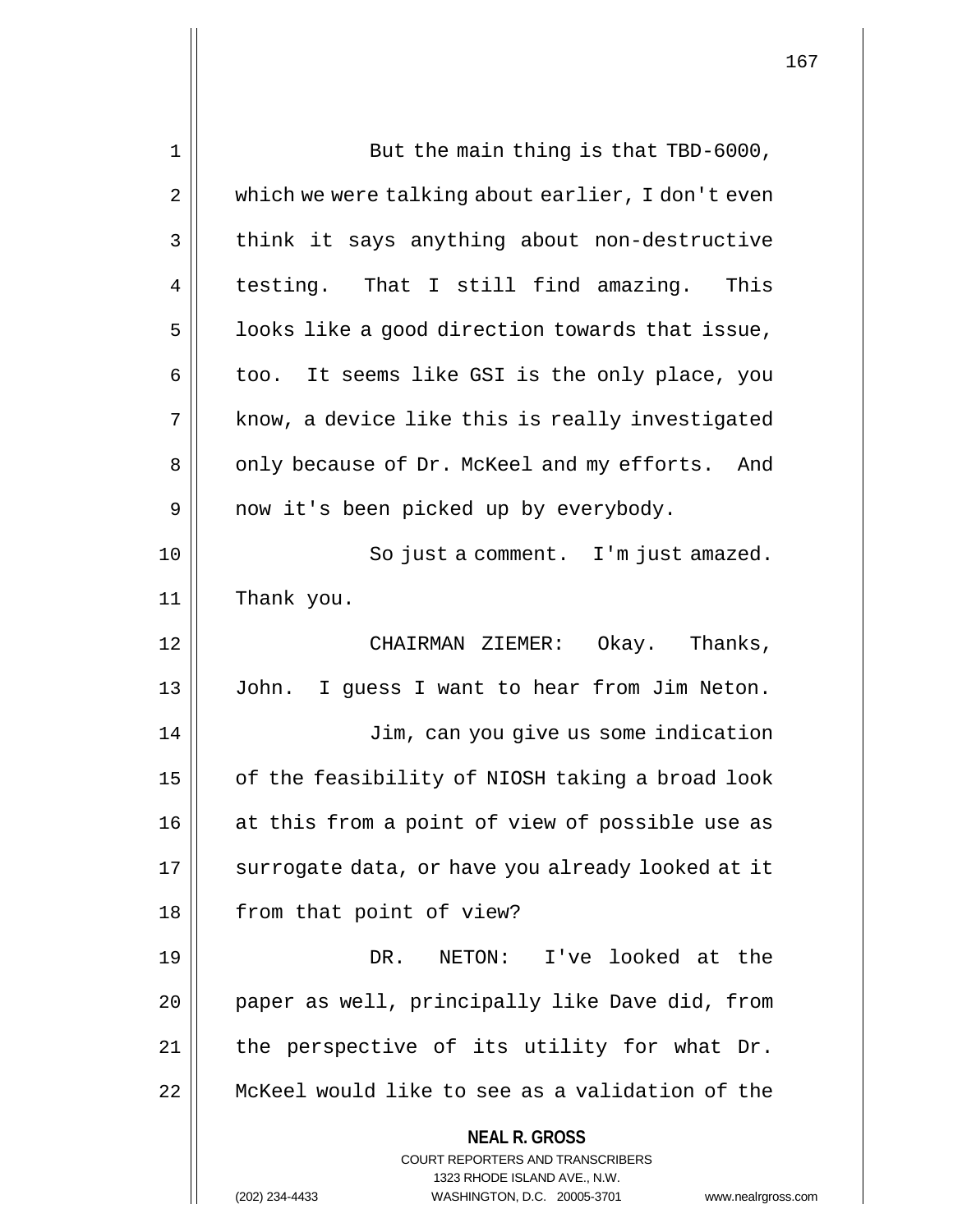1 model. And I agree with Dave, I don't see any 2 || usefulness apparent in doing that because again  $3 \parallel$  of the lack of detailed specifications in those 4 | papers that would allow us to have to make a lot 5 | of assumptions.

6 With regard to the surrogate data  $7 \parallel$  issue, I'm not quite clear what would occur here, 8 || keeping in mind that the SC&A model using the 9 MCNP is already assigning a nine rem exposure per 10 year to the layout person based on the MCNP 11 model. And personally I haven't looked at it 12 || exactly, but I cannot believe that there was 13 || anyone in those facilities receiving more than 14 || nine rem per year from betatron operations. And  $15$  | that has to do with shielding and that sort of 16 || thing. And I just don't see as a good fit for 17 || surrogate data. I'm not seeing it. I could be 18 wrong. Someone could point to me a better use 19 || of it, but you know, surrogate data would have 20 || to be under the same conditions, the same 21 || shielding conditions just like we've talked  $22$  || about, and I don't see that.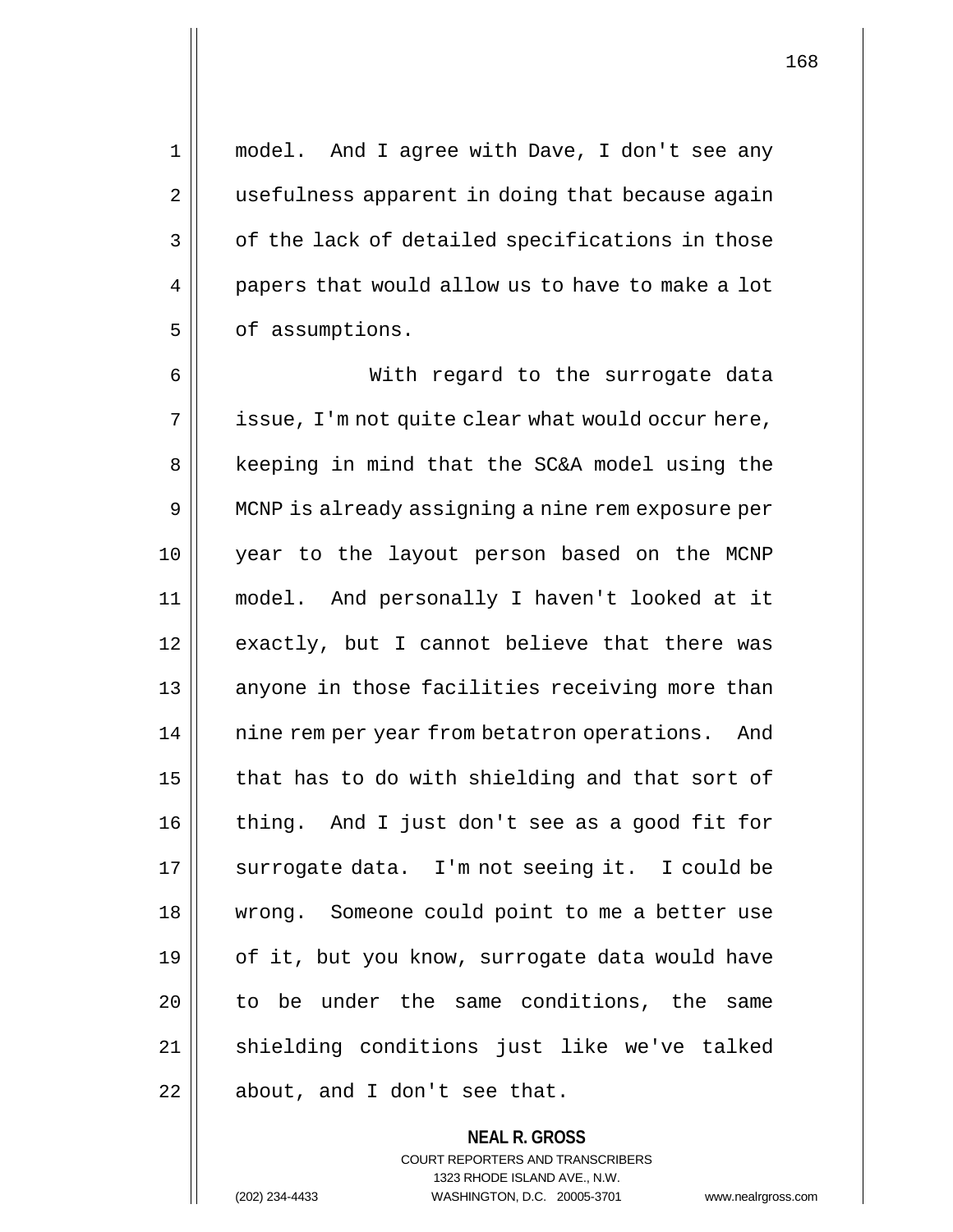| 1  | DR. MCKEEL: Dr. Ziemer, this is Dan                                 |
|----|---------------------------------------------------------------------|
| 2  | McKeel. I must respond to that, please.                             |
| 3  | CHAIRMAN ZIEMER: Sure.                                              |
| 4  | DR. MCKEEL: All right. Well,                                        |
| 5  | let's see. So Dr. Neton says it has to be the                       |
| 6  | same kind of data from the same source and so                       |
| 7  | forth. This Work Group was perfectly willing to                     |
| 8  | accept data from a cobalt-60 80-curie source                        |
| 9  | used in the new betatron building in 1971, past                     |
| 10 | the operations period at GSI, to use that as a                      |
| 11 | model to predict external exposures to betatron                     |
| 12 | operators, layout man, and things like that.                        |
| 13 | Now, everybody admits that a                                        |
| 14 | cobalt-60 source is not the same in many ways as                    |
| 15 | a betatron for the same reasons. You know, yes,                     |
| 16 | it has photons, very little neutron dose, an                        |
| 17 | omnidirectional source. Betatron is highly                          |
| 18 | focused in a tight beam.                                            |
| 19 | And then the comments about assuming                                |
| 20 | doses. As I read EEOICPA, the language is very                      |
| 21 | explicit. They say that NIOSH has to be able to                     |
| 22 | reconstruct the dose for every kind of cancer for                   |
|    | <b>NEAL R. GROSS</b><br><b>COURT REPORTERS AND TRANSCRIBERS</b>     |
|    | 1323 RHODE ISLAND AVE., N.W.                                        |
|    | (202) 234-4433<br>WASHINGTON, D.C. 20005-3701<br>www.nealrgross.com |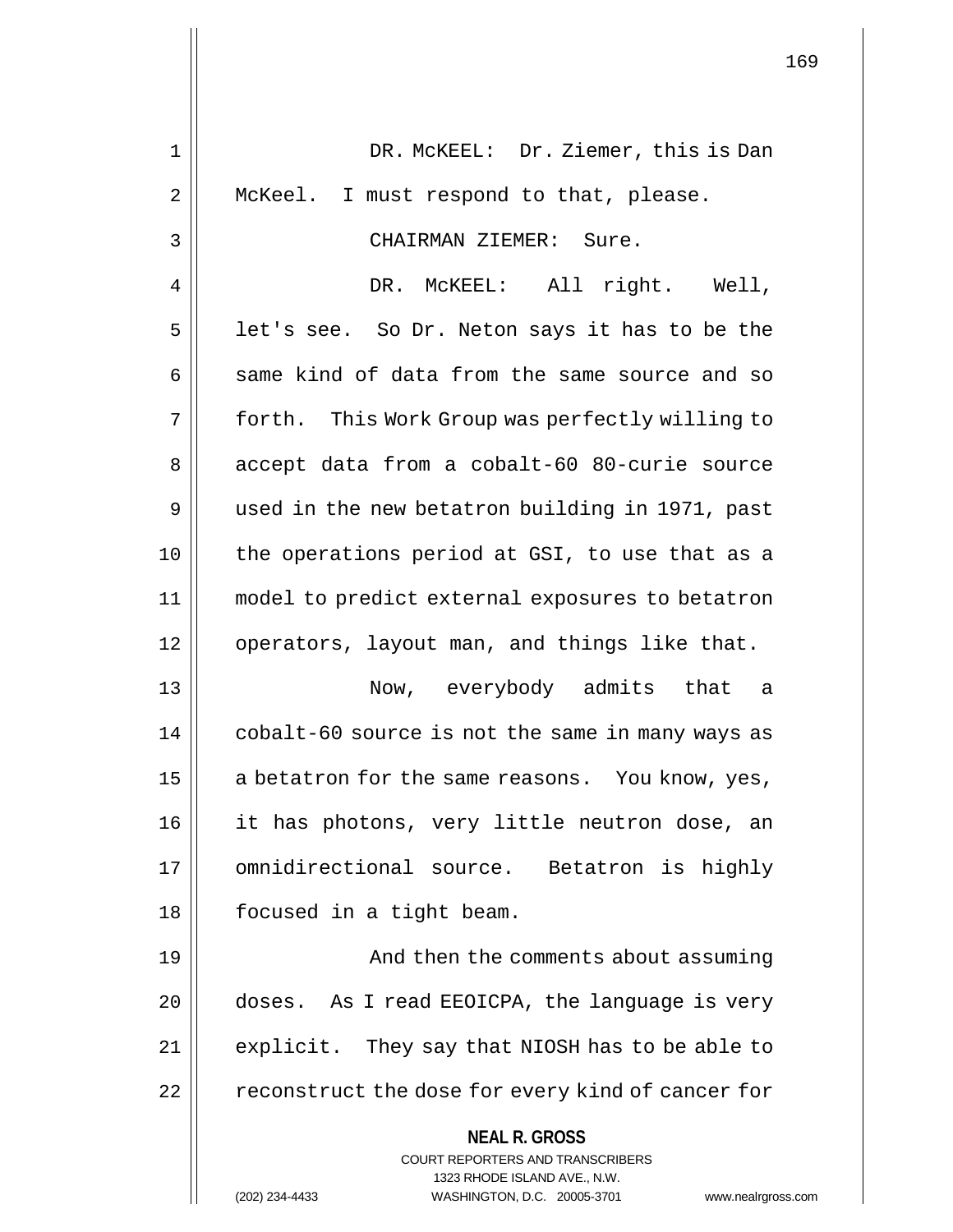1 || every worker that works in the facility. The  $2 \parallel$  concept of bounding is not really -- I've gone 3 || into this before with this group. I strongly 4 disagree that you can point to, for example, 5 doses from the new betatron and assume that that  $6 \parallel$  bounds the doses from the old betatron. You  $7$  || have to model that and then show that. 8 And I want to give an example of 9 another thing from our part-time radiographer 10 [Identifying information redacted] from the 11 data that SC&A has analyzed extensively and put 12 in their report. The same report that shows the 13 || 18 quarters of photon data that they extrapolate 14 || from 1963 back to 1958 has another entry in 15 || there, and it's called Pittsburgh Testing. And 16 it says that this same individual, prior to his 17 dose at GSI, got 7.2 rems in 2 quarters while 18 working at Pittsburgh Testing Company. 19 || So we've interviewed [Identifying

20 | information redacted] about that. Pittsburgh 21 || Testing is a company that does non-destructive

COURT REPORTERS AND TRANSCRIBERS

**NEAL R. GROSS**

1323 RHODE ISLAND AVE., N.W.

(202) 234-4433 WASHINGTON, D.C. 20005-3701 www.nealrgross.com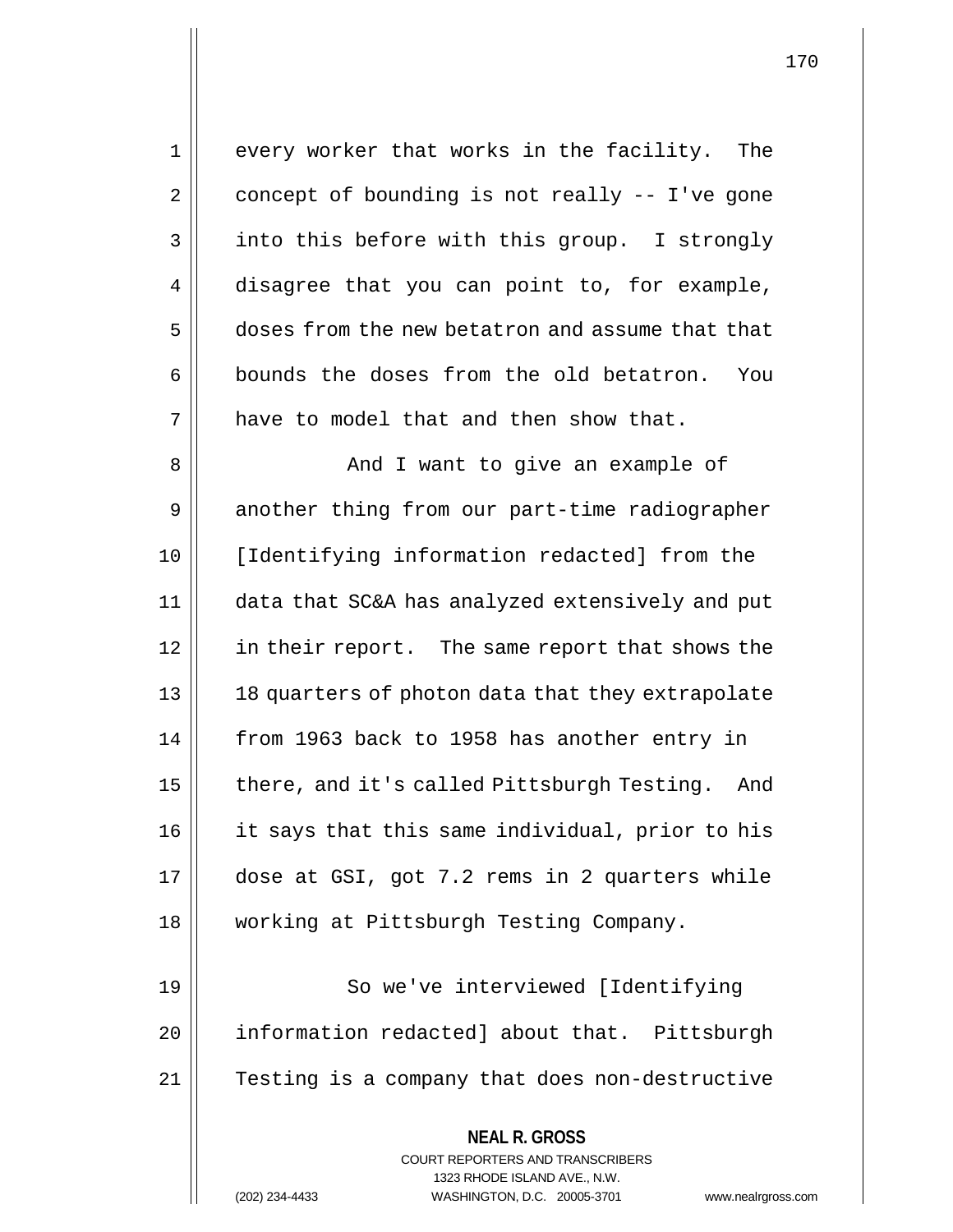| 1              | testing radiography work in many states. Its                                                   |  |  |  |
|----------------|------------------------------------------------------------------------------------------------|--|--|--|
| $\overline{2}$ | headquarters was headquartered in Pittsburgh.                                                  |  |  |  |
| 3              | He did jobs while he was there. He said he                                                     |  |  |  |
| 4              | exclusively used an iridium-192 source. So                                                     |  |  |  |
| 5              | based on that testimony, which I have relayed as                                               |  |  |  |
| 6              | well, he got 7.2 rems from an iridium-192 source                                               |  |  |  |
| 7              | in 2 quarters. Now you can consider that as                                                    |  |  |  |
| 8              | either an incident or just a really dangerous job                                              |  |  |  |
| 9              | where you get really high doses, you know? And                                                 |  |  |  |
| 10             | I don't need to explain that 7.2 rems in 2                                                     |  |  |  |
| 11             | quarters extrapolated to 4 quarters is 14.4 rems                                               |  |  |  |
| 12             | for that year.                                                                                 |  |  |  |
| 13             | All<br>I'm trying to say is<br>the                                                             |  |  |  |
| 14             | iridium-192 sources trivialize cobalt-60                                                       |  |  |  |
| 15             | sources as a source of significant exposure,                                                   |  |  |  |
| 16             | trivialize<br>neutron doses, everything                                                        |  |  |  |
| 17             | trivialized. All of a sudden, radium-226 is it.                                                |  |  |  |
| 18             | And there's not one shred of measured data for                                                 |  |  |  |
| 19             | the radium sources. There's not even good MCNPX                                                |  |  |  |
| 20             | data for the radium sources.                                                                   |  |  |  |
| 21             | So I think that a lot of these a                                                               |  |  |  |
|                |                                                                                                |  |  |  |
|                | <b>NEAL R. GROSS</b>                                                                           |  |  |  |
|                | COURT REPORTERS AND TRANSCRIBERS                                                               |  |  |  |
|                | 1323 RHODE ISLAND AVE., N.W.<br>(202) 234-4433<br>WASHINGTON, D.C. 20005-3701<br>www.nealrgros |  |  |  |
|                |                                                                                                |  |  |  |

 $\mathbf{I}$ 

(202) 234-4433 WASHINGTON, D.C. 20005-3701 www.nealrgross.com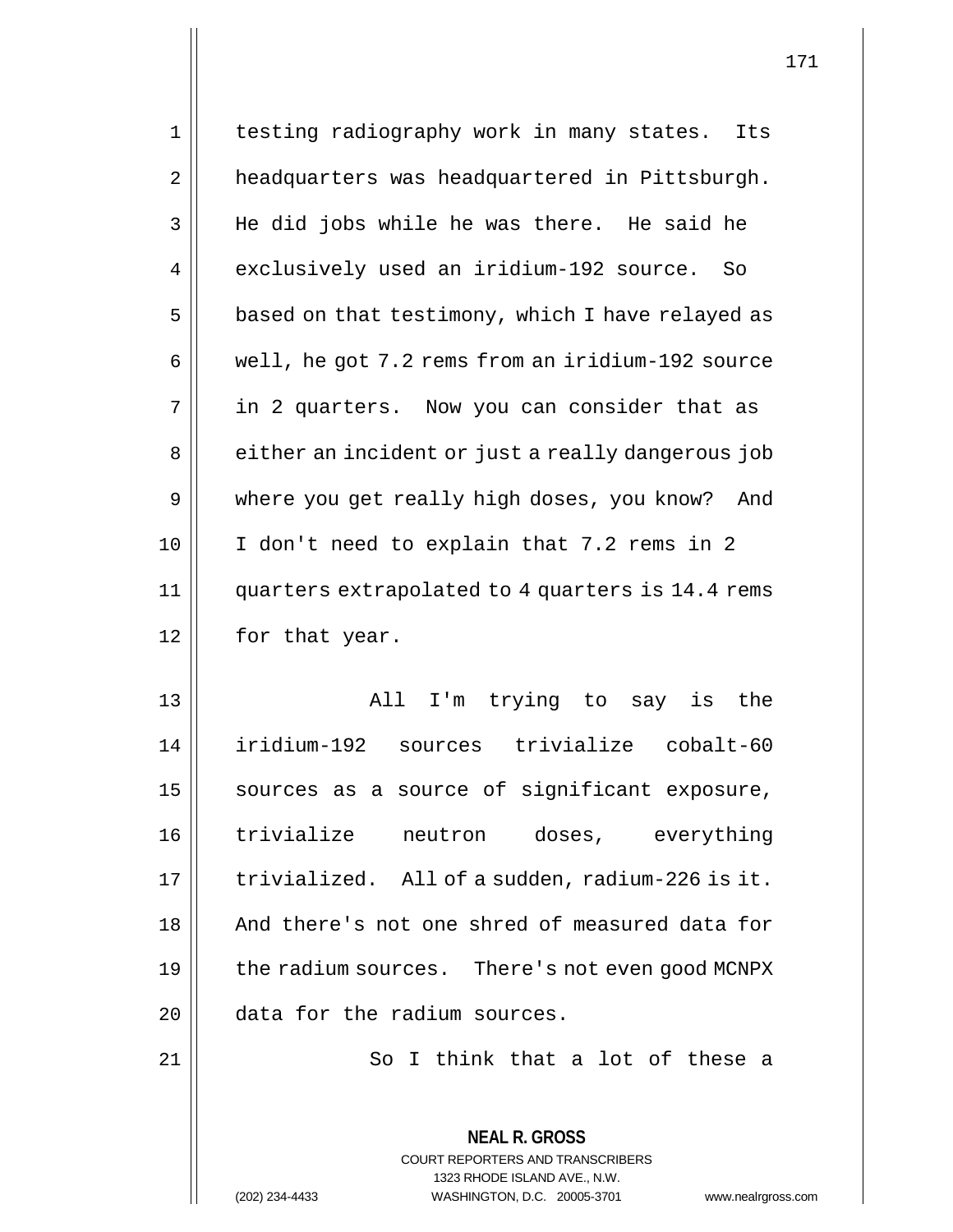| $\mathbf 1$ | priori items saying no value for MCNPX, that        |
|-------------|-----------------------------------------------------|
| 2           | could be NIOSH's opinion. And not useful as         |
| 3           | surrogate data, that's scientifically absurd.       |
| 4           | And I use that word very carefully for everybody    |
| 5           | That's a really bad scientific<br>there.            |
| 6           | statement to make. There couldn't be any better     |
| 7           | surrogate data. It's fulfills all the criteria      |
| 8           | just right off the bat. University of Illinois.     |
| 9           | And again, all you have to do is read               |
| 10          | the paper which obviously everybody has not         |
| 11          | carefully done. And I would say this: I have        |
| 12          | taken the time to write a paper about NYO-4699      |
| 13          | and I think you all owe it to me that you read      |
| 14          | my paper and include that in your analysis.<br>- So |
| 15          | again, I'm not going to prolong this anymore.       |
| 16          | I'm sure you don't want to either.                  |
| 17          | I'm going to ask NIOSH and Jim Neton                |
| 18          | to look at that paper, please, with those two       |
| 19          | aspects in mind.<br>Is it valueless<br>as<br>- a    |
| 20          | validating tool when it's the only measured data    |
| 21          | available for betatron with film badge records      |
| 22          | and neutron data, and you can call that valueless   |
|             | <b>NEAL R. GROSS</b>                                |

COURT REPORTERS AND TRANSCRIBERS 1323 RHODE ISLAND AVE., N.W.

(202) 234-4433 WASHINGTON, D.C. 20005-3701 www.nealrgross.com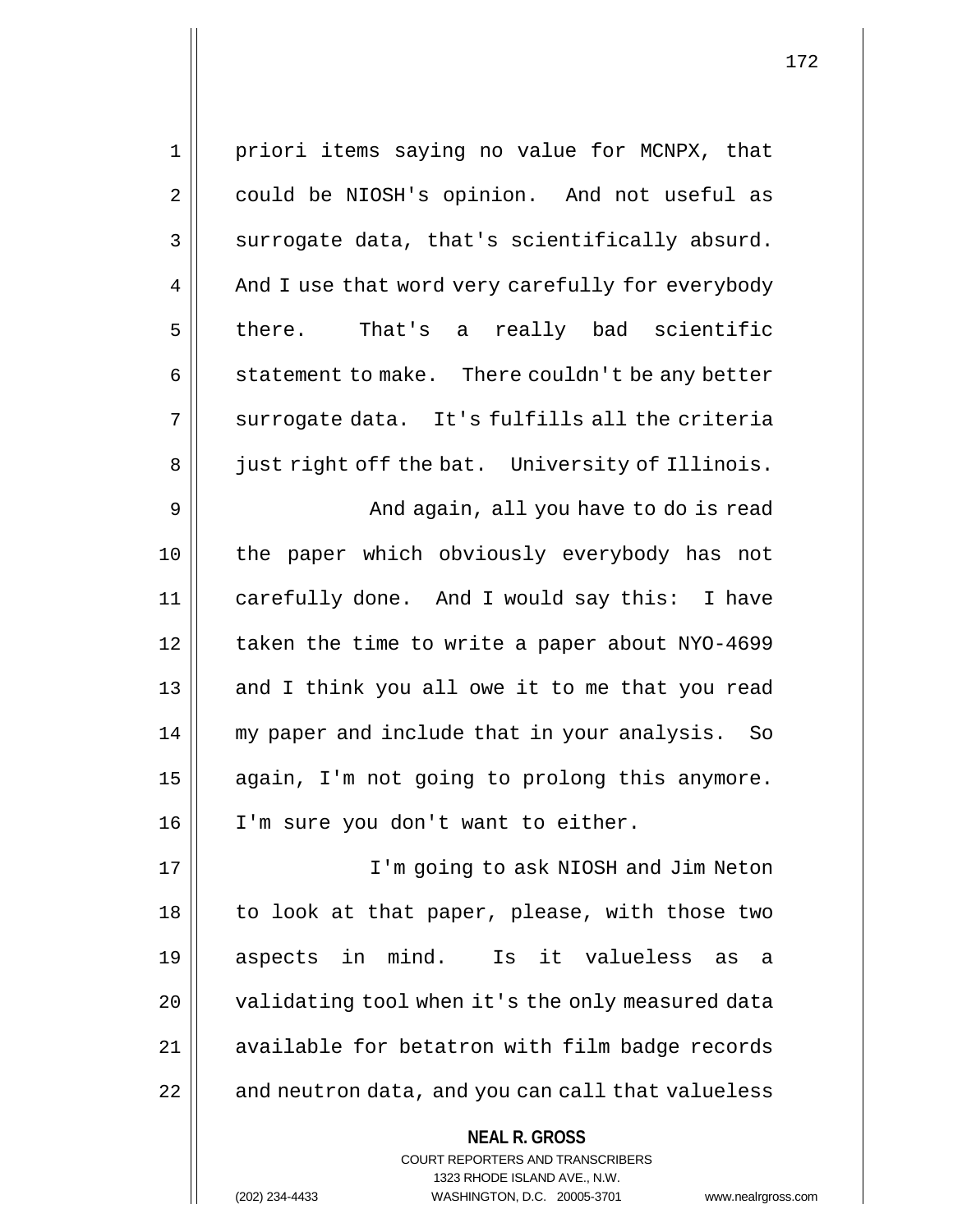1 as a model validation, and it's valueless as  $2 \parallel$  surrogate data, I would like to see that in  $3 \parallel$  writing and the reasons why, as a scientist. 4 And I have to say this: and this may  $5 \parallel$  seem presumptuous, but I would say as a scientist  $6 \parallel$  with a curriculum vitae that probably matches  $7 \parallel$  all the people in that room, you know -- so on 8 || that level I think it is from one of your peers 9 | that's asking you to do this. And I'm asking you 10 to do it today. And that's really all I do have 11 to say. Thank you. 12 CHAIRMAN ZIEMER: Okay. Thank 13 you, Dan. Okay. NIOSH has heard your request. 14 || As the Work Group Chair, I'm not going to demand 15  $\parallel$  that they do that, but they've heard the request. 16 I think one point Jim was making was 17 | that the proposed modelers would probably end up 18 || assigning a dose than assign a few years as 19 || surrogates, because in the most part -- and I

20 || think you've pointed out, Dan, for the most part 21 | the exposures would not be excessive. So they 22 were probably much lower. I don't recall exact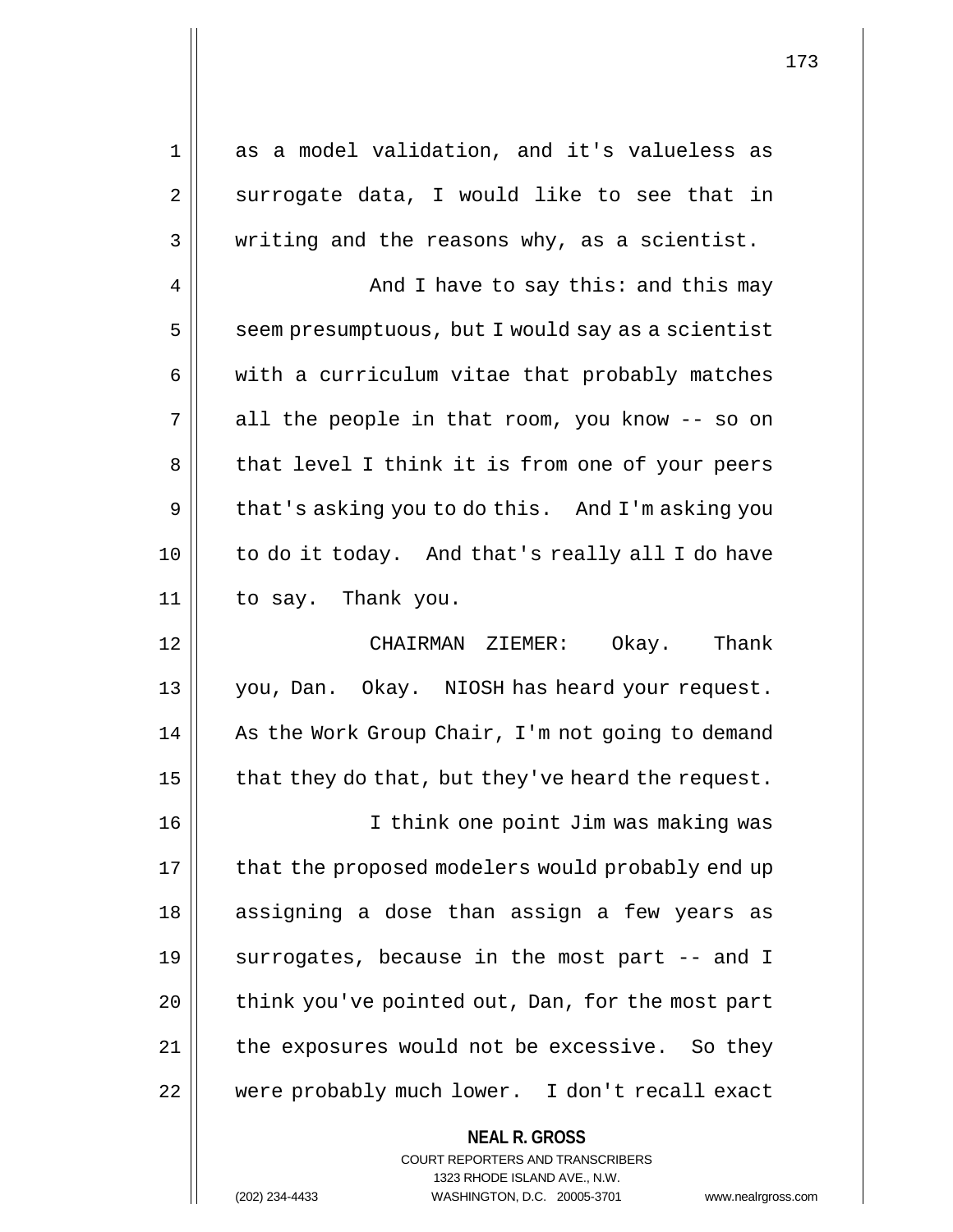1 || numbers, but there were a few cases where they're 2 | higher. But in any event, NIOSH has heard your 3 || request and we'll let them proceed as they see  $4 \parallel$  fit.

5 DR. McKEEL: Well, can they give an  $6 \parallel$  answer as to what they're going to do? You know, 7 || Paul, one of the problems with this Work Group 8 || is you bring things up and then there's never a 9 conclusive answer to them. I'd like to have an 10 || answer. Are they going to review the paper, yes 11 or no?

**NEAL R. GROSS** 12 DR. NETON: I will keep that under 13 consideration, Dr. McKeel, and put out an 14 || answer, but right now my feeling is the use of 15 | an academic or a medical facility as a surrogate 16 | exposure model for a steel facility is not an 17 appropriate comparison. That's my opinion, but 18 || we will issue an opinion on whether we're going 19 | to review it or not. 20 DR. McKEEL: Thank you. 21 CHAIRMAN ZIEMER: Okay. Thank 22 || you. It's now five minutes to 2:00. I don't

> COURT REPORTERS AND TRANSCRIBERS 1323 RHODE ISLAND AVE., N.W.

(202) 234-4433 WASHINGTON, D.C. 20005-3701 www.nealrgross.com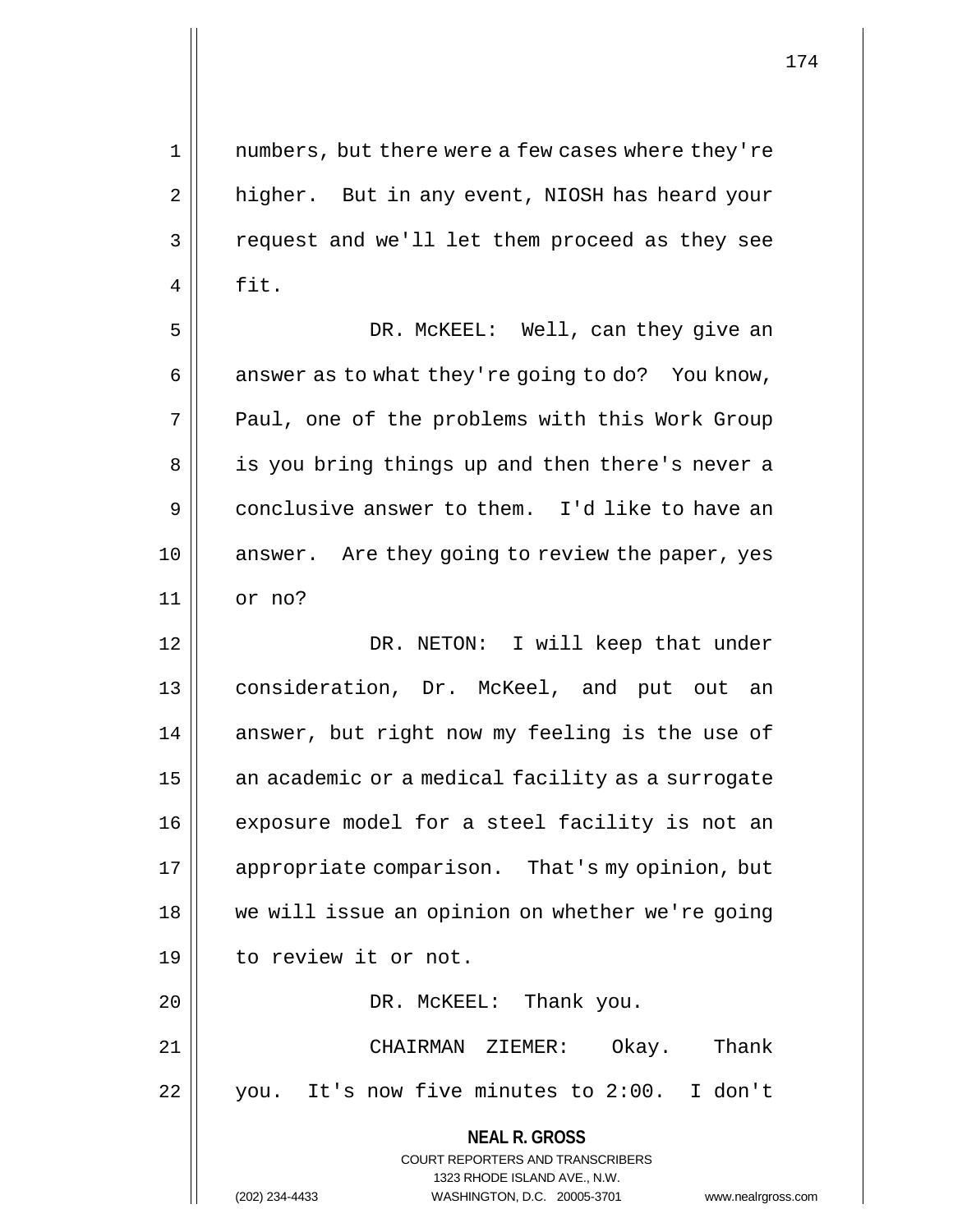1 || think we're even going to get into the Appendix 2 || BB matrix. We won't have time to do anything on  $3 \parallel$  that. 4 || I'm going to prepare a report for the 5 | Board meeting which will simply be a summary of 6 what we've covered today and what the 7 deliverables are going to be. I'll put that in 8 | writing so there's no question on it. And then 9 || we will try to set up a Work Group meeting in the 10 fairly near future, assuming the government is 11 || still in operation and we can do that. 12 MR. KATZ: So, Paul, this is Ted. 13 Do you need any help from SC&A for your 14 presentation? 15 CHAIRMAN ZIEMER: I don't think so. 16 MR. KATZ: Okay. 17 || CHAIRMAN ZIEMER: I think I'll just

18 | summarize what we've covered here today.

19 || MR. KATZ: Okay.

20 CHAIRMAN ZIEMER: Okay. Any other 21 comments at this point?

22 DR. ANIGSTEIN: Yes, I have one.

## **NEAL R. GROSS** COURT REPORTERS AND TRANSCRIBERS 1323 RHODE ISLAND AVE., N.W. (202) 234-4433 WASHINGTON, D.C. 20005-3701 www.nealrgross.com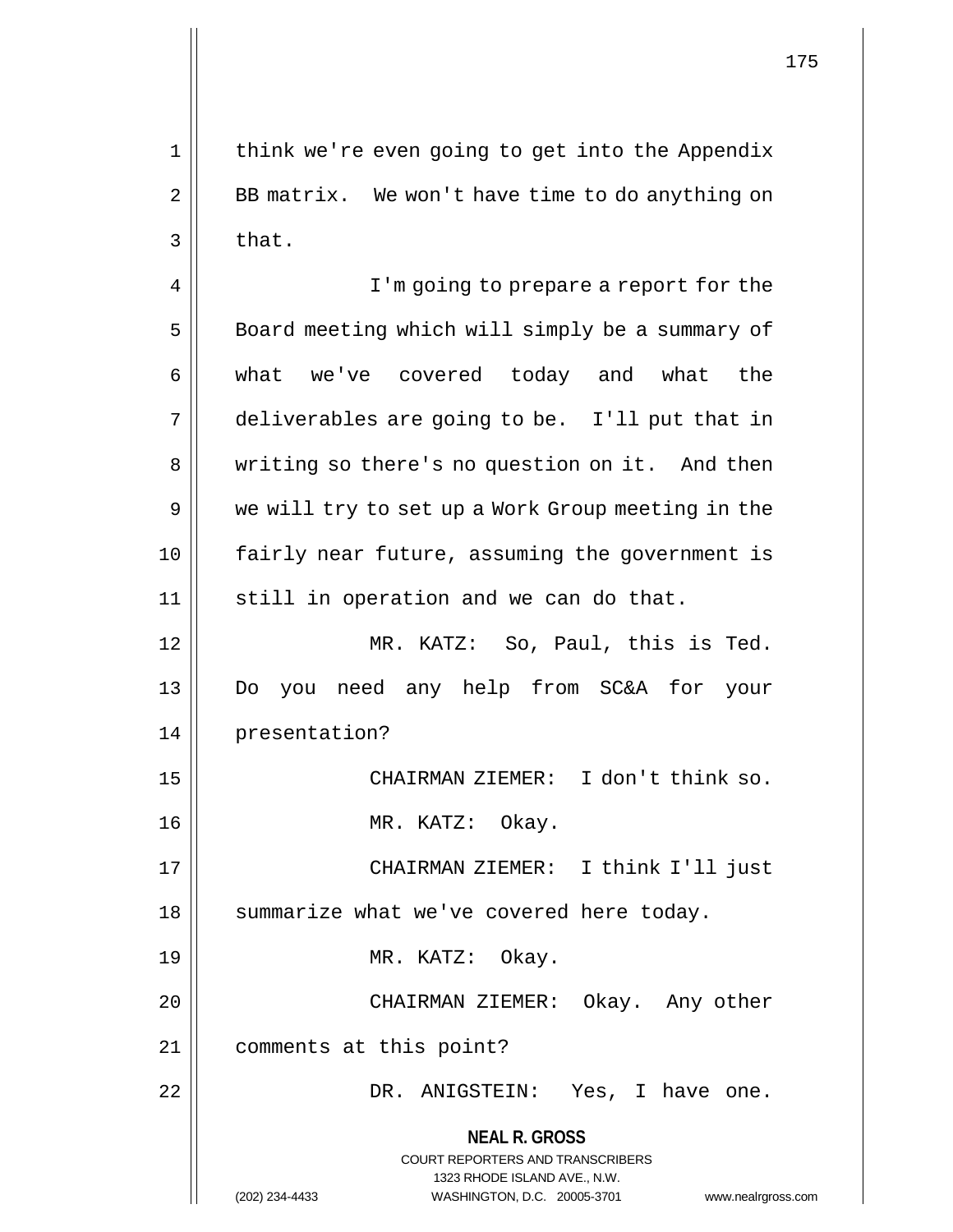**NEAL R. GROSS** COURT REPORTERS AND TRANSCRIBERS 1323 RHODE ISLAND AVE., N.W. (202) 234-4433 WASHINGTON, D.C. 20005-3701 www.nealrgross.com 1 This is Bob. I have one comment about Dr. 2 | McKeel's comments, and that is I have the same 3 | exposure history record that he was referring to 4 for the radiographer who had worked at 5 | Pittsburgh Testing and his dose was simply 6 assigned to him on the AEC record on the 7 assumption that he got the maximum allowable 8 dose. It was not a measured dose. The 7.5 rem  $9 \parallel$  for 2 quarters was simply  $-$ 10 DR. McKEEL: 7.2 rem. 11 DR. ANIGSTEIN: It says right here  $12$  | calculated at 3.75 rem per quarter, which is one 13 || quarter of the 15 rem maximum limit at that time. 14 || There was no measurement. 15 CHAIRMAN ZIEMER: Okay. There is 16 || no particular reason to debate that at this 17 moment. 18 DR. ANIGSTEIN: Okay. 19 CHAIRMAN ZIEMER: But I'm going to  $20$  | adjourn here unless there's any pressing issue  $21$  | that we need to raise. 22 (No response.)